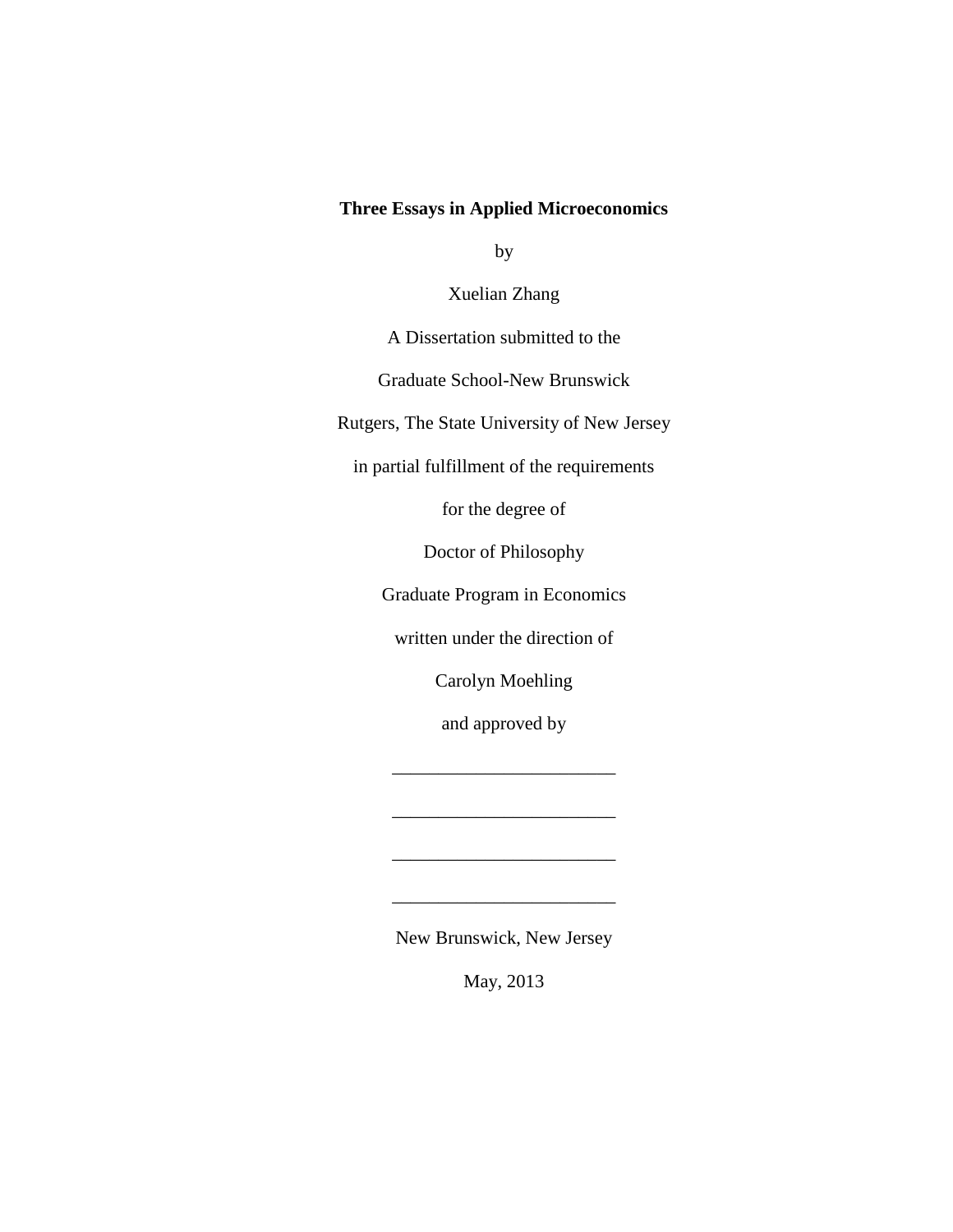## ABSTRACT OF THE DISSERTATION

## THREE ESSAYS IN APPLIED MICROECONOMICS

By Xuelian Zhang

Dissertation Director:

Carolyn Moehling

This dissertation contains three chapters in applied microeconomics. All three chapters try to answer one question: what factors determine labor market outcomes like employment probability, occupational choice and earnings?

Chapter 1 investigates the effects of multidimensional personality traits on employment status, occupational choice and earnings. Using the United Kingdom National Child Development Study, the analysis deals with the problems of reverse causality and measurement error by instrumental variable methods. The results indicate that personality traits play an important role in explaining the variation in labor market outcomes. The more agreeable and conscientious, and the less imaginative a person is, the more likely he is employed. The more outgoing and the less imaginative a person is, the more likely he works in a managerial occupation, but the less likely in a non-manual occupation. Agreeableness reduces oneís probability of being in a professional occupation. Being outgoing and conscientious leads to higher earnings for paid employees.

Chapter 2 uses the United States Health and Retirement Study to study the effects of elder care provision on one's job choice with respect to flexibility. Fixed effects panel data models are used to control for time-invariant individual heterogeneity. Compared to non-caregivers, both male and female caregivers are significantly more likely to sort into flexible jobs or occupations, though they realize job flexibility through different channels: caregiving women are more likely to choose jobs with direct flexible work arrangements like flexible schedules, while caregiving men are more likely to realize flexibility indirectly by sorting into flexible occupation categories.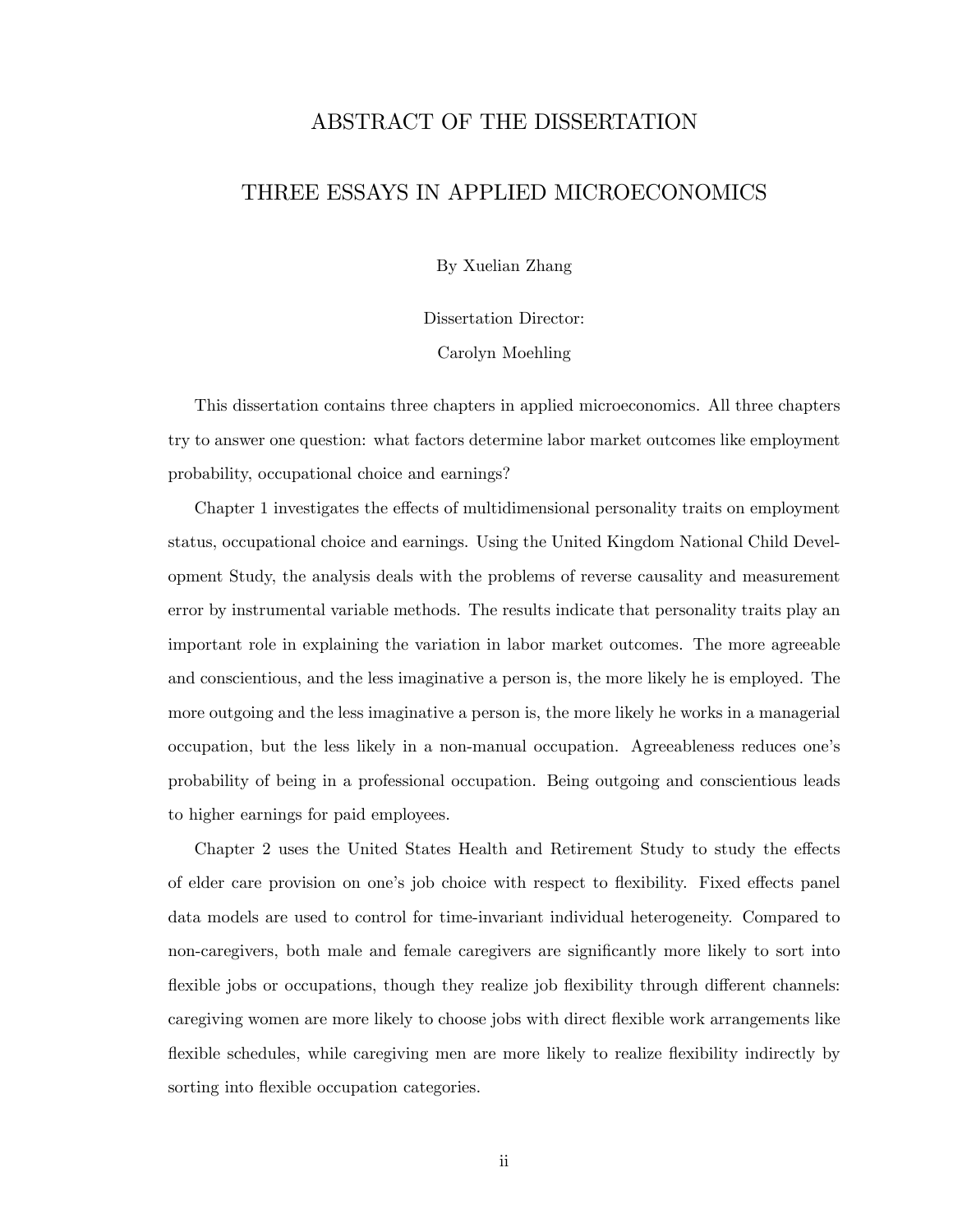Chapter 3 uses the Brazil Living Standards Measurement Study Survey to examine the long-run consequences of child labor on an adult's income, health and educational attainment. The analysis leads to the following conclusions. Early working has a substantial negative impact on earnings for rural residents but no impact on urban residents. For health, child labor has an adverse consequence in the long run. As for the schooling effect, the earlier one enters the labor market, the fewer years of schooling he obtains. I also discover appreciable differences of child labor effects between urban and rural residents.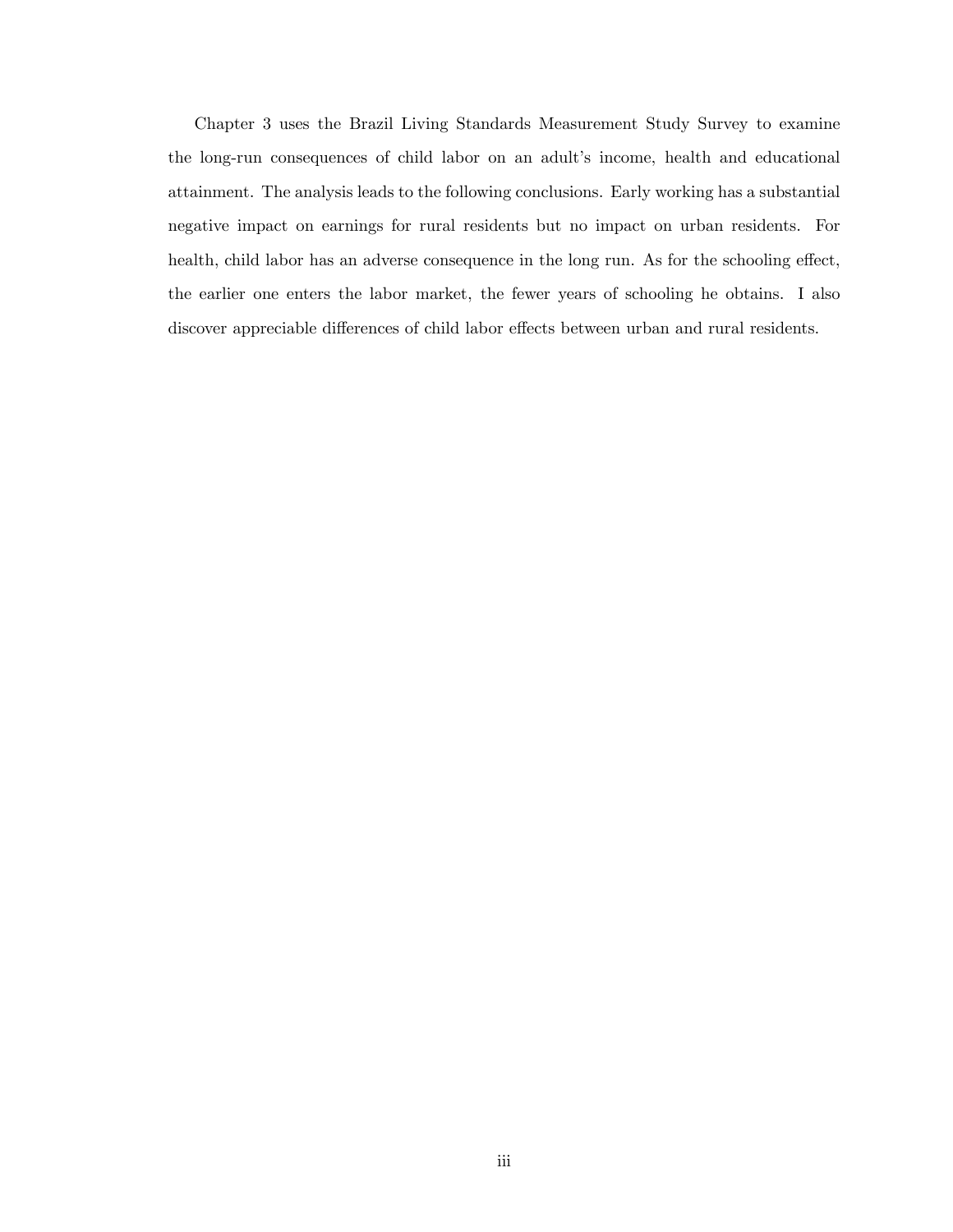## Acknowledgements

A great many people have contributed to the production of this dissertation. I would like to express my gratitude to all those people who have made this dissertation possible.

I owe sincere and earnest thankfulness to my advisor, Professor Carolyn Moehling. This dissertation would not have been possible without her guidance, stimulating suggestions and continuous support. Her encouragement and patience helped me overcome many difficulties. In addition to the guidance on research, Professor Moehling also helped me in many ways, like helping me improve interpersonal skills and presentation skills. For everything you have done for me, Professor Moehling, I thank you.

I am deeply grateful to Professor Roger Klein, Professor Mark Killingsworth and Professor John Bowblis for their insightful comments and suggestions on my dissertation. I would like to thank them for their time and efforts to serve on my committee.

My thanks also go to the staffs in the Department of Economics at Rutgers University, for their various forms of support during my graduate study.

Many friends have helped me stay sane through these difficult years. I would like to thank their friendship and love.

Most importantly, I would like to give my special thanks to my husband Dungang Liu and my family in China whose love continuously supports me and encourages me in all these years.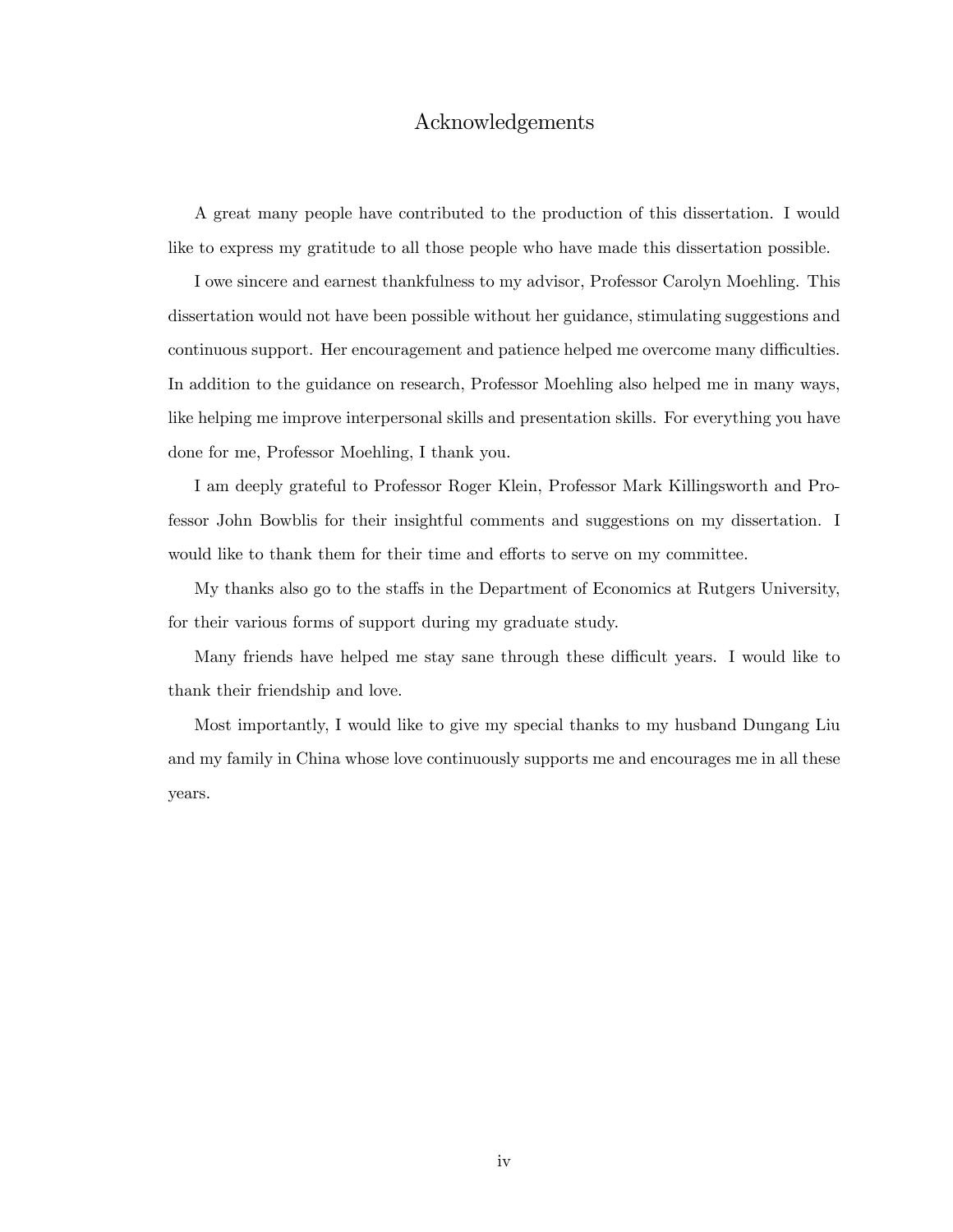# Table of Contents

| Part II. Chapter 1. Do Personality Traits Matter in the Labor Market? Evi-   |
|------------------------------------------------------------------------------|
|                                                                              |
|                                                                              |
|                                                                              |
|                                                                              |
|                                                                              |
|                                                                              |
|                                                                              |
|                                                                              |
|                                                                              |
|                                                                              |
|                                                                              |
|                                                                              |
|                                                                              |
| Part II. Chapter 2. Do Care Providers Sort into Flexible Jobs? Evidence from |
|                                                                              |
|                                                                              |
|                                                                              |
|                                                                              |
|                                                                              |
|                                                                              |
|                                                                              |
|                                                                              |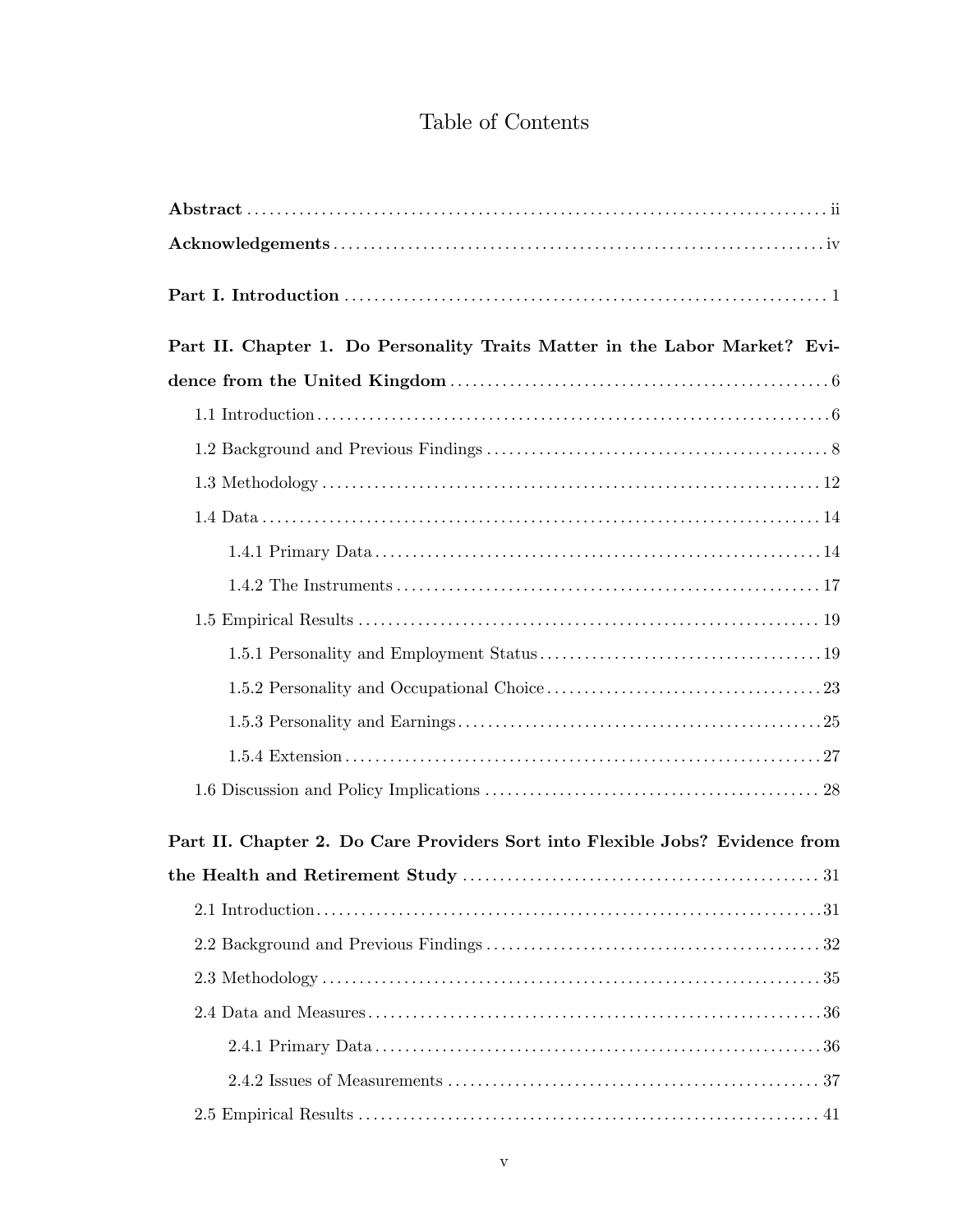| Part II. Chapter 3. Long-term Health and Socioeconomic Consequences of |
|------------------------------------------------------------------------|
|                                                                        |
|                                                                        |
|                                                                        |
|                                                                        |
|                                                                        |
|                                                                        |
|                                                                        |
|                                                                        |
|                                                                        |
|                                                                        |
|                                                                        |
|                                                                        |
|                                                                        |
|                                                                        |
|                                                                        |
|                                                                        |
|                                                                        |
|                                                                        |
|                                                                        |
|                                                                        |
|                                                                        |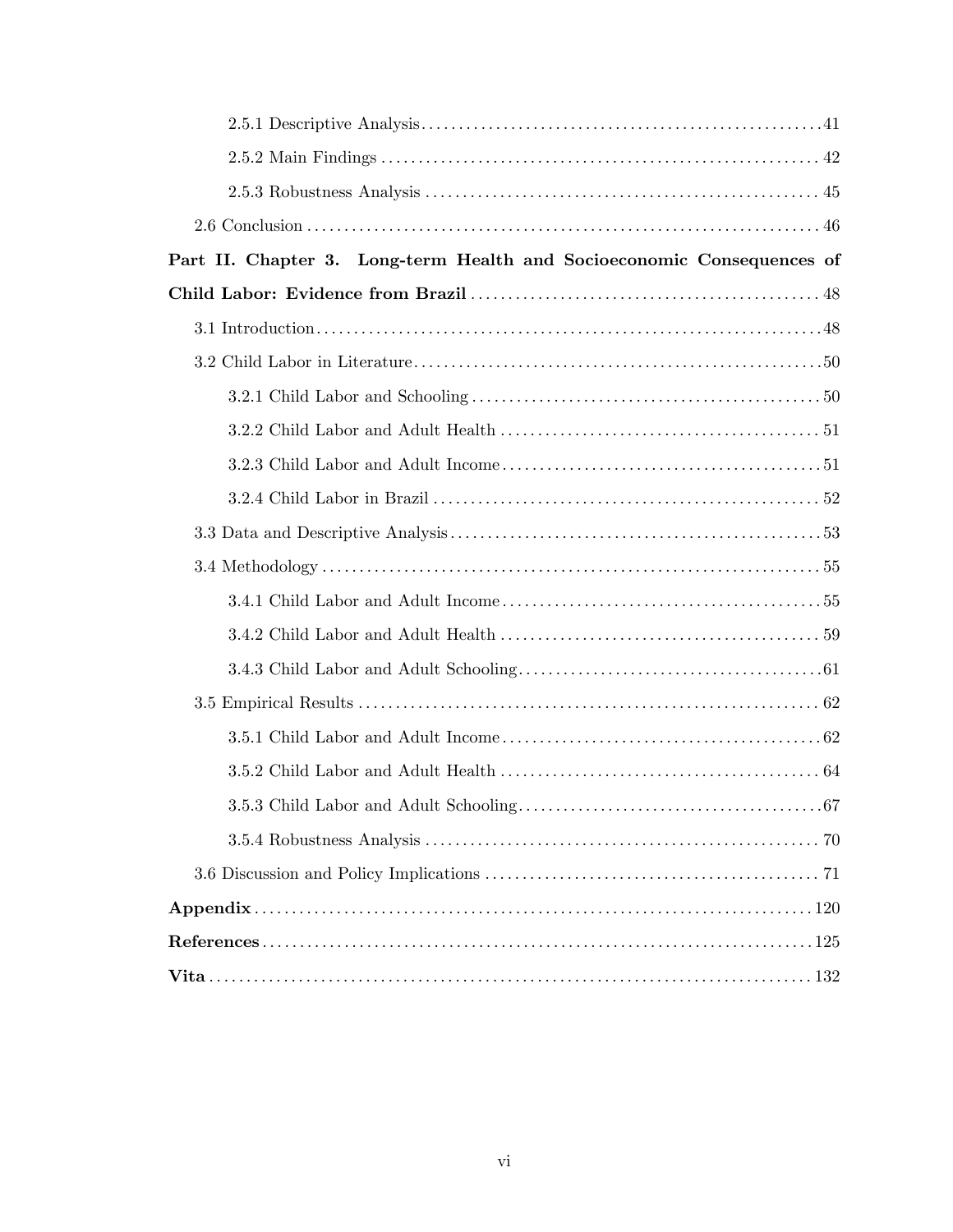# List of Tables

| Table 1.3: IV probit Estimates - First-stage Regressions of Employments Status Model . 75 |
|-------------------------------------------------------------------------------------------|
|                                                                                           |
| Table 1.5: Two-stage MNL Estimates - First-stage Regressions of Occupational Choice       |
|                                                                                           |
|                                                                                           |
|                                                                                           |
|                                                                                           |
| Table 1.9: Probit and IV probit Estimates for Employment Status Model (No Self-employed   |
|                                                                                           |
| Table 1.10: IV probit Estimates - First-stage Regressions of Employments Status Model (No |
|                                                                                           |
| Table 1.11: MNL Results for Occupational Choice Model (No Self-employed Workers). .83     |
| Table 1.12: Two-stage MNL Estimates - First-stage Regressions of Occupational Choice      |
|                                                                                           |
| Table 1.13: Two-stage MNL Results for Occupational Choice Model (No Self-employed         |
|                                                                                           |
| Table 1.14: OLS and 2SLS Regression Results for Earnings Model (No Self-employed Work-    |
|                                                                                           |
| Table 1.15: 2SLS Estimates - First-stage Regressions of Earnings Model (No Self-employed  |
|                                                                                           |
|                                                                                           |
|                                                                                           |
|                                                                                           |
|                                                                                           |
| Table 2.4: FE Model of Care's Effect on Job Choice - Top 3 Flexible Occupation Categories |
| 92                                                                                        |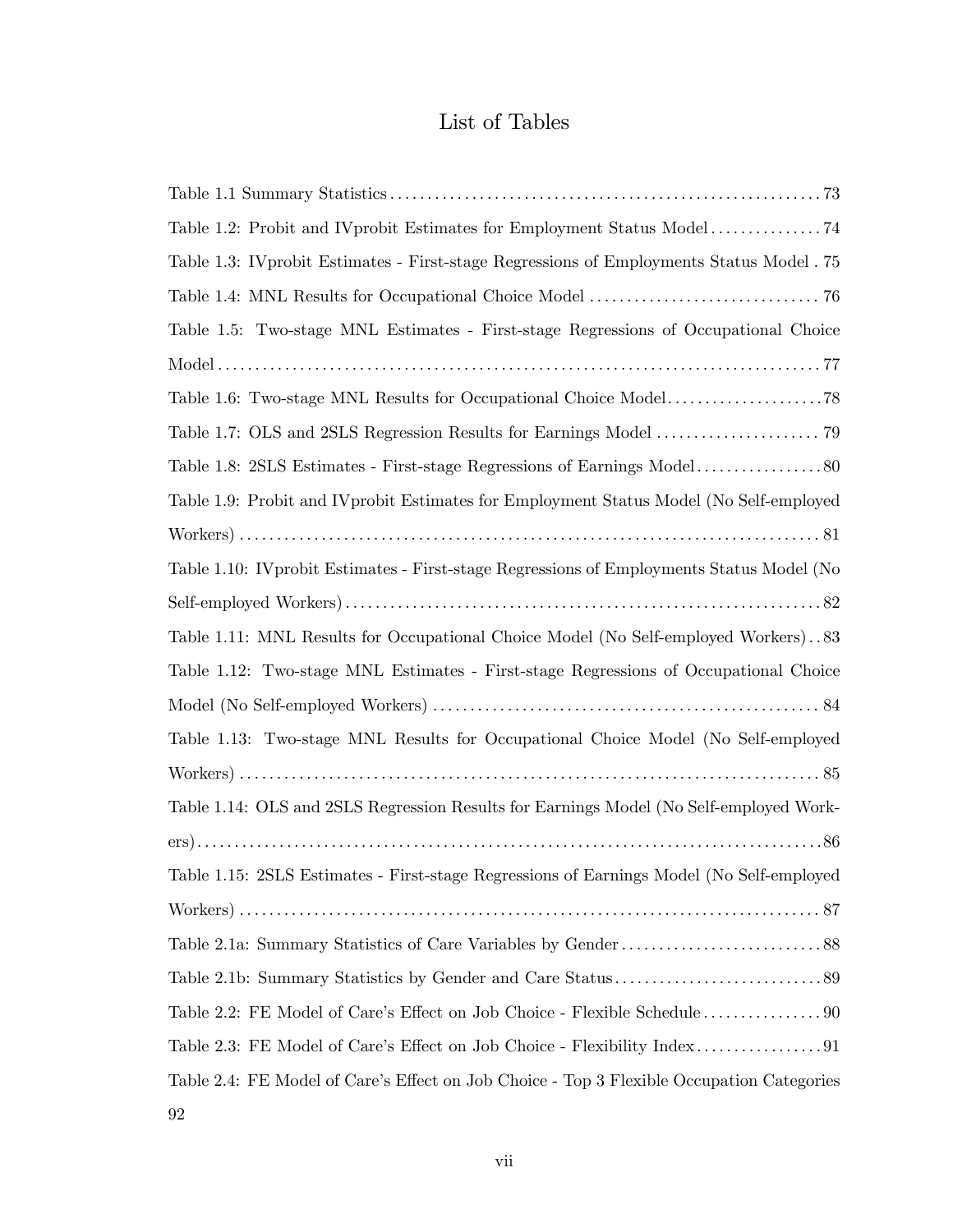Table 2.5: FE Model of Care's Effect on Job Choice - Least Flexible Occupation Category 93

Table 2.6: Pooled OLS and FE for Care's Effects on Job Choice - Baseline Models . . . . 94 Table 2.7: FE Model of Care's Effect on Job Choice - Flexible Schedule (Selected Sample) 95

Table 2.8: FE Model of Care's Effect on Job Choice - Flexibility Index (Selected Sample) 96

| Table 2.9: FE Model of Care's Effect on Job Choice - Top 3 Flexible Occupation Categories  |
|--------------------------------------------------------------------------------------------|
|                                                                                            |
| Table 2.10: FE Model of Care's Effect on Job Choice - Least Flexible Occupation Category   |
|                                                                                            |
|                                                                                            |
|                                                                                            |
| Table 3.3a: IV Estimates - First-stage Regression of Income Model for Urban  101           |
| Table 3.3b: IV Estimates - First-stage Regression of Income Model for Rural102             |
|                                                                                            |
|                                                                                            |
| Table 3.6: IV Ordered Probit Estimates - First-stage Regression of Health Model (3.2a)105  |
| Table 3.7: IV Ordered Probit Estimates - Second-stage Regression of Health Model (3.2a)    |
| 106                                                                                        |
|                                                                                            |
| Table 3.9: IV Probit Estimates - First-stage Regression of Health Model (3.2b)  108        |
| Table 3.10: IV Probit Estimates - Second-stage Regression of Health Model (3.2b)109        |
| Table 3.11a: Quantile Regression Estimates of Schooling Model - Urban Sample  110          |
| Table 3.11b: Quantile Regression Estimates of Schooling Model - Rural Sample111            |
| Table 3.12: IV Ordered Probit Estimates - Second-stage Regression of Health Model (3.2a)   |
|                                                                                            |
| Table 3.13: IV Probit estimates - Second-stage Regression of Health Model (3.2b) with Full |
|                                                                                            |

Table 3.14a: Quantile Regression Estimates of Schooling Model - Urban Full Sample . . 114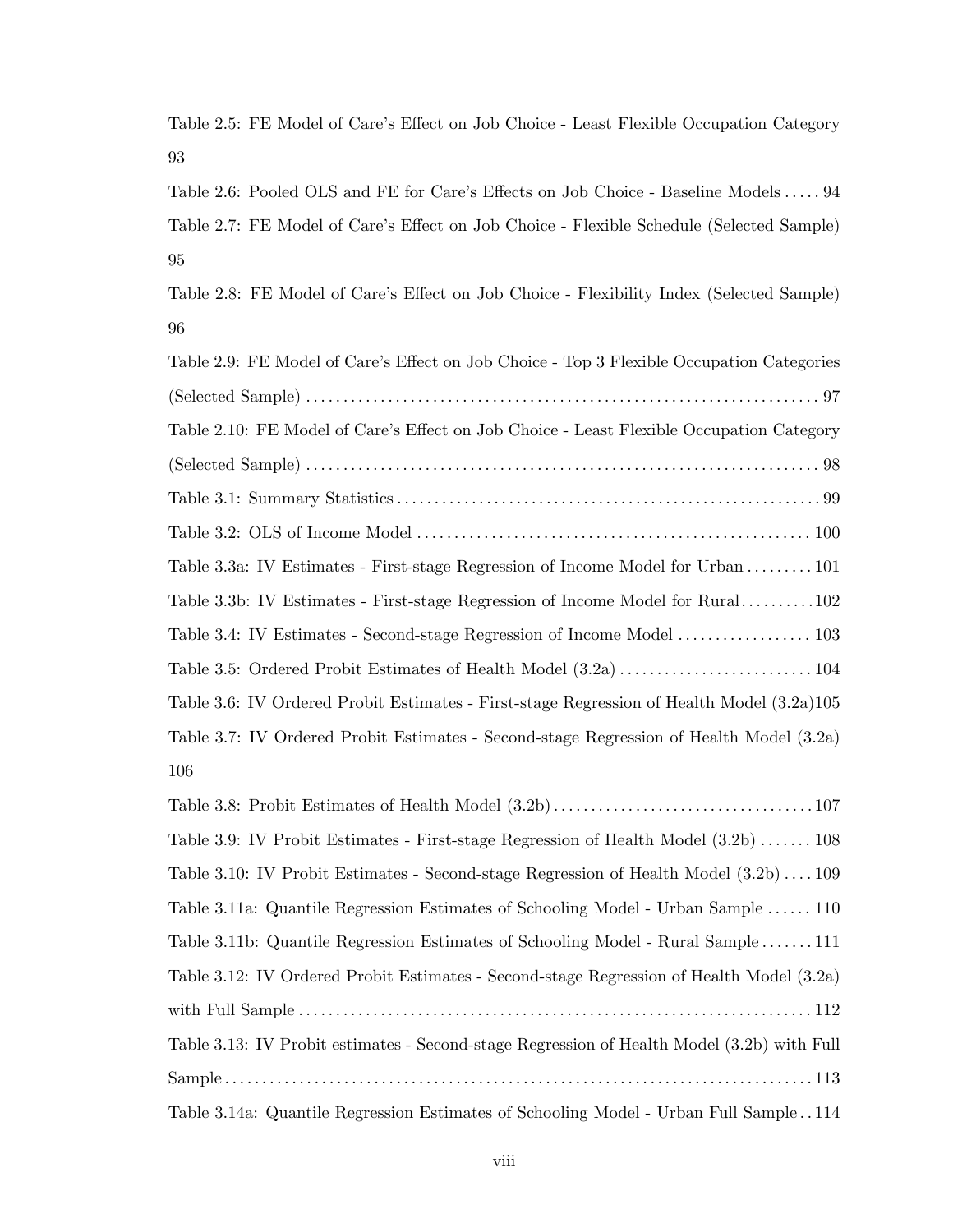Table 3.14b: Quantile Regression Estimates of Schooling Model - Rural Full Sample . . 115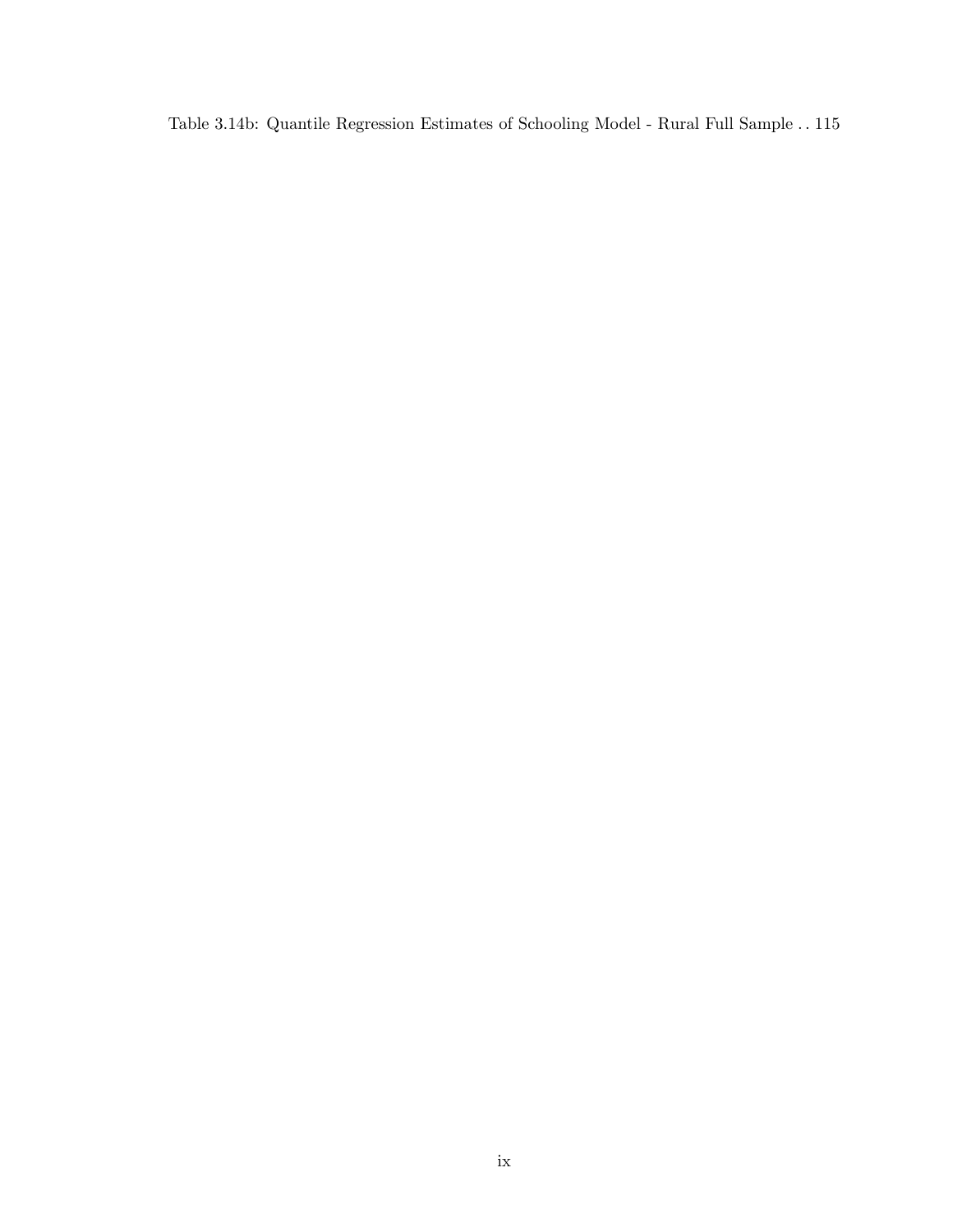# List of Illustrations

| Figure 1.2 Distributions of Teacher's Ratings for Child Behavior $(\%)$ 116 |  |
|-----------------------------------------------------------------------------|--|
|                                                                             |  |
|                                                                             |  |
|                                                                             |  |
|                                                                             |  |
|                                                                             |  |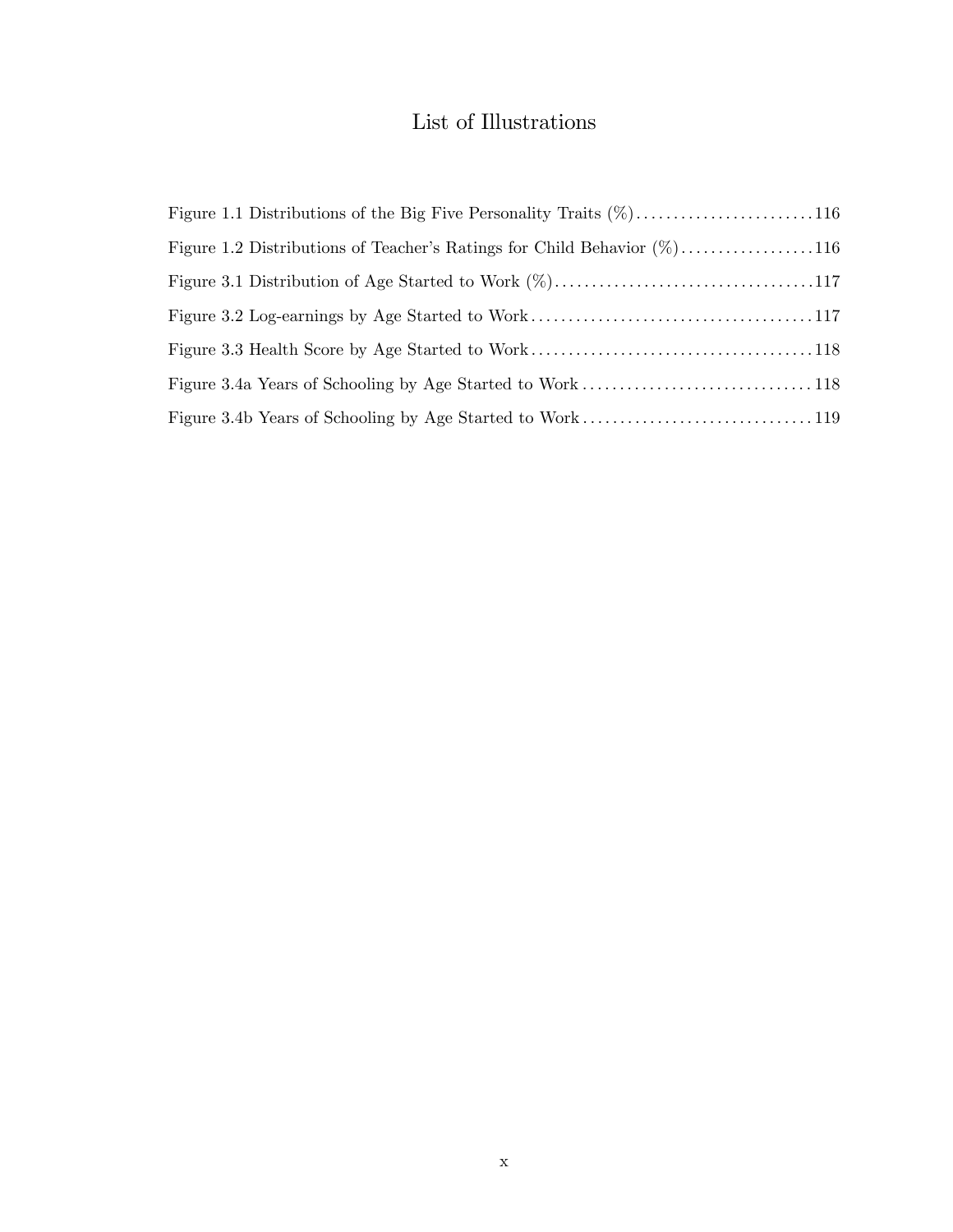### Part I

## Introduction

A key question in labor economics is: what factors determine labor market outcomes like employment probability, occupational choice and earnings? The existing literature mainly focuses on factors like demographics, education and work experience. However, these factors can only account for a small portion of the total variation in labor market outcomes (Osborne Groves, 2005). There should exist many other factors which have important explanatory power for labor market outcomes but are not well-examined. In this dissertation, I investigate three factors not included in traditional examinations: personality traits, early work in childhood, and the responsibility in caring for elderly parents. Each of these factors raises many important questions that are of great interest in modern society. For example, in developed countries, how can personality traits or elder care responsibilities impact an individual's occupational choice? In developing countries, does early work in childhood always have adverse effects on an individual's development? This dissertation establishes the effects of these factors on an individual's labor market outcomes. It also discusses the public and social implications of the findings.

## 1 Do Personality Traits Matter in the Labor Market? Evidence from the United Kingdom

The relationships between one's personality traits and labor market outcomes has become a hot topic. Due to the availability of personality measures in large survey data sets in recent years, studies have demonstrated the strong correlations between personality traits and labor market outcomes, with analyses from the United States (Osborne Groves, 2005; Heckman, Stixrud and Urzua, 2006; Mueller and Plug, 2006), the United Kingdom (Fronstin, Greenberg and Robins, 2005; Jackson, 2006; Nandi and Nicoletti, 2009), Germany (Heineck and Anger, 2010) and some other countries (Nyhus and Pons, 2005; Semykina and Linz, 2007). A more challenging question is whether personality traits causally affect labor market outcomes. One difficulty in estimating such causal effects is the possible existence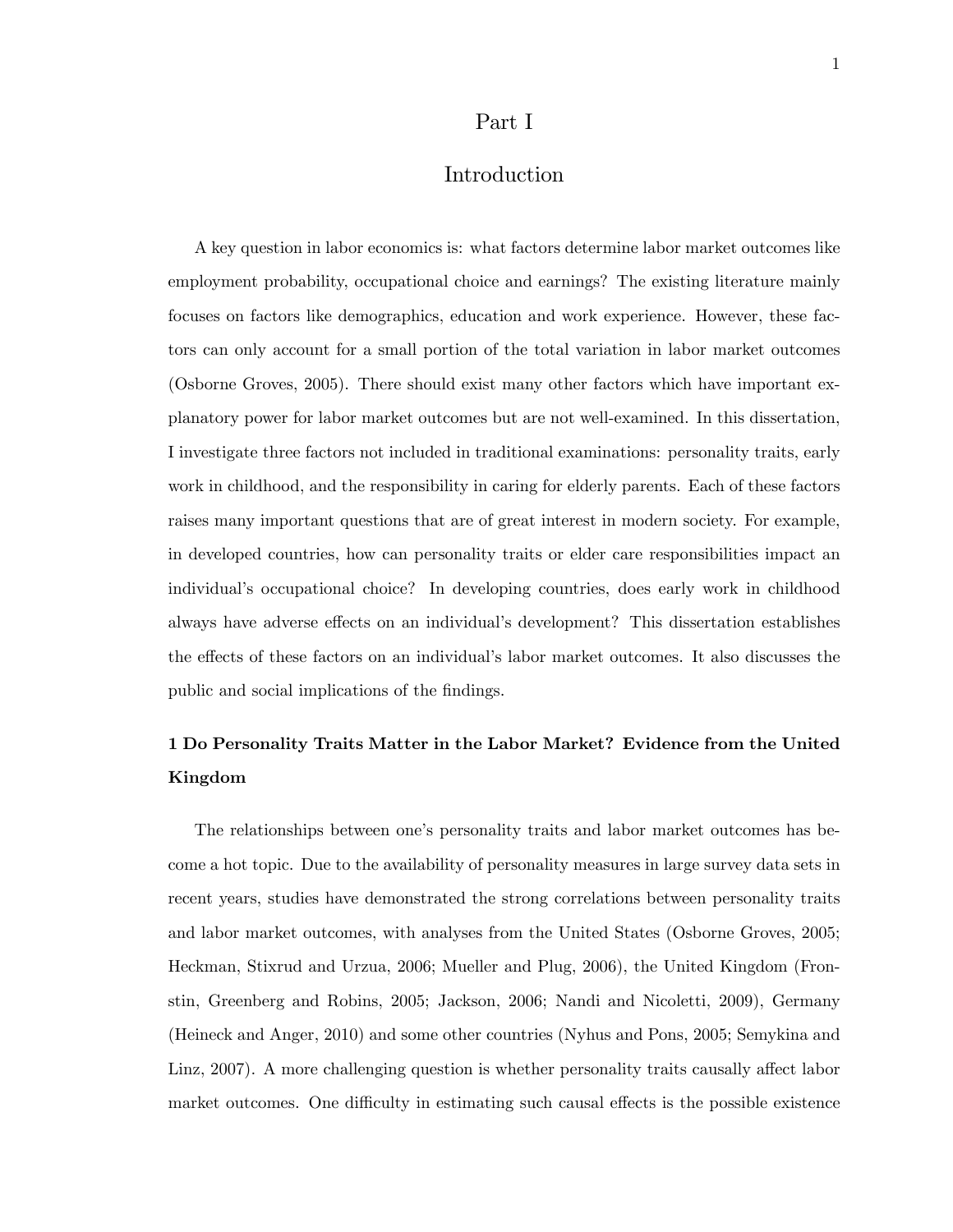of reverse causality, i.e., labor market outcomes may reversely affect an individual's personality traits. Studies have shown that one's personality traits can be significantly affected by economic outcomes (see for example, Gottschalk, 2005 and Powdthavee, Boyce and Wood, 2011). Therefore, while many of the existing studies simply treat personality traits as exogenous to labor market outcomes, they can only provide suggestive correlations between personality traits and outcomes.

This chapter contributes to the literature by addressing this issue and estimating the causal effects of the Big Five personality traits on employment probability, occupational choice and earnings. The Big Five personality traits are extraversion, agreeableness, conscientiousness, emotional stability and imagination. Psychologists characterize the Big Five as the "latitude and longitude" of personality traits and argue that most personality constructs can be mapped onto these five traits (Costa and McCrae, 1992a; Goldberg, 1993; Ozer and Raise, 1994). Using the United Kingdom National Child Development Study, I address the problem of reverse causality using an instrumental variable method, where adulthood personality traits are instrumented by proxies of childhood personality traits. The instrumental variable method also mitigates the possible measurement error problem arising from the use of self-reported subjective personality scales.

I find that personality traits play an important role in explaining the variation in labor market outcomes. For example, the results suggest an approximately 6 and 8 percentage points higher probability of being employed for an individual by a one standard deviation increase in agreeableness and conscientiousness respectively, but a 26 percentage points lower probability of being employed by a one standard deviation increase in imagination. The negative relationship between imagination and employment probability seems surprising, but it may be a reflection of a positive correlation between imagination and non-conformity, a trait not valued by most employers. Moreover, I find that an individual is more likely to work in a managerial occupation but less likely to work in a non-manual occupation if he is more outgoing and less imaginative. Agreeableness reduces one's probability of being in a professional occupation. Furthermore, being outgoing and conscientious lead to higher earnings for paid employees.

These findings have important policy implications. For instance, education system and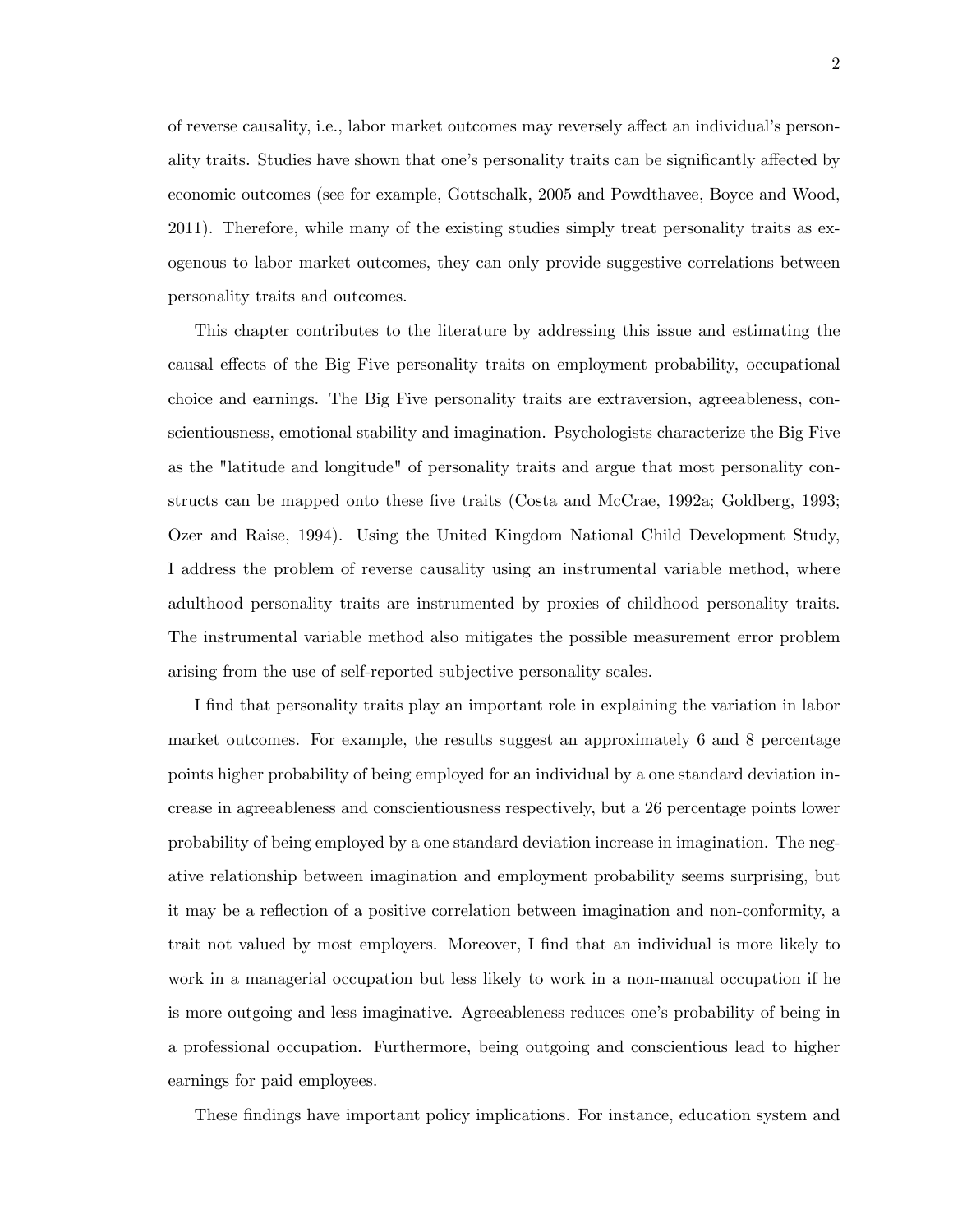worker training programs may consider incorporating the training of behavioral and social skills, in addition to cognitive skills.<sup>1</sup> This could help individuals become more competitive and be more likely to find employment in the labor market. Also, the results in this chapter can provide useful guidelines for job counselors on how to help workers with different personality traits Önd the occupations that are most suitable for them.

## 2 Do Elder Care Providers Sort into Flexible Jobs? Evidence from the Health and Retirement Study

Due to the aging of baby boomers, the elderly population in the US has increased from 35 million to 40 million in the past decade, and it is expected to further increase to 72.1 million by 2030 (U.S. Department of Health and Human Services, 2011). This rapid increase in the elderly population has raised many important social concerns, one of which is the heavy burden of elder care. Currently, working-age adult children are common sources of care provision. The competing time demands of work and care impose great challenges. Studies have found that care can significantly reduce paid employment by forcing care providers to work fewer hours or even totally withdraw from the labor market (see for example, Ettner, 1995, 1996), and at the same time employment can negatively affect the likelihood of providing care (Boaz and Muller, 1992; Michaud, Heitmueller and Nazarov, 2010). Therefore, balancing work and family is a major issue for care providers.

Flexible work arrangements (e.g. flexible schedule) are frequently proposed as a way to accommodate the needs of working care providers (see for example, Heitmueller, 2007; Bolin, Lindgren and Lundborg, 2008). This raises an interesting question: compared to non-caregivers, are caregivers more likely to sort into jobs with flexible work arrangements? Ex ante, it is difficult to answer this question due to the possible two-fold consequences of flexible work arrangements. On the one hand, flexible work arrangements can help reconcile work and care, and thus generate less pressured working conditions for care providers. On the other hand, they are often associated with some negative consequences, like lower wages, reduced promotion opportunities, and so on (Rhoads, 1993, P18; Heywood, Sieberty and Weiz, 2007). As a result, it remains an open question as to whether caregivers consciously

 $1A$  similar implication is also mentioned by Nyhus and Pons (2005) and Osborne Groves (2005).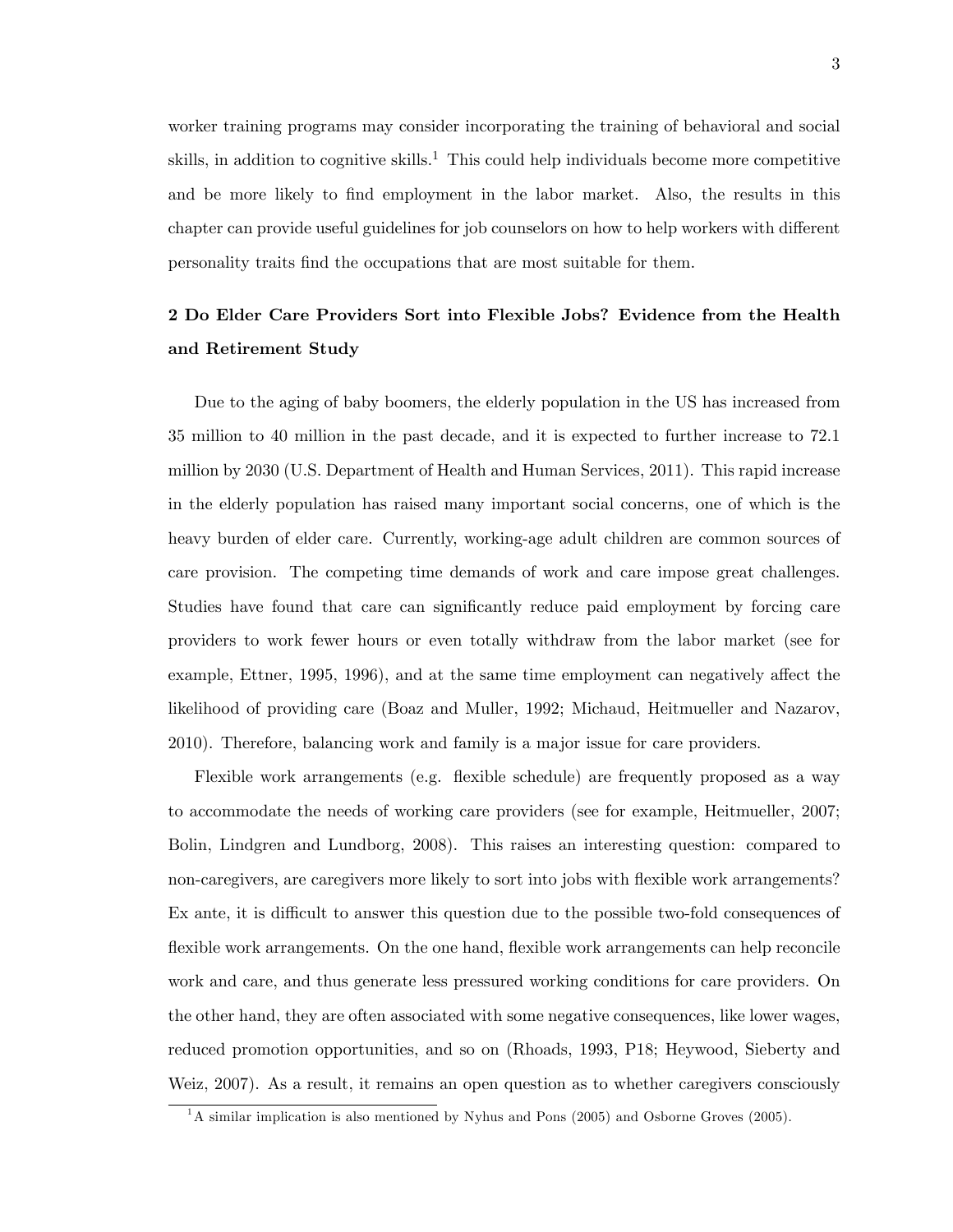sort into flexible jobs or not.

Using the national representative longitudinal data from the United States Health and Retirement Study (HRS), I analyze whether the provision of care affects an individual's choice of a áexible job. However, there exists an empirical challenge caused by the existence of individual heterogeneity. An individualís unobserved time-invariant characteristics (e.g. personality) may a§ect both job choice and care provision, and this will bias the estimation of the effect of care provision on an individual's flexible job choice. In this chapter, timeinvariant individual heterogeneity is controlled by using fixed effects panel data models.

I find that, for both men and women, care responsibility causes individuals to be significantly more likely to sort into flexible jobs or occupations, compared to non-caregivers. This result is robust to different measures of job flexibility and different care definitions. However, men and women realize job flexibility through different channels: caregiving women are more likely to directly choose jobs with flexible work arrangements like flexible schedules, while caregiving men are more likely to realize flexibility indirectly by sorting into flexible occupation categories. The results suggest that for care providers, the need to balance work and family outweighs the possible negative consequences like lower wages associated with flexible work arrangements. Therefore, workplaces may want to provide more flexible work arrangements to better accommodate caregivers' needs for balancing paid employment and unpaid care work.

## 3 Long-term Health and Socioeconomic Consequences of Child Labor: Evidence from Brazil

Child labor has long been considered as a social problem in developing countries. However, there is an ongoing debate on whether child labor always plays a negative role in children's development (see for example the discussions in O'Donnell, Rosati and Doorslaer (2005) and Emerson and Souza (2007)). Therefore, it is important to understand how child labor can affect adult outcomes, such as earnings, health, and so on.

This chapter investigates multiple adult outcomes of child labor simultaneously. These outcomes include adult earnings, health and schooling. The analysis is based on the Brazil Living Standards Measurement Study Survey. A challenging problem here is that there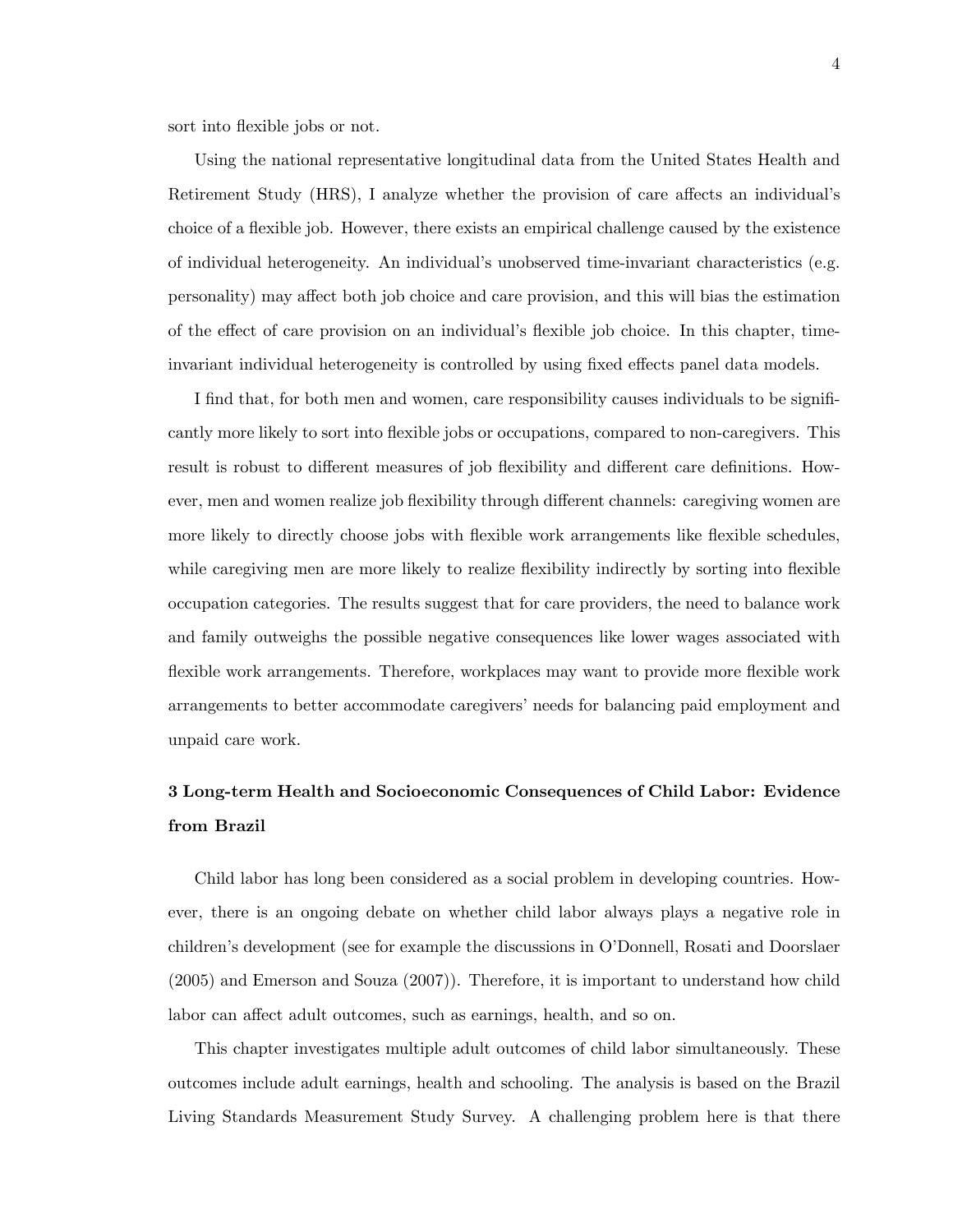may exist some unobserved factors (e.g. ability) correlated to both early working and adult outcomes of an individual. This can lead to estimation bias of the effect of interest, so I use an instrumental variable method to correct such bias.

The analysis leads to the following conclusions. With respect to earnings, early working has a substantial negative impact on rural residents but no impact on urban residents, after controlling for schooling and health status. For health, child labor has an adverse consequence in the long run. As for the schooling effect, the earlier one enters the labor market, the fewer years of schooling  $s/$ he obtains. I also discover appreciable differences between urban and rural residents. For example, rural residents suffer a greater adverse health effect of early working than those in urban areas. These differences should be taken into account when child labor policies are proposed. These findings have many important implications. Overall these results make a strong call to reduce child labor in Brazil and other developing countries. Reducing workloads in childhood leads to higher income, better health and increased schooling.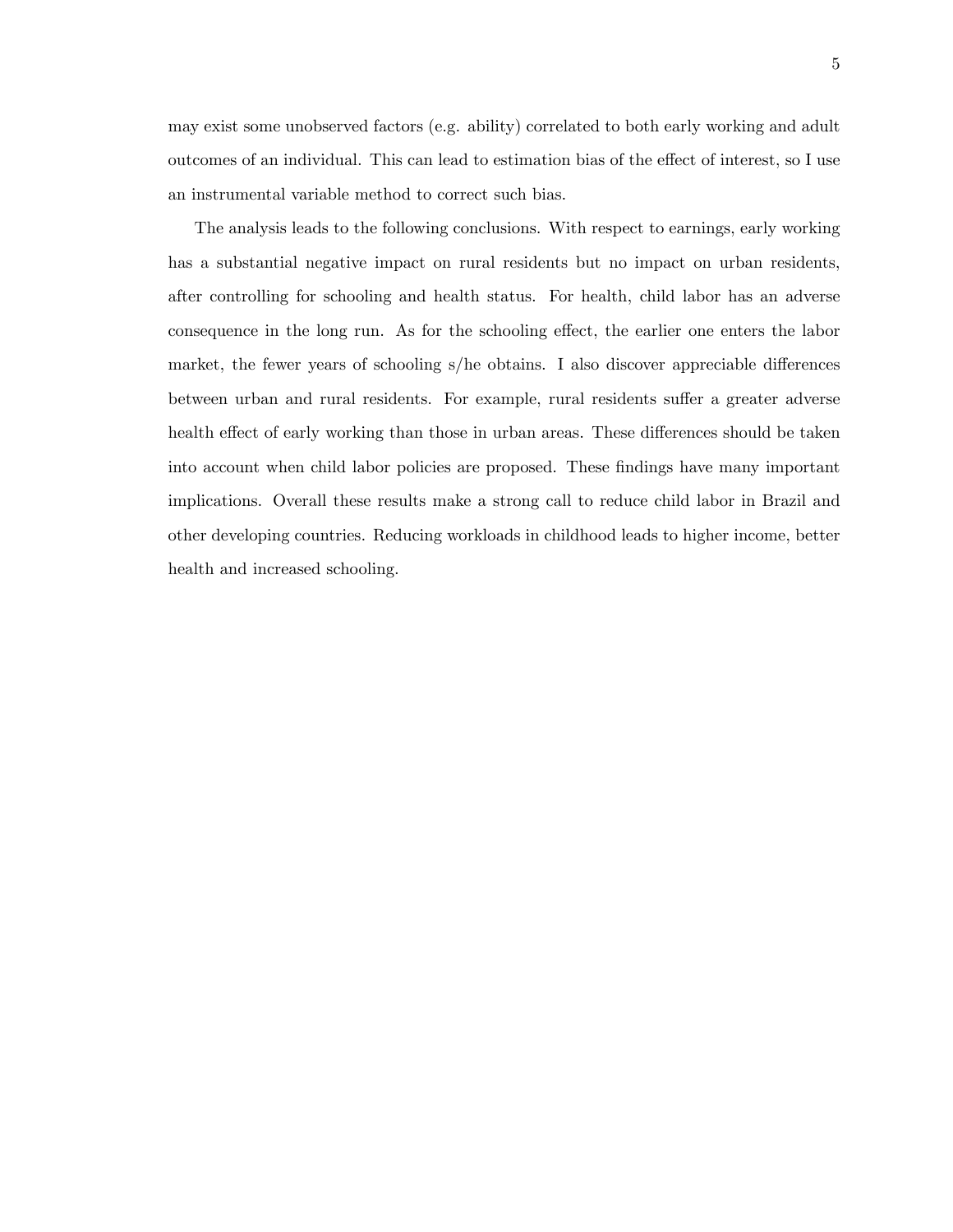## Part II

## Chapter 1

# Do Personality Traits Matter in the Labor Market? Evidence from the United Kingdom

### 1.1 Introduction

It is very common to treat cognitive skills (often represented by test scores) as important determinants of labor market outcomes like earnings, employment status and occupational choice. However, as Nyhus and Pons (2005) and Osborne Groves (2005) points out, still much of the variation in labor market outcomes remains unexplained. For instance, only 10% to 40% of the variation in earnings can be explained by traditional cognitive skills and other human capital and background variables (Osborne Groves, 2005).

In order to better understand the determinants of labor market outcomes, economists are now exploring the role of personality traits. An individual's personality traits, such as gregariousness, self-organization and emotional stability, should affect his behavior and matter for economic success. However, personality measures have not been included in large survey datasets until recent years. Now there is a growing body of research that examines the correlations between personality traits and labor market outcomes, with data from the United States (Osborne Groves, 2005; Heckman, Stixrud and Urzua, 2006; Mueller and Plug, 2006; Drago, 2011; Fletcher, 2012), the United Kingdom (Fronstin, Greenberg and Robins, 2005; Jackson, 2006; Nandi and Nicoletti, 2009), Germany (Heineck and Anger, 2010) and some other countries (Nyhus and Pons, 2005; Semykina and Linz, 2007).

However, many of the existing studies simply treat personality traits as exogenous to labor market outcomes. They do not address the possible issue of reverse causality, i.e., labor market outcomes may influence personality traits. Some researchers argue that personality traits are stable after early adulthood (Costa and McCrae, 1994; McCrae and Costa, 1994), and therefore are not affected by social environment, thus there is no harm to treat personality traits as exogenous. However, recent studies suggest that personality characteristics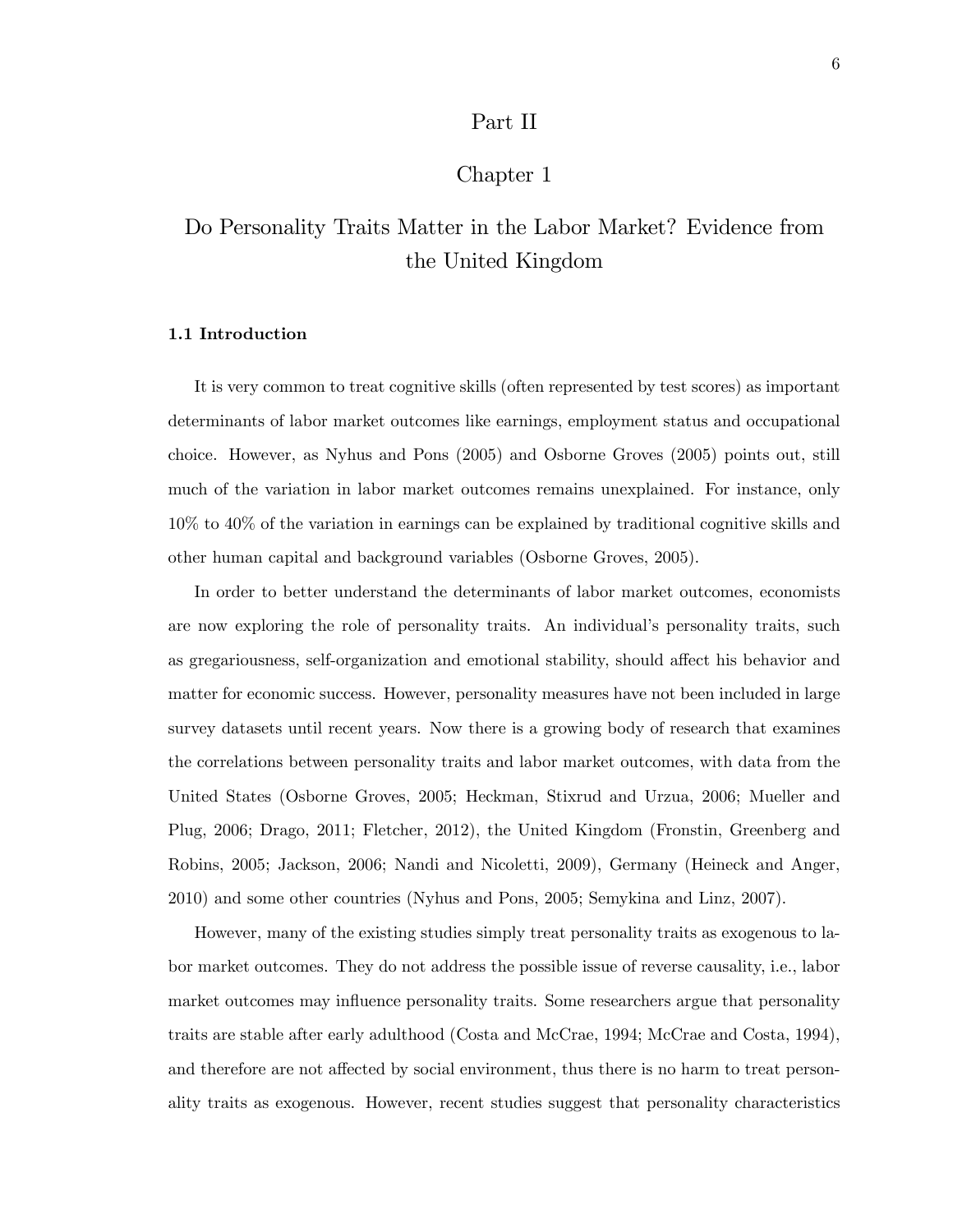are not stable and could have non-negligible changes after early adulthood (Srivastava et al., 2003; Roberts, Walton and Viechtbauer, 2006). Furthermore, several studies establish that personality can be significantly affected by economic outcomes (Gottschalk, 2005; Sutin et al., 2009; Powdthavee, Boyce and Wood, 2011). Therefore, it may not be appropriate to treat personality traits as stable and exogenous when examining their effects on labor market outcomes. Those studies which do not address potential reverse causality can only provide suggestive correlations between personality traits and outcomes (see Almlund et al. (2011) for more detailed discussions about the possible issue of reverse causality and the challenges one may face when treating personality traits as exogenous).

Correlation does not imply causation. Identifying the causal mechanism underlying the relationships between personality traits and labor market outcomes is of great importance. If personality traits strongly influence an individual's labor market success, this would indicate the importance of personality traits in explaining the variation in labor market outcomes. Also, we need causal relationships rather than correlations between personality traits and labor market outcomes for the purpose of policy guidance. In addition, the causal linkages between personality traits and occupational choice could provide useful guidelines for job counselors for helping workers with different personality traits find the occupations that are most suitable for them.

This chapter investigates the causal effects of the multidimensional Big Five personality traits on an individual's employment status, occupational choice and earnings. The Big Five personality traits provide a comprehensive picture of an individual's personality profile. Specifically, the Big Five personality traits include extraversion, agreeableness, conscientiousness, emotional stability and imagination.<sup>1</sup> The present study adds to the literature by examining the causal relationships between the Big Five personality traits and labor market outcomes with instrumental variable techniques. Using the National Child Development Study (NCDS) from the United Kingdom (University of London, 2008; University of London, 2010), this chapter employs teacher's and mother's assessments of the respondent's childhood behavior and social adjustment to instrument for adult personality traits. Here, social adjustment means the adaptation of a person to the social environ-

<sup>&</sup>lt;sup>1</sup>Further details for the Big Five personality traits are provided in Section 1.2.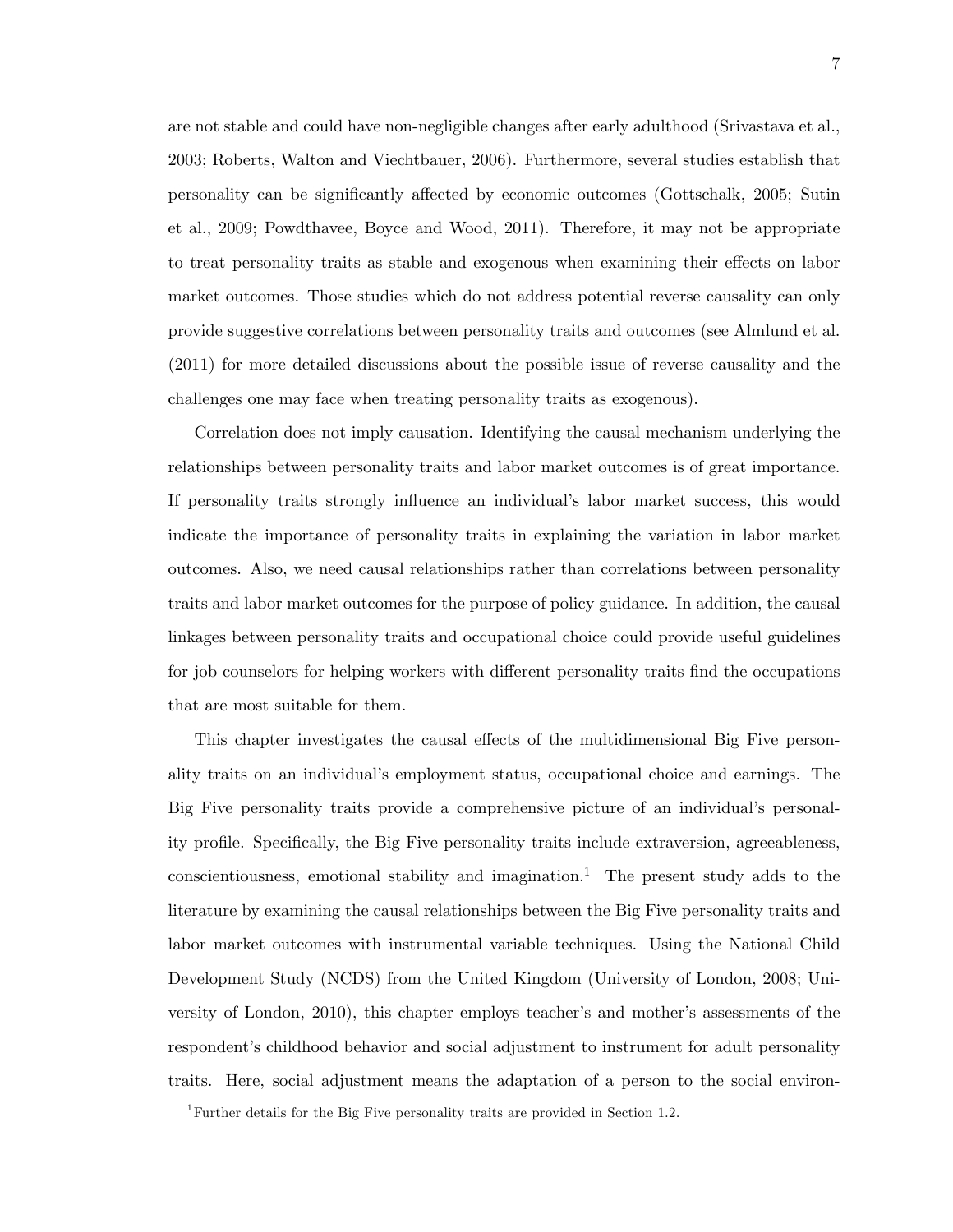ment (Campbell, 2004). Childhood behavior and social adjustment are good proxies for childhood personality, and studies have shown a continuity of personality from childhood to adulthood (Caspi, 2000). Therefore, the instruments and adult personality traits are closely correlated. After controlling for adult personality, the pre-market nature of childhood behavior and social adjustment prevents the possible correlations between the instruments and unexplained component of labor market outcomes, which satisfies the exclusion restriction for instruments. Another great advantage of instrumental variable techniques is mitigating the measurement error problem. As Bertrand and Mullainathan (2001) point out, an individual's response to subjective questions may be greatly affected by many factors: the ordering of questions, the social nature of the survey, question wording, etc. Also, selfreported responses may be correlated with a respondent's motivation, education level and some other factors. Therefore, there may exist great measurement errors in the self-reported subjective personality scales which will cause bias to estimates, and instrumental variable techniques could help to reduce such bias.

#### 1.2 Background and Previous Findings

Although studies documenting the role of personality traits in the labor market are limited, research in this area has expanded rapidly in recent years due to the availability of personality measures in large survey data sets. A brief review of the recent literature helps us identify what scholars have already discovered and what still remains to be explored.

As mentioned above, when examining the causal effects of personality traits on labor market outcomes, it is not appropriate to treat personality traits as exogenous. Studies have shown the reverse effects of economic outcomes on personality characteristics. For instance, Sutin et al. (2009) find that an individual's higher income prospectively predicts an increase in emotional stability one decade later. Using surveys of lottery winners from the UK, Powdthavee, Boyce and Wood (2011) suggest that an increase in unearned income causes people to become more gregarious, sympathetic and emotionally stable. Gottschalk  $(2005)$  uses data from a randomized control trial, and documents the significant influence of working at a job on peopleís belief of their control over things that happen to them.

Therefore, we cannot ignore the issue of reverse causality if we attempt to investigate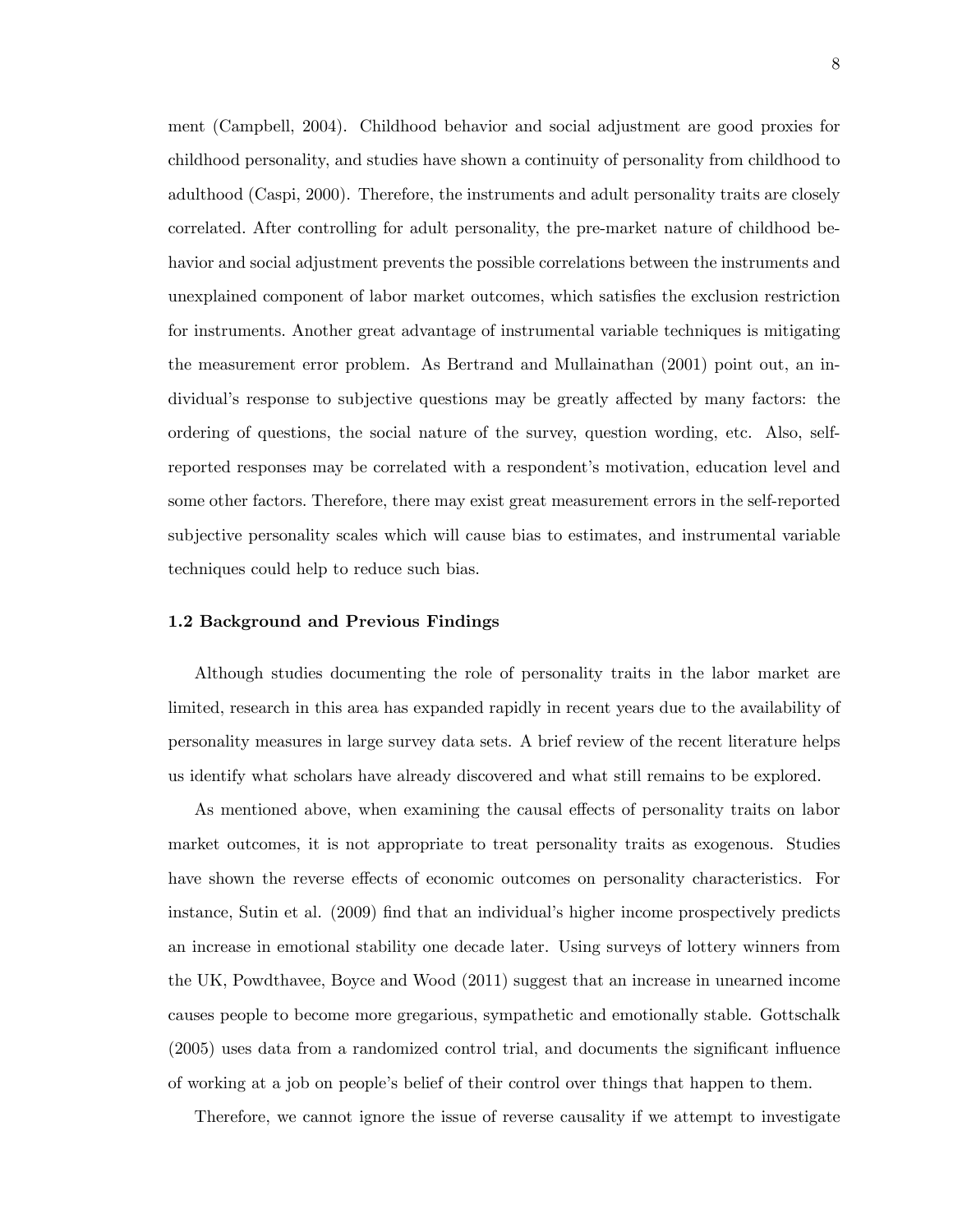the causal effects of personality traits on labor market outcomes. In order to address this issue, some scholars employ early-stage measures of personality to predict later labor market outcomes. In this way, they argue that there no longer exists endogeneity problem (e.g., Osborne Groves, 2005; Jackson, 2006; Carneiro, Crawford and Goodman, 2007). For example, based on the examination of the NCDS from the UK, Jackson (2006) Önds that the syndromes of aggression and withdrawal exhibited at childhood adversely affect the probability of being employed and occupational attainment in adulthood. Here, the aggression syndrome refers to "the anxious, aggressive, restless, outwardly expressed behavior", and the withdrawal syndrome refers to "the anxious, withdrawn inhibited behavior" (Ghodsian, 1977). For each additional point in the withdrawal score (the scale for the withdrawal score is  $0$  to  $4.9$ ), an individual's chance of entering the managerial class in adulthood is reduced by 22% compared to the chance of entering the working class. In addition, aggression imposes a significant negative effect on entry to the higher technical class in adulthood. Osborne Groves (2005) shows that, among participants of the National Longitudinal Survey of Young Women (NLSYW), childhood locus of control adversely affects female wages. While persons with an internal locus of control believe that their own decisions and behavior determine life events, those with an external locus of control believe that powerful others, fate or luck rather than themselves primarily determine their life events (Rotter, 1966), Osborne Groves (2005) finds that a one standard deviation increase in the Rotter Locus of Control score decreases adult wages by 5.5%. In the same study using data from the NCDS, she shows that childhood aggression and withdrawal syndromes significantly reduce wages for female women in the UK. Duncan and Dunifon (1998) show that motivation scales measured around 1970 impose non-negligible impacts on later hourly earnings measured around 1990, based on the Panel Study of Income Dynamics.

However, as Jackson (2006) and Almlund et al. (2011) point out, when employing earlystage personality measures to predict later labor market outcomes, we may need to worry about the representativeness of the early-stage personality measures on the current personality traits. It is the current personality traits that cause outcomes, not the early personality traits. While personality traits can be affected by social environment and changes significantly over time (Helson, Jones and Kwan, 2002; Roberts, Walton and Viechtbauer, 2006),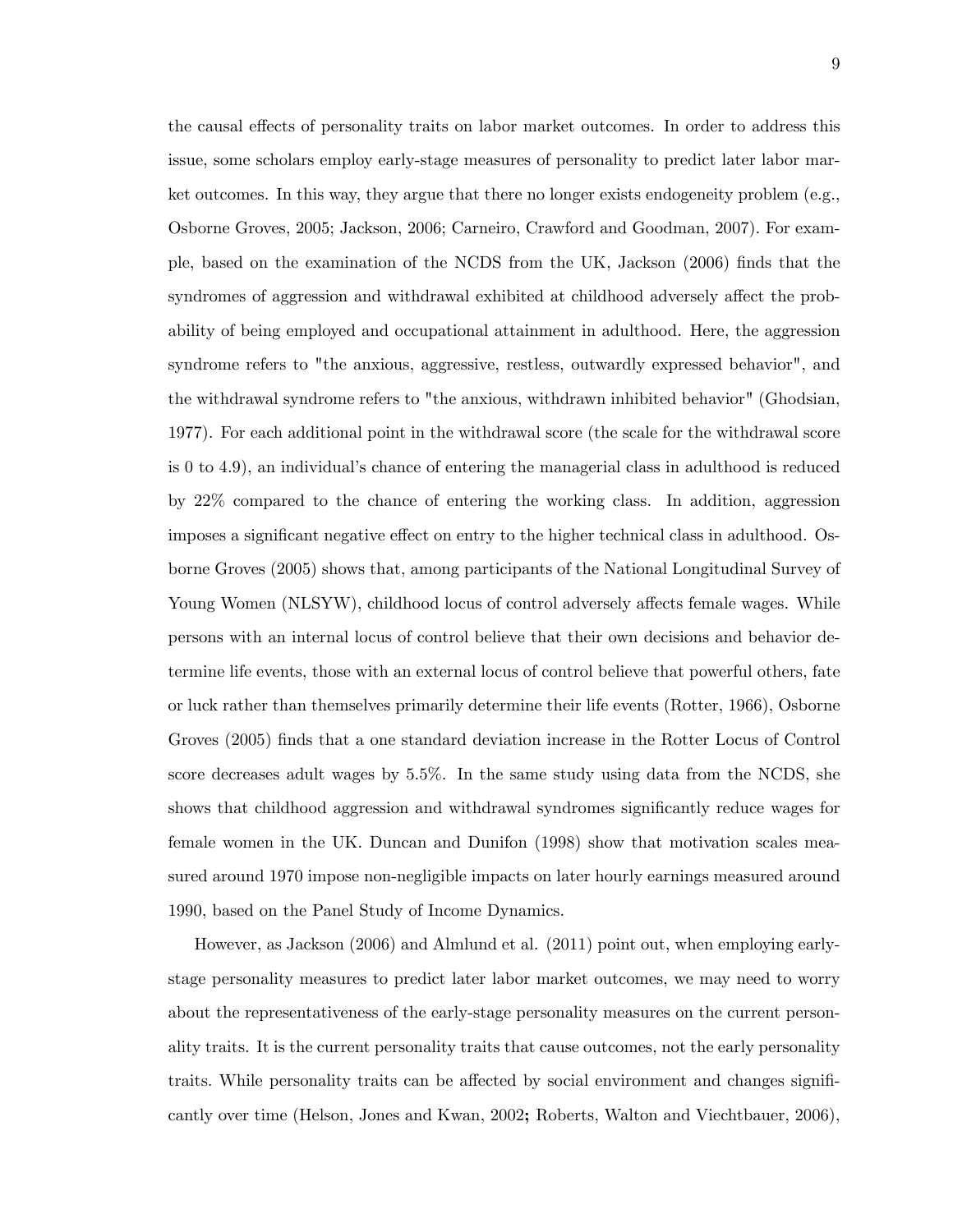early-stage personality measures may be poor predictors for later outcomes. Therefore, employing early-stage personality measures would result in an errors in variables problem if personality traits change over the relevant time frame (Almlund et al., 2011).

Some other studies address the issue of reverse causality with different approaches. For instance, when analyzing the effect of self-esteem on earnings among participants of NLSY79, Drago (2011) deals with reverse causality by instrumenting a measure of selfesteem in 1987 with a measure of self-esteem in 1980. In order to examine the effects of locus of control on earnings for the NLSYW participants, Osborne Groves (2005) creates an instrument for adult personality by removing the effect of past wages on the adult locus of control scale. However, most of these studies use personality measures that only describe a single trait. There are many aspects of an individual's personality traits, like gregariousness, self-discipline and emotional stability. Hence, it may be too restrictive to employ a single trait to capture the impacts of personality traits on labor market outcomes. Research employing single-trait measures may not be able to provide a full picture of the labor market consequences of personality traits.

Contrary to those single-trait personality measures, the Big Five provides a comprehensive picture of an individual's multidimensional personality traits. Psychologists characterize the Big Five as the "latitude and longitude" of personality traits and argue that most personality constructs can be mapped onto the Big Five (Costa and McCrae, 1992a; Goldberg, 1993; Ozer and Raise, 1994). Specifically, the factors contained in the Big Five are extraversion, agreeableness, conscientiousness, emotional stability and imagination.<sup>2</sup> Extraversion refers to "the act, state, or habit of being predominantly concerned with and obtaining gratification from what is outside the self<sup>"</sup>.<sup>3</sup> Extraverts are generally enthusiastic and talkative, and good at interacting with other people. Agreeable persons tend to be sympathetic, considerate and cooperative toward others.<sup>4</sup> They are usually concerned about pleasing others. Conscientiousness is related to an individual's diligence, self-discipline, self-organization and acceptance of responsibility.<sup>5</sup> Emotional stability incorporates the

<sup>2</sup> Sometimes "imagination" is replaced by other factors, like openness to experience (as used in the German Socio-Economic Panel Study), autonomy (as used in the DNB Household Survey), etc.

<sup>3</sup>Merriam Webster Dictionary.

<sup>4</sup> en.wikipedia.org/wiki/Agreeableness (accessed on 3/26/2013).

<sup>&</sup>lt;sup>5</sup>en.wikipedia.org/wiki/Conscientiousness (accessed on 3/26/2013).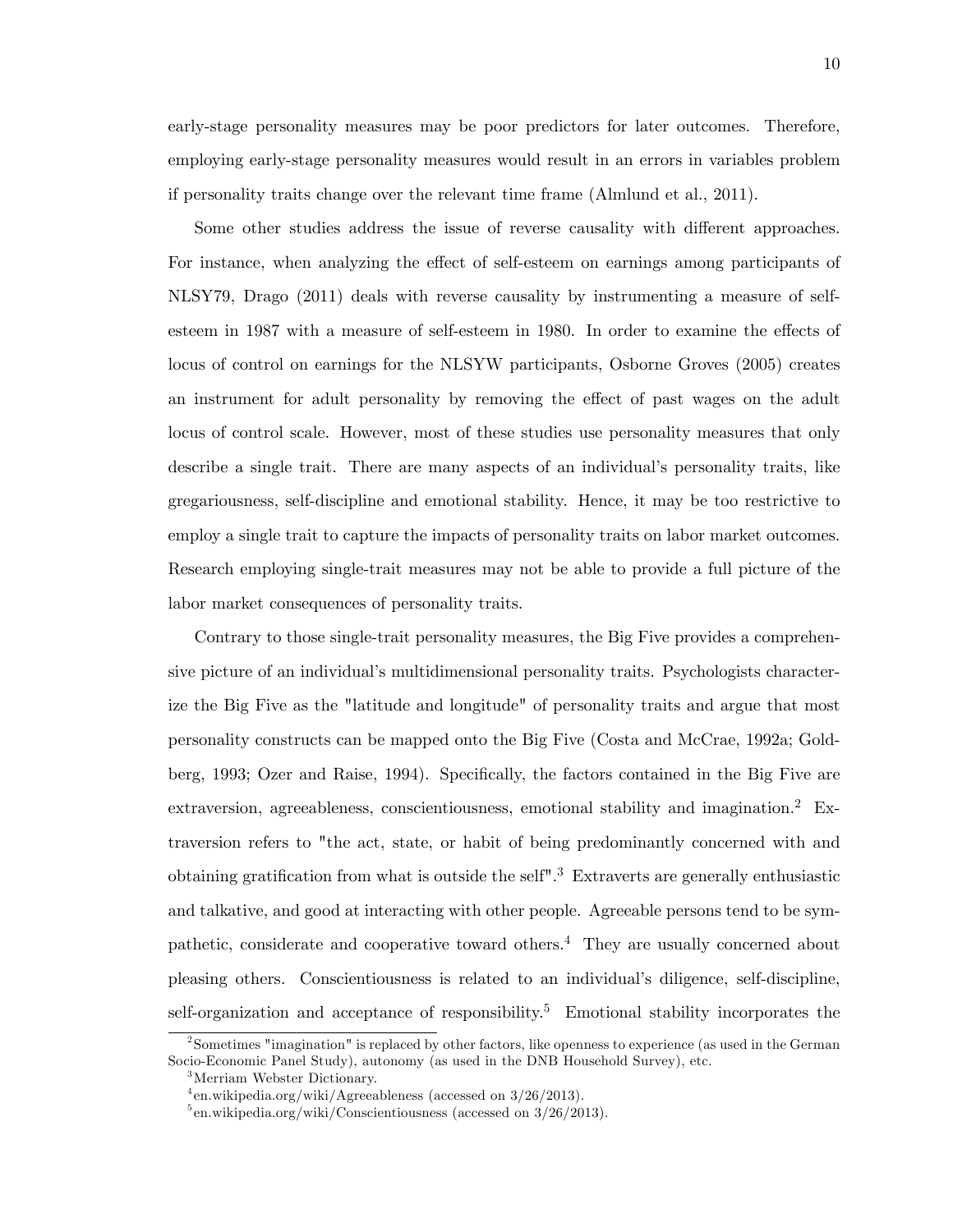attributes of being calm and even-tempered.<sup>6</sup> People with emotional stability are usually good at dealing with stress and negative emotions, and do not have rapid mood changes. Imagination is also referred to as intellect<sup>7</sup>, indicating a person is imaginative, creative and curious. The "imagination" scale in the International Personality Item Pool (IPIP), which is employed in the current study, is closely related to the "openness to experience" scale in the NEO Personality Inventory which is also widely used in psychology literature<sup>8</sup>. Although the creativity captured by the "imagination" scale may be rewarded in some fields (e.g., academia), as many scholars (see for example, Johnson, 1983; Judge et al., 1999; Heineck and Anger, 2010) point out, persons with high levels of imagination or openness are likely to be autonomous and nonconforming which may be of little help or even an obstacle to job market success.

In order to identify the relationships between multidimensional personality traits and economic success, many scholars have employed the Big Five to measure personality profile. Nyhus and Pons (2005) observe that emotional stability leads to higher wages for both men and women, but agreeableness is associated with lower wages for female workers in Netherlands. Based on the examination of the Wisconsin Longitudinal Study, Mueller and Plug (2006) document that antagonism (the opposite of agreeableness), emotional stability and openness to experience are rewarded in the labor market for men, while women who are conscientious and open to experience receive higher earnings. In their analysis of the German Socio-Economic Panel Study, Heineck and Anger (2010) employ error-in-variables (EIV) regressions to correct for the measurement error problem in the pooled cross-sectional estimation, and find that while there are wage premiums for males with higher levels of extraversion and conscientiousness, male workers who are open to experience are punished in the labor market by lower wages. In the same study, after controlling for individual heterogeneity with panel approaches, Heineck and Anger find that antagonistic women earn more, but none of the Big Five personality traits has a significant effect on men's

 $^{6}$ en.wikipedia.org/wiki/Neuroticism (accessed on 3/26/2013).

<sup>&</sup>lt;sup>7</sup>The present study uses "imagination" rather than "intellect" to avoid confusion between intellect personality and intelligence. According to John and Srivastava (1999), the intellect personality only has very small correlations with IQ measures, it is not a measure of intelligence.

<sup>8</sup>The details of the "imagination" scale and "openness to experience" scale can be obtained at http://ipip.ori.org/newMultipleconstructs.htm (Accessed on 9/3/2012).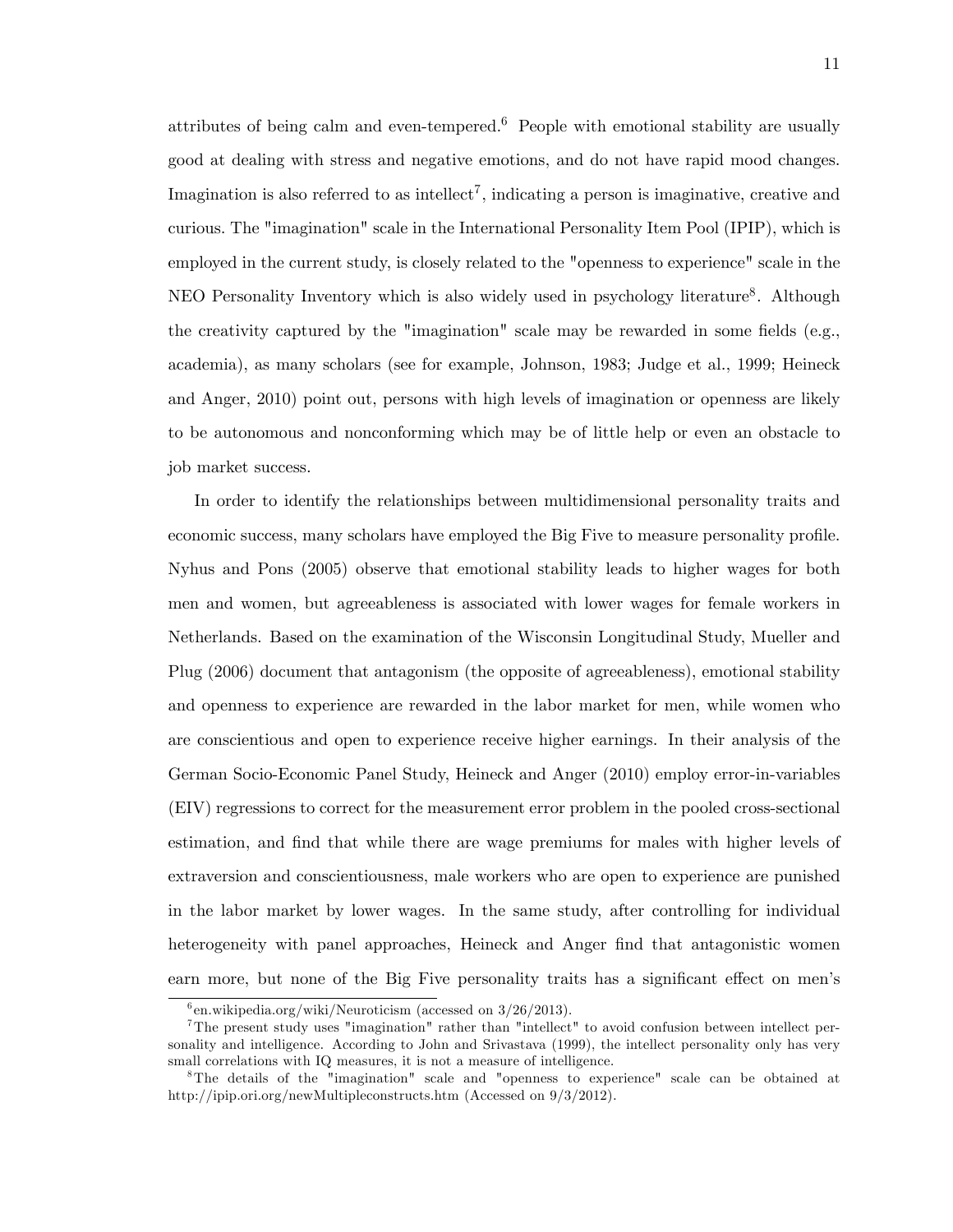wages. However, none of these studies solve the problem of reverse causality when examining the effects of the Big Five personality traits on labor market outcomes.<sup>9</sup> As there exists empirical evidence of the existence of reverse causality, ignoring this problem will cause bias to the estimates of the labor market effects of personality traits.

### 1.3 Methodology

The present study examines how the Big Five personality traits affect an individual's labor market outcomes, including employment status, occupational choice and earnings.

Different personality traits are valued differently in the labor market and thus persons with different personality traits may have different probabilities of being employed. For example, persons who are very diligent and organized may be more likely to be employed than persons who are relatively less conscientious. To examine whether and how an individual's personality traits affect his likelihood of being employed, the following probit model is employed:

$$
employed = \begin{cases} 1 & \text{if employed*} > 0 \\ 0 & \text{otherwise} \end{cases}
$$

$$
employedi* = \beta0 + \beta1 extraversioni + \beta2agreablenessi + \beta3 conscientiousnessi
$$

$$
+ \beta4emotional stabilityi + \beta5imaginationi + x'i \gamma + \varepsiloni
$$
(1.1)

where *employed* denotes the likelihood of being employed and *employed*<sup>\*</sup> is the latent variable measuring the propensity of being employed. Here, x is a set of observed individual characteristics other than the Big Five personality traits.

Personality traits may also predict sorting into occupations. From an economic perspective, individual differences in personality traits may be linked to different abilities and

<sup>9</sup>Nyhus and Pons (2005) regress the personality traits on age and use the predicted residuals as measures of personality to remove the effects of age on personality. Similar to Nyhus and Pons (2005), Heineck and Anger (2010) also remove the age effects by regressing personality traits on age and age squared and using the residuals as personality measures in their main context analysis. They argue that this way could somewhat pick up the possible reverse effect of job environment on personality. In addition, as a robustness check, Heineck and Anger regress wages on lagged measures of personality to mitigate reverse causality. However, only employing age-e§ect-free personality traits is not enough to solve the reverse causality problem, and we may need to worry about the representativeness of lagged personality measures when using them as proxies for current personality traits.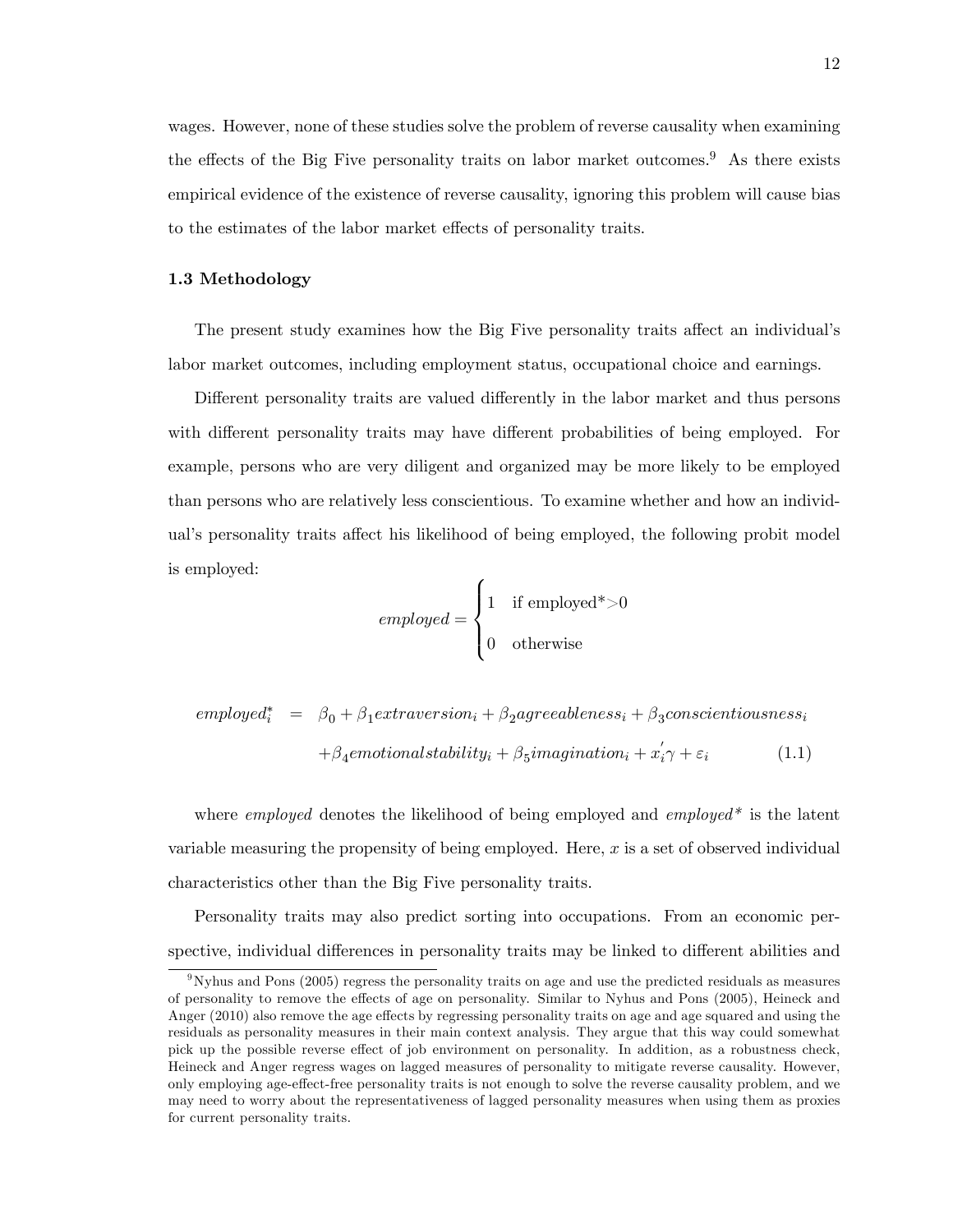preferences which are important determinants of occupational choice. In order to check whether this is the case, I employ the following multinomial logit (MNL) model to estimate the probability of individual  $i$  being observed in occupation  $j$ :

$$
Pr(Occupation_i = j \mid w_i) = \frac{\exp(w_i' \alpha_j)}{\sum_{j=1}^{4} \exp(w_i' \alpha_j)}, \quad j = 1, 2, 3, 4
$$
\n
$$
(1.2)
$$

Occupation represents an individual's occupational choice,  $w$  includes the Big Five personality traits and the set of other individual characteristics  $x$  which is the same to that in the employment status model. This study divides the occupations into four categories: managerial, non-manual and technical (abbreviated to non-manual), professional and manual. Here, the coding of managerial and professional occupation categories is guided by Jackson (2006), and the occupations other than managerial and professional are aggregated and recoded into manual and non-manual categories.<sup>10</sup> Managerial occupation category mainly includes manager and employer, professional category includes lawyer, engineer, actuary, and the like, non-manual category includes artist, author, photographer, draughts person, etc., and manual category includes van driver, printer, baker and so on. The descriptions and some examples corresponding to each occupation category are shown in Table A.1.1 in the Appendix.

In order to investigate the effects of personality characteristics on earnings, the following linear model is employed:

$$
\ln(earnings_i) = \delta_0 + \delta_1 extraversion_i + \delta_2 agreeableness_i + \delta_3 consecutiveness_i
$$

$$
+ \delta_4 emotional stability_i + \delta_5 imagination_i + x_i' \theta + \varepsilon_i \tag{1.3}
$$

where  $ln(earnings_i)$  is the log of weekly earnings on the current main job, x consists of the same set of individual characteristics as in the employment status model.

However, the five personality measures may be correlated with the unexplained component of labor market outcomes due to reverse causality and measurement error, and

 $10$  Due to the limited sample size in this model, although the occupation categories for "manual" and "non-manual" are broad, they cannot be divided into more detailed categories.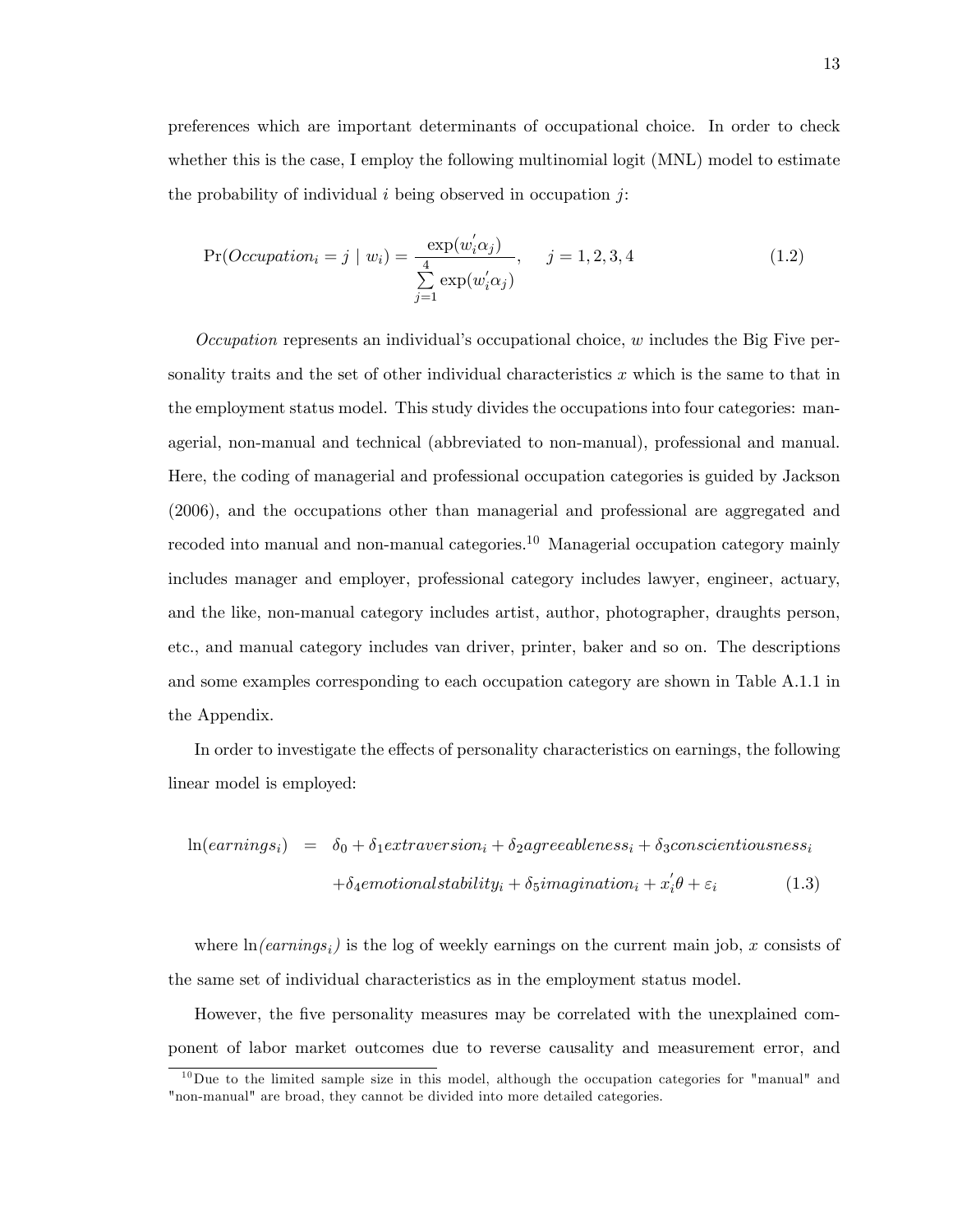this will bias the estimates in the above models. Success or failure in the labor market may affect a person's personality traits. For example, unfavorable work experiences may make an individual feel upset, irritable and emotionally unstable. Being unemployed for a long time may make an individual feel too embarrassed to interact with other persons and thus reduces his extraversion. The competition and stress in working may cause workers to become more antagonistic and less agreeable. However, labor market success may free people from financial obligations and thus make them more likely to be gregarious, emotionally stable and open to new experience. In addition, the self-reported subjective personality measures may be subject to large measurement error. This problem arises from the fact that the questions designed to measure an individual's personality traits are only imperfect proxies of the true traits. Also, as Bertrand and Mullainathan (2001) suggest, an individual's response to subjective questions may be greatly affected by many factors: the ordering of questions, the social nature of the survey, question wording, etc. All these may lead to measurement error in subjective measures. In addition, an individual's response to subjective questions may be affected by his own values. For example, if a person feels that conscientiousness is a valuable trait, he may intentionally increase self-assessment on his measure of conscientiousness, and this would lead to measurement error.

In order to address the issues of reverse causality and measurement error, I use instrumental variable methods. Teacher's and mother's assessments of the respondent's childhood behavior and social adjustment serve as instruments for adult personality traits. Consequently, an IV probit specification is employed for the employment status model  $(1.1)$ , and a two-stage least squares (2SLS) specification is employed for the earnings model  $(1.3)$ . For the occupational choice model (1.2), a two-stage multinomial logit (2SMNL) model is employed: regress the Öve endogenous personality traits on the instruments and exogenous variables  $(x)$  in the first stage with OLS, get predicting values for the five personality traits, and then regress occupational choices on the Öve predicted personality traits and exogenous variables  $(x)$  with MNL in the second stage.

#### 1.4 Data

#### 1.4.1 Primary Data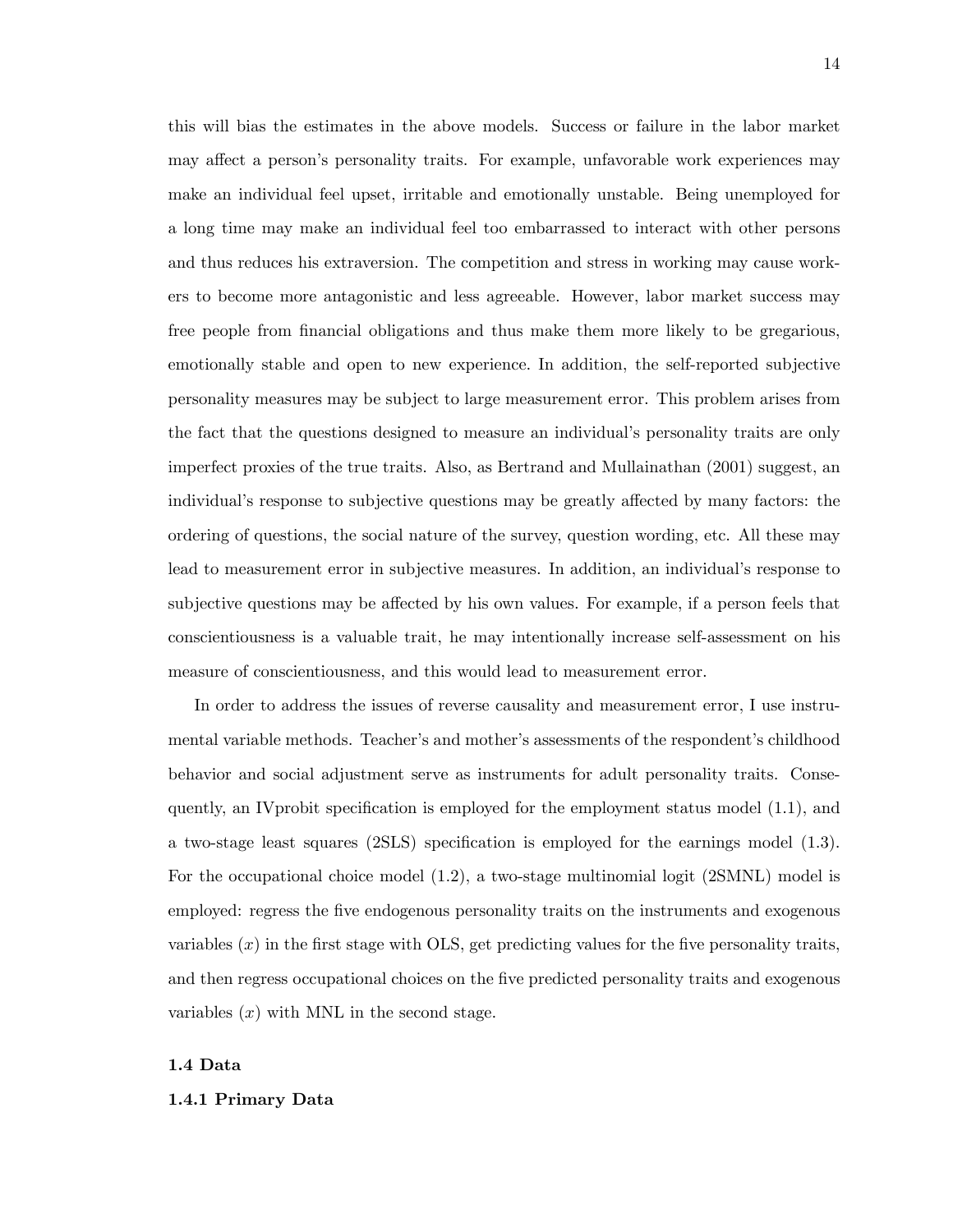The data come from the National Child Development Study (NCDS), a nationally representative longitudinal study following the lives of all individuals who were born in England, Wales or Scotland between the 3rd and 9th of March, 1958. There have been 9 waves to date, the first of which was conducted at birth, with follow-ups at ages 7 (1965), 11 (1969), 16 (1974), 23 (1981), 33 (1991), 42 (2000), 46 (2004) and 50 (2008). The NCDS is an extremely rich dataset, providing detailed information about the respondent's life, including labor market outcomes, psychological characteristics, educational histories, family background and some other aspects. The unique feature of the NCDS is that it provides psychological information for the respondent both in his/her childhood and adulthood, and thereby fits my research purpose.

Regarding adult personality traits, in the latest wave of NCDS (2008), respondents were asked to self-rate their personality characteristics based on 50 questions from the International Personality Item Pool (IPIP) (Goldberg, 1999). These 50 questions were assigned to the Big Five personality traits, i.e., extraversion, agreeableness, conscientiousness, emotional stability and imagination. To provide a general idea about these five personality traits, I list the questions belonging to each trait in Table A.1.2 at Appendix. Scores on each personality trait were computed from the responses, with higher scores implying higher levels of that trait. The distributions of the five personality factors are presented in Figure  $1.1<sup>11</sup>$  It is easy to find that the majority of the respondents report relatively high scores. I also provide the correlations between personality traits in Table A.1.3 at Appendix. It is clear that the Big Five personality traits are not quite correlated with each other.

The present study analyzes how personality traits would help to explain the differentials in employment status, occupational choice and earnings for individuals at age 50. Due to the distinct labor market behavior of male and female workers, the sample is restricted to males with valid information on personality traits when examining the influences of personality traits on employment status.<sup>12</sup> The analysis on how personality characteristics affect an individual's occupational choice is restricted to male workers with valid occupation and

 $11$ <sup>11</sup>The distributions of the five personality traits are based on the selected male sample, and the sample selection process is discussed later.

 $12$  For future research, examining the labor market consequences of personality traits for female workers could be worthy of study, though such analysis may be complicated by fertility, child care and other decisions of women.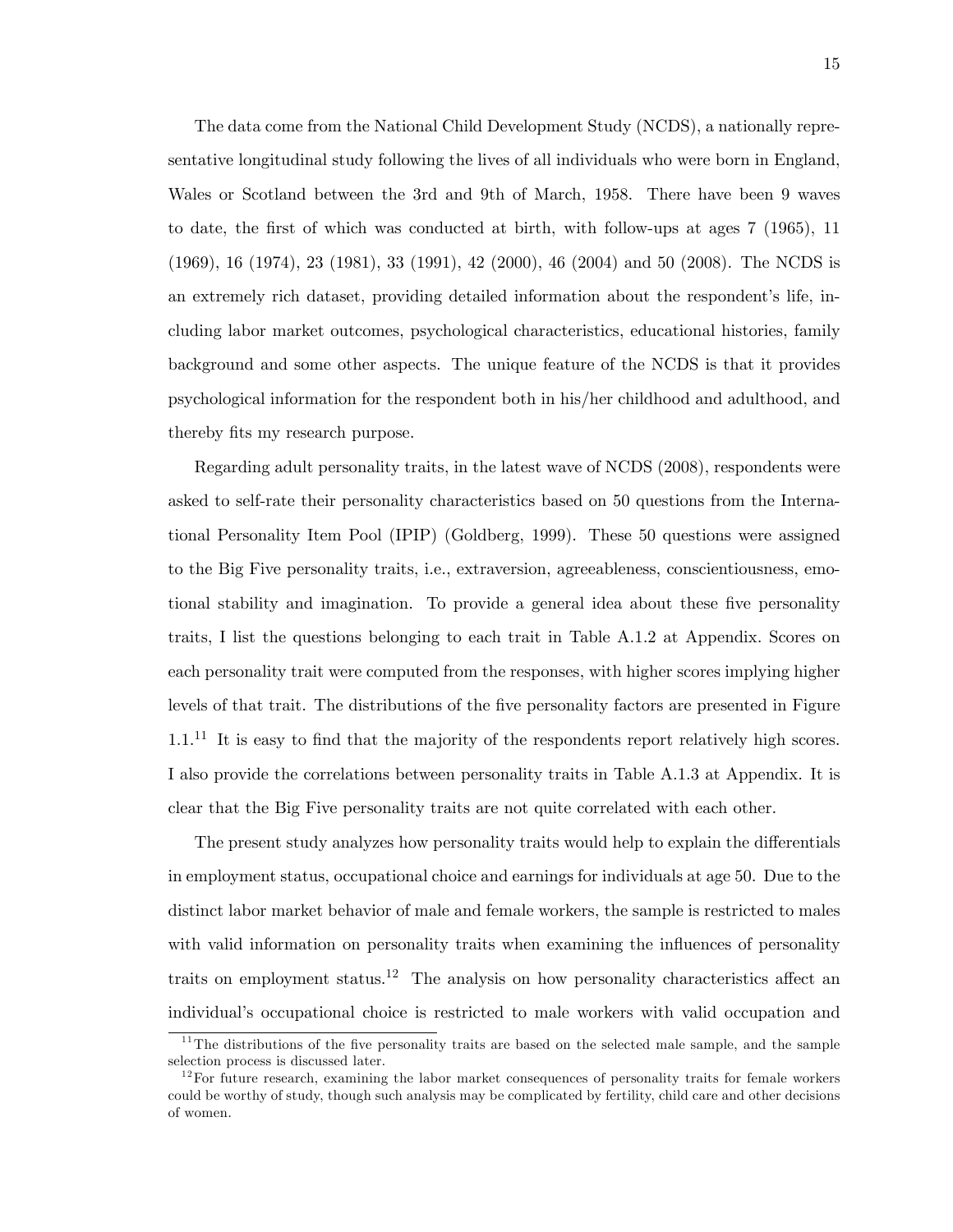personality information. Lastly, when exploring the effects of personality traits on earnings, the sample is further restricted to full-time male workers with valid information on earnings and personality traits. For all the three models, the samples include both self-employed workers and paid employees.<sup>13</sup> After the selection process, the sample size is 2105 for the employment status model, 1928 for the occupational choice model and 1618 for the earnings model.<sup>14</sup>

While there were 4822 males interviewed in the 2008 wave of NCDS, we may need to worry about the representativeness of the selected sample. I compare the means of the variables used in the analysis for the selected sample and for those out-of-sample observations which are in the original data set. Some statistically significant differences exist: the individuals in the selected sample have higher employment probability in general, higher probability in non-manual occupations and lower probability in manual occupations, as well as higher earnings. In-sample individuals also have higher education levels and reading test scores at age 11. However, there do not exist significant differences in adult personality traits. Therefore, we may expect a bias on the effects of personality traits on labor market outcomes when we focus on the selected sample. Nevertheless, although these differences are statistically significant, they are small in magnitude. For instance,  $92\%$  of the selected sample and 88% of the out-of-sample observations are employed, 27% of the selected sample and 24% of the out-of-sample population works in non-manual occupations, and while the average log of weekly earnings for in-sample individuals is 6.47, the corresponding value for the out-of-sample individuals is 6.37. Moreover, the distributions of the variables in the analysis are quite similar for the in-sample and out-of-sample observations. As a result, the possible bias in estimating the impacts of adult personality traits on labor market outcomes should be small. This is further reinforced by robustness checks.<sup>15</sup> In addition, I will discuss

 $13$ As an extension to the analysis in the main context, I re-estimate all models with the samples excluding self-employed workers in the Extension Section, and compare the results to those gotten in the main context analysis.

 $14$ The sample size is greatly reduced due to missing or incomplete information on the key variables: over 70% of the dropped observations are due to missing or incomplete information on the Big Five personality traits or childhood behavior assessments, and the rest dropped observations are due to missing information on dependent variables or other explanatory variables.

 $15I$  call "Full Sample 1" for all the observations with non-missing adult personality measures (note that these observations may have missing values on the childhood behavior assessments). I run a probit model for employment status, a multinomial logit model for occupational choice and an OLS model for earnings on the adult personality traits and other explanatory variables, with the Full Sample 1 and the selected sample being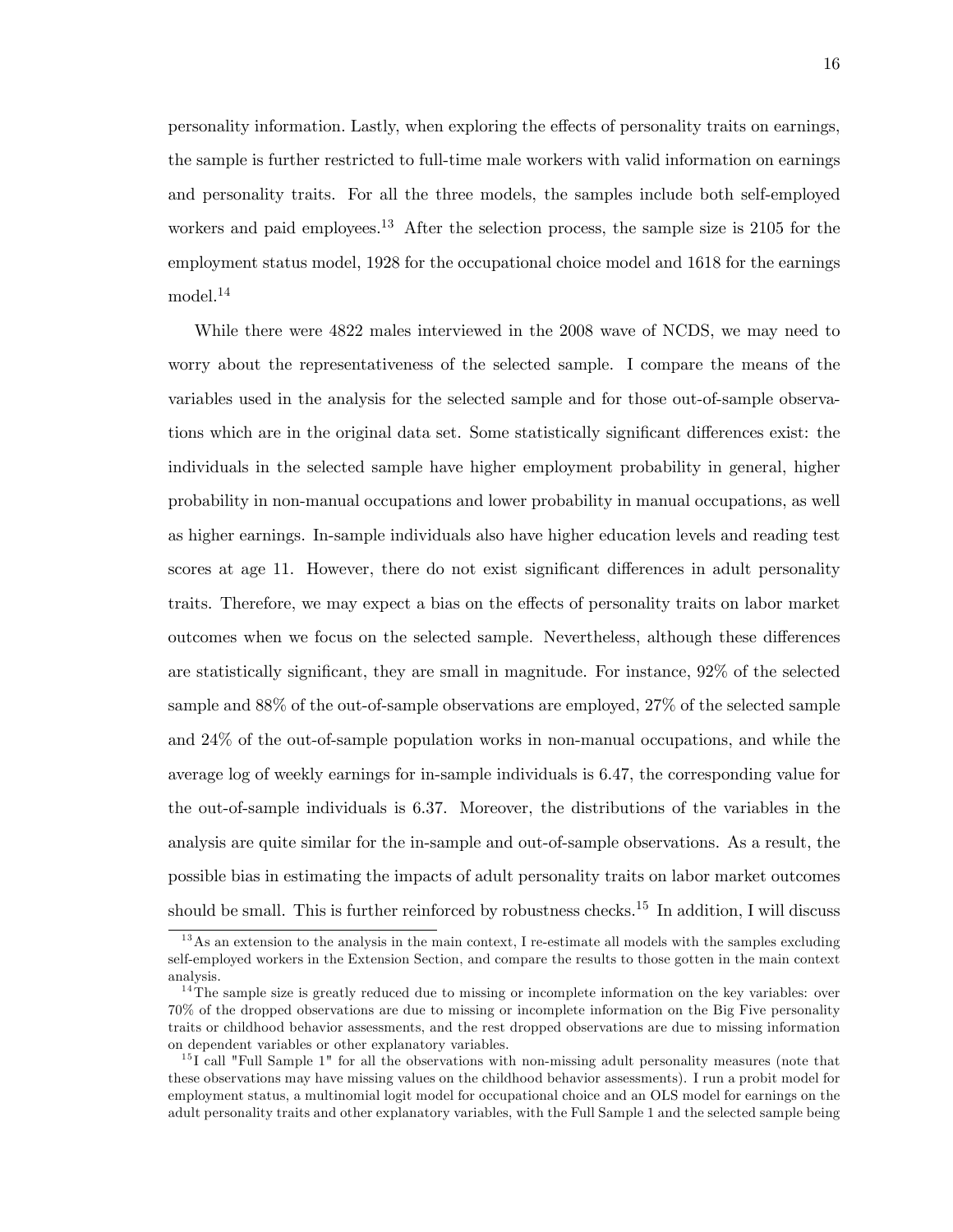later about the possible selection bias in the earnings model when the sample is restricted to the full-time workers with valid earnings, since the direction of the bias depends on the effects of personality traits on employment probability.

The summary information for the variables in the three models is presented in Table 1.1. The first two columns (Sample 1) exhibit the summary information for the sample of the employment status model, the second two columns (Sample 2) are for the sample of the occupational choice model, and the last two columns (Sample 3) show the information for the earnings model. Around 92% of males are employed, and the average of the log weekly earnings of male full-time workers is  $6.47<sup>16</sup>$  For the adult personality traits which range between 10 and 50 points, males rate themselves at relatively high scores on average, with 32 as the lowest for extraversion and 38 as the highest for agreeableness. More than 70% of the population is married, the same fraction lives in urban areas, and about 5% is from Wales, 12% from Scotland and 83% from England. For the education levels, around 49% of the population completed compulsory education, 9% completed extended secondary education, over 25% completed undergraduate or postgraduate education, and less than  $17\%$  of the population did not get any academic qualification.<sup>17</sup> While the maximum score for the reading test taken by the respondent at age 11 is 35 points, the average score for this test is only half of the maximum points. Fathers of the respondents took around 10 years of schooling on average.

#### 1.4.2 The Instruments

As mentioned in the Methodology Section, instrumental variable methods are used to

used respectively, to examine the associations between adult personality traits and labor market outcomes. No statistically significant differences exist for the estimates of interest based on the two samples.

Full Sample 2 consists of all the observations with non-missing information on childhood behavior assessments (note that these observations may have missing values on adult personality measures). Similarly, I employed a probit model for employment status, a multinomial logit model for occupational choice and an OLS model for earnings on the childhood behavior assessments and other explanatory variables, to examine the associations between childhood behavior and adult labor market outcomes, based on Full Sample 2 and the selected sample respectively. Again, no statistically significant differences exist for the estimates of interest based on the two samples.

 $16$ The average of the weekly earnings of male full-time workers is 975.42 pounds.

<sup>&</sup>lt;sup>17</sup>Children in England are required to take the compulsory education between age 5 and 16. At school year 11, they need to take certain exam (e.g. O-level exam) marking the end of compulsory education. After finishing compulsory education, some children choose to continue their secondary studies for a further one or two years, leading most typically to A-level qualifications or some other extended secondary education qualifications. Wales and Scotland have comparable academic qualification systems to England.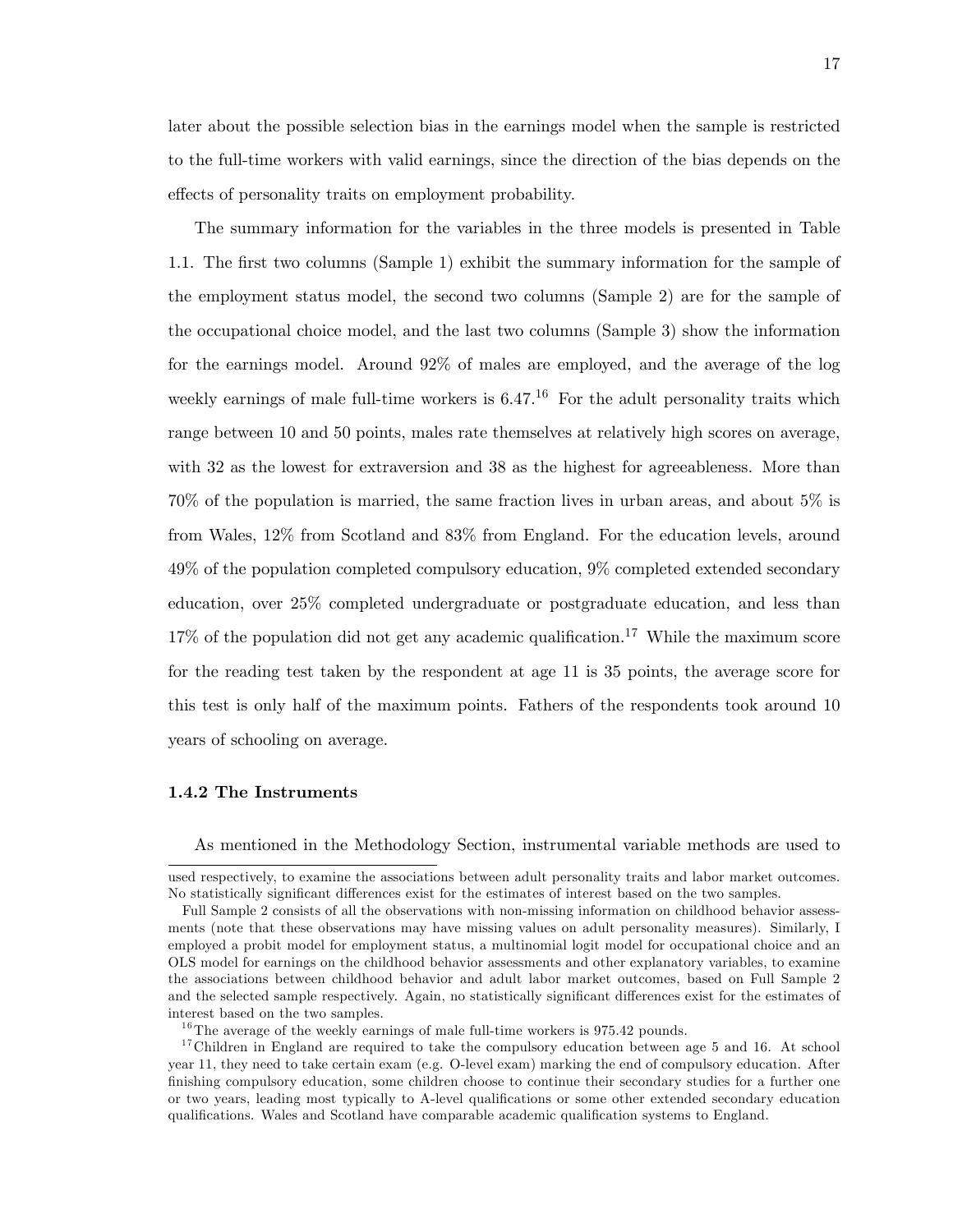address the issues of reverse causality and measurement error. To be valid, instruments must be closely correlated with the endogenous variables and uncorrelated with the unexplained component of labor market outcomes. A candidate set of instruments arises from the survey questions answered by the respondent's mother and teacher about his behavior and social adjustment in childhood. In 1965, mothers were asked whether, and the extent to which, the children exhibited some particular kinds of behavior at age 7, like preferring to do things on his own rather than with others, worrying about many things, being easy to get upset by new situation, and so on. In 1969, teachers were asked to complete the Bristol Social Adjustment Guide (BSAG) for the children when they were 11 years old. The BSAG is a standardized psychological test of social adjustment. It consists of 146 items, each of which can be designated as one of the 12 domains (hostility towards adults, immature behavior, nervous symptoms, etc.). Teachers were asked to underline the items that they thought apply to the child, and each underlined item contributed a score of 1, from which scores for 12 domains of social adjustment were computed. The higher score a child gets for a domain, the more maladjusted he is in that aspect.

This research employs selective mother's and teacher's assessments of childhood behavior and social adjustment as the instruments for adult personality traits. To be more specific, the instruments include teacher's ratings about the child's hostility towards adults, immature behavior and nervous symptoms at age  $11$ ,<sup>18</sup> as well as mother's judgments about whether the child had the following behavior at age  $7:$  having difficulty in settling to anything for more than a few moments, preferring to do things on his/her own rather than with others, being bullied by other children, being squirmy or fidgety, worrying about many things, being irritable or quick to fly off the handle, being upset by new situation or things happened for the first time, biting nails, and being disobedient at home. The distributions of teacher's ratings about child behavior are presented at Figure  $1.2^{19}$  We find that most children got low scores for the three teachers' ratings.

<sup>&</sup>lt;sup>18</sup> "Immature behavior" and "nervous symptoms" are originally labeled as "miscellaneous symptoms" and "miscellaneous nervous symptoms" in the BSAG. "Miscellaneous symptoms" is relabeled since they mainly refer to immaturity in the BSAG. Similarly, "miscellaneous nervous symptoms" is relabeled since they mainly refer to nervous behavior.

 $19$ The distributions of mother's judgments about childhood behavior are not presented, since all of them are dummies.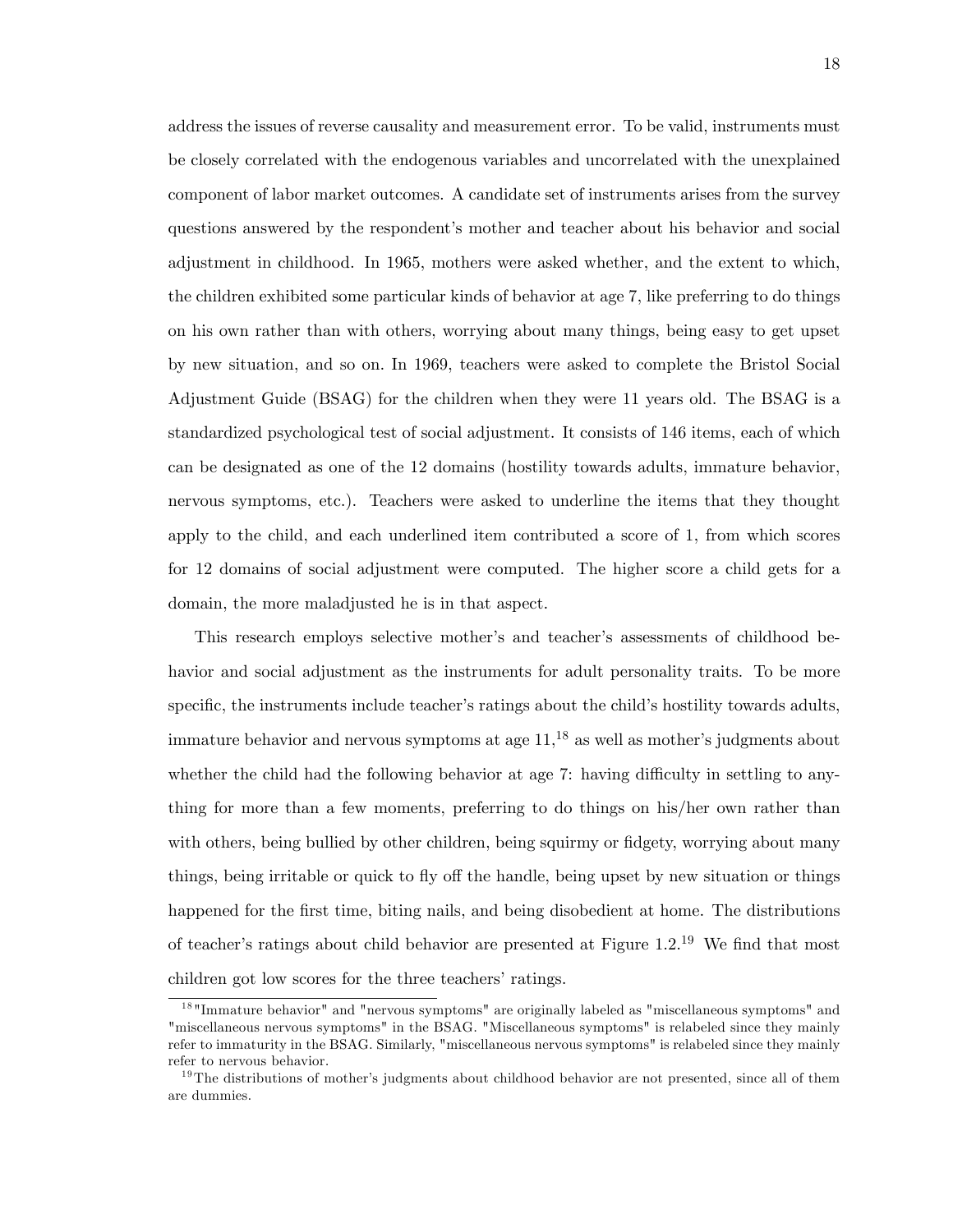I employ both mother's and teacher's assessments of childhood behavior and social adjustment to work as the instruments for adult personality, because children may behave differently at school and at home. Also, the use of both mother's and teacher's assessments could provide a more complete picture of child behavior: mothers may observe their children more closely and carefully than teachers, while teachers may provide more objective ratings for children's behavior (Fronstin, Greenberg and Robins, 2005).

Teacherís and motherís assessments of childhood behavior and social adjustment are closely related to child personality and consequently adult personality. The exclusion restriction that the instruments should be uncorrelated with the unexplained component of employment status is automatically satisfied, owing to the pre-market nature of the assessments of childhood behavior and social adjustment, once adult personality traits are controlled for.<sup>20</sup>

When we look at the summary statistics for instruments  $(Table 1.1)$ , we find that teachers generally assigned low scores for childrenís behavior at their age 11. For example, while the score for hostility towards adults range between 0 and 15 points, the average score that children got is only 0.7739 points, indicating that teachers did not think children were very hostile towards adults. Similarly, the average scores for immaturity and nervous symptoms are low, indicating that children on average were not immature or nervous. When we look at the mothers' judgments on whether children had certain behavior at age 7, we see more variations. For example, around  $31\%$  of children had difficulty in concentrating,  $67\%$  of them preferred to do things on their own, and more than  $40\%$  of children were fidgety, worried about many things or were irritable.

#### 1.5 Empirical Results

#### 1.5.1 Personality and Employment Status

In order to estimate the effects of personality traits on employment status, I begin by treating the five personality traits as exogenous. The control variables include marital sta-

 $^{20}$ There may exist a concern about the exogeneity of the instruments, as parents or teachers may affect a child's career path based on their assessments of childhood behavior, and consequently have an influence on the child's adult labor market outcomes. However, I believe that the time distance between age  $7(11)$  and age 50 is so long that the possible influences of parents or teachers based on childhood behavior at age 7 and 11 should be too small to affect an individual's adult labor market outcomes at age 50.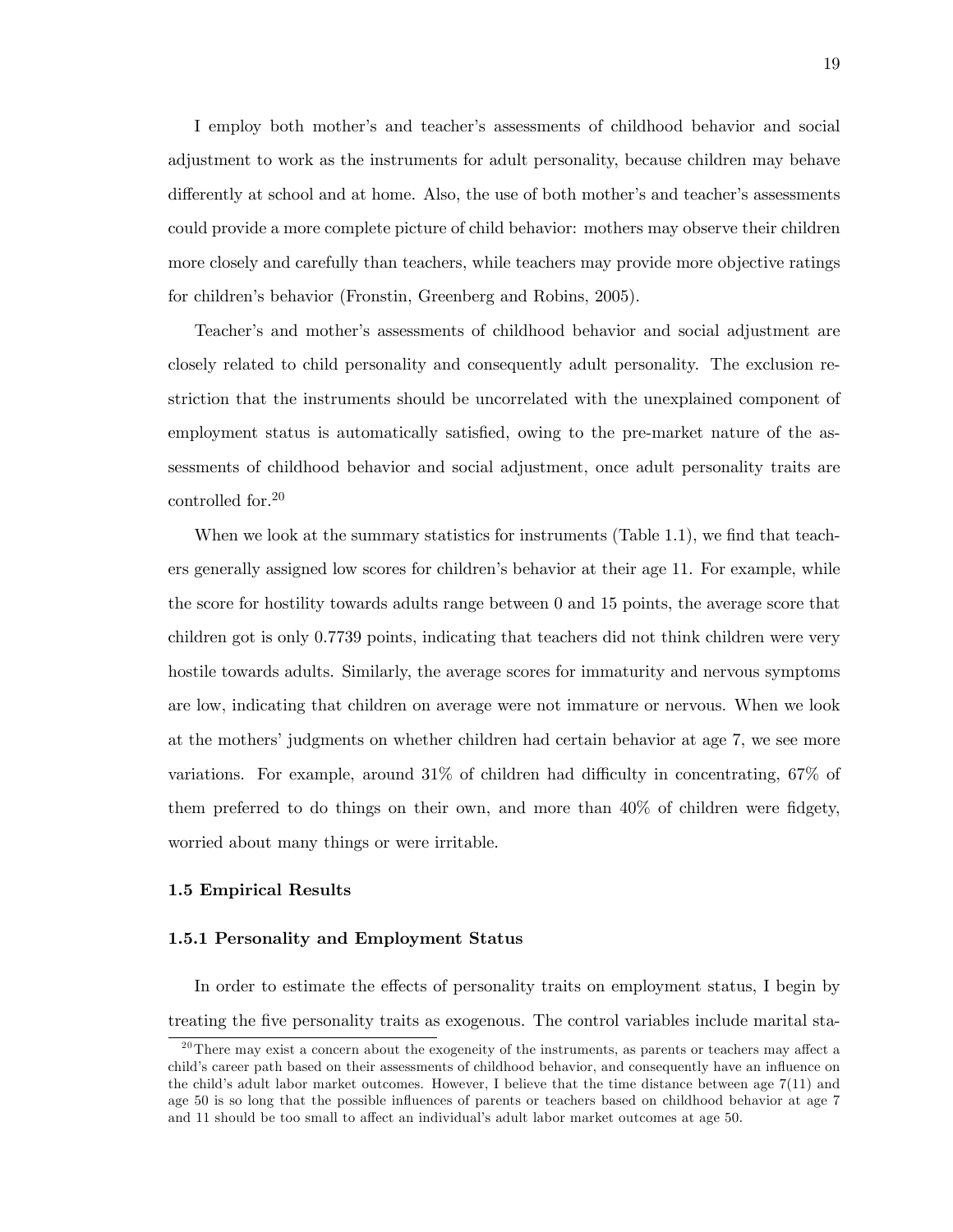tus, current residence (urban/rural), region dummies for Wales and Scotland (the reference group is England), dummies for the highest educational attainment (the base group is "the individual did not finish secondary education"), the reading test score at age 11 which is a proxy for cognitive skills, and father's years of schooling which is a proxy for family background.<sup>21</sup> The first two columns of Table 1.2 report the results for the probit model  $(1.1)$ . Here, the marginal effects rather than probit estimates are reported. Four out of the five personality traits are correlated with an individual's likelihood of being employed, but at very small magnitudes: a one standard deviation increase in agreeableness and imagination is associated with a decrease in employment probability of approximately 1 and 3 percentage point respectively, and when there is a one standard deviation increase in conscientiousness or emotional stability, the individual's probability of being employed would increase by around 2 percentage points.<sup>22</sup> Compared to the persons who do not have any academic qualification, those completing compulsory education, extended secondary education, undergraduate education or postgraduate education have a higher probability of being employed. In addition, both higher cognitive skills (as proxied by higher reading scores) and better family background (as proxied by father's higher education level) are associated with higher employment probability.

As stated above, the instrumental variable method is employed to address the possible issues of reverse causality and measurement error. I also test the exogeneity of the five personality traits, and the test results indicate that we should reject the exogeneity of the five personality traits ( $p=0.0000$ ). The first-stage regression results are presented in Table 1.3. We can find that the instruments are jointly significant in all of the five first-stage regressions. Being bullied is negatively associated with extraversion. A child who is often

 $^{21}$  Age is not controlled since the individuals from the NCDS are equally aged.

Ethnic group is not controlled because the sample is a highly homogeneous population, around 97.4% of the sample population is British. Also, I run robustness checks when the sample is restricted to British, and get very similar results.

Work experience is not controlled since this study is based on the first deposit of the NCDS data set, and the variables related to job history are not available when this chapter is completed. The variable work experience can be included in the model in future research. Also, the sample of this study is a very homogeneous population, all males, 97% British, same age, so we may expect that after controlling for education level, work experience may have little variation, and thus omitting work experience should not bias the estimation of the effects of personality traits.

 $^{22}$ The changes in the employment probability associated with a one standard deviation increase in the independent variables for the probit specification are exhibited in the second column of Table 1.2.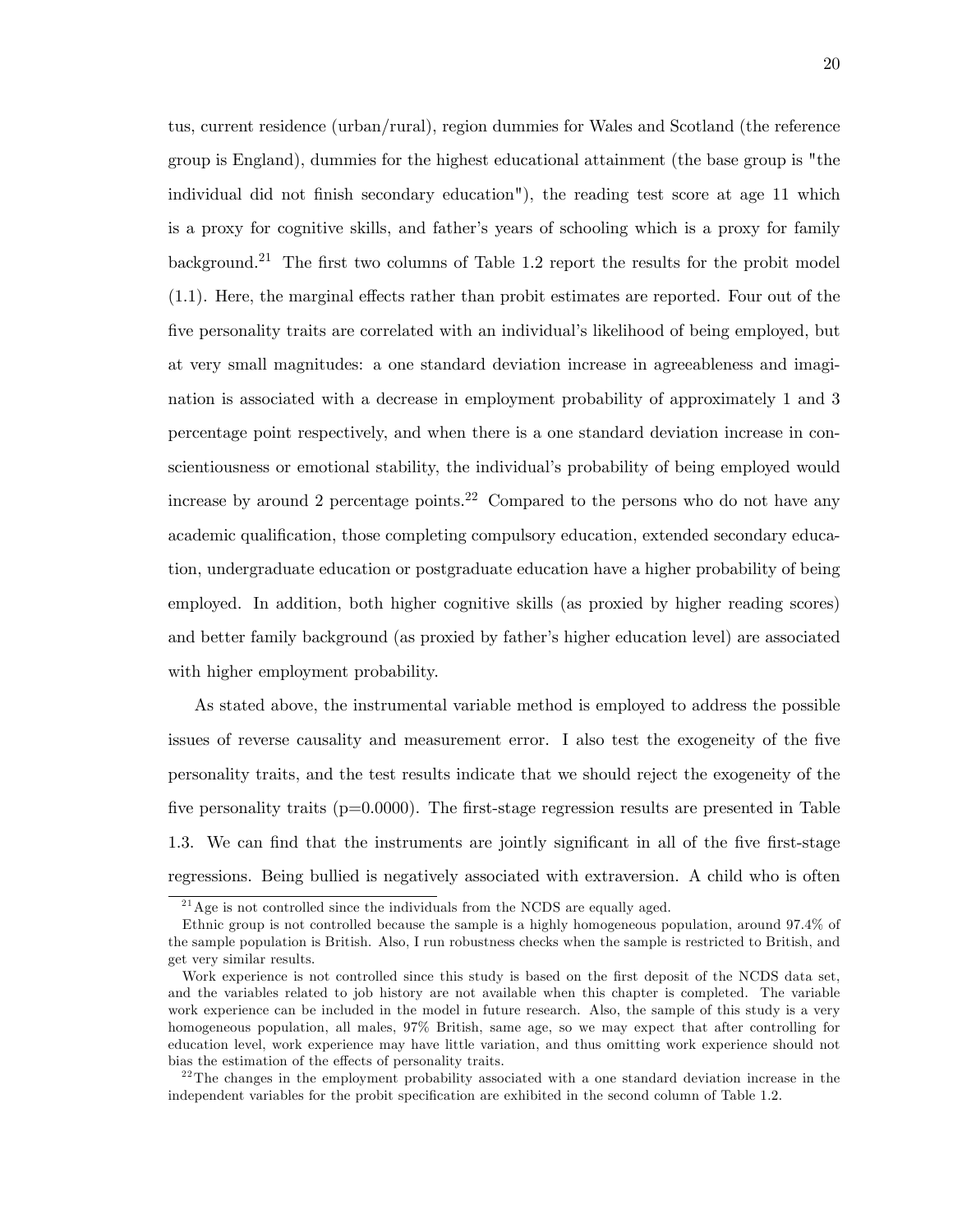bullied by other children usually cannot have good relations with others, and thus would tend to be an introvert as he grows up. Having difficulty in concentrating on anything for more than a few moments is positively correlated with extraversion. A child's immaturity is negatively correlated with agreeableness, since immaturity may suggest that the child is not considerate for others (including parents and teachers). Another instrument that is closely related to agreeableness is the dummy indicating whether the child is disobedient at home. It is hard to expect a child who is disobedient to be considerate or sympathetic towards other persons. When considering the instruments for conscientiousness, preferring to do things on one's own may help to enhance a child's independence and acceptance of responsibility, and consequently makes the child become more conscientious. However, being squirmy or fidgety, which is a signal of a lack in self-discipline and self-organization, is adversely associated with conscientiousness. All the instruments for emotional stability are adversely correlated with it. Children with hostility towards adults are usually very moody when asked by adults to do something, and a frequent mood swing is a typical reflection of unstable emotions. Worrying is an important component of emotional instability as well. In addition, being irritable exhibits that the person is not quite good at dealing with negative emotions. Lastly, when we consider the instrument for the imagination, biting nails, having nervous symptoms, or being upset by things happened for the first time may imply that it is difficult for the child to get used to new situation, and this may indicate that the person is not quite good at accepting new things and not quite creative or imaginative. An interesting finding is that an individual's educational attainment is positively associated with his personality scores: compared to those individuals with no academic qualifications, those completing secondary, extended secondary or tertiary education generally report higher scores on their personality scores. This finding suggests that an individual's self-reported personality measures may be affected by his education level.

The second-stage IVprobit regression results are shown in the last two columns of Table 1.2. Again, marginal effects are shown here. The null hypothesis of overidentification test of all instruments cannot be rejected, indicating the validity of the instruments. The results suggest an approximately 6 and 8 percentage points higher probability of being employed for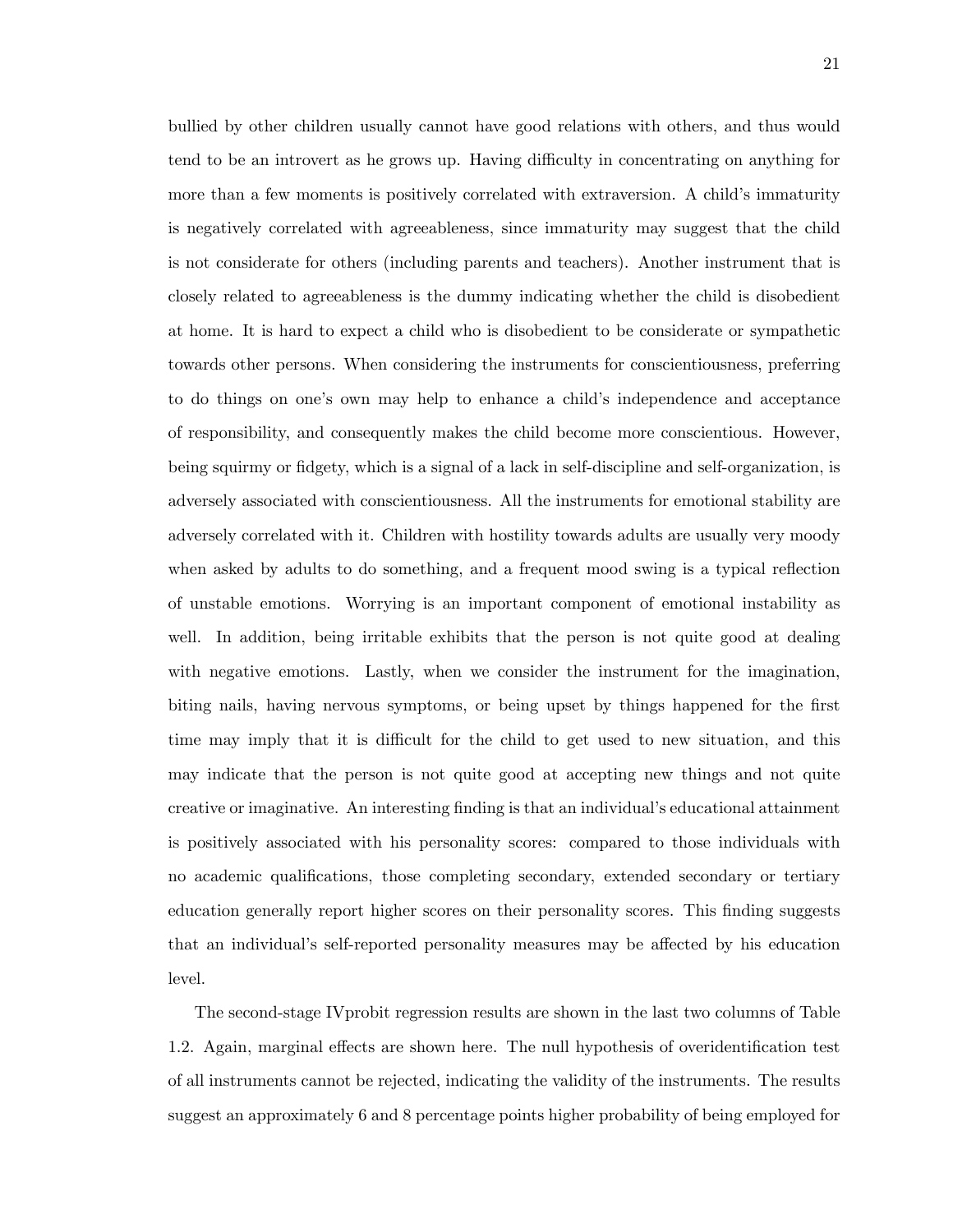an individual by a one standard deviation increase in agreeableness and conscientiousness respectively, but a 26 percentage points lower probability of being employed by a one standard deviation increase in imagination. Conscientiousness, a personality characteristic involving self-discipline, diligence and self-organization, is a key trait that improves job performance and productivity and thus greatly valued by employers in general. An agreeable person is usually considerate and cooperative towards other persons, and this is especially important in teamwork. Therefore, it is not surprising to find the positive effect of agreeableness on employment probability. The negative sign of the effect for imagination, nonetheless, may simply be a reflection of the unfavorableness of non-conformity and autonomy associated with imagination. An imaginative or creative individual who is full of his own ideas may not want to comply with existing rules and thus tend to be non-conforming (see arguments made by Johnson, 1983; Judge et al., 1999; Heineck and Anger, 2010). However, such nonconformity may not be welcomed by employers in many cases, leading to a penalty in the labor market.

When we compare the marginal effects in probit and IV probit models, we find that conscientiousness and imagination exhibit greater effects on an individual's employment probability when estimated with instrumental variable technique, while emotional stability loses significance in the IV probit specification. One thing worthy of notice here is that the sign of agreeableness changes from negative to positive from probit to IV probit specification. This may serve as an evidence for the existence of reverse causality. The competition and stress in working may reduce one's consideration and sympathy towards other persons, and such reverse causality may even reverse the sign of agreeableness and let us observe a negative correlation between agreeableness and employment probability, while agreeableness actually imposes a positive effect on one's employment probability. For conscientiousness and imagination, the probit estimates are biased towards zero. This may be due to the existence of large measurement errors in the self-reported subjective personality traits.

Coefficients other than the personality traits have expected signs. Compared to those persons who do not have any academic qualifications, those completing extended secondary education or tertiary education are significantly more likely to be employed. Cognitive skills also affect employment probability significantly: a one standard deviation increase in the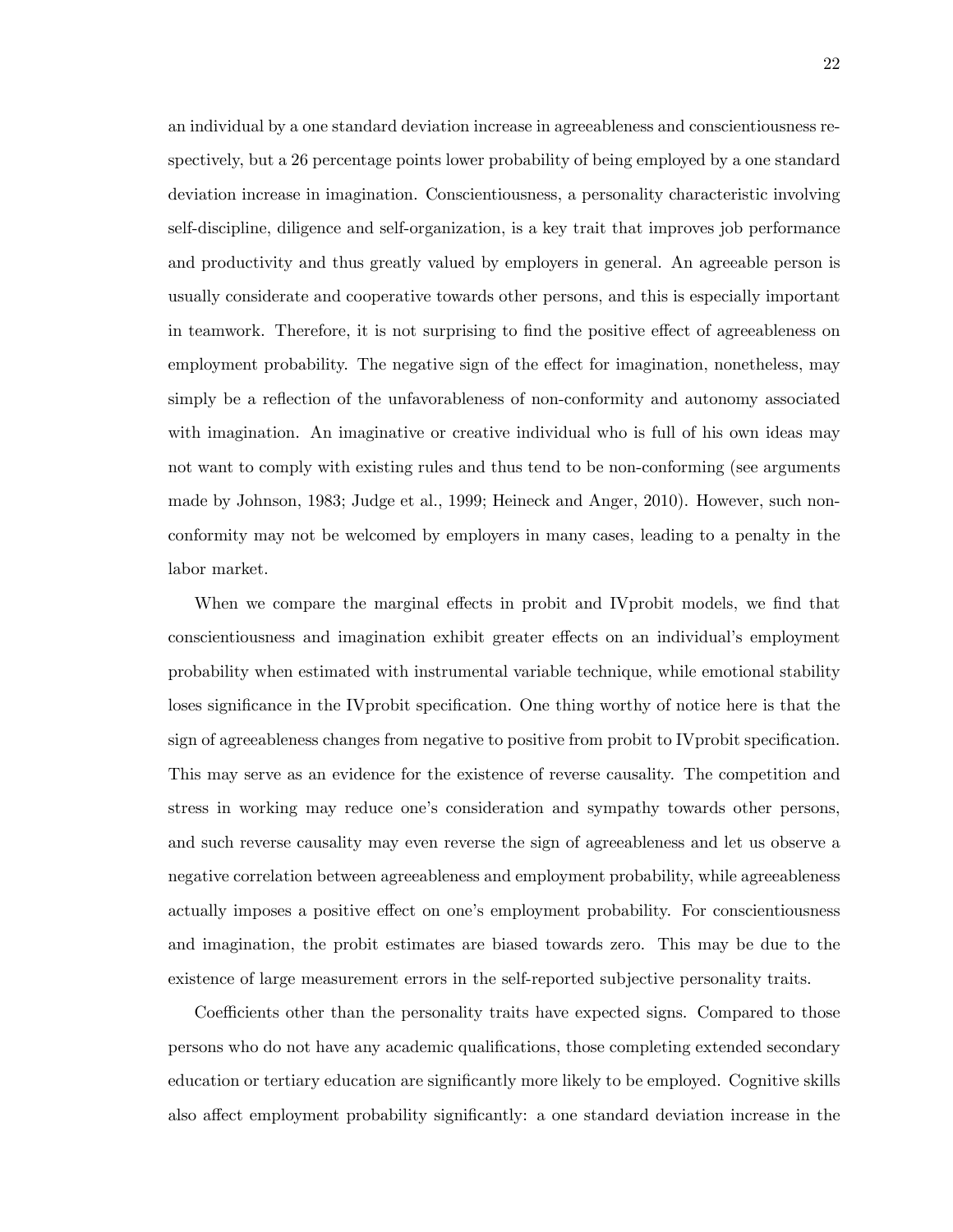reading test score raises employment probability by 8 percentage points. As expected, a more advantaged family background as represented by father's higher education level would benefit an individual in a way of higher employment probability.

### 1.5.2 Personality and Occupational Choice

Having shown that certain personality traits do affect an individual's employment status, now let us move on to the next question: do personality traits affect an individual's occupation choice? It is natural to expect that individuals with various personality profiles sort into different occupations. For example, an outgoing individual who has good social interactions may choose to work in a managerial occupation, while an individual who is full of ideas may choose to work in a creativity-related field.

In order to analyze the effects of personality traits on an employee's occupational choice, a multinomial logit (MNL) model is estimated. The occupations are divided into four categories: managerial, non-manual, professional and manual categories. The Wald tests of combining alternatives are rejected, indicating no pair of the four occupational categories can be further aggregated. Moreover, Hausman and Small-Hsiao tests of the assumption of the independence of irrelevant alternatives (IIA) are passed, suggesting that the IIA assumption is not violated. The set of control variables is the same to that in the employment status model. The marginal effects for MNL are shown in Table 1.4. Extraversion imposes a significant impact on being in a managerial or manual group: a one standard deviation increase in extraversion is associated with a 5 percentage points increase in the probability of being in a managerial occupation and a 3 percentage points reduction in the probability of being in a manual occupation. Agreeableness is positively associated with the likelihood of being in a non-manual occupation but negatively associated with the likelihood of being in a managerial position. The more conscientious an individual is, the more likely he works in a managerial or professional occupation, but the less likely he works in a manual occupation.

However, these results only suggest the possible associations between one's personality traits and occupational choice, and the true relationship between personality traits and occupational choice may be biased due to the potential reverse causality and measurement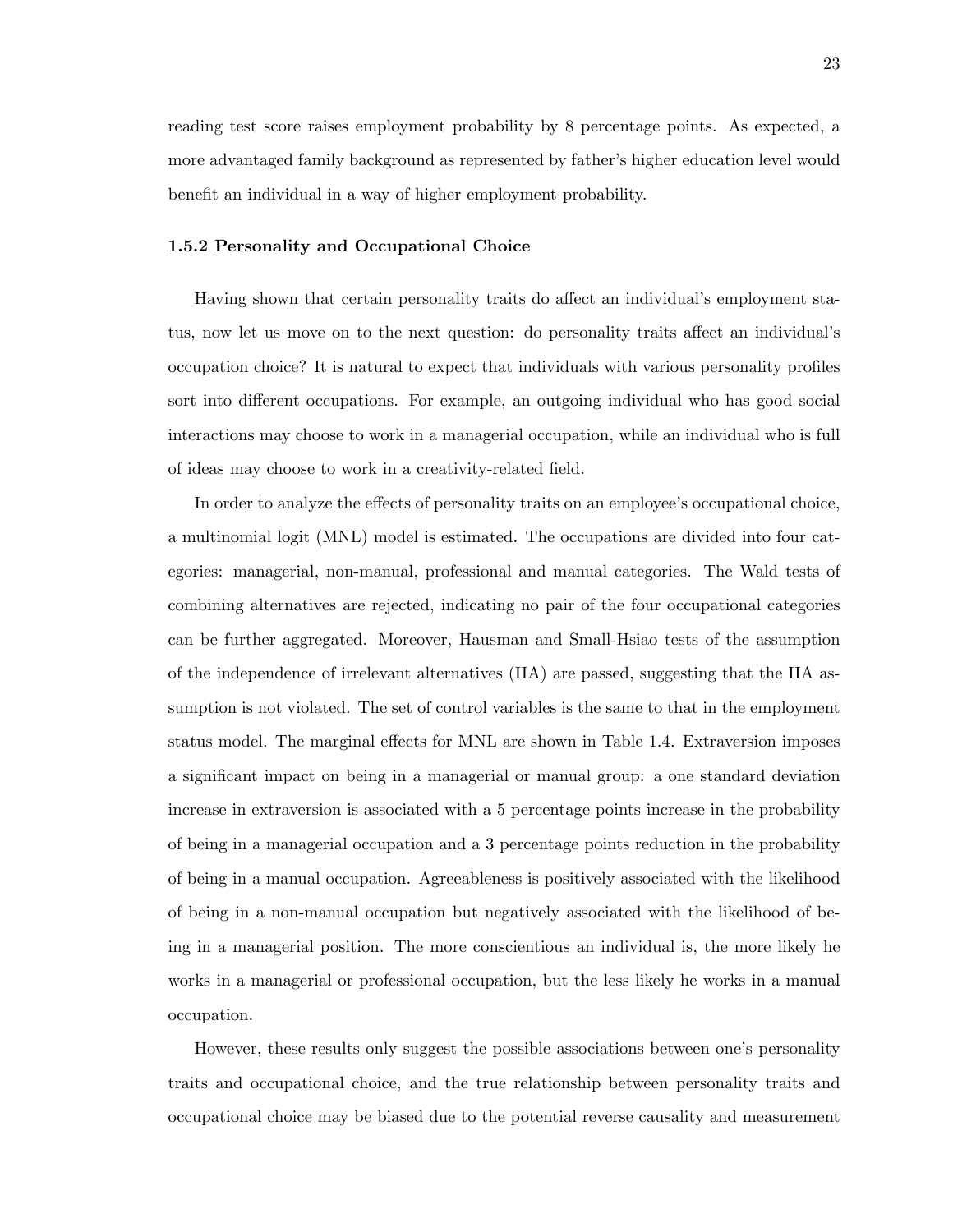error. Therefore, a two-stage multinomial logit (2SMNL) model is estimated. The joint significance of the instruments in all of the five first-stage regressions in Table 1.5 suggests the relevance of the instruments to the endogenous personality measures. However, the relative low F-statistics may suggest that the instruments are not correlated with the five endogenous personality measures quite strongly.

The second-stage results for the 2SMNL model are exhibited in Table 1.6. We find that three out of the five personality traits (extraversion, agreeableness and imagination) have significant effects on an individual's occupational choice.

Extraversion, the attribute associated with good social interactions, is appreciated in a managerial role. The more outgoing a person is, the more likely he takes on a leadership role. This effect is quite sizable: a one standard deviation rise in extraversion leads to a 30 percentage points increase in the probability of being a manager or employer. This is reasonable: a manager or employer needs to be good at organizing resources (including human resources), and such skill depends on good social interactions with other people (Ham, Junankar and Wells, 2009). Meanwhile, outgoing persons are less likely to be found in non-manual occupations: the probability of entering a non-manual occupation is reduced by 21 percentage points for a one standard deviation increase in extraversion. This may be due to the fact that the more outgoing a person is, the less likely he can settle down to work on his own, and for many non-manual workers, like artists, authors, photographers, etc., their main tasks are generally focused more on their own work than interacting with other persons.

Agreeable persons usually tend to be sympathetic toward others and concerned about pleasing others. However, this characteristic is not valued in professional occupations. A male worker who rates himself as one standard deviation more agreeable has an approximately 19 percentage points lower probability of working in a professional occupation. At first sight, this sounds surprising, since agreeableness seems to be a precious merit of kindhearted persons. However, certain professional occupations do not favor individuals who are always concerned about pleasing others, like judges, police or military officers. Also, agreeableness and sympathy may be disadvantages for some other professionals, like accountants or actuaries who may be concerned more about competition than pleasing other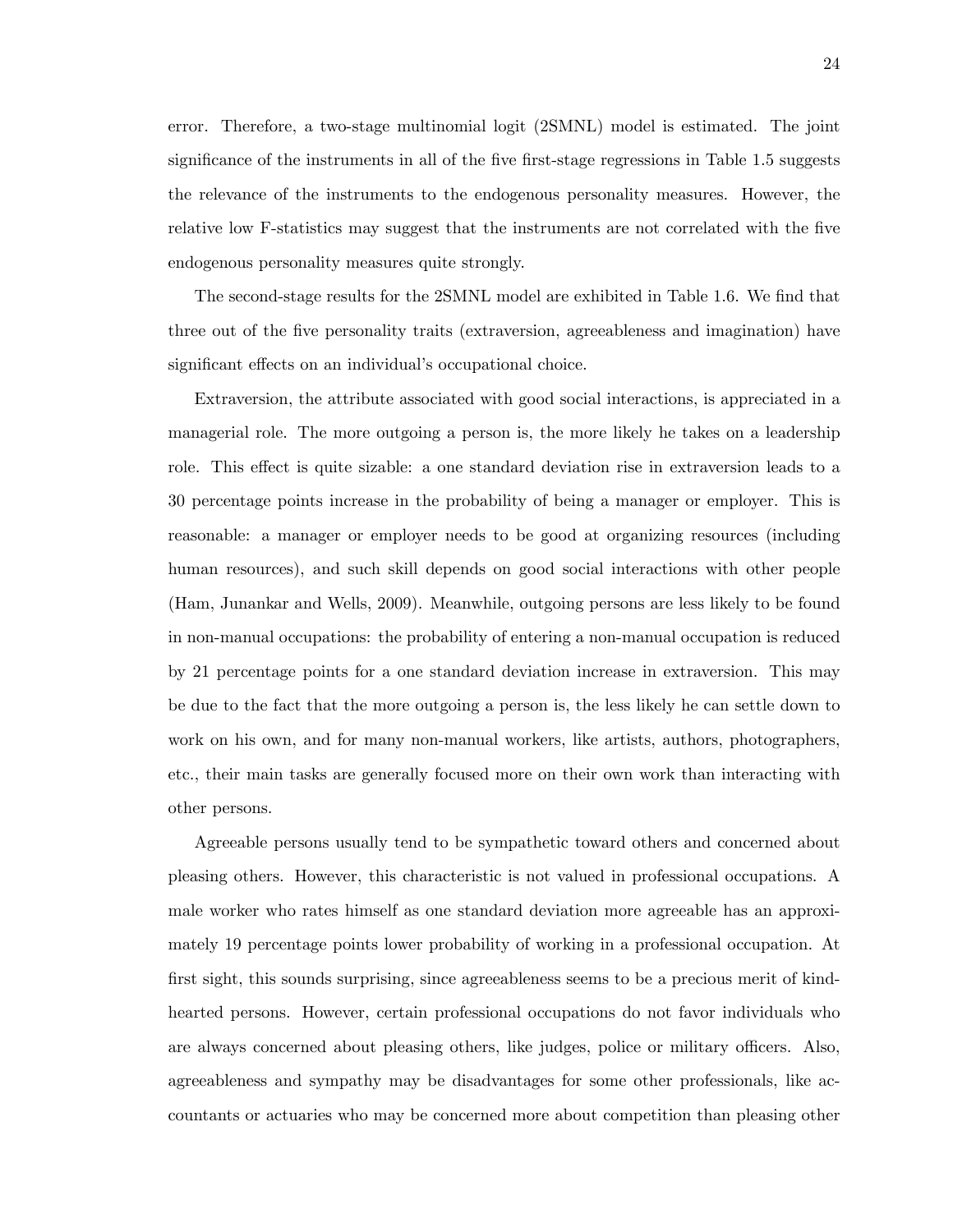persons (Ham, Junankar and Wells, 2009).

The last personality trait of importance, imagination, has a positive effect on being in a non-manual occupation and a negative effect on being in a managerial occupation, and the magnitudes of the effects are quite substantial: the probability of being in a non-manual occupation is raised by 29 percentage points, and the probability of being in a managerial occupation is reduced by 29 percentage points, for a one standard deviation increase in imagination. Imagination, a trait involving creativity, is an important characteristic for investigative or artistic activities (Barrick, Mount and Gupta, 2003), and thereby is greatly favored in many non-manual occupations which include lots of non-routine tasks. On the other hand, the non-conformity and autonomy associated with an imaginative personality may not be compatible with managing other workers.

Comparing the estimates of the five personality traits from MNL (Table 1.4) and 2SMNL (Table 1.6), we find that the significant personality traits in the  $2SMNL$  specification have greater magnitudes than the corresponding MNL estimates. Meanwhile, some personality traits which are significant in the MNL specification lose significance when estimated by 2SMNL method.

Some other variables of interest have signs as expected. Education tends to have different effects depending on which occupational group is considered: a higher education level increases the probability of being in a non-manual or professional occupation, but reduces the probability of being in a manual occupation. Individuals with higher cognitive skills, as represented by higher reading test scores at age 11, are more likely to work as managers or employers, but less likely to work in manual occupations. Lastly, better family background, as represented by father's higher education level, leads to a higher probability of being in a professional occupation but a lower probability of being in a manual occupation.

#### 1.5.3 Personality and Earnings

After establishing the effects of personality traits on employment status and occupational choice, now we explore how personality traits may help to explain earnings differentials among workers.<sup>23</sup> An OLS specification is employed first, followed by a 2SLS specification.

 $^{23}$ In the main context, the dependent variable is the log of weekly earnings on the current main job. The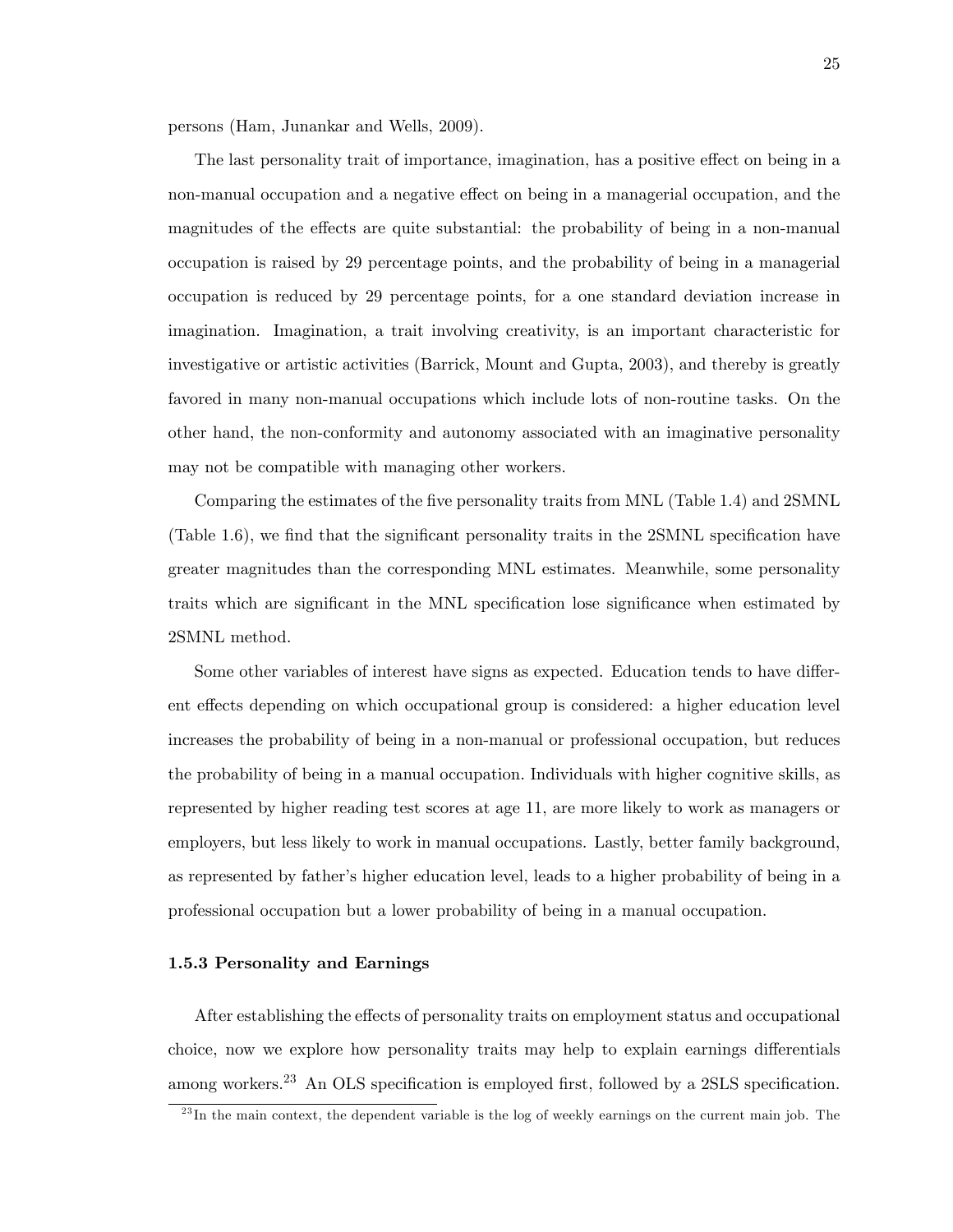I also test the exogeneity of the Öve personality traits, and the results reject the null hypothesis that the five personality traits are exogenous ( $p$ -value=0.0077). I include the same set of control variables as in the employment status model.

The first two columns of Table 1.7 show the OLS regression results. Extraversion and conscientiousness are positively correlated with the male worker's earnings, while agreeableness is negatively associated with earnings. Both of the individual's own and his father's educational attainments are positively related to his earnings.

In order to address the possible endogeneity issue caused by reverse causality and measurement error, again, I employ the instrumental variable technique. The first-stage regression results are exhibited in Table 1.8. The F-tests imply the joint significance of the instruments in all of the five first-stage regressions, but the values of F-statistics are relatively low.

The last two columns of Table 1.7 present the second-stage regression results of the 2SLS specification for the earnings model. Extraversion, agreeableness, conscientiousness and emotional stability all have positive effects on earnings, while imagination has a negative effect on earnings. However, none of the Big Five personality traits is significant.

When focusing on the sample of full-time workers in estimating the effects of personality on earnings, we may need to worry about sample selection bias. For example, as demonstrated above, agreeableness, conscientiousness and imagination significantly affect an individual's probability of being employed, which would in turn affect his earnings. However, such indirect effects on earnings are not taken into account when we only consider the sample of workers and ignore those non-workers in the earnings model. Therefore, the effects reported in Table 1.7 (at least for agreeableness, conscientiousness and imagination) are understated and should serve as a lower bound of the true effects of personality traits on earnings.<sup>24</sup>

The effects of the other variables are in line with our expectations. Married workers get wage premiums in the labor market. Welsh workers earn lower earnings than those in

same earnings model is re-estimated when the dependent variable is the log of total weekly earnings, that is, the sum of earnings from the current main job as well as other jobs, and the results are very similar.

 $^{24}$ When we take into account the indirect effects of personality traits on employment probability, agreeableness and conscientiousness should have positive effects on earnings, and imagination should have a negative effect on earnings, although the coefficients for these three personality traits are insignificant in Table 1.7.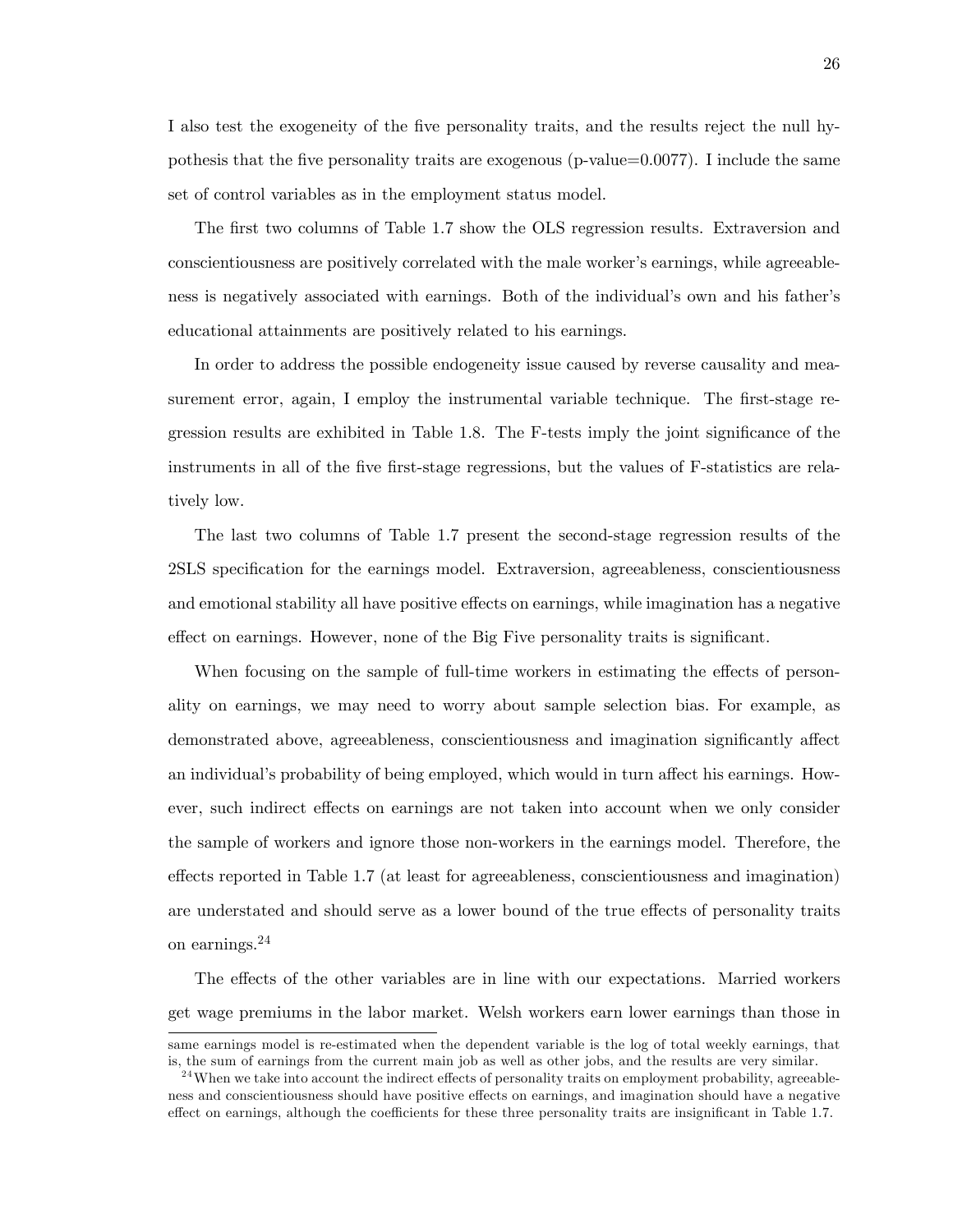England. Both higher cognitive skills and better family background yield wage premiums.

# 1.5.4 Extension

In the main context, the samples include both self-employed workers and paid employees. There may exist a concern that self-employed workers have different characteristics from paid employees, therefore, it would be informative to check whether the main Öndings about the effects of personality traits change if we exclude self-employed workers from the samples. I re-estimate the employment status, occupational choice and earnings models, with the samples excluding self-employed workers.

The results for the employment status model are shown in Table 1.9 and 1.10. When we compare Table 1.9 and Table 1.2, we find that our findings about the effects of the Big Five on an individualís employment probability are robust to whether including self-employed workers or not. The more agreeable and conscientious a person is, the more likely he is employed. The negative relationship between imagination and employment probability is also significant in Table 1.9.

Now let us check the effects of the Big Five on an individual's occupational choice when the sample excludes self-employed workers (Table 1.13). We find that most results are consistent to those in Table 1.6 when self-employed workers are included in the sample. The more extraverted a person is, the more likely he works in a managerial occupation but the less likely he works in a non-manual occupation. Imagination is positively associated with the likelihood of being in a non-manual occupation. Agreeableness is negatively correlated with one's probability of being in a professional occupation, but this effect loses significance in Table 1.13. One thing worthy of notice here is conscientiousness. The more conscientious a person is, the more likely he works in a managerial occupation, but the less likely he works in a non-manual occupation. These effects are consistent to those we find in Table 1.6, although they are not significant when we include self-employed workers. The negative relationship between conscientiousness and the likelihood of being in a non-manual occupation seems surprising, but this may be a reflection of the negative correlation between conscientiousness and intelligence. Intelligence is highly valued in non-manual occupations because these occupations involve many non-routine job tasks where intelligence is needed,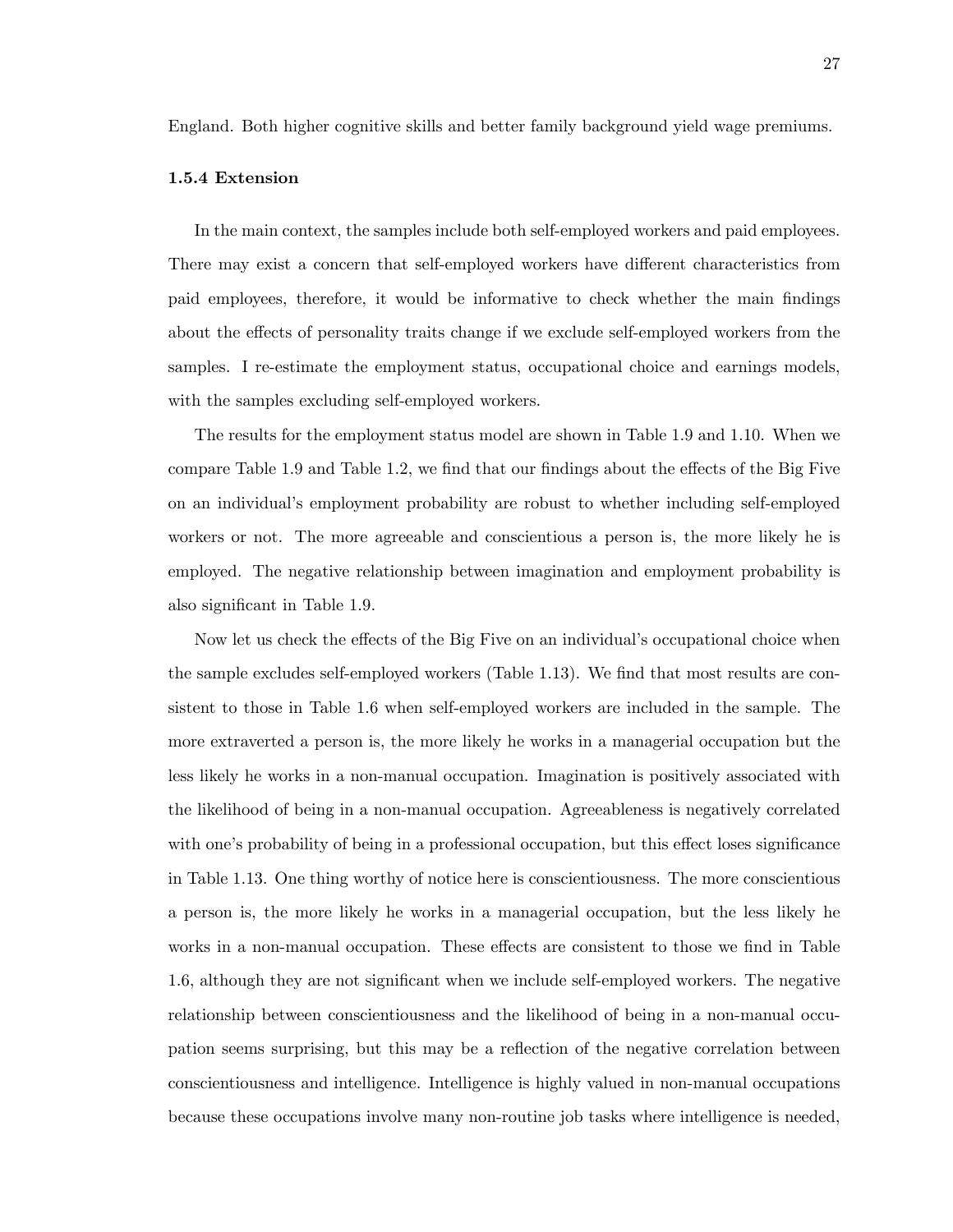therefore, conscientiousness is not valued in these occupations since it is negatively correlated with intelligence.<sup>25</sup>

For the earnings model, when the sample is restricted to paid employees, extraversion and conscientiousness impose positive influences on one's weekly earnings: if there was a one standard deviation increase in extraversion or conscientiousness score, the personís weekly earnings would rise by 41% or 36% respectively. Extraverts are generally more likely to take on leadership roles where the nature of being enthusiastic, outgoing and good at interacting with others is greatly appreciated (Ham, Junankar and Wells, 2009). This may impose a positive effect on their earnings. Conscientiousness is related to an individual's self-discipline, self-organization and hard working. Obviously this trait is welcomed by employers, and thus gets rewarded in the labor market. When comparing the 2SLS to the OLS estimates, it is clear that the OLS estimates for extraversion and conscientiousness are underestimated due to the combined effects of measurement error and reverse causality. Agreeableness and emotional stability, however, lose significance in the 2SLS specification.

When we compare Table 1.14 to Table 1.7, the coefficients for the Big Five personality traits have the same signs in both tables. However, while both extraversion and conscientiousness have significant effects for paid employee's earnings (Table 1.14), these effects are not significant when we also include self-employed workers in the sample (Table 1.7). A possible explanation is that personality traits have different effects on the earnings of self-employed workers and paid employees, and when we include both self-employed and paid employees in the sample, the effects of personality traits are messed up and lose sig $n$ ificance.<sup>26</sup>.

### 1.6 Discussion and Policy Implications

<sup>&</sup>lt;sup>25</sup>Many studies have shown the negative correlation between conscientiousness and intelligence (see for example, Moutafi, Furnham and Crump, 2003; Moutafi, Furnham and Paltiel, 2004). As Moutafi, Furnham and Crump (2003) suggest, such negative relationship may be because less intelligent people cope with their weakness in intelligence by becoming more organized, diligent and responsible, while for those more intelligent people, they feel that they do not need to put in so much effort to improve conscientiousness, since they could rely on their intelligence to cope with most tasks in work and life.

 $^{26}$ It would be informative to estimate the earnings model with the sample only including self-employed workers, and check whether the effects of the Big Five personality traits are different to those in the model when the sample only includes paid employees. However, this approach cannot be realized since the instruments are not valid when the sample only includes self-employed workers.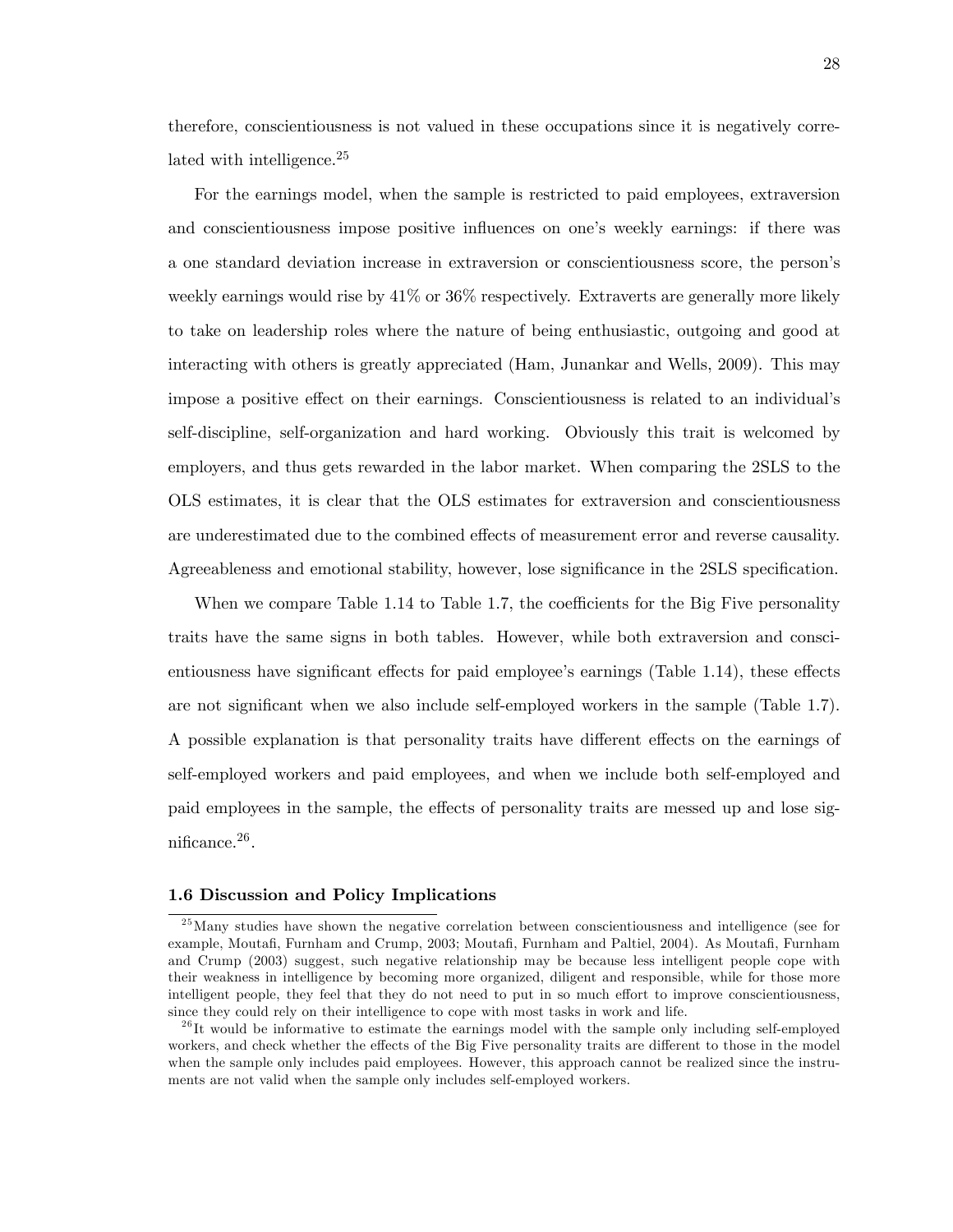This study contributes to the literature by investigating the causal effects of the multidimensional Big Five personality traits on an individual's employment status, occupational choice and earnings, with data from the NCDS. In order to deal with the possible issues of reverse causality and measurement error, I employ instrumental variable approach, with the IV probit specification for the employment status model, the two-stage multinomial logit specification for the occupational choice model, and the 2SLS specification for the earnings model.

One concern about the present study is that the instruments are not quite strongly correlated with the endogenous Big Five personality traits. Therefore, the IV estimates may be biased themselves, and they may be biased in the same direction of OLS estimates (Bound, Jaeger and Baker, 1995). Ideally, we would like to have some instruments that are closely correlated with adult personality traits, like the direct measures of childhood personality traits. However, the NCDS only provides the teacher's and mother's assessments for an individual's childhood behavior which can serve as proxies for childhood personality traits, but no direct measures of childhood personality traits. This is a limitation of the study.

The results indicate that personality traits play an important role in explaining the variation in labor market outcomes. The more agreeable, the more conscientious, and the less imaginative a person is, the more likely he is to be employed. The more outgoing and the less imaginative an individual is, the more likely he works in a managerial occupation, but the less likely he works in a non-manual occupation. Moreover, agreeableness reduces one's probability of being in a professional occupation. Considering the effects of personality traits on an individual's weekly earnings, both extraversion and conscientiousness lead to higher earnings for paid employees.

The results exhibit the importance of dealing with the endogeneity problem caused by reverse causality and measurement error. There exist great differences between the estimates when treating personality traits as exogenous and endogenous. For example, for the employment status model, the IV estimate for conscientiousness is about five times the probit estimate, and the IV estimate for agreeableness even has a different sign to the corresponding probit estimate. For the earnings model (for paid employees), 2SLS estimates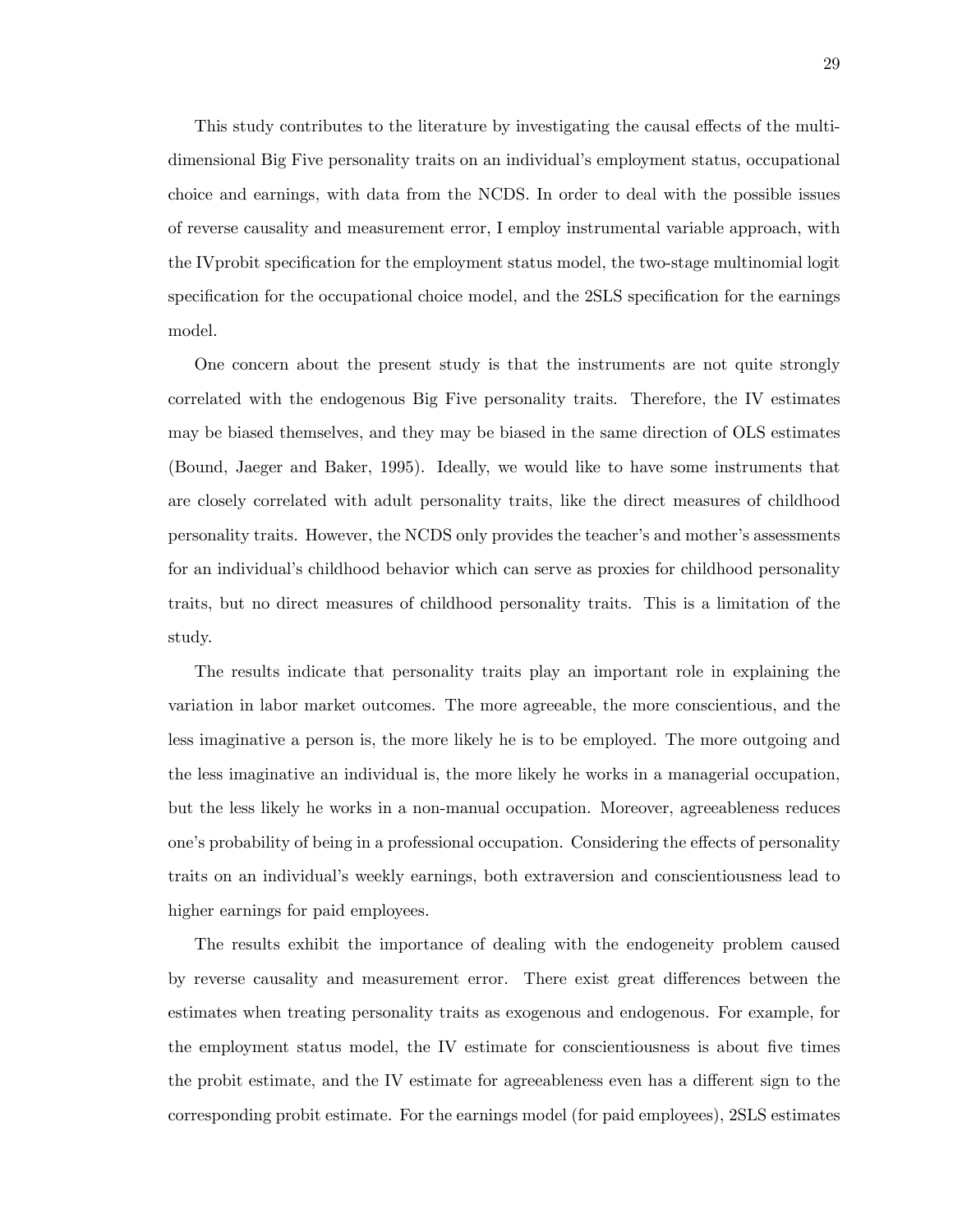for extraversion and conscientiousness are also much bigger than the corresponding OLS estimates.

My findings have important implications. The present study establishes that an individual's personality traits significantly affect his employment probability, occupational choice and earnings, even after controlling for the standard human capital and other background variables. While the traditional human capital variables and cognitive skills cannot account for much of the variation in labor market outcomes, this study shows the significant explanatory power of personality traits in one's labor market outcomes, which is of great theoretical importance. While this study can help us better understand the determinants of labor market outcomes, it may further contribute to our understanding on some important issues closely related to labor market outcomes, like wage inequality, poverty, and so on.

Practically, in order to help individuals gain more economic success, the education system and worker training programs may need to incorporate the training of behavioral and social skills, in addition to the training of cognitive skills.<sup>27</sup> In particular, when people are trained to interact well with others and be responsible and self-organized, they may be better equipped to deal with challenges in labor market. The Perry Preschool Program in the United States is a good example. It is a randomized experiment designed for disadvantaged young African American children, by teaching them skills of planning, organization and self-control. It is shown that the Perry Preschool Program helped shape the participants' personality traits, and in turn benefited the participants on a variety of later life outcomes (Heckman, Malofeeva, Pinto et al., 2010; Heckman, Moon, Pinto et al., 2010).

Also, the results in this chapter provide useful guidelines to job counselors on how to help workers with different personality traits find the occupations that are most suitable for them. Furthermore, workers now understand which personality traits are valued by employers, and could correspondingly adjust their behavioral and social skills to increase the probability of being employed and be better rewarded in the labor market.

 $^{27}$ A similar implication is also mentioned by Nyhus and Pons (2005) and Osborne Groves (2005).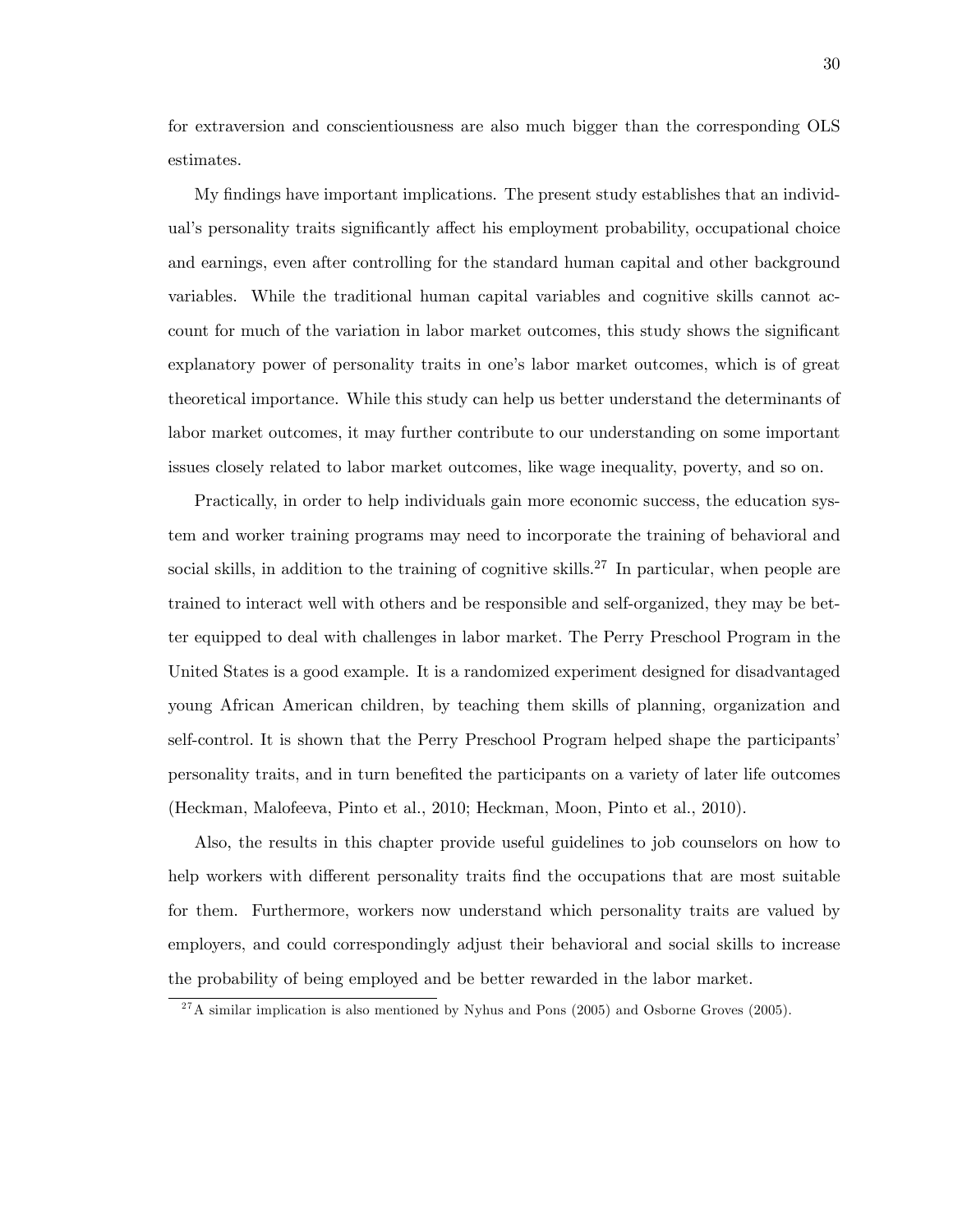# Chapter 2

# Do Care Providers Sort into Flexible Jobs? Evidence from the Health and Retirement Study

# 2.1 Introduction

The rapid increase of the elderly population has raised great social concerns in the United States. A recent report by the United States Department of Health and Human Services points out that, due to the aging of baby boomers, the population over 65 years of age in the US has increased from 35 million to 40 million in the past decade, and is expected to further increase to 72.1 million by 2030. Given current population trends, by 2030 around one in Öve persons would be over 65 (U.S. Department of Health and Human Services, 2011). Such rapid expansion of the elderly population raises the question of who bears the heavy burden of elder care.

Traditionally, informal care provided by adult children and other family members is the common source of care to the elderly. This is the key means to "keep many individuals at home who would otherwise require expensive institutional care" (U.S. Department of Health and Human Services, 1997, P8). Adult children have assumed increasing importance as caregivers in recent years, due to the differential life expectancies of men and women and the resulting large number of widowed elderly women (Van Houtven, Coe and Skira,  $2010$ ).<sup>1</sup> However, most individuals providing care to their elderly parents are employed in the labor market at the same time. The competing time demands of work and care impose great challenges on working-age adult children. Studies have found that, care can significantly reduce paid employment by forcing care providers to either totally withdraw from the labor market or reduce work hours (See for example, Ettner, 1995, 1996; Bolin, Lindgren and Lundborg, 2008). Other studies have shown that employment can also negatively affect the likelihood of providing care (Boaz and Muller, 1992; Michaud, Heitmueller and Nazarov, 2010). Therefore, how to balance work and family is a major issue for care providers.

<sup>&</sup>lt;sup>1</sup> According to the report by the United States Health and Human Services (2011), persons reaching age 65 have an average life expectancy of an additional 20.0 years for women and 17.3 years for men. 40% elderly women in 2010 were widows.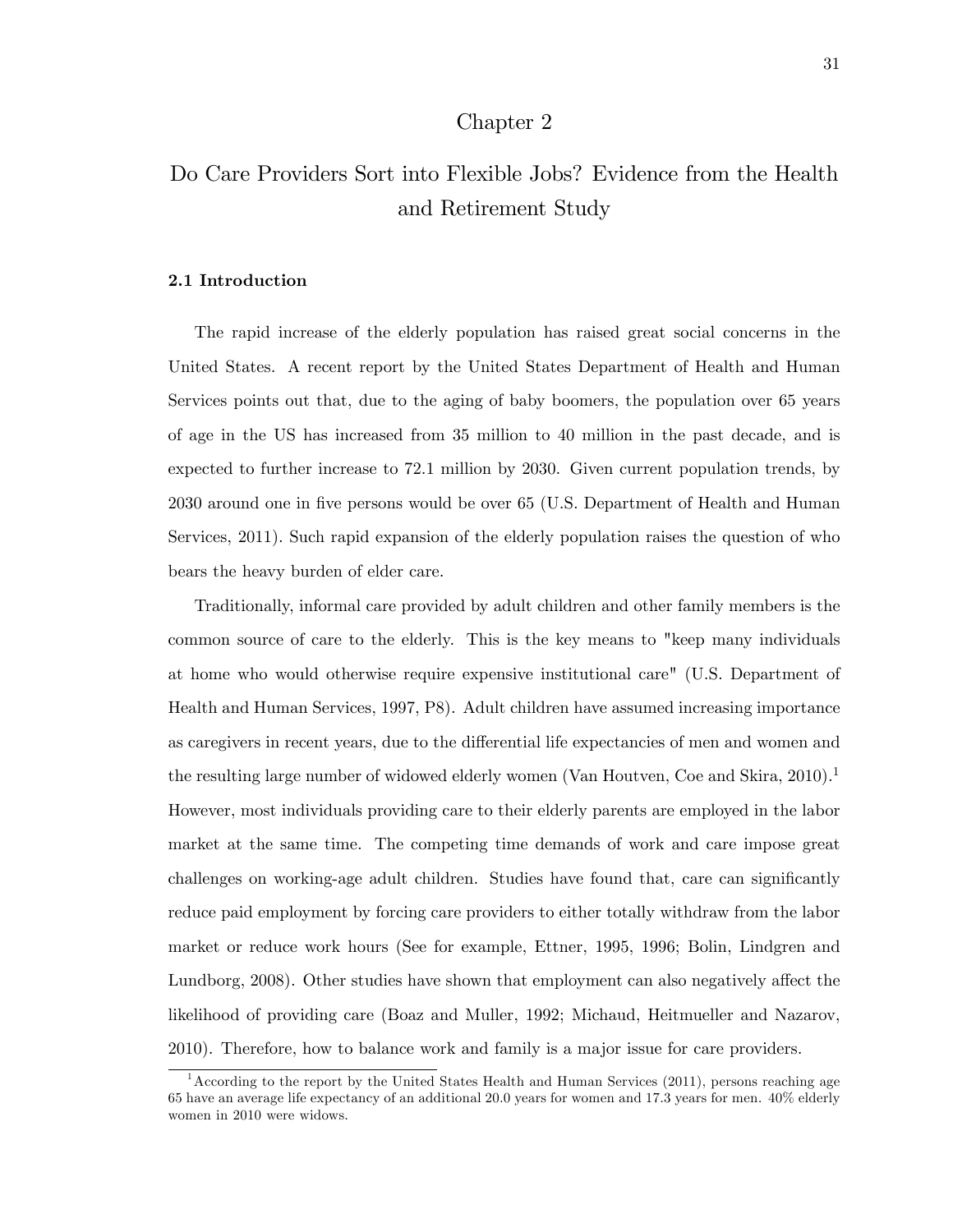Flexible work arrangements are frequently proposed as an important means for accommodating the needs of working care providers (see for example, Heitmueller, 2007; Bolin, Lindgren and Lundborg, 2008). This raises an interesting question: what is the effect of elder care on an individual's job choice with respect to flexibility? In particular, compared to non-care providers, are care providers more likely to sort into jobs with áexible work arrangements? Ex ante, it is difficult to answer such a question, due to the possible two-fold consequences of flexible work arrangements. On the one hand, flexible work arrangements can obviously help reconcile work and care, and thus generate less pressured working conditions for care providers. On the other hand, flexible work arrangements are often associated with some negative consequences, such as lower wages, reduced promotion opportunities, and the like (Rhoads, 1993, P18; Heywood, Sieberty and Weiz, 2007). As a result, it remains an open question as to whether caregivers consciously sort into flexible jobs or not.<sup>2</sup>

This chapter fills the gap in the literature by examining the effect of care provision on an individual's seeking of flexible jobs. Based on the national representative longitudinal data from the US Health and Retirement Study (HRS), the present study analyzes whether the provision of care affects an individual's choice of a flexible job or occupation. However, there may exist an empirical challenge caused by unobserved individual heterogeneity. Certain individual time-invariant characteristics (e.g. personality) may affect both job choice and care provision. In this chapter, the time-invariant individual heterogeneity is controlled for by using fixed effects panel data model. The study finds that, for both men and women, care responsibility causes people to be significantly more likely to sort into flexible jobs or occupations, compared to non-caregivers. This result is robust to different measures of job flexibility and different care definitions. Women and men realize job flexibility through different channels. While women care providers are more likely to directly choose jobs with flexible schedules, men care providers are more likely to realize job flexibility indirectly by sorting into flexible occupation categories.

### 2.2 Background and Previous Findings

 $2<sup>2</sup>$ In this chapter, "flexible job" refers to a job or occupation with access to flexibility.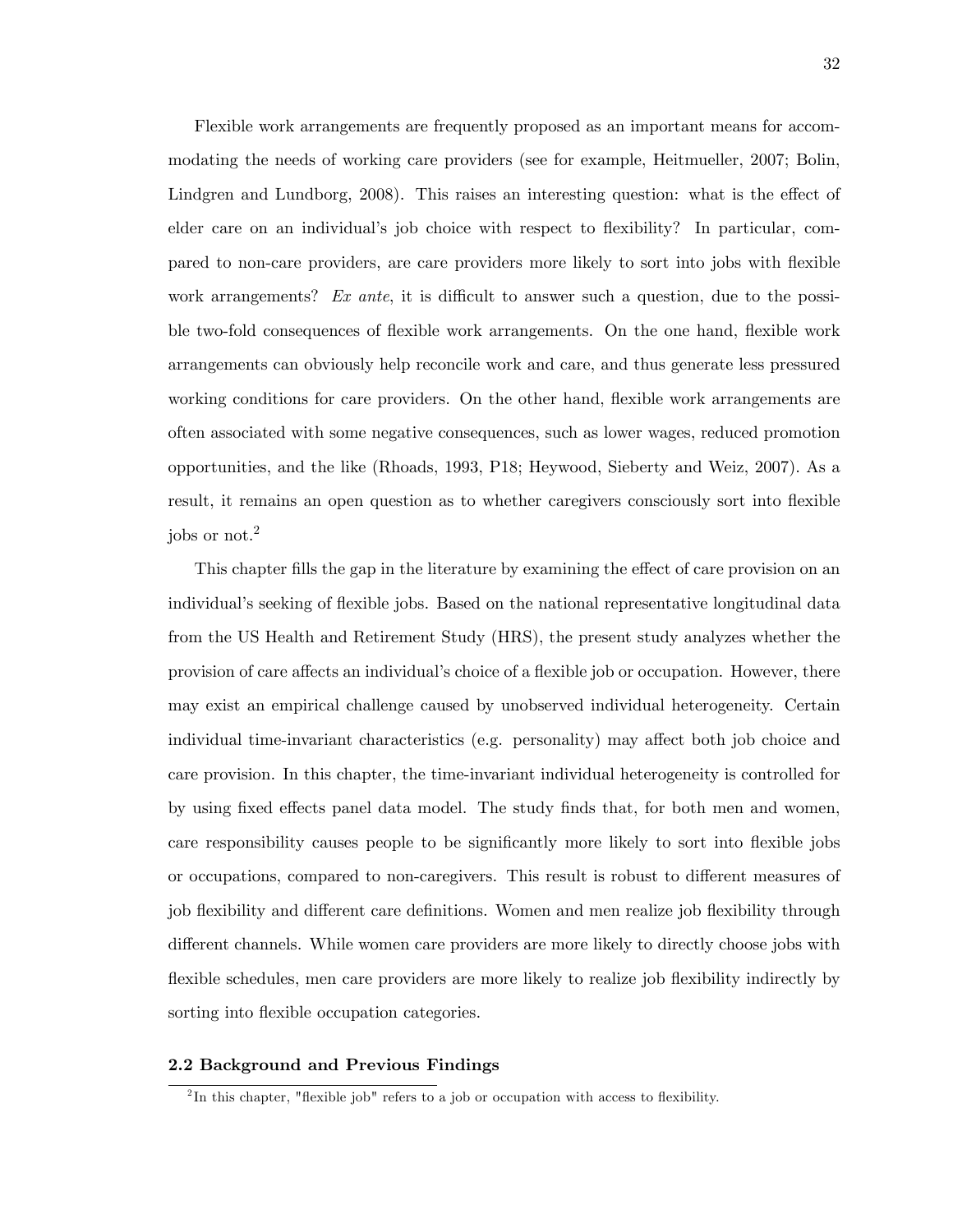Working-age adult children are the common sources for elder care. However, time is scarce and both working and caregiving are time-consuming activities. This leads to the competing time demands of work and care. On the one hand, researchers find that care provision can negatively affect one's labor market outcomes, including labor market participation, work hours and wage rates. Most of the literature examining the labor market consequences of informal care focuses on the extensive and intensive margin of labor supply. For example, Heitmueller (2007) uses data from the British Household Panel Study and finds that co-residential caregiving significantly reduces one's labor market participation by around 15%. He also finds that intensive caregiving (defined as providing at least 20 hours of care per week) imposes an even greater effect: a reduction in labor force participation of up to 26%. Using data from Household, Income, Labour Dynamics in Australia Survey, Bittman, Hill and Thomson (2007) point out care providers are more likely to reduce work hours or labor force participation due to care responsibility. Among Canadian participants of 1996 General Social Survey, Latif (2006) Önds that care provision statistically significantly reduces females' work hours. For the US, Ettner (1995) employs the 1986-1988 US Survey of Income and Program Participation panel data and shows that co-residence with a disabled elderly parent has a substantial negative effect on female labor supply. She argues that this mainly reflects the withdrawal of care providers from the labor market. In another study, Ettner  $(1996)$  also finds a significant effect of non-coresidential care: non-coresidential parent care reduces female labor supply by around 12 hours each week. Some other studies using Asian data get similar results. For example, Do (2008) finds that among Korean laborers, intensive care (defined as providing at least 10 hours of care per week) reduces female caregivers' labor force participation. Using China Health and Nutrition Survey, Liu, Dong and Zheng (2010) find a very interesting result: a Chinese worker's employment probability and work hours would be significantly reduced due to caring for parents-in-law, but such effect is not significant when caring for parents. Other studies have shown that caregiving can reduce providersí wage rates. Among US care providers, Van Houtven, Coe and Skira (2010) find that providing care to elderly parents leads to a  $3\%$ reduction, or equivalently a loss of \$0.37 for a woman's hourly wage. Bittman, Hill and Thomson (2007) document that care providers generally have low incomes than non-care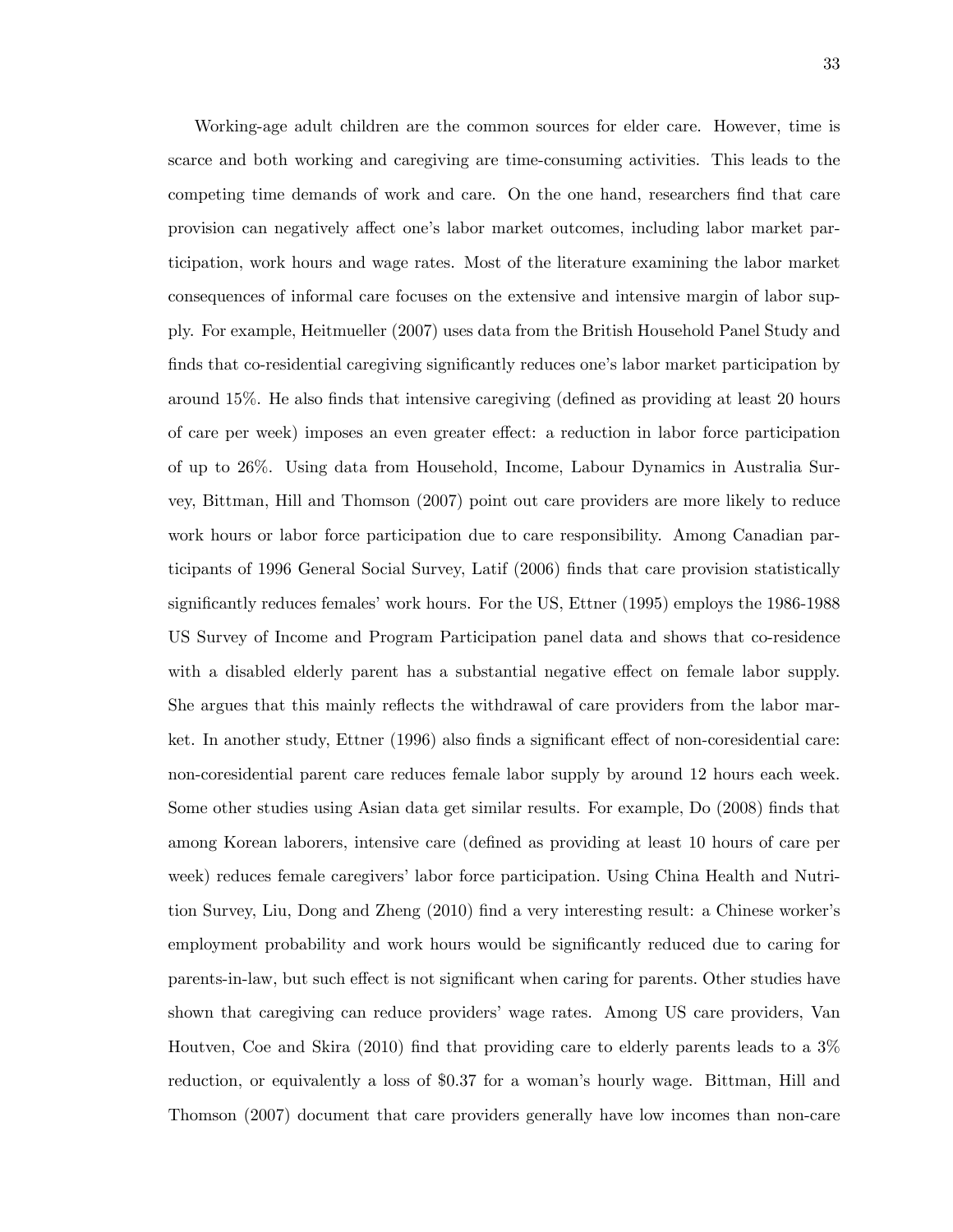providers. Heitmueller and Inglis (2007) and Do (2008) also find the existence of a wage penalty for caregiving in the UK and South Korea respectively. Considering the long-term consequence of caregiving, Wakabayashi and Donato (2006) shows that, compared to their non-caregiving counterparts, US caregivers are 25% more likely to live in poverty eight years after assisting elderly parents for personal care for at least 20 hours per week. Therefore, caregiving may impose substantial Önancial costs to care providers: they may lose income when they are forced to leave employment, reduce work hours or accept lower wages.

Compared to the literature analyzing the impacts of caregiving on labor market outcomes, fewer studies examine how one's employment affects his care provision. Time being scarce, the hours spent on paid employment will probably reduce the available hours for caregiving. Some studies suggest that employment can also reduce care provision. For example, among the participants of the National Long-term Care Survey and the National Informal Caregivers Survey, Boaz and Muller (1992) Önd that full-time employment reduces caregivers' unpaid help by 20 hours per week, but they do not find any effect of part-time employment on caregiving. Doty, Jackson and Crown (1998) also employ the National Long Term Care Survey and the National Informal Caregivers Survey, and show that paid employment significantly reduces care provision for females. For UK caregivers, Michaud, Heitmueller and Nazarov (2010) document a negative effect of employment on future coresidential and extra-residential caregiving decisions. Moreover, we may expect that one's wage level may have a negative effect on care provision, since the higher level of wage is, the higher opportunity cost of providing care is. Therefore, an individual with a high wage level may choose to purchase formal care services instead of providing care themselves. Couch, Daly and Wolf (1999) employ the 1988 wave of the Panel Study of Income Dynamics and find a negative relationship between wage rate and non-coresidential elder care for men and unmarried women.

Therefore, it is clear that care providers face a great difficulty balancing work and care. In order to help them integrate work and family responsibilities, many researchers have proposed flexible work arrangements (e.g., Heitmueller, 2007; Bolin, Lindgren and Lundborg, 2008; Berecki-Gisolf et al., 2008). Flexible work arrangements do not require workers to finish job tasks on a fixed schedule or at a fixed workplace. There are many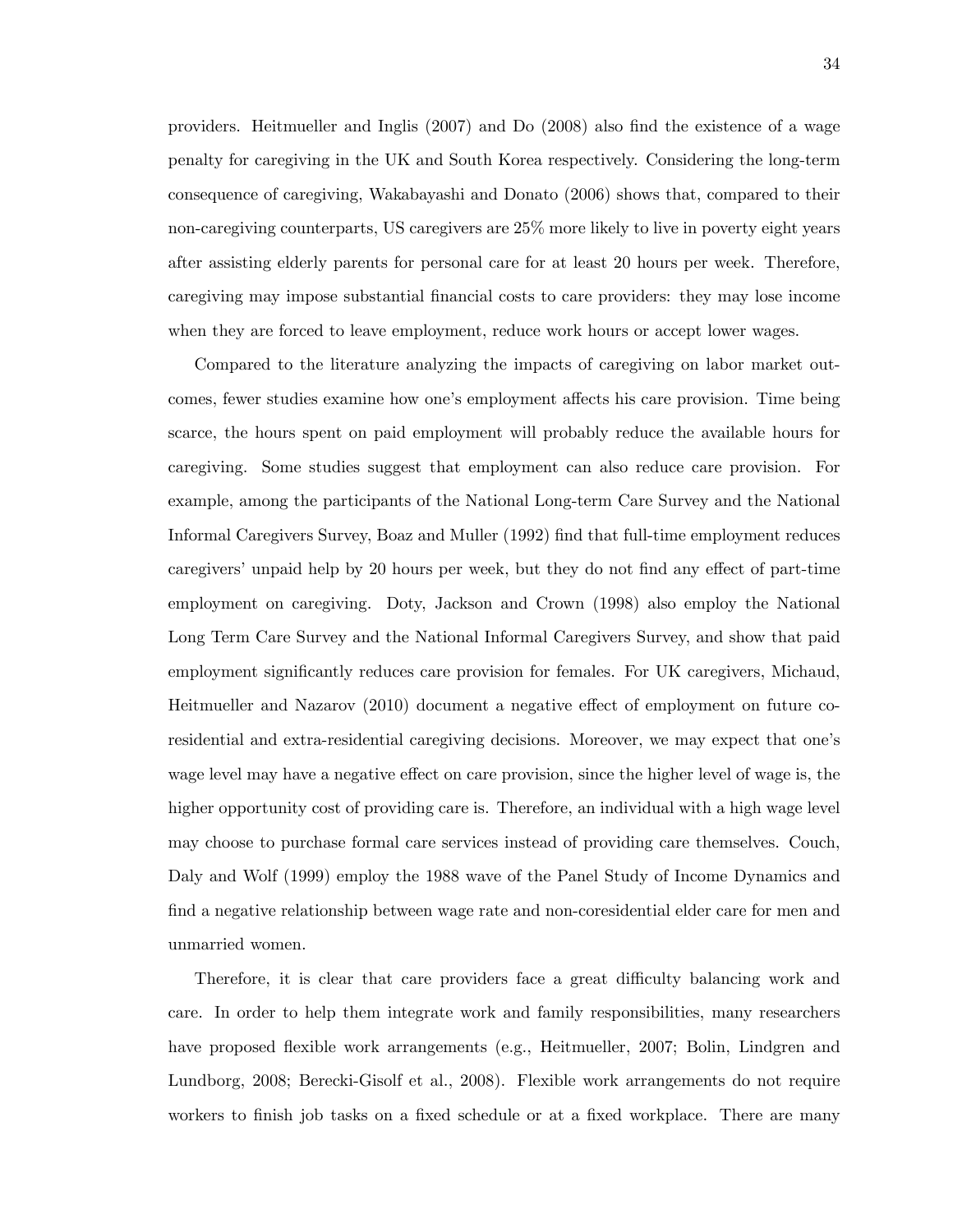types of flexible work arrangements. Typical flexible work arrangements include but are not limited to: flexibility in the scheduling of work hours, such as flextime and compressed work weeks; flexibility in the amount of work hours, such as job sharing and part-time work; and flexibility in the work place, such as working at home (Georgetown University Law Center, 2010). Many studies report that flexible work arrangements could help alleviate the burden of work-family balance, reduce stress, improve health, etc. (for example, see the arguments made by Hill et al. (2001) and Halpern (2005)). In particular, studies show that workers with access to flexible arrangements have lower rates of turnover and absenteeism, and are more likely to remain in the labor force (Kossek and Ozeki, 1999; Pavalko and Henderson, 2006). Flexible work arrangements can help to resolve the conflict between employment and care work for employed caregivers. However, flexible work arrangements may also be associated with negative consequences. The theory of compensating differentials suggests that workers may need to sacrifice earnings to gain job flexibility.<sup>3</sup> Using data from the US subset of the 1991 Comparative Project in Class Analysis, Heywood, Sieberty and Weiz  $(2007)$  find that flexible work arrangements are associated with approximately  $20\%$  lower earnings. In addition, flexible work arrangements may weaken employees' job-information networks and workplace interactions (Epstein et al., 1999), and consequently hinder their career advancement. Therefore, care providers need to consider the benefits as well as the costs associated with flexible work arrangements. Consequently, it is difficult to predict whether care providers would consciously self-select into flexible jobs, and this deserves an empirical examination.

### 2.3 Methodology

When examining the effect of elder care on an individual's job choice with respect to flexibility, we may meet an empirical challenge caused by unobserved individual heterogeneity. This is because certain time-invariant individual characteristics may be correlated with both care provision and job choice. For instance, an individual's distaste for pressure may

 $3$ From the employer perspective, they may offer lower wages in order to cover the costs (like administrative costs) associated with providing flexible work arrangements; from the employee perspective, they may would like to accept lower wages in exchange for the convenience brought by job áexibility to combine employment and care. For a more detailed discussion about the support and challenges faced by the theory of compensating wage differentials, see McCrate (2005).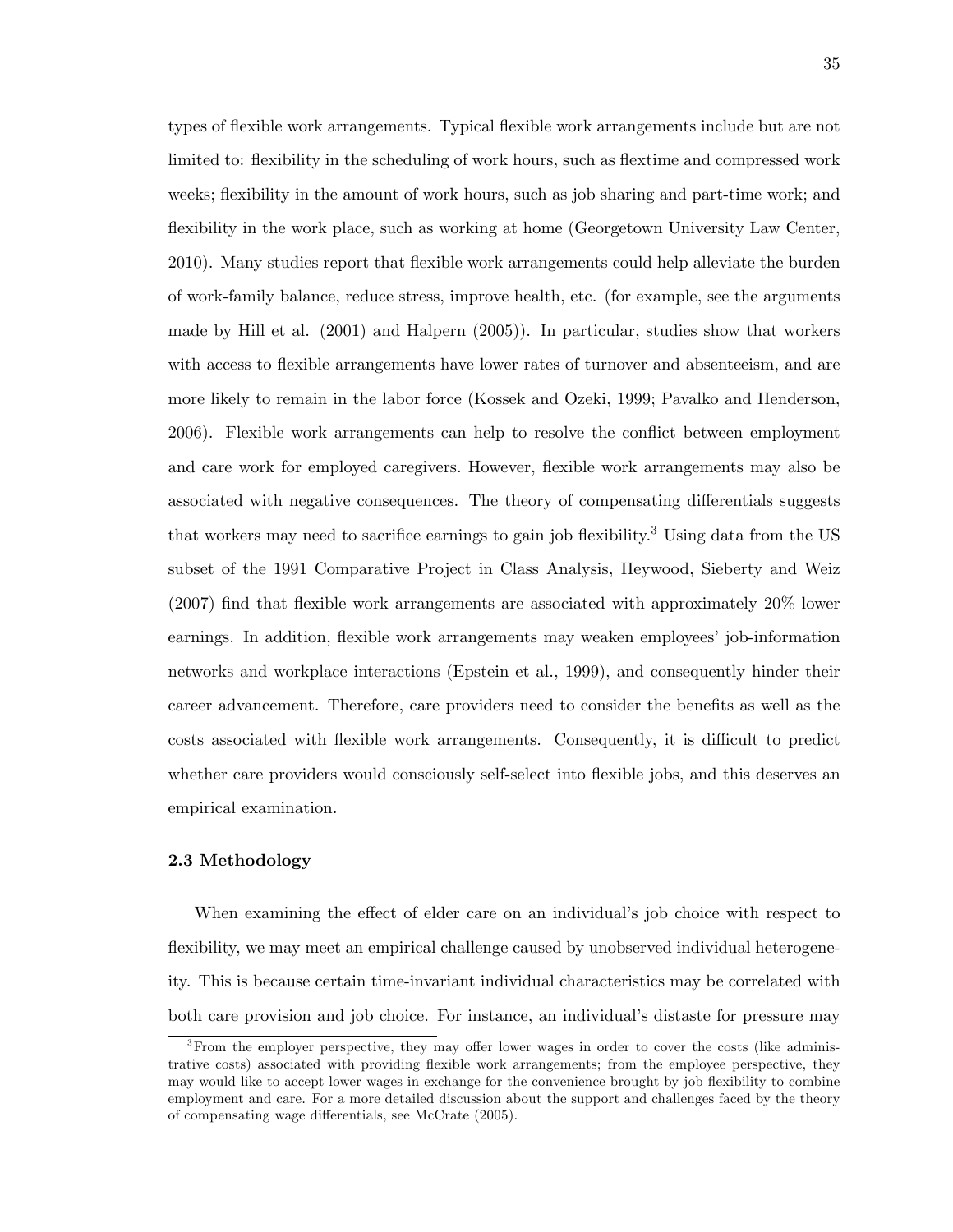make him sort into a job with flexible work arrangements, and at the same time, choose not to care for parents. Another possible component of individual heterogeneity that may be correlated with care provision is personality. For example, an emotionally unstable individual who is not good at dealing with stress and negative emotions may choose a flexible working environment and provide less care to generate a less pressured environment for himself. To account for such individual fixed effects, the following model with time-invariant individual heterogeneity as well as time fixed effects is estimated:

$$
Flexible\ Job_{it} = \gamma Care_{it} + X_{it}'\beta + \alpha_i + \delta_t + u_{it}
$$

where Flexible Job measures one's flexible job choice, Care represents the caregiving to parents and parents-in-law (if applicable).<sup>4</sup> The vector X includes a set of time-varying individual and household characteristics for individual i at time t.  $\delta$  represents time-specific effects and is realized by including T-1 year dummies.  $\alpha$  includes all time-invariant individual heterogeneity, and is allowed to be correlated with care provision. Once controlling for the time-invariant fixed effects, we need within variations in the care provision for each individual across time to identify the coefficient for the care variable.

# 2.4 Data and Measures

### 2.4.1 Primary Data

The primary data for this analysis are drawn from the eight panels (1996-2010) of the US Health and Retirement Study (HRS). The HRS is a panel study started in 1992. Personal interviews are conducted every 2 years with a representative sample of Americans over the age of 50. The HRS surveys five cohorts: the original HRS cohort born between 1931 and 1941, the Asset and Health Dynamics among the Oldest Old (AHEAD) cohort born in 1923 or before, the Children of the Depression Age (CODA) cohort born between 1924 and 1930, the War Baby (WB) cohort born between 1942 and 1947, and the Early Baby Boomer (EBB) cohort born between 1948 and 53. The survey includes cohort-eligible individuals

<sup>&</sup>lt;sup>4</sup>I employ different measures of flexible job choice and different care definitions which will be described in detail in the next section.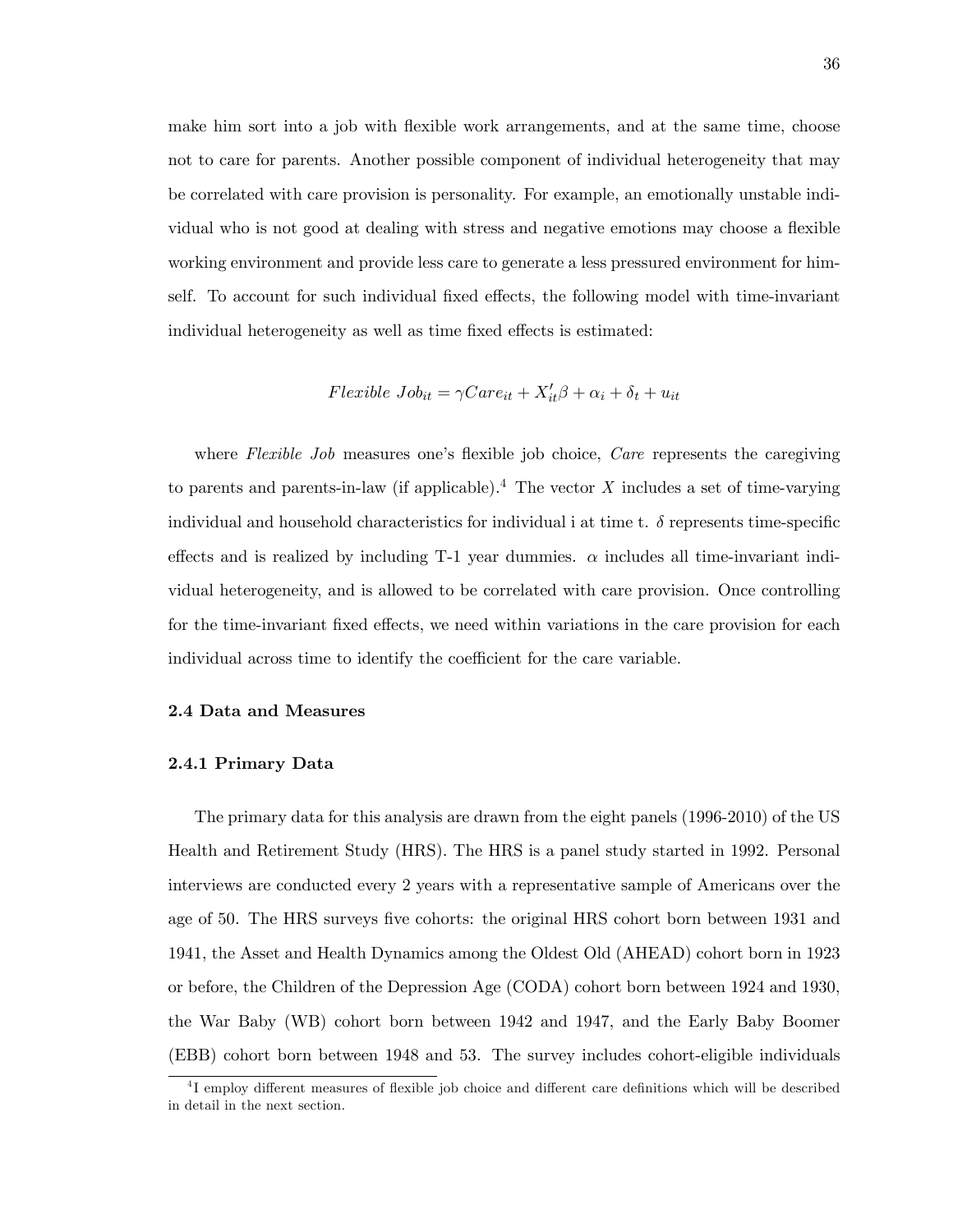and their spouses, if married, regardless of age. Different cohort members entered the HRS at different times.<sup>5</sup> The HRS provides rich information on an individual's employment and job characteristics, informal caregiving to elderly parents and parents-in-law, family structure, housing, income and wealth.

For the present analysis, I restrict the sample to those working-age individuals aged between 25 and 64 who are observed for at least two waves of the survey.<sup>6</sup> When the sample is restricted to workers, one might be concerned that excluding non-workers will lead to a sample selection bias. Being out of the labor force could be considered as the most flexible job choice. Studies have shown that care responsibility will cause some persons to withdraw from the labor market (see for example, Heitmueller, 2007; Bolin, Lindgren and Lundborg, 2008). Accordingly, when we focus on the working population, we actually underestimate the effect of care on flexible job choice. However, the persons who are in the labor market are those with the strongest attachment to the labor market, and this group is of our main interest. I exclude self-employed workers because one of the dependent variables (could adjust work hours in regular work schedule) is not available for self-employed workers in the original HRS data set.<sup>7</sup> The sample excludes observations from the 1992 and 1994 waves, because the definition of elder care in these two waves is inconsistent to that in the subsequent waves.<sup>8</sup>

### 2.4.2 Issues of Measurements

Dependent Variables. I employ two sets of dependent variables to measure job flexibility.

 $5$ The HRS cohort took the survey in 1992, 1994, and 1996, the AHEAD cohort took the survey in 1993 and 1995. Then from 1998, the HRS and AHEAD cohorts were merged and surveyed every other year. The CODA and WB cohorts entered the survey from 1998, and the EBB cohort entered the survey from 2004. More information about the HRS can be obtained from http://hrsonline.isr.umich.edu/.

<sup>&</sup>lt;sup>6</sup>I also run robustness checks with the sample restricted to individuals in other age ranges, and get very similar results.

<sup>7</sup>Around 18% of the sample population aged between 25 and 64 who worked for at least two periods is self-employed.

I also run robustness checks for all model speciÖcations when the sample includes both self-employed workers and paid employees, assuming self-employed workers as having flexible work schedule, i.e., the dependent variable "could adjust work hours" equaling 1. I get very similar results, indicating that excluding self-employed workers does not lead to sample selection bias.

<sup>&</sup>lt;sup>8</sup>The 1992 wave does not include the information about the care of adult children to parents/in-law for their household chores, errands, transportation, etc., and such information are available for all of the subsequent waves. The 1994 wave asks respondents whether they provide at least 50 hours of care to parents/in-law in the past 12 months, while all the subsequent waves ask whether respondents provide at least 100 hours of care in the past 2 years.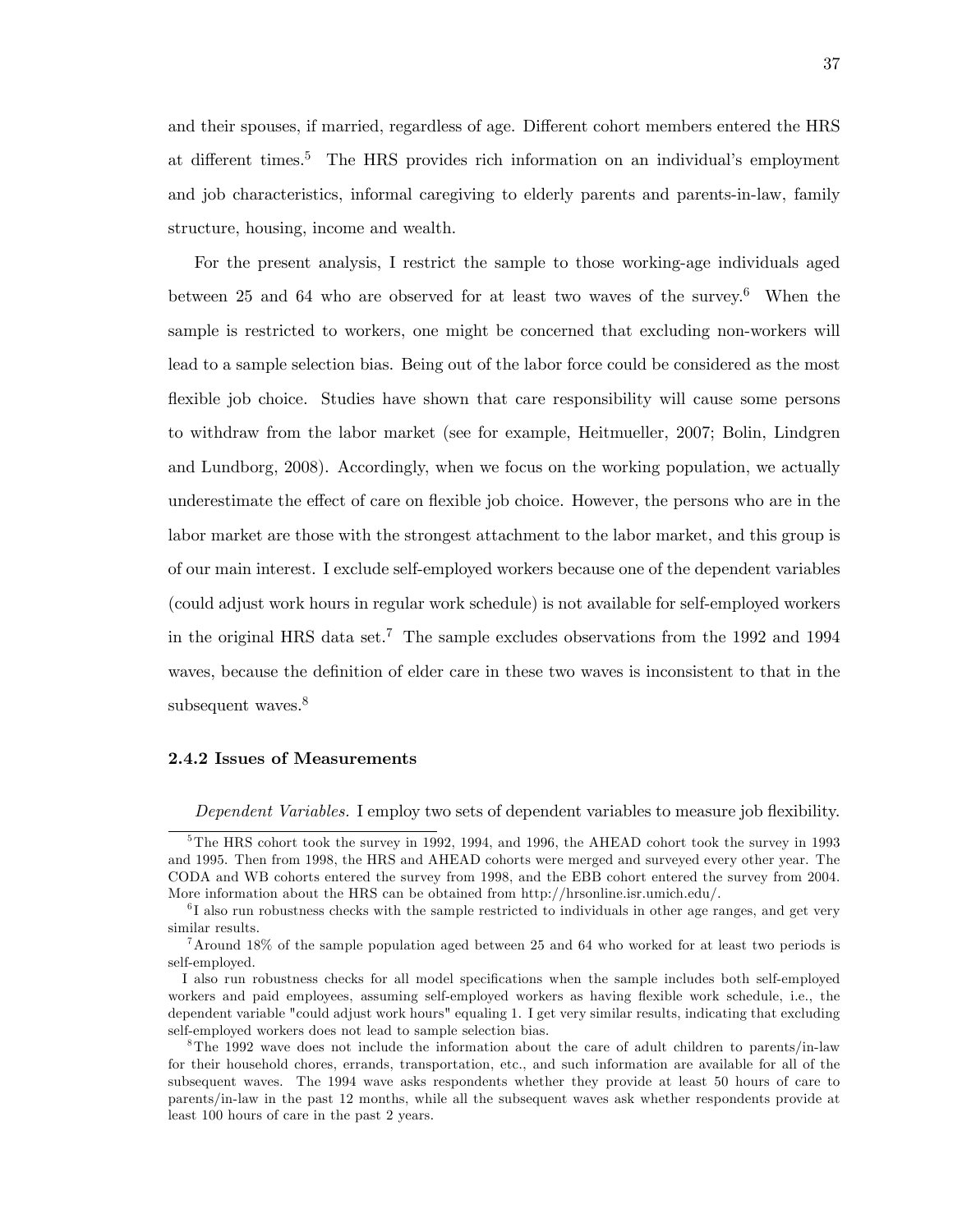The first dependent variable is a dummy variable from the HRS indicating an individual "could adjust work hours" which directly measures whether the respondent has work hour flexibility in the current job. The HRS respondents are asked about whether they have the kind of job where they could increase or reduce the number of paid hours in regular work schedule. They are considered as having hours flexibility if they could either increase or reduce work hours, and not having hours flexibility if they could neither increase nor reduce work hours.<sup>9</sup>

The second set of dependent variables includes some indirect measures of flexibility based on an individual's occupation category. One is the flexibility index for each occupation category, which is computed by the data from the May 1997 Supplement to the Current Population Survey  $(CPS)$ .<sup>10</sup> The CPS is a monthly survey of around 50,000 house-

In addition, I also run regressions when the dependent variable defined only as "could reduce work hours", and get similar results to those presented in the main context.

I also construct an occupation flexibility index using the data from the May 2001 Supplement to the CPS, since the May 2001 Supplement has similar questions about job áexibility to that in the May 1997 Supplement. I run robustness checks by estimating the main models with the flexibility index from 2001 CPS Supplement, and get quite similar results to those presented in the study.

<sup>9</sup>Usually care providers need the ability to reduce work hours to balance work and care responsibilities. Therefore, "could reduce work hours" is a natural component of job flexibility. Here the ability to increase work hours is also considered as a component of job flexibility. This is because in some cases, when care providers have already reduced work hours to balance work and care, they may report as "could not reduce work hours" since they have already cut back work hours and cannot cut them further, but in fact they are in a job with access to flexibility. Therefore, if we only consider "could reduce work hours" as the measure for job flexibility, we may misunderstand the responses of these individuals. However, these individuals may report "could increase work hours" even if they have already cut back work hours due to care responsibility, and thus including "could increase work hours" as a component of job flexibility would provide a more precise measure of flexibility.

 $^{10}$  For the HRS data collections between 1992 and 2004, occupation was coded using the 1980 U.S. Census Occupation Code and masked for public release. There are 17 occupation categories, including managerial specialty operations, professional specialty operations and technical support, sales, clerical and administrative support, service occupations (private households occupations, cleaning and building service occupations), protection service, food preparation service, health service, personal service, farming and forestry and Öshing, mechanics and repair, construction trade and extractors, precision production, machine operators, operators for transport and the like, operators for handlers and the like, and member of armed forces. For the HRS data collections between 2006 and 2010, occupation was coded using the 2000 U. S. Census Occupation Code and again masked for public release. There are 25 occupation categories in the HRS (Nolte and Servais, 2010). To keep consistency of analysis, the new 25 occupation categories are converted to the old 1980 occupation classification system. Some occupation categories in the HRS are aggregated for the ease of conversion. Specifically, "service occupations (private households occupations, cleaning and building service occupations)" and "personal service" are combined to a new occupation category as "personal care and service occupations", "precision production" and "machine operators" are combined to form a new occupation category as "production occupations", "operators for transport and the like" and "operators for handlers and the like" are combined to form a new category as "transportation and material moving occupations". The occupation category "member of armed forces" is omitted since it has a quite different nature to other occupation categories, members of armed forces are not the target working population that we are interested in. In addition, only 0.05% of the employed population is in this category, so it should not cause a bias when members of armed forces are dropped from the sample. After conversion, there are 13 occupation categories in the present study.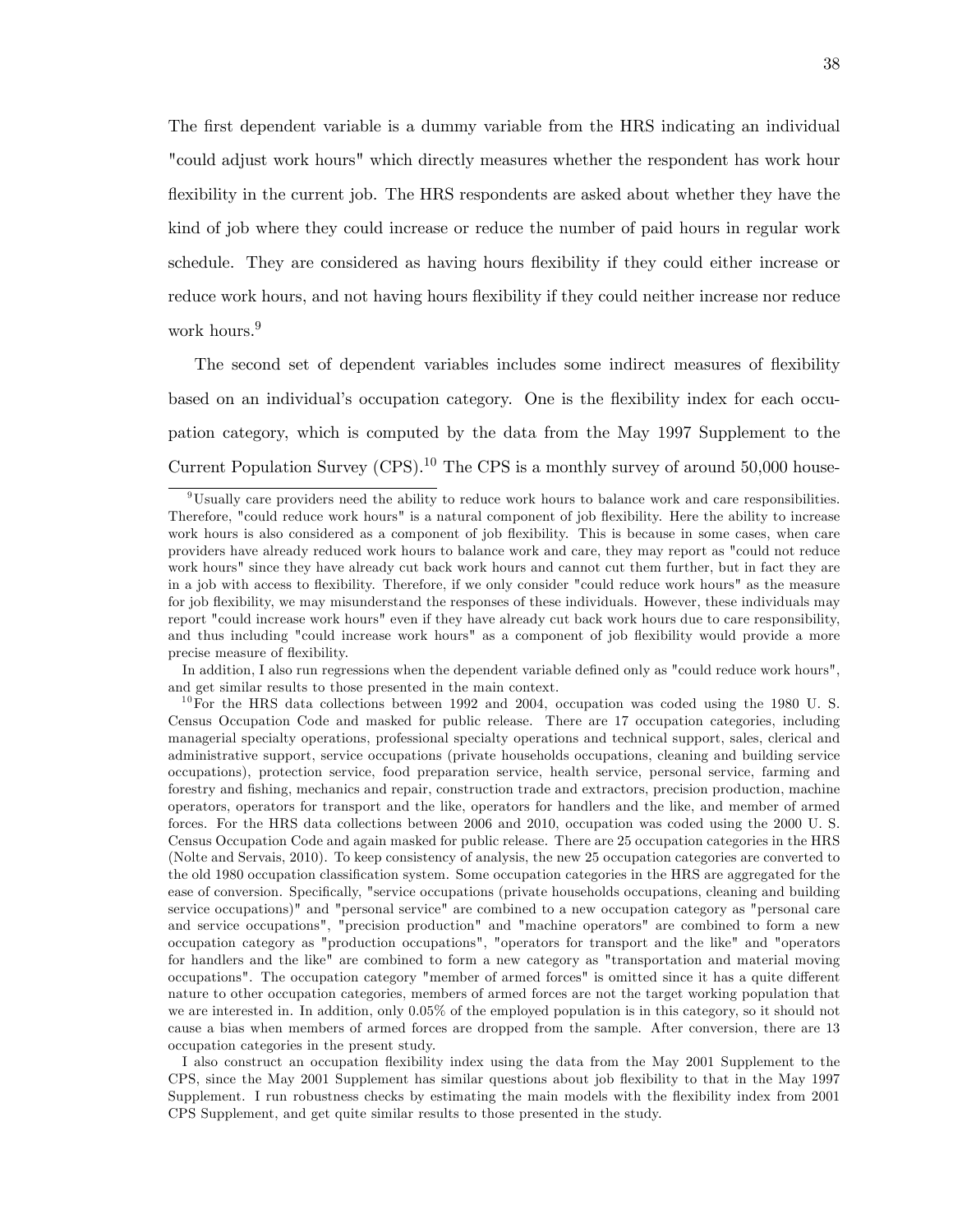holds conducted by the Bureau of Census for the Bureau of Labor Statistics. In the May 1997 Supplement, employed workers were asked about whether they have flexible work hours that allow them to vary the starting and ending times of their workday. Based on the responses to this question, I compute the weighted shares of workers with flexible schedules by occupation category, and treat these shares as indirect measures of áexibility occupation titles.<sup>11</sup> Based on this flexibility index, the occupation categories in the HRS are ordered to construct the last two dependent variables: "the top 3 flexible occupation categories" and "the least flexible occupation category". While there are 13 occupation categories in total in the study, the top 3 flexible occupation categories are those with the highest flexibility index which include managerial occupations, sales, professional specialty occupations and technical support, and the least flexible occupation category includes production occupations.<sup>12</sup>

Key Explanatory Variables. The HRS asks respondents about two types of caregiving to the elderly: personal activity assistance and chore assistance. Specifically, respondents are asked whether they or their spouses (if applicable) spent at least 100 hours in the past 2 years helping their parents or parents-in-law "with basic personal activities like dressing, eating and bathing". Respondents are also asked whether they or their spouses (if applicable) spent at least 100 hours in the past 2 years helping their parents or parents-in-law "with other things, such as household chores, errands, transportation, etc." For each type of assistance, a respondent who answers "yes" to the above questions is further asked about the amount of care he and his spouse (if applicable) each individually provided. Any respondent who cannot provide the precise number of care hours is asked to compare care hours with the 200 benchmark, i.e., whether he and his spouse's care hours are less than, equal to or more than 200 hours in the past 2 years.

The present study defines the total care hours for each individual as the sum of the time she spent helping the respondent's parents and parents-in-law (if applicable) for basic personal activities and household chores in the past 2 years. Based on the total care hours,

<sup>&</sup>lt;sup>11</sup> Here, to calculate the shares, I use the individual weights provided by the CPS to make the sample population nationally representative.

 $12$  Here, professional specialty occupations and technical support include occupations like scientists, teachers, lawyers, technicians, etc. Production occupation category includes occupations like operators, fabricators, laborers, etc.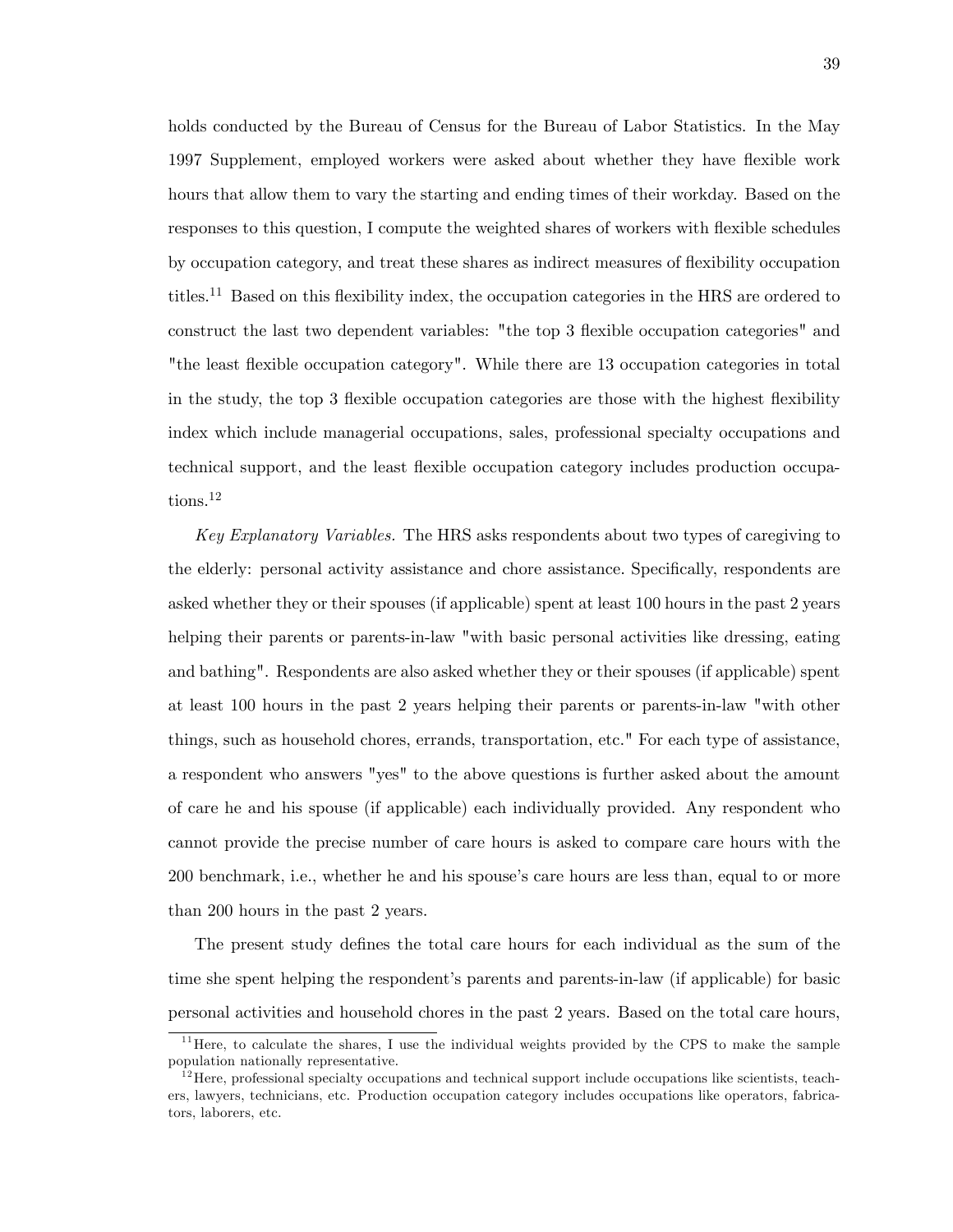I define three sets of care variables: a dummy variable care 100 ( $=1$  if care hours $\geq100$ ); a dummy variable care 200 ( $=1$  if care hours $>$ 200); and a set of dummy variables care1, care2, care3 and care4, corresponding to the cases for care hours=0,  $0 \leq$  care hours $\leq$ 200,  $200 \leq$  care hours $< 500$  and care hours $\geq 500$  respectively. The purpose of employing different care definitions is to examine whether the final results are robust to different measures of care provision.

Other Explanatory Variables. In addition to the key care variables, I also control for some time-variant explanatory variables: age, age squared, health dummies (excellent health, very good health, good health, fair health and poor health, with excellent health as the reference group), region dummies (northeast, midwest, south, west and other regions, with northeast as the reference group), marital status (having a spouse versus not having a spouse), a dummy for having an employed spouse, a dummy for having a spouse with an Activities of Daily Living (ADL) limitation which is an indicator for spouse's health condition,<sup>13</sup> a dummy for having children younger than 18 years old in the household, household size, a dummy for home ownership, non-labor income in \$1,000,000, household non-housing wealth in  $$1,000,000$ , work experience and experience squared.<sup>14</sup>

After eliminating missing data, the sample for one baseline model specification (with the dependent variable "could adjust work hours" and the key independent variable "care for at least 100 hours") includes 14,229 and 10,405 person-wave observations for women and men respectively. Depending on which measure of job flexibility and care provision are used, the sample size differs across model specifications.<sup>15</sup> This is shown at the main result tables 2.2-2.5.

 $13$  Here, Activities of Daily Living (ADL) includes bathing, dressing, eating, getting in/out of bed, and walking across a room. We may expect a person has very poor health if he had difficulties with ADL.

<sup>&</sup>lt;sup>14</sup> Here, non-labor income is computed as the sum of capital income, pension, incomes from Social Security Disability, Social Security Retirement, other government transfers (including veteran's benefits, welfare, and food stamps), and some other incomes (e.g. alimony, inheritance, etc.). It is measured in \$1,000,000, i.e., non-labor income=2 means the individual's non-labor income is \$2,000,000.

Household non-housing wealth is computed as the sum of wealth components less debt. Specifically, it is the sum of the net values of real estate (excluding primary residence), vehicles, businesses, IRA (Individual Retirement Account), stocks, mutual funds and investment trusts, checking, savings and money market accounts, CD, government savings bonds and T-bills, bonds and bond funds, and other savings less debt. It is also measured in \$1,000,000.

 $15$ More details about the different measures of job flexibility and care provision are provided in the next section.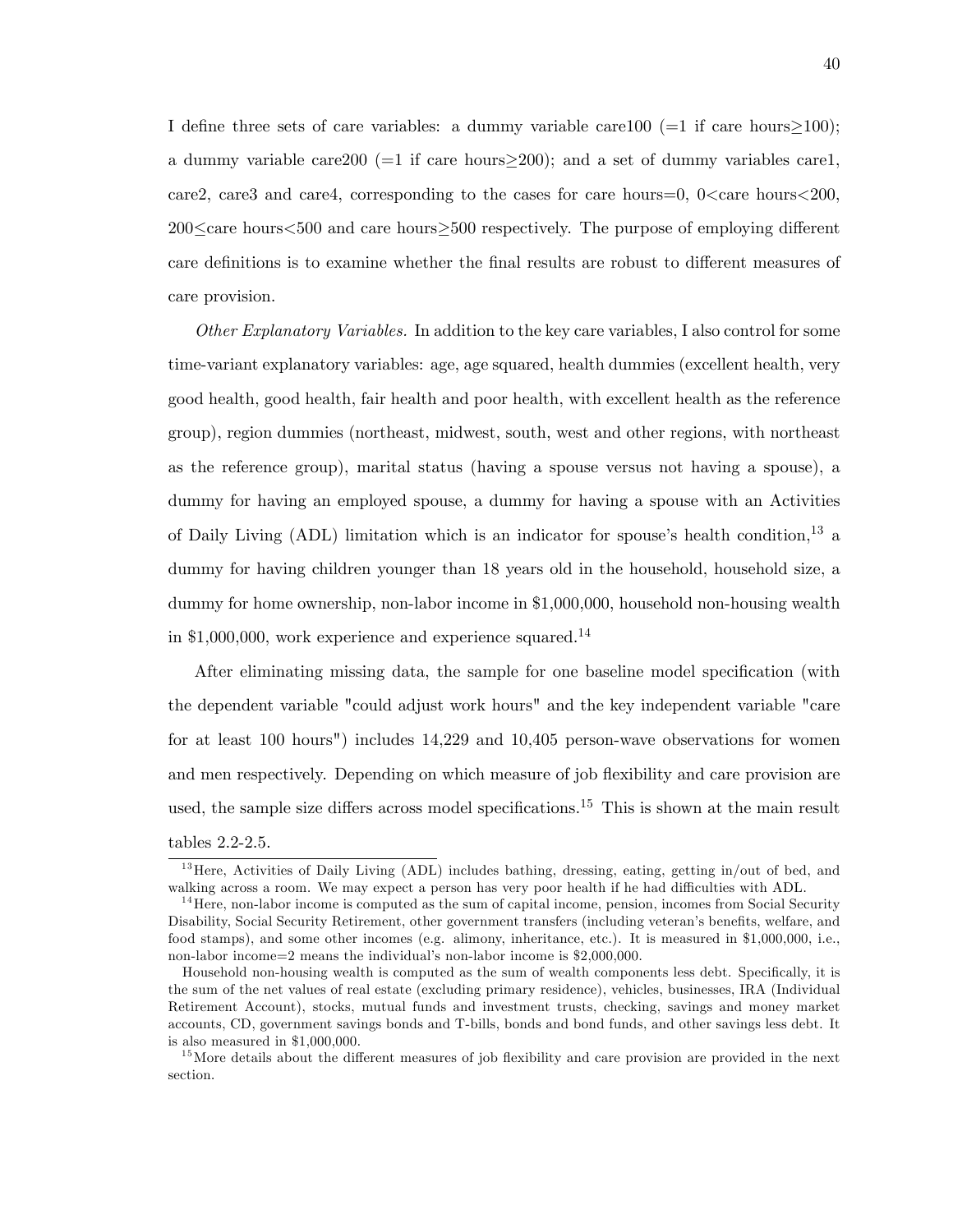### 2.5 Empirical Results

# 2.5.1 Descriptive Analysis

Due to gender differences in attachment to the labor market, men and women are analyzed separately. Table 2.1a shows the summary statistics for the care variables by gender. Around 22% of the female sample provides care to the elderly for at least 100 hours, and around  $15\%$  cares for parents/in-law for more than 200 hours. Lower percentage of men provides elder care. 17% of the male sample cares for at least 100 hours, and 10% cares for more than 200 hours. Table 2.1b presents the summary statistics for the other variables of interest by gender and care status. The summary statistics are computed based on the baseline sample with the dependent variable as "could adjust work hours" and the care variable as "care hours $\geq100$ ". Compared to non-caregivers, female caregivers are more likely to be found in the top 3 flexible occupation categories  $(46.05\%)$  than non-caregivers  $(41.72\%)$ , and are also more likely to be in a occupation category with a higher flexibility index and less likely to be in the least flexible occupation category, and these differences are statistically significant. For males, caregivers and non-caregivers differ little in the measures of job áexibility.

When comparing the individual and household characteristics for caregivers and noncaregivers, we get some statistically significant differences. Female caregivers are generally younger than non-caregivers. Caregivers have a 1.4 percentage point higher rates of marriage and a 1.4 percentage point higher rates of having an employed spouse. Males exhibit similar characteristics. The differences between caregiving and non-caregiving males are smaller than that for females, with one exception:  $61\%$  of male caregivers and 57% of noncaregivers have an employed spouse. Regarding the household configuration, compared to non-caregivers, male caregivers generally have smaller household sizes and are less likely to have kids younger than 18 years old, while female caregiver on average have larger household sizes. Care providers are in better health than non-providers. This pattern is more obvious for males: 56.36% of male care providers compared to 53.25% of non-care providers rate their own health as excellent or very good. Compared to non-caregivers, caregivers generally have higher rates of home ownership.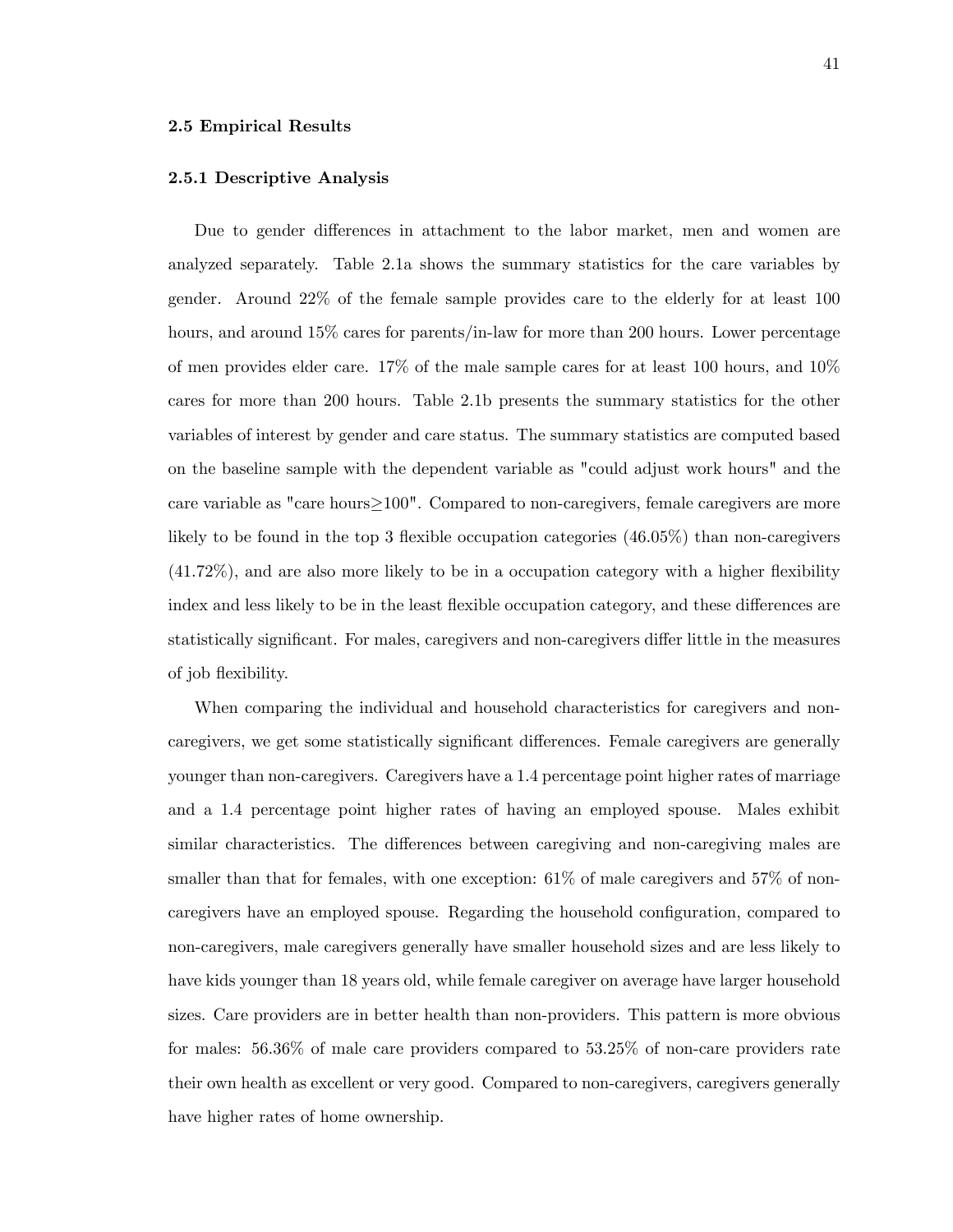# 2.5.2 Main Findings

Due to the possible existence of unobserved individual heterogeneity, a fixed effects model is used to examine how elder care affects an individual's flexible job choice, with the results provided in Table 2.2 to Table  $2.5^{16}$  When the dependent variable is a binary variable, a linear probability model with fixed effects is used. Although linear probability model has a well-known weakness as the predicted probabilities may lie outside the unit interval, I still use it in this study, because it is very easy to estimate and interpret marginal effects from a linear probability model when there exist individual fixed effects which are correlated with explanatory variables.<sup>17</sup>

Table 2.2 presents the results for the specification when the dependent variable is "could adjust work hours" in the current job. The first three and the last three columns correspond to the cases with different care definitions, for women and men respectively. From the first column, we can see that, compared to those women who do not care or provide a very

 $16$ All the analyses in the present study allow panel-robust standard errors that permit errors to be heteroscedastic as well as correlated over time for a given individual.

 $17$ It is also possible to estimate a logit FE model, but we cannot get marginal effects which are of our main interest, since fixed effects are never estimated.

I test whether a random effects model which imposes additional assumption that the time-invariant individual characteristics being uncorrelated with the explanatory variables is appropriate, and the test cannot be passed for most of the model specifications, indicating that a fixed-effects model is more appropriate in our context.

One more concern about analyzing the effect of elder care on flexible job choice is the possible existence of reverse causality, that is, an individual's being in a job with flexible work options may affect his decision to provide care. In order to test for such possibility, I try to use instrumental variable technique. The instruments include parental health condition and the numbers of sisters and brothers for the respondent. Here, parental health condition is proxied by whether parents/in-law need help with basic personal activities like dressing, eating, or bathing. These instruments are jointly significant in the first-stage regressions and pass the overidentification tests in the second-stage regressions for all model specifications. Based on the results from instrumental variable methods, we cannot reject the exogeneity of care provision for any model specification, that is, the possible reverse causality from flexible job choice to care provision should be negligible, if any. This is not surprising. Similar results are provided by many existing studies which worry about the endogeneity bias when analyzing the effect of informal caregiving on one's labor market outcomes. These studies also test for the endogeneity of care provision, and most of them cannot reject the null hypothesis of exogeneity (see for example, Heitmueller, 2007; Bolin, Lindgren and Lundborg, 2008; Van Houtven, Coe and Skira, 2010). However, the results in this study from instrumental variable methods are only suggestive since the instruments are not quite satisfying. Parental health condition is closely correlated with an individual's care decision, whether parents/in-law need care is a perfect proxy for the demand for care help from adult children. However, this instrument may not satisfy the exclusion restriction, since people who choose not to care for parents/in-law may be more likely to report that the elderly parents/inlaw do not need care. For the numbers of sisters and brothers, they should not affect one's flexible job choice except through its effect on informal caregiving to the elderly, but they are not quite correlated with one's care provision. Therefore, we can only treat results from instrumental variable methods as suggestive and these results are not shown here.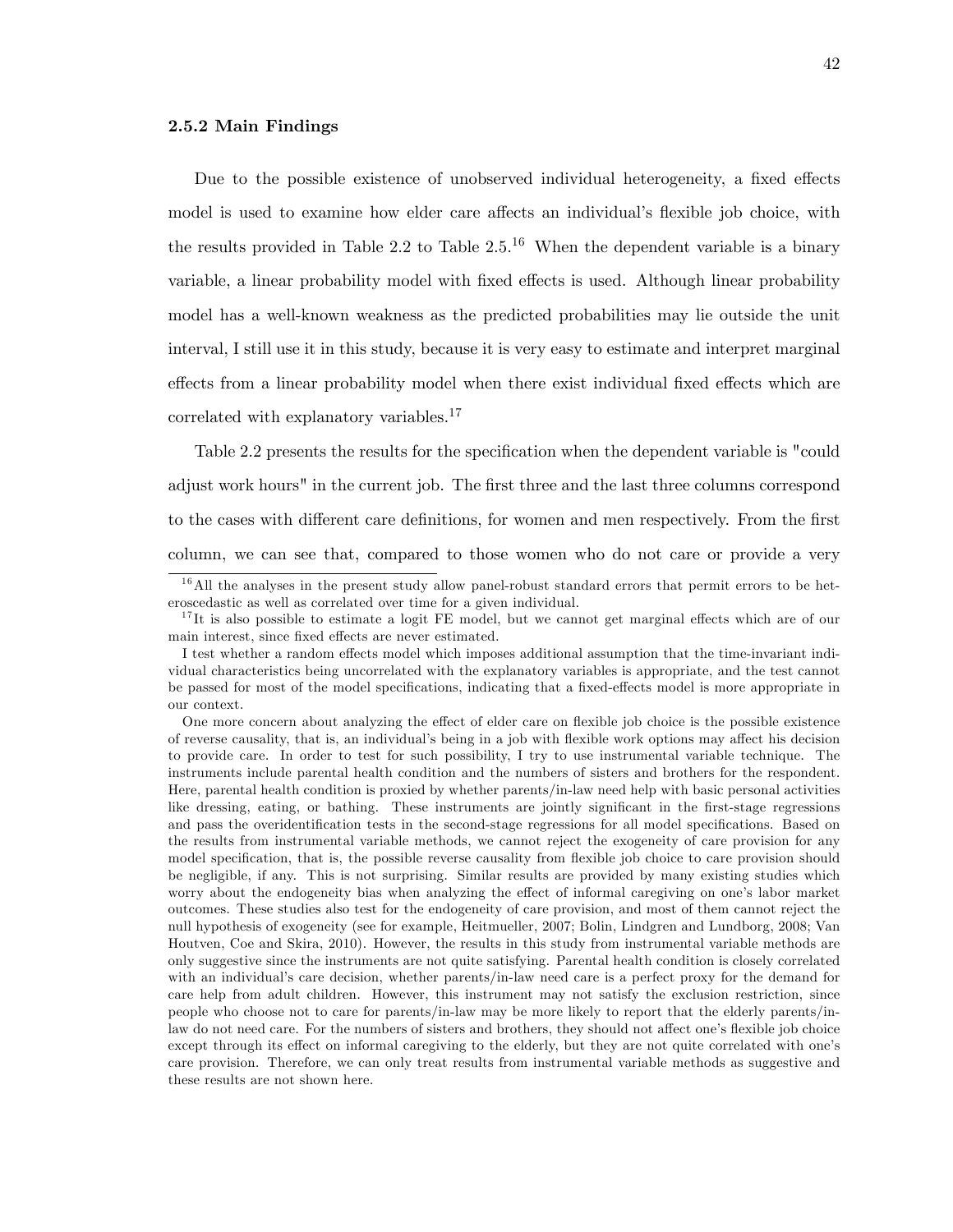small amount of care (fewer than 100 hours), care providers who help parents/in-law for at least 100 hours are 3.4 percentage points more likely to be found in a job with work hours flexibility. With a more detailed classification of caregiving based on the total care hours (Column 3), female caregivers with care hours ranging between 0 and 200 are 3 percentage points more likely than non-caregivers to sort into a job where they could adjust work hours when necessary. However, the effect of  $0\n-200$  care hours is not statistically different from the effect of 200-500. However, when we look at the last three columns, care provision does not significantly affect men's job choices with respect to flexibility. Therefore, the pattern emerges from Table 2.2 is that, while caregiving women are significantly more likely to choose a job with hours flexibility than non-caregiving women, such difference does not exist between male care providers and non-providers.

When using the indirect flexibility index by occupation category as the dependent variable (Table 2.3), caregiving imposes a significant effect on males' occupational choices: on average, compared to non-caregivers, male care providers select into occupation categories with higher flexibility index. However, no such difference exists for the female sample: regressors are jointly insignificant for the female model I, II and III.

Based on the flexibility index by occupation category, all the occupation categories are ordered and the last two dependent variables are generated as "the top 3 flexible occupation categories" and "the least flexible occupation category".<sup>18</sup> Tables 2.4 and 2.5 show the results when using these two variables as the dependent variable. From Table 2.4, we can find a significant though modest effect of caregiving on men's occupational choices: compared to non-caregivers or caregivers providing a small amount of care, male caregivers with relatively larger amount of care (care hours greater than 100) are about 2 percentage points more likely to choose the top 3 áexible occupation categories. From the last column, we can further find that, compared to non-care providers, male care providers who care for at least 500 hours are 3 percentage points more likely to sort into the top 3 flexible occupation categories. However, caregiving does not have any significant effect on women's occupational

 $18$ I also construct a dummy variable for "the bottom 3 flexible occupation categories", referring to the 3 occupation categories with the smallest flexibility index. However, regressors are jointly insignificant for the models with "the bottom 3 flexible occupation categories" as the dependent variable, for both men and women, and thus the results are not reported here.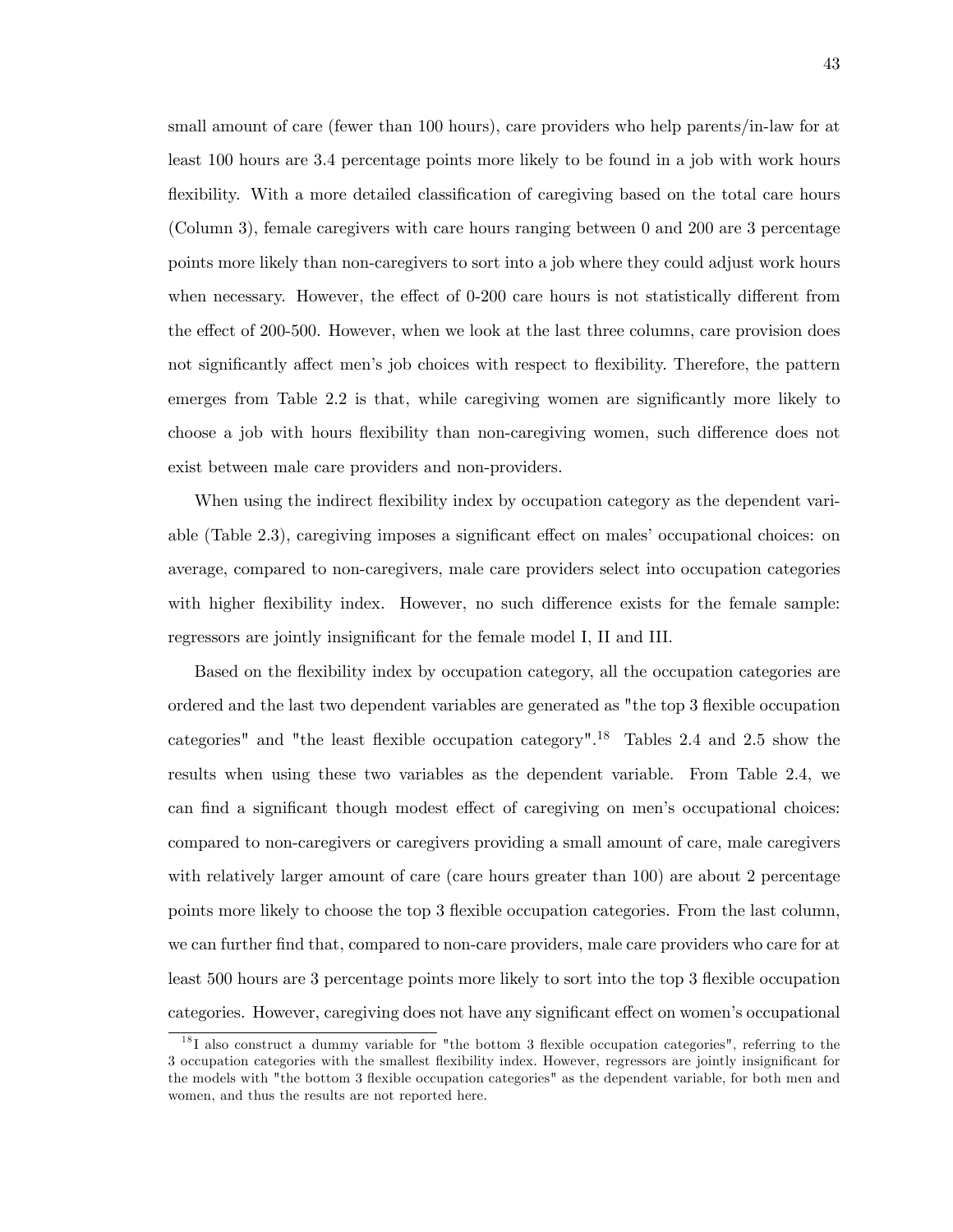choices. A similar story can be found in Table  $2.5$ : male caregivers are significantly less likely to be found in the least flexible occupation category, but caregiving does not affect whether female caregivers sort into the least flexible occupation category.

Generally speaking, compared to non-caregivers, caregivers are more likely to sort into flexible jobs for both men and women. But they realize this goal through different channels: caregiving women are more likely to realize job flexibility directly by choosing a job where they could adjust work hours when necessary, while caregiving men are more likely to realize job flexibility indirectly by selecting into a flexible occupation category.<sup>19</sup>

The signs of other explanatory variables are in line with our expectations.<sup>20</sup> We note that household wealth is positively associated with the likelihood of being in a áexible job for females. As household wealth rises, women's ability to afford the possible negative consequences associated with áexible work options rises, and therefore they are more likely to choose a áexible job. In addition, women who are younger and have less experience in the job market are more likely to sort into flexible jobs. For males, those who have a spouse are less likely to select flexible jobs, probably because they can rely on their wife to take care of family responsibility and thus do not need to choose a flexible job to balance work and family responsibility, or because married men have greater financial obligations and therefore cannot afford a flexible job. Another pattern exhibited in the results is that non-labor income is positively associated with males' likelihood of being in a job with access to flexibility.

In order to check whether unobserved individual heterogeneity biases the OLS results of the relationship between elder care and job choice, I also estimate two baseline models with pooled OLS, with the dependent variables as "could adjust work hours" and "the top 3 flexible occupations" and the independent variable as "care hours $>100$ ", and then compare the results of OLS and FE. The results are shown in Table  $2.6^{21}$  For simplicity, only the

 $19$ Since the regressors are jointly insignificant for the model Male III in Table 2.5, the results shown for this model specification is only suggestive.

<sup>&</sup>lt;sup>20</sup>The indirect measures of job flexibility (flexibility index, the top 3 flexible occupation categories, and the least flexible occupation category) do not work quite well for the female models, regressors are even jointly insignificant for some specifications. Therefore, when analyzing the linkages between other explanatory variables and job flexibility for women, we will focus on the model specifications with the dependent variable as "could adjust work hours" in the current job (Table 2.2).

 $^{21}$ In addition to all explanatory variables in the FE model, the OLS specification also include two more sets of time-invariant individual characteristics as explanatory variables: education and race.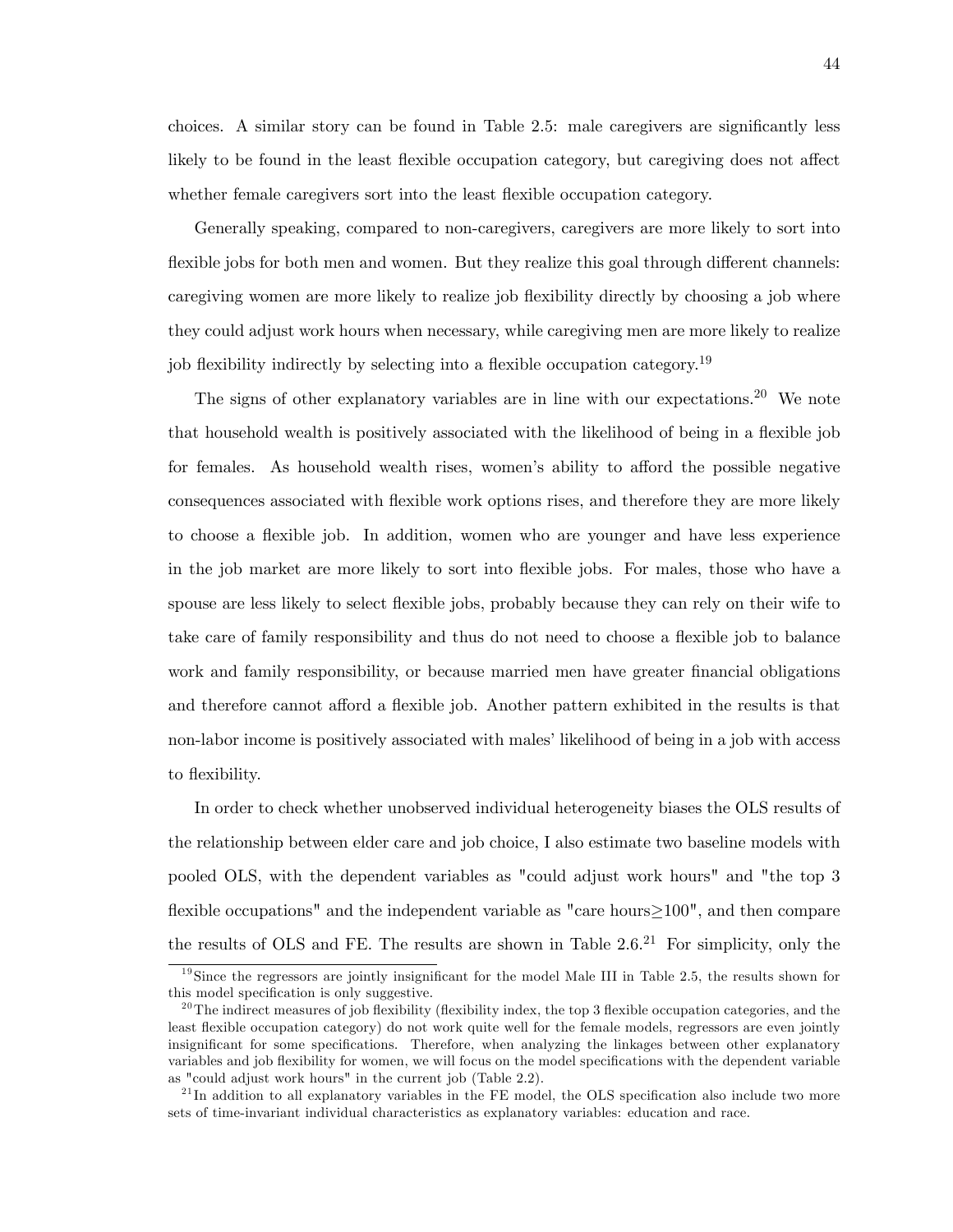coefficients for the care variable are shown in the table. We find great differences between the OLS and FE estimates. Let us look at the results from the "flexible schedule" model specification (the dependent variable is "could adjust work hours") first. In the fixed effects estimation female caregivers are 3.4 percentage points more likely than non-caregivers to find a job with flexible schedule. In the OLS estimation, the estimated coefficient is much smaller and not statistically different from zero. This difference may be because unobserved individual fixed effects (e.g., distaste for pressure) may be negatively correlated with care provision, and lead to a underestimation of the true effect of care provision. For males, there is no significant difference between the OLS and FE estimates for having flexible work hours. However, the coefficient for care provision is not precisely estimated for the male sample in either the OLS or the FE model. To see how individual fixed effects work for males, let us compare the OLS and FE results for the model where the dependent variable is "the top 3 flexible occupation categories". Here, a big difference exists: individual heterogeneity causes the OLS coefficient for care provision to have the opposite sign of the FE coefficient. I also compare the OLS and FE results for all other model specifications for both males and females, and in most specifications, there exist great differences between OLS and FE estimates. These results suggest that the OLS results are biased due to the existence of individual Öxed e§ects, and thus it is more appropriate to use FE model to capture unobserved heterogeneity which may be correlated with one's care provision.

### 2.5.3 Robustness Analysis

In the main context, I restrict the sample to the individuals who are non-self-employed workers for at least two periods, and do not impose any restriction on individuals' parents/inlaw. Therefore, those individuals with deceased parents and parents-in-law (if applicable) are included in the sample and treated as non-caregivers. However, we might worry that the individuals who have no care responsibility (due to deceased parents and parents-in-law) may have different job choices to those individuals who have care responsibility (due to alive parents/in-law) but choose not to care. To check whether this is the case, I re-estimate the fixed effects models with the sample further limited to the individuals who have at least one alive parent/in-law in the current wave and thus are at risk of caregiving. The results are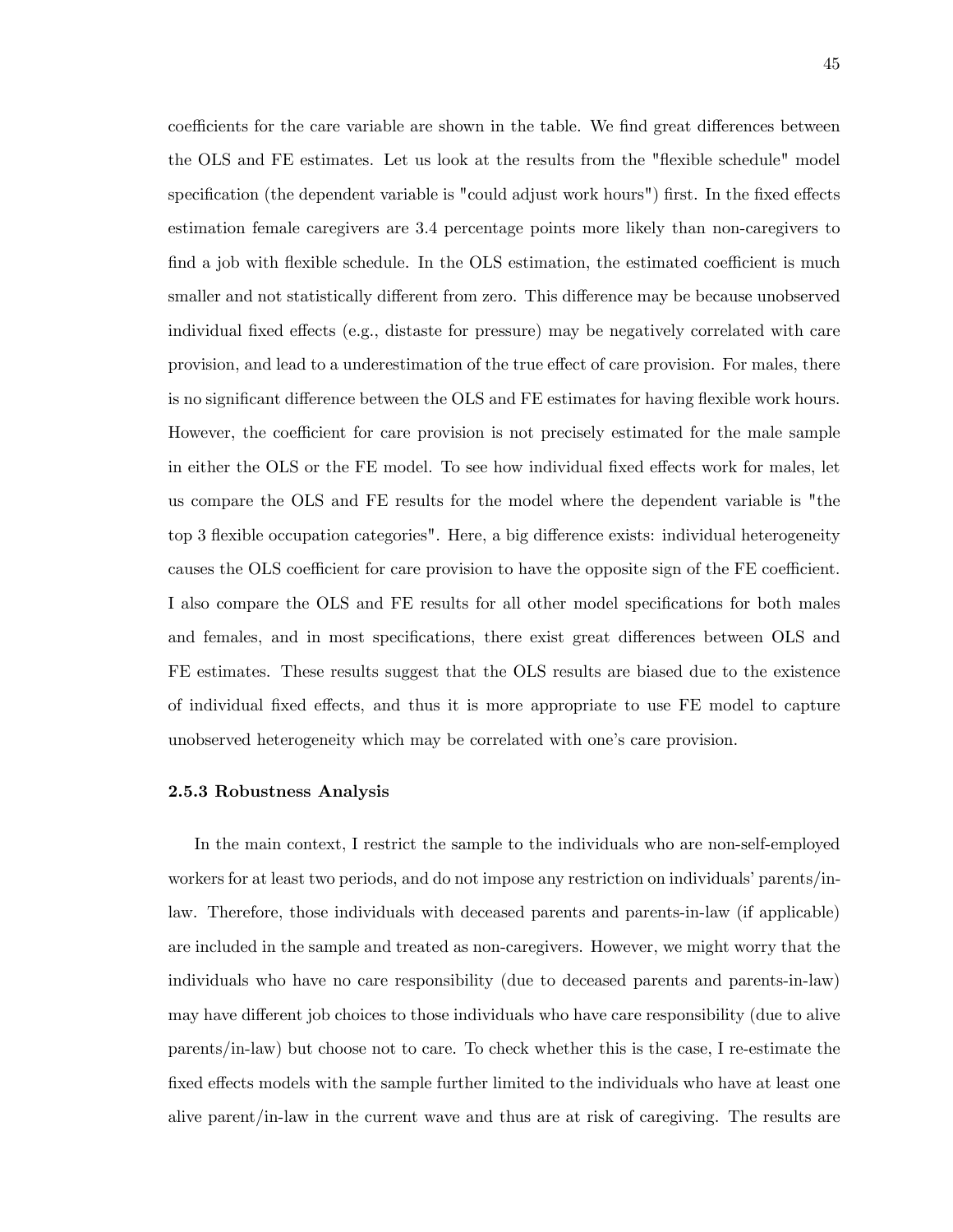presented in Table 2.7-2.10. Comparing Table 2.2-2.5 and Table 2.7-2.10, we get consistent results: elder care imposes a positive effect on one's flexible job choice, female caregivers choose jobs with hours flexibility while male caregivers sort into flexible occupation categories. Furthermore, the magnitudes of care effects in Table  $2.7-2.10$  are quite similar to those estimated with my original sample. For example, compared to non-caregivers, female caregivers are 4 percentage points more likely to choose a flexible job, male caregivers are about 1.5 percentage points more likely to be found in the top 3 flexible occupation categories.

### 2.6 Conclusion

This chapter has sought to estimate the effect of elder care on individuals' job choices with respect to flexibility. When examining how elder care affects one's job choice, we need to take into account the possible existence of unobserved individual fixed effects like personality which may be correlated with both one's job choice and care provision. With the longitudinal data from the Health and Retirement Study, the comparison between the pooled OLS and FE results provides the evidence for the existence of individual heterogeneity, and thus it is appropriate to use fixed effects model to control for time-invariant individual heterogeneity.

One concern that we have for this study is the potential reverse causality problem, that is, an individual's being in a job with flexible work options may affect his decision to provide care. If we think being in a flexible job would help an individual balance work and care and thus be able to provide more care, then our coefficient estimates for care variables will be upward biased. A natural way to deal with reverse causality is to use instrumental variable methods. Ideally, we would like to have some instruments closely correlated with care provision but uncorrelated with the error term, like whether an individual observed her parents take care of her grandparents/in-law when she was a kid. However, the HRS does not provide satisfying instruments for care provision. Therefore, it is worthwhile to deal with reverse causality in future research.

Another legitimate concern is about the expansion of Medicaid-funded home- and communitybased care services. In recent years, many states are expanding Medicaid to home- and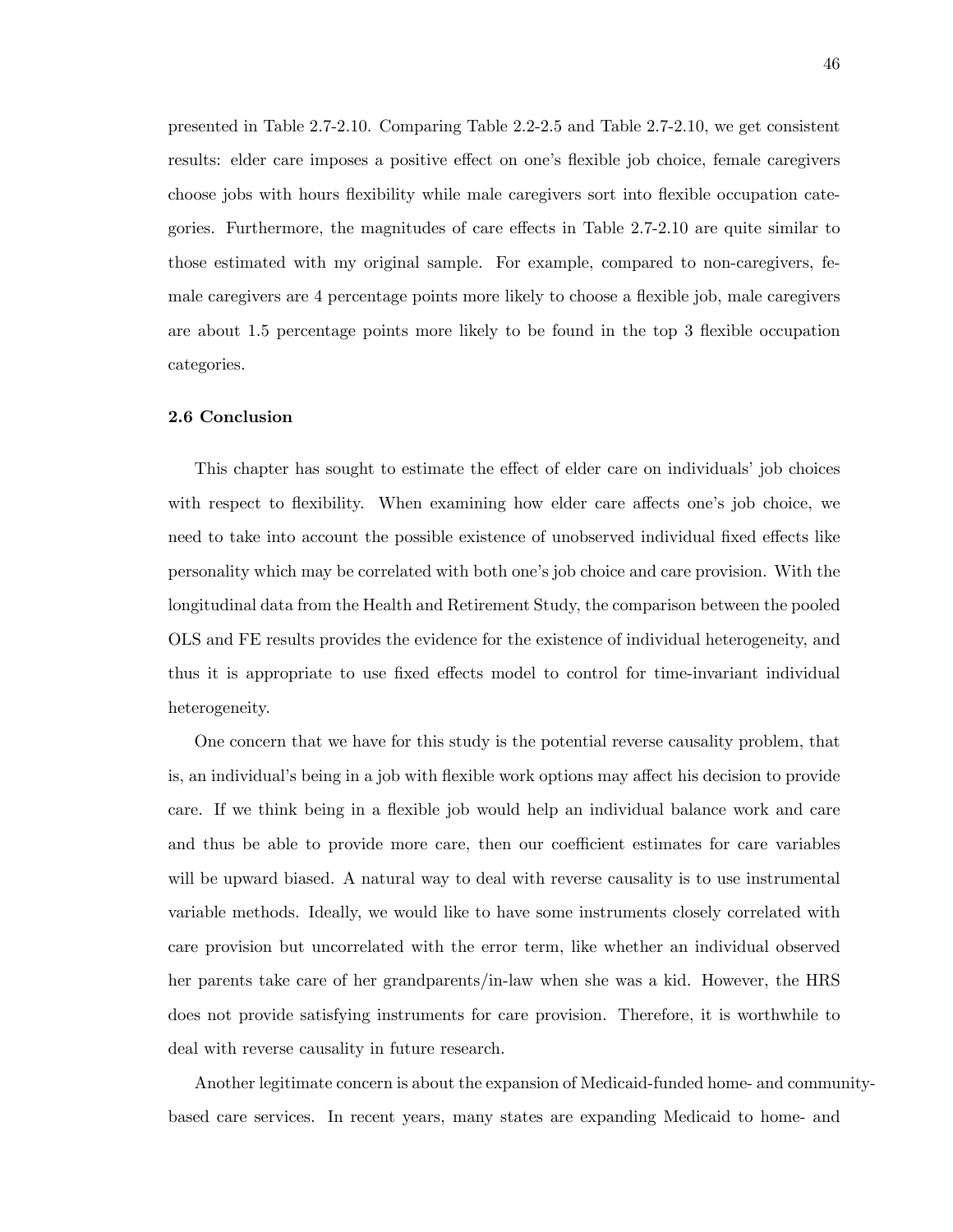community-based services for long-term care (Engquist et al., 2010). While more homeand community-based options paid by Medicaid are available for long-term care, adult children may choose to provide less care themselves. At the same time, Medicaid-funded care will release adult children from the financial responsibility of purchasing formal health care for their elderly parents, which may allow them to sort into flexible jobs more freely to generate a less pressured environment for themselves. If this is the case, then when the omitted expansion of home- and community-based care services is captured by the error term, our estimates of the effects of elder care provision to an individual's flexible job choice will be underestimated.

The study finds that for both men and women, elder care has a significant positive effect on choosing job flexibility. That is, compared to non-caregivers, caregivers are significantly more likely to sort into jobs or occupations with áexible work arrangements. This result is robust to different measures of job flexibility and different care definitions. Women and men realize job flexibility through different channels. While women care providers are more likely to directly choose jobs with áexible schedules, men care providers are more likely to realize job flexibility indirectly through sorting into flexible occupation categories. This implies that for caregivers, the benefit of integrating work and family responsibility outweighs the possible negative consequences associated with flexible work arrangements. Therefore, workplaces may want to provide more flexible work arrangements to help caregivers better balance paid employment and unpaid care work.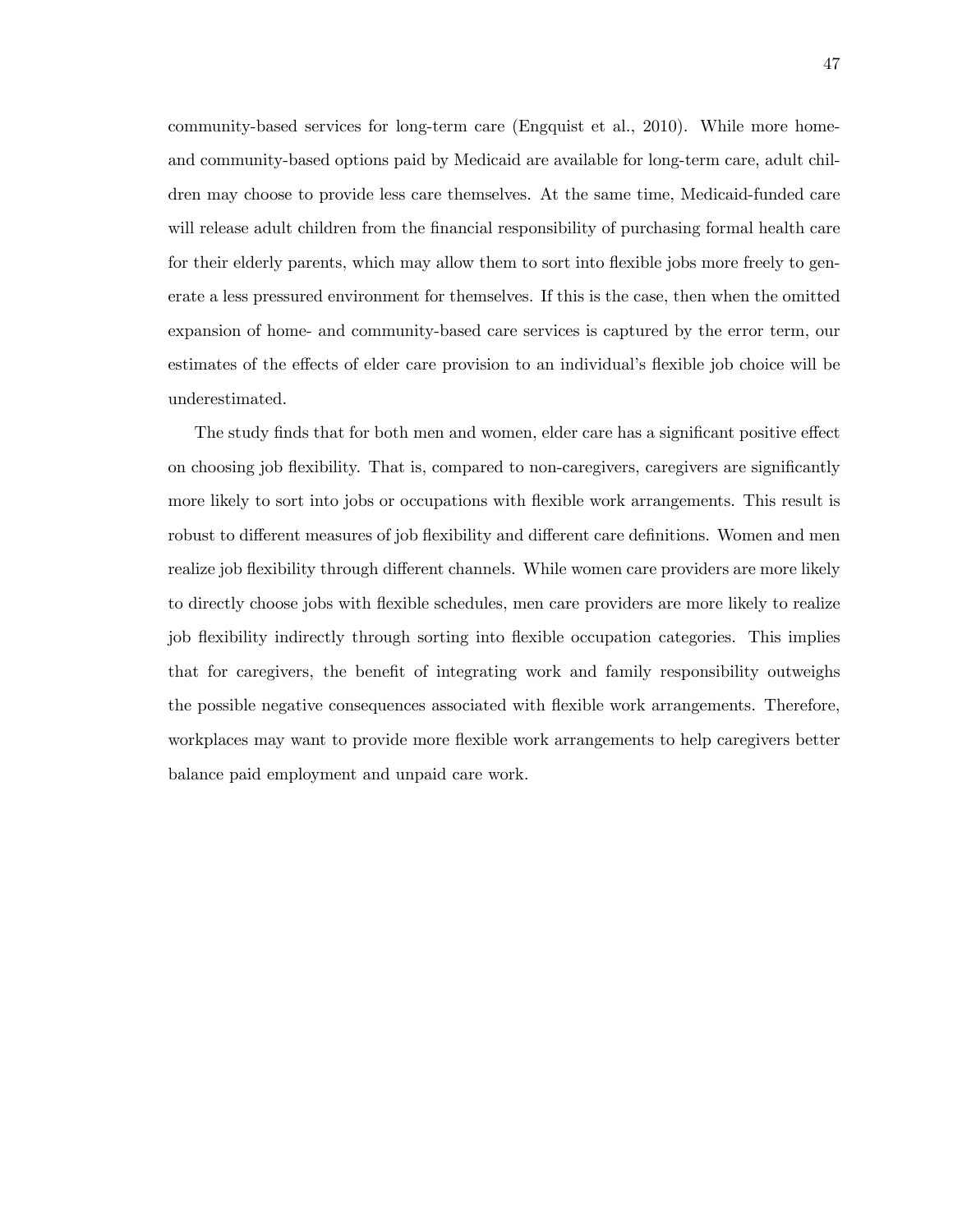# Chapter 3

# Long-term Health and Socioeconomic Consequences of Child Labor: Evidence from Brazil

# 3.1 Introduction

Child labor is one of the most controversial issues in recent years. According to International Labor Organization (ILO)'s estimation (International Labour Organisation, 2010), in 2008, there were about 215 million children aged 5 to 17 years old working worldwide, with approximately 115 million engaged in hazardous work. Such alarming figures have attracted substantial attention, leading to calls for actions to be taken to deal with child labor.

Although sometimes child labor is an ethical issue seeming beyond discussion, identifying the long-run health and socioeconomic consequences of child labor is essential, since early entry into the labor force may affect an individual's income, health and education in his adulthood. However, much of the research on the consequences of early working emphasizes the short-run effects (see for example, Graitcer and Lerer, 2000; Milcent, Huguenin and Carusi-Machado, 2005; Ray and Lancaster, 2005), and the interactions between child work and adult health and socioeconomic status have not been widely explored. This is due to the limited data linking child work experience and adult outcomes.

The present study analyzes the interactions between participation into the labor market during childhood and an adult's income, health and educational attainment in Brazil. Data from Brazil Living Standards Measurement Study Survey (Pesquisa Sobre Padrões De *Vida*, PPV $-1996/97$  are employed. The key feature of this survey is that it asked each respondent at which age he started to work for the first time. This enables me to correlate early working to an adult's current health and socioeconomic conditions. However, instead of employing a dummy variable indicating whether the respondent was ever a child laborer, I include the age at which the individual started the first job in the model. This is because there is no agreement upon the definition of child labor, i.e., under which age we define a worker as a child laborer, and the results are sensitive to the definition of child labor if I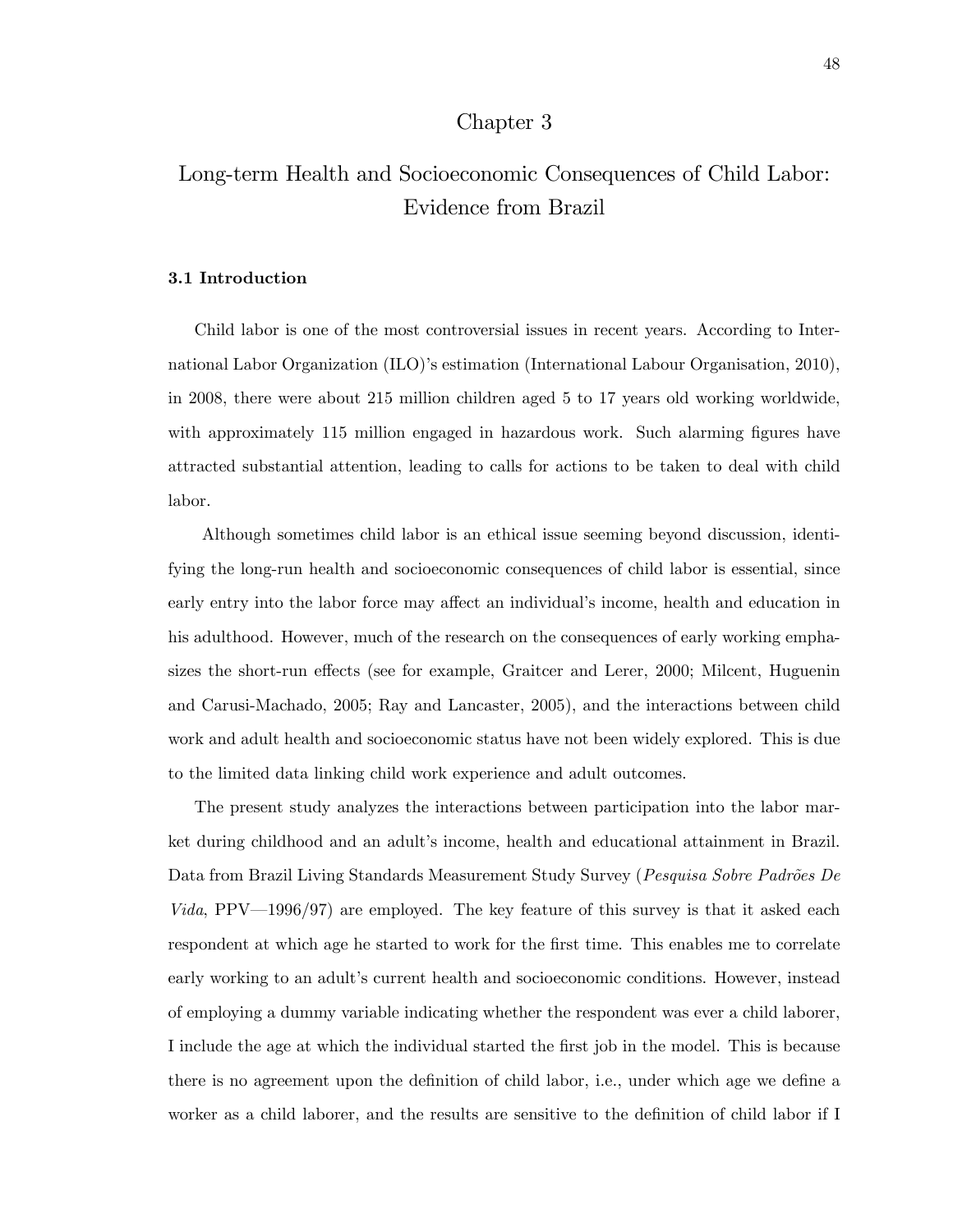include the dummy indicating whether the person ever worked in childhood. By including the variable age started to work, I can explore the long-run effects of one year earlier of entry into the labor market, and thus provide implications about the effects of child labor.

I study the impacts of child labor on three dimensions of an adult's status: income, health and schooling. To the best of my knowledge, few studies have ever looked at the multidimensional long-term consequences of child labor before. Researchers explore either just the linkages between early working and adult income (see for example, Ilahi, Orazem and Sedlacek, 2001; Emerson and Souza, 2007), or the relationships between child labor and adult health (e.g., Kassouf, Mckee and Mossialos, 2001; Lee and Orazem, 2010). Beegle, Dehejia, and Gatti (2005) examine the income, health and schooling effects of child labor in Vietnam, but their Öndings are limited to examining the outcomes only 5 years after child working and thus cannot provide the consequences of early working in the long-term view. Few existing literature provide a full picture of the long-run impacts of child labor, because most of the analyses to date pertain to different samples, different data sets and even different countries. However, this chapter complements the existing literature by studying the long-term income, health and schooling effects of child labor simultaneously with the same data set from Brazil. This enables the analysis to be done in the same framework and provides a coherent story about the possible long-term consequences if one enters the labor market early in her childhood. This is useful for policy discussion. When policy makers determine whether and the extent to which we should reduce the incidence of child labor in Brazil, this study provides a good reference about the multidimensional long-term effects of early working. In addition, I try to deal with the possible endogeneity problem by applying the instrumental variable method. Furthermore, as will be shown below, while most of the previous studies analyzing child labor in Brazil pool the urban and rural samples, I find great distinctions of child labor effects on urban and rural residents, which suggests the care needed for implementing child labor policies in different areas.

The present study finds that one year later entry into the labor market is associated with higher incomes, better self-assessed health indexes for rural adults and lower probabilities of getting health problems for both urban and rural adults. As for the schooling effect, the later one enters the labor market, the more years of schooling he obtains. While both the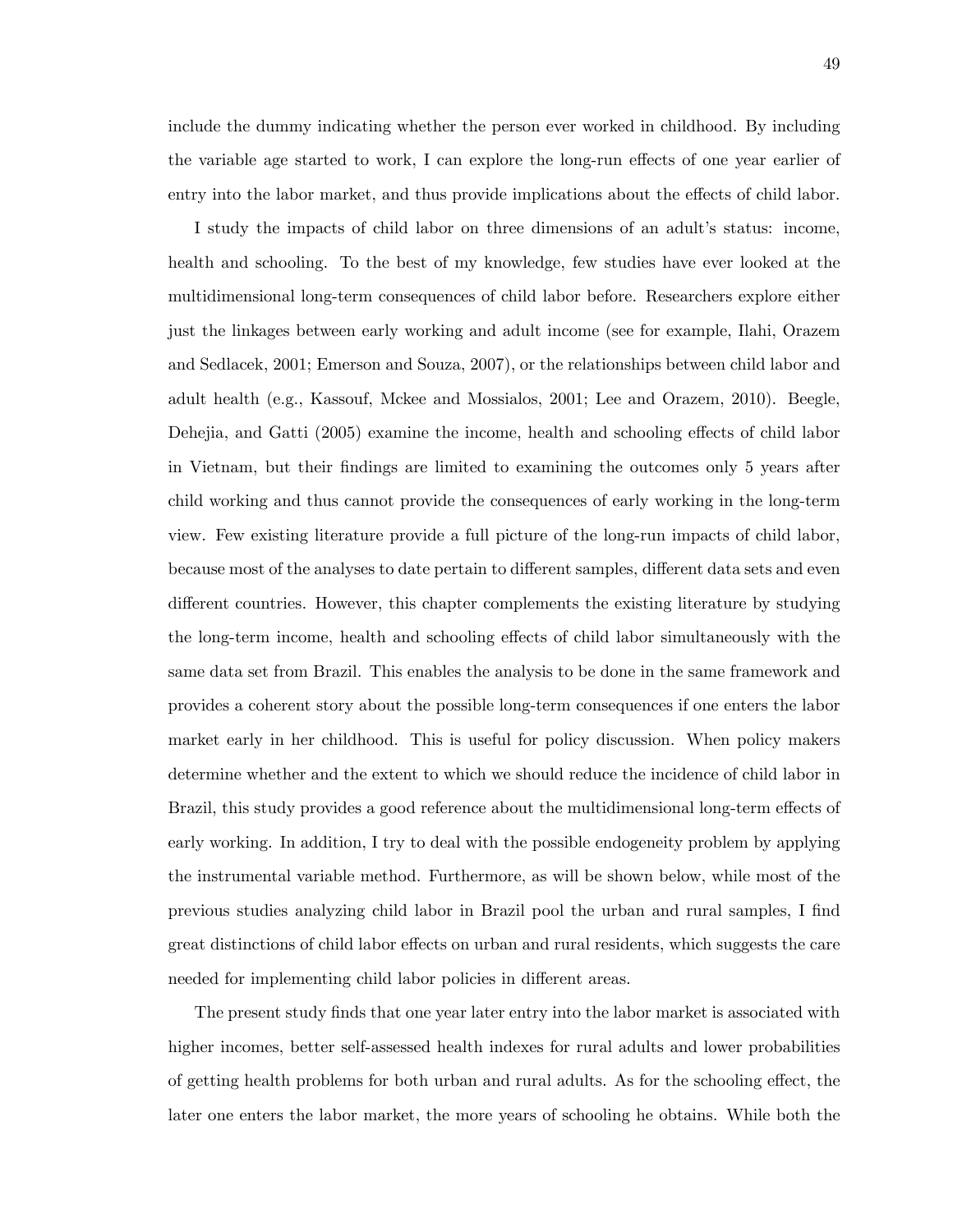income and health impacts of child labor on urban residents are smaller than those on rural residents, urban residents suffer greater adverse schooling impacts than their rural peers. The main findings for the health and schooling impacts of early working are consistent when either the working sample (including workers with valid income information) or the full sample (including all individuals with valid, missing or zero income data) is employed for estimation.

### 3.2 Child Labor in Literature

My research is built upon a growing literature about the short-term and long-term consequences of child labor.

# 3.2.1 Child Labor and Schooling

Most of the current literature on child labor and schooling focuses on the relationships between early working and the contemporaneous schooling attendance and educational achievement.

Some evidence suggests that early entry into the labor force is negatively correlated to school attendance. Psacharopoulos (1997) observes that child labor makes working children receive 2 fewer years of schooling than their non-working peers in Venezuela. Based on data from Ghana in the late 1980's, Boozer and Suri  $(2001)$  conclude that there is a significant trade-off between working and attending school: one more hour of child work is associated with  $0.38$  fewer hour of school attendance. Assaad, Levison and Zibani  $(2001)$  also find a strong association between early working and school dropping out in Egypt.

The weight of evidence suggests that cognitive attainment from schooling is lower for working children, probably because working takes up part of the children's time and leaves children tired and less able to study effectively. Heady (2003) explores the linkages between early working and children's learning achievement with GLSS2 data set from Ghana. He suggests that working outside the household adversely affects children's results on reading and mathematics tests. Gunnarsson, Orazem and Sánchez (2006) estimate that child labor reduces math and language scores by 7.5% and 7% respectively, on 3th and 4rd graders in 11 Latin American Countries.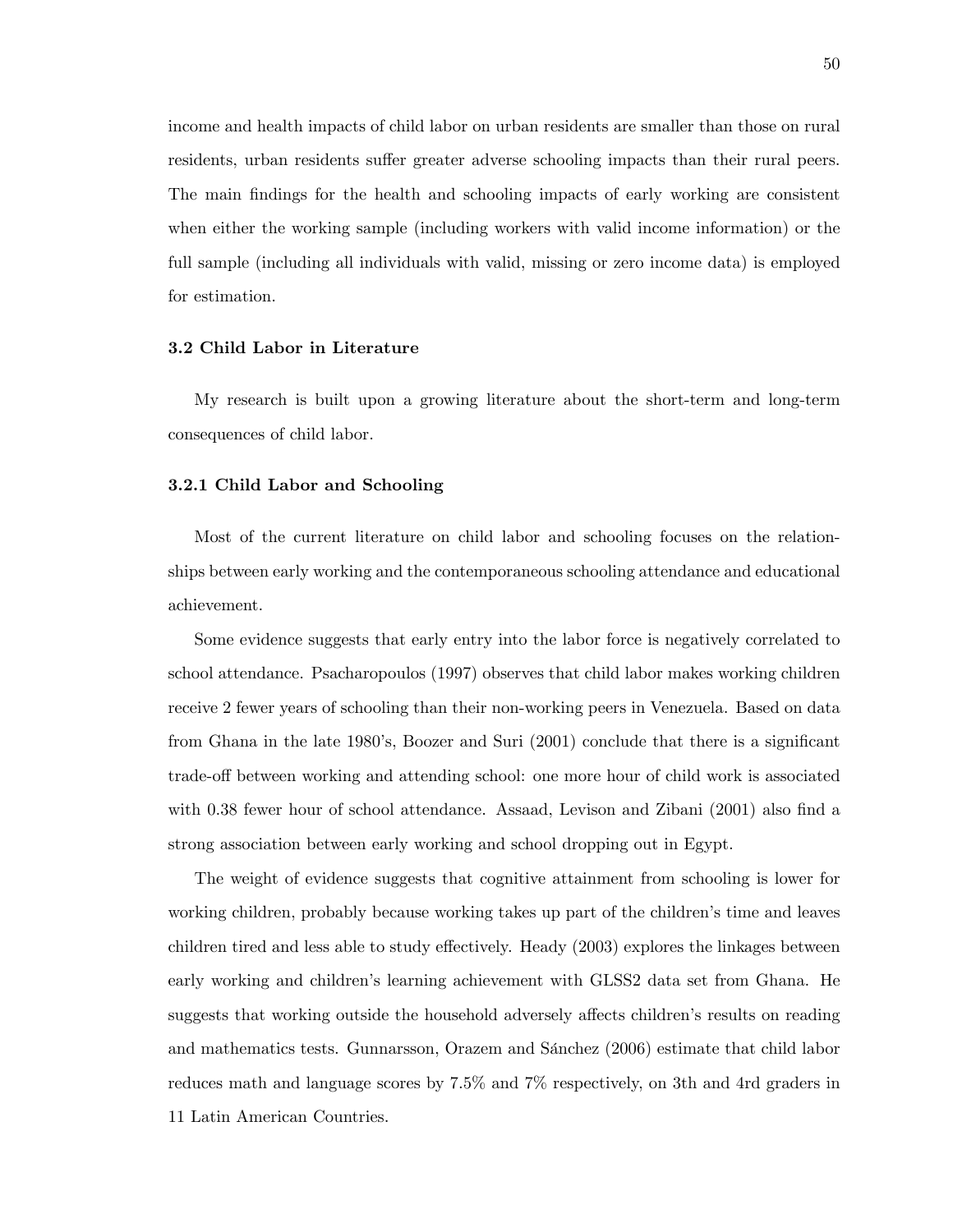# 3.2.2 Child Labor and Adult Health

Many health risks caused by early working need time to manifest themselves. For example, the stress or negative emotions facing young laborers today may not have an immediate impact, but lead to depression or other psychological problems in their later life. On the other hand, however, the long-run health consequences of early working can be positive as well, because income from child work may be crucial to an extremely poor household (Psacharopoulos, 1997), and children's income contributions to the family may improve their living standards and nutritional status, and hence impose a positive impact on their long-run health development (for a more detailed discussion, see O'Donnell, Rosati and Doorslaer (2005)).

Previous research has examined the long-term health consequences of child labor. Kassouf, Mckee and Mossialos (2001) using a Brazilian data set find that as one enters the labor market earlier, his likelihood of reporting less than good health in adulthood increases. Based on an analysis of the Brazil PNAD data set, Lee and Orazem (2010) argue that early entry into labor market and decreasing schooling time jointly increase the probability of reporting physical ailments in adulthood.

# 3.2.3 Child Labor and Adult Income

Early exposure to work may affect a child worker's future income through human capital investment. Education provides skills that raise an individual's productivity and in turn raise his earnings. Therefore, how early working affects a child's education will have a link with his future income. Also, if child work leads to physical injury or psychological stress which may survive through adulthood, or if there is any health benefit arising from the improved nutritional status or living standard owing to young worker's income, such a health effect will affect future earnings in adulthood. In addition, when a child works early in his life, he is able to accumulate working experience which may have pecuniary benefits (for a more detailed discussion, see Emerson and Souza, 2007).

The linkages between child labor and subsequent labor market outcomes have been examined empirically but still many questions remain. Ilahi, Orazem and Sedlacek (2001)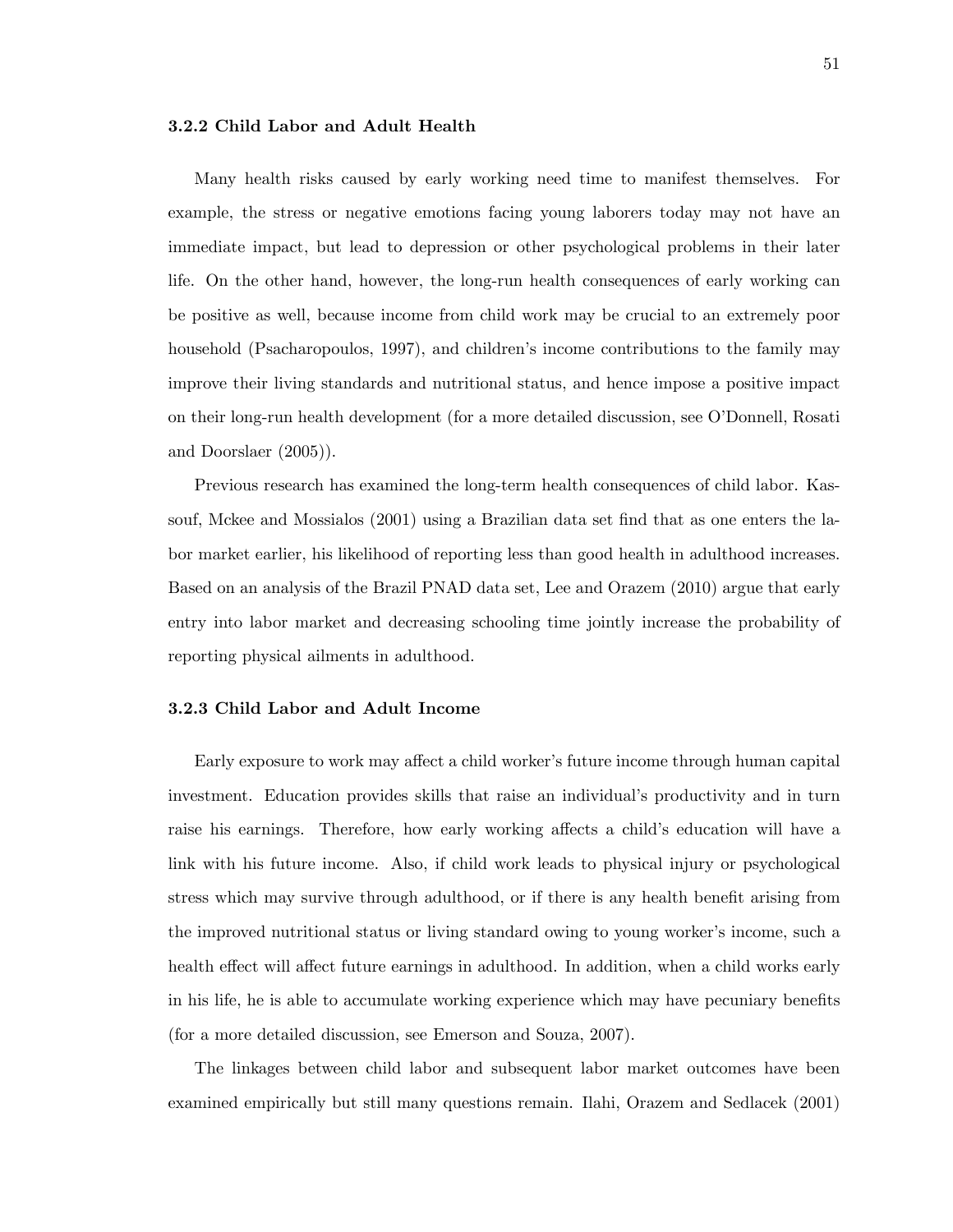explore a national survey in Brazil (PNAD) and find that early exposure to child labor significantly reduces adult earnings and gives rise to an increase in the probability of being in poverty. However, their study does not take into account the possible endogeneity problem: there may exist some unobservable factors like an individual's ability that affect both the child labor decision and income. Hence, Ilahi, Orazem and Sedlacekís work only provides suggestive results. Also based upon the PNAD data set from Brazil, Emerson and Souza  $(2007)$  examine whether child labor imposes negative effects on adult earnings. They employ the GMM IV method to address possible endogeneity and find that child labor significantly reduce adult earnings for males even after controlling for schooling. However, Emerson and Souza do not control for the individual's health which may affect her income, and it would be of interest to consider whether early working could affect an adult's income when controlling for both schooling and health status, i.e., whether child labor has an income impact other than through its impacts on education and health. In addition, Emerson and Souza only focus on the income impact and omit other impacts of child labor. As will be shown below, my work complements their study by analyzing multidimensional consequences of early entry into the labor market.

### 3.2.4 Child Labor in Brazil

There is a long tradition of child labor in Brazil. The first registered child labor dates back to the 16th century, when children helped adults extract pau-brasil (the native Brazilian tree) (Ferreira, 2001). Along with the industrialization in the 20th century, there existed a great demand for child labor, and child employment became very serious through the whole century. According to Moura (1982), in 1912, 30% of the labor force in the four major textile factories was made up of children and adolescents, and this proportion even increased to 40% by 1919.

Although a sharp decrease of child labor occurred in the second half of 1990s, owing to the government's efforts to reduce child labor (such as "Bolsa Escola" which is a cash transfer program conditional on school attendance), there are still a large number of children involved in working. According to the estimation of Instituto Brasileiro de Geografia e Estatística (IBGE, 2007), there are about 5.4 million children aged between 5 and 17 years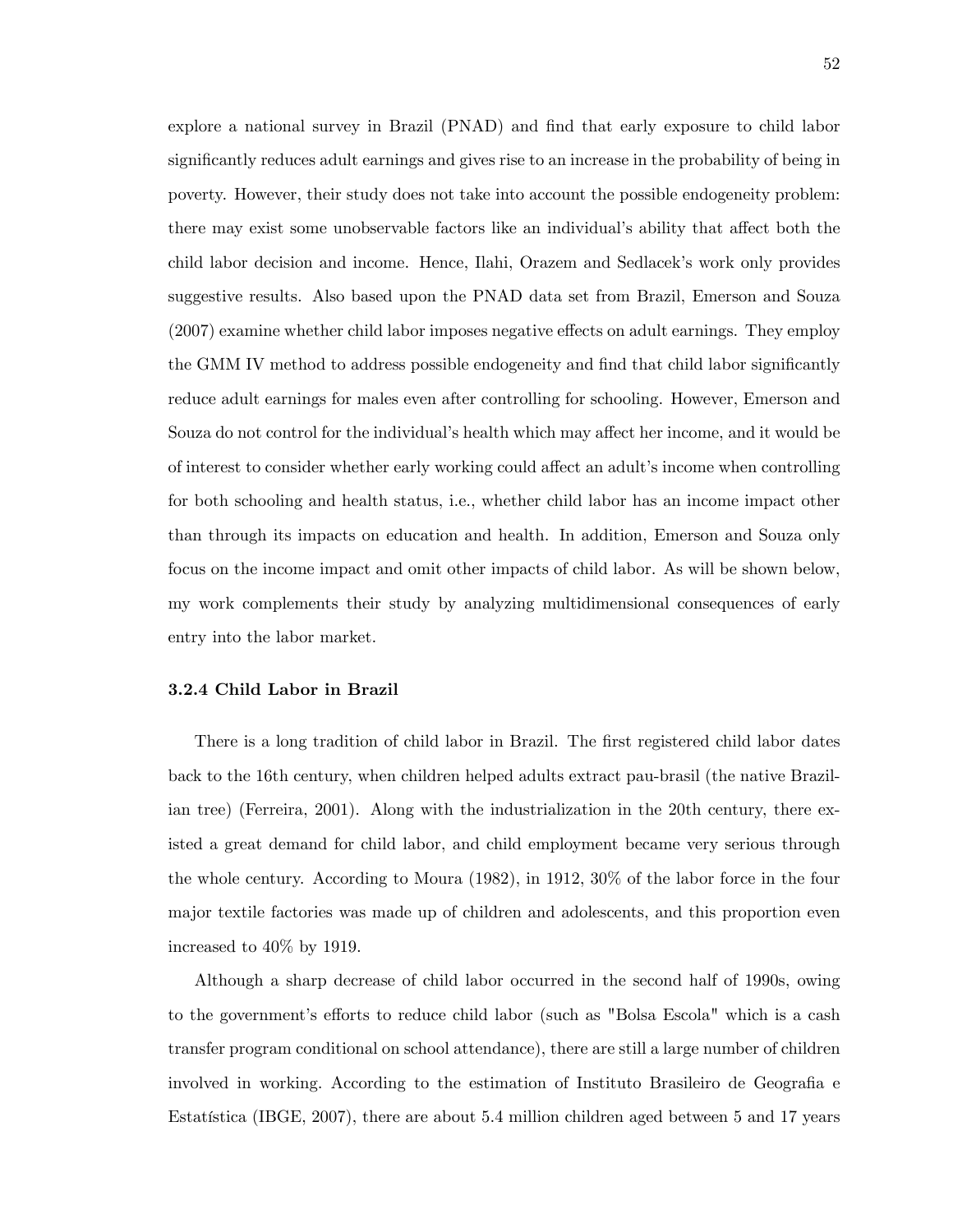old in the labor market, of whom 40.7% are under 14 years old despite of the prohibition of child laborer younger than 14 years old from Federal Constitution of Brazil. Among those working children between 5 and 17 years old, one third work 40 hours or more per week. To be more specific,  $13.6\%$  of the 10-14 age group and almost one half of the 15-17 age group work more than 40 hours per week (ICFTU, 2004).

# 3.3 Data and Descriptive Analysis

The main data used for analysis come from the Living Standards Measurement Study Survey (Pesquisa Sobre Padrões De Vida, PPV $-1996/97$ ) of Brazil. The PPV was undertaken by the Instituto Brasileiro de Geografia e Estatística (IBGE) and the World Bank jointly from March 1996 to March 1997.

The PPV covered information from urban and rural areas in Northeast and Southeast of Brazil. The living standards in the Northeast Region are the lowest, while the Southeast is the richest region in Brazil. Hence the PPV provided two typical regions with respect to living standards and employment in Brazil. The survey interviewed 4940 households in total, collecting detailed information on household composition, migration, education, health, economic activity, fertility, etc. The key feature of the data set is that it asked each respondent about the age at which he started working and the working sector of his first job.<sup>1</sup> The PPV provided detailed information about an individual's health and socioeconomic status as well as his first job, meeting the requirement for my research question. It is noteworthy that the PPV has been little explored in this direction. While most studies on child labor in Brazil employ the Pesquisa Nacional por Amostra de Domicilios (PNAD) (e.g., Ilahi, Orazem and Sedlacek, 2001; Emerson and Souza, 2007; Lee and Orazem, 2010) data set, my analysis using the PPV could supplement the literature.

However, one potential weakness is that the information about a person's first job comes

 $1<sup>1</sup>A$  person who has worked previously is understood as someone who:

<sup>(1)</sup> has exercised an economic activity paid in money, merchandise, products or only in benefits (housing, food, clothing, etc.);

<sup>(2)</sup> has exercised an economic activity with no payment for at least 1 hour per week for the purpose of helping a member of the household unit who has an economic activity, or as an apprentice, trainee, etc. (IBGE, DPE, and DEPIS, 1997).

The main working sectors include: agriculture, services, manufacturing, construction, textile, transportation and some other industries.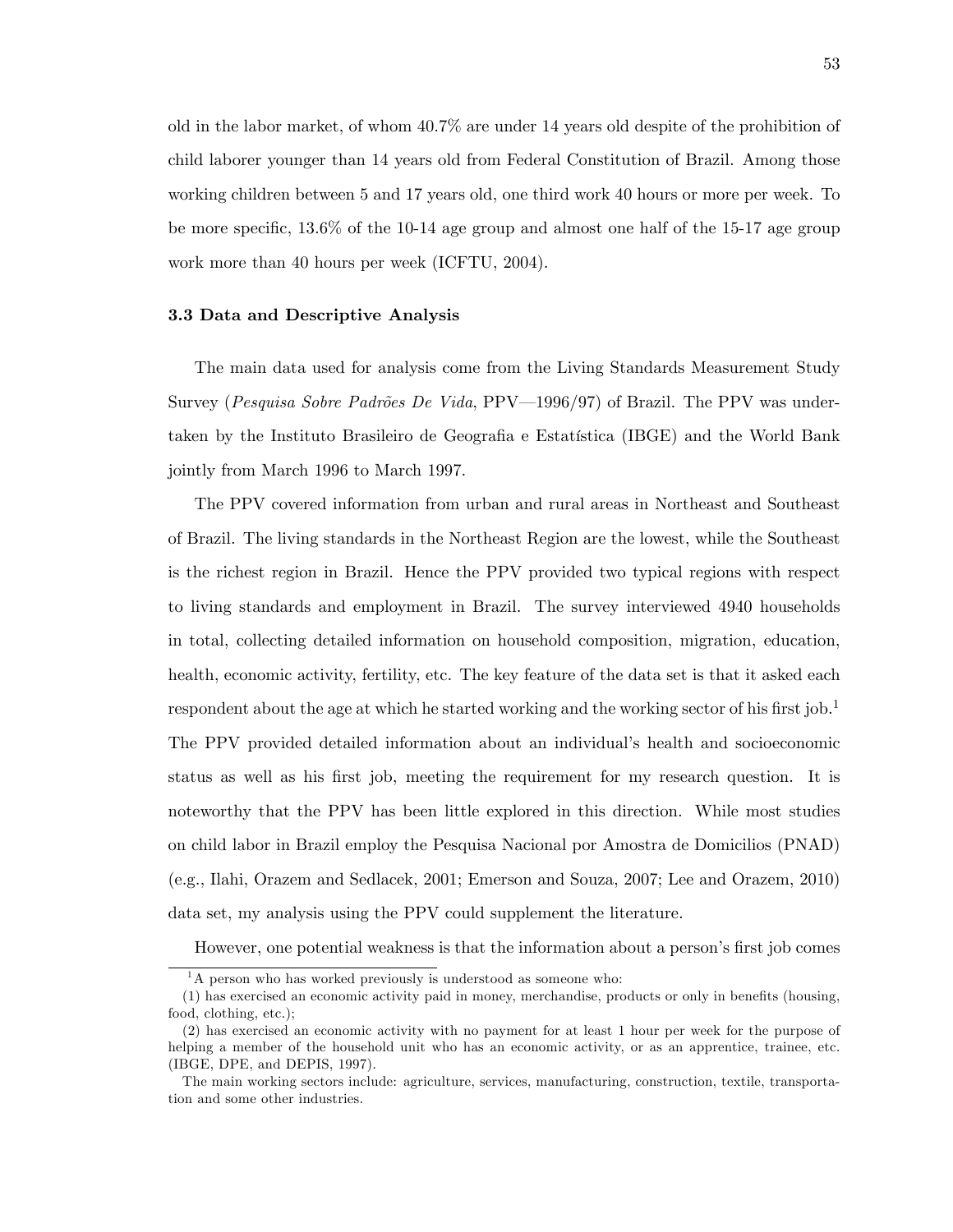from a recall question and may be subjected to recall errors. Ideally, I would like to have a longitudinal survey in which the same persons are followed from their childhood to adulthood, as well as more detailed information about their first jobs are interviewed, like the working hours, working conditions, working and schooling, etc. But such data are rare, especially in developing economies where child labor is prevalent.

The sample is composed of individuals aged between 18 and 55 years old with valid information on earnings, health and education. I restrict the analysis to individuals older than 18 years since I want to analyze the impacts of early working on adults, and also to individuals younger than 55 years old, since 55 is the retirement age in Brazil and most people older than 55 do not have regular monthly earnings. Furthermore, my sample is selected to include individuals who entered the labor market between 5 and 31 years old, those persons who started to work younger than 5 years old or older than 31 years old are treated as outliers and thus dropped.<sup>2</sup> The sample size is  $3901$  after this selection process.<sup>3</sup> Owing to the distinct differences in urban and rural areas, all analyses are conducted separately for these two areas, with 3235 and 666 individuals respectively.

The summary information for the variables is presented in Table 3.1. Urban people typically have higher monthly earnings than rural residents.<sup>4</sup> As for the self-assessed health index, it equals 1 if the individual rates his own health condition as "poor" or "average", equals 2 if the individual rates health as "good" and equals 3 if the individual rates health as "very good" or "excellent".<sup>5</sup> From the summary statistics, urban and rural residents report very close and high health index: about 2.3, implying people evaluate their health conditions as more than good on average. In both urban and rural areas about two out of ten adults report to have health problems. Noticeably, there is a big gap of education levels between the urban and rural sample. While the average years of schooling in the urban sample is 8.33 years, implying people in urban areas complete upper primary education,

 $2$ Restricting the range of age started to work does not greatly reduce the number of observations compared to the original survey data, since only less than 1.2% of persons started to work before age 7 or after age 31. Also, my results are robust to modest changes in the range of age started to work.

 $3$ The sample size is also reduced due to the unavailability of data for instrumental variables in some years.

<sup>&</sup>lt;sup>4</sup>While rural residents earn about 281 Reais each month on average, the average income of urban residents is 658 Reais, more than twice of that of rural adults.

 $5$ The categories "poor" and "average" are combined because few individuals report poor health. The categories "very good" and "excellent" are combined because few rural individuals report excellent health.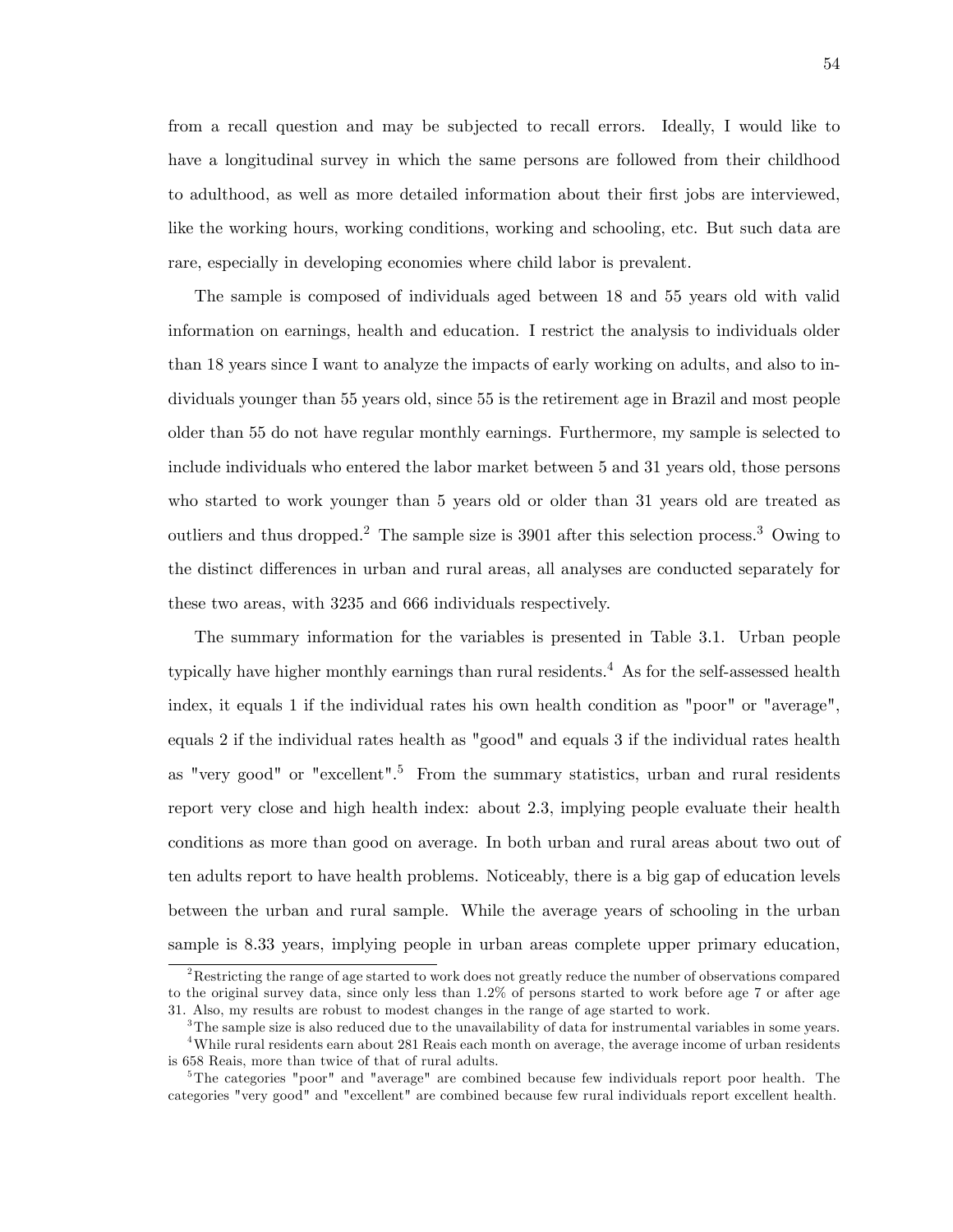rural adults receive less than 5 years of education.<sup>6</sup> On average, urban residents entered the labor market at 15 years old, almost 3 years later than rural residents did. The composition of race for the urban and rural samples are quite similar. As for parental education levels, individuals in rural areas typically have less educated parents than those in urban areas.

Figure 3.1 presents the distribution of age started to work for the urban and rural samples. Note that rural individuals typically entered the labor market earlier than urban individuals. Figure 3.2 and 3.3 show the average of log-earnings and the average of the selfassessed health indexes by the age of labor market entry for urban and rural individuals respectively. In these figures, I collapse the individuals who started to work before 7 years old into one group and after 20 years old into another group, since from Figure 3.1, it is noteworthy that there are very few individuals starting their first jobs before 7 or after 20 years old, 91% of my sample entered the labor market between 7 and 20 years old. Figure 3.2 and 3.3 exhibit roughly linear relationships between log-earnings and starting age, and between the health index and starting age respectively.

The averages of years of schooling by age started to work are presented in Figure 3.4a. Again, the individuals who started working before 7 or after 20 years old are collapsed into two groups separately. The increase in the years of schooling associated with the increasing starting age is notable. However, this trend becomes complicated when I consider different quantiles of years of schooling. From Figure 3.4b, it is clear that the distributions of years of schooling differ conditional on different starting ages, for both urban and rural residents. This suggests that quantile regression is necessary for analysis.

# 3.4 Methodology

# 3.4.1 Child Labor and Adult Income

The model to be used for analyzing the long-run effect of child labor on adult income

 ${}^{6}$ Brazilian education system: primary education (1st grau) consists of 1st-8th grade; high school education (2nd grau) consists of 9th-11th grade; undergraduate education typically consists of 4 years of schooling; graduate education differs according to degrees and fields. In this chapter, I split the primary education into lower primary (1st-4th grade) and upper primary (5th-8th grade) education as Emerson and Souza (2007) do.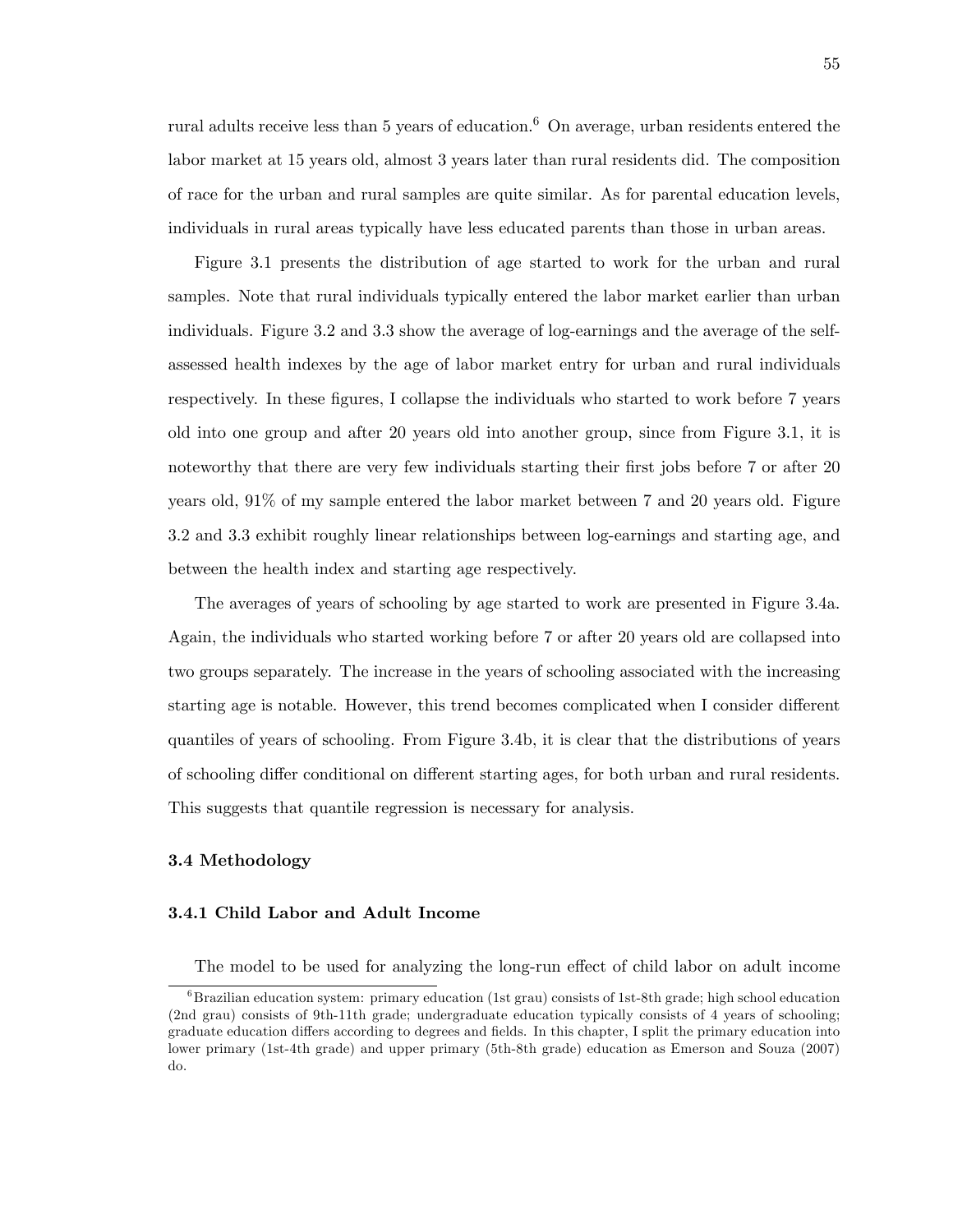$$
\ln \text{minc}_i = \pi_1 + \alpha_1 * startage_i + \beta_1 * sch_i + \gamma_{1a} * chealth_i + \gamma_{1b} * ghealth_i + x_{1i}'\delta_1 + \varepsilon_{1i} \tag{3.1}
$$

where lnminc is the log of monthly income, startage is the age at which the person started the first job, sch is years of schooling, ehealth and ghealth are the dummies for reporting "excellent health" and "good health" respectively, and  $x_1$  is a vector of exogenous variables, including age, age-squared, gender, race, GDP per capita of the individual's residence state at the interviewing year, and parental education levels which are a proxy of the individualís family background.<sup>7</sup>

It is likely that a person's decision to work, years of schooling and current health status are correlated to the unobserved components of income in model (3.1). For instance, an individual with higher ability tends to achieve higher level of education and earn higher income (biasing  $\beta_1$  upward); an individual's unobserved health endowment is not only correlated to her current health status, but also affects her earnings and in turn biases the health coefficient. As for the coefficient on the age started to work, higher ability may lead to later entry into the labor market for an individual since she has the capacity to acquire higher levels of schooling (biasing  $\alpha_1$  upward). A higher unobserved health endowment, nonetheless, makes the child more likely to be sent into the labor market early and thus biases  $\alpha_1$  downward. Meanwhile, measurement error may also cause potential bias, making the directions of biases for the coefficients unpredictable. My data on people's age started to work come from a recall question, and thus would probably be subjected to recall bias. The possible measurement error in the self-reported health status will be discussed in the next section.

One way to address the possible endogeneity and measurement error is to employ instrumental variable technique. Variables qualified to be instruments must be sufficiently correlated to people's child labor and schooling decisions as well as current health conditions, but not correlated to the unexplained components of income.

 $^{7}$ I include the linear specification of age started to work because the relationship between log-earnings and age started to work is roughly linear from the raw data. I also tried the model including starting age and squared starting age, and got qualitatively similar results.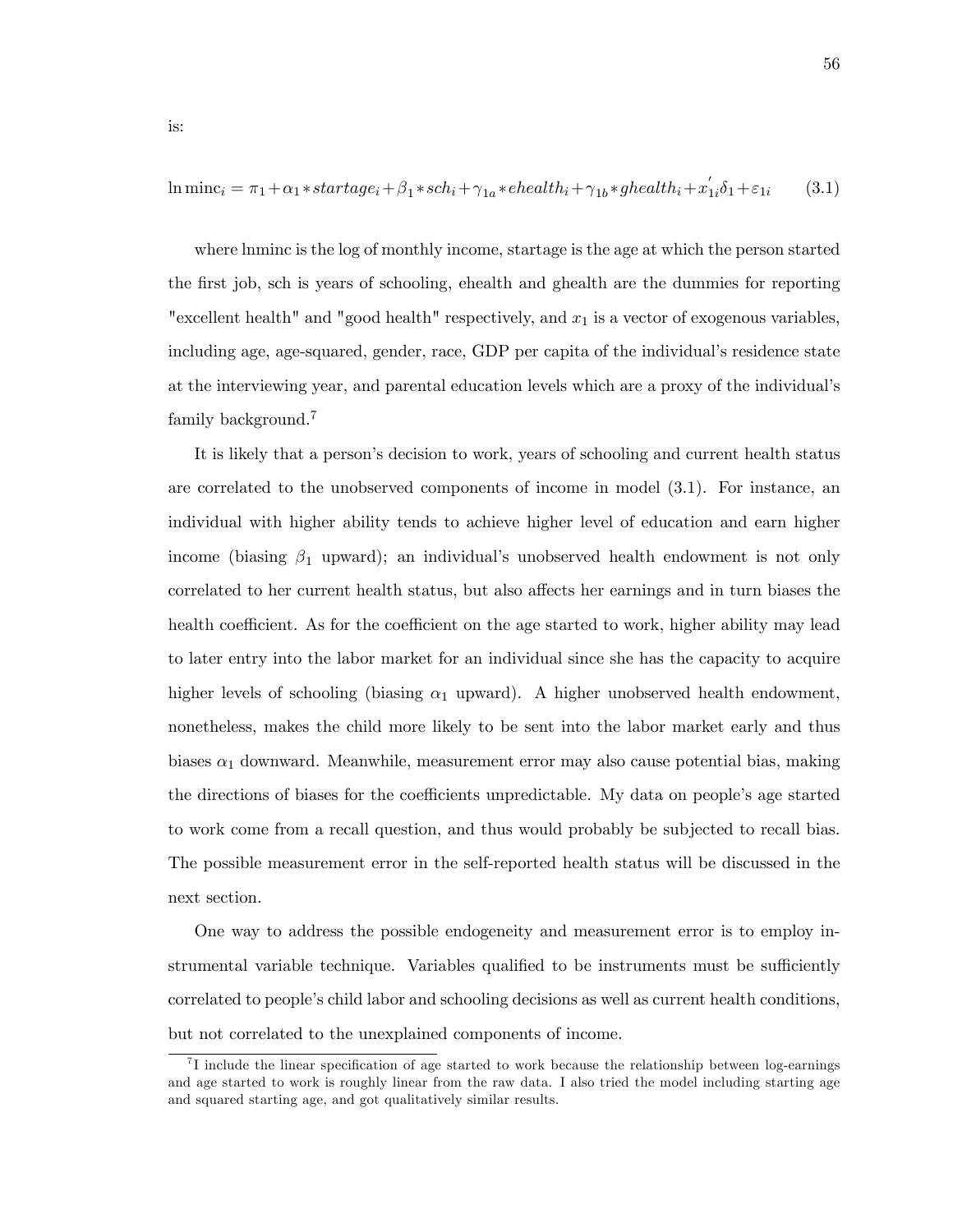One possible set of instruments for the age of labor market entry and years of schooling include parental occupations, the availability and quality of local education systems and the economic conditions in local labor markets when the individual was a child. Parikh and Sadoulet (2005) argue that children of employers or self-employed persons are more likely to work than children of employees. Thus parental occupations could affect an individual's decision to work in his childhood. The weight of evidence suggests that school quality is an important determinant of an individual's schooling decision (Bedi and Edwards, 2002), and the conditions in local labor markets will affect the supply of and demand for child laborers directly. Therefore, the instruments I use for age started to work and schooling are the parental occupations when the individual was 15 years old (denoted by  $z_1$ ), the number of teachers per school for the state where the individual lived when he was 7 and 11 years old, since age 7 and 11 are the typical ages for a child to enter the lower primary and upper primary education in Brazil, and the GDP per capita of the state where the individual lived when he was 12 years old (denoted by  $z_2$ ), since age 12 is the minimum age at which a child could legally enter the labor market in Brazil<sup>8</sup>. The choice of instruments about the state-

<sup>&</sup>lt;sup>8</sup>Here, "typical" means the individual enters school at 7 years old and there is no delaying or repeating of grades.

<sup>85.41%</sup> of my sample consist of individuals whose current state of residence is the birth state. I assume that these individuals were not migrants and thus the birth state's figures of teachers and GDP per capita are used as instruments.

For an individual whose current residence state is not the birth state, I can identify the last state he lived before moving to the current state. If the last state the individual lived before he moved to current state was the birth state, then I assume that he just migrated from the birth state to the current state directly and migrated once in total; if the last state the individual lived was not the birth state, then he migrated at least twice in total.

I can identify how long an individual lived in the birth state. If the individual lived in the birth state for longer than 11 years, then no matter how many times he migrated, all the instruments use the birth state's information.

For those people who migrated from the birth state to the state of current residence directly, if he lived in the birth state for 11 years, then the state GDP per capita when the individual was 12 years old employs the figure from the current state and all the other instruments use figures from the birth state; if the individual lived in the birth state for longer than 6 years but shorter than 11 years, then the number of teachers per school when the individual was 11 years old and the state GDP per capita when the individual was 12 years old use figures from the current state while the rest instruments use figures of the birth state; if the individual lived in the birth state for shorter than 7 years, then all the instruments employ figures of the state of current residence.

For those people who migrated at least twice and lived in the birth states for shorter than 12 years, I cannot determine in which states they lived before coming to the current state and when they came to the current state, so information from the birth state are used as instruments for simplicity. However, there are only 33 individuals (0.85% of the whole sample) migrating at least twice and living in the birth states for shorter than 12 years, such a small portion of the sample should not affect my main results. I run a robustness check in which I give these persons current states' information as instruments, the results are similar.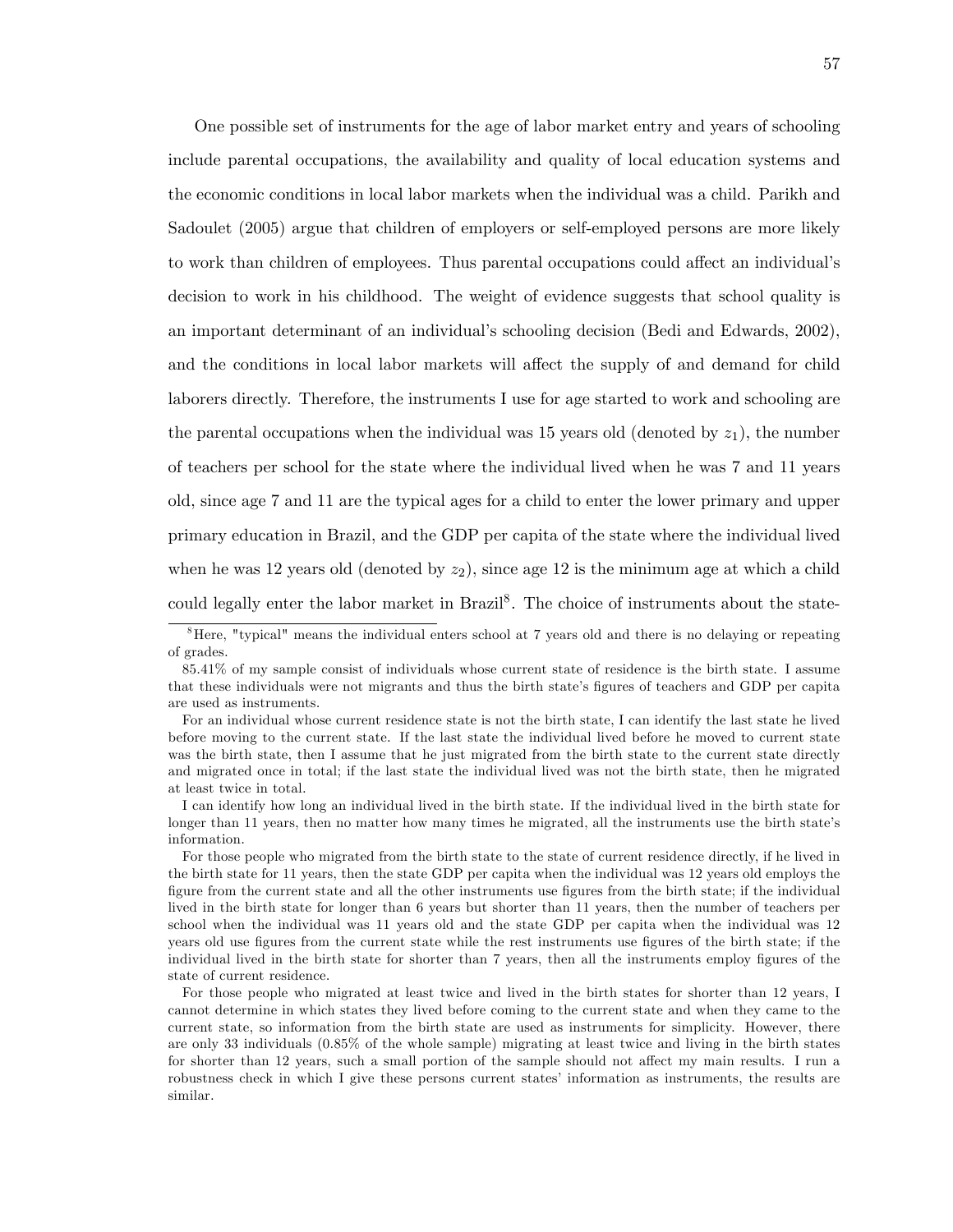level schooling and labor market conditions is guided by Emerson and Souza (2007) and Lee and Orazem  $(2010)^9$ . But they all apply the birth state's information for instruments, while in the present study, I take advantage of both the birth state's and the current living state's data to construct the instruments which makes my instruments more informative. It is a challenge to find instruments which are exogenous to the unexplained components of income.<sup>10</sup> Once controlling for family background, current labor market conditions as well as other covariates, parental occupations, the variations of schooling quality and local labor market conditions when the individual was a child should be uncorrelated to the error term and satisfy the exclusion restriction.

Considering the instruments for health condition, I use the availability and quality of local health systems when the individual was a child which are represented by the numbers of hospitals, beds and doctors per 1000 inhabitants of the state where the individual lived when she was 7 years old (denoted by  $z_3$ ). Controlling for all regressors, including the family background and current local labor market conditions, the availability and quality of local health systems when the individual was a child should not have independent ináuence on adult earnings. Furthermore, as I will demonstrate below, the relevance of the instruments for child labor and schooling decisions as well as the health conditions are checked through the tests of excluded instruments in the Örst-stage regressions, and the validity of instruments are checked through overidentification tests in the second stage.

Here, data on the parental occupations come from the PPV survey directly. Data on the number of schools and teachers, the number of hospitals, beds and doctors by state and year come from the IBGE online resource "Statistics of the 20th Century".<sup>11</sup> Data on the

 $9$ For the instruments of child labor and schooling decisions, Emerson and Souza (2007) employ the number of schools per 1000 children and the number of teachers per school in the birth state when the individual was 7, 11 and 15 years old, and the birth stateís GDP per capita when the individual was 12 years old; and Lee and Orazem (2010) employ the number of schools per 1000 children and the number of teachers per 1000 children in the birth state when the individual was 7 years old, and the state-specific average wage rates for low-skilled workers in the year when the individual was 12 years old.

 $10$  Some people may argue that there may exist a persistency of occupation across generations and this causes parental occupations to be correlated to the unexplained components of income. However, I think that such intergenerational persistency of occupation mainly comes from the effect of parental education upon kids, and after controlling for parental education and other covariates in the model, parental occupations should satisfy the exclusion restriction.

<sup>&</sup>lt;sup>11</sup>These series are available on line at http://www.ibge.gov.br/seculoxx/default.shtm (accessed on  $09/11/2010$ .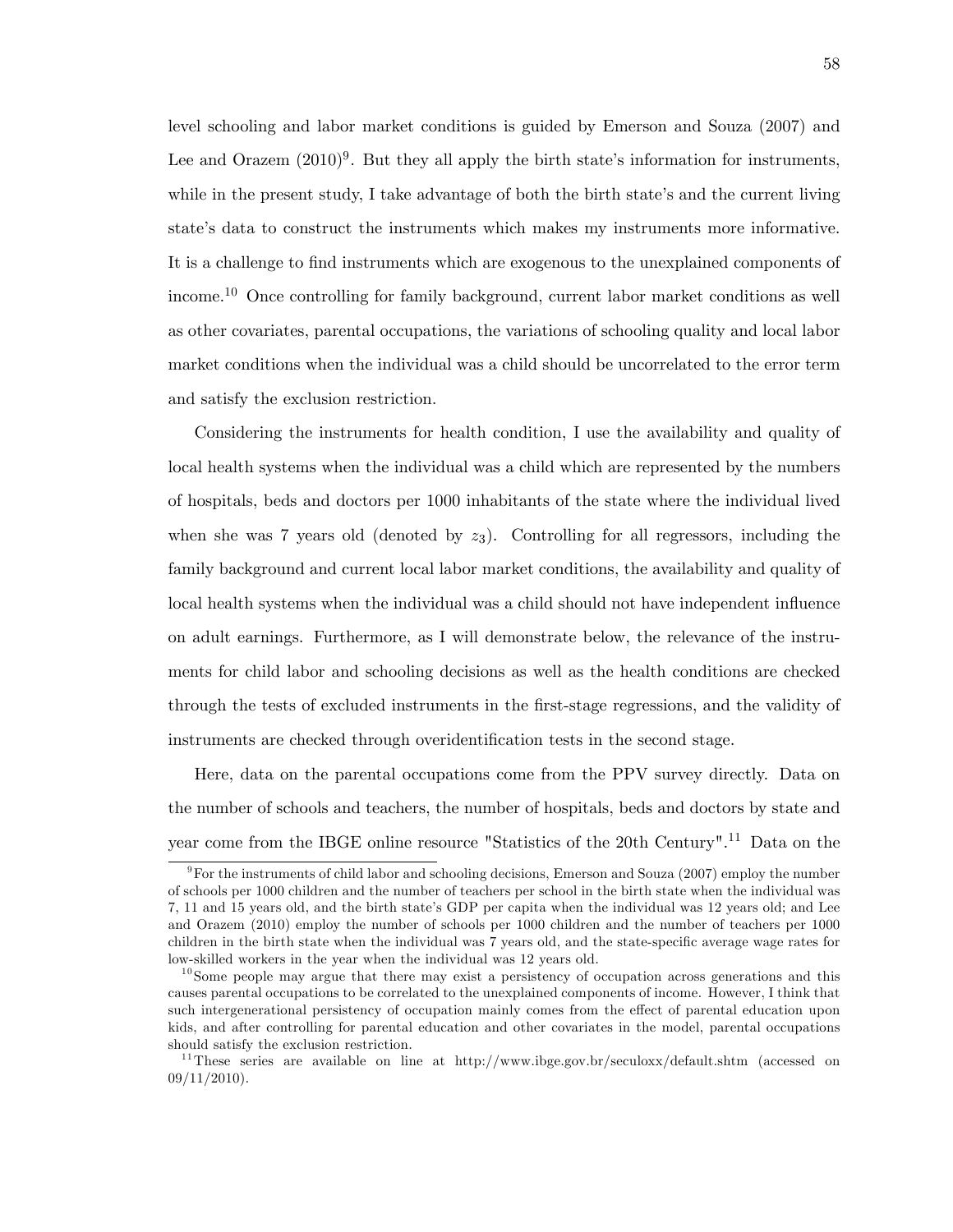GDP and population by state and year are taken from the IPEA historical series.<sup>12</sup>

To estimate the income model, I first run OLS regressions, and then employ 2SLS technique to rule out the possible endogeneity and measurement error. Comparing coefficients from OLS and 2SLS tells us the direction and magnitude of bias in the coefficient estimates due to the endogeneity problem and measurement error, if any.<sup>13</sup>

### 3.4.2 Child Labor and Adult Health

I employ two health models with two health indicators: one is the self-assessed health index and the other is the incidence of health problems. Self-reported health status has been shown to be a good proxy for a person's true health condition. Kalpan and Camacho (1983) and Mcgee et al. (1999) Önd persistent associations between self-reported health ratings (like poor, fair, good, excellent, etc.) and mortality, and self-reported health status is a strong prognostic indicator for subsequent mortality. Miilunpalo et al. (1997) reinforce this view and further show that the perceived health is inversely associated with the number of physician contacts per year. However, measurement error may exist in the studies employing self-reported health measures, since how people evaluate his health may depend on his education level, working status, etc. An individual with a higher education level is more likely to take care of himself and may have more information on his health condition. By examining the relationship between a self-reported health measure and a simulated clinical measure with the tetrachoric correlation coefficient, Butler et al. (1987) find the existence of biased reporting. In particular, non-working persons are more likely to report incorrect health conditions, probably due to the need of justification of unemployment.

The purpose for employing two health indicators is to mitigate the possible measurement error in the self-assessed health index since the incidence of health problems is relatively more accurate and objective than the health index. However, the incidence of health problems may not reflect the overall health condition as the health index does. Furthermore, I could check the consistency of results across models with two health measures, i.e., whether I can get a coherent story about the effect of child labor on adult health from different

<sup>&</sup>lt;sup>12</sup>These series are available on line at http://www.ipeadata.gov.br/ipeaweb.dll/ipeadata?65370046 (accessed on  $09/11/2010$ .

 $13$  All models in this chapter allow for clustering on the birth year and state.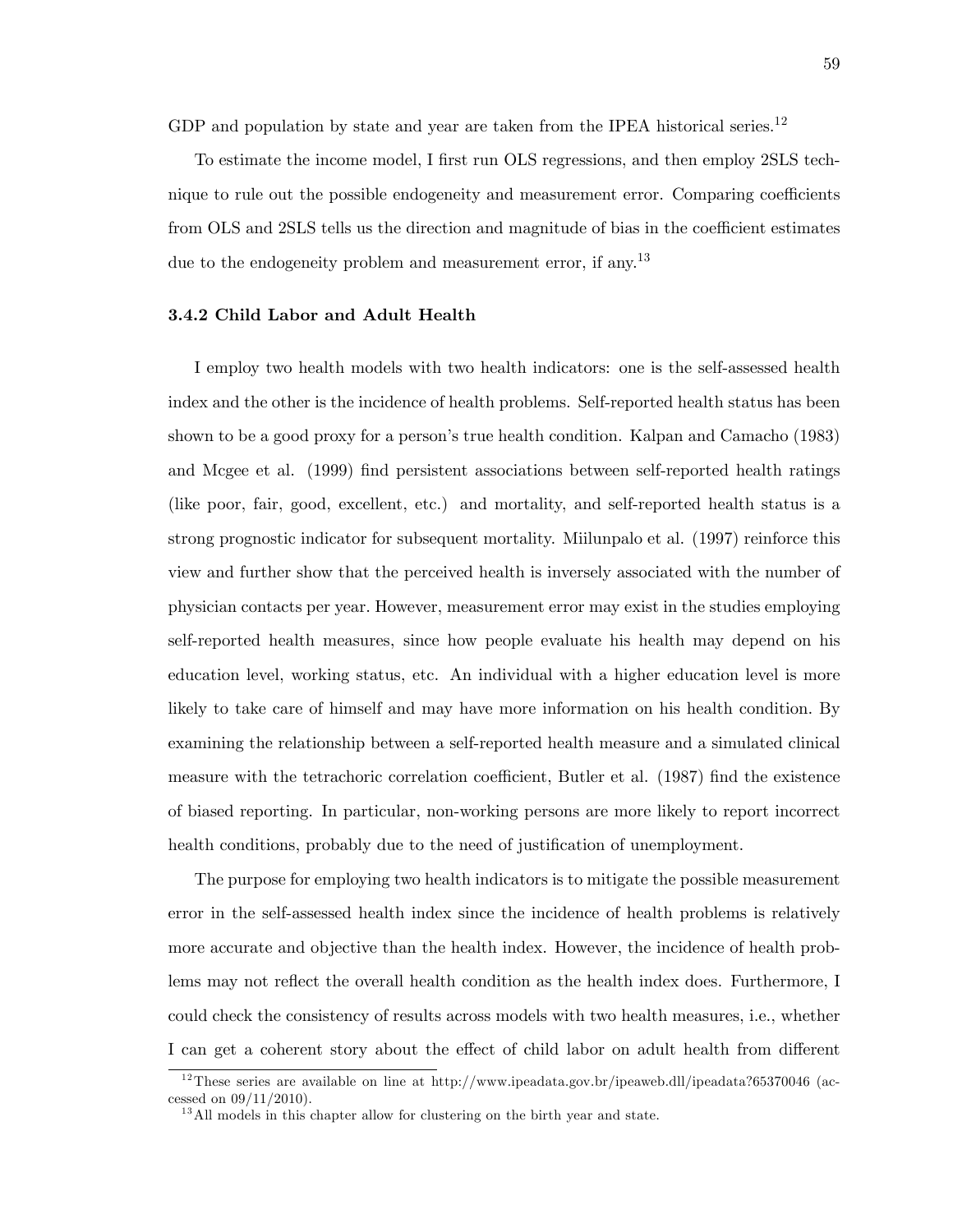health measures.<sup>14</sup>

The first health measure is an individual's self-reported health index. This ordered measure comes from the individual's self-assessed health status, that is, respectively, poor or average (chealth=1), good (chealth=2) and very good or excellent (chealth=3). I use the following ordered probit model to capture how the child labor decision affects an individual's health in her adulthood:

$$
chealth = \begin{cases} 1 & \text{if health*} \leq \zeta_1 \\ 2 & \zeta_1 < \text{health*} \leq \zeta_2 \\ 3 & \text{health*} > \zeta_2 \end{cases}
$$

$$
health_i^* = \alpha_{2a} * startage_i + \beta_{2a} * sch_i + x_{1i}'\delta_{2a} + z_{3i}'\eta_{2a} + \varepsilon_{2ai}
$$
\n
$$
(3.2a)
$$

When the latent health status variable  $\text{health}^*$  crosses a cutoff point, the observed category of the health index changes.  $x_1$  and  $z_3$  consist of the same variables as in the income model (3.1).

The incidence of health problems is used as the second health measure. Formally, the health problems reported in this survey include  $\text{flu/cold/pneumonia}$ , infection, accident/injury, digestive problem, pain, infarction and some other problems. Child labor may adversely (or positively) affect the incidence of health problems by affecting a young laborer's health capital and making him more (or less) likely to get a health problem in adulthood. A probit model is employed to estimate the effect of child labor on the incidence of health problems: 7

$$
hproblem = \begin{cases} 1 & \text{if hproblem}^* > 0 \\ 0 & \text{otherwise} \end{cases}
$$

hproblem<sup>\*</sup><sub>i</sub> =  $\pi_{2b} + \alpha_{2b} * startage_i + \beta_{2b} * sch_i + x'_{1i} \delta_{2b} + z'_{3i} \eta_{2b} + \varepsilon_{2bi}$  (3.2b)

 $14$ Lee and Orazem (2010) also use multiple health measures to mitigate measurement error and check consistency of results across different health measures.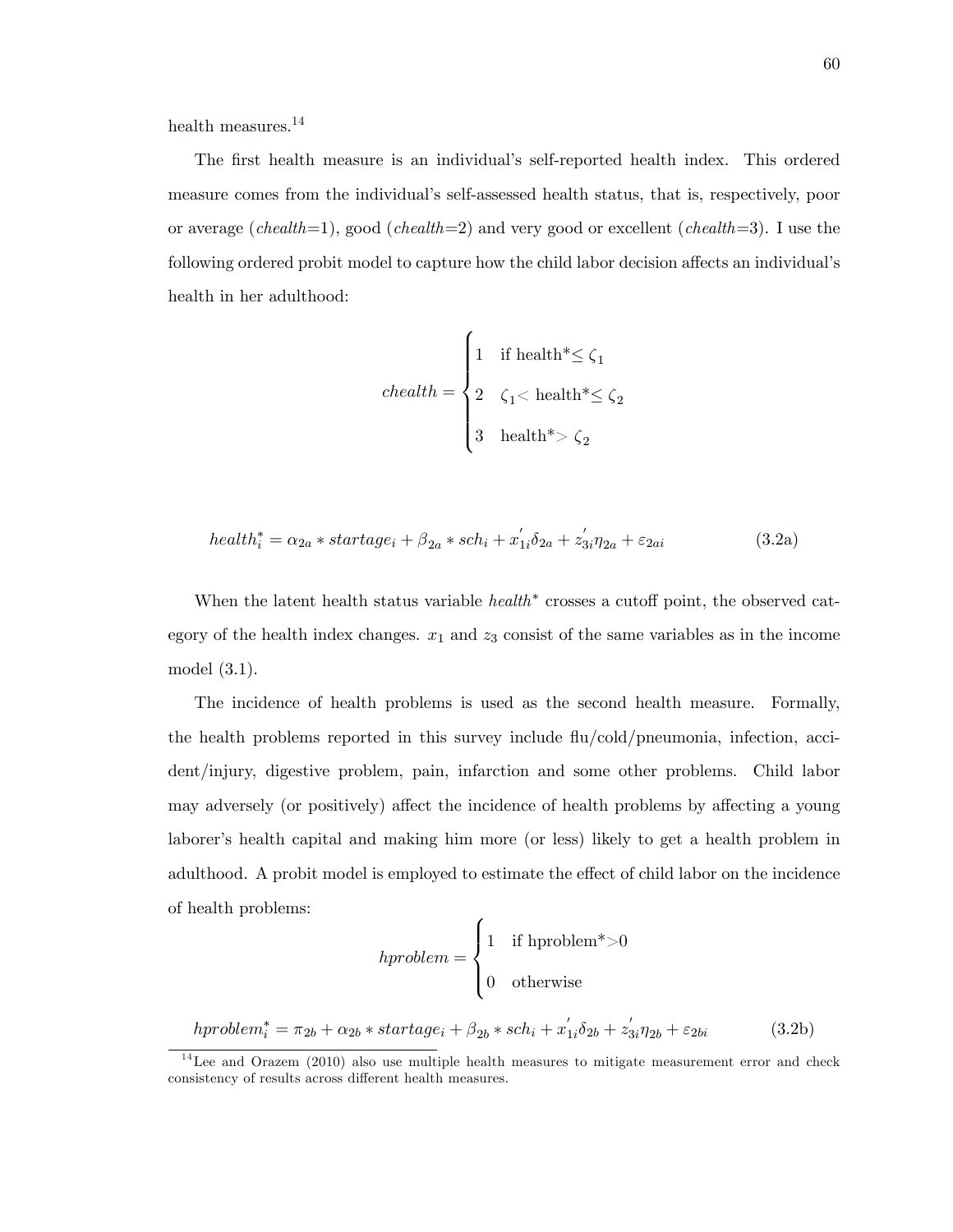where  $h$ *problem* implies the incidence of health problems and  $h$ *problem*<sup>\*</sup> is the latent variable.  $x_1$  and  $z_3$  are the same sets of variables as in the income model (3.1).

However, I am still faced with an endogeneity problem caused by unobservable health endowments. Only healthy children are qualified for employment which induces a positive relationship between health endowment and early working. Additionally, measurement error still remains a problem and makes the direction of bias on the coefficient estimates unpredictable. As a result, an IV ordered probit specification for model  $(3.2a)$  and an IV probit specification for model  $(3.2b)$  are employed to rule out potential bias and investigate the true health effects of early working. The instruments for age started to work and years of schooling consist of parental occupations when the individual was 15 years old  $(z_1)$ , the number of teachers per school for the state where the individual lived when she was 7 and 11 years old and the GDP per capita for the state where the individual lived when she was 12 years old  $(z_2)^{15}$ . These instruments should be correlated to a person's child labor and schooling decisions, but uncorrelated to her unobservable health endowments, once her demographic characteristics, family background and the current labor market economic conditions are controlled for. Again, I will test the relevance and validity of instruments via tests of excluded instruments in the first stage and overidentification tests in the second stage respectively.

### 3.4.2 Child Labor and Adult Schooling

In this study, an adult's education level is captured by the years of schooling he obtained. We already notice from Figure 3.4b that the effects of the child labor decision on achieved education level are quite different for different quantiles of years of schooling. Therefore, I estimate quantile regression. The standard linear conditional quantile regression model treats the conditional distribution of the response variable as a linear function of covariates. To be more specific, let  $Q_q(sch|x)$  denote the qth standard linear conditional quantile function of the response variable years of schooling given covariates  $x$  (including age started to

<sup>&</sup>lt;sup>15</sup>The procedure to construct instruments and the data source of instruments here are the same as described in the previous section.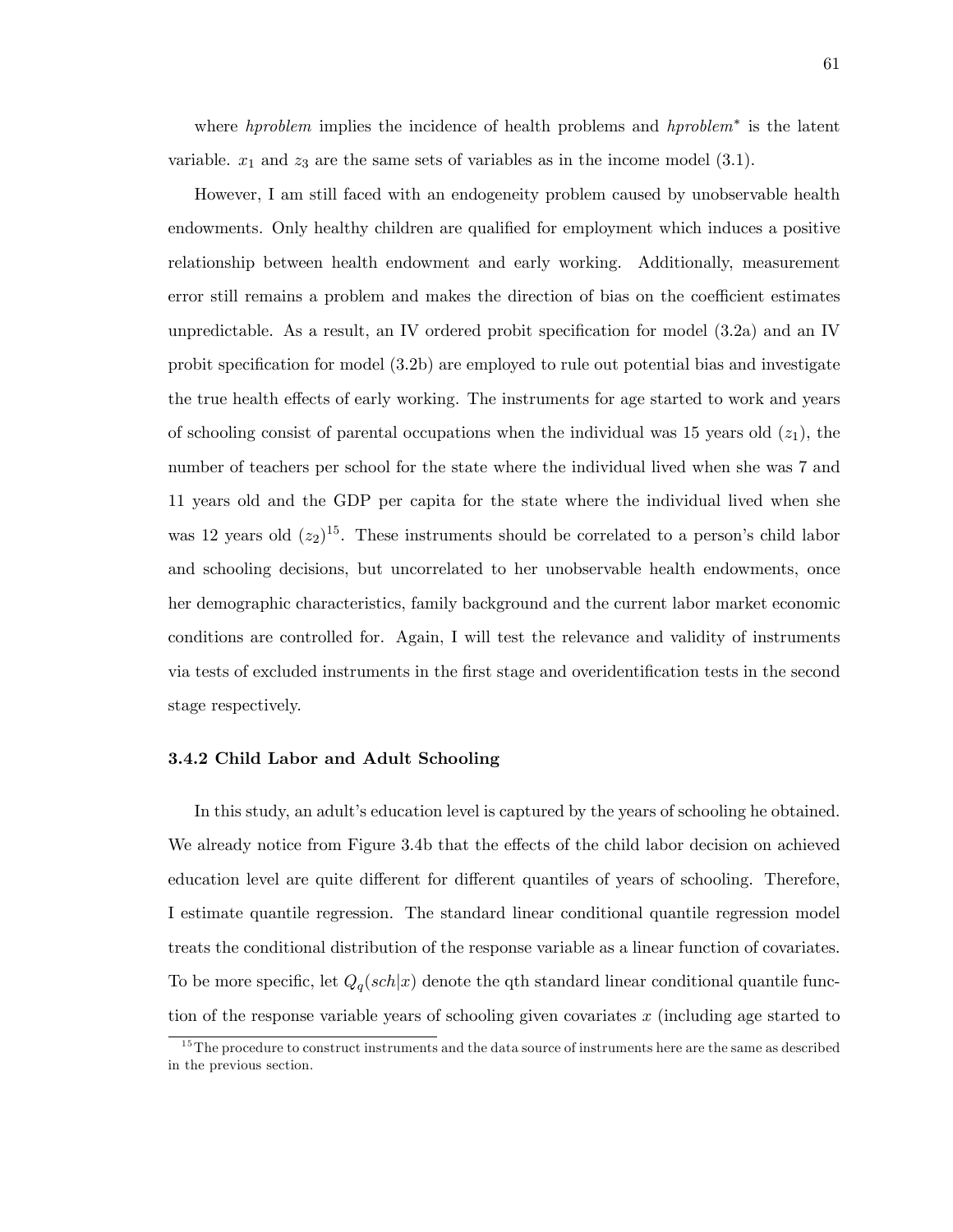work,  $x_1$ ,  $z_2$  and  $z_3$ ). Then for the qth quantile (0<q<1), the model can be written as:

$$
Q_q(sch_i|x_i) = \pi_{3q} + \alpha_{3q} * startage_i + x'_{1i}\delta_{3q} + z'_{2i}\sigma_{3q} + z'_{3i}\eta_{3q} = x'_i\theta_q
$$
\n(3.3)

Note that the parameters  $\theta_q$  (including  $\pi_{3q}, \alpha_{3q}, \delta_{3q}, \sigma_{3q}, \eta_{3q}$ ) are allowed to vary across quantiles. The qth quantile regression estimator  $\theta_q$  minimizes over  $\theta_q$  the objective function

$$
\sum_{i:\ y_i \ge x_i' \theta}^N q |sch_i - x_i' \theta_q| + \sum_{i:\ y_i < x_i' \theta}^N (1-q) |sch_i - x_i' \theta_q|
$$

where  $0 < q < 1$ . In this study, I estimate the schooling equation (3.3) at quantiles 0.1, 0.2, 0.3, 0.4, 0.5, 0.6, 0.7, 0.8 and 0.9.

Although one's early working decision may be correlated to the unexplained components of schooling, I do not have valid instruments for age started to work, hence I will just report results from OLS and quantile regressions.<sup>16</sup>

# 3.5 Empirical Results

### 3.5.1 Child Labor and Adult Income

Classical analyses of income models estimate separate models for men and women, since usually there exist substantial gender differences on the wage effects. However, in this study, I test and can not reject the null hypothesis of the equality of all coefficients (except the intercepts) in the male and female models under the  $5\%$  significance level, in either the urban or the rural sample. Hence, I pool the men and women samples and include a gender dummy in the income model.

In order to estimate the effects of early labor market entry on current adult earnings, I begin by treating the child labor decision, education and health as exogenous.<sup>17</sup> Table 3.2 reports the OLS coefficient estimates of the income model. The control variables are

 $16$  I tried the parental occupations when the individual was 15 years old as instruments for the child labor decision in the schooling model, but they cannot pass the overidentification test, indicating the invalidity of these instruments.

 $17$  I firstly estimate the income equation by quantile regression method with and without considering the endogeneity problem for quantiles 0.1, 0.2, 0.3, 0.4, 0.5, 0.6, 0.7, 0.8 and 0.9. I cannot reject the null hypothesis that the coefficients of age started to work across quantiles are equal to each other. Therefore, OLS and 2SLS coefficient estimates are reported as the final estimates of the income model (3.1).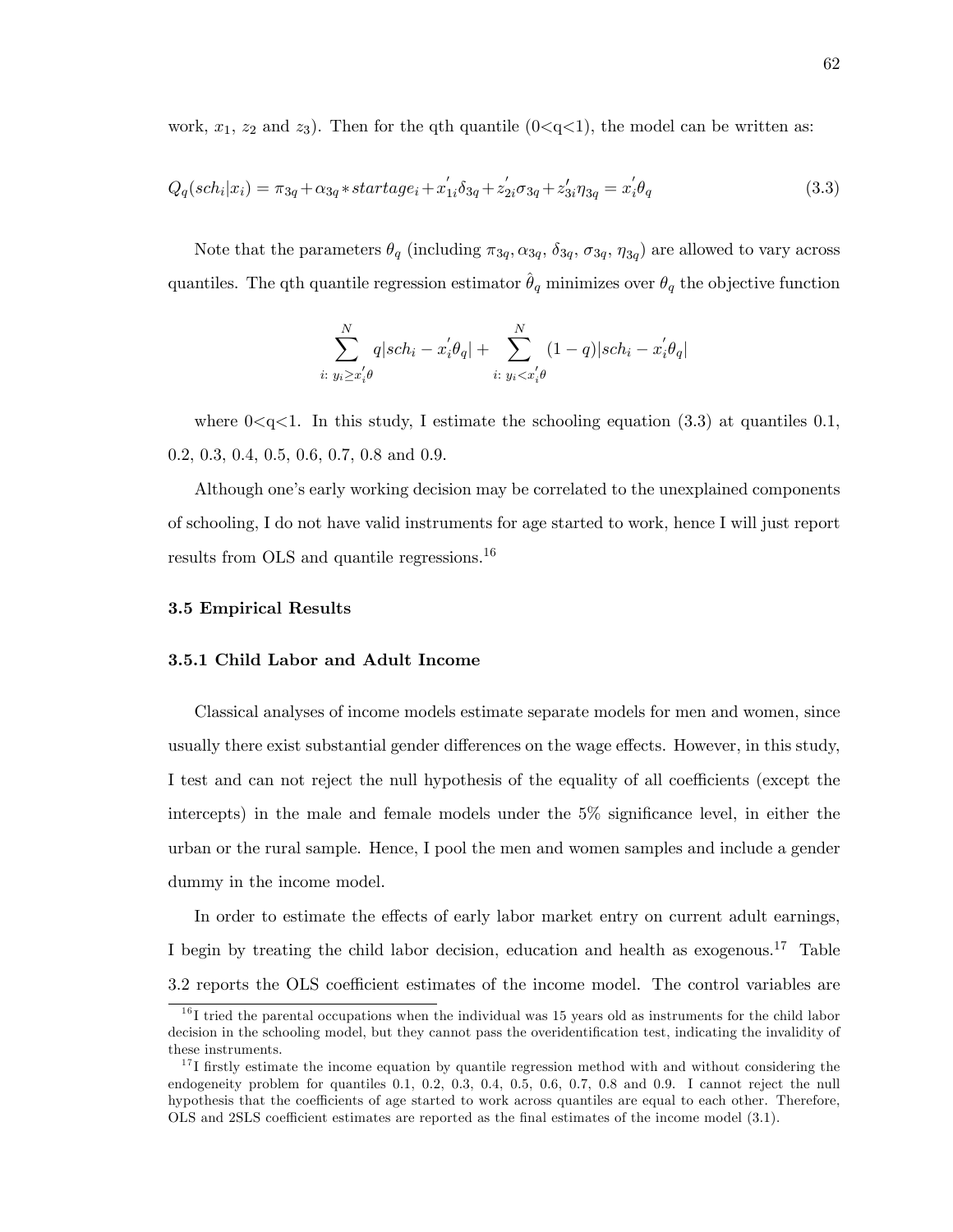age started to work, years of schooling, self-reported health status, demographic factors including age, age-squared, gender and race, parental education levels and the GDP per capita of individualís current residence state at the interviewing year. When I treat the individual's child labor decision, education and health conditions as exogenous, whether an individual worked during childhood does not affect her current income, holding other factors constant. This is true for both the urban and rural adults. The more educated the person, the more income she earns. An urban resident's health condition is positively correlated to her earnings.

As described above, the 2SLS method is employed to deal with the possible issues of endogeneity and measurement error. I use parental occupations when the individual was 15 years old, the number of teachers per school of the state where the individual lived when he was 7 and 11 years old and the GDP per capita of the state where the individual lived when he was 12 years old, as well as the number of hospitals, beds and doctors per 1000 inhabitants of the state where the individual lived when he was 7 years old as instruments. The Örststage regression results for the urban and rural samples are presented in Table 3.3a and 3.3b. For the age started to work, years of schooling and dummies for health condition, the F test of excluded instruments all indicate the joint significance of instruments. However, the relative low F-statistics imply that the instruments may not have strong prediction power in explaining endogenous variables. Therefore, the 2SLS estimates may be biased in the direction of OLS estimates due to the possible issue of weak instruments (Bound, Jaeger and Baker, 1995). This is a limitation of the present study. Males enter the labor market about two years earlier, receive one year less of schooling and have higher probability to report excellent health. Compared to white people, urban black and other-raced individuals start working earlier and receive less education, and report almost the same health status. Parental occupations do affect child labor decision: compared to individuals whose parents were employees, individuals with fathers who did not work or were self-employed or mothers who worked without a payment when the individual was 15 years old, enter the labor market at younger ages. This is consistent with our expectation. When father does not work or mother is unsalaried, the household may face a credit constraint and need the child to work to supplement the household income. Besides, when father is self-employed, such as working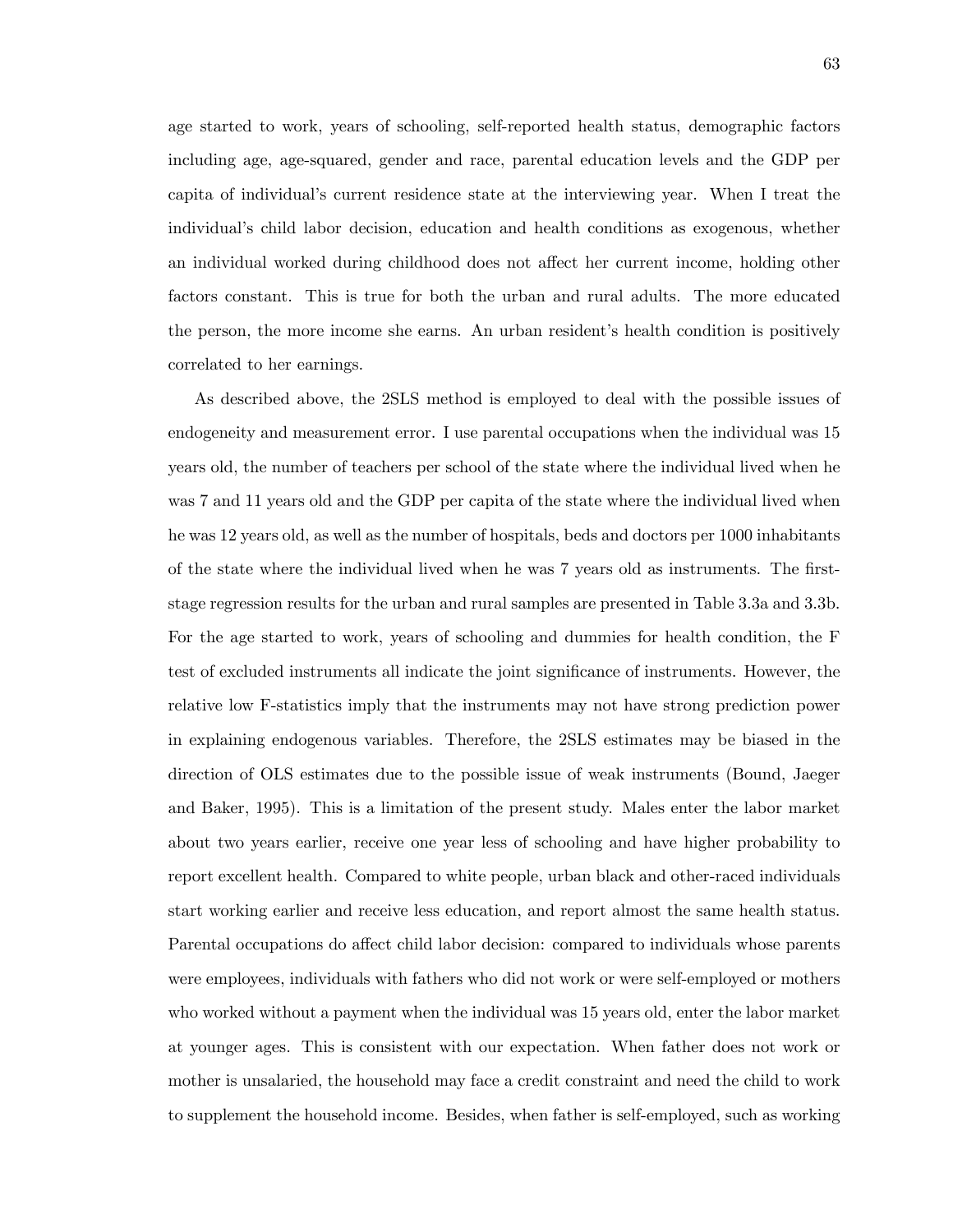on the own farm or factory, the child may need to enter the labor market early to help his father.

Table 3.4 presents the second-stage regression results of the income equation. I cannot reject the null hypothesis of overidentification test of all instruments, indicating the validity of my instruments for child labor decision, years of schooling and health condition, for both the urban and rural samples. Early entry into the labor market has no significant impact on adult earnings for urban residents, but has a negative and substantial income impact for rural residents, after controlling for the schooling level and health condition. Entering the labor market one year later increases monthly earnings by 16.7% for a rural resident, which is indeed a sizable effect. An early rural labor market entrant suffers a lower income during adulthood since early working may adversely affect the schooling quality which will in turn impose a negative impact on adult income.

The comparison between the OLS and 2SLS estimates is also of interest. While in neither the OLS nor 2SLS models is the estimated income impact of child labor significantly different from zero for the urban sample, the OLS estimate of starting age lies below the 2SLS estimate for the rural sample. This implies that the possible endogeneity and measurement error bias the effect of early working on adult earnings downward.

The coefficients other than age started to work have the expected signs. For an urban individual, the higher of education level, the more income he earns, and excellent health brings in higher income than poor health. Income rises as he ages, probably owing to the accumulation of working experience, but the return to aging falls. There is a gender gap in earnings: males typically get higher earnings than female workers. When the GDP per capita of the residence state increases indicating a better macroeconomic environment, individuals get higher earnings.

## 3.5.2 Child Labor and Adult Health

I use model (3.2a) and (3.2b) to estimate the long-term impacts of early entry into the labor force on adult health. The self-assessed health index and the incidence of health problems are the dependent variables, and the controls include the individual's age, agesquared, gender, race, parental education levels, the GDP per capita of the residence state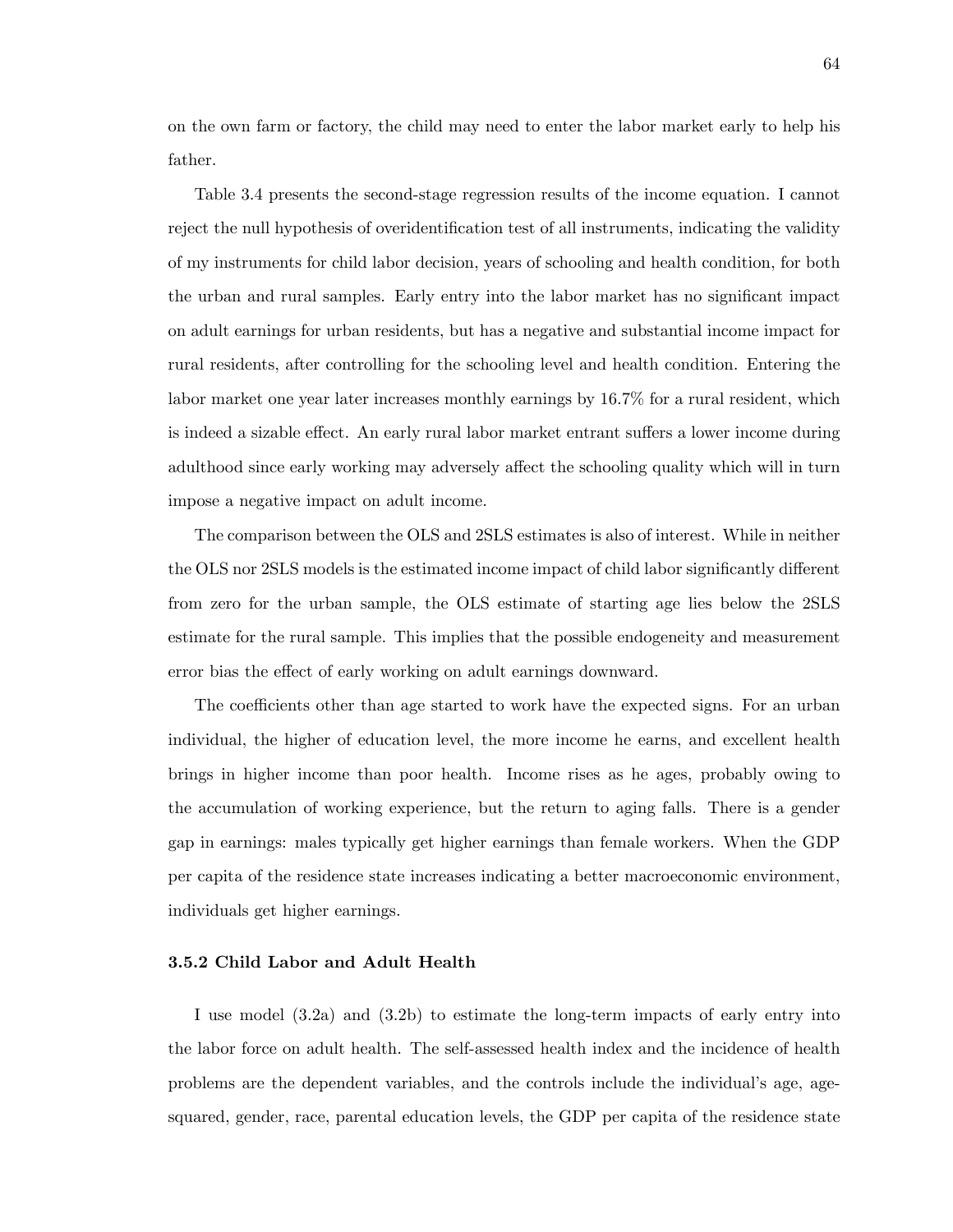at the interviewing year, the number of health facilities per 1000 inhabitants of the state where the individual lived when she was  $7$  years old.<sup>18</sup>

I start by estimating the ordered probit model (3.2a) without considering the possible endogeneity problem. The marginal effects rather than the coefficient estimates of the model  $(3.2a)$  are reported in Table 3.5. Column 1, 2, and 3 correspond to the marginal effects on the probability that the health index equals 1, 2 and 3 for the urban residents, while column 4, 5 and 6 correspond to the marginal effects for the rural residents. From Table 3.5, there is no significant effect of child labor on adult health for the urban sample, but in the rural areas, an early labor market entrant is less likely to report very good or excellent health, and more likely to report poor, average or good health.

When I take the endogeneity and measurement error issues into account, an IV ordered probit specification of the health model  $(3.2a)$  is estimated, with the parental occupations when the individual was 15 years old  $(z_1)$ , the availability and quality of local education system and the fluctuations of local labor market represented by  $z_2$  being employed to identify the child labor decision and years of schooling. Table 3.6 presents the first-stage regression results. The first two columns of Table 3.6 correspond to the starting age and schooling equations for the urban sample, while the last two columns are the first-stage estimates for the rural sample. From those results, we can find that the instruments are correlated to the age of entry into the labor market and schooling decision and jointly significant.

The second-stage estimates of the relationship between the health index and child work activity are presented in Table 3.7. Column  $1, 2$  and 3 correspond to the marginal effects on the probability that the health index equals 1, 2 and 3 for the urban residents, and column 4, 5 and 6 correspond to the marginal effects for the rural residents. The comparison between the ordered probit and IV ordered probit estimates indicate that the endogeneity causes the

 $18$ I separate the health models into men and women and test the equality of all coefficients (except the intercepts) of the male and female models, for the urban and rural samples respectively. I cannot reject the null hypothesis of the equality of all coefficients (except the intercepts) of male and female models for the urban sample under the 5% significance level, indicating that that it's not necessary to separate the urban health model into men and women. And I reject the null for the rural sample. But this is not a strong indication of different models for men and women, since there are only 464 and 202 observations for the rural male and female samples respectively, the rural male and female models are poorly estimated. Hence, I pool men and women for the rural health model for simplicity.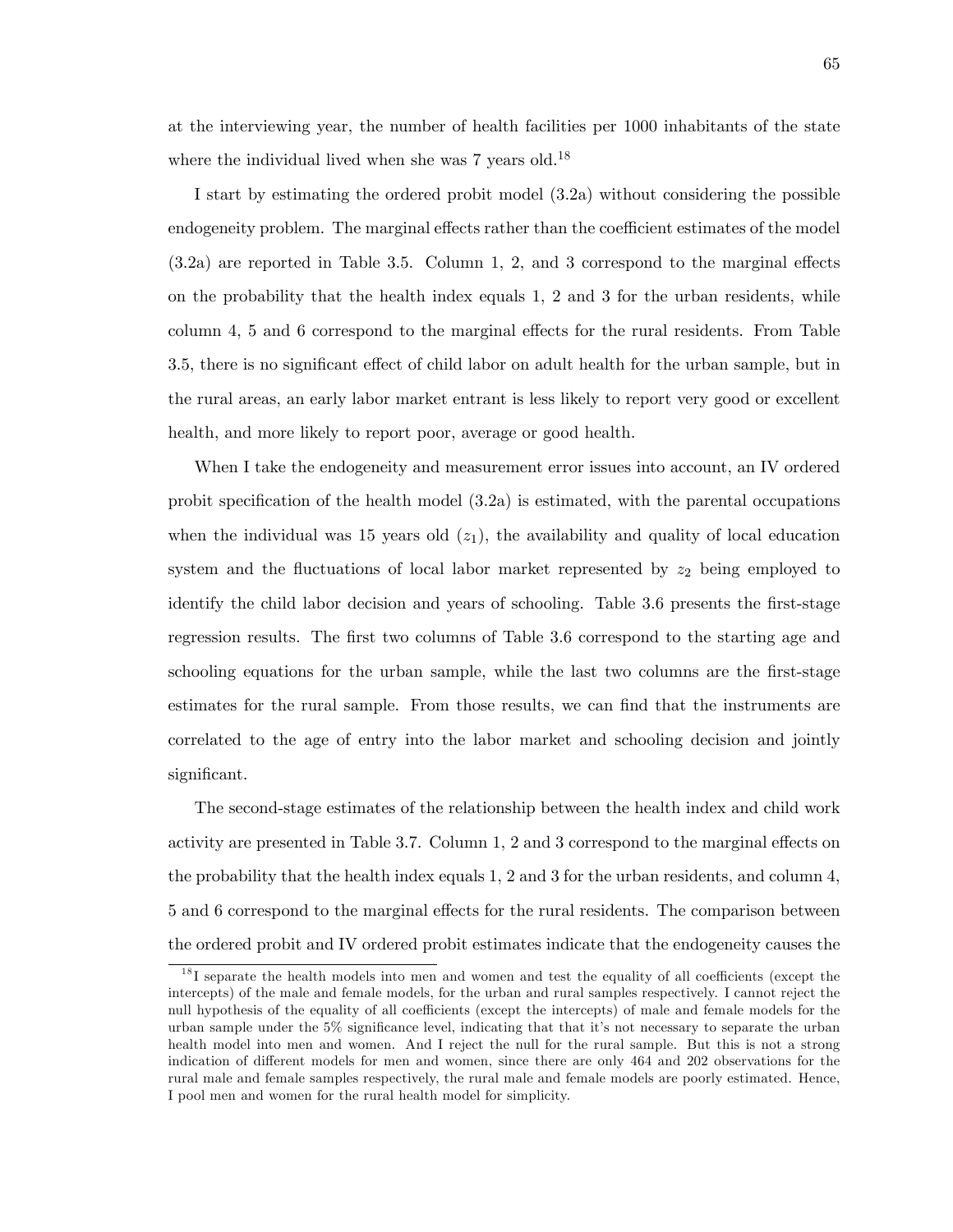estimated effect of child labor to be smaller than it really is. Results from Table 3.7 suggest that there is no significant health consequence for an urban early labor market entrant, but there exists a significant negative effect of early working on rural adult health: the probability of reporting very good or excellent health falls and the probability of reporting poor or average health rises as one enters the labor force earlier.

One thing worthy of notice is the opposite effects of schooling on the health status of urban and rural adults. An increase in the schooling years benefits urban adult health but harms rural adult health, due to the twofold impacts of education. On the one hand, as one achieves higher level of education, she would gain access to more knowledge about health care, and usually would take care of herself more carefully, which is expected to have a positive impact on health condition. On the other hand, the more educated of an individual, the more likely she would pay attention to her own health condition and to recognize and report health problems, which suggests the negative effect of schooling on reported health condition. Back to my sample, from the descriptive analysis in Section 3.3, urban residents receive 3.5 more years of schooling than rural residents on average. Hence, when rural residents are relatively low educated on average, one additional year of schooling may be more effective on recognizing and reporting health problems leading to a negative effect of schooling on reported health condition, while the average urban residents finish the upper primary education, the impact of schooling may focus more on getting access to knowledge about health care and consequently has a positive effect on reported health. Additionally, the probability to report very good or excellent health decreases as persons age and urban men report being healthier than women.

An additional probit model with the incidence of health problems as the dependent variable is estimated. The probit estimates, the Örst-stage and second-stage regression results of the IV probit specification of model  $(3.2b)$  are presented in Table 3.8, 3.9 and 3.10 respectively. The main results from health model (3.2b) are consistent with those derived from model (3.2a): child labor is associated with worse adult health. However, although Table 3.7 shows child labor only affects future health in the rural sample, Table 3.10 exhibits significant negative linkages between early working and adult health for both the urban and rural samples. One year earlier of entry into the labor force leads to an increase of 2.1 and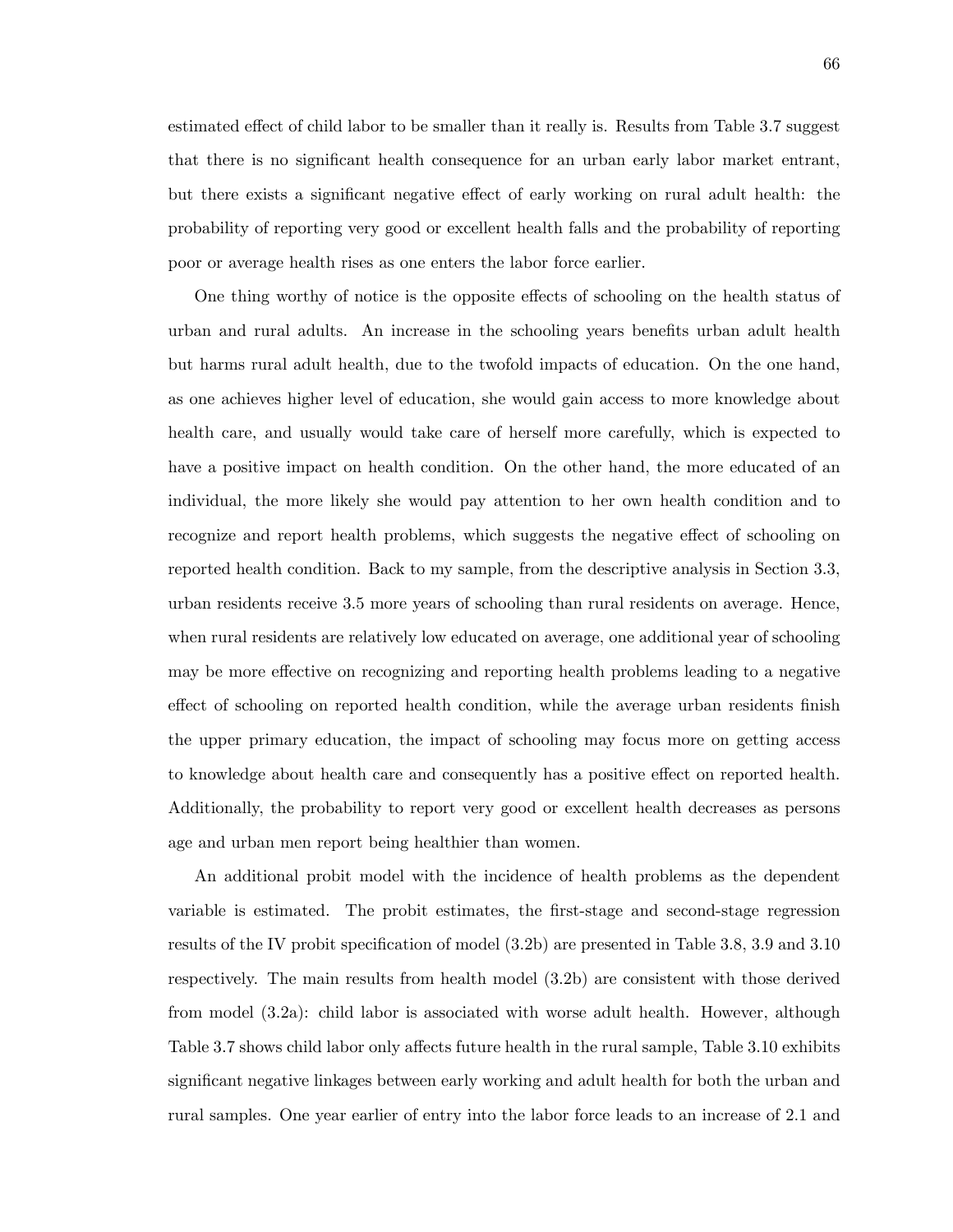9.1 percentage points in the probability of getting health problems in adulthood, for an urban and rural resident respectively. The probit estimates of child labor are centered over zero for both urban and rural samples, compared to the IV estimates. Again, this implies the existence of endogeneity. Urban males are about 9 percentage points less likely to get health problems than females.

While it is clear that an early labor market entrant suffers worse health outcomes, I find big area differences of child labor effects: whether an individual worked as a child laborer does not affect how he evaluates his health condition in urban areas but does in rural areas; meanwhile, as one enters the labor market one year earlier, the probability of getting health problems increases by 2.1 and 9.1 percentage points for an urban and rural resident respectively.

These substantial area differences in the health impacts of early exposure to work may be due to the different working environments and conditions for the first job in the urban and rural samples. In the sample, among those rural residents who started to work before 18 years old, more than 70% were employed in the agriculture sector, while among those urban residents who entered the labor market as a child, most of them worked in the service  $(24\%)$ , retailing  $(15\%)$ , manufacturing and construction industry  $(19\%)$ . As one may notice that the agriculture sector is ranked as one of the most hazardous sectors in terms of morbidity and mortality (Fassa et al., 2000). Fassa et al. (2000) points out that children employed in the agriculture sector are easily injured by dangerous machinery, exposure to strenuous labor, chemicals and adverse weather (e.g. heat). Also, agriculture is among the less regulated sectors where the laws protecting children are very difficult to enforce. In contrast, child workers in the urban sample who are involved in manufacturing, retailing, services and other industries may not suffer from as adverse working conditions and poorly regulated working environments as do their rural peers.

## 3.5.3 Child Labor and Adult Schooling

From Figure 3.4b, the distributions of years of schooling conditional on starting ages are quite different. Consequently, for both the urban and rural samples, I use the quantile regression approach to capture the associations between early working and schooling. Model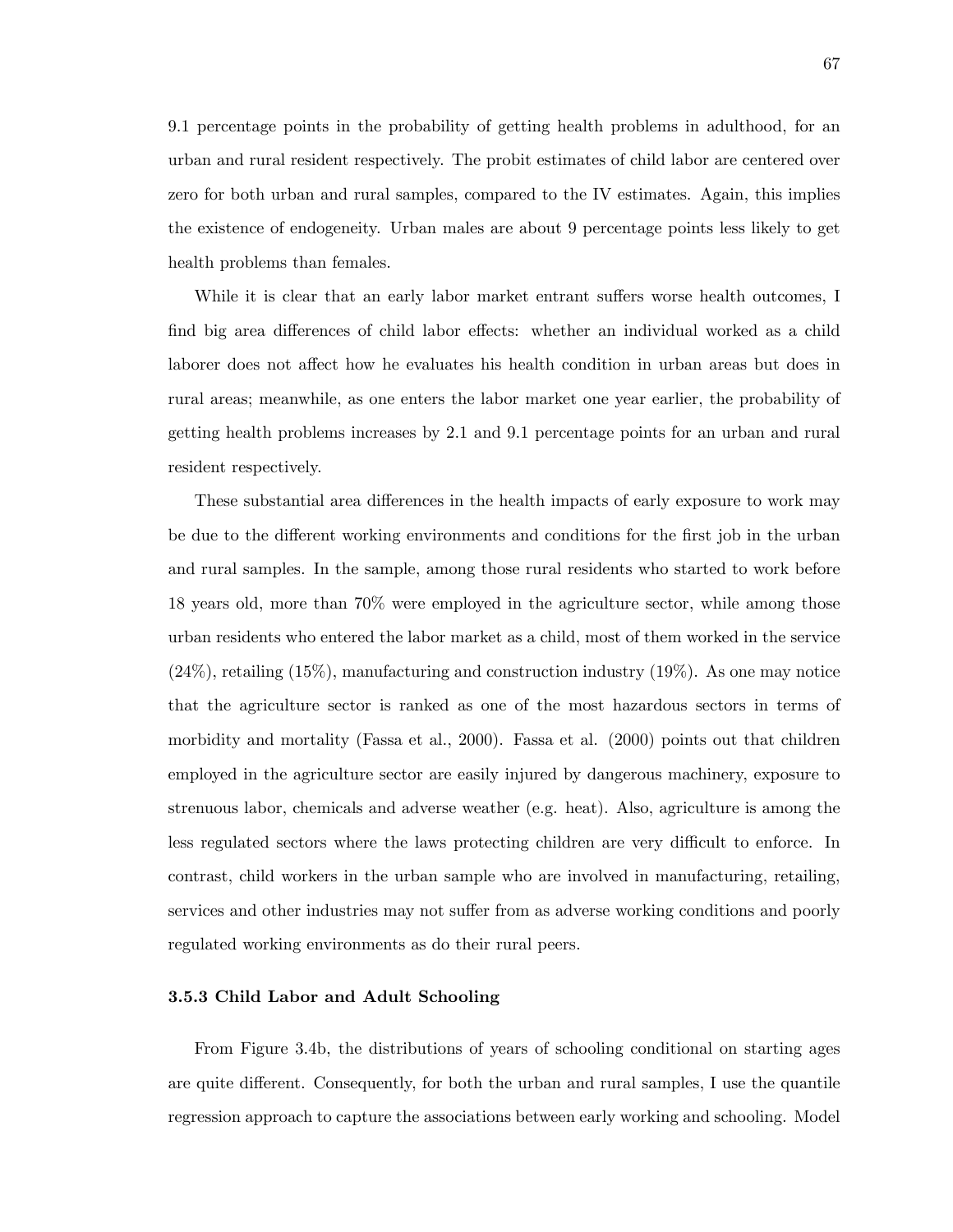$(3.3)$  is employed to explore the relationship between child labor and adult schooling.<sup>19</sup> I report OLS estimates first, followed by quantile regression results. A major difference between OLS and quantile regression is that OLS characterizes the mean of the distribution whereas the quantile regression explores the full shape of the conditional distribution of the dependent variable. Relatively speaking, quantile regression provides a more precise estimation and a more complete picture of the conditional distribution of years of schooling.

As explained above, although there may exist some unobservable factors affecting both child labor decision and educational attainment, I do not have suitable instruments that are sufficiently correlated to the child labor decision but not correlated to the unexplained components of schooling, hence my estimates of the impacts of child labor on adult schooling are suggestive but not causal.

Table 3.11a and 3.11b exhibit the OLS estimates first, followed by the quantile regression estimates of the schooling model at the 10th, 20th, 30th, 40th, 50th, 60th, 70th, 80th and 90th conditional percentiles, for the urban and rural samples respectively. Of great interest are the coefficients on the age an individual started to work. These parameters estimate the changes in specific conditional percentiles of years of schooling caused by one unit change in the starting age. The child labor decision imposes significant negative effects on an adult's educational attainment for almost all the quantiles. The later one enters the labor market, the more years of schooling she attains. The marginal changes associated with one year later of entry into the work force in the median conditional quantile of years of schooling are an increase of 0.284 years and 0.178 years, for the urban and rural samples respectively. The coefficients of age started to work vary considerably across quantiles. For instance, there is an 80 percent difference between the starting age coefficients for the  $0.5$  quantile and  $0.1$  quantile in the urban sample (the coefficient estimates for starting age for the  $0.5$ quantile and 0.1 quantile are statistically different from each other  $(p=0.000)$ , while in

 $19$ I separate the schooling quantile regression models into men and women for the urban and rural samples, and test the equality of all coefficients (except for the intercepts) of the male and female models. In most (except for the 30th quantile in the urban sample) quantile regressions for either the urban or the rural sample, I cannot reject the null hypothesis of the equality of all coefficients (except the intercepts) of the male and female models.

I then estimate the urban schooling model for the 30th quantile, with the sample being separated into men and women. The schooling effects of early working from the male and female models are quite close to each other. Hence, I pool men and women for the schooling model for simplicity, for both the urban and rural samples.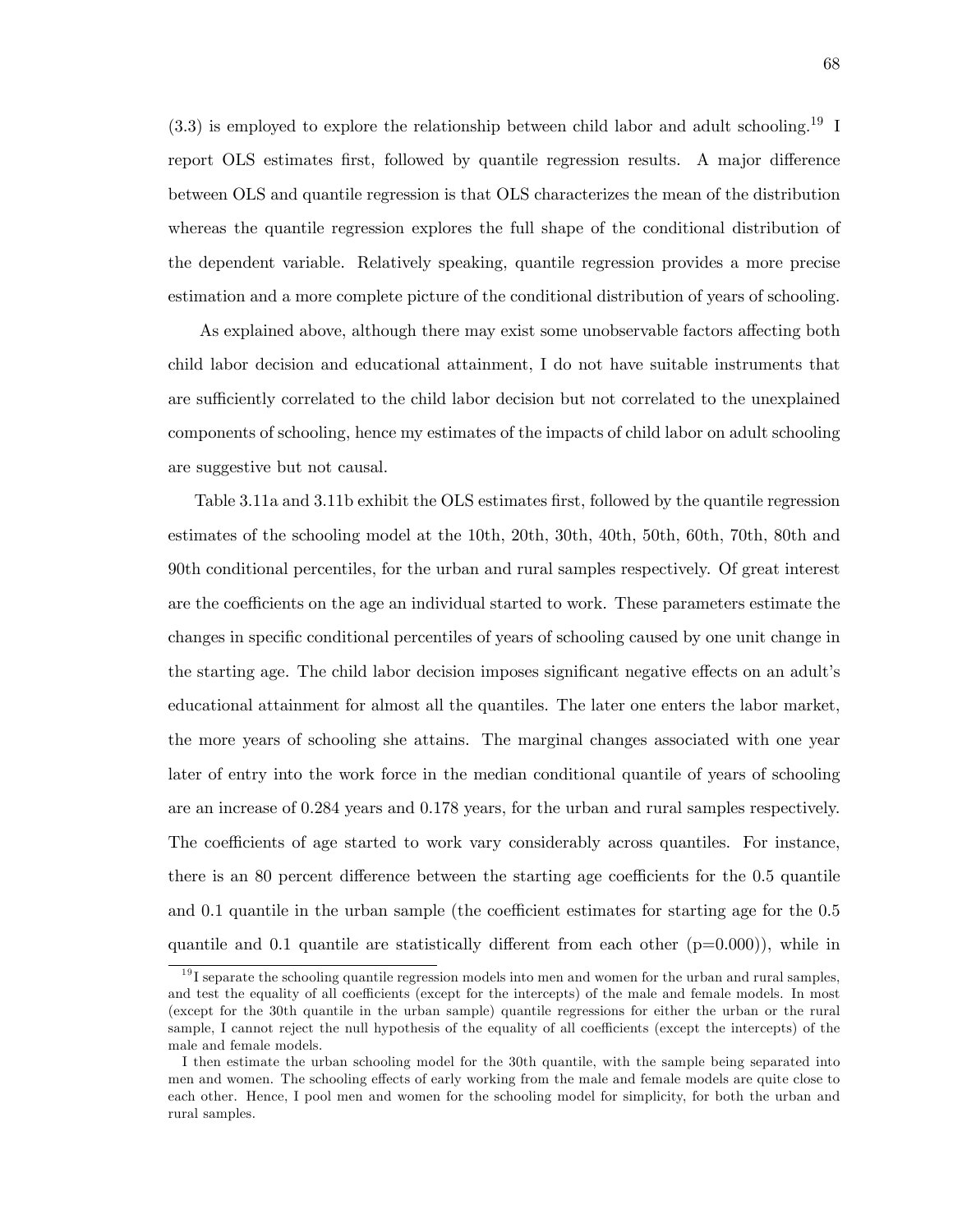the rural sample the starting age coefficient for the  $0.7$  quantile is close to  $134$  percent above that of the  $0.2$  quantile (the coefficient estimates for starting age for the  $0.7$  quantile and 0.2 quantile are also statistically different from each other  $(p=0.006)$ ). I also test and reject the equality of coefficients of age started to work across quantiles. Most noticeably, starting age has much greater impacts at the middle conditional quantile of schooling for the urban sample and at 0.7 quantile of schooling for the rural sample than those in tails of the schooling distribution. As a matter of fact, quantile regression estimates exhibit an inverse U-shaped trend which rises over the percentiles until around middle quantile and then falls for the urban sample, suggesting that the schooling effect of early working is greater for an individual with middle level of education than one in the tails of the schooling distribution. A similar trend can be found in the rural sample estimates.

Another thing worthy of notice is that child labor imposes greater effects on schooling for urban residents than rural residents (except for the 90th percentile). For some quantiles of years of schooling (e.g., the 10th and 20th quantiles), the impact of child labor on urban residents is twice or even more than twice that on rural residents. Similar to the health model, this large area difference may be due to the different working environment and conditions for the first job in the urban and rural samples. Most rural residents were involved in agricultural work in the first job, and agricultural work is often seasonal work and may be more compatible with schooling than working in urban areas.

Clearly, the quantile regression estimates are different from the OLS estimates. According to the linear regression model, an urban individual's schooling level would increase by 0.227 years if he started working one year later. However, the quantile regression results indicate larger impacts of child labor on the 30th, 40th, 50th, 60th and 70th quantiles of schooling years for the urban sample. For instance, entering the labor market one year later causes the 50th conditional quantile of schooling to increase about 0.284 years for a urban resident. Similar results can be found in the rural sample: the linear regression model underestimates the effects of child labor at the 40th, 50th, 60th, 70th, 80th and 90th quantiles of years of schooling.

Male workers typically receive less schooling than female workers. Urban black and other-raced residentsíeducational attainments are lower than those of white people. Parental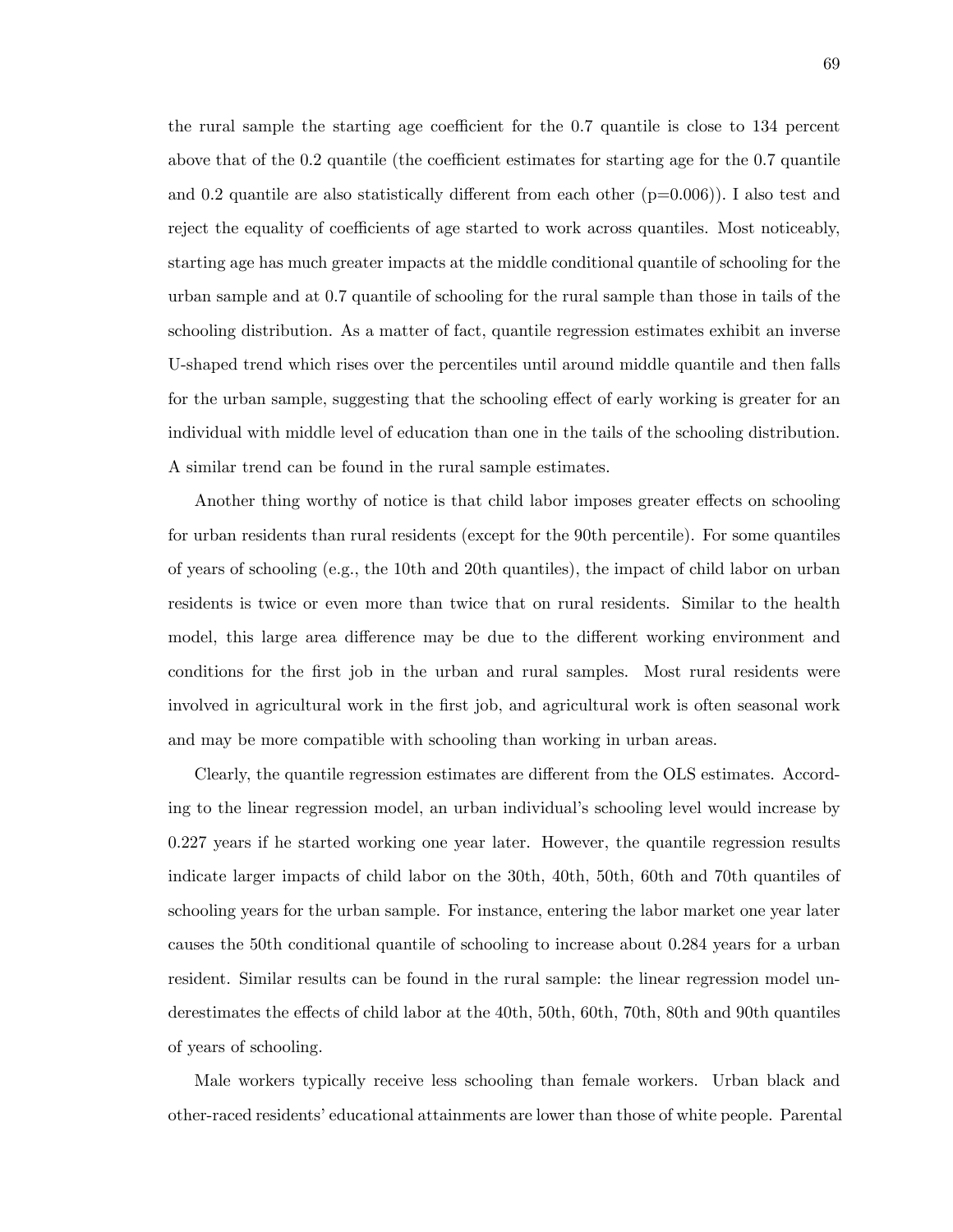education levels impose positive effects on the individual's schooling level, the more educated of parents, the higher schooling level the individual gets.

## 3.5.4 Robustness Analysis

All the above results indicate the adverse long-term consequences of early working on adult earnings, health and educational attainment. However, all the analyses are based on the working sample with valid income information, and therefore may be potentially biased. In this section, I re-estimate the health model and the schooling model using the full sample including all individuals with valid and non-valid (missing or zero) income data to work as a robustness check. $20$ 

Look at the health model (3.2a) first. The ordered probit estimates and the first-stage regression estimates for the IV ordered probit specification with the full sample can be found in Appendix Table A.3.1 and A.3.2. My instruments are jointly significant in the first-stage regressions. I report the second-stage regression results for the IV ordered probit specification in Table 3.12. Age started to work cannot be statistically differentiated from zero in the urban full sample. And in the rural case, one year later of entering the labor market reduces the probability for an individual to assess her health as "good" at a very small magnitude but increases her probability to report "very good or excellent" health significantly. This is consistent with our main finding from Table 3.7: early working does not affect an urban resident's health but imposes an adverse health effect on a rural resident.

Table 3.13 presents the second-stage regression results from the full sample for the IV probit specification of the health model  $(3.2b)$ .<sup>21</sup> My instruments are jointly significant in the first stage and pass overidentification tests in the second stage. Again, early working exhibits great adverse health effects: as one enters the labor market one year earlier, the probability of reporting health problems in adulthood rises by 1.9 and 5.7 percentage points for an urban and rural individual respectively. A great difference of child labor effects between the urban and the rural sample shows up again: while early working does not

 $^{20}$ My income model is probably subjected to the sample selection bias. However, sample selection is not the main research problem of interest in the present study, so I do not correct for it here.

<sup>&</sup>lt;sup>21</sup>The probit estimates and the first-stage regression results for the IV probit specification of the health model are shown in Appendix Table A.3.3 and Table A.3.4.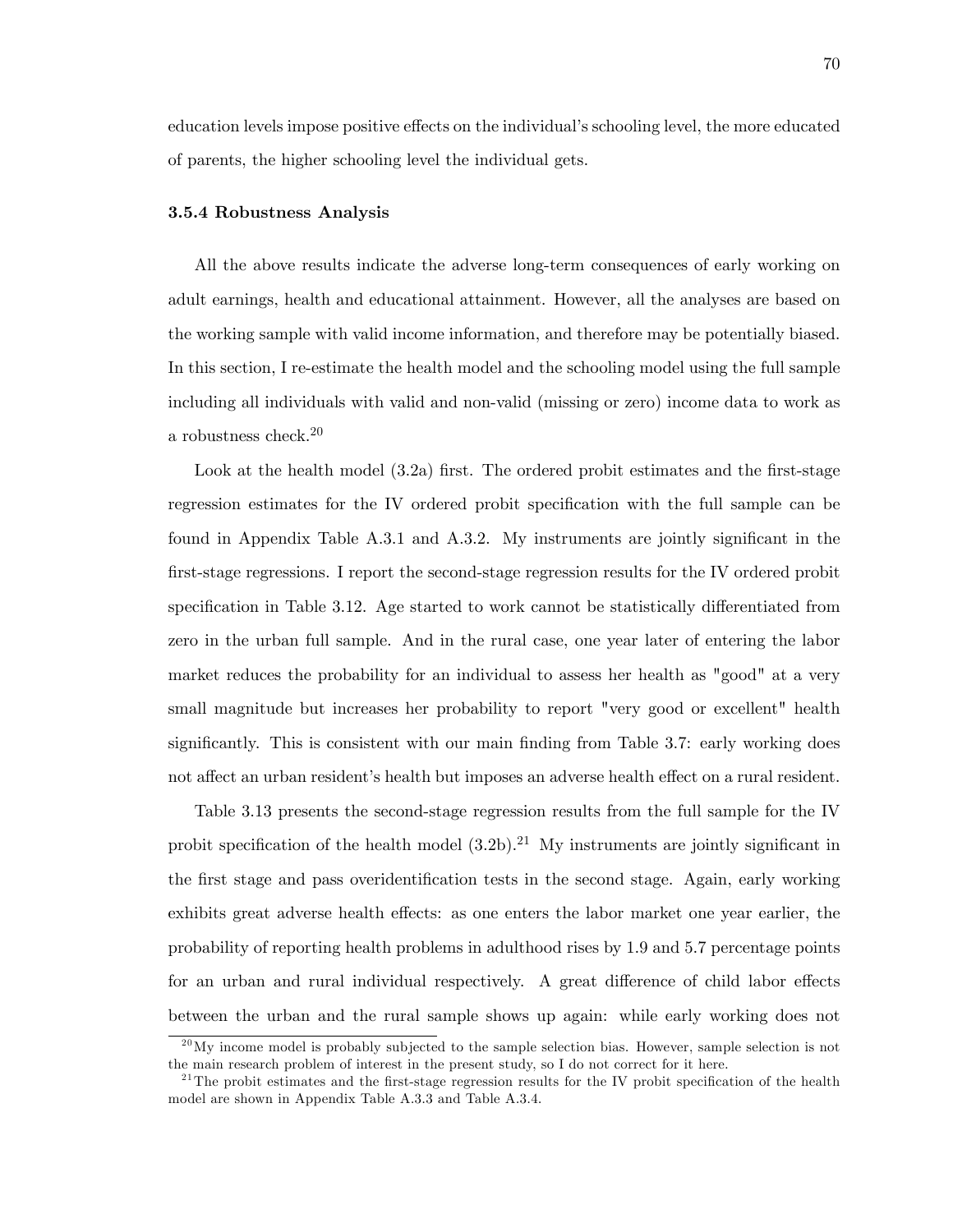a§ect how one evaluates his health condition in urban areas but does in rural areas, one year earlier entry into the labor market increases the probability of reporting health problems much more greatly for a rural resident than an urban resident.

Table 3.14a and 3.14b exhibit the OLS and quantile regression results from the full sample for the schooling model. A comparison between Table 3.11 and 3.14 shows that the coefficients of age started to work estimated from the full urban sample are close to those estimated from the working urban sample, and the coefficients of age started to work have the same signs for the working and full sample in the rural case, though there exist some differences in magnitudes. The fact that the adverse schooling impacts of child labor are greater on urban adults than their rural peers is true for most quantiles of schooling (except for the 90th percentile) in both the working and the full samples.

In either the health model or the schooling model, most coefficients other than age started to work have the same signs for the working sample and the full sample, and for those estimates which have opposite signs, most of them are insignificant, although there exist some differences in the magnitudes of the coefficients of the working and full samples, especially in the rural case.

In sum, the story we get from the full sample is consistent with the one from the working sample: child labor negatively affect adult health and schooling, and early entry into the labor market imposes different effects on the urban and rural residents.

## 3.6 Discussion and Policy Implications

This study investigates in great detail the long-run effects of working as a child laborer on an individualís health and socioeconomic conditions. It explores the Brazilian PPV data set and analyzes the long-term income, health and schooling effects of early working for the urban and rural samples separately. In order to deal with the possible endogeneity and measurement error problems, I employ instruments to estimate the income model and the health model (3.2a) and (3.2b), with the 2SLS method used for the income model, the IV ordered probit method used for the health model (3.2a) and the IV probit method used for the health model  $(3.2b)$ . However, due to the fact that it is too difficult to find a suitable instrument which can decompose the effect of child labor decision from schooling decision,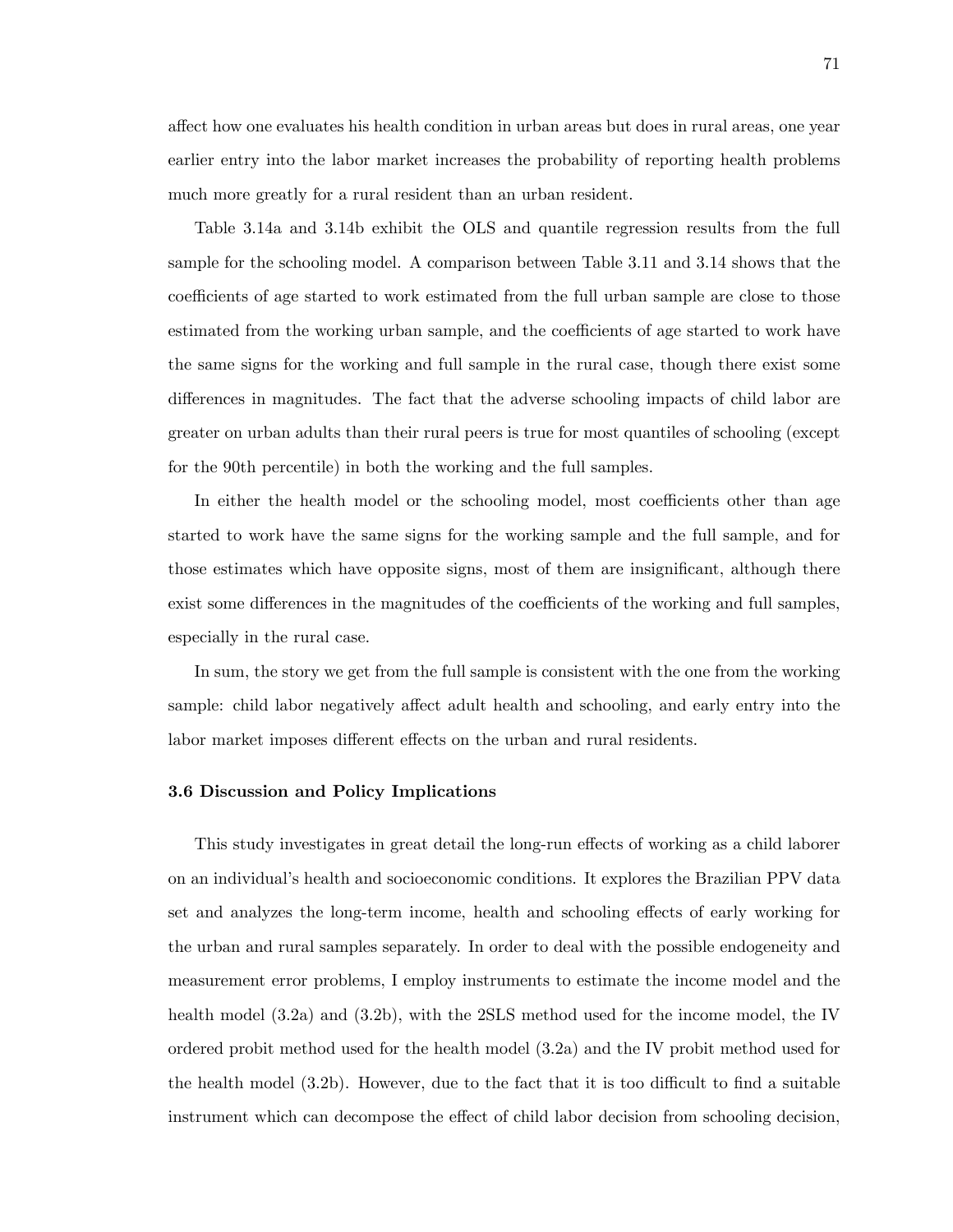my work does not take into account of the endogeneity problem in the schooling model. The quantile regression technology is used to capture the different effects of early working on schooling across quantiles. It would be informative to find a valid instrument for child labor decision in the schooling model, to examine the causal relationship between early working and adult schooling.

The results presented in this study suggest that early exposure to work for a rural resident leads to lower earnings when controlling for schooling and health conditions, and a worse self-assessed health index when controlling for schooling. Also, an urban/rural adult has a higher probability to get health problems if she worked during childhood. As for schooling, the later one enters the labor market, the more years of schooling she obtains. While both the income and health effects of child labor on rural residents are greater than those on urban residents, urban residents suffer greater adverse schooling impacts than their rural peers. Although early working may help young laborers to accumulate working experience and finance the household or schooling, the combined final effects of child labor on a person's future development are negative, i.e., a child who starts to work early suffers adverse health and socioeconomic consequences in the long run. The findings for the health and schooling models are robust when the full sample including all individuals with valid and non-valid (missing or zero) income information are used for estimation.

My findings have important implications: all the aforementioned negative effects of child labor on adult outcomes make a strong call to reduce child labor in Brazil and other developing countries. In addition, the different effects of early working on urban and rural adults should be taken into account when child labor policies are proposed. Given that rural children are more vulnerable to the adverse consequences of early working at many aspects, we should pay special attention to tackle the issue of child labor in the rural area.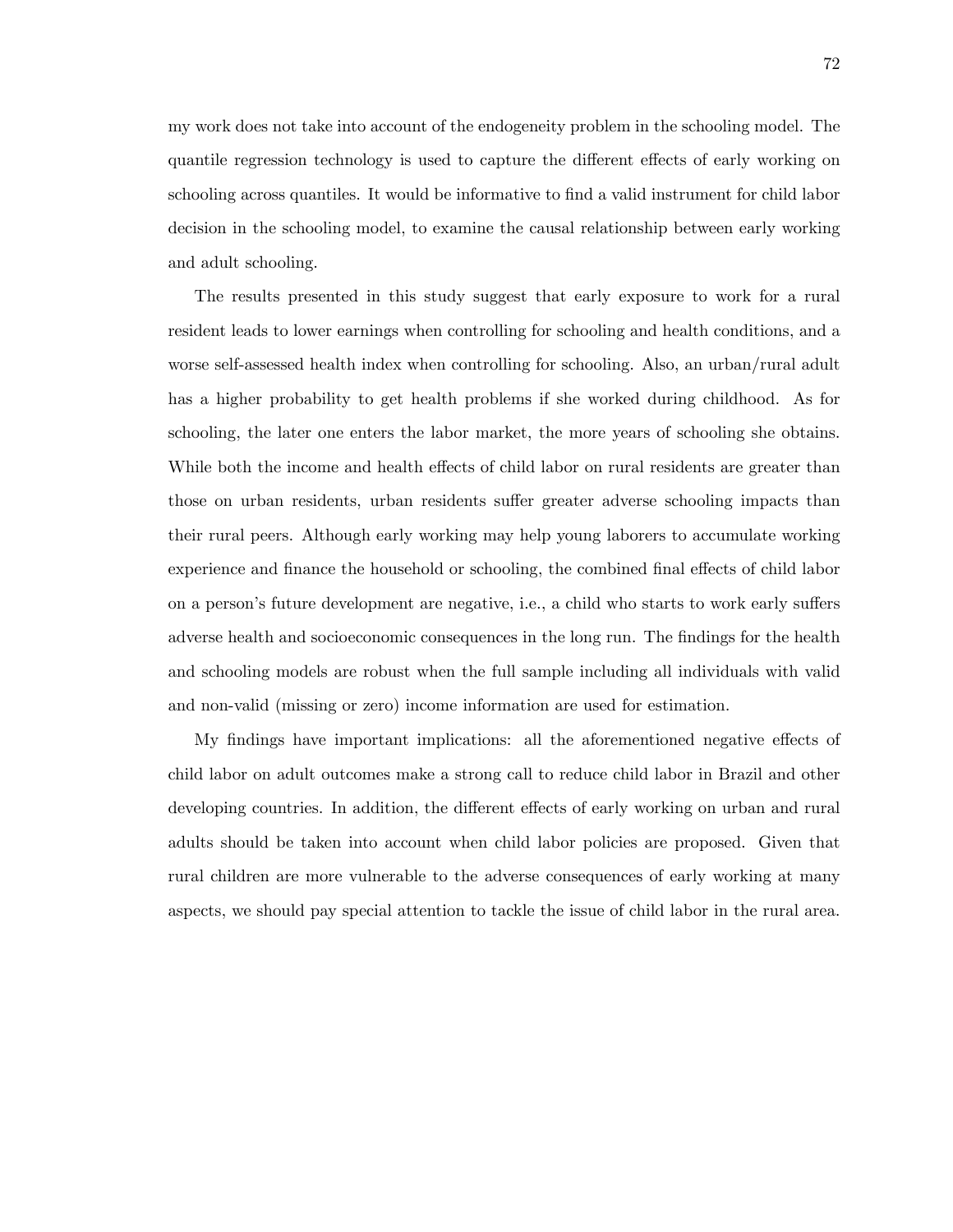|                                 |         | Sample 1 $(N=2,105)$ |            | Sample 2 $(N=1,928)$ |         | Sample 3 $(N=1,618)$ |
|---------------------------------|---------|----------------------|------------|----------------------|---------|----------------------|
| Variables                       | Mean    | Std. Dev             | Mean       | Std. Dev             | Mean    | Std. Dev             |
| Dependent Variables             |         |                      |            |                      |         |                      |
| employed                        | 0.9226  | 0.2673               |            |                      |         |                      |
| occupation                      |         |                      | 2.5737     | 1.2334               |         |                      |
| ln(earnings)                    |         |                      |            |                      | 6.4704  | 0.7433               |
| The Big Five Personality Traits |         |                      |            |                      |         |                      |
| extraversion                    | 31.6822 | 7.4875               | 31.7863    | 7.5017               | 31.5797 | 7.5619               |
| agreeableness                   | 38.4033 | 5.6526               | 38.3729    | 5.6442               | 38.4302 | 5.5484               |
| conscientiousness               | 36.9748 | 5.9133               | 37.1385    | 5.8255               | 37.0884 | 5.8462               |
| emotional stability             | 33.1468 | 8.0110               | 33.5124    | 7.7905               | 33.4629 | 7.7554               |
| imagination                     | 35.5929 | $5.8160\,$           | 35.5934    | 5.7953               | 35.5779 | 5.8713               |
| Other Explanatory Variables     |         |                      |            |                      |         |                      |
| married                         | 0.7121  | 0.4529               | 0.7334     | 0.4423               | 0.7398  | 0.4389               |
| urban                           | 0.7169  | 0.4506               | 0.7116     | 0.4531               | 0.7126  | 0.4527               |
| wales                           | 0.0542  | 0.2264               | 0.0534     | 0.2249               | 0.0544  | 0.2269               |
| scotland                        | 0.1192  | 0.3241               | 0.1162     | 0.3205               | 0.1199  | 0.3249               |
| england                         | 0.8266  | 0.3787               | 0.8304     | 0.3754               | 0.8257  | 0.3795               |
| no academic qualification       | 0.1629  | 0.3694               | 0.1457     | 0.3529               | 0.1428  | 0.3499               |
| compulsory education            | 0.4869  | 0.4999               | 0.4870     | 0.5000               | 0.4790  | 0.4997               |
| extended secondary education    | 0.0931  | 0.2907               | 0.0991     | 0.2988               | 0.1001  | 0.3003               |
| tertiary education              | 0.2570  | 0.4371               | 0.2682     | 0.4431               | 0.2781  | 0.4482               |
| reading score at age 11         | 17.4485 | 6.0289               | 17.6753    | 5.9578               | 17.7027 | 5.9587               |
| father's years of schooling     | 10.0846 | 2.1638               | 10.1328    | 2.1994               | 10.1502 | 2.2534               |
| <i>Instruments</i>              |         |                      |            |                      |         |                      |
| At $Age 11$                     |         |                      |            |                      |         |                      |
| hostility                       | 0.7739  | 1.7011               | 0.7137     | 1.5881               | 0.6557  | 1.4673               |
| immaturity                      | 0.5059  | 0.9214               | 0.4829     | 0.8990               | 0.4883  | 0.9057               |
| nervous symptoms                | 0.1159  | 0.3812               | 0.1115     | 0.3736               | 0.0995  | 0.3400               |
| At Age $\gamma$                 |         |                      |            |                      |         |                      |
| having difficulty concentrating | 0.3069  | 0.4613               | $0.3050\,$ | 0.4605               | 0.3066  | 0.4612               |
| preferring to do things alone   | 0.6703  | 0.4702               | 0.6748     | 0.4686               | 0.6743  | 0.4688               |
| being bullied                   | 0.3530  | 0.4780               | 0.3454     | 0.4756               | 0.3517  | 0.4776               |
| being fidgety                   | 0.4399  | 0.4965               | 0.4419     | 0.4967               | 0.4425  | 0.4968               |
| worrying about many things      | 0.4651  | 0.4989               | 0.4663     | 0.4990               | 0.4660  | 0.4990               |
| being irritable                 | 0.4793  | 0.4997               | 0.4735     | 0.4994               | 0.4802  | 0.4998               |
| being upset by new situation    | 0.2936  | 0.4555               | 0.2982     | 0.4576               | 0.3059  | 0.4609               |
| biting nails                    | 0.2057  | 0.4043               | 0.2054     | 0.4041               | 0.2015  | 0.4012               |
| being disobedient               | 0.6043  | 0.4891               | 0.6017     | 0.4897               | 0.6020  | 0.4896               |

Table 1.1: Summary Statistics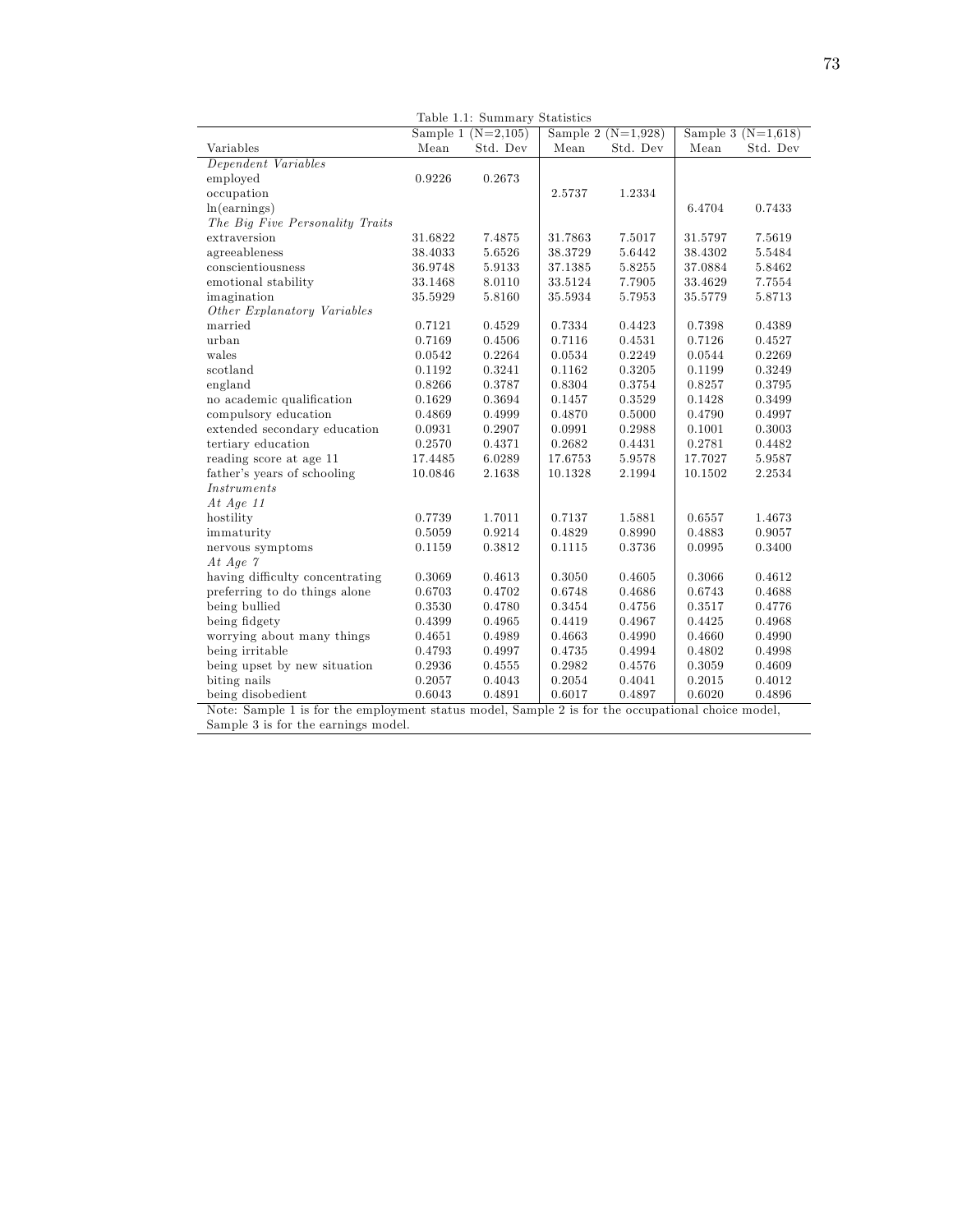| Variables                                  | Probit $(b)$ | Probit $(b')$ | IV probit $(b)$     | IV probit $(b')$ |
|--------------------------------------------|--------------|---------------|---------------------|------------------|
| The Big Five                               |              |               |                     |                  |
| extraversion                               | 0.0009       | 0.0066        | $-0.0057$           | $-0.0425$        |
|                                            | (0.0009)     |               | (0.0052)            |                  |
| agreeableness                              | $-0.0023**$  | $-0.0128$     | $0.0114**$          | 0.0646           |
|                                            | (0.0011)     |               | (0.0056)            |                  |
| conscientiousness                          | $0.0029***$  | 0.0171        | $0.0137***$         | 0.0809           |
|                                            | (0.0010)     |               | (0.0034)            |                  |
| emotional stability                        | $0.0029***$  | 0.0235        | 0.0013              | 0.0103           |
|                                            | (0.0007)     |               | (0.0043)            |                  |
| imagination                                | $-0.0044***$ | $-0.0257$     | $-0.0442***$        | $-0.2572$        |
|                                            | (0.0012)     |               | (0.0058)            |                  |
| Other Explanatory Variables                |              |               |                     |                  |
| married                                    | $0.0652***$  | 0.0295        | $0.0380*$           | 0.0172           |
|                                            | (0.0109)     |               | (0.0228)            |                  |
| urban                                      | $-0.0176$    | $-0.0079$     | $-0.0038$           | $-0.0017$        |
|                                            | (0.0129)     |               | (0.0169)            |                  |
| wales                                      | $-0.0110$    | $-0.0025$     | 0.0287              | 0.0065           |
|                                            | (0.0239)     |               | (0.0333)            |                  |
| scotland                                   | $-0.0221$    | $-0.0072$     | $-0.0503**$         | $-0.0163$        |
|                                            | (0.0157)     |               | (0.0197)            |                  |
| compulsory education                       | $0.0347**$   | 0.0173        | 0.0343              | 0.0171           |
|                                            | (0.0135)     |               | (0.0210)            |                  |
| extended secondary education               | $0.1002***$  | 0.0291        | $0.1658***$         | 0.0482           |
|                                            | (0.0282)     |               | (0.0336)            |                  |
| tertiary education                         | $0.0715***$  | 0.0313        | $0.1700***$         | 0.0743           |
|                                            | (0.0196)     |               | (0.0282)            |                  |
| reading score at age 11                    | $0.0035***$  | 0.0213        | $0.0139***$         | 0.0837           |
|                                            | (0.0011)     |               | (0.0020)            |                  |
| father's years of schooling                | $0.0085**$   | 0.0183        | $0.0095**$          | 0.0206           |
|                                            | (0.0043)     |               | (0.0047)            |                  |
| <b>Observations</b>                        | 2.105        |               | 2,105               |                  |
| Overidentification test of all instruments |              |               |                     |                  |
|                                            |              |               | $\chi^2(7) = 4.365$ |                  |
| P-value                                    |              |               | 0.7369              |                  |

Table 1.2: Probit and IVprobit Estimates for Employment Status Model

standard errors in parentheses. \*\*\* Significant at the 1% level, \*\* Significant at the 5% level, \* Significant at the 10% level. The Amemiya-Lee-Newey statistics for overidentification test of instruments are reported. The coefficient  $b'$  represents the change in employment probability

for a one standard deviation increase in the independent variable  $(b'_x = b_x * \sigma_x)$ .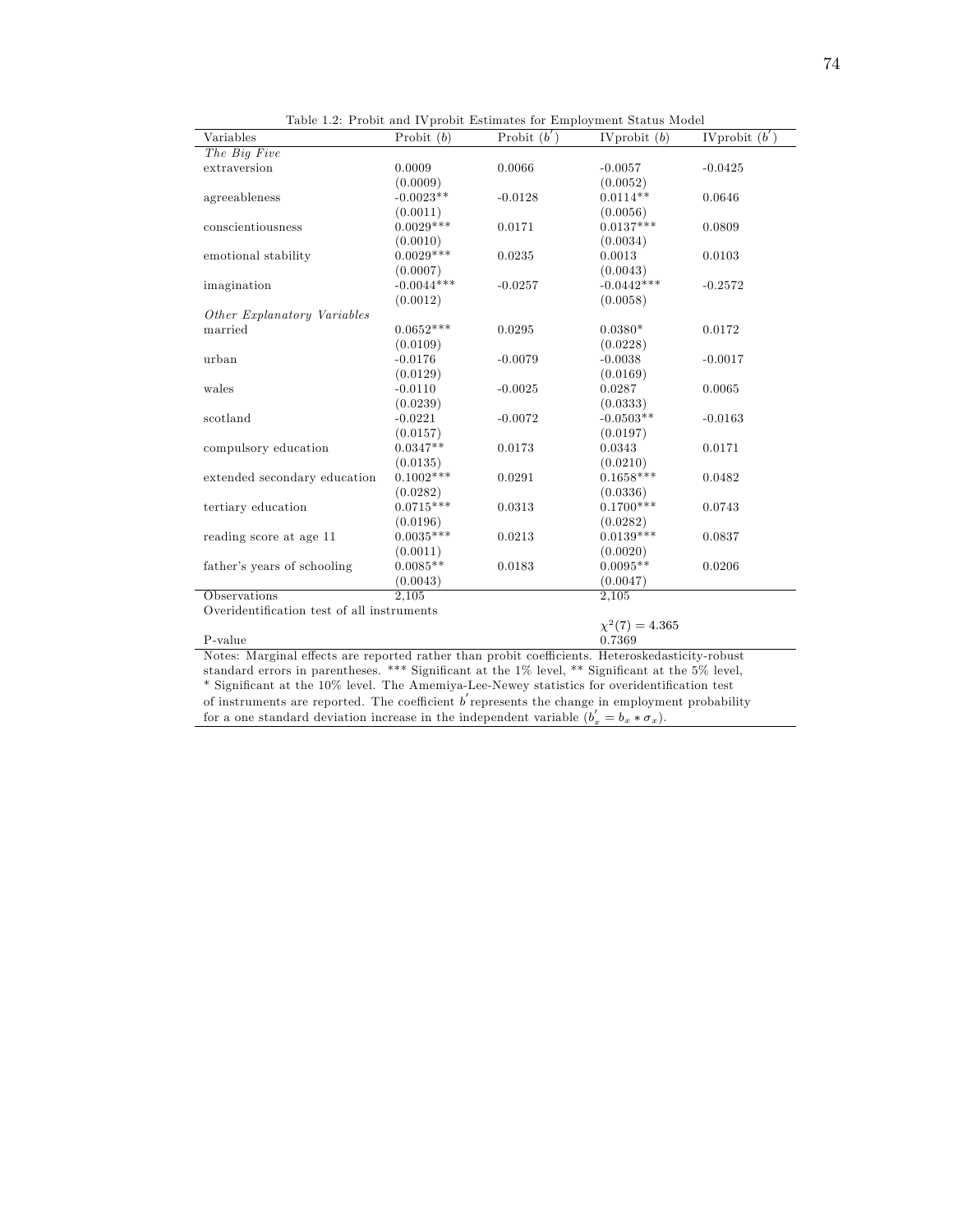| rapic 1.0. Iv propre modification<br>Variables | extraversion |             | They suge regressions of Employments Duties Model<br>agreeableness conscientiousness emotional |                    | imagination  |
|------------------------------------------------|--------------|-------------|------------------------------------------------------------------------------------------------|--------------------|--------------|
|                                                |              |             |                                                                                                |                    |              |
|                                                |              |             |                                                                                                | stability          |              |
| married                                        | $1.2002***$  | 0.1338      | $0.8251***$                                                                                    | $1.2775***$        | $-0.4965*$   |
|                                                | (0.3587)     | (0.2679)    | (0.2962)                                                                                       | (0.3955)           | (0.2537)     |
| urban                                          | $0.7650**$   | $0.4833*$   | 0.0095                                                                                         | $-0.6427*$         | 0.3657       |
|                                                | (0.3589)     | (0.2762)    | (0.2876)                                                                                       | (0.3804)           | (0.2632)     |
| wales                                          | 1.1057       | 0.0215      | $-0.3459$                                                                                      | $1.4732**$         | 0.6852       |
|                                                | (0.6864)     | (0.5892)    | (0.6120)                                                                                       | (0.6980)           | (0.4996)     |
| scotland                                       | $-0.4840$    | $0.8841**$  | $-0.4699$                                                                                      | 0.5708             | $-0.5322$    |
|                                                | (0.4521)     | (0.3721)    | (0.3855)                                                                                       | (0.5356)           | (0.3257)     |
| compulsory education                           | $1.6102***$  | $0.9432***$ | $0.9983**$                                                                                     | $1.5100***$        | 0.4413       |
|                                                | (0.4601)     | (0.3659)    | (0.3947)                                                                                       | (0.5266)           | (0.3383)     |
| extended secondary education                   | 1.7834 ***   | 0.5829      | $1.5031***$                                                                                    | $2.0102***$        | $2.1800***$  |
|                                                | (0.6790)     | (0.5377)    | (0.5502)                                                                                       | (0.7649)           | (0.4839)     |
| tertiary education                             | 2.7363***    | $1.7994***$ | $1.3578***$                                                                                    | $2.2567***$        | 3.1569***    |
|                                                | (0.5869)     | (0.4500)    | (0.4851)                                                                                       | (0.6452)           | (0.4316)     |
| reading score at age 11                        | $-0.0258$    | $0.0474**$  | $-0.0279$                                                                                      | 0.0041             | $0.2804***$  |
|                                                | (0.0313)     | (0.0239)    | (0.0261)                                                                                       | (0.0344)           | (0.0226)     |
| father's years of schooling                    | 0.0906       | 0.0719      | $0.1130**$                                                                                     | $-0.0029$          | 0.0704       |
|                                                |              |             |                                                                                                |                    |              |
|                                                | (0.0793)     | (0.0567)    | (0.0574)                                                                                       | (0.0851)           | (0.0497)     |
| <i>Instruments</i>                             |              |             |                                                                                                |                    |              |
| At Age $11$                                    |              |             |                                                                                                |                    |              |
| hostility                                      | 0.1338       | $-0.1063$   | $-0.0833$                                                                                      | $-0.3388***$       | 0.0581       |
|                                                | (0.0892)     | (0.0798)    | (0.0777)                                                                                       | (0.1088)           | (0.0619)     |
| immaturity                                     | $-0.5172***$ | $-0.3440**$ | $-0.4596***$                                                                                   | $-0.0057$          | $-0.1003$    |
|                                                | (0.1647)     | (0.1413)    | (0.1496)                                                                                       | (0.1923)           | (0.1115)     |
| nervous symptoms                               | $\,0.3645\,$ | $-0.3623$   | 0.0454                                                                                         | 0.1274             | $-0.1382$    |
|                                                | (0.3877)     | (0.3209)    | (0.3521)                                                                                       | (0.4643)           | (0.2683)     |
| At Age $\gamma$                                |              |             |                                                                                                |                    |              |
| having difficulty concentrating                | $0.5764*$    | 0.2935      | $-0.0309$                                                                                      | 0.0872             | $-0.0506$    |
|                                                | (0.3495)     | (0.2892)    | (0.2906)                                                                                       | (0.3964)           | (0.2143)     |
| preferring to do things alone                  | $-0.5295$    | 0.0330      | 0.3848                                                                                         | $-0.7463**$        | 0.1155       |
|                                                | (0.3335)     | (0.2575)    | (0.2745)                                                                                       | (0.3720)           | (0.1985)     |
| being bullied                                  | $-0.7043**$  | 0.2032      | $-0.1089$                                                                                      | $-0.4295$          | $0.5416***$  |
|                                                | (0.3492)     | (0.2635)    | (0.2806)                                                                                       | (0.3791)           | (0.2068)     |
| being fidgety                                  | $-0.0385$    | $-0.0991$   | $-0.4938*$                                                                                     | $-0.2672$          | $-0.4994***$ |
|                                                | (0.3309)     |             |                                                                                                |                    |              |
|                                                |              | (0.2637)    | (0.2762)                                                                                       | (0.3705)           | (0.1904)     |
| worrying about many things                     | $0.6647**$   | 0.3983      | $0.5775**$                                                                                     | $-0.3664$          | 0.2946       |
|                                                | (0.3289)     | (0.2622)    | (0.2734)                                                                                       | (0.3736)           | (0.1951)     |
| being irritable                                | 0.4591       | 0.0135      | $0.5220*$                                                                                      | $-0.3533$          | 0.2741       |
|                                                | (0.3194)     | (0.2588)    | (0.2667)                                                                                       | (0.3618)           | (0.1924)     |
| being upset by new situation                   | $-0.8396**$  | $-0.3690$   | 0.1327                                                                                         | $-0.8403**$        | $-0.6417***$ |
|                                                | (0.3734)     | (0.2872)    | (0.2976)                                                                                       | (0.4122)           | (0.2377)     |
| biting nails                                   | $-0.2235$    | $-0.4831$   | 0.1265                                                                                         | $-0.0347$          | $-0.2896$    |
|                                                | (0.3846)     | (0.3126)    | (0.3172)                                                                                       | (0.4364)           | (0.2370)     |
| being disobedient                              | $-0.1823$    | $-0.4576*$  | $-0.4006$                                                                                      | $-0.0395$          | $-0.1451$    |
|                                                | (0.3287)     | (0.2680)    | (0.2772)                                                                                       | (0.3780)           | (0.1988)     |
| Constant                                       | 28.5936***   | 35.7771***  | 34.7855***                                                                                     | 32.6158***         | 28.9348***   |
|                                                | (1.0856)     | (0.8119)    | (0.8594)                                                                                       | (1.1803)           | (0.7004)     |
| Observations                                   | 2,105        | 2,105       | 2,105                                                                                          | $\overline{2,}105$ | 2,105        |
| Joint test of instruments                      |              |             |                                                                                                |                    |              |
| $\chi^2(12)$                                   | 32.16        | 24.41       | 31.80                                                                                          | 30.57              | 26.44        |
| P-value                                        | 0.0013       | 0.0179      | 0.0015                                                                                         | 0.0023             | 0.0093       |
|                                                |              |             |                                                                                                |                    |              |

Table 1.3: IVprobit Estimates - First-stage Regressions of Employments Status Model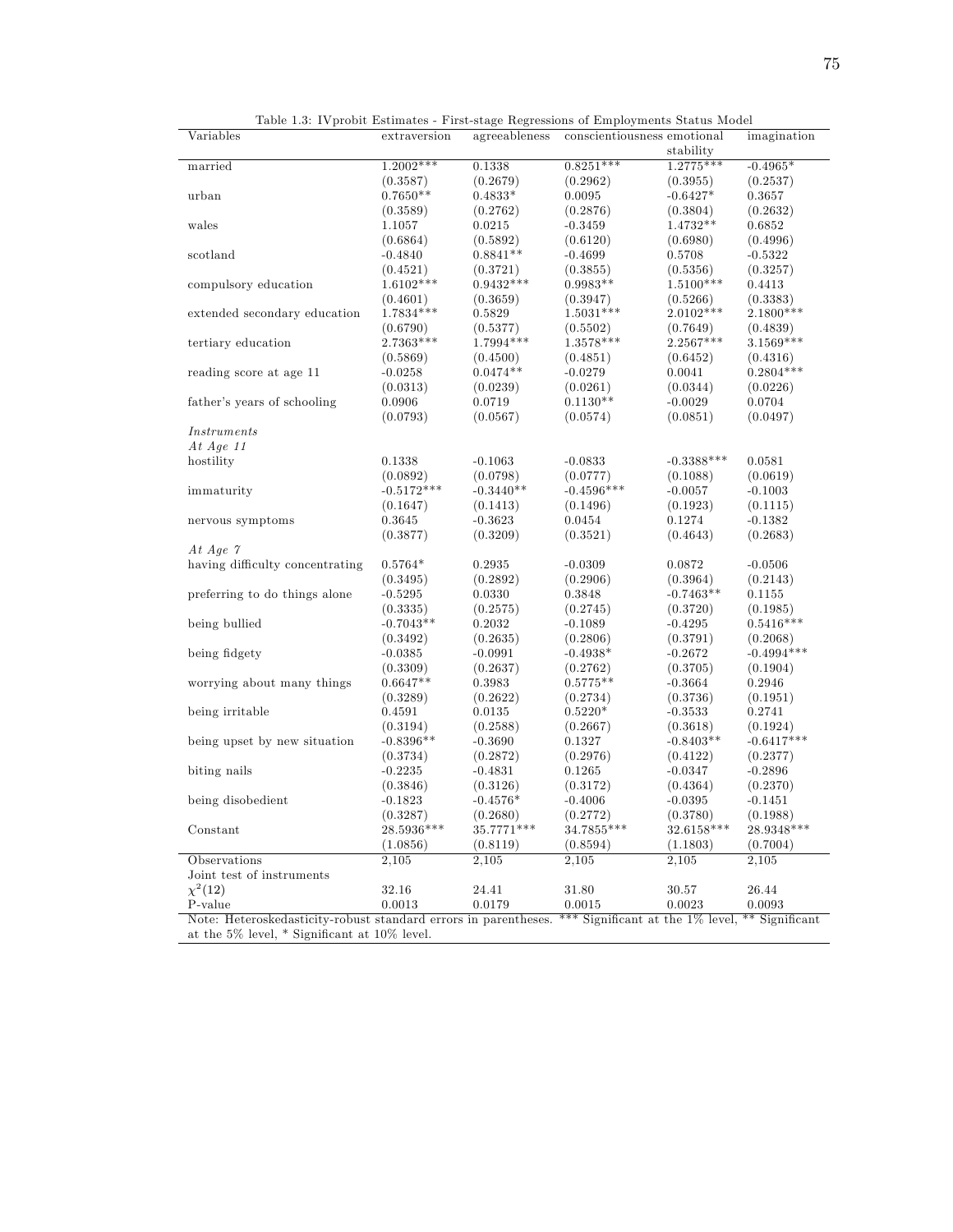|                                                                                                                                                                                 |               |                | Table 1.4: MNL Results for Occupational Choice Model |           |                    |           |                                                                                                                |           |
|---------------------------------------------------------------------------------------------------------------------------------------------------------------------------------|---------------|----------------|------------------------------------------------------|-----------|--------------------|-----------|----------------------------------------------------------------------------------------------------------------|-----------|
| Variables                                                                                                                                                                       | Managerial    | ما             | Non-manual                                           | 6         | Professional       | ءَ        | $M$ anual $(b)$                                                                                                | ۵         |
|                                                                                                                                                                                 | $\widehat{b}$ |                | $\widehat{b}$                                        |           | $\widehat{b}$      |           |                                                                                                                |           |
| The Big Five                                                                                                                                                                    |               |                |                                                      |           |                    |           |                                                                                                                |           |
| extraversion                                                                                                                                                                    | $0.0062***$   | 0.0467         | 0.0006                                               | $-0.0041$ | $-0.0012$          | $-0.0090$ | $0.0045***$                                                                                                    | $-0.0335$ |
|                                                                                                                                                                                 | (0.0015)      |                | (0.0015)                                             |           | (60000)            |           | (0.0015)                                                                                                       |           |
| agreeableness                                                                                                                                                                   | $-0.0064***$  | $-0.0364$      | $0.0055***$                                          | 0.0313    | 0.0008             | 0.0044    | 0.0001                                                                                                         | 0.0007    |
|                                                                                                                                                                                 | (6.0019)      |                | (0.0021)                                             |           | 0.0013             |           | (0.0020)                                                                                                       |           |
| conscientiousness                                                                                                                                                               | $0.0042**$    | 0.0247         | 0.0029                                               | $-0.0167$ | $0.0033***$        | 0.0190    | $-0.0046**$                                                                                                    | $-0.0270$ |
|                                                                                                                                                                                 | (0.0018)      |                | (0.0019)                                             |           | 0.0011             |           | (0.0018)                                                                                                       |           |
| emotional stability                                                                                                                                                             | $-0.0002$     | $-0.0019$      | $-0.0011$                                            | $-0.0084$ | 0.0004             | $-0.0030$ | 1.0017                                                                                                         | 0.0132    |
|                                                                                                                                                                                 | (0.0013)      |                | (0.0014)                                             |           | (80000)            |           | (0.0014)                                                                                                       |           |
| imagination                                                                                                                                                                     | 0.0020        | 0.0113         | 0.0012                                               | 0.0068    | 0.0006             | $-0.0036$ | $-0.0025$                                                                                                      | $-0.0146$ |
|                                                                                                                                                                                 | (0.0021)      |                | (0.0021)                                             |           | 0.0013)            |           | (0.0021)                                                                                                       |           |
| Other Explanatory Variables                                                                                                                                                     |               |                |                                                      |           |                    |           |                                                                                                                |           |
| married                                                                                                                                                                         | $0.1273***$   | 0.0563         | $-0.0427*$                                           | $-0.0189$ | 0.0152             | 0.0067    | $-0.0998***$                                                                                                   | $-0.0442$ |
|                                                                                                                                                                                 | (0.0239)      |                | (0.0222)                                             |           | (0.0145)           |           | (0.0216)                                                                                                       |           |
| urban                                                                                                                                                                           | $-0.0656***$  | $-0.0297$      | $0.0496**$                                           | 0.0225    | $0.0216*$          | $-0.0098$ | 1.0376*                                                                                                        | 0.0171    |
|                                                                                                                                                                                 | (0.0208)      |                | (0.0222)                                             |           | 0.0126             |           | (0.0222)                                                                                                       |           |
| wales                                                                                                                                                                           | $-0.1314**$   | 0296<br>$-0.0$ | $0.0734*$                                            | 0.0165    | 0.0267             | $-0.0060$ | $0.0847*$                                                                                                      | 0.0191    |
|                                                                                                                                                                                 | (0.0517)      |                | (0.0424)                                             |           | (0.0303)           |           | (0.0452)                                                                                                       |           |
| scotland                                                                                                                                                                        | $-0.0107$     | $-0.0034$      | 0.0244                                               | $-0.0078$ | 0.0220             | $-0.0071$ | $0.0571*$                                                                                                      | 0.0183    |
|                                                                                                                                                                                 | (0.0313)      |                | (0.0326)                                             |           | (0.0217)           |           | (0.0294)                                                                                                       |           |
| compulsory education                                                                                                                                                            | 0.358         | 0.0179         | 0.0379                                               | 0.0190    | 0.0193             | $-0.0007$ | $-0.0544**$                                                                                                    | $-0.0272$ |
|                                                                                                                                                                                 | 0.0346        |                | (0.0360)                                             |           | (0.0264)           |           | (0.0270)                                                                                                       |           |
| extended secondary education                                                                                                                                                    | $0.1322***$   | 0.0395         | $0.1438***$                                          | 0.0430    | 0.0236             | $-0.007$  | $-0.2524***$                                                                                                   | $-0.0754$ |
|                                                                                                                                                                                 | (0.0429)      |                | (0.0439)                                             |           | (0.0333)           |           | (0.0421)                                                                                                       |           |
| tertiary education                                                                                                                                                              | $0.0775**$    | 0.0344         | $0.1560***$                                          | 0.0691    | $0.0780***$        | 0.0346    | $-0.3116***$                                                                                                   | $-0.1381$ |
|                                                                                                                                                                                 | (0.0391)      |                | (0.0385)                                             |           | 0.0256)            |           | (0.0352)                                                                                                       |           |
| reading score at age 11                                                                                                                                                         | 0.0029        | 0.0174         | $0.0083***$                                          | 0.0493    | $0.0035***$        | 0.0209    | $-0.0147***$                                                                                                   | $-0.0877$ |
|                                                                                                                                                                                 | 0.0020)       |                | (0.0020)                                             |           | 0.0012             |           | (0.0019)                                                                                                       |           |
| father's years of schooling                                                                                                                                                     | $0.0097**$    | 0.0214         | $-0.0025$                                            | $-0.0056$ | $0.0081***$        | 0.0177    | $-0.0152**$                                                                                                    | $-0.0335$ |
|                                                                                                                                                                                 | (2.0047)      |                | (6100.0)                                             |           | 0.0020)            |           | (0.0061)                                                                                                       |           |
| Observations                                                                                                                                                                    | 1.928         |                | 1.928                                                |           | $1,9\overline{28}$ |           | 1,928                                                                                                          |           |
| Note: Marginal effects are reported rather than multinomial logit coefficients here. Heteroskedasticity-robust standard errors in parentheses. *** Significant at the 1% level, |               |                |                                                      |           |                    |           |                                                                                                                |           |
| ** Significant at the 5% level, * Significant at the 10% level. The coefficient b' represents the change in the probability of being in each occupation for a one standard      |               |                |                                                      |           |                    |           |                                                                                                                |           |
| deviation increase in the independent variable $(b_x)$                                                                                                                          |               | $\mathbf{I}$   |                                                      |           |                    |           | $b_x * \sigma_x$ ). The detailed information about each occupation group can be found in Appendix Table A.1.1. |           |
|                                                                                                                                                                                 |               |                |                                                      |           |                    |           |                                                                                                                |           |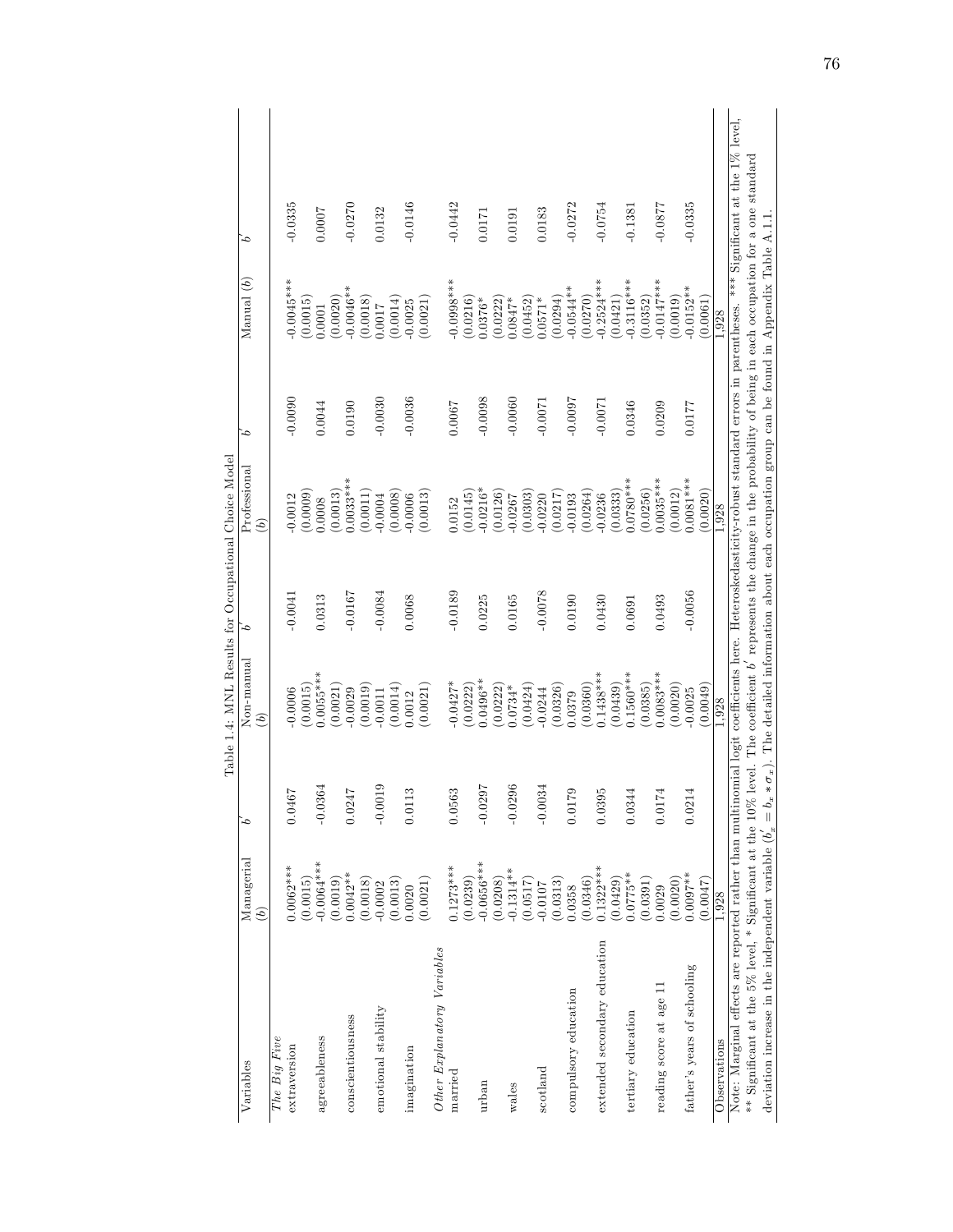| $1.1741***$<br>0.2150<br>$0.6038*$<br>$0.8351**$<br>$-0.2615$<br>married<br>(0.2671)<br>(0.3872)<br>(0.2825)<br>(0.3094)<br>(0.4080)<br>$0.7810**$<br>$0.5357*$<br>$0.4693*$<br>urban<br>0.1525<br>$-0.4687$<br>(0.2979)<br>(0.3746)<br>(0.2846)<br>(0.3922)<br>(0.2727)<br>1.4499**<br>$0.8928*$<br>1.1071<br>0.1231<br>$-0.3641$<br>wales<br>(0.7509)<br>(0.6405)<br>(0.6587)<br>(0.7365)<br>(0.5343)<br>$1.0190***$<br>$-0.6128$<br>0.2110<br>$-0.7365**$<br>scotland<br>$-0.7147$<br>(0.4814)<br>(0.3780)<br>(0.3949)<br>(0.5666)<br>(0.3331)<br>1.5006***<br>$1.0474***$<br>$1.0592**$<br>1.2471**<br>$0.6532*$<br>compulsory education<br>(0.4936)<br>(0.3972)<br>(0.4296)<br>(0.3614)<br>(0.5487)<br>$1.8709***$<br>$1.5688***$<br>$2.4482***$<br>1.8388**<br>0.7550<br>extended secondary education<br>(0.7028)<br>(0.5674)<br>(0.5823)<br>(0.5026)<br>(0.7803)<br>2.6939***<br>$1.9561***$<br>$1.4989***$<br>1.9283***<br>$3.4366***$<br>tertiary education<br>(0.6196)<br>(0.4767)<br>(0.5083)<br>(0.6600)<br>(0.4500)<br>$0.2694***$<br>$-0.0427$<br>$0.0425*$<br>$-0.0357$<br>$-0.0040$<br>reading score at age 11<br>(0.0324)<br>(0.0251)<br>(0.0273)<br>(0.0348)<br>(0.0238)<br>0.1085<br>$0.0974*$<br>0.0708<br>father's years of schooling<br>$-0.0335$<br>0.0748<br>(0.0815)<br>(0.0575)<br>(0.0582)<br>(0.0862)<br>(0.0505)<br>Instruments<br>At Age $11$<br>hostility<br>0.1546<br>$-0.1156$<br>$-0.0956$<br>$-0.2916**$<br>$-0.0106$<br>(0.0885)<br>(0.0862)<br>(0.0747)<br>(0.0988)<br>(0.1179)<br>$-0.4623**$<br>$-0.4817***$<br>$-0.2714*$<br>0.0204<br>$-0.1315$<br>immaturity<br>(0.1468)<br>(0.1611)<br>(0.2001)<br>(0.1526)<br>(0.1878)<br>0.4396<br>$-0.5516*$<br>$-0.1453$<br>$-0.1679$<br>$-0.1154$<br>nervous symptoms<br>(0.3701)<br>(0.3131)<br>(0.4397)<br>(0.3331)<br>(0.4816)<br>At Age $\gamma$<br>having difficulty concentrating<br>0.4021<br>0.1940<br>$-0.0627$<br>$-0.0806$<br>$-0.2388$<br>(0.3826)<br>(0.2958)<br>(0.3015)<br>(0.3982)<br>(0.2692)<br>0.2705<br>$-0.8339**$<br>0.2449<br>preferring to do things alone<br>$-0.4565$<br>$-0.0628$<br>(0.3694)<br>(0.2670)<br>(0.2834)<br>(0.3756)<br>(0.2565)<br>$-0.7122*$<br>0.1474<br>0.0047<br>$0.4627*$<br>being bullied<br>$-0.0485$<br>(0.3793)<br>(0.2783)<br>(0.2927)<br>(0.3872)<br>(0.2563)<br>$-0.5764**$<br>$-0.3154$<br>being fidgety<br>0.0918<br>$-0.2003$<br>$-0.3167$<br>(0.3556)<br>(0.2713)<br>(0.2861)<br>(0.3770)<br>(0.2511)<br>$0.4708*$<br>0.5764<br>$0.4859*$<br>$-0.7054*$<br>0.2353<br>worrying about many things<br>(0.3604)<br>(0.2734)<br>(0.2835)<br>(0.3808)<br>(0.2509)<br>0.2922<br>0.3693<br>being irritable<br>0.5011<br>$-0.0236$<br>$-0.5124$<br>(0.3493)<br>(0.2706)<br>(0.2796)<br>(0.3737)<br>(0.2459)<br>$-0.9510**$<br>$-0.8365***$<br>0.0319<br>$-0.8980**$<br>being upset by new situation<br>$-0.3520$<br>(0.3929)<br>(0.2887)<br>(0.3048)<br>(0.4157)<br>(0.2683)<br>$-0.3630$<br>biting nails<br>$-0.1317$<br>0.1384<br>0.2079<br>$-0.4193$<br>(0.4255)<br>(0.3260)<br>(0.3324)<br>(0.4423)<br>(0.2967)<br>$-0.2828$<br>$-0.4894*$<br>$-0.3184$<br>0.0768<br>$-0.0878$<br>being disobedient<br>(0.2793)<br>(0.2869)<br>(0.2583)<br>(0.3626)<br>(0.3860)<br>28.8395***<br>35.4153***<br>35.7215***<br>33.9412***<br>28.5682***<br>Constant<br>(0.8984)<br>(0.7643)<br>(1.1497)<br>(0.8559)<br>(1.2194)<br>Observations<br>1,928<br>1,928<br>1,928<br>1,928<br>1,928<br>R-squared<br>0.0330<br>0.0270<br>0.0295<br>0.2149<br>0.0425<br>Joint test of instruments<br>2.04<br>1.86<br>2.09<br>2.60<br>1.91<br>F(12, 1906)<br>0.0183<br>0.0349<br>0.0149<br>0.0020<br>0.0290<br>P-value<br>Notes: Heteroskedasticity-robust standard errors in parentheses. *** Significant at 1% level, ** Significant at 5%<br>level, $*$ Significant at $10\%$ level. | Variables | extraversion | agreeableness | conscientiousness | emotional stability | imagination |
|-------------------------------------------------------------------------------------------------------------------------------------------------------------------------------------------------------------------------------------------------------------------------------------------------------------------------------------------------------------------------------------------------------------------------------------------------------------------------------------------------------------------------------------------------------------------------------------------------------------------------------------------------------------------------------------------------------------------------------------------------------------------------------------------------------------------------------------------------------------------------------------------------------------------------------------------------------------------------------------------------------------------------------------------------------------------------------------------------------------------------------------------------------------------------------------------------------------------------------------------------------------------------------------------------------------------------------------------------------------------------------------------------------------------------------------------------------------------------------------------------------------------------------------------------------------------------------------------------------------------------------------------------------------------------------------------------------------------------------------------------------------------------------------------------------------------------------------------------------------------------------------------------------------------------------------------------------------------------------------------------------------------------------------------------------------------------------------------------------------------------------------------------------------------------------------------------------------------------------------------------------------------------------------------------------------------------------------------------------------------------------------------------------------------------------------------------------------------------------------------------------------------------------------------------------------------------------------------------------------------------------------------------------------------------------------------------------------------------------------------------------------------------------------------------------------------------------------------------------------------------------------------------------------------------------------------------------------------------------------------------------------------------------------------------------------------------------------------------------------------------------------------------------------------------------------------------------------------------------------------------------------------------------------------------------------------------------------------------------------------------------------------------------------------------------------------------------------------------------------------------------------------------------------------------------------------------------------------------------------------------------------------------------------------------------------------------------------------------------------------------------------------------------------------------|-----------|--------------|---------------|-------------------|---------------------|-------------|
|                                                                                                                                                                                                                                                                                                                                                                                                                                                                                                                                                                                                                                                                                                                                                                                                                                                                                                                                                                                                                                                                                                                                                                                                                                                                                                                                                                                                                                                                                                                                                                                                                                                                                                                                                                                                                                                                                                                                                                                                                                                                                                                                                                                                                                                                                                                                                                                                                                                                                                                                                                                                                                                                                                                                                                                                                                                                                                                                                                                                                                                                                                                                                                                                                                                                                                                                                                                                                                                                                                                                                                                                                                                                                                                                                                                                 |           |              |               |                   |                     |             |
|                                                                                                                                                                                                                                                                                                                                                                                                                                                                                                                                                                                                                                                                                                                                                                                                                                                                                                                                                                                                                                                                                                                                                                                                                                                                                                                                                                                                                                                                                                                                                                                                                                                                                                                                                                                                                                                                                                                                                                                                                                                                                                                                                                                                                                                                                                                                                                                                                                                                                                                                                                                                                                                                                                                                                                                                                                                                                                                                                                                                                                                                                                                                                                                                                                                                                                                                                                                                                                                                                                                                                                                                                                                                                                                                                                                                 |           |              |               |                   |                     |             |
|                                                                                                                                                                                                                                                                                                                                                                                                                                                                                                                                                                                                                                                                                                                                                                                                                                                                                                                                                                                                                                                                                                                                                                                                                                                                                                                                                                                                                                                                                                                                                                                                                                                                                                                                                                                                                                                                                                                                                                                                                                                                                                                                                                                                                                                                                                                                                                                                                                                                                                                                                                                                                                                                                                                                                                                                                                                                                                                                                                                                                                                                                                                                                                                                                                                                                                                                                                                                                                                                                                                                                                                                                                                                                                                                                                                                 |           |              |               |                   |                     |             |
|                                                                                                                                                                                                                                                                                                                                                                                                                                                                                                                                                                                                                                                                                                                                                                                                                                                                                                                                                                                                                                                                                                                                                                                                                                                                                                                                                                                                                                                                                                                                                                                                                                                                                                                                                                                                                                                                                                                                                                                                                                                                                                                                                                                                                                                                                                                                                                                                                                                                                                                                                                                                                                                                                                                                                                                                                                                                                                                                                                                                                                                                                                                                                                                                                                                                                                                                                                                                                                                                                                                                                                                                                                                                                                                                                                                                 |           |              |               |                   |                     |             |
|                                                                                                                                                                                                                                                                                                                                                                                                                                                                                                                                                                                                                                                                                                                                                                                                                                                                                                                                                                                                                                                                                                                                                                                                                                                                                                                                                                                                                                                                                                                                                                                                                                                                                                                                                                                                                                                                                                                                                                                                                                                                                                                                                                                                                                                                                                                                                                                                                                                                                                                                                                                                                                                                                                                                                                                                                                                                                                                                                                                                                                                                                                                                                                                                                                                                                                                                                                                                                                                                                                                                                                                                                                                                                                                                                                                                 |           |              |               |                   |                     |             |
|                                                                                                                                                                                                                                                                                                                                                                                                                                                                                                                                                                                                                                                                                                                                                                                                                                                                                                                                                                                                                                                                                                                                                                                                                                                                                                                                                                                                                                                                                                                                                                                                                                                                                                                                                                                                                                                                                                                                                                                                                                                                                                                                                                                                                                                                                                                                                                                                                                                                                                                                                                                                                                                                                                                                                                                                                                                                                                                                                                                                                                                                                                                                                                                                                                                                                                                                                                                                                                                                                                                                                                                                                                                                                                                                                                                                 |           |              |               |                   |                     |             |
|                                                                                                                                                                                                                                                                                                                                                                                                                                                                                                                                                                                                                                                                                                                                                                                                                                                                                                                                                                                                                                                                                                                                                                                                                                                                                                                                                                                                                                                                                                                                                                                                                                                                                                                                                                                                                                                                                                                                                                                                                                                                                                                                                                                                                                                                                                                                                                                                                                                                                                                                                                                                                                                                                                                                                                                                                                                                                                                                                                                                                                                                                                                                                                                                                                                                                                                                                                                                                                                                                                                                                                                                                                                                                                                                                                                                 |           |              |               |                   |                     |             |
|                                                                                                                                                                                                                                                                                                                                                                                                                                                                                                                                                                                                                                                                                                                                                                                                                                                                                                                                                                                                                                                                                                                                                                                                                                                                                                                                                                                                                                                                                                                                                                                                                                                                                                                                                                                                                                                                                                                                                                                                                                                                                                                                                                                                                                                                                                                                                                                                                                                                                                                                                                                                                                                                                                                                                                                                                                                                                                                                                                                                                                                                                                                                                                                                                                                                                                                                                                                                                                                                                                                                                                                                                                                                                                                                                                                                 |           |              |               |                   |                     |             |
|                                                                                                                                                                                                                                                                                                                                                                                                                                                                                                                                                                                                                                                                                                                                                                                                                                                                                                                                                                                                                                                                                                                                                                                                                                                                                                                                                                                                                                                                                                                                                                                                                                                                                                                                                                                                                                                                                                                                                                                                                                                                                                                                                                                                                                                                                                                                                                                                                                                                                                                                                                                                                                                                                                                                                                                                                                                                                                                                                                                                                                                                                                                                                                                                                                                                                                                                                                                                                                                                                                                                                                                                                                                                                                                                                                                                 |           |              |               |                   |                     |             |
|                                                                                                                                                                                                                                                                                                                                                                                                                                                                                                                                                                                                                                                                                                                                                                                                                                                                                                                                                                                                                                                                                                                                                                                                                                                                                                                                                                                                                                                                                                                                                                                                                                                                                                                                                                                                                                                                                                                                                                                                                                                                                                                                                                                                                                                                                                                                                                                                                                                                                                                                                                                                                                                                                                                                                                                                                                                                                                                                                                                                                                                                                                                                                                                                                                                                                                                                                                                                                                                                                                                                                                                                                                                                                                                                                                                                 |           |              |               |                   |                     |             |
|                                                                                                                                                                                                                                                                                                                                                                                                                                                                                                                                                                                                                                                                                                                                                                                                                                                                                                                                                                                                                                                                                                                                                                                                                                                                                                                                                                                                                                                                                                                                                                                                                                                                                                                                                                                                                                                                                                                                                                                                                                                                                                                                                                                                                                                                                                                                                                                                                                                                                                                                                                                                                                                                                                                                                                                                                                                                                                                                                                                                                                                                                                                                                                                                                                                                                                                                                                                                                                                                                                                                                                                                                                                                                                                                                                                                 |           |              |               |                   |                     |             |
|                                                                                                                                                                                                                                                                                                                                                                                                                                                                                                                                                                                                                                                                                                                                                                                                                                                                                                                                                                                                                                                                                                                                                                                                                                                                                                                                                                                                                                                                                                                                                                                                                                                                                                                                                                                                                                                                                                                                                                                                                                                                                                                                                                                                                                                                                                                                                                                                                                                                                                                                                                                                                                                                                                                                                                                                                                                                                                                                                                                                                                                                                                                                                                                                                                                                                                                                                                                                                                                                                                                                                                                                                                                                                                                                                                                                 |           |              |               |                   |                     |             |
|                                                                                                                                                                                                                                                                                                                                                                                                                                                                                                                                                                                                                                                                                                                                                                                                                                                                                                                                                                                                                                                                                                                                                                                                                                                                                                                                                                                                                                                                                                                                                                                                                                                                                                                                                                                                                                                                                                                                                                                                                                                                                                                                                                                                                                                                                                                                                                                                                                                                                                                                                                                                                                                                                                                                                                                                                                                                                                                                                                                                                                                                                                                                                                                                                                                                                                                                                                                                                                                                                                                                                                                                                                                                                                                                                                                                 |           |              |               |                   |                     |             |
|                                                                                                                                                                                                                                                                                                                                                                                                                                                                                                                                                                                                                                                                                                                                                                                                                                                                                                                                                                                                                                                                                                                                                                                                                                                                                                                                                                                                                                                                                                                                                                                                                                                                                                                                                                                                                                                                                                                                                                                                                                                                                                                                                                                                                                                                                                                                                                                                                                                                                                                                                                                                                                                                                                                                                                                                                                                                                                                                                                                                                                                                                                                                                                                                                                                                                                                                                                                                                                                                                                                                                                                                                                                                                                                                                                                                 |           |              |               |                   |                     |             |
|                                                                                                                                                                                                                                                                                                                                                                                                                                                                                                                                                                                                                                                                                                                                                                                                                                                                                                                                                                                                                                                                                                                                                                                                                                                                                                                                                                                                                                                                                                                                                                                                                                                                                                                                                                                                                                                                                                                                                                                                                                                                                                                                                                                                                                                                                                                                                                                                                                                                                                                                                                                                                                                                                                                                                                                                                                                                                                                                                                                                                                                                                                                                                                                                                                                                                                                                                                                                                                                                                                                                                                                                                                                                                                                                                                                                 |           |              |               |                   |                     |             |
|                                                                                                                                                                                                                                                                                                                                                                                                                                                                                                                                                                                                                                                                                                                                                                                                                                                                                                                                                                                                                                                                                                                                                                                                                                                                                                                                                                                                                                                                                                                                                                                                                                                                                                                                                                                                                                                                                                                                                                                                                                                                                                                                                                                                                                                                                                                                                                                                                                                                                                                                                                                                                                                                                                                                                                                                                                                                                                                                                                                                                                                                                                                                                                                                                                                                                                                                                                                                                                                                                                                                                                                                                                                                                                                                                                                                 |           |              |               |                   |                     |             |
|                                                                                                                                                                                                                                                                                                                                                                                                                                                                                                                                                                                                                                                                                                                                                                                                                                                                                                                                                                                                                                                                                                                                                                                                                                                                                                                                                                                                                                                                                                                                                                                                                                                                                                                                                                                                                                                                                                                                                                                                                                                                                                                                                                                                                                                                                                                                                                                                                                                                                                                                                                                                                                                                                                                                                                                                                                                                                                                                                                                                                                                                                                                                                                                                                                                                                                                                                                                                                                                                                                                                                                                                                                                                                                                                                                                                 |           |              |               |                   |                     |             |
|                                                                                                                                                                                                                                                                                                                                                                                                                                                                                                                                                                                                                                                                                                                                                                                                                                                                                                                                                                                                                                                                                                                                                                                                                                                                                                                                                                                                                                                                                                                                                                                                                                                                                                                                                                                                                                                                                                                                                                                                                                                                                                                                                                                                                                                                                                                                                                                                                                                                                                                                                                                                                                                                                                                                                                                                                                                                                                                                                                                                                                                                                                                                                                                                                                                                                                                                                                                                                                                                                                                                                                                                                                                                                                                                                                                                 |           |              |               |                   |                     |             |
|                                                                                                                                                                                                                                                                                                                                                                                                                                                                                                                                                                                                                                                                                                                                                                                                                                                                                                                                                                                                                                                                                                                                                                                                                                                                                                                                                                                                                                                                                                                                                                                                                                                                                                                                                                                                                                                                                                                                                                                                                                                                                                                                                                                                                                                                                                                                                                                                                                                                                                                                                                                                                                                                                                                                                                                                                                                                                                                                                                                                                                                                                                                                                                                                                                                                                                                                                                                                                                                                                                                                                                                                                                                                                                                                                                                                 |           |              |               |                   |                     |             |
|                                                                                                                                                                                                                                                                                                                                                                                                                                                                                                                                                                                                                                                                                                                                                                                                                                                                                                                                                                                                                                                                                                                                                                                                                                                                                                                                                                                                                                                                                                                                                                                                                                                                                                                                                                                                                                                                                                                                                                                                                                                                                                                                                                                                                                                                                                                                                                                                                                                                                                                                                                                                                                                                                                                                                                                                                                                                                                                                                                                                                                                                                                                                                                                                                                                                                                                                                                                                                                                                                                                                                                                                                                                                                                                                                                                                 |           |              |               |                   |                     |             |
|                                                                                                                                                                                                                                                                                                                                                                                                                                                                                                                                                                                                                                                                                                                                                                                                                                                                                                                                                                                                                                                                                                                                                                                                                                                                                                                                                                                                                                                                                                                                                                                                                                                                                                                                                                                                                                                                                                                                                                                                                                                                                                                                                                                                                                                                                                                                                                                                                                                                                                                                                                                                                                                                                                                                                                                                                                                                                                                                                                                                                                                                                                                                                                                                                                                                                                                                                                                                                                                                                                                                                                                                                                                                                                                                                                                                 |           |              |               |                   |                     |             |
|                                                                                                                                                                                                                                                                                                                                                                                                                                                                                                                                                                                                                                                                                                                                                                                                                                                                                                                                                                                                                                                                                                                                                                                                                                                                                                                                                                                                                                                                                                                                                                                                                                                                                                                                                                                                                                                                                                                                                                                                                                                                                                                                                                                                                                                                                                                                                                                                                                                                                                                                                                                                                                                                                                                                                                                                                                                                                                                                                                                                                                                                                                                                                                                                                                                                                                                                                                                                                                                                                                                                                                                                                                                                                                                                                                                                 |           |              |               |                   |                     |             |
|                                                                                                                                                                                                                                                                                                                                                                                                                                                                                                                                                                                                                                                                                                                                                                                                                                                                                                                                                                                                                                                                                                                                                                                                                                                                                                                                                                                                                                                                                                                                                                                                                                                                                                                                                                                                                                                                                                                                                                                                                                                                                                                                                                                                                                                                                                                                                                                                                                                                                                                                                                                                                                                                                                                                                                                                                                                                                                                                                                                                                                                                                                                                                                                                                                                                                                                                                                                                                                                                                                                                                                                                                                                                                                                                                                                                 |           |              |               |                   |                     |             |
|                                                                                                                                                                                                                                                                                                                                                                                                                                                                                                                                                                                                                                                                                                                                                                                                                                                                                                                                                                                                                                                                                                                                                                                                                                                                                                                                                                                                                                                                                                                                                                                                                                                                                                                                                                                                                                                                                                                                                                                                                                                                                                                                                                                                                                                                                                                                                                                                                                                                                                                                                                                                                                                                                                                                                                                                                                                                                                                                                                                                                                                                                                                                                                                                                                                                                                                                                                                                                                                                                                                                                                                                                                                                                                                                                                                                 |           |              |               |                   |                     |             |
|                                                                                                                                                                                                                                                                                                                                                                                                                                                                                                                                                                                                                                                                                                                                                                                                                                                                                                                                                                                                                                                                                                                                                                                                                                                                                                                                                                                                                                                                                                                                                                                                                                                                                                                                                                                                                                                                                                                                                                                                                                                                                                                                                                                                                                                                                                                                                                                                                                                                                                                                                                                                                                                                                                                                                                                                                                                                                                                                                                                                                                                                                                                                                                                                                                                                                                                                                                                                                                                                                                                                                                                                                                                                                                                                                                                                 |           |              |               |                   |                     |             |
|                                                                                                                                                                                                                                                                                                                                                                                                                                                                                                                                                                                                                                                                                                                                                                                                                                                                                                                                                                                                                                                                                                                                                                                                                                                                                                                                                                                                                                                                                                                                                                                                                                                                                                                                                                                                                                                                                                                                                                                                                                                                                                                                                                                                                                                                                                                                                                                                                                                                                                                                                                                                                                                                                                                                                                                                                                                                                                                                                                                                                                                                                                                                                                                                                                                                                                                                                                                                                                                                                                                                                                                                                                                                                                                                                                                                 |           |              |               |                   |                     |             |
|                                                                                                                                                                                                                                                                                                                                                                                                                                                                                                                                                                                                                                                                                                                                                                                                                                                                                                                                                                                                                                                                                                                                                                                                                                                                                                                                                                                                                                                                                                                                                                                                                                                                                                                                                                                                                                                                                                                                                                                                                                                                                                                                                                                                                                                                                                                                                                                                                                                                                                                                                                                                                                                                                                                                                                                                                                                                                                                                                                                                                                                                                                                                                                                                                                                                                                                                                                                                                                                                                                                                                                                                                                                                                                                                                                                                 |           |              |               |                   |                     |             |
|                                                                                                                                                                                                                                                                                                                                                                                                                                                                                                                                                                                                                                                                                                                                                                                                                                                                                                                                                                                                                                                                                                                                                                                                                                                                                                                                                                                                                                                                                                                                                                                                                                                                                                                                                                                                                                                                                                                                                                                                                                                                                                                                                                                                                                                                                                                                                                                                                                                                                                                                                                                                                                                                                                                                                                                                                                                                                                                                                                                                                                                                                                                                                                                                                                                                                                                                                                                                                                                                                                                                                                                                                                                                                                                                                                                                 |           |              |               |                   |                     |             |
|                                                                                                                                                                                                                                                                                                                                                                                                                                                                                                                                                                                                                                                                                                                                                                                                                                                                                                                                                                                                                                                                                                                                                                                                                                                                                                                                                                                                                                                                                                                                                                                                                                                                                                                                                                                                                                                                                                                                                                                                                                                                                                                                                                                                                                                                                                                                                                                                                                                                                                                                                                                                                                                                                                                                                                                                                                                                                                                                                                                                                                                                                                                                                                                                                                                                                                                                                                                                                                                                                                                                                                                                                                                                                                                                                                                                 |           |              |               |                   |                     |             |
|                                                                                                                                                                                                                                                                                                                                                                                                                                                                                                                                                                                                                                                                                                                                                                                                                                                                                                                                                                                                                                                                                                                                                                                                                                                                                                                                                                                                                                                                                                                                                                                                                                                                                                                                                                                                                                                                                                                                                                                                                                                                                                                                                                                                                                                                                                                                                                                                                                                                                                                                                                                                                                                                                                                                                                                                                                                                                                                                                                                                                                                                                                                                                                                                                                                                                                                                                                                                                                                                                                                                                                                                                                                                                                                                                                                                 |           |              |               |                   |                     |             |
|                                                                                                                                                                                                                                                                                                                                                                                                                                                                                                                                                                                                                                                                                                                                                                                                                                                                                                                                                                                                                                                                                                                                                                                                                                                                                                                                                                                                                                                                                                                                                                                                                                                                                                                                                                                                                                                                                                                                                                                                                                                                                                                                                                                                                                                                                                                                                                                                                                                                                                                                                                                                                                                                                                                                                                                                                                                                                                                                                                                                                                                                                                                                                                                                                                                                                                                                                                                                                                                                                                                                                                                                                                                                                                                                                                                                 |           |              |               |                   |                     |             |
|                                                                                                                                                                                                                                                                                                                                                                                                                                                                                                                                                                                                                                                                                                                                                                                                                                                                                                                                                                                                                                                                                                                                                                                                                                                                                                                                                                                                                                                                                                                                                                                                                                                                                                                                                                                                                                                                                                                                                                                                                                                                                                                                                                                                                                                                                                                                                                                                                                                                                                                                                                                                                                                                                                                                                                                                                                                                                                                                                                                                                                                                                                                                                                                                                                                                                                                                                                                                                                                                                                                                                                                                                                                                                                                                                                                                 |           |              |               |                   |                     |             |
|                                                                                                                                                                                                                                                                                                                                                                                                                                                                                                                                                                                                                                                                                                                                                                                                                                                                                                                                                                                                                                                                                                                                                                                                                                                                                                                                                                                                                                                                                                                                                                                                                                                                                                                                                                                                                                                                                                                                                                                                                                                                                                                                                                                                                                                                                                                                                                                                                                                                                                                                                                                                                                                                                                                                                                                                                                                                                                                                                                                                                                                                                                                                                                                                                                                                                                                                                                                                                                                                                                                                                                                                                                                                                                                                                                                                 |           |              |               |                   |                     |             |
|                                                                                                                                                                                                                                                                                                                                                                                                                                                                                                                                                                                                                                                                                                                                                                                                                                                                                                                                                                                                                                                                                                                                                                                                                                                                                                                                                                                                                                                                                                                                                                                                                                                                                                                                                                                                                                                                                                                                                                                                                                                                                                                                                                                                                                                                                                                                                                                                                                                                                                                                                                                                                                                                                                                                                                                                                                                                                                                                                                                                                                                                                                                                                                                                                                                                                                                                                                                                                                                                                                                                                                                                                                                                                                                                                                                                 |           |              |               |                   |                     |             |
|                                                                                                                                                                                                                                                                                                                                                                                                                                                                                                                                                                                                                                                                                                                                                                                                                                                                                                                                                                                                                                                                                                                                                                                                                                                                                                                                                                                                                                                                                                                                                                                                                                                                                                                                                                                                                                                                                                                                                                                                                                                                                                                                                                                                                                                                                                                                                                                                                                                                                                                                                                                                                                                                                                                                                                                                                                                                                                                                                                                                                                                                                                                                                                                                                                                                                                                                                                                                                                                                                                                                                                                                                                                                                                                                                                                                 |           |              |               |                   |                     |             |
|                                                                                                                                                                                                                                                                                                                                                                                                                                                                                                                                                                                                                                                                                                                                                                                                                                                                                                                                                                                                                                                                                                                                                                                                                                                                                                                                                                                                                                                                                                                                                                                                                                                                                                                                                                                                                                                                                                                                                                                                                                                                                                                                                                                                                                                                                                                                                                                                                                                                                                                                                                                                                                                                                                                                                                                                                                                                                                                                                                                                                                                                                                                                                                                                                                                                                                                                                                                                                                                                                                                                                                                                                                                                                                                                                                                                 |           |              |               |                   |                     |             |
|                                                                                                                                                                                                                                                                                                                                                                                                                                                                                                                                                                                                                                                                                                                                                                                                                                                                                                                                                                                                                                                                                                                                                                                                                                                                                                                                                                                                                                                                                                                                                                                                                                                                                                                                                                                                                                                                                                                                                                                                                                                                                                                                                                                                                                                                                                                                                                                                                                                                                                                                                                                                                                                                                                                                                                                                                                                                                                                                                                                                                                                                                                                                                                                                                                                                                                                                                                                                                                                                                                                                                                                                                                                                                                                                                                                                 |           |              |               |                   |                     |             |
|                                                                                                                                                                                                                                                                                                                                                                                                                                                                                                                                                                                                                                                                                                                                                                                                                                                                                                                                                                                                                                                                                                                                                                                                                                                                                                                                                                                                                                                                                                                                                                                                                                                                                                                                                                                                                                                                                                                                                                                                                                                                                                                                                                                                                                                                                                                                                                                                                                                                                                                                                                                                                                                                                                                                                                                                                                                                                                                                                                                                                                                                                                                                                                                                                                                                                                                                                                                                                                                                                                                                                                                                                                                                                                                                                                                                 |           |              |               |                   |                     |             |
|                                                                                                                                                                                                                                                                                                                                                                                                                                                                                                                                                                                                                                                                                                                                                                                                                                                                                                                                                                                                                                                                                                                                                                                                                                                                                                                                                                                                                                                                                                                                                                                                                                                                                                                                                                                                                                                                                                                                                                                                                                                                                                                                                                                                                                                                                                                                                                                                                                                                                                                                                                                                                                                                                                                                                                                                                                                                                                                                                                                                                                                                                                                                                                                                                                                                                                                                                                                                                                                                                                                                                                                                                                                                                                                                                                                                 |           |              |               |                   |                     |             |
|                                                                                                                                                                                                                                                                                                                                                                                                                                                                                                                                                                                                                                                                                                                                                                                                                                                                                                                                                                                                                                                                                                                                                                                                                                                                                                                                                                                                                                                                                                                                                                                                                                                                                                                                                                                                                                                                                                                                                                                                                                                                                                                                                                                                                                                                                                                                                                                                                                                                                                                                                                                                                                                                                                                                                                                                                                                                                                                                                                                                                                                                                                                                                                                                                                                                                                                                                                                                                                                                                                                                                                                                                                                                                                                                                                                                 |           |              |               |                   |                     |             |
|                                                                                                                                                                                                                                                                                                                                                                                                                                                                                                                                                                                                                                                                                                                                                                                                                                                                                                                                                                                                                                                                                                                                                                                                                                                                                                                                                                                                                                                                                                                                                                                                                                                                                                                                                                                                                                                                                                                                                                                                                                                                                                                                                                                                                                                                                                                                                                                                                                                                                                                                                                                                                                                                                                                                                                                                                                                                                                                                                                                                                                                                                                                                                                                                                                                                                                                                                                                                                                                                                                                                                                                                                                                                                                                                                                                                 |           |              |               |                   |                     |             |
|                                                                                                                                                                                                                                                                                                                                                                                                                                                                                                                                                                                                                                                                                                                                                                                                                                                                                                                                                                                                                                                                                                                                                                                                                                                                                                                                                                                                                                                                                                                                                                                                                                                                                                                                                                                                                                                                                                                                                                                                                                                                                                                                                                                                                                                                                                                                                                                                                                                                                                                                                                                                                                                                                                                                                                                                                                                                                                                                                                                                                                                                                                                                                                                                                                                                                                                                                                                                                                                                                                                                                                                                                                                                                                                                                                                                 |           |              |               |                   |                     |             |
|                                                                                                                                                                                                                                                                                                                                                                                                                                                                                                                                                                                                                                                                                                                                                                                                                                                                                                                                                                                                                                                                                                                                                                                                                                                                                                                                                                                                                                                                                                                                                                                                                                                                                                                                                                                                                                                                                                                                                                                                                                                                                                                                                                                                                                                                                                                                                                                                                                                                                                                                                                                                                                                                                                                                                                                                                                                                                                                                                                                                                                                                                                                                                                                                                                                                                                                                                                                                                                                                                                                                                                                                                                                                                                                                                                                                 |           |              |               |                   |                     |             |
|                                                                                                                                                                                                                                                                                                                                                                                                                                                                                                                                                                                                                                                                                                                                                                                                                                                                                                                                                                                                                                                                                                                                                                                                                                                                                                                                                                                                                                                                                                                                                                                                                                                                                                                                                                                                                                                                                                                                                                                                                                                                                                                                                                                                                                                                                                                                                                                                                                                                                                                                                                                                                                                                                                                                                                                                                                                                                                                                                                                                                                                                                                                                                                                                                                                                                                                                                                                                                                                                                                                                                                                                                                                                                                                                                                                                 |           |              |               |                   |                     |             |
|                                                                                                                                                                                                                                                                                                                                                                                                                                                                                                                                                                                                                                                                                                                                                                                                                                                                                                                                                                                                                                                                                                                                                                                                                                                                                                                                                                                                                                                                                                                                                                                                                                                                                                                                                                                                                                                                                                                                                                                                                                                                                                                                                                                                                                                                                                                                                                                                                                                                                                                                                                                                                                                                                                                                                                                                                                                                                                                                                                                                                                                                                                                                                                                                                                                                                                                                                                                                                                                                                                                                                                                                                                                                                                                                                                                                 |           |              |               |                   |                     |             |
|                                                                                                                                                                                                                                                                                                                                                                                                                                                                                                                                                                                                                                                                                                                                                                                                                                                                                                                                                                                                                                                                                                                                                                                                                                                                                                                                                                                                                                                                                                                                                                                                                                                                                                                                                                                                                                                                                                                                                                                                                                                                                                                                                                                                                                                                                                                                                                                                                                                                                                                                                                                                                                                                                                                                                                                                                                                                                                                                                                                                                                                                                                                                                                                                                                                                                                                                                                                                                                                                                                                                                                                                                                                                                                                                                                                                 |           |              |               |                   |                     |             |
|                                                                                                                                                                                                                                                                                                                                                                                                                                                                                                                                                                                                                                                                                                                                                                                                                                                                                                                                                                                                                                                                                                                                                                                                                                                                                                                                                                                                                                                                                                                                                                                                                                                                                                                                                                                                                                                                                                                                                                                                                                                                                                                                                                                                                                                                                                                                                                                                                                                                                                                                                                                                                                                                                                                                                                                                                                                                                                                                                                                                                                                                                                                                                                                                                                                                                                                                                                                                                                                                                                                                                                                                                                                                                                                                                                                                 |           |              |               |                   |                     |             |
|                                                                                                                                                                                                                                                                                                                                                                                                                                                                                                                                                                                                                                                                                                                                                                                                                                                                                                                                                                                                                                                                                                                                                                                                                                                                                                                                                                                                                                                                                                                                                                                                                                                                                                                                                                                                                                                                                                                                                                                                                                                                                                                                                                                                                                                                                                                                                                                                                                                                                                                                                                                                                                                                                                                                                                                                                                                                                                                                                                                                                                                                                                                                                                                                                                                                                                                                                                                                                                                                                                                                                                                                                                                                                                                                                                                                 |           |              |               |                   |                     |             |
|                                                                                                                                                                                                                                                                                                                                                                                                                                                                                                                                                                                                                                                                                                                                                                                                                                                                                                                                                                                                                                                                                                                                                                                                                                                                                                                                                                                                                                                                                                                                                                                                                                                                                                                                                                                                                                                                                                                                                                                                                                                                                                                                                                                                                                                                                                                                                                                                                                                                                                                                                                                                                                                                                                                                                                                                                                                                                                                                                                                                                                                                                                                                                                                                                                                                                                                                                                                                                                                                                                                                                                                                                                                                                                                                                                                                 |           |              |               |                   |                     |             |
|                                                                                                                                                                                                                                                                                                                                                                                                                                                                                                                                                                                                                                                                                                                                                                                                                                                                                                                                                                                                                                                                                                                                                                                                                                                                                                                                                                                                                                                                                                                                                                                                                                                                                                                                                                                                                                                                                                                                                                                                                                                                                                                                                                                                                                                                                                                                                                                                                                                                                                                                                                                                                                                                                                                                                                                                                                                                                                                                                                                                                                                                                                                                                                                                                                                                                                                                                                                                                                                                                                                                                                                                                                                                                                                                                                                                 |           |              |               |                   |                     |             |
|                                                                                                                                                                                                                                                                                                                                                                                                                                                                                                                                                                                                                                                                                                                                                                                                                                                                                                                                                                                                                                                                                                                                                                                                                                                                                                                                                                                                                                                                                                                                                                                                                                                                                                                                                                                                                                                                                                                                                                                                                                                                                                                                                                                                                                                                                                                                                                                                                                                                                                                                                                                                                                                                                                                                                                                                                                                                                                                                                                                                                                                                                                                                                                                                                                                                                                                                                                                                                                                                                                                                                                                                                                                                                                                                                                                                 |           |              |               |                   |                     |             |
|                                                                                                                                                                                                                                                                                                                                                                                                                                                                                                                                                                                                                                                                                                                                                                                                                                                                                                                                                                                                                                                                                                                                                                                                                                                                                                                                                                                                                                                                                                                                                                                                                                                                                                                                                                                                                                                                                                                                                                                                                                                                                                                                                                                                                                                                                                                                                                                                                                                                                                                                                                                                                                                                                                                                                                                                                                                                                                                                                                                                                                                                                                                                                                                                                                                                                                                                                                                                                                                                                                                                                                                                                                                                                                                                                                                                 |           |              |               |                   |                     |             |
|                                                                                                                                                                                                                                                                                                                                                                                                                                                                                                                                                                                                                                                                                                                                                                                                                                                                                                                                                                                                                                                                                                                                                                                                                                                                                                                                                                                                                                                                                                                                                                                                                                                                                                                                                                                                                                                                                                                                                                                                                                                                                                                                                                                                                                                                                                                                                                                                                                                                                                                                                                                                                                                                                                                                                                                                                                                                                                                                                                                                                                                                                                                                                                                                                                                                                                                                                                                                                                                                                                                                                                                                                                                                                                                                                                                                 |           |              |               |                   |                     |             |
|                                                                                                                                                                                                                                                                                                                                                                                                                                                                                                                                                                                                                                                                                                                                                                                                                                                                                                                                                                                                                                                                                                                                                                                                                                                                                                                                                                                                                                                                                                                                                                                                                                                                                                                                                                                                                                                                                                                                                                                                                                                                                                                                                                                                                                                                                                                                                                                                                                                                                                                                                                                                                                                                                                                                                                                                                                                                                                                                                                                                                                                                                                                                                                                                                                                                                                                                                                                                                                                                                                                                                                                                                                                                                                                                                                                                 |           |              |               |                   |                     |             |
|                                                                                                                                                                                                                                                                                                                                                                                                                                                                                                                                                                                                                                                                                                                                                                                                                                                                                                                                                                                                                                                                                                                                                                                                                                                                                                                                                                                                                                                                                                                                                                                                                                                                                                                                                                                                                                                                                                                                                                                                                                                                                                                                                                                                                                                                                                                                                                                                                                                                                                                                                                                                                                                                                                                                                                                                                                                                                                                                                                                                                                                                                                                                                                                                                                                                                                                                                                                                                                                                                                                                                                                                                                                                                                                                                                                                 |           |              |               |                   |                     |             |

Table 1.5: Two-stage MNL Estimates - First-stage Regressions of Occupational Choice Model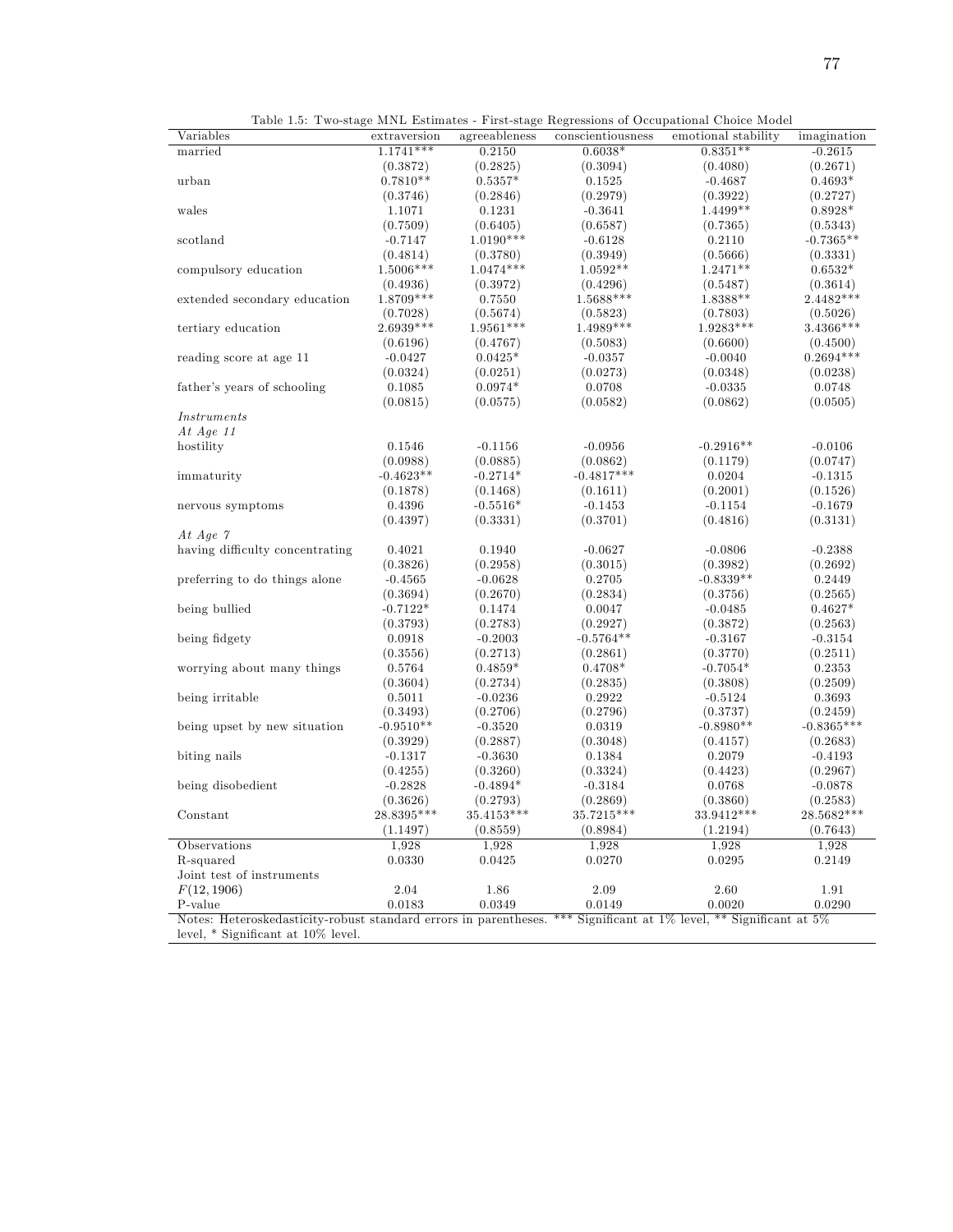|                                                                                                                                                                |                       |           |                | yvuudauundu |                                                                                                                |           |                 |           |
|----------------------------------------------------------------------------------------------------------------------------------------------------------------|-----------------------|-----------|----------------|-------------|----------------------------------------------------------------------------------------------------------------|-----------|-----------------|-----------|
| Variables                                                                                                                                                      | Managerial            | `۵        | Non-manual     | `۵          | Professional                                                                                                   | 5         | $M$ anual $(b)$ | $\dot{a}$ |
|                                                                                                                                                                | $\widehat{b}$         |           | $\widehat{b})$ |             | $\widehat{b}$                                                                                                  |           |                 |           |
| The Big Five                                                                                                                                                   |                       |           |                |             |                                                                                                                |           |                 |           |
| extraversion                                                                                                                                                   | $0.0402**$            | 0.3018    | $-0.0283*$     | $-0.2126$   | 0.0078                                                                                                         | $-0.0588$ | $-0.0041$       | $-0.0304$ |
|                                                                                                                                                                | 0.0169)               |           | (0.0146)       |             | 16000                                                                                                          |           | (0.0130)        |           |
| agreeableness                                                                                                                                                  | 0.0415                | 0.2343    | 0.0172         | 0.0973      | $0.0335*$                                                                                                      | $-0.1893$ | $-0.0252$       | $-0.1423$ |
|                                                                                                                                                                | (0.0339)              |           | (0.0286)       |             | 0.0177                                                                                                         |           | (0.0230)        |           |
| conscientiousness                                                                                                                                              | 0.0184                | 0.1071    | $-0.0338$      | $-0.1970$   | 0.0153                                                                                                         | 0.0892    | 1.0001          | 0.0007    |
|                                                                                                                                                                | (0.0280)              |           | (0.0242)       |             | 0.0147                                                                                                         |           | (0.0199)        |           |
| emotional stability                                                                                                                                            | $-0.0119$             | $-0.0924$ | $-0.0104$      | $-0.0808$   | 0.0048                                                                                                         | 0.0372    | 0.0175          | 0.1360    |
|                                                                                                                                                                | (8110.0)              |           | (0.0128)       |             | 0.0080                                                                                                         |           | (0.0108)        |           |
| imagination                                                                                                                                                    | $-0.0500*$            | $-0.2898$ | $0.0493**$     | 0.2857      | 0.0082                                                                                                         | 0.0475    | $-0.0075$       | $-.0434$  |
|                                                                                                                                                                | (0.0278)              |           | (0.0238)       |             | (0.0155)                                                                                                       |           | (0.0203)        |           |
| Other Explanatory Variables                                                                                                                                    |                       |           |                |             |                                                                                                                |           |                 |           |
| married                                                                                                                                                        | 0.0587                | 0.0260    | 0.0317         | 0.0140      | 0.0227                                                                                                         | 0.0100    | $0.1131***$     | $-0.0500$ |
|                                                                                                                                                                | (0.1470)              |           | (0.0384)       |             | (0.0254)                                                                                                       |           | (0.0369)        |           |
| urban                                                                                                                                                          | $-0.1019$ **          | $-0.0462$ | 0.0426         | 0.0193      | 0.0005                                                                                                         | $-0.0002$ | $0.0598**$      | 0.0271    |
|                                                                                                                                                                | (0.0374)              |           | (0.0362)       |             | (0.0196)                                                                                                       |           | (0.0302)        |           |
| wales                                                                                                                                                          | $-0.1073$             | $-0.0241$ | 0.0663         | 0.0149      | $-0.0280$                                                                                                      | $-0.0063$ | 0.0689          | 0.0155    |
|                                                                                                                                                                | (0.0812)              |           | (0.0699)       |             | (0.0943)                                                                                                       |           | (0.0652)        |           |
| scotland                                                                                                                                                       | $-0.0645$             | $-0.0207$ | $-0.0347$      | $-0.0111$   | 0.0218                                                                                                         | 0.0070    | 0.0774          | 0.0248    |
|                                                                                                                                                                |                       |           | (0.0599)       |             | (0.0400)                                                                                                       |           | (0.0485)        |           |
| compulsory education                                                                                                                                           | $(0.0674)$<br>-0.0347 | $-0.0174$ | 0.0828         | 0.0414      | $-0.0002$                                                                                                      | $-0.0001$ | $-0.0479$       | $-0.0239$ |
|                                                                                                                                                                | (0.0599)              |           | (0.0514)       |             | (0.0396)                                                                                                       |           | (0.0438)        |           |
| extended secondary education                                                                                                                                   | 0.1544                | 0.0461    | 0.1386*        | 0.0414      | 0.0379                                                                                                         | $-0.0113$ | $-0.2551***$    | $-0.0762$ |
|                                                                                                                                                                | 0.0943                |           | (0.0786)       |             | (0.0575)                                                                                                       |           | (0.0710)        |           |
| tertiary education                                                                                                                                             | 0.0728                | 0.0323    | 0.1059         | 0.0469      | $0.1044*$                                                                                                      | 0.0463    | $-0.2831***$    | $-0.1255$ |
|                                                                                                                                                                | 0.1078                |           | (0.0894)       |             | (6.0590)                                                                                                       |           | (0.0797)        |           |
| reading score at age 1                                                                                                                                         | $0.0164**$            | 0.0975    | $-0.0070$      | $-0.0416$   | 1.0027                                                                                                         | 0.0162    | $0.0121***$     | $-0.0721$ |
|                                                                                                                                                                | (8200.0)              |           | (0.0070)       |             | (6400.00)                                                                                                      |           | (0.0059)        |           |
| father's years of schooling                                                                                                                                    | 0.0039                | 0.0086    | 0.0020         | $-0.0044$   | $0.0113***$                                                                                                    | 0.0248    | $-0.0132*$      | $-0.0290$ |
|                                                                                                                                                                | 0.0073                |           | (0.0069)       |             | 0.0036)                                                                                                        |           | 0.0072          |           |
| Observations                                                                                                                                                   | 1.928                 |           | 1.928          |             | 1,928                                                                                                          |           | 1,928           |           |
| Notes: Marginal effects are reported rather than multinomial logit coefficients. Bootstrapped standard errors in parentheses. *** Significant at the 1% level, |                       |           |                |             |                                                                                                                |           |                 |           |
| ** Significant at the 5% level, * Significant at                                                                                                               |                       |           |                |             | the 10% level. The coefficient $b'$ represents the change in the probability of being in each occupation for a |           |                 |           |
| one standard deviation increase in the independent variable $(b_x = b_x * \sigma_x)$ . The detailed information about each occupation group can be found in    |                       |           |                |             |                                                                                                                |           |                 |           |
| Appendix Table A.1.1.                                                                                                                                          |                       |           |                |             |                                                                                                                |           |                 |           |

Table 1.6: Two-stage MNL Results for Occupational Choice Model Table 1.6: Two-stage MNL Results for Occupational Choice Model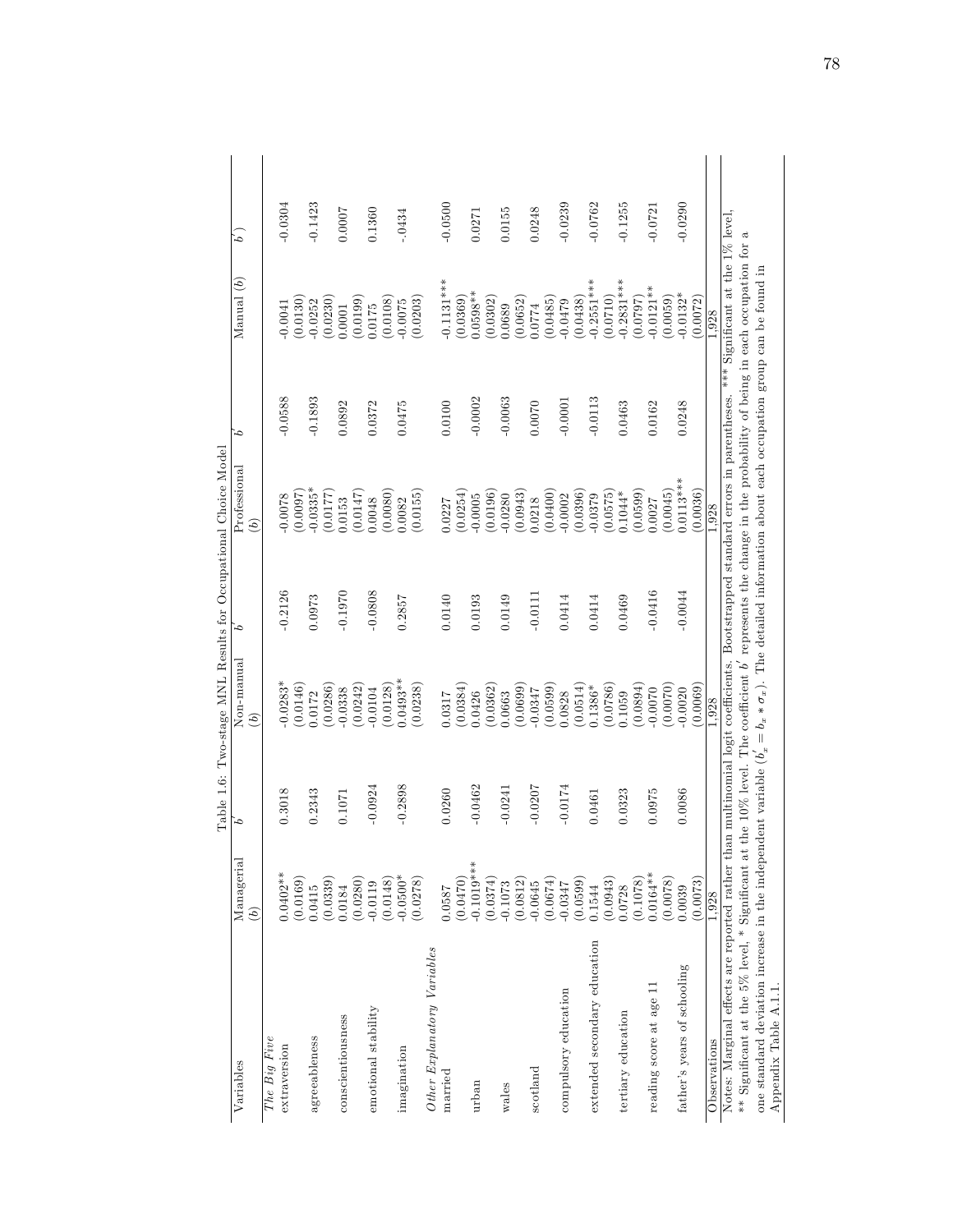| Variables                                  | OLS(b)       | OLS $(b')$ | 2SLS(b)      | 2SLS(b')  |
|--------------------------------------------|--------------|------------|--------------|-----------|
| The Big Five                               |              |            |              |           |
| extraversion                               | $0.0107***$  | 0.0807     | 0.0354       | 0.2675    |
|                                            | (0.0027)     |            | (0.0252)     |           |
| agreeableness                              | $-0.0106***$ | $-0.0590$  | 0.0393       | 0.2178    |
|                                            | (0.0032)     |            | (0.0585)     |           |
| conscientiousness                          | $0.0174***$  | 0.1017     | 0.0579       | 0.3385    |
|                                            | (0.0036)     |            | (0.0444)     |           |
| emotional stability                        | 0.0023       | 0.0178     | 0.0211       | 0.1637    |
|                                            | (0.0024)     |            | (0.0243)     |           |
| imagination                                | 0.0005       | 0.0030     | $-0.0429$    | $-0.2518$ |
|                                            | (0.0037)     |            | (0.0386)     |           |
| Other Explanatory Variables                |              |            |              |           |
| married                                    | $0.2256***$  | 0.0990     | $0.1322**$   | 0.0580    |
|                                            | (0.0381)     |            | (0.0626)     |           |
| urban                                      | $-0.0590$    | $-0.0267$  | $-0.0819$    | $-0.0371$ |
|                                            | (0.0409)     |            | (0.0587)     |           |
| wales                                      | $-0.2524***$ | $-0.0573$  | $-0.3099***$ | $-0.0703$ |
|                                            | (0.0629)     |            | (0.1173)     |           |
| scotland                                   | $-0.0375$    | $-0.0122$  | $-0.0838$    | $-0.0272$ |
|                                            | (0.0525)     |            | (0.1141)     |           |
| compulsory education                       | 0.0435       | 0.0217     | $-0.1224$    | $-0.0612$ |
|                                            | (0.0480)     |            | (0.1053)     |           |
| extended secondary education               | $0.1998**$   | 0.0600     | 0.0562       | 0.0169    |
|                                            | (0.0886)     |            | (0.1789)     |           |
| tertiary education                         | $0.3501***$  | 0.1569     | 0.2128       | 0.0954    |
|                                            | (0.0618)     |            | (0.1642)     |           |
| reading score at age 11                    | $0.0141***$  | 0.0840     | $0.0265**$   | 0.1580    |
|                                            | (0.0034)     |            | (0.0120)     |           |
| father's years of schooling                | $0.0308***$  | 0.0693     | $0.0224**$   | 0.0505    |
|                                            | (0.0078)     |            | (0.0099)     |           |
| Constant                                   | 4.9952***    |            | 1.8010       |           |
|                                            | (0.2545)     |            | (1.5509)     |           |
| Observations                               | 1,618        |            | 1,618        |           |
| R-squared                                  | 0.1648       |            |              |           |
| Overidentification test of all instruments |              |            |              |           |
| Hansen J-statistic                         |              |            | 3.873        |           |
|                                            |              |            |              |           |
| P-value                                    |              |            | 0.7943       |           |

Table 1.7: OLS and 2SLS Regression Results for Earnings Model

at the 1% level, \*\* Significant at the 5% level, \* Significant at 10% level.  $R<sup>2</sup>$  is not reported for the 2SLS specification since it is negative. The coefficient b 0 represents the percentage change in earnings for a one standard deviation increase in the independent variable  $(b'_x = b_x * \sigma_x)$ .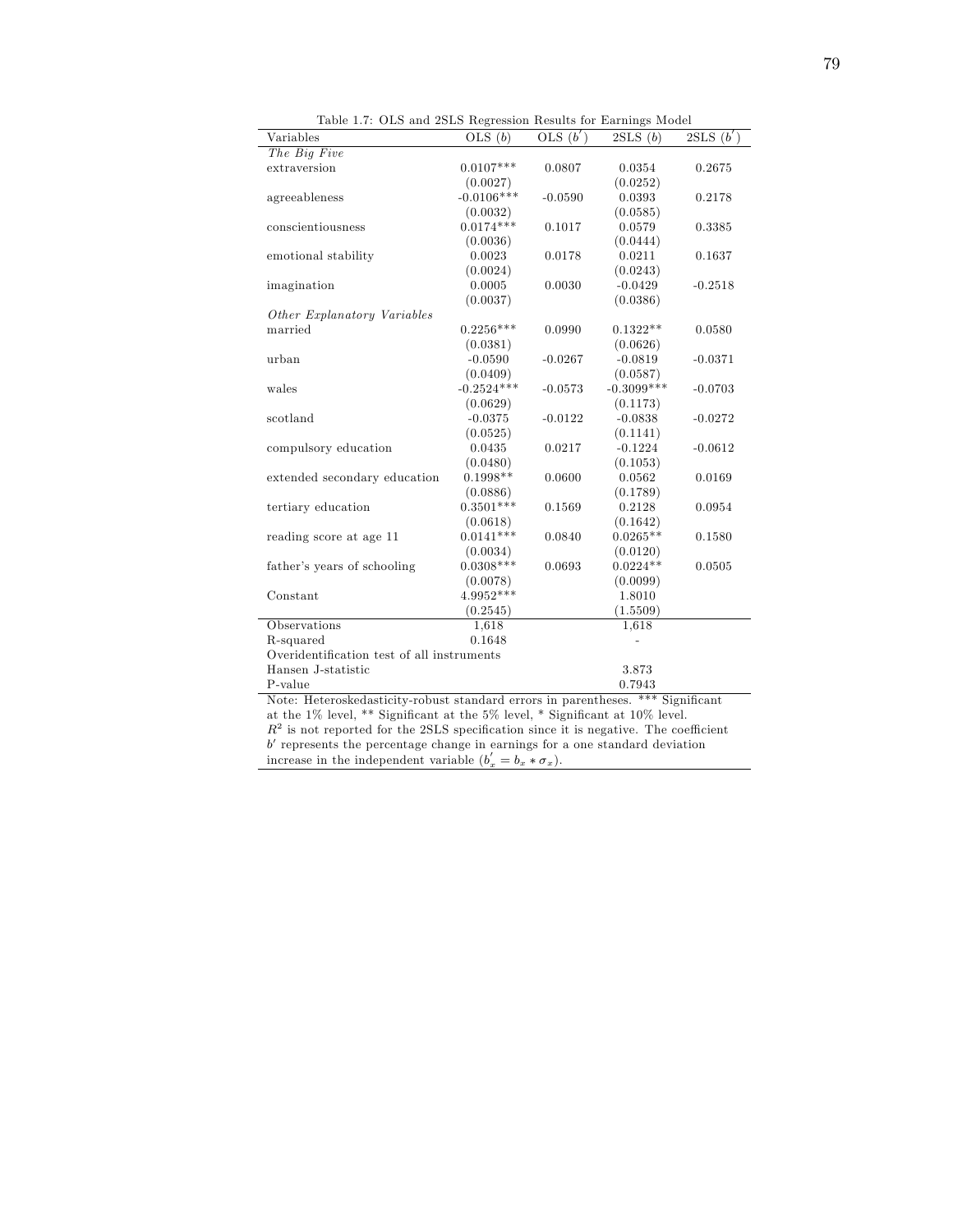| Variables                                                        | extraversion            | agreeableness          | conscientiousness emotional                     |                         | imagination  |
|------------------------------------------------------------------|-------------------------|------------------------|-------------------------------------------------|-------------------------|--------------|
|                                                                  |                         |                        |                                                 | stability               |              |
| married                                                          | $1.3170***$             | 0.2945                 | 0.3116                                          | 0.6306                  | $-0.1607$    |
|                                                                  | (0.4282)                | (0.3073)               | (0.3423)                                        | (0.4439)                | (0.2938)     |
| urban                                                            | $0.9048**$              | ${ 0.3882}$            | 0.2474                                          | $-0.4264$               | 0.4546       |
|                                                                  | (0.4191)                | (0.3086)               | (0.3285)                                        | (0.4247)                | (0.2999)     |
| wales                                                            | 1.2324                  | 0.4609                 | 0.1315                                          | $2.4351***$             | $1.1110*$    |
|                                                                  | (0.8132)                | (0.6554)               | (0.7073)                                        | (0.7830)                | (0.5828)     |
| scotland                                                         | $-0.9031*$              | $0.9400**$             | $-0.6254$                                       | 0.4228                  | $-0.7939**$  |
|                                                                  |                         |                        |                                                 |                         |              |
|                                                                  | (0.5202)<br>$1.4528***$ | (0.3918)<br>$0.9695**$ | (0.4219)<br>$1.5396***$                         | (0.6010)<br>$1.6707***$ | (0.3569)     |
| compulsory education                                             |                         |                        |                                                 |                         | 0.5440       |
|                                                                  | (0.5435)                | (0.4246)               | (0.4792)                                        | (0.5975)                | (0.4033)     |
| extended secondary education                                     | 2.5164***               | 1.0001                 | $1.7913***$                                     | 2.8906***               | $2.4875***$  |
|                                                                  | (0.7867)                | (0.6122)               | (0.6360)                                        | (0.8448)                | (0.5599)     |
| tertiary education                                               | $2.7679***$             | 1.8606***              | $1.8150***$                                     | $2.4114***$             | $3.4817***$  |
|                                                                  | (0.6810)                | (0.5102)               | (0.5618)                                        | (0.7078)                | (0.4963)     |
| reading score at age 11                                          | $-0.0357$               | 0.0349                 | $-0.0459$                                       | $-0.0206$               | $0.2826***$  |
|                                                                  | (0.0364)                | (0.0272)               | (0.0304)                                        | (0.0383)                | (0.0265)     |
| father's years of schooling                                      | 0.0951                  | 0.0945                 | 0.0989                                          | $-0.0346$               | 0.0683       |
|                                                                  | (0.0895)                | (0.0615)               | (0.0642)                                        | (0.0929)                | (0.0556)     |
| <i>Instruments</i>                                               |                         |                        |                                                 |                         |              |
| At Age $11$                                                      |                         |                        |                                                 |                         |              |
| hostility                                                        | $0.2162*$               | $-0.0820$              | $-0.1320$                                       | $-0.1931$               | $-0.0366$    |
|                                                                  | (0.1249)                | (0.0976)               | (0.1008)                                        | (0.1453)                | (0.0932)     |
| immaturity                                                       | $-0.5456***$            | $-0.3566**$            | $-0.5084***$                                    | 0.0410                  | $-0.1923$    |
|                                                                  |                         | (0.1574)               |                                                 | (0.2109)                |              |
|                                                                  | (0.2054)                |                        | (0.1751)                                        |                         | (0.1696)     |
| nervous symptoms                                                 | 0.8088                  | $-0.1880$              | 0.0256                                          | $-0.4339$               | 0.0944       |
|                                                                  | (0.5537)                | (0.4261)               | (0.4727)                                        | (0.5395)                | (0.4087)     |
| At Age $\gamma$                                                  |                         |                        |                                                 |                         |              |
| having difficulty concentrating                                  | 0.4417                  | 0.1523                 | 0.0183                                          | $-0.1671$               | $-0.2814$    |
|                                                                  | (0.4208)                | (0.3162)               | (0.3288)                                        | (0.4309)                | (0.2937)     |
| preferring to do things alone                                    | $-0.3791$               | $-0.0247$              | 0.3766                                          | $-0.5838$               | 0.2911       |
|                                                                  | (0.4067)                | (0.2905)               | (0.3120)                                        | (0.4058)                | (0.2804)     |
| being bullied                                                    | $-1.0490**$             | $0.1262\,$             | 0.2067                                          | $-0.1523$               | 0.4554       |
|                                                                  | (0.4128)                | (0.2982)               | (0.3175)                                        | (0.4214)                | (0.2787)     |
| being fidgety                                                    | 0.1867                  | $-0.0096$              | $-0.4041$                                       | $-0.3065$               | $-0.2029$    |
|                                                                  | (0.3950)                | (0.2955)               | (0.3155)                                        | (0.4129)                | (0.2763)     |
| worrying about many things                                       | $0.7085*$               | $0.6435**$             | 0.3755                                          | $-0.7574*$              | 0.3002       |
|                                                                  | (0.3933)                | (0.2929)               | (0.3088)                                        | (0.4110)                | (0.2748)     |
| being irritable                                                  | 0.3350                  | $-0.1265$              | 0.3459                                          | $-0.5732$               | 0.2494       |
|                                                                  | (0.3832)                | (0.2927)               | (0.3047)                                        | (0.4049)                | (0.2690)     |
| being upset by new situation                                     | $-0.9366**$             | $-0.4386$              | 0.0705                                          | $-0.8762*$              | $-1.0929***$ |
|                                                                  |                         |                        |                                                 |                         |              |
|                                                                  | (0.4280)                | (0.3063)               | (0.3314)                                        | (0.4501)                | (0.2888)     |
| biting nails                                                     | $-0.1887$               | $-0.3727$              | 0.1367                                          | $-0.0295$               | $-0.4245$    |
|                                                                  | (0.4701)                | (0.3578)               | (0.3658)                                        | (0.4878)                | (0.3319)     |
| being disobedient                                                | $-0.1826$               | $-0.5986**$            | $-0.4912$                                       | $-0.0479$               | $-0.1582$    |
|                                                                  | (0.4003)                | (0.3000)               | (0.3134)                                        | (0.4207)                | (0.2860)     |
| Constant                                                         | 28.3454***              | $35.6462***$           | $35.2207***$                                    | 33.7885***              | 28.4181***   |
|                                                                  | (1.2904)                | (0.9289)               | (1.0067)                                        | (1.3213)                | (0.8508)     |
| Observations                                                     | 1,618                   | 1,618                  | 1,618                                           | 1,618                   | 1,618        |
| R-squared                                                        | 0.0402                  | 0.0406                 | 0.0292                                          | 0.0341                  | 0.2333       |
| Joint test of instruments                                        |                         |                        |                                                 |                         |              |
| F(12, 1596)                                                      | 2.26                    | 1.76                   | 1.91                                            | 1.91                    | 2.11         |
| P-value                                                          | 0.0077                  | 0.0489                 | 0.0288                                          | 0.0289                  | 0.0139       |
| Notes: Heteroskedasticity-robust standard errors in parentheses. |                         |                        | *** Significant at the 1% level, ** Significant |                         |              |
|                                                                  |                         |                        |                                                 |                         |              |
| at the 5% level, $*$ Significant at 10% level.                   |                         |                        |                                                 |                         |              |

Table 1.8: 2SLS Estimates - First-stage Regressions of Earnings Model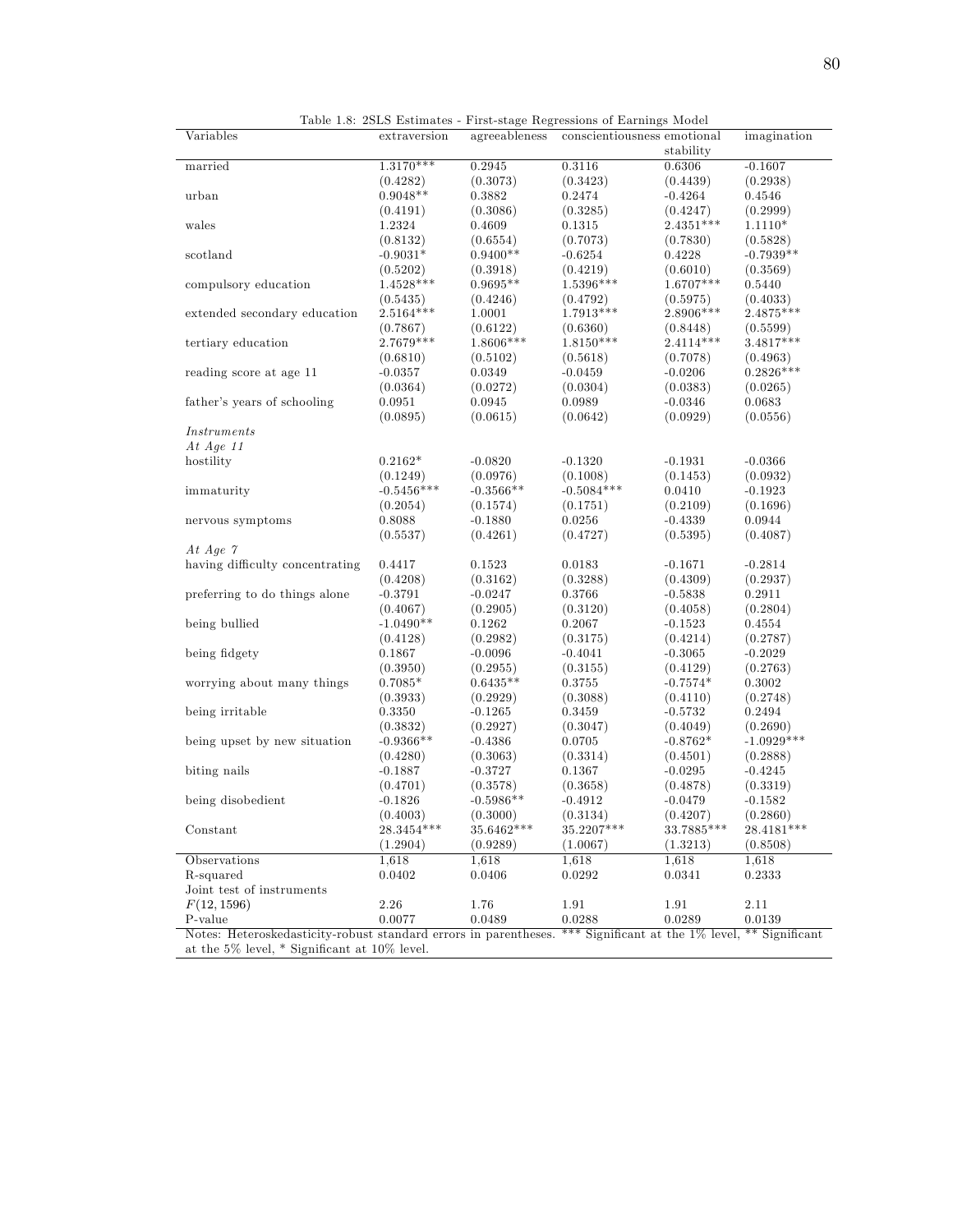| Variables                                                                                                       | Probit $(b)$ | Probit $(b')$ | IVprobit $(b)$      | IVprobit $\overline{(b')}$ |
|-----------------------------------------------------------------------------------------------------------------|--------------|---------------|---------------------|----------------------------|
| The Big Five                                                                                                    |              |               |                     |                            |
| extraversion                                                                                                    | 0.0006       | 0.0049        | $-0.0074$           | $-0.0564$                  |
|                                                                                                                 | (0.0010)     |               | (0.0050)            |                            |
| agreeableness                                                                                                   | $-0.0027**$  | $-0.0152$     | $0.0079*$           | 0.0450                     |
|                                                                                                                 | (0.0013)     |               | (0.0048)            |                            |
| conscientiousness                                                                                               | $0.0037***$  | 0.0222        | $0.0134**$          | 0.0800                     |
|                                                                                                                 | (0.0012)     |               | (0.0056)            |                            |
| emotional stability                                                                                             | $0.0035***$  | 0.0282        | 0.0020              | 0.0158                     |
|                                                                                                                 | (0.0009)     |               | (0.0047)            |                            |
| imagination                                                                                                     | $-0.0054***$ | $-0.0315$     | $-0.0396***$        | $-0.2296$                  |
|                                                                                                                 | (0.0015)     |               | (0.0063)            |                            |
| $\label{thm:other} Other\ \pmb{Explanatory\ Variables}$                                                         |              |               |                     |                            |
| married                                                                                                         | $0.0808***$  | 0.0364        | $0.0528**$          | 0.0238                     |
|                                                                                                                 | (0.0132)     |               | (0.0222)            |                            |
| urban                                                                                                           | $-0.0098$    | $-0.0043$     | $-0.0041$           | $-0.0018$                  |
|                                                                                                                 | (0.0158)     |               | (0.0187)            |                            |
| wales                                                                                                           | $-0.0087$    | $-0.0020$     | 0.0301              | 0.0069                     |
|                                                                                                                 | (0.0287)     |               | (0.0369)            |                            |
| scotland                                                                                                        | $-0.0174$    | $-0.0058$     | $-0.0379*$          | $-0.0126$                  |
|                                                                                                                 | (0.0191)     |               | (0.0223)            |                            |
| compulsory education                                                                                            | $0.0409**$   | 0.0204        | $0.0433*$           | 0.0216                     |
|                                                                                                                 | (0.0168)     |               | (0.0222)            |                            |
| extended secondary education                                                                                    | $0.1211***$  | 0.0359        | $0.1785***$         | 0.0529                     |
|                                                                                                                 | (0.0338)     |               | (0.0383)            |                            |
| tertiary education                                                                                              | $0.0905***$  | 0.0398        | $0.1769***$         | 0.0778                     |
|                                                                                                                 | (0.0244)     |               | (0.0337)            |                            |
| reading score at age 11                                                                                         | $0.0043***$  | 0.0256        | $0.0137***$         | 0.0817                     |
|                                                                                                                 | (0.0014)     |               | (0.0021)            |                            |
| father's years of schooling                                                                                     | $0.0103**$   | 0.0223        | $0.0116**$          | 0.0251                     |
|                                                                                                                 | (0.0052)     |               | (0.0055)            |                            |
| Observations                                                                                                    | 1.688        |               | 1.688               |                            |
| Overidentification test of all instruments                                                                      |              |               |                     |                            |
|                                                                                                                 |              |               | $\chi^2(7) = 4.826$ |                            |
| P-value                                                                                                         |              |               | 0.6811              |                            |
| Notes: Marginal effects are reported rather than probit coefficients. Heteroskedasticity-robust standard errors |              |               |                     |                            |

Table 1.9: Probit and IVprobit Estimates for Employment Status Model (No Self-employed Workers)

Notes: Marginal effects are reported rather than probit coefficients. Heteroskedasticity-robust standard errors in parentheses. \*\*\* Significant at the 1% level, \*\* Significant at the 5% level, \* Significant at the 10% level. The Amemiya-Lee-Newey statistics for overidentification test of instruments are reported. The coefficient  $b'$ represents the change in employment probability for a one standard deviation increase in the independent variable  $(b'_x = b_x * \sigma_x)$ .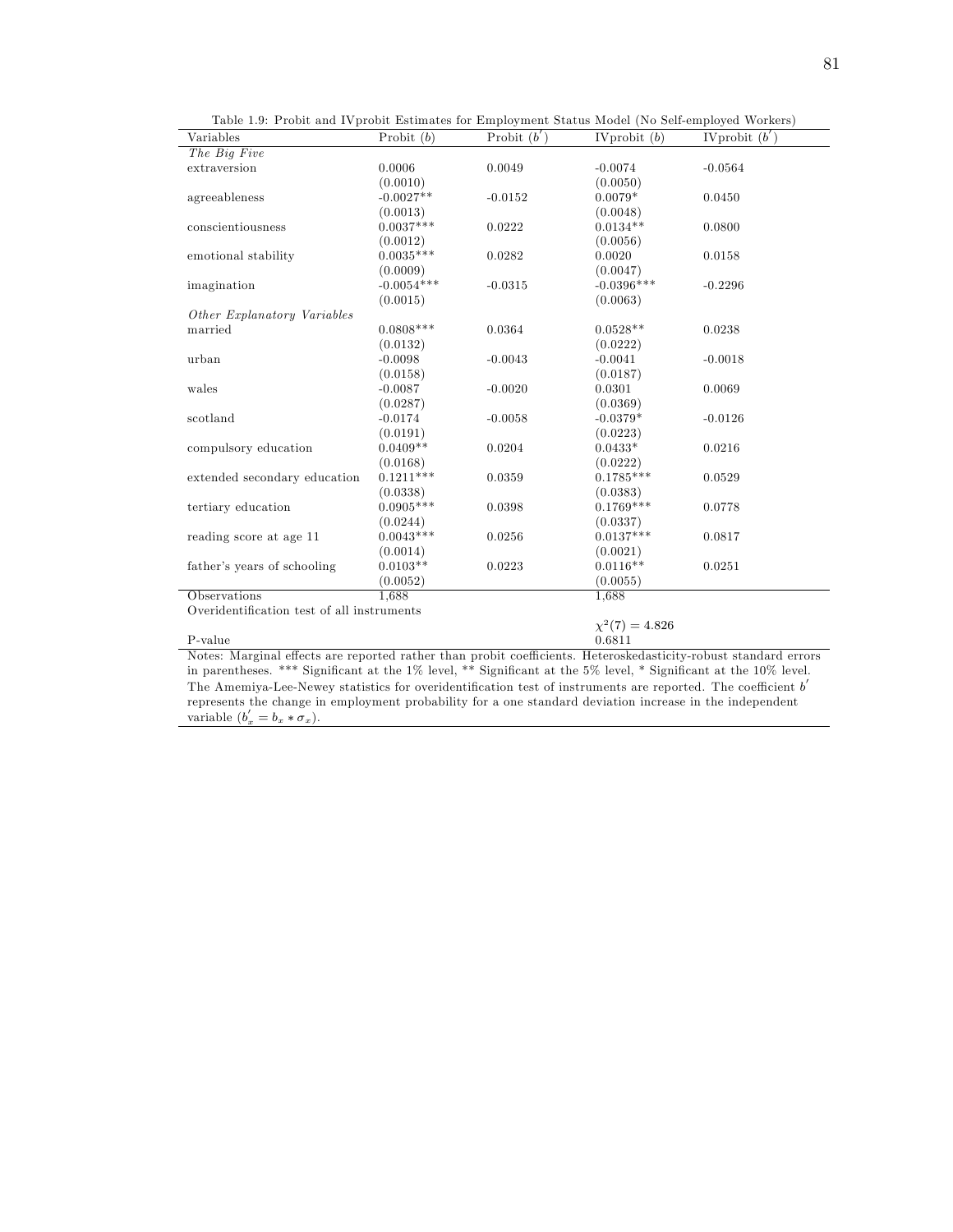|                                                                 |                         | (To pen-employed Morkers) |                             |                                                 |                          |
|-----------------------------------------------------------------|-------------------------|---------------------------|-----------------------------|-------------------------------------------------|--------------------------|
| Variables                                                       | extraversion            | agreeableness             | conscientiousness emotional | stability                                       | imagination              |
| married                                                         | $1.0736***$             | $-0.0095$                 | $0.8789***$                 | $1.4401***$                                     | $-0.6749**$              |
|                                                                 | (0.4145)                | (0.3007)                  | (0.3388)                    | (0.4487)                                        | (0.2843)                 |
| urban                                                           | 0.5668                  | 0.4830                    | $-0.1030$                   | $-0.6888$                                       | 0.1248                   |
|                                                                 | (0.4149)                | (0.3187)                  | (0.3307)                    | (0.4312)                                        | (0.2968)                 |
| wales                                                           | $1.3030*$               | 0.2174                    | 0.1223                      | $1.6471**$                                      | 0.8919                   |
|                                                                 | (0.7743)                | (0.6356)                  | (0.6733)                    |                                                 | (0.5532)                 |
| scotland                                                        | $-0.5121$               | $0.9313**$                | $-0.4857$                   | (0.7856)<br>$0.9449*$                           | $-0.4485$                |
|                                                                 |                         |                           |                             |                                                 |                          |
|                                                                 | (0.4981)<br>$1.5175***$ | (0.4031)<br>$0.9862**$    | (0.4153)<br>$1.1520**$      | (0.5718)<br>$1.7726***$                         | (0.3563)                 |
| compulsory education                                            |                         |                           |                             |                                                 | 0.5138                   |
|                                                                 | (0.5310)                | (0.4185)                  | (0.4529)                    | (0.5927)                                        | (0.3878)                 |
| extended secondary education                                    | 1.8316**                | 0.7015                    | 1.9188***                   | $2.8148***$                                     | 2.3653***                |
|                                                                 | (0.7629)                | (0.5830)                  | (0.6129)                    | (0.8482)                                        | (0.5246)                 |
| tertiary education                                              | 2.2835***               | $1.6390***$               | 1.4491***                   | 2.8800***                                       | $3.1225***$              |
|                                                                 | (0.6840)                | (0.5097)                  | (0.5608)                    | (0.7182)                                        | (0.5017)                 |
| reading score at age 11                                         | $-0.0045$               | 0.0331                    | $-0.0440$                   | 0.0059                                          | $0.2841***$              |
|                                                                 | (0.0364)                | (0.0275)                  | (0.0306)                    | (0.0391)                                        | (0.0257)                 |
| father's years of schooling                                     | 0.0595                  | 0.0593                    | 0.0788                      | 0.0691                                          | 0.0678                   |
|                                                                 | (0.0911)                | (0.0636)                  | (0.0630)                    | (0.0917)                                        | (0.0571)                 |
| <i>Instruments</i>                                              |                         |                           |                             |                                                 |                          |
| At Age $11$                                                     |                         |                           |                             |                                                 |                          |
| hostility                                                       | 0.1445                  | $-0.1521*$                | $-0.1099$                   | $-0.3458***$                                    | 0.0899                   |
|                                                                 | (0.1032)                | (0.0873)                  | (0.0895)                    | (0.1261)                                        | (0.0714)                 |
| immaturity                                                      | $-0.4719***$            | $-0.2591*$                | $-0.4337***$                | 0.0933                                          | $-0.0983$                |
|                                                                 | (0.1792)                | (0.1556)                  | (0.1680)                    | (0.2099)                                        | (0.1284)                 |
| nervous symptoms                                                | 0.5105                  | $-0.4835$                 | 0.1047                      | 0.0391                                          | $-0.0252$                |
|                                                                 | (0.4325)                | (0.3843)                  | (0.4361)                    | (0.5240)                                        | (0.3466)                 |
| At Age $\gamma$                                                 |                         |                           |                             |                                                 |                          |
| having difficulty concentrating                                 | $\phantom{-}0.4347$     | 0.2703                    | 0.0200                      | 0.1965                                          | $-0.0967$                |
|                                                                 | (0.3969)                | (0.3181)                  | (0.3303)                    | (0.4436)                                        | (0.2515)                 |
| preferring to do things alone                                   | $-0.5864$               | $-0.0442$                 | 0.3990                      | $-0.8656**$                                     | 0.1812                   |
|                                                                 | (0.3761)                | (0.2857)                  | (0.3109)                    | (0.4202)                                        | (0.2377)                 |
| being bullied                                                   | $-0.6681*$              | 0.0507                    | $-0.0268$                   | $-0.6173$                                       | $0.5492**$               |
|                                                                 | (0.3902)                | (0.2935)                  | (0.3203)                    | (0.4273)                                        | (0.2312)                 |
| being fidgety                                                   | 0.1283                  | 0.1047                    | $-0.3679$                   | 0.0478                                          | $-0.3848*$               |
|                                                                 | (0.3816)                | (0.2960)                  | (0.3244)                    | (0.4235)                                        | (0.2276)                 |
| worrying about many things                                      | $0.9661***$             | $0.9205***$               | $0.5248*$                   | $-0.3710$                                       | $0.4110*$                |
|                                                                 | (0.3680)                | (0.2912)                  | (0.3032)                    | (0.4154)                                        | (0.2306)                 |
| being irritable                                                 | 0.3551                  | $-0.1006$                 | $0.7565**$                  | $-0.3495$                                       | 0.3231                   |
|                                                                 |                         |                           |                             | (0.4038)                                        |                          |
|                                                                 | (0.3635)<br>$-1.0486**$ | (0.2884)                  | (0.3004)                    |                                                 | (0.2265)<br>$-0.9425***$ |
| being upset by new situation                                    |                         | $-0.5845*$                | 0.1303                      | $-0.8377*$                                      |                          |
|                                                                 | (0.4151)                | (0.3230)                  | (0.3325)                    | (0.4606)                                        | (0.2752)                 |
| biting nails                                                    | $-0.3744$               | $-0.6430*$                | 0.3445                      | $-0.1107$                                       | $-0.3283$                |
|                                                                 | (0.4406)                | (0.3522)                  | (0.3639)                    | (0.4981)                                        | (0.2770)                 |
| being disobedient                                               | $-0.3415$               | $-0.6151**$               | $-0.4444$                   | $-0.2858$                                       | $-0.1906$                |
|                                                                 | (0.3676)                | (0.2958)                  | (0.3121)                    | (0.4208)                                        | (0.2311)                 |
| Constant                                                        | $28.7910***$            | $36.2649***$              | $35.1249^{\ast\ast\ast}$    | $31.4992***$                                    | 29.0238***               |
|                                                                 | (1.2563)                | (0.9165)                  | (0.9621)                    | (1.3047)                                        | (0.8009)                 |
| Observations                                                    | 1,688                   | 1,688                     | 1,688                       | 1,688                                           | 1,688                    |
| Joint test of instruments                                       |                         |                           |                             |                                                 |                          |
| $\chi^2(12)$                                                    | 29.21                   | 32.45                     | 28.22                       | 26.94                                           | 28.42                    |
| P-value                                                         | 0.0037                  | 0.0012                    | 0.0051                      | 0.0079                                          | 0.0048                   |
| Note: Heteroskedasticity-robust standard errors in parentheses. |                         |                           |                             | *** Significant at the 1% level, ** Significant |                          |
| at the $5\%$ level, $*$ Significant at $10\%$ level.            |                         |                           |                             |                                                 |                          |

Table 1.10: IVprobit Estimates - First-stage Regressions of Employments Status Model (No Self-employed Workers)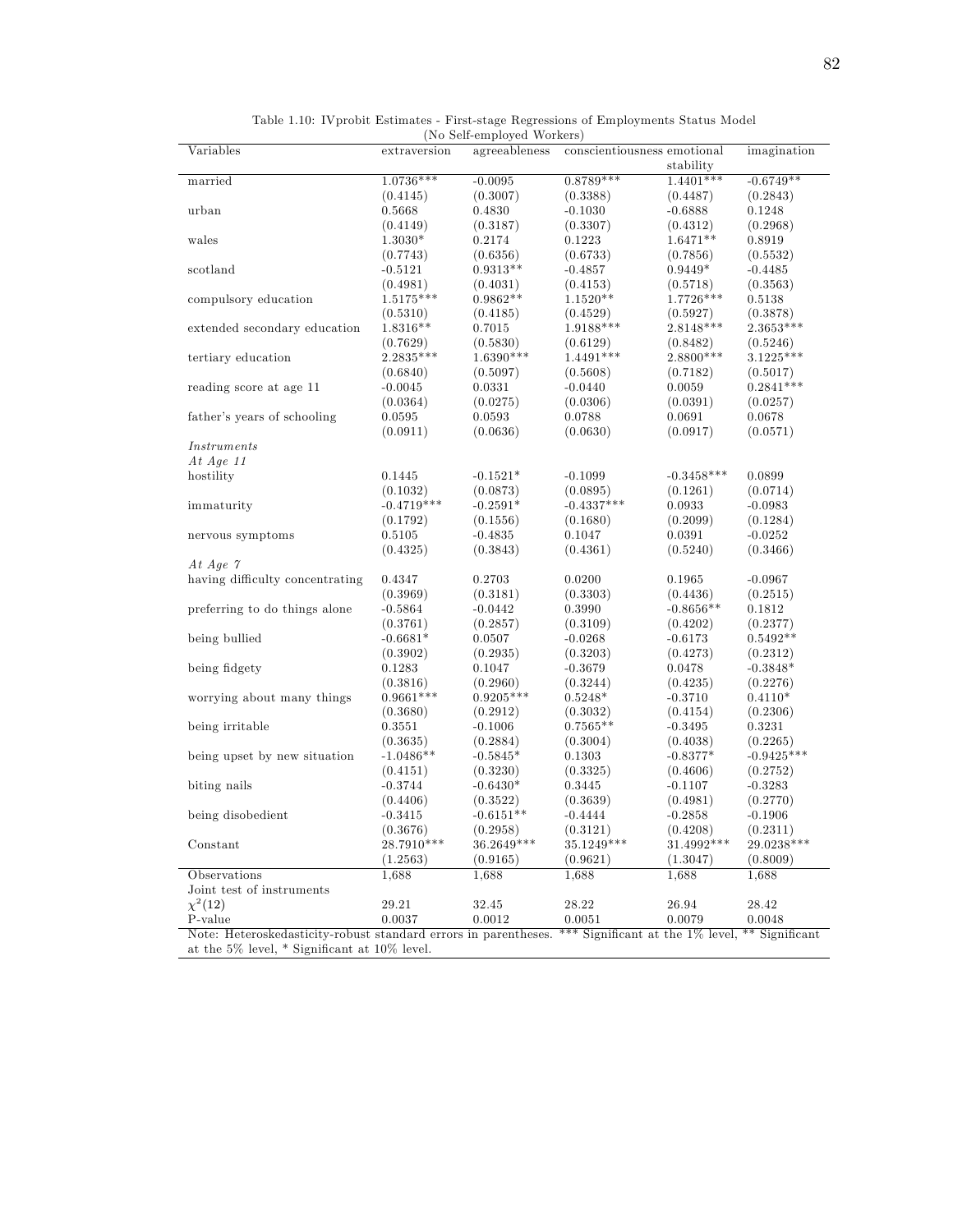|                                                                                                                                                                  | $\frac{1}{2}$ | <b>CATTLE TO THATTA</b> |                 | TI TANATAI ANN | <b>NATHLET</b>                                                                                                 |           |                 |           |
|------------------------------------------------------------------------------------------------------------------------------------------------------------------|---------------|-------------------------|-----------------|----------------|----------------------------------------------------------------------------------------------------------------|-----------|-----------------|-----------|
| Variables                                                                                                                                                        | Managerial    | `۵                      | Non-manual      | `0             | Professional                                                                                                   | $\sim$    | $M$ anual $(b)$ | `۵        |
|                                                                                                                                                                  | $\widehat{b}$ |                         | $\widetilde{b}$ |                | $\widehat{b}$                                                                                                  |           |                 |           |
| The Big Five                                                                                                                                                     |               |                         |                 |                |                                                                                                                |           |                 |           |
| extraversion                                                                                                                                                     | $0.0071***$   | 0.0542                  | $-0.0012$       | $-0.0089$      | 0.0015                                                                                                         | $-0.0111$ | $-0.0045***$    | $-0.0343$ |
|                                                                                                                                                                  | (7100.0)      |                         | (0.0017)        |                | 0.0010)                                                                                                        |           | 7100.00         |           |
| agreeableness                                                                                                                                                    | $-0.0059***$  | $-0.0332$               | $0.0055***$     | 0.0313         | 0.0015                                                                                                         | 0.0084    | $-0.0012$       | $-0.0065$ |
|                                                                                                                                                                  | (0.0022)      |                         | (0.0024)        |                | 0.0015                                                                                                         |           | 0.0022          |           |
| conscientiousness                                                                                                                                                | $0.0040*$     | 0.0232                  | $-0.0035$       | $-0.0207$      | $0.0034***$                                                                                                    | 0.0199    | $-0.0038*$      | $-0.0224$ |
|                                                                                                                                                                  | (0.0020)      |                         | (0.0022)        |                | 0.0013)                                                                                                        |           | (0.0020)        |           |
| emotional stability                                                                                                                                              | 0.0004        | 0.0033                  | 0.0015          | $-0.0119$      | 0.0002                                                                                                         | 0.0018    | 0.0009          | 0.0068    |
|                                                                                                                                                                  | (0.0015)      |                         | (0.0016)        |                | 0.0009                                                                                                         |           | (0.0015)        |           |
| imagination                                                                                                                                                      | 0.0015        | 0.0087                  | 0.0008          | $-0.0045$      | 0.0002                                                                                                         | 0.0012    | $-0.0009$       | $-0.0053$ |
|                                                                                                                                                                  | (0.0024)      |                         | 0.0025          |                | (0.0014)                                                                                                       |           | (0.0024)        |           |
| Other Explanatory Variables                                                                                                                                      |               |                         |                 |                |                                                                                                                |           |                 |           |
| married                                                                                                                                                          | $0.1550***$   | 0.0676                  | $-0.0733***$    | $-0.0320$      | 0.0057                                                                                                         | 0.0025    | $-0.0874***$    | $-0.0381$ |
|                                                                                                                                                                  | (0.0278)      |                         | (0.0259)        |                | (0.0159)                                                                                                       |           | (0.0241)        |           |
| urban                                                                                                                                                            | $-0.0163$     | $-0.0072$               | $0.0628**$      | 0.0278         | $0.0255*$                                                                                                      | $-0.0113$ | $-0.0210$       | $-0.0093$ |
|                                                                                                                                                                  | (0.0245)      |                         | (0.0264)        |                | (0.0144)                                                                                                       |           | (0.0246)        |           |
| wales                                                                                                                                                            | $-0.1273**$   | $-0.0290$               | 0.0681          | 0.0155         | $-0.0383$                                                                                                      | $-0.0087$ | $0.0975***$     | 0.0222    |
|                                                                                                                                                                  | (0.0580)      |                         | (0.0493)        |                | (0.0355)                                                                                                       |           | (0.0480)        |           |
| scotland                                                                                                                                                         | $-0.0093$     | $-0.0031$               | $-0.0585$       | $-0.0193$      | $-0.0274$                                                                                                      | $-0.0090$ | $0.0951***$     | 0.0314    |
|                                                                                                                                                                  | (0.0346)      |                         | (0.0378)        |                | (0.0244)                                                                                                       |           | (0.0305)        |           |
| compulsory education                                                                                                                                             | 0.0570        | 0.0285                  | 0.598           | 0.0299         | 0.0204                                                                                                         | $-0.0102$ | $-0.0963***$    | $-0.0481$ |
|                                                                                                                                                                  | 0.0423        |                         | (0.0432)        |                | (0.0293)                                                                                                       |           | (0.0293)        |           |
| extended secondary education                                                                                                                                     | $0.1746***$   | 0.0535                  | $0.1598***$     | 0.0490         | 0.0362                                                                                                         | $-0.0111$ | $-0.2982***$    | $-0.0914$ |
|                                                                                                                                                                  | (0.0500)      |                         | (0.0520)        |                | (0.0369)                                                                                                       |           | (0.0457)        |           |
| tertiary education                                                                                                                                               | $0.1322***$   | 0.0591                  | $0.1801***$     | 0.0805         | 1.0607**                                                                                                       | 0.0271    | $-0.3729***$    | $-0.1667$ |
|                                                                                                                                                                  | 0.0462)       |                         | (0.0461)        |                | 0.0283)                                                                                                        |           | (0.0394)        |           |
| reading score at age 11                                                                                                                                          | 0.0036        | 0.0211                  | $0.0082***$     | 0.0482         | $0.0030**$                                                                                                     | 0.0176    | $-0.0148***$    | $-0.0869$ |
|                                                                                                                                                                  | (0.0023)      |                         | (0.0023)        |                | 0.0014)                                                                                                        |           | (0.0022)        |           |
| father's years of schooling                                                                                                                                      | $0.0109**$    | 0.0241                  | $-0.0041$       | $-0.0091$      | 1.0060**                                                                                                       | 0.0132    | $0.0128*$       | $-0.0282$ |
|                                                                                                                                                                  | (0.0050)      |                         | (0.0058)        |                | 0.0023)                                                                                                        |           | (0.0067)        |           |
| Observations                                                                                                                                                     | 1,515         |                         | 1,515           |                | 1,515                                                                                                          |           | 1.515           |           |
| Note: Marginal effects are reported rather than multinomial logit coefficients. Heteroskedasticity-robust standard errors in parentheses. *** Significant        |               |                         |                 |                |                                                                                                                |           |                 |           |
| at the 1% level, ** Significant at the 5% level,                                                                                                                 |               |                         |                 |                | * Significant at the 10% level. The coefficient $b'$ represents the change in the probability of being in each |           |                 |           |
| occupation for a one standard deviation increase in the independent variable $(b_x = b_x * \sigma_x)$ . The detailed information about each occupation group can |               |                         |                 |                |                                                                                                                |           |                 |           |
| be found in Appendix Table A.1.1.                                                                                                                                |               |                         |                 |                |                                                                                                                |           |                 |           |

Table 1.11: MNL Results for Occupational Choice Model (No Self-employed Workers) Table 1.11: MNL Results for Occupational Choice Model (No Self-employed Workers)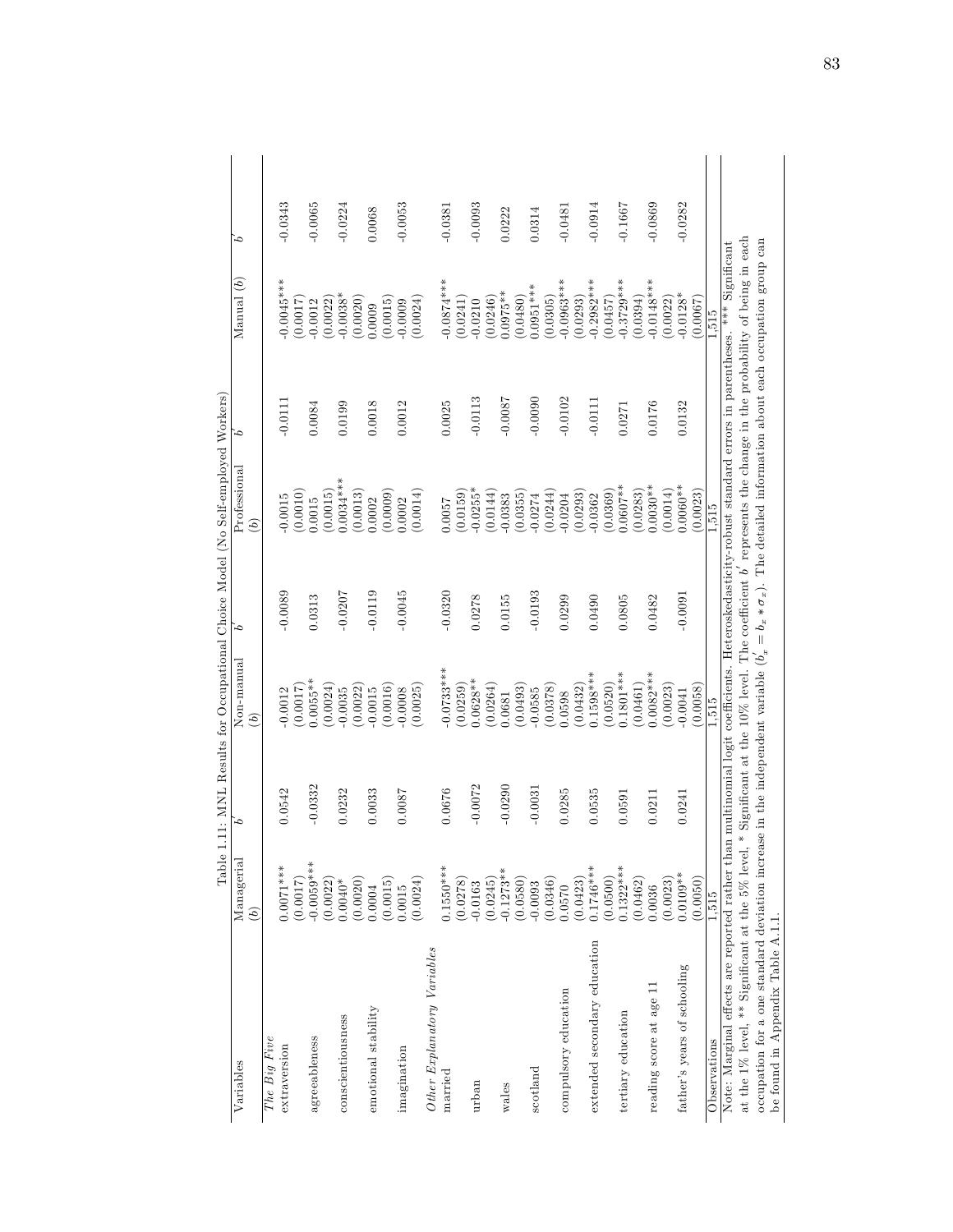| ۰,<br>i<br>i<br>۰.<br>۰. | ш |
|--------------------------|---|
|                          |   |

| Table 1.12: Two-stage MNL Estimates - First-stage Regressions of Occupational Choice Model |  |
|--------------------------------------------------------------------------------------------|--|
| (No Self-employed Workers)                                                                 |  |

|                                                                                                                           |              | (10 Seifemployed Morrers) |                             |             |              |
|---------------------------------------------------------------------------------------------------------------------------|--------------|---------------------------|-----------------------------|-------------|--------------|
| Variables                                                                                                                 | extraversion | agreeableness             | conscientiousness emotional |             | imagination  |
|                                                                                                                           |              |                           |                             | stability   |              |
| married                                                                                                                   | $1.0374**$   | 0.1006                    | 0.5685                      | $0.8784*$   | $-0.3826$    |
|                                                                                                                           | (0.4578)     | (0.3194)                  | (0.3584)                    | (0.4675)    | (0.3001)     |
|                                                                                                                           |              | $0.5796*$                 |                             |             | 0.2510       |
| urban                                                                                                                     | 0.5572       |                           | 0.0512                      | $-0.5653$   |              |
|                                                                                                                           | (0.4377)     | (0.3309)                  | (0.3482)                    | (0.4474)    | (0.3102)     |
| wales                                                                                                                     | 1.2856       | 0.3617                    | 0.1934                      | $1.6500**$  | $1.1960**$   |
|                                                                                                                           | (0.8635)     | (0.6962)                  | (0.7223)                    | (0.8303)    | (0.5929)     |
| scotland                                                                                                                  | $-0.7854$    | $1.1072***$               | $-0.6554$                   | 0.5377      | $-0.6521*$   |
|                                                                                                                           | (0.5324)     | (0.4066)                  | (0.4247)                    | (0.6080)    | (0.3622)     |
| compulsory education                                                                                                      | $1.4041**$   | $1.1111**$                | $1.3162***$                 | 1.5394**    | $0.8292**$   |
|                                                                                                                           |              |                           |                             |             |              |
|                                                                                                                           | (0.5763)     | (0.4602)                  | (0.5019)                    | (0.6252)    | (0.4167)     |
| extended secondary education                                                                                              | $1.9410**$   | 0.8878                    | $2.0836***$                 | 2.7378 ***  | $2.7646***$  |
|                                                                                                                           | (0.7959)     | (0.6233)                  | (0.6566)                    | (0.8657)    | (0.5507)     |
| tertiary education                                                                                                        | 2.2015***    | 1.7932***                 | $1.6888***$                 | 2.5960***   | $3.5458***$  |
|                                                                                                                           | (0.7311)     | (0.5480)                  | (0.5932)                    | (0.7379)    | (0.5262)     |
| reading score at age 11                                                                                                   | $-0.0218$    | 0.0262                    | $-0.0575*$                  | $-0.0102$   | $0.2685***$  |
|                                                                                                                           |              |                           |                             |             |              |
|                                                                                                                           | (0.0385)     | (0.0293)                  | (0.0323)                    | (0.0398)    | (0.0273)     |
| father's years of schooling                                                                                               | 0.0822       | 0.0900                    | 0.0270                      | 0.0441      | 0.0734       |
|                                                                                                                           | (0.0946)     | (0.0649)                  | (0.0639)                    | (0.0926)    | (0.0582)     |
| <i>Instruments</i>                                                                                                        |              |                           |                             |             |              |
| At Age $11$                                                                                                               |              |                           |                             |             |              |
| hostility                                                                                                                 | 0.1751       | $-0.1834*$                | $-0.1472$                   | $-0.2824**$ | 0.0167       |
|                                                                                                                           | (0.1206)     | (0.0981)                  | (0.1028)                    | (0.1419)    | (0.0877)     |
|                                                                                                                           |              |                           |                             |             |              |
| immaturity                                                                                                                | $-0.3938*$   | $-0.1533$                 | $-0.4747***$                | 0.1263      | $-0.1080$    |
|                                                                                                                           | (0.2109)     | (0.1607)                  | (0.1815)                    | (0.2210)    | (0.1725)     |
| nervous symptoms                                                                                                          | 0.5813       | $-0.7699*$                | $-0.1160$                   | $-0.2658$   | $-0.1719$    |
|                                                                                                                           | (0.5187)     | (0.4061)                  | (0.4598)                    | (0.5458)    | (0.3949)     |
| At Age $\gamma$                                                                                                           |              |                           |                             |             |              |
| having difficulty concentrating                                                                                           | 0.2001       | 0.1093                    | $-0.0382$                   | 0.0553      | $-0.2821$    |
|                                                                                                                           | (0.4415)     | (0.3321)                  | (0.3406)                    | (0.4504)    | (0.3037)     |
|                                                                                                                           |              |                           |                             |             |              |
| preferring to do things alone                                                                                             | $-0.5000$    | $-0.1776$                 | 0.2791                      | $-0.9705**$ | 0.3458       |
|                                                                                                                           | (0.4291)     | (0.3020)                  | (0.3216)                    | (0.4227)    | (0.2890)     |
| being bullied                                                                                                             | $-0.7044$    | $-0.0192$                 | 0.1537                      | $-0.2313$   | 0.3954       |
|                                                                                                                           | (0.4329)     | (0.3127)                  | (0.3327)                    | (0.4386)    | (0.2897)     |
| being fidgety                                                                                                             | 0.3623       | 0.0342                    | $-0.4558$                   | $-0.0055$   | $-0.1273$    |
|                                                                                                                           | (0.4148)     | (0.3093)                  | (0.3277)                    | (0.4300)    | (0.2866)     |
| worrying about many things                                                                                                | $0.8591**$   | $1.0508***$               | 0.4072                      | $-0.7383*$  | 0.3291       |
|                                                                                                                           |              |                           |                             |             |              |
|                                                                                                                           | (0.4118)     | (0.3058)                  | (0.3149)                    | (0.4278)    | (0.2841)     |
| being irritable                                                                                                           | 0.4152       | $-0.1343$                 | 0.4756                      | $-0.5742$   | 0.4597       |
|                                                                                                                           | (0.4029)     | (0.3048)                  | (0.3165)                    | (0.4205)    | (0.2793)     |
| being upset by new situation                                                                                              | $-1.1872***$ | $-0.5898*$                | $-0.0077$                   | $-0.9134*$  | $-1.1230***$ |
|                                                                                                                           | (0.4465)     | (0.3271)                  | (0.3423)                    | (0.4712)    | (0.3045)     |
| biting nails                                                                                                              | $-0.2829$    | $-0.5248$                 | 0.3871                      | 0.1548      | $-0.4513$    |
|                                                                                                                           | (0.4941)     | (0.3701)                  | (0.3826)                    | (0.5092)    | (0.3372)     |
|                                                                                                                           | $-0.5448$    | $-0.6648**$               |                             |             |              |
| being disobedient                                                                                                         |              |                           | $-0.3174$                   | $-0.2194$   | $-0.2153$    |
|                                                                                                                           | (0.4146)     | (0.3134)                  | (0.3258)                    | (0.4364)    | (0.2941)     |
| Constant                                                                                                                  | $29.0684***$ | 35.8413***                | $36.2910***$                | 33.1183***  | $28.5404***$ |
|                                                                                                                           | (1.3555)     | (0.9799)                  | (1.0206)                    | (1.3591)    | (0.8805)     |
| Observations                                                                                                              | 1,515        | 1,515                     | 1,515                       | 1,515       | 1,515        |
| R-squared                                                                                                                 | 0.0307       | 0.0474                    | 0.0289                      | 0.0400      | 0.2200       |
| Joint test of instruments                                                                                                 |              |                           |                             |             |              |
|                                                                                                                           |              |                           |                             |             |              |
| F(12, 1493)                                                                                                               | 1.92         | 2.72                      | 1.78                        | 2.22        | 2.04         |
| P-value                                                                                                                   | 0.0286       | 0.0012                    | $\,0.0460\,$                | 0.0090      | 0.0183       |
| Notes: Heteroskedasticity-robust standard errors in parentheses. *** Significant at 1% level, ** Significant at 5% level, |              |                           |                             |             |              |
| * Significant at 10% level.                                                                                               |              |                           |                             |             |              |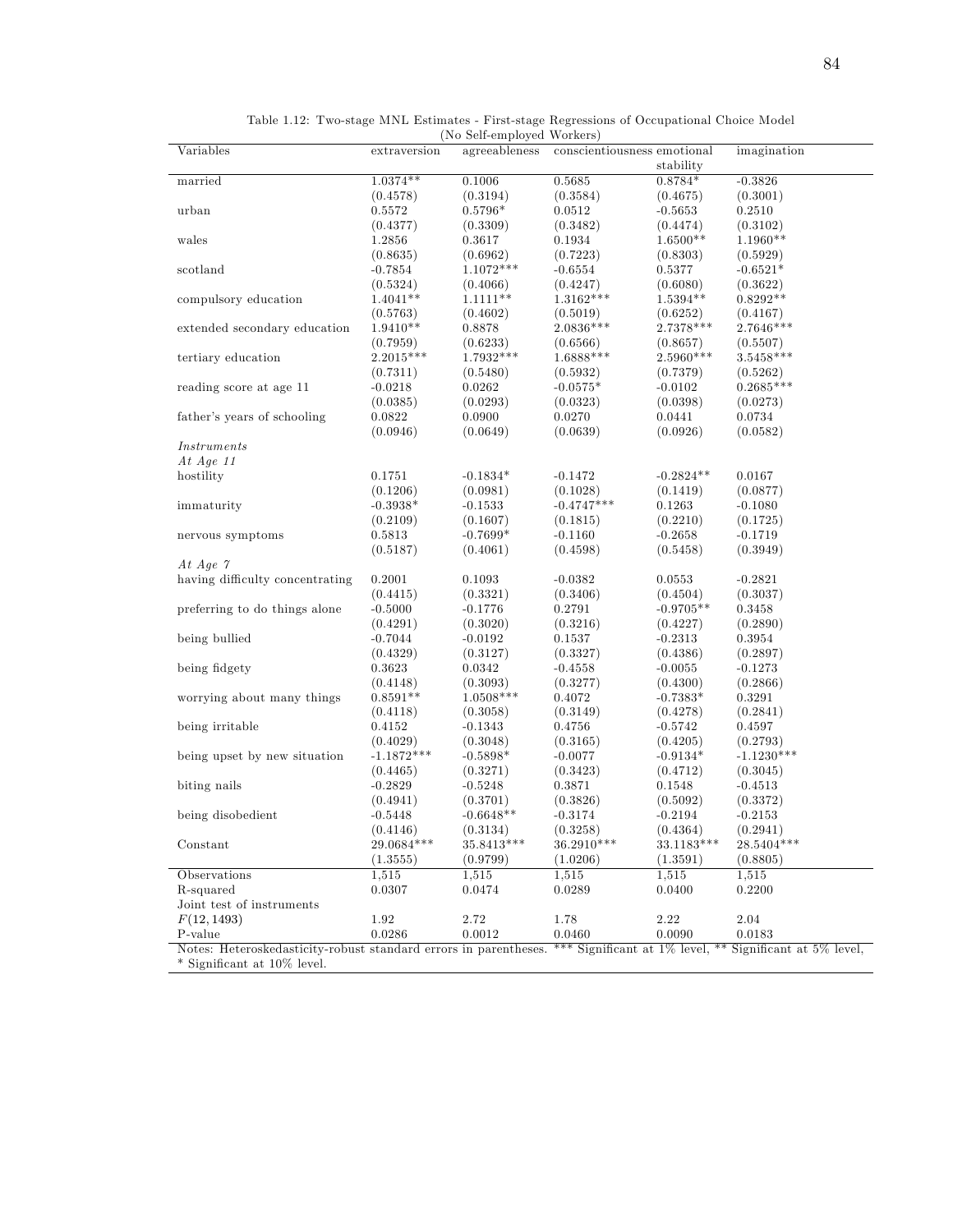|                                                                                                                                                                                   | 1 anjie 1.19. |               | TOT entrepries in the spoor |           | Specifical parties in the parameter of the parameter of the parameter of the parameter of the parameter of the parameter of the parameter of the parameter of the parameter of the parameter of the parameter of the parameter |           |                          |           |
|-----------------------------------------------------------------------------------------------------------------------------------------------------------------------------------|---------------|---------------|-----------------------------|-----------|--------------------------------------------------------------------------------------------------------------------------------------------------------------------------------------------------------------------------------|-----------|--------------------------|-----------|
| Variables                                                                                                                                                                         | Managerial    | 5             | Non-manual                  | ć         | Professional                                                                                                                                                                                                                   | `0        | Manual $\left( b\right)$ | ć         |
|                                                                                                                                                                                   | $\widehat{e}$ |               | $\widetilde{b}$             |           | $\widehat{b}$                                                                                                                                                                                                                  |           |                          |           |
| The Big Five                                                                                                                                                                      |               |               |                             |           |                                                                                                                                                                                                                                |           |                          |           |
| extraversion                                                                                                                                                                      | $0.0328*$     | 0.2493        | $0.0326*$                   | $-0.2473$ | $-0.0038$                                                                                                                                                                                                                      | $-0.0288$ | 0.0035                   | 0.0268    |
|                                                                                                                                                                                   | (7710.0)      |               | (0.170)                     |           | (0.0104)                                                                                                                                                                                                                       |           | (0.0142)                 |           |
| agreeableness                                                                                                                                                                     | $-0.0034$     | $-0.0192$     | 0.0246                      | 0.1392    | 0.0204                                                                                                                                                                                                                         | $-0.1154$ | $-0.0008$                | $-0.0046$ |
|                                                                                                                                                                                   | (0.0219)      |               | 0.0217                      |           | (0.0126)                                                                                                                                                                                                                       |           | (0.0184)                 |           |
| conscientiousness                                                                                                                                                                 | $0.0385*$     | 0.2251        | $0.0401*$                   | $-0.2343$ | 0.0116                                                                                                                                                                                                                         | 0.0679    | $-0.0100$                | $-0.0587$ |
|                                                                                                                                                                                   | (0.0225)      |               | (0.0212)                    |           | (0.0134)                                                                                                                                                                                                                       |           | (0.0186)                 |           |
| emotional stability                                                                                                                                                               | $-0.0040$     | $-0.0310$     | 0.0162                      | $-0.1256$ | 0.0018                                                                                                                                                                                                                         | 0.0144    | 0.0183                   | 0.1423    |
|                                                                                                                                                                                   | (0.0134)      |               | (0.0133)                    |           | 0.0077                                                                                                                                                                                                                         |           | (0.0119)                 |           |
| imagination                                                                                                                                                                       | $-0.0385$     | $-0.2221$     | 0.0436*                     | 0.2514    | 0.0102                                                                                                                                                                                                                         | 0.0589    | $-0.0153$                | $-0.0882$ |
|                                                                                                                                                                                   | (0.0237)      |               | (0.0227)                    |           | 0.0134                                                                                                                                                                                                                         |           | (0.0208)                 |           |
| Other Explanatory Variables                                                                                                                                                       |               |               |                             |           |                                                                                                                                                                                                                                |           |                          |           |
| married                                                                                                                                                                           | $0.0917*$     | 0.0400        | 0.0146                      | 0.0064    | 0.0120                                                                                                                                                                                                                         | 0.0052    | $0.1183***$              | $-0.0516$ |
|                                                                                                                                                                                   | (0.0469)      |               | 0.0466                      |           | (0.0291)                                                                                                                                                                                                                       |           | (0.0398)                 |           |
| urban                                                                                                                                                                             | $-0.0253$     | S<br>$-0.011$ | 0.512                       | 0.0227    | 0.0136                                                                                                                                                                                                                         | $-0.0060$ | $-0.0124$                | $-0.0055$ |
|                                                                                                                                                                                   | (0.0345)      |               | 0.0371                      |           | (0.0195)                                                                                                                                                                                                                       |           | (0.0309)                 |           |
| wales                                                                                                                                                                             | $-0.1188$     | $-0.0271$     | 1.0883                      | 0.0201    | $-0.0455$                                                                                                                                                                                                                      | $-0.0104$ | 0.0760                   | 0.0173    |
|                                                                                                                                                                                   | (0.0880)      |               | 0.0877                      |           | (0.1305)                                                                                                                                                                                                                       |           | (0.0715)                 |           |
| scotland                                                                                                                                                                          | 0.0032        | 0.0010        | 0.0838                      | $-0.0276$ | 0.0044                                                                                                                                                                                                                         | 0.0014    | 0.0763                   | 0.0251    |
|                                                                                                                                                                                   | (6750, 0)     |               | 0.0608                      |           | (0.0371)                                                                                                                                                                                                                       |           | (0.0466)                 |           |
| compulsory education                                                                                                                                                              | 0.0068        | 0.0034        | $0.1226*$                   | 0.0612    | 0.0172                                                                                                                                                                                                                         | $-0.0086$ | $-0.1122***$             | $-0.0561$ |
|                                                                                                                                                                                   | (0.0662)      |               | (0.0655)                    |           | (0.0423)                                                                                                                                                                                                                       |           | (0.0496)                 |           |
| extended secondary education                                                                                                                                                      | 0.1664        | 0.051(        | $0.2052***$                 | 0.0629    | $-0.0649$                                                                                                                                                                                                                      | $-0.0199$ | $-0.3068***$             | $-0.0941$ |
|                                                                                                                                                                                   | (0.1066)      |               | 0.1026                      |           | (0.0712)                                                                                                                                                                                                                       |           | (0.0899)                 |           |
| tertiary education                                                                                                                                                                | 0.1649        | 0.0738        | 1590                        | 0.0711    | 0.521                                                                                                                                                                                                                          | 0.0233    | $-0.3760***$             | $-0.1681$ |
|                                                                                                                                                                                   | (0.1058)      |               | 0.1003                      |           | (0.0573)                                                                                                                                                                                                                       |           | (0.0844)                 |           |
| reading score at age 11                                                                                                                                                           | $0.0163**$    | 0.0958        | 0.0066                      | $-0.0385$ | 0.0015                                                                                                                                                                                                                         | 0.0086    | $-0.0112*$               | $-0.0659$ |
|                                                                                                                                                                                   | (1700.00)     |               | 0.0070                      |           | (0.0043)                                                                                                                                                                                                                       |           | (0.0063)                 |           |
| father's years of schooling                                                                                                                                                       | 1.0108*       | 0.0238        | 0.0044                      | $-0.0096$ | $0.0076**$                                                                                                                                                                                                                     | 0.0167    | $0.0140*$                | $-0.0309$ |
|                                                                                                                                                                                   | 0.0065        |               | 0.0076                      |           | (0.0035)                                                                                                                                                                                                                       |           | (6700.0)                 |           |
| Observations                                                                                                                                                                      | 1.515         |               | 1,515                       |           | 1.515                                                                                                                                                                                                                          |           | 1,515                    |           |
| Notes: Marginal effects are reported rather than multinomial logit coefficients. Bootstrapped standard errors in parentheses. *** Significant at the 1% level, ** Significant at  |               |               |                             |           |                                                                                                                                                                                                                                |           |                          |           |
| $5\%$ level, $*$ Significant at the 10% level. The coefficient $b'$ represents the change in the probability of being in each occupation for a one standard deviation increase in |               |               |                             |           |                                                                                                                                                                                                                                |           |                          |           |
| the independent variable $(b'_x = b_x * \sigma_x)$ . The detailed information about each occupation group can be found in Appendix Table A.1.1                                    |               |               |                             |           |                                                                                                                                                                                                                                |           |                          |           |
|                                                                                                                                                                                   |               |               |                             |           |                                                                                                                                                                                                                                |           |                          |           |

Table 1.13: Two-stage MNL Results for Occupational Choice Model (No Self-employed Workers) Table 1.13: Two-stage MNL Results for Occupational Choice Model (No Self-employed Workers)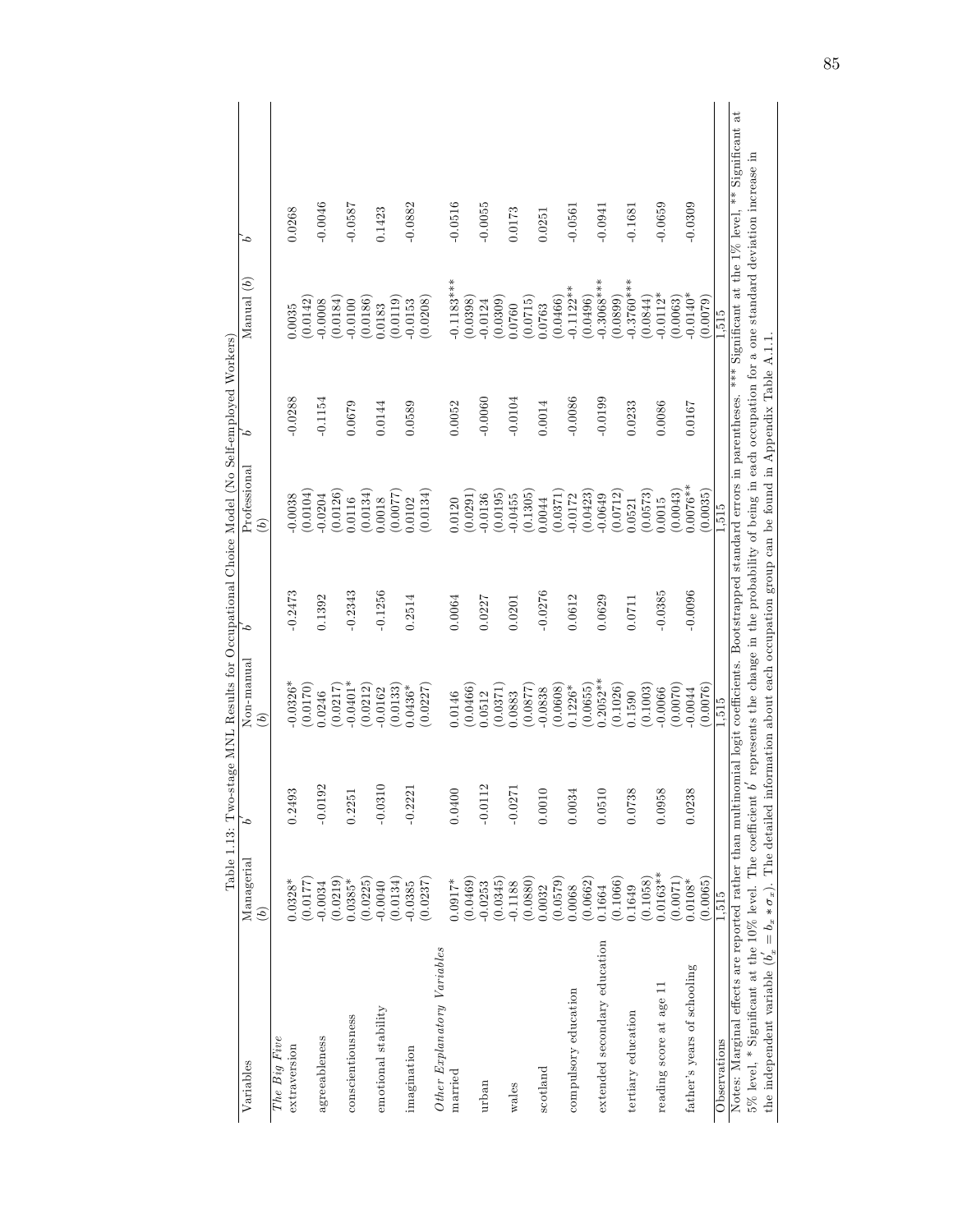| Variables                                                                                         | OLS $(b)$    | OLS $(b')$ | 2SLS(b)        | 2SLS(b')  |
|---------------------------------------------------------------------------------------------------|--------------|------------|----------------|-----------|
| The Big Five                                                                                      |              |            |                |           |
| extraversion                                                                                      | $0.0096***$  | 0.0727     | $0.0545*$      | 0.4134    |
|                                                                                                   | (0.0026)     |            | (0.0280)       |           |
| agreeableness                                                                                     | $-0.0081***$ | $-0.0455$  | 0.0085         | 0.0482    |
|                                                                                                   | (0.0030)     |            | (0.0380)       |           |
| conscientiousness                                                                                 | $0.0105***$  | 0.0618     | $0.0607*$      | 0.3556    |
|                                                                                                   | (0.0036)     |            | (0.0325)       |           |
| emotional stability                                                                               | $0.0051**$   | 0.0394     | 0.0163         | 0.1265    |
|                                                                                                   | (0.0024)     |            | (0.0204)       |           |
| imagination                                                                                       | 0.0055       | 0.0321     | $-0.0374$      | $-0.2167$ |
|                                                                                                   | (0.0034)     |            | (0.0334)       |           |
| Other Explanatory Variables                                                                       |              |            |                |           |
| married                                                                                           | $0.1822***$  | 0.0794     | 0.0726         | 0.0316    |
|                                                                                                   | (0.0376)     |            | (0.0643)       |           |
| urban                                                                                             | $-0.0468$    | $-0.0207$  | $-0.0887$      | $-0.0392$ |
|                                                                                                   | (0.0387)     |            | (0.0561)       |           |
| wales                                                                                             | $-0.2470***$ | $-0.0570$  | $-0.3187***$   | $-0.0736$ |
|                                                                                                   | (0.0616)     |            | (0.1197)       |           |
| scotland                                                                                          | $-0.0546$    | $-0.0181$  | $-0.0461$      | $-0.0153$ |
|                                                                                                   | (0.0433)     |            | (0.0939)       |           |
| compulsory education                                                                              | 0.0447       | 0.0223     | $-0.1118$      | $-0.0559$ |
|                                                                                                   | (0.0468)     |            | (0.0997)       |           |
| extended secondary education                                                                      | $0.2064**$   | 0.0638     | 0.0569         | 0.0176    |
|                                                                                                   | (0.0953)     |            | (0.1811)       |           |
| tertiary education                                                                                | $0.3080***$  | 0.1388     | 0.2096         | 0.0944    |
|                                                                                                   | (0.0594)     |            | (0.1538)       |           |
| reading score at age 11                                                                           | $0.0128***$  | 0.0758     | $0.0268***$    | 0.1587    |
|                                                                                                   | (0.0029)     |            | (0.0098)       |           |
| father's years of schooling                                                                       | $0.0290***$  | 0.0652     | $0.0223**$     | 0.0501    |
|                                                                                                   | (0.0073)     |            | (0.0099)       |           |
| Constant                                                                                          | 4.9784***    |            | 2.2677         |           |
|                                                                                                   | (0.2779)     |            | (1.4198)       |           |
| Observations                                                                                      | 1,330        |            | 1,330          |           |
| R-squared                                                                                         | 0.1901       |            | $\overline{a}$ |           |
| Overidentification test of all instruments                                                        |              |            |                |           |
| Hansen J-statistic                                                                                |              |            | 4.267          |           |
| P-value                                                                                           |              |            | 0.7486         |           |
| Notes: Heteroskedasticity-robust standard errors in parentheses. *** Significant at the 1% level, |              |            |                |           |
| ** Significant at the 5% level, * Significant at $10\%$ level. $R^2$ is not reported for the 2SLS |              |            |                |           |

specification since it is negative. The coefficient  $b'$  represents the percentage change in earnings

for a one standard deviation increase in the independent variable  $(b'_x = b_x * \sigma_x)$ .

Table 1.14: OLS and 2SLS Regression Results for Earnings Model (No Self-employed Workers)

86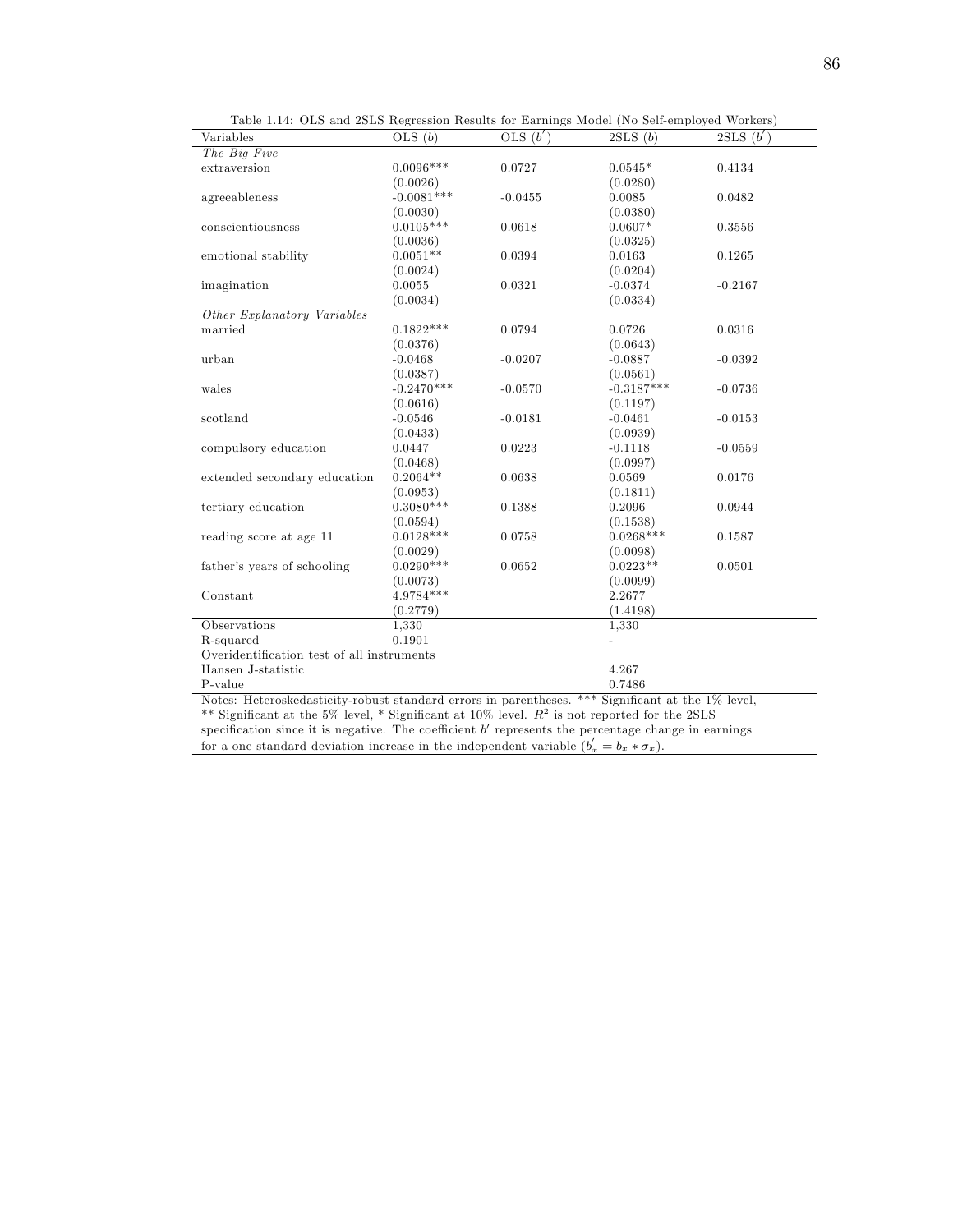| 87 |
|----|
|    |

| Variables                       | extraversion   | agreeableness           | conscientiousness emotional |                | imagination    |
|---------------------------------|----------------|-------------------------|-----------------------------|----------------|----------------|
|                                 |                |                         |                             | stability      |                |
| married                         | $1.2037**$     | 0.2058                  | 0.2887                      | 0.6893         | $-0.3304$      |
|                                 | (0.4857)       | (0.3404)                | (0.3839)                    | (0.5002)       | (0.3160)       |
| urban                           | $0.8835*$      | $0.6307*$               | 0.2824                      | $-0.2692$      | 0.3975         |
|                                 | (0.4728)       | (0.3568)                | (0.3753)                    | (0.4769)       | (0.3309)       |
| wales                           | 1.4523         | 0.9174                  | 0.4975                      | $2.3768***$    | $1.5451**$     |
|                                 | (0.8969)       | (0.7132)                | (0.7488)                    | (0.8543)       | (0.6159)       |
| scotland                        | $-0.8314$      | $1.1505***$             | $-0.5159$                   | 0.4620         | $-0.5900$      |
|                                 | (0.5689)       | (0.4236)                | (0.4520)                    | (0.6521)       | (0.3838)       |
| compulsory education            | $1.2759**$     | $1.0283**$              | $1.6373***$                 | $1.7827***$    | $0.7692*$      |
|                                 | (0.6177)       | (0.4826)                | (0.5434)                    | (0.6663)       | (0.4497)       |
| extended secondary education    | $2.0919**$     | 0.9390                  | $2.1654***$                 | $3.1439***$    | $2.8189***$    |
|                                 | (0.8647)       | (0.6658)                | (0.6894)                    | (0.9243)       | (0.5938)       |
| tertiary education              | 1.9899**       | $1.7227***$             | 1.8266***                   | 2.5769***      | $3.4842***$    |
|                                 | (0.7812)       | (0.5737)                | (0.6362)                    | (0.7843)       | (0.5615)       |
| reading score at age 11         | $-0.0224$      | 0.0121                  | $-0.0557$                   | $-0.0105$      | $0.2679***$    |
|                                 | (0.0409)       | (0.0309)                | (0.0342)                    | (0.0426)       | (0.0290)       |
|                                 |                |                         |                             |                |                |
| father's years of schooling     | 0.0769         | 0.1117                  | 0.0581                      | 0.0375         | 0.0713         |
|                                 | (0.1014)       | (0.0700)                | (0.0699)                    | (0.0997)       | (0.0624)       |
| <i>Instruments</i>              |                |                         |                             |                |                |
| At $Age 11$                     |                |                         |                             |                |                |
| hostility                       | $0.2407*$      | $-0.1081$               | $-0.2261**$                 | $-0.1872$      | 0.0013         |
|                                 | (0.1415)       | (0.1050)                | (0.1098)                    | (0.1646)       | (0.1020)       |
| immaturity                      | $-0.5155**$    | $-0.3024*$              | $-0.4652**$                 | 0.1292         | $-0.1829$      |
|                                 | (0.2219)       | (0.1703)                | (0.1910)                    | (0.2308)       | (0.1833)       |
| nervous symptoms                | 0.4718         | $-0.4214$               | $-0.0319$                   | $-0.8309$      | $-0.0835$      |
|                                 | (0.5987)       | (0.4736)                | (0.5341)                    | (0.6031)       | (0.4535)       |
| At Age $\gamma$                 |                |                         |                             |                |                |
| having difficulty concentrating | 0.0963         | $-0.0352$               | $-0.0340$                   | $-0.1067$      | $-0.4630$      |
|                                 | (0.4698)       | (0.3542)                | (0.3618)                    | (0.4780)       | (0.3212)       |
| preferring to do things alone   | $-0.3787$      | $-0.0629$               | 0.2788                      | $-0.6812$      | 0.3974         |
|                                 | (0.4558)       | (0.3221)                | (0.3438)                    | (0.4489)       | (0.3066)       |
| being bullied                   | $-0.8033*$     | 0.1271                  | 0.2584                      | $-0.3057$      | $0.5192*$      |
|                                 | (0.4575)       | (0.3310)                | (0.3512)                    | (0.4677)       | (0.3041)       |
| being fidgety                   | 0.3555         | 0.0229                  | $-0.5262$                   | $-0.0657$      | $-0.1368$      |
|                                 | (0.4483)       |                         |                             |                |                |
|                                 |                | (0.3319)<br>$1.1720***$ | (0.3508)                    | (0.4639)       | (0.3062)       |
| worrying about many things      | $0.9527**$     |                         | 0.2976                      | $-0.7071$      | 0.4187         |
|                                 | (0.4413)       | (0.3238)                | (0.3380)                    | (0.4577)       | (0.3049)       |
| being irritable                 | 0.2081         | $-0.2901$               | 0.4339                      | $-0.7055$      | 0.2882         |
|                                 | (0.4290)       | (0.3240)                | (0.3377)                    | (0.4460)       | (0.2965)       |
| being upset by new situation    | $-1.2207**$    | $-0.6844**$             | 0.0343                      | $-0.9297*$     | $-1.3239***$   |
|                                 | (0.4767)       | (0.3460)                | (0.3682)                    | (0.5062)       | (0.3198)       |
| biting nails                    | $-0.4631$      | $-0.6121$               | 0.4603                      | 0.0495         | $-0.4740$      |
|                                 | (0.5243)       | (0.4017)                | (0.4085)                    | (0.5484)       | (0.3671)       |
| being disobedient               | $-0.5243$      | $-0.7867**$             | $-0.4591$                   | $-0.2416$      | $-0.3159$      |
|                                 | (0.4436)       | (0.3334)                | (0.3444)                    | (0.4679)       | (0.3171)       |
| Constant                        | 28.8298***     | 35.7874***              | 35.8517***                  | 32.7623***     | 28.5701***     |
|                                 | (1.4445)       | (1.0415)                | (1.0961)                    | (1.4316)       | (0.9316)       |
|                                 | 1,330          | 1,330                   | 1,330                       | 1,330          | 1,330          |
|                                 |                |                         | 0.0320                      | $\,0.0396\,$   | 0.2297         |
|                                 |                |                         |                             |                |                |
| Observations<br>R-squared       | 0.0353         | 0.0500                  |                             |                |                |
| Joint test of instruments       |                |                         |                             |                |                |
| F(12, 1308)<br>P-value          | 1.97<br>0.0232 | 2.86<br>0.0007          | 1.84<br>0.0379              | 1.90<br>0.0304 | 2.55<br>0.0024 |

Table 1.15: 2SLS Estimates - First-stage Regressions of Earnings Model (No Self-employed Workers)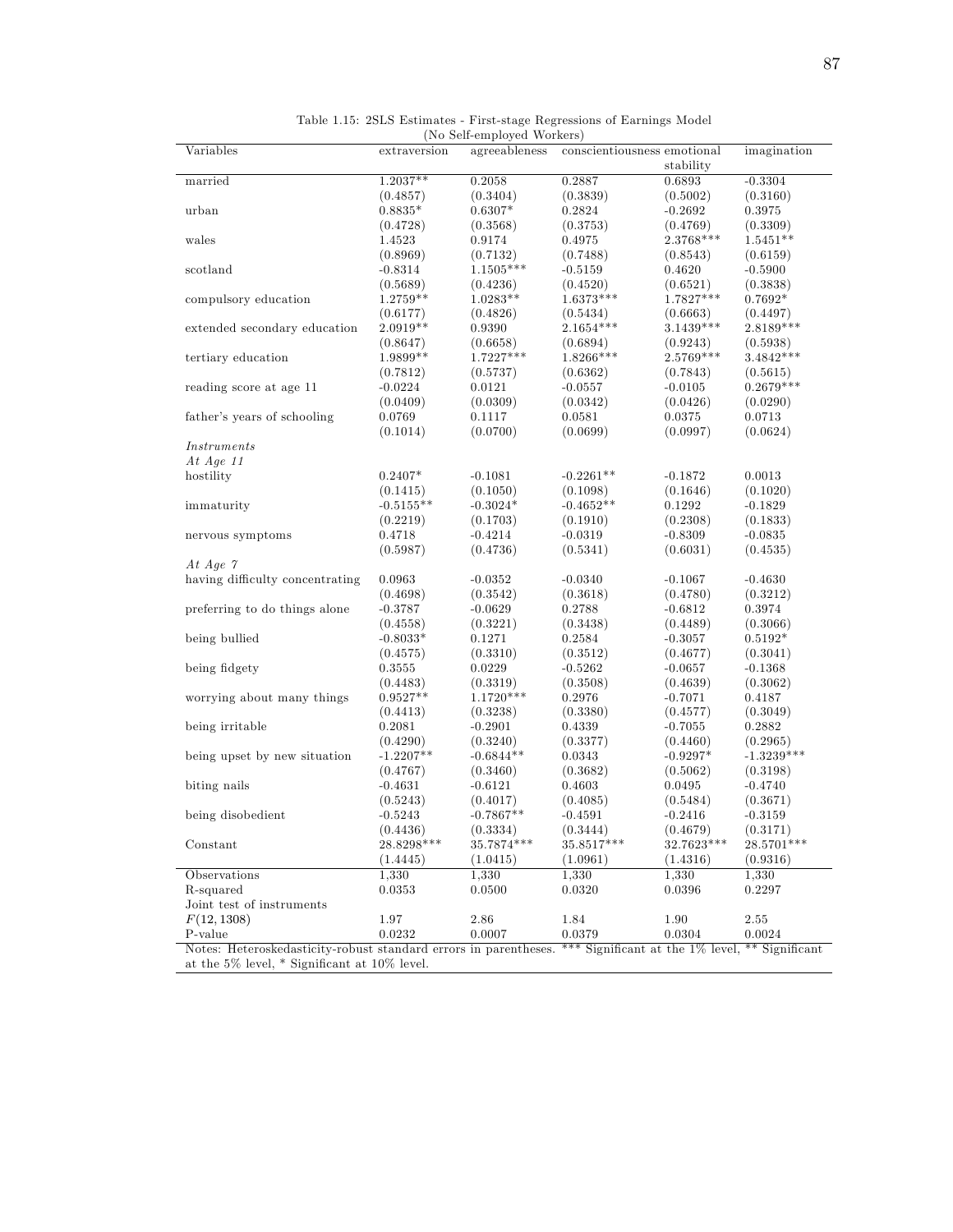|                                                                                                   |                                                  |         | companies to the companies of the companies of the companies of the companies of the companies of the companies of the companies of the companies of the companies of the companies of the companies of the companies of the c |                                                                                                                                     |
|---------------------------------------------------------------------------------------------------|--------------------------------------------------|---------|--------------------------------------------------------------------------------------------------------------------------------------------------------------------------------------------------------------------------------|-------------------------------------------------------------------------------------------------------------------------------------|
|                                                                                                   | Female                                           |         | Male                                                                                                                                                                                                                           |                                                                                                                                     |
| Variables                                                                                         | Mean                                             |         | Mean                                                                                                                                                                                                                           | C.S                                                                                                                                 |
| $care$ hours $>100$                                                                               | 0.2231                                           | 1.4163  | 0.1676                                                                                                                                                                                                                         |                                                                                                                                     |
| $care$ hours $>200$                                                                               | 1.1547                                           | $-3616$ | .1029                                                                                                                                                                                                                          | .3038                                                                                                                               |
| $care$ hours= $0$                                                                                 | 0.7615                                           | 1.4262  | 0.7859                                                                                                                                                                                                                         | 1.4102                                                                                                                              |
| $0$ <care hours<200<="" td=""><td>0.0994</td><td>1.2992</td><td>1.1233</td><td>1.3288</td></care> | 0.0994                                           | 1.2992  | 1.1233                                                                                                                                                                                                                         | 1.3288                                                                                                                              |
| 200≤care hours<500                                                                                | 1.0611                                           | 1.2396  | 1650.0                                                                                                                                                                                                                         | 1.2173                                                                                                                              |
| $care$ hours $>500$                                                                               | 1.0651                                           | 1,2467  | 1.0377                                                                                                                                                                                                                         | .1904                                                                                                                               |
| care hours missing                                                                                | 0.0129                                           | .1127   | 0.0035                                                                                                                                                                                                                         | ,0587                                                                                                                               |
|                                                                                                   |                                                  |         |                                                                                                                                                                                                                                | Note: Based on different care definitions, the sample sizes differ. For females, the person-wave observations for "care hours-2000" |
|                                                                                                   |                                                  |         | is 14,139, and for all other care variables are 14,229; for males, the person-wave observations for "care hours>200" are 10,389.                                                                                               |                                                                                                                                     |
|                                                                                                   | and for all the other care variables are 10,405. |         |                                                                                                                                                                                                                                |                                                                                                                                     |

Table 2.1a: Summary Statistics of Care Variables by Gender Table 2.1a: Summary Statistics of Care Variables by Gender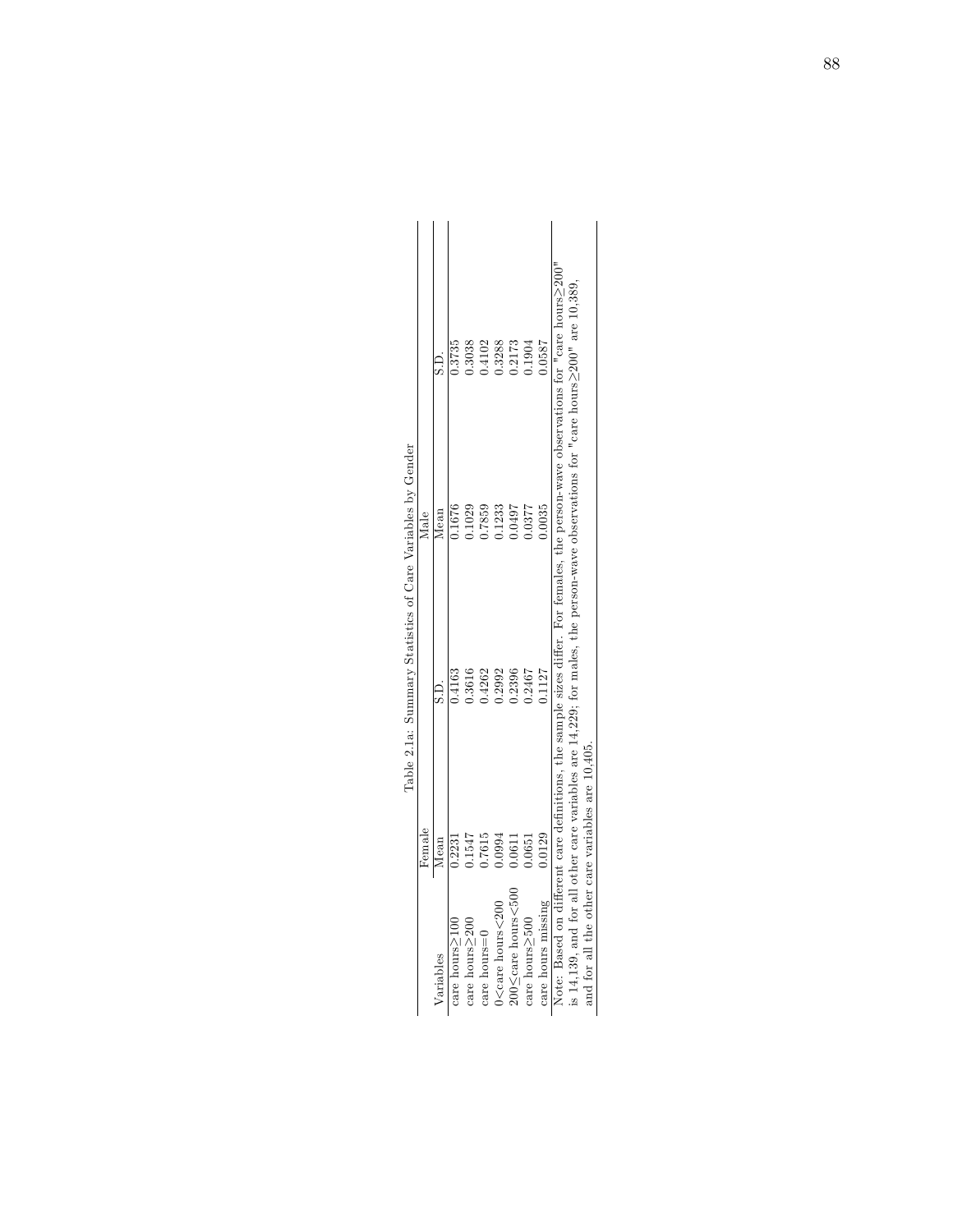|                                                                                                                                             |            |          | Table 2.1b: Summary Statistics by Gender and Care Status |          |            |          |            |               |
|---------------------------------------------------------------------------------------------------------------------------------------------|------------|----------|----------------------------------------------------------|----------|------------|----------|------------|---------------|
|                                                                                                                                             |            | Female   |                                                          |          |            |          | Male       |               |
|                                                                                                                                             | Caregiver  |          | Non-caregiver                                            |          | Caregiver  |          |            | Non-caregiver |
| Variables                                                                                                                                   | Mean       | G.S      | Mean                                                     | G.S      | Mean       | S.D.     | Mean       | C S           |
| Dependent Variables                                                                                                                         |            |          |                                                          |          |            |          |            |               |
| could adjust work hours                                                                                                                     | 0.4669     | 0.4990   | 0.4736                                                   | 0.4993   | 0.4599     | 0.4985   | 0.4749     | 0.4994        |
| flexibility index                                                                                                                           | 0.3173     | 0.0792   | 0.3110                                                   | 0.0819   | 0.2901     | 0.1036   | 0.2890     | 0.1053        |
| categories<br>top 3 flexible occupation                                                                                                     | 0.4605     | 0.4985   | 0.4172                                                   | 0.4931   | 0.4112     | 0.4922   | 0.4205     | 0.4937        |
| east flexible occupation category                                                                                                           | 0.0556     | 0.2291   | 0.0656                                                   | 0.2476   | 0.1098     | 0.3127   | 0.1195     | 0.3244        |
| $Explanatory\ variables$                                                                                                                    |            |          |                                                          |          |            |          |            |               |
|                                                                                                                                             | 55.2621    | 5.0615   | 55.7592                                                  | 5.3780   | 56.7150    | 4.4913   | 57.3026    | 4.4700        |
| age squared                                                                                                                                 | 3,079.5142 | 541.7045 | 3,138.0096                                               | 576.5123 | 3,236.7540 | 188.2465 | 3,303.5686 | 487.9773      |
| has spouse                                                                                                                                  | 0.7385     | 0.4395   | 0.7242                                                   | 0.4469   | 0.8710     | 0.3353   | 0.8624     | 0.3445        |
| has employed spouse                                                                                                                         | 0.5306     | 0.4991   | 0.5168                                                   | 0.4997   | 0.6095     | 0.4880   | 0.5737     | 0.4946        |
| has spouse with ADL limitation                                                                                                              | 0.0580     | 0.2337   | 0.0627                                                   | 0.2424   | 1620.0     | 0.2709   | 0.0704     | 0.2559        |
| has kid younger than 18                                                                                                                     | 0.1090     | 0.3117   | 0.1114                                                   | 0.3146   | 0.1365     | 0.3434   | 0.1517     | 0.3588        |
| household size                                                                                                                              | 2.5375     | 1.1740   | 2.5043                                                   | 1.2908   | 2.6026     | 1.1615   | 2.6440     | 1.3051        |
| excellent health                                                                                                                            | 0.1853     | 0.3886   | 0.1771                                                   | 0.3818   | 0.1766     | 0.3814   | 0.1793     | 0.3836        |
| very good health                                                                                                                            | 0.3793     | 0.4853   | 0.3796                                                   | 0.4853   | 0.3870     | 0.4872   | 0.3542     | 0.4783        |
| good health                                                                                                                                 | 0.3106     | 0.4628   | 0.3076                                                   | 0.4615   | 0.3108     | 0.4629   | 0.3259     | 0.4688        |
| fair health                                                                                                                                 | 0.1059     | 0.3077   | 0.1210                                                   | 0.3262   | 0.1101     | 0.3131   | 0.1193     | 0.3241        |
| poor health                                                                                                                                 | 0.0189     | 0.1362   | $0.0147\,$                                               | 0.1202   | 0.0155     | 0.1235   | 0.0212     | 0.1442        |
| northeast                                                                                                                                   | 0.1711     | 0.3766   | 0.1682                                                   | 0.3741   | 0.1542     | 0.3613   | 0.1611     | 0.3676        |
| midwest                                                                                                                                     | 0.2710     | 0.4445   | 0.2529                                                   | 0.4347   | 0.3022     | 0.4593   | 0.2569     | 0.4369        |
| $_{\rm south}$                                                                                                                              | 0.4175     | 0.4932   | 0.4030                                                   | 0.4905   | 0.3888     | 0.4876   | 0.3854     | 0.4867        |
| west and other regions                                                                                                                      | 0.1405     | 0.3476   | 0.1758                                                   | 0.3807   | 0.1548     | 0.3618   | 0.1966     | 0.3975        |
| homeowner                                                                                                                                   | 0.8771     | 0.3283   | 0.8467                                                   | 0.3603   | 0.8813     | 0.3235   | 0.8641     | 0.3427        |
| household non-housing wealth/10 <sup>3</sup>                                                                                                | 207.5875   | 578.9181 | 81.4931                                                  | 545.2247 | 203.0526   | 167.9357 | 210.6427   | 654.6520      |
| non-labor income/10 <sup>3</sup>                                                                                                            | 8.5045     | 22.2966  | 8.2584                                                   | 52.3568  | 11.6358    | 96.8673  | 8.7485     | 49.1522       |
| experience                                                                                                                                  | 31.1972    | 9.1164   | 30.6549                                                  | 9.7652   | 37.4455    | 7.1057   | 37.5174    | 7.8935        |
| experience squared                                                                                                                          | 1,056.3497 | 530.3165 | 1,035.0743                                               | 559.0967 | 1,452.6302 | 475.5879 | 1,469.8536 | 511.8805      |
| Person-wave observations                                                                                                                    | 3,174      |          | 11,055                                                   |          | 1,744      |          |            | 8.661         |
| Note: The summary statistics are computed based on the sample used in the baseline model specification, i.e., the sample with the dependent |            |          |                                                          |          |            |          |            |               |
| variable as "could adjust work hours" and the care variable as "care hours>100".                                                            |            |          |                                                          |          |            |          |            |               |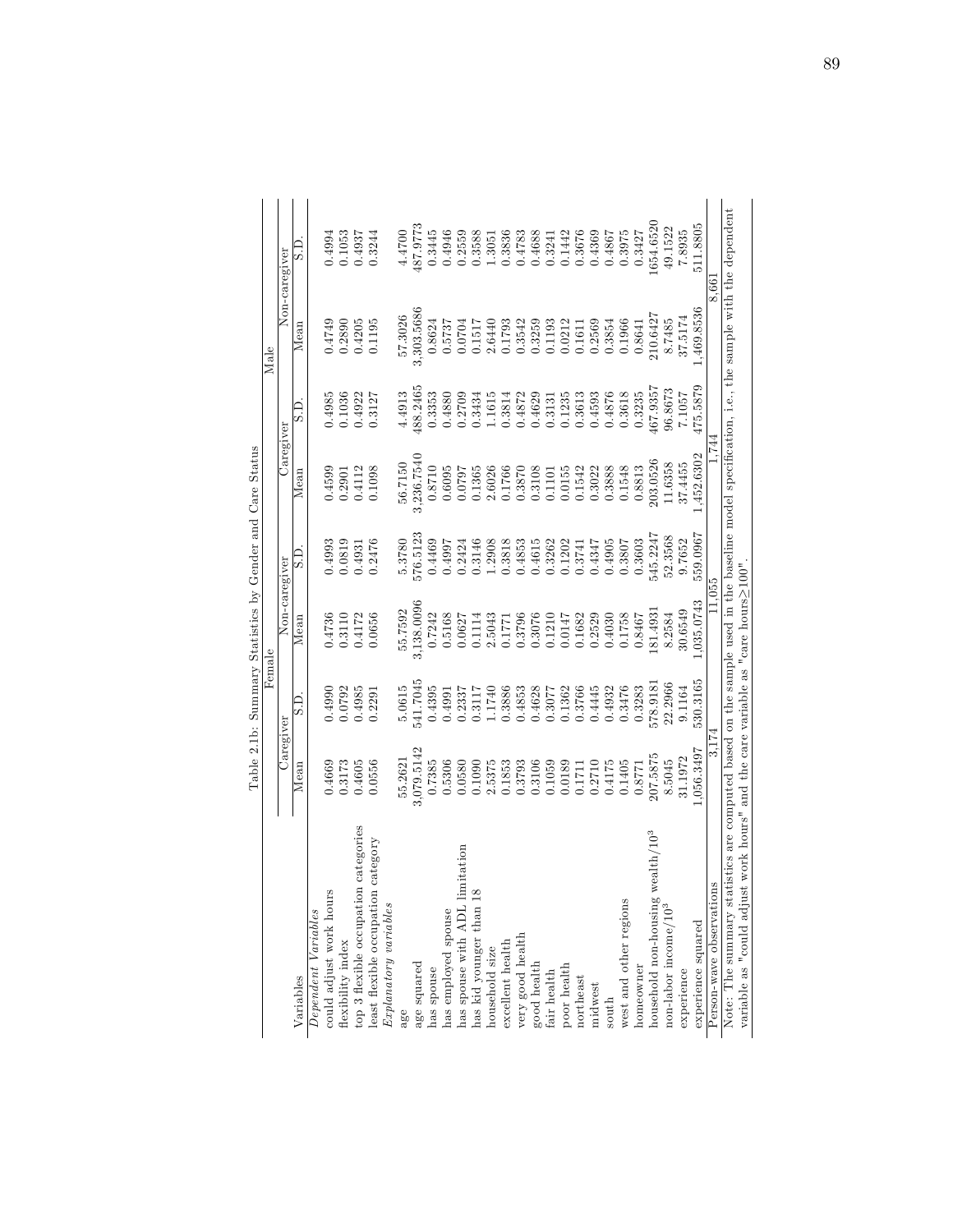Table 2.2: FE Model of Care's Effect on Job Choice - Flexible Schedule

| Variables                                                                                                                            | Female                | Female                | Female                | Male I             | Male II            | Male                  |
|--------------------------------------------------------------------------------------------------------------------------------------|-----------------------|-----------------------|-----------------------|--------------------|--------------------|-----------------------|
|                                                                                                                                      | I                     | П                     | Ш                     |                    |                    | Ш                     |
| care hours $\geq$ 100                                                                                                                | $0.0341**$            |                       |                       | $-0.0232$          |                    |                       |
|                                                                                                                                      | (0.0133)              |                       |                       | (0.0162)           |                    |                       |
| care hours $>200$                                                                                                                    |                       | 0.0145                |                       |                    | $-0.0115$          |                       |
|                                                                                                                                      |                       | (0.0147)              |                       |                    | (0.0194)           |                       |
| $0$ <care hours<200<="" td=""><td></td><td></td><td><math>0.0296**</math></td><td></td><td></td><td><math>-0.0104</math></td></care> |                       |                       | $0.0296**$            |                    |                    | $-0.0104$             |
|                                                                                                                                      |                       |                       | (0.0151)              |                    |                    | (0.0172)              |
| $200 \leq$ care hours $< 500$                                                                                                        |                       |                       | 0.0152                |                    |                    | $-0.0040$             |
| care hours $>500$                                                                                                                    |                       |                       | (0.0195)<br>0.0039    |                    |                    | (0.0243)<br>$-0.0028$ |
|                                                                                                                                      |                       |                       | (0.0212)              |                    |                    | (0.0293)              |
| care hours missing                                                                                                                   |                       |                       | $-0.0230$             |                    |                    | $-0.0327$             |
|                                                                                                                                      |                       |                       | (0.0210)              |                    |                    | (0.0256)              |
| age                                                                                                                                  |                       |                       |                       | $-0.0125$          | $-0.0122$          | $-0.0110$             |
|                                                                                                                                      | $0.0509**$            | $0.0489**$            | $0.0633***$           |                    |                    |                       |
|                                                                                                                                      | (0.0216)              | (0.0217)              | (0.0198)              | (0.0299)           | (0.0300)           | (0.0285)              |
| age squared                                                                                                                          | $0.0004***$           | $0.0004**$            | $0.0005***$           | 0.0003             | 0.0003             | 0.0002                |
|                                                                                                                                      | (0.0002)              | (0.0002)              | (0.0001)              | (0.0002)           | (0.0002)           | (0.0002)              |
| has spouse                                                                                                                           | 0.0091                | 0.0076                | 0.0032                |                    |                    |                       |
|                                                                                                                                      |                       |                       |                       | $0.0961**$         | $0.0973**$         | $0.0807**$            |
|                                                                                                                                      | (0.0286)              | (0.0289)              | (0.0252)              | (0.0391)           | (0.0393)           | (0.0351)              |
| has employed spouse                                                                                                                  | 0.0185                | 0.0192                | 0.0138                | 0.0243             | 0.0242             | 0.0172                |
|                                                                                                                                      | (0.0161)              | (0.0162)              | (0.0154)              | (0.0178)           | (0.0178)           | (0.0172)              |
| has spouse with ADL limitation                                                                                                       | 0.0238                | 0.0233                | 0.0225                | $-0.0217$          | $-0.0229$          | $-0.0181$             |
|                                                                                                                                      | (0.0215)              | (0.0216)              | (0.0209)              | (0.0253)           | (0.0254)           | (0.0245)              |
| has kid younger than 18                                                                                                              | 0.0233                | 0.0228                | 0.0295                | $-0.0079$          | $-0.0073$          | $-0.0107$             |
|                                                                                                                                      | (0.0216)              | (0.0217)              | (0.0199)              | (0.0232)           | (0.0232)           | (0.0220)              |
| household size                                                                                                                       | $-0.0005$             | $-0.0006$             | 0.0011                | 0.0062             | 0.0062             | 0.0082                |
|                                                                                                                                      | (0.0059)              | (0.0060)              | (0.0056)              | (0.0078)           | (0.0078)           | (0.0075)              |
| excellent health                                                                                                                     | $-0.0436$             | $-0.0451$             | $\overline{a}$        | 0.0762             | 0.0762             | 0.0572                |
|                                                                                                                                      |                       |                       | $0.0654*$             |                    |                    |                       |
|                                                                                                                                      | (0.0412)              | (0.0417)              | (0.0394)              | (0.0496)           | (0.0497)           | (0.0469)              |
| very good health                                                                                                                     | $-0.0260$             | $-0.0265$             | $-0.0418$             | 0.0780             | 0.0772             | 0.0611                |
|                                                                                                                                      | (0.0393)              | (0.0398)<br>$-0.0317$ | (0.0377)<br>$-0.0512$ | (0.0476)<br>0.0645 | (0.0477)<br>0.0634 | (0.0449)              |
| good health                                                                                                                          | $-0.0310$<br>(0.0381) | (0.0386)              | (0.0368)              | (0.0466)           | (0.0467)           | 0.0455<br>(0.0439)    |
| fair health                                                                                                                          | $-0.0112$             | $-0.0123$             | $-0.0228$             | 0.0720             | 0.0725             | 0.0431                |
|                                                                                                                                      | (0.0369)              | (0.0374)              | (0.0357)              | (0.0454)           | (0.0456)           | (0.0426)              |
| midwest                                                                                                                              | $-0.0094$             | 0.0203                | 0.0186                | 0.1143             | 0.0901             | 0.1609                |
|                                                                                                                                      | (0.1006)              | (0.1003)              | (0.0949)              | (0.1293)           | (0.1287)           | (0.1252)              |
| south                                                                                                                                | 0.0907                | 0.1085                | $0.1281*$             | 0.0734             | 0.0776             | 0.1086                |
|                                                                                                                                      | (0.0810)              | (0.0802)              | (0.0752)              | (0.0993)           | (0.0992)           | (0.0984)              |
| west and other regions                                                                                                               | 0.0112                | 0.0273                | 0.0937                | 0.1512             | 0.1466             | $0.2104*$             |
|                                                                                                                                      | (0.1012)              | (0.1009)              | (0.0957)              | (0.1267)           | (0.1265)           | (0.1216)              |
| homeowner                                                                                                                            | $-0.0142$             | $-0.0153$             | $-0.0278$             | $-0.0302$          | $-0.0293$          | $-0.0348$             |
|                                                                                                                                      | (0.0246)              | (0.0246)              | (0.0226)              | (0.0305)           | (0.0305)           | (0.0295)              |
| household non-housing wealth/ $106$                                                                                                  | $0.0224**$            | $0.0223**$            | $0.0254***$           | 0.0012             | 0.0013             | 0.0014                |
|                                                                                                                                      | (0.0090)              | (0.0091)              | (0.0088)              | (0.0015)           | (0.0015)           | (0.0015)              |
| non-labor income/ $10^6$                                                                                                             | 0.0004                | 0.0017                | 0.0167                | $0.1545**$         | $0.1528**$         | $0.1614**$            |
|                                                                                                                                      | (0.0874)              | (0.0882)              | (0.0940)              | (0.0656)           | (0.0658)           | (0.0705)              |
| experience                                                                                                                           |                       |                       |                       |                    |                    |                       |
|                                                                                                                                      | $0.0405***$           | $0.0380***$           | $0.0338***$           | $0.0587***$        | $0.0590***$        | $0.0526**$            |
|                                                                                                                                      | (0.0141)              | (0.0142)              | (0.0125)              | (0.0218)           | (0.0218)           | (0.0207)              |
| experience squared                                                                                                                   | $0.0002**$            | $0.0002**$            | $0.0002**$            | $-0.0001$          | $-0.0001$          | $-0.0001$             |
|                                                                                                                                      | (0.0001)              | (0.0001)              | (0.0001)              | (0.0001)           | (0.0001)           | (0.0001)              |
| Observations                                                                                                                         | 14,229                | 14,117                | 15,930                | 10,405             | 10,386             | 11,095                |
| Number of Individuals                                                                                                                | 3,840                 | 3,813                 | 4,235                 | 3,045              | 3,042              | 3,193                 |
| Notes: Time fixed effects are included. Robust standard errors in parentheses. *** Significant at                                    |                       |                       |                       |                    |                    |                       |
| 1% level, ** Significant at 5% level, * Significant at 10% level.                                                                    |                       |                       |                       |                    |                    |                       |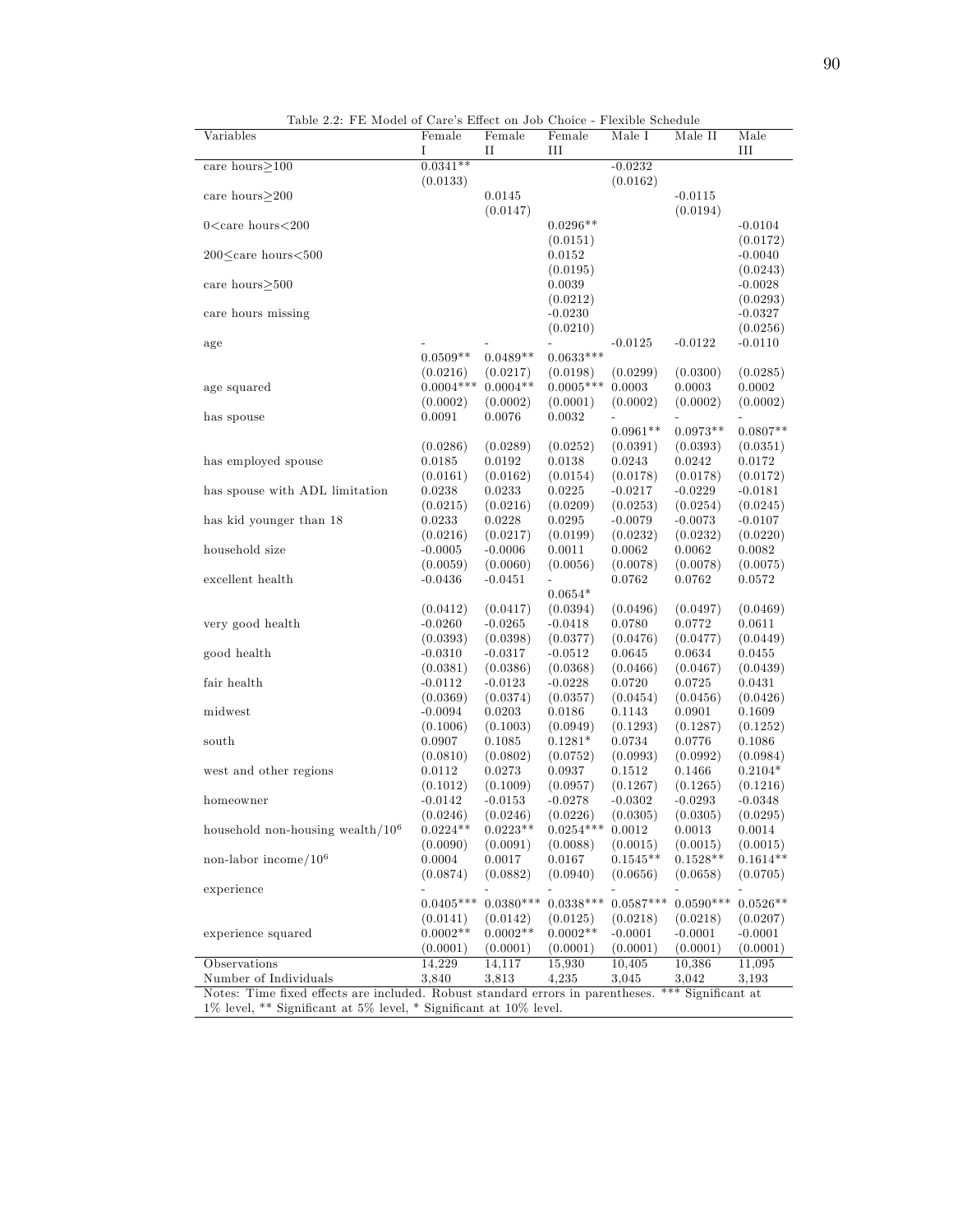Table 2.3: FE Model of Care's Effect on Job Choice - Flexibility Index

| Variables                           | Female    | Female    | Female    | <br>Male I   | Male II    | Male       |
|-------------------------------------|-----------|-----------|-----------|--------------|------------|------------|
|                                     | Ι         | П         | Ш         |              |            | Ш          |
| care hours $>100$                   | $-0.0001$ |           |           | $0.0032**$   |            |            |
|                                     | (0.0011)  |           |           | (0.0016)     |            |            |
| care hours $>200$                   |           | 0.0000    |           |              | $0.0035*$  |            |
|                                     |           | (0.0011)  |           |              | (0.0020)   |            |
| $0 <$ care hours $< 200$            |           |           | $-0.0000$ |              |            | 0.0012     |
|                                     |           |           | (0.0012)  |              |            | (0.0016)   |
| $200 \leq$ care hours $< 500$       |           |           | $-0.0002$ |              |            | 0.0026     |
|                                     |           |           | (0.0014)  |              |            | (0.0021)   |
| care hours $>500$                   |           |           | 0.0009    |              |            | 0.0051     |
|                                     |           |           | (0.0018)  |              |            | (0.0033)   |
| care hours missing                  |           |           | $-0.0019$ |              |            | 0.0005     |
|                                     |           |           | (0.0019)  |              |            | (0.0022)   |
| age                                 | $-0.0006$ | $-0.0004$ | 0.0002    | 0.0003       | 0.0003     | 0.0011     |
|                                     | (0.0021)  | (0.0021)  | (0.0020)  | (0.0042)     | (0.0043)   | (0.0038)   |
| age squared                         | 0.0000    | 0.0000    | 0.0000    | $-0.0000$    | $-0.0000$  | $-0.0000$  |
|                                     | (0.0000)  | (0.0000)  | (0.0000)  | (0.0000)     | (0.0000)   | (0.0000)   |
| has spouse                          | $-0.0006$ | $-0.0005$ | $-0.0028$ | 0.0005       | 0.0006     | 0.0015     |
|                                     | (0.0025)  | (0.0025)  | (0.0024)  | (0.0042)     | (0.0042)   | (0.0039)   |
| has employed spouse                 | $-0.0006$ | $-0.0006$ | $-0.0004$ | $0.0035**$   | $0.0036**$ | $0.0035**$ |
|                                     | (0.0014)  | (0.0014)  | (0.0014)  | (0.0018)     | (0.0018)   | (0.0017)   |
| has spouse with ADL limitation      | 0.0007    | 0.0007    | 0.0011    | $-0.0011$    | $-0.0011$  | 0.0003     |
|                                     | (0.0016)  | (0.0016)  | (0.0015)  | (0.0025)     | (0.0025)   | (0.0024)   |
| has kid younger than 18             | 0.0026    | 0.0026    | $0.0030*$ | $-0.0019$    | $-0.0020$  | $-0.0013$  |
|                                     | (0.0019)  | (0.0019)  | (0.0017)  | (0.0026)     | (0.0026)   | (0.0024)   |
| household size                      | 0.0002    | 0.0002    | 0.0004    | 0.0002       | 0.0002     | 0.0001     |
|                                     | (0.0006)  | (0.0006)  | (0.0005)  | (0.0007)     | (0.0007)   | (0.0007)   |
| excellent health                    | 0.0050    | 0.0049    | $0.0055*$ | $-0.0013$    | $-0.0013$  | $-0.0007$  |
|                                     |           |           |           |              |            |            |
|                                     | (0.0032)  | (0.0032)  | (0.0029)  | (0.0047)     | (0.0047)   | (0.0043)   |
| very good health                    | 0.0014    | 0.0013    | 0.0020    | $-0.0019$    | $-0.0019$  | $-0.0014$  |
|                                     | (0.0029)  | (0.0029)  | (0.0027)  | (0.0045)     | (0.0044)   | (0.0041)   |
| good health                         | 0.0011    | 0.0010    | 0.0011    | 0.0016       | 0.0016     | 0.0016     |
|                                     | (0.0028)  | (0.0029)  | (0.0026)  | (0.0044)     | (0.0044)   | (0.0040)   |
| fair health                         | 0.0016    | 0.0015    | 0.0013    | $-0.0014$    | $-0.0014$  | $-0.0013$  |
|                                     | (0.0028)  | (0.0028)  | (0.0026)  | (0.0044)     | (0.0044)   | (0.0040)   |
| midwest                             | $-0.0017$ | $-0.0006$ | $-0.0004$ | 0.0082       | 0.0094     | 0.0100     |
|                                     | (0.0163)  | (0.0163)  | (0.0150)  | (0.0182)     | (0.0185)   | (0.0168)   |
| south                               | $-0.0111$ | $-0.0113$ | $-0.0079$ | 0.0115       | 0.0113     | 0.0139     |
|                                     | (0.0135)  | (0.0135)  | (0.0125)  | (0.0110)     | (0.0110)   | (0.0100)   |
| west and other regions              | $-0.0102$ | $-0.0097$ | $-0.0041$ | 0.0073       | 0.0073     | 0.0096     |
|                                     | (0.0135)  | (0.0135)  | (0.0129)  | (0.0189)     | (0.0190)   | (0.0171)   |
| homeowner                           | $-0.0038$ | $-0.0037$ | $-0.0040$ |              |            |            |
|                                     |           |           |           | $0.0056*$    | $0.0056*$  | $0.0063**$ |
|                                     | (0.0028)  | (0.0028)  | (0.0025)  | (0.0033)     | (0.0033)   | (0.0032)   |
| household non-housing wealth/ $106$ | $-0.0005$ | $-0.0005$ | $-0.0005$ | 0.0001       | 0.0001     | 0.0001     |
|                                     | (0.0006)  | (0.0006)  | (0.0006)  | (0.0001)     | (0.0001)   | (0.0001)   |
| non-labor income/ $10^6$            | $-0.0042$ | $-0.0043$ | $-0.0035$ | $\,0.0156\,$ | 0.0156     | 0.0167     |
|                                     | (0.0033)  | (0.0032)  | (0.0034)  | (0.0126)     | (0.0126)   | (0.0117)   |
| experience                          |           | $-0.0030$ | $-0.0029$ | $0.0067**$   | $0.0067**$ | $0.0060**$ |
|                                     | $0.0033*$ |           |           |              |            |            |
|                                     | (0.0020)  | (0.0020)  | (0.0019)  | (0.0029)     | (0.0029)   | (0.0028)   |
| experience squared                  | 0.0000    | 0.0000    | 0.0000    | $-0.0000$    | $-0.0000$  | $-0.0000$  |
|                                     | (0.0000)  | (0.0000)  | (0.0000)  | (0.0000)     | (0.0000)   | (0.0000)   |
| Observations                        | 14,621    | 14,507    | 16,371    | 10.948       | 10,924     | 11,649     |
| Number of Individuals               | 3,849     | 3,822     | 4,239     | 3,103        | 3,099      | 3,245      |

Notes: Time fixed effects are included. Robust standard errors in parentheses. \*\*\* Significant at  $1\%$ level, \*\* Significant at 5% level, \* Significant at  $10\%$  level. Regressors are jointly insignificant for the models Female I, II, III.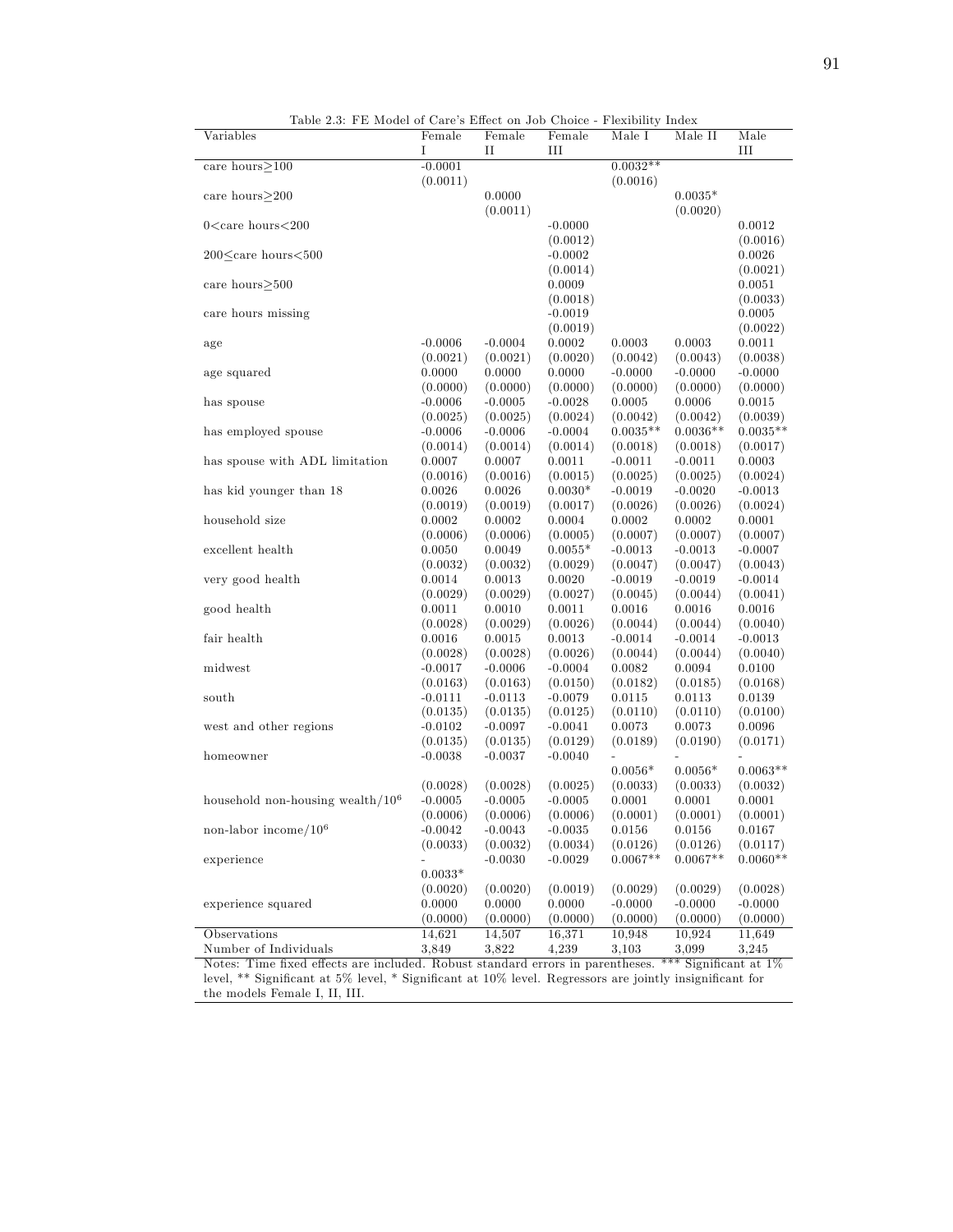| П<br>Ш<br>$0.0152**$<br>care hours $\geq$ 100<br>$-0.0037$<br>(0.0063)<br>(0.0076)<br>$-0.0018$<br>0.0129<br>care hours $>200$<br>(0.0070)<br>(0.0093)<br>$0$ <care hours<200<br=""><math>-0.0044</math><br/>0.0057<br/>(0.0074)<br/>(0.0071)<br/><math>200 \leq</math>care hours<math>&lt; 500</math><br/><math>-0.0104</math><br/>0.0055<br/>(0.0099)<br/>(0.0086)<br/><math>0.0282*</math><br/>care hours<math>&gt;500</math><br/>0.0149<br/>(0.0106)<br/>(0.0171)<br/>care hours missing<br/><math>-0.0133</math><br/>0.0028<br/>(0.0106)<br/>(0.0103)<br/>0.0046<br/>0.0049<br/>0.0058<br/>0.0087<br/>0.0082<br/>0.0076<br/>age<br/>(0.0126)<br/>(0.0165)<br/>(0.0129)<br/>(0.0129)<br/>(0.0187)<br/>(0.0189)<br/>0.0000<br/>0.0000<br/><math>-0.0000</math><br/><math>-0.0001</math><br/><math>-0.0001</math><br/><math>-0.0001</math><br/>age squared<br/>(0.0001)<br/>(0.0001)<br/>(0.0001)<br/>(0.0002)<br/>(0.0002)<br/>(0.0001)<br/><math>-0.0003</math><br/><math>-0.0003</math><br/><math>-0.0155</math><br/><math>-0.0056</math><br/><math>-0.0053</math><br/><math>-0.0005</math><br/>has spouse<br/>(0.0150)<br/>(0.0151)<br/>(0.0140)<br/>(0.0196)<br/>(0.0197)<br/>(0.0176)<br/>has employed spouse<br/><math>-0.0050</math><br/><math>-0.0052</math><br/><math>-0.0025</math><br/>0.0122<br/>0.0122<br/>0.0116<br/>(0.0082)<br/>(0.0080)<br/>(0.0083)<br/>(0.0083)<br/>(0.0079)<br/>(0.0081)<br/>has spouse with ADL limitation<br/>0.0067<br/><math>-0.0021</math><br/><math>-0.0015</math><br/>0.0039<br/>0.0073<br/>0.0103<br/>(0.0093)<br/>(0.0112)<br/>(0.0113)<br/>(0.0105)<br/>(0.0093)<br/>(0.0090)<br/>has kid younger than 18<br/>0.0099<br/>0.0097<br/>0.0120<br/><math>-0.0137</math><br/><math>-0.0138</math><br/><math>-0.0110</math><br/>(0.0104)<br/>(0.0100)<br/>(0.0111)<br/>(0.0112)<br/>(0.0108)<br/>(0.0104)<br/>household size<br/>0.0022<br/>0.0023<br/>0.0025<br/><math>-0.0001</math><br/><math>-0.0001</math><br/><math>-0.0001</math><br/>(0.0034)<br/>(0.0035)<br/>(0.0031)<br/>(0.0032)<br/>(0.0032)<br/>(0.0035)<br/>excellent health<br/>0.0003<br/><math>-0.0002</math><br/>0.0037<br/>0.0069<br/>0.0067<br/>0.0139<br/>(0.0186)<br/>(0.0166)<br/>(0.0182)<br/>(0.0166)<br/>(0.0185)<br/>(0.0182)<br/>very good health<br/><math>-0.0184</math><br/><math>-0.0135</math><br/>0.0033<br/>0.0033<br/>0.0079<br/><math>-0.0174</math><br/>(0.0171)<br/>(0.0153)<br/>(0.0170)<br/>(0.0170)<br/>(0.0154)<br/>(0.0169)<br/>good health<br/><math>-0.0161</math><br/><math>-0.0165</math><br/><math>-0.0140</math><br/>0.0123<br/>0.0123<br/>0.0163<br/>(0.0163)<br/>(0.0165)<br/>(0.0147)<br/>(0.0166)<br/>(0.0166)<br/>(0.0149)<br/>0.0049<br/>0.0048<br/>0.0075<br/>fair health<br/><math>-0.0115</math><br/><math>-0.0117</math><br/><math>-0.0122</math><br/>(0.0170)<br/>(0.0166)<br/>(0.0168)<br/>(0.0151)<br/>(0.0166)<br/>(0.0151)<br/>midwest<br/><math>-0.0019</math><br/><math>-0.0024</math><br/>0.0125<br/><math>-0.0114</math><br/><math>-0.0040</math><br/><math>-0.0036</math><br/>(0.1047)<br/>(0.1005)<br/>(0.0817)<br/>(0.0826)<br/>(0.0751)<br/>(0.1038)<br/><math>-0.0362</math><br/><math>-0.0363</math><br/><math>-0.0150</math><br/><math>-0.0097</math><br/><math>-0.0102</math><br/>0.0004<br/>south<br/>(0.0825)<br/>(0.0825)<br/>(0.0831)<br/>(0.0541)<br/>(0.0541)<br/>(0.0498)<br/>west and other regions<br/><math>-0.0097</math><br/>0.0304<br/>0.0243<br/>0.0254<br/>0.0373<br/><math>-0.0105</math><br/>(0.0899)<br/>(0.1040)<br/>(0.1042)<br/>(0.0932)<br/>(0.0905)<br/>(0.0906)<br/><math>-0.0119</math><br/><math>-0.0107</math><br/><math>-0.0105</math><br/><math>-0.0212</math><br/><math>-0.0216</math><br/><math>-0.0239</math><br/>homeowner<br/>(0.0158)<br/>(0.0157)<br/>(0.0142)<br/>(0.0160)<br/>(0.0160)<br/>(0.0151)<br/>household non-housing wealth/<math>106</math><br/><math>-0.0010</math><br/>0.0001<br/><math>-0.0008</math><br/><math>-0.0010</math><br/>0.0000<br/><math>-0.0000</math><br/>(0.0031)<br/>(0.0031)<br/>(0.0031)<br/>(0.0003)<br/>(0.0003)<br/>(0.0003)<br/>non-labor income/<math>10^6</math><br/><math>-0.0249</math><br/><math>-0.0241</math><br/><math>-0.0194</math><br/><math>0.0496**</math><br/><math>0.0506**</math><br/><math>0.0457**</math><br/>(0.0150)<br/>(0.0235)<br/>(0.0226)<br/>(0.0163)<br/>(0.0163)<br/>(0.0235)<br/><math>0.0393***</math><br/><math>0.0372***</math><br/><math>0.0368***</math><br/><math>-0.0188</math><br/><math>-0.0179</math><br/><math>-0.0158</math><br/>experience<br/>(0.0116)<br/>(0.0122)<br/>(0.0122)<br/>(0.0137)<br/>(0.0137)<br/>(0.0129)<br/><math>-0.0000</math><br/>0.0001<br/>0.0001<br/>0.0001<br/><math>-0.0000</math><br/><math>-0.0000</math><br/>experience squared<br/>(0.0001)<br/>(0.0001)<br/>(0.0001)<br/>(0.0001)<br/>(0.0001)<br/>(0.0001)<br/>16,371<br/>10,948<br/>10,924<br/>Observations<br/>14,621<br/>14,507<br/>11,649<br/>Number of Individuals<br/>3,849<br/>3,822<br/>4,239<br/>3,103<br/>3,099<br/>3,245<br/>Notes: Time fixed effects are included. Robust standard errors in parentheses. ***<br/>Significant at 1% level,</care> | Variables | Female I | Female | Female | Male I | Male II | Male III |
|------------------------------------------------------------------------------------------------------------------------------------------------------------------------------------------------------------------------------------------------------------------------------------------------------------------------------------------------------------------------------------------------------------------------------------------------------------------------------------------------------------------------------------------------------------------------------------------------------------------------------------------------------------------------------------------------------------------------------------------------------------------------------------------------------------------------------------------------------------------------------------------------------------------------------------------------------------------------------------------------------------------------------------------------------------------------------------------------------------------------------------------------------------------------------------------------------------------------------------------------------------------------------------------------------------------------------------------------------------------------------------------------------------------------------------------------------------------------------------------------------------------------------------------------------------------------------------------------------------------------------------------------------------------------------------------------------------------------------------------------------------------------------------------------------------------------------------------------------------------------------------------------------------------------------------------------------------------------------------------------------------------------------------------------------------------------------------------------------------------------------------------------------------------------------------------------------------------------------------------------------------------------------------------------------------------------------------------------------------------------------------------------------------------------------------------------------------------------------------------------------------------------------------------------------------------------------------------------------------------------------------------------------------------------------------------------------------------------------------------------------------------------------------------------------------------------------------------------------------------------------------------------------------------------------------------------------------------------------------------------------------------------------------------------------------------------------------------------------------------------------------------------------------------------------------------------------------------------------------------------------------------------------------------------------------------------------------------------------------------------------------------------------------------------------------------------------------------------------------------------------------------------------------------------------------------------------------------------------------------------------------------------------------------------------------------------------------------------------------------------------------------------------------------------------------------------------------------------------------------------------------------------------------------------------------------------------------------------------------------------------------------------------------------------------------------------------------------------------------------------------------------------------------------------------------------------------------------------------------------------------------------------------------------------------------------------------------------------------------------------------------------------------------------------------------------------------------------------------------------------------------------------------------------------------------------------------------------------------------------------------------------------------------------------------------------------------------------------------------------------------------------------------------------------------------------------------------------------------------------------------------------------------------------------------------------------------------------------------------------------------------------------------------------------------------------------------------------------------------------------------------------|-----------|----------|--------|--------|--------|---------|----------|
|                                                                                                                                                                                                                                                                                                                                                                                                                                                                                                                                                                                                                                                                                                                                                                                                                                                                                                                                                                                                                                                                                                                                                                                                                                                                                                                                                                                                                                                                                                                                                                                                                                                                                                                                                                                                                                                                                                                                                                                                                                                                                                                                                                                                                                                                                                                                                                                                                                                                                                                                                                                                                                                                                                                                                                                                                                                                                                                                                                                                                                                                                                                                                                                                                                                                                                                                                                                                                                                                                                                                                                                                                                                                                                                                                                                                                                                                                                                                                                                                                                                                                                                                                                                                                                                                                                                                                                                                                                                                                                                                                                                                                                                                                                                                                                                                                                                                                                                                                                                                                                                                                                                                          |           |          |        |        |        |         |          |
|                                                                                                                                                                                                                                                                                                                                                                                                                                                                                                                                                                                                                                                                                                                                                                                                                                                                                                                                                                                                                                                                                                                                                                                                                                                                                                                                                                                                                                                                                                                                                                                                                                                                                                                                                                                                                                                                                                                                                                                                                                                                                                                                                                                                                                                                                                                                                                                                                                                                                                                                                                                                                                                                                                                                                                                                                                                                                                                                                                                                                                                                                                                                                                                                                                                                                                                                                                                                                                                                                                                                                                                                                                                                                                                                                                                                                                                                                                                                                                                                                                                                                                                                                                                                                                                                                                                                                                                                                                                                                                                                                                                                                                                                                                                                                                                                                                                                                                                                                                                                                                                                                                                                          |           |          |        |        |        |         |          |
|                                                                                                                                                                                                                                                                                                                                                                                                                                                                                                                                                                                                                                                                                                                                                                                                                                                                                                                                                                                                                                                                                                                                                                                                                                                                                                                                                                                                                                                                                                                                                                                                                                                                                                                                                                                                                                                                                                                                                                                                                                                                                                                                                                                                                                                                                                                                                                                                                                                                                                                                                                                                                                                                                                                                                                                                                                                                                                                                                                                                                                                                                                                                                                                                                                                                                                                                                                                                                                                                                                                                                                                                                                                                                                                                                                                                                                                                                                                                                                                                                                                                                                                                                                                                                                                                                                                                                                                                                                                                                                                                                                                                                                                                                                                                                                                                                                                                                                                                                                                                                                                                                                                                          |           |          |        |        |        |         |          |
|                                                                                                                                                                                                                                                                                                                                                                                                                                                                                                                                                                                                                                                                                                                                                                                                                                                                                                                                                                                                                                                                                                                                                                                                                                                                                                                                                                                                                                                                                                                                                                                                                                                                                                                                                                                                                                                                                                                                                                                                                                                                                                                                                                                                                                                                                                                                                                                                                                                                                                                                                                                                                                                                                                                                                                                                                                                                                                                                                                                                                                                                                                                                                                                                                                                                                                                                                                                                                                                                                                                                                                                                                                                                                                                                                                                                                                                                                                                                                                                                                                                                                                                                                                                                                                                                                                                                                                                                                                                                                                                                                                                                                                                                                                                                                                                                                                                                                                                                                                                                                                                                                                                                          |           |          |        |        |        |         |          |
|                                                                                                                                                                                                                                                                                                                                                                                                                                                                                                                                                                                                                                                                                                                                                                                                                                                                                                                                                                                                                                                                                                                                                                                                                                                                                                                                                                                                                                                                                                                                                                                                                                                                                                                                                                                                                                                                                                                                                                                                                                                                                                                                                                                                                                                                                                                                                                                                                                                                                                                                                                                                                                                                                                                                                                                                                                                                                                                                                                                                                                                                                                                                                                                                                                                                                                                                                                                                                                                                                                                                                                                                                                                                                                                                                                                                                                                                                                                                                                                                                                                                                                                                                                                                                                                                                                                                                                                                                                                                                                                                                                                                                                                                                                                                                                                                                                                                                                                                                                                                                                                                                                                                          |           |          |        |        |        |         |          |
|                                                                                                                                                                                                                                                                                                                                                                                                                                                                                                                                                                                                                                                                                                                                                                                                                                                                                                                                                                                                                                                                                                                                                                                                                                                                                                                                                                                                                                                                                                                                                                                                                                                                                                                                                                                                                                                                                                                                                                                                                                                                                                                                                                                                                                                                                                                                                                                                                                                                                                                                                                                                                                                                                                                                                                                                                                                                                                                                                                                                                                                                                                                                                                                                                                                                                                                                                                                                                                                                                                                                                                                                                                                                                                                                                                                                                                                                                                                                                                                                                                                                                                                                                                                                                                                                                                                                                                                                                                                                                                                                                                                                                                                                                                                                                                                                                                                                                                                                                                                                                                                                                                                                          |           |          |        |        |        |         |          |
|                                                                                                                                                                                                                                                                                                                                                                                                                                                                                                                                                                                                                                                                                                                                                                                                                                                                                                                                                                                                                                                                                                                                                                                                                                                                                                                                                                                                                                                                                                                                                                                                                                                                                                                                                                                                                                                                                                                                                                                                                                                                                                                                                                                                                                                                                                                                                                                                                                                                                                                                                                                                                                                                                                                                                                                                                                                                                                                                                                                                                                                                                                                                                                                                                                                                                                                                                                                                                                                                                                                                                                                                                                                                                                                                                                                                                                                                                                                                                                                                                                                                                                                                                                                                                                                                                                                                                                                                                                                                                                                                                                                                                                                                                                                                                                                                                                                                                                                                                                                                                                                                                                                                          |           |          |        |        |        |         |          |
|                                                                                                                                                                                                                                                                                                                                                                                                                                                                                                                                                                                                                                                                                                                                                                                                                                                                                                                                                                                                                                                                                                                                                                                                                                                                                                                                                                                                                                                                                                                                                                                                                                                                                                                                                                                                                                                                                                                                                                                                                                                                                                                                                                                                                                                                                                                                                                                                                                                                                                                                                                                                                                                                                                                                                                                                                                                                                                                                                                                                                                                                                                                                                                                                                                                                                                                                                                                                                                                                                                                                                                                                                                                                                                                                                                                                                                                                                                                                                                                                                                                                                                                                                                                                                                                                                                                                                                                                                                                                                                                                                                                                                                                                                                                                                                                                                                                                                                                                                                                                                                                                                                                                          |           |          |        |        |        |         |          |
|                                                                                                                                                                                                                                                                                                                                                                                                                                                                                                                                                                                                                                                                                                                                                                                                                                                                                                                                                                                                                                                                                                                                                                                                                                                                                                                                                                                                                                                                                                                                                                                                                                                                                                                                                                                                                                                                                                                                                                                                                                                                                                                                                                                                                                                                                                                                                                                                                                                                                                                                                                                                                                                                                                                                                                                                                                                                                                                                                                                                                                                                                                                                                                                                                                                                                                                                                                                                                                                                                                                                                                                                                                                                                                                                                                                                                                                                                                                                                                                                                                                                                                                                                                                                                                                                                                                                                                                                                                                                                                                                                                                                                                                                                                                                                                                                                                                                                                                                                                                                                                                                                                                                          |           |          |        |        |        |         |          |
|                                                                                                                                                                                                                                                                                                                                                                                                                                                                                                                                                                                                                                                                                                                                                                                                                                                                                                                                                                                                                                                                                                                                                                                                                                                                                                                                                                                                                                                                                                                                                                                                                                                                                                                                                                                                                                                                                                                                                                                                                                                                                                                                                                                                                                                                                                                                                                                                                                                                                                                                                                                                                                                                                                                                                                                                                                                                                                                                                                                                                                                                                                                                                                                                                                                                                                                                                                                                                                                                                                                                                                                                                                                                                                                                                                                                                                                                                                                                                                                                                                                                                                                                                                                                                                                                                                                                                                                                                                                                                                                                                                                                                                                                                                                                                                                                                                                                                                                                                                                                                                                                                                                                          |           |          |        |        |        |         |          |
|                                                                                                                                                                                                                                                                                                                                                                                                                                                                                                                                                                                                                                                                                                                                                                                                                                                                                                                                                                                                                                                                                                                                                                                                                                                                                                                                                                                                                                                                                                                                                                                                                                                                                                                                                                                                                                                                                                                                                                                                                                                                                                                                                                                                                                                                                                                                                                                                                                                                                                                                                                                                                                                                                                                                                                                                                                                                                                                                                                                                                                                                                                                                                                                                                                                                                                                                                                                                                                                                                                                                                                                                                                                                                                                                                                                                                                                                                                                                                                                                                                                                                                                                                                                                                                                                                                                                                                                                                                                                                                                                                                                                                                                                                                                                                                                                                                                                                                                                                                                                                                                                                                                                          |           |          |        |        |        |         |          |
|                                                                                                                                                                                                                                                                                                                                                                                                                                                                                                                                                                                                                                                                                                                                                                                                                                                                                                                                                                                                                                                                                                                                                                                                                                                                                                                                                                                                                                                                                                                                                                                                                                                                                                                                                                                                                                                                                                                                                                                                                                                                                                                                                                                                                                                                                                                                                                                                                                                                                                                                                                                                                                                                                                                                                                                                                                                                                                                                                                                                                                                                                                                                                                                                                                                                                                                                                                                                                                                                                                                                                                                                                                                                                                                                                                                                                                                                                                                                                                                                                                                                                                                                                                                                                                                                                                                                                                                                                                                                                                                                                                                                                                                                                                                                                                                                                                                                                                                                                                                                                                                                                                                                          |           |          |        |        |        |         |          |
|                                                                                                                                                                                                                                                                                                                                                                                                                                                                                                                                                                                                                                                                                                                                                                                                                                                                                                                                                                                                                                                                                                                                                                                                                                                                                                                                                                                                                                                                                                                                                                                                                                                                                                                                                                                                                                                                                                                                                                                                                                                                                                                                                                                                                                                                                                                                                                                                                                                                                                                                                                                                                                                                                                                                                                                                                                                                                                                                                                                                                                                                                                                                                                                                                                                                                                                                                                                                                                                                                                                                                                                                                                                                                                                                                                                                                                                                                                                                                                                                                                                                                                                                                                                                                                                                                                                                                                                                                                                                                                                                                                                                                                                                                                                                                                                                                                                                                                                                                                                                                                                                                                                                          |           |          |        |        |        |         |          |
|                                                                                                                                                                                                                                                                                                                                                                                                                                                                                                                                                                                                                                                                                                                                                                                                                                                                                                                                                                                                                                                                                                                                                                                                                                                                                                                                                                                                                                                                                                                                                                                                                                                                                                                                                                                                                                                                                                                                                                                                                                                                                                                                                                                                                                                                                                                                                                                                                                                                                                                                                                                                                                                                                                                                                                                                                                                                                                                                                                                                                                                                                                                                                                                                                                                                                                                                                                                                                                                                                                                                                                                                                                                                                                                                                                                                                                                                                                                                                                                                                                                                                                                                                                                                                                                                                                                                                                                                                                                                                                                                                                                                                                                                                                                                                                                                                                                                                                                                                                                                                                                                                                                                          |           |          |        |        |        |         |          |
|                                                                                                                                                                                                                                                                                                                                                                                                                                                                                                                                                                                                                                                                                                                                                                                                                                                                                                                                                                                                                                                                                                                                                                                                                                                                                                                                                                                                                                                                                                                                                                                                                                                                                                                                                                                                                                                                                                                                                                                                                                                                                                                                                                                                                                                                                                                                                                                                                                                                                                                                                                                                                                                                                                                                                                                                                                                                                                                                                                                                                                                                                                                                                                                                                                                                                                                                                                                                                                                                                                                                                                                                                                                                                                                                                                                                                                                                                                                                                                                                                                                                                                                                                                                                                                                                                                                                                                                                                                                                                                                                                                                                                                                                                                                                                                                                                                                                                                                                                                                                                                                                                                                                          |           |          |        |        |        |         |          |
|                                                                                                                                                                                                                                                                                                                                                                                                                                                                                                                                                                                                                                                                                                                                                                                                                                                                                                                                                                                                                                                                                                                                                                                                                                                                                                                                                                                                                                                                                                                                                                                                                                                                                                                                                                                                                                                                                                                                                                                                                                                                                                                                                                                                                                                                                                                                                                                                                                                                                                                                                                                                                                                                                                                                                                                                                                                                                                                                                                                                                                                                                                                                                                                                                                                                                                                                                                                                                                                                                                                                                                                                                                                                                                                                                                                                                                                                                                                                                                                                                                                                                                                                                                                                                                                                                                                                                                                                                                                                                                                                                                                                                                                                                                                                                                                                                                                                                                                                                                                                                                                                                                                                          |           |          |        |        |        |         |          |
|                                                                                                                                                                                                                                                                                                                                                                                                                                                                                                                                                                                                                                                                                                                                                                                                                                                                                                                                                                                                                                                                                                                                                                                                                                                                                                                                                                                                                                                                                                                                                                                                                                                                                                                                                                                                                                                                                                                                                                                                                                                                                                                                                                                                                                                                                                                                                                                                                                                                                                                                                                                                                                                                                                                                                                                                                                                                                                                                                                                                                                                                                                                                                                                                                                                                                                                                                                                                                                                                                                                                                                                                                                                                                                                                                                                                                                                                                                                                                                                                                                                                                                                                                                                                                                                                                                                                                                                                                                                                                                                                                                                                                                                                                                                                                                                                                                                                                                                                                                                                                                                                                                                                          |           |          |        |        |        |         |          |
|                                                                                                                                                                                                                                                                                                                                                                                                                                                                                                                                                                                                                                                                                                                                                                                                                                                                                                                                                                                                                                                                                                                                                                                                                                                                                                                                                                                                                                                                                                                                                                                                                                                                                                                                                                                                                                                                                                                                                                                                                                                                                                                                                                                                                                                                                                                                                                                                                                                                                                                                                                                                                                                                                                                                                                                                                                                                                                                                                                                                                                                                                                                                                                                                                                                                                                                                                                                                                                                                                                                                                                                                                                                                                                                                                                                                                                                                                                                                                                                                                                                                                                                                                                                                                                                                                                                                                                                                                                                                                                                                                                                                                                                                                                                                                                                                                                                                                                                                                                                                                                                                                                                                          |           |          |        |        |        |         |          |
|                                                                                                                                                                                                                                                                                                                                                                                                                                                                                                                                                                                                                                                                                                                                                                                                                                                                                                                                                                                                                                                                                                                                                                                                                                                                                                                                                                                                                                                                                                                                                                                                                                                                                                                                                                                                                                                                                                                                                                                                                                                                                                                                                                                                                                                                                                                                                                                                                                                                                                                                                                                                                                                                                                                                                                                                                                                                                                                                                                                                                                                                                                                                                                                                                                                                                                                                                                                                                                                                                                                                                                                                                                                                                                                                                                                                                                                                                                                                                                                                                                                                                                                                                                                                                                                                                                                                                                                                                                                                                                                                                                                                                                                                                                                                                                                                                                                                                                                                                                                                                                                                                                                                          |           |          |        |        |        |         |          |
|                                                                                                                                                                                                                                                                                                                                                                                                                                                                                                                                                                                                                                                                                                                                                                                                                                                                                                                                                                                                                                                                                                                                                                                                                                                                                                                                                                                                                                                                                                                                                                                                                                                                                                                                                                                                                                                                                                                                                                                                                                                                                                                                                                                                                                                                                                                                                                                                                                                                                                                                                                                                                                                                                                                                                                                                                                                                                                                                                                                                                                                                                                                                                                                                                                                                                                                                                                                                                                                                                                                                                                                                                                                                                                                                                                                                                                                                                                                                                                                                                                                                                                                                                                                                                                                                                                                                                                                                                                                                                                                                                                                                                                                                                                                                                                                                                                                                                                                                                                                                                                                                                                                                          |           |          |        |        |        |         |          |
|                                                                                                                                                                                                                                                                                                                                                                                                                                                                                                                                                                                                                                                                                                                                                                                                                                                                                                                                                                                                                                                                                                                                                                                                                                                                                                                                                                                                                                                                                                                                                                                                                                                                                                                                                                                                                                                                                                                                                                                                                                                                                                                                                                                                                                                                                                                                                                                                                                                                                                                                                                                                                                                                                                                                                                                                                                                                                                                                                                                                                                                                                                                                                                                                                                                                                                                                                                                                                                                                                                                                                                                                                                                                                                                                                                                                                                                                                                                                                                                                                                                                                                                                                                                                                                                                                                                                                                                                                                                                                                                                                                                                                                                                                                                                                                                                                                                                                                                                                                                                                                                                                                                                          |           |          |        |        |        |         |          |
|                                                                                                                                                                                                                                                                                                                                                                                                                                                                                                                                                                                                                                                                                                                                                                                                                                                                                                                                                                                                                                                                                                                                                                                                                                                                                                                                                                                                                                                                                                                                                                                                                                                                                                                                                                                                                                                                                                                                                                                                                                                                                                                                                                                                                                                                                                                                                                                                                                                                                                                                                                                                                                                                                                                                                                                                                                                                                                                                                                                                                                                                                                                                                                                                                                                                                                                                                                                                                                                                                                                                                                                                                                                                                                                                                                                                                                                                                                                                                                                                                                                                                                                                                                                                                                                                                                                                                                                                                                                                                                                                                                                                                                                                                                                                                                                                                                                                                                                                                                                                                                                                                                                                          |           |          |        |        |        |         |          |
|                                                                                                                                                                                                                                                                                                                                                                                                                                                                                                                                                                                                                                                                                                                                                                                                                                                                                                                                                                                                                                                                                                                                                                                                                                                                                                                                                                                                                                                                                                                                                                                                                                                                                                                                                                                                                                                                                                                                                                                                                                                                                                                                                                                                                                                                                                                                                                                                                                                                                                                                                                                                                                                                                                                                                                                                                                                                                                                                                                                                                                                                                                                                                                                                                                                                                                                                                                                                                                                                                                                                                                                                                                                                                                                                                                                                                                                                                                                                                                                                                                                                                                                                                                                                                                                                                                                                                                                                                                                                                                                                                                                                                                                                                                                                                                                                                                                                                                                                                                                                                                                                                                                                          |           |          |        |        |        |         |          |
|                                                                                                                                                                                                                                                                                                                                                                                                                                                                                                                                                                                                                                                                                                                                                                                                                                                                                                                                                                                                                                                                                                                                                                                                                                                                                                                                                                                                                                                                                                                                                                                                                                                                                                                                                                                                                                                                                                                                                                                                                                                                                                                                                                                                                                                                                                                                                                                                                                                                                                                                                                                                                                                                                                                                                                                                                                                                                                                                                                                                                                                                                                                                                                                                                                                                                                                                                                                                                                                                                                                                                                                                                                                                                                                                                                                                                                                                                                                                                                                                                                                                                                                                                                                                                                                                                                                                                                                                                                                                                                                                                                                                                                                                                                                                                                                                                                                                                                                                                                                                                                                                                                                                          |           |          |        |        |        |         |          |
|                                                                                                                                                                                                                                                                                                                                                                                                                                                                                                                                                                                                                                                                                                                                                                                                                                                                                                                                                                                                                                                                                                                                                                                                                                                                                                                                                                                                                                                                                                                                                                                                                                                                                                                                                                                                                                                                                                                                                                                                                                                                                                                                                                                                                                                                                                                                                                                                                                                                                                                                                                                                                                                                                                                                                                                                                                                                                                                                                                                                                                                                                                                                                                                                                                                                                                                                                                                                                                                                                                                                                                                                                                                                                                                                                                                                                                                                                                                                                                                                                                                                                                                                                                                                                                                                                                                                                                                                                                                                                                                                                                                                                                                                                                                                                                                                                                                                                                                                                                                                                                                                                                                                          |           |          |        |        |        |         |          |
|                                                                                                                                                                                                                                                                                                                                                                                                                                                                                                                                                                                                                                                                                                                                                                                                                                                                                                                                                                                                                                                                                                                                                                                                                                                                                                                                                                                                                                                                                                                                                                                                                                                                                                                                                                                                                                                                                                                                                                                                                                                                                                                                                                                                                                                                                                                                                                                                                                                                                                                                                                                                                                                                                                                                                                                                                                                                                                                                                                                                                                                                                                                                                                                                                                                                                                                                                                                                                                                                                                                                                                                                                                                                                                                                                                                                                                                                                                                                                                                                                                                                                                                                                                                                                                                                                                                                                                                                                                                                                                                                                                                                                                                                                                                                                                                                                                                                                                                                                                                                                                                                                                                                          |           |          |        |        |        |         |          |
|                                                                                                                                                                                                                                                                                                                                                                                                                                                                                                                                                                                                                                                                                                                                                                                                                                                                                                                                                                                                                                                                                                                                                                                                                                                                                                                                                                                                                                                                                                                                                                                                                                                                                                                                                                                                                                                                                                                                                                                                                                                                                                                                                                                                                                                                                                                                                                                                                                                                                                                                                                                                                                                                                                                                                                                                                                                                                                                                                                                                                                                                                                                                                                                                                                                                                                                                                                                                                                                                                                                                                                                                                                                                                                                                                                                                                                                                                                                                                                                                                                                                                                                                                                                                                                                                                                                                                                                                                                                                                                                                                                                                                                                                                                                                                                                                                                                                                                                                                                                                                                                                                                                                          |           |          |        |        |        |         |          |
|                                                                                                                                                                                                                                                                                                                                                                                                                                                                                                                                                                                                                                                                                                                                                                                                                                                                                                                                                                                                                                                                                                                                                                                                                                                                                                                                                                                                                                                                                                                                                                                                                                                                                                                                                                                                                                                                                                                                                                                                                                                                                                                                                                                                                                                                                                                                                                                                                                                                                                                                                                                                                                                                                                                                                                                                                                                                                                                                                                                                                                                                                                                                                                                                                                                                                                                                                                                                                                                                                                                                                                                                                                                                                                                                                                                                                                                                                                                                                                                                                                                                                                                                                                                                                                                                                                                                                                                                                                                                                                                                                                                                                                                                                                                                                                                                                                                                                                                                                                                                                                                                                                                                          |           |          |        |        |        |         |          |
|                                                                                                                                                                                                                                                                                                                                                                                                                                                                                                                                                                                                                                                                                                                                                                                                                                                                                                                                                                                                                                                                                                                                                                                                                                                                                                                                                                                                                                                                                                                                                                                                                                                                                                                                                                                                                                                                                                                                                                                                                                                                                                                                                                                                                                                                                                                                                                                                                                                                                                                                                                                                                                                                                                                                                                                                                                                                                                                                                                                                                                                                                                                                                                                                                                                                                                                                                                                                                                                                                                                                                                                                                                                                                                                                                                                                                                                                                                                                                                                                                                                                                                                                                                                                                                                                                                                                                                                                                                                                                                                                                                                                                                                                                                                                                                                                                                                                                                                                                                                                                                                                                                                                          |           |          |        |        |        |         |          |
|                                                                                                                                                                                                                                                                                                                                                                                                                                                                                                                                                                                                                                                                                                                                                                                                                                                                                                                                                                                                                                                                                                                                                                                                                                                                                                                                                                                                                                                                                                                                                                                                                                                                                                                                                                                                                                                                                                                                                                                                                                                                                                                                                                                                                                                                                                                                                                                                                                                                                                                                                                                                                                                                                                                                                                                                                                                                                                                                                                                                                                                                                                                                                                                                                                                                                                                                                                                                                                                                                                                                                                                                                                                                                                                                                                                                                                                                                                                                                                                                                                                                                                                                                                                                                                                                                                                                                                                                                                                                                                                                                                                                                                                                                                                                                                                                                                                                                                                                                                                                                                                                                                                                          |           |          |        |        |        |         |          |
|                                                                                                                                                                                                                                                                                                                                                                                                                                                                                                                                                                                                                                                                                                                                                                                                                                                                                                                                                                                                                                                                                                                                                                                                                                                                                                                                                                                                                                                                                                                                                                                                                                                                                                                                                                                                                                                                                                                                                                                                                                                                                                                                                                                                                                                                                                                                                                                                                                                                                                                                                                                                                                                                                                                                                                                                                                                                                                                                                                                                                                                                                                                                                                                                                                                                                                                                                                                                                                                                                                                                                                                                                                                                                                                                                                                                                                                                                                                                                                                                                                                                                                                                                                                                                                                                                                                                                                                                                                                                                                                                                                                                                                                                                                                                                                                                                                                                                                                                                                                                                                                                                                                                          |           |          |        |        |        |         |          |
|                                                                                                                                                                                                                                                                                                                                                                                                                                                                                                                                                                                                                                                                                                                                                                                                                                                                                                                                                                                                                                                                                                                                                                                                                                                                                                                                                                                                                                                                                                                                                                                                                                                                                                                                                                                                                                                                                                                                                                                                                                                                                                                                                                                                                                                                                                                                                                                                                                                                                                                                                                                                                                                                                                                                                                                                                                                                                                                                                                                                                                                                                                                                                                                                                                                                                                                                                                                                                                                                                                                                                                                                                                                                                                                                                                                                                                                                                                                                                                                                                                                                                                                                                                                                                                                                                                                                                                                                                                                                                                                                                                                                                                                                                                                                                                                                                                                                                                                                                                                                                                                                                                                                          |           |          |        |        |        |         |          |
|                                                                                                                                                                                                                                                                                                                                                                                                                                                                                                                                                                                                                                                                                                                                                                                                                                                                                                                                                                                                                                                                                                                                                                                                                                                                                                                                                                                                                                                                                                                                                                                                                                                                                                                                                                                                                                                                                                                                                                                                                                                                                                                                                                                                                                                                                                                                                                                                                                                                                                                                                                                                                                                                                                                                                                                                                                                                                                                                                                                                                                                                                                                                                                                                                                                                                                                                                                                                                                                                                                                                                                                                                                                                                                                                                                                                                                                                                                                                                                                                                                                                                                                                                                                                                                                                                                                                                                                                                                                                                                                                                                                                                                                                                                                                                                                                                                                                                                                                                                                                                                                                                                                                          |           |          |        |        |        |         |          |
|                                                                                                                                                                                                                                                                                                                                                                                                                                                                                                                                                                                                                                                                                                                                                                                                                                                                                                                                                                                                                                                                                                                                                                                                                                                                                                                                                                                                                                                                                                                                                                                                                                                                                                                                                                                                                                                                                                                                                                                                                                                                                                                                                                                                                                                                                                                                                                                                                                                                                                                                                                                                                                                                                                                                                                                                                                                                                                                                                                                                                                                                                                                                                                                                                                                                                                                                                                                                                                                                                                                                                                                                                                                                                                                                                                                                                                                                                                                                                                                                                                                                                                                                                                                                                                                                                                                                                                                                                                                                                                                                                                                                                                                                                                                                                                                                                                                                                                                                                                                                                                                                                                                                          |           |          |        |        |        |         |          |
|                                                                                                                                                                                                                                                                                                                                                                                                                                                                                                                                                                                                                                                                                                                                                                                                                                                                                                                                                                                                                                                                                                                                                                                                                                                                                                                                                                                                                                                                                                                                                                                                                                                                                                                                                                                                                                                                                                                                                                                                                                                                                                                                                                                                                                                                                                                                                                                                                                                                                                                                                                                                                                                                                                                                                                                                                                                                                                                                                                                                                                                                                                                                                                                                                                                                                                                                                                                                                                                                                                                                                                                                                                                                                                                                                                                                                                                                                                                                                                                                                                                                                                                                                                                                                                                                                                                                                                                                                                                                                                                                                                                                                                                                                                                                                                                                                                                                                                                                                                                                                                                                                                                                          |           |          |        |        |        |         |          |
|                                                                                                                                                                                                                                                                                                                                                                                                                                                                                                                                                                                                                                                                                                                                                                                                                                                                                                                                                                                                                                                                                                                                                                                                                                                                                                                                                                                                                                                                                                                                                                                                                                                                                                                                                                                                                                                                                                                                                                                                                                                                                                                                                                                                                                                                                                                                                                                                                                                                                                                                                                                                                                                                                                                                                                                                                                                                                                                                                                                                                                                                                                                                                                                                                                                                                                                                                                                                                                                                                                                                                                                                                                                                                                                                                                                                                                                                                                                                                                                                                                                                                                                                                                                                                                                                                                                                                                                                                                                                                                                                                                                                                                                                                                                                                                                                                                                                                                                                                                                                                                                                                                                                          |           |          |        |        |        |         |          |
|                                                                                                                                                                                                                                                                                                                                                                                                                                                                                                                                                                                                                                                                                                                                                                                                                                                                                                                                                                                                                                                                                                                                                                                                                                                                                                                                                                                                                                                                                                                                                                                                                                                                                                                                                                                                                                                                                                                                                                                                                                                                                                                                                                                                                                                                                                                                                                                                                                                                                                                                                                                                                                                                                                                                                                                                                                                                                                                                                                                                                                                                                                                                                                                                                                                                                                                                                                                                                                                                                                                                                                                                                                                                                                                                                                                                                                                                                                                                                                                                                                                                                                                                                                                                                                                                                                                                                                                                                                                                                                                                                                                                                                                                                                                                                                                                                                                                                                                                                                                                                                                                                                                                          |           |          |        |        |        |         |          |
|                                                                                                                                                                                                                                                                                                                                                                                                                                                                                                                                                                                                                                                                                                                                                                                                                                                                                                                                                                                                                                                                                                                                                                                                                                                                                                                                                                                                                                                                                                                                                                                                                                                                                                                                                                                                                                                                                                                                                                                                                                                                                                                                                                                                                                                                                                                                                                                                                                                                                                                                                                                                                                                                                                                                                                                                                                                                                                                                                                                                                                                                                                                                                                                                                                                                                                                                                                                                                                                                                                                                                                                                                                                                                                                                                                                                                                                                                                                                                                                                                                                                                                                                                                                                                                                                                                                                                                                                                                                                                                                                                                                                                                                                                                                                                                                                                                                                                                                                                                                                                                                                                                                                          |           |          |        |        |        |         |          |
|                                                                                                                                                                                                                                                                                                                                                                                                                                                                                                                                                                                                                                                                                                                                                                                                                                                                                                                                                                                                                                                                                                                                                                                                                                                                                                                                                                                                                                                                                                                                                                                                                                                                                                                                                                                                                                                                                                                                                                                                                                                                                                                                                                                                                                                                                                                                                                                                                                                                                                                                                                                                                                                                                                                                                                                                                                                                                                                                                                                                                                                                                                                                                                                                                                                                                                                                                                                                                                                                                                                                                                                                                                                                                                                                                                                                                                                                                                                                                                                                                                                                                                                                                                                                                                                                                                                                                                                                                                                                                                                                                                                                                                                                                                                                                                                                                                                                                                                                                                                                                                                                                                                                          |           |          |        |        |        |         |          |
|                                                                                                                                                                                                                                                                                                                                                                                                                                                                                                                                                                                                                                                                                                                                                                                                                                                                                                                                                                                                                                                                                                                                                                                                                                                                                                                                                                                                                                                                                                                                                                                                                                                                                                                                                                                                                                                                                                                                                                                                                                                                                                                                                                                                                                                                                                                                                                                                                                                                                                                                                                                                                                                                                                                                                                                                                                                                                                                                                                                                                                                                                                                                                                                                                                                                                                                                                                                                                                                                                                                                                                                                                                                                                                                                                                                                                                                                                                                                                                                                                                                                                                                                                                                                                                                                                                                                                                                                                                                                                                                                                                                                                                                                                                                                                                                                                                                                                                                                                                                                                                                                                                                                          |           |          |        |        |        |         |          |
|                                                                                                                                                                                                                                                                                                                                                                                                                                                                                                                                                                                                                                                                                                                                                                                                                                                                                                                                                                                                                                                                                                                                                                                                                                                                                                                                                                                                                                                                                                                                                                                                                                                                                                                                                                                                                                                                                                                                                                                                                                                                                                                                                                                                                                                                                                                                                                                                                                                                                                                                                                                                                                                                                                                                                                                                                                                                                                                                                                                                                                                                                                                                                                                                                                                                                                                                                                                                                                                                                                                                                                                                                                                                                                                                                                                                                                                                                                                                                                                                                                                                                                                                                                                                                                                                                                                                                                                                                                                                                                                                                                                                                                                                                                                                                                                                                                                                                                                                                                                                                                                                                                                                          |           |          |        |        |        |         |          |
|                                                                                                                                                                                                                                                                                                                                                                                                                                                                                                                                                                                                                                                                                                                                                                                                                                                                                                                                                                                                                                                                                                                                                                                                                                                                                                                                                                                                                                                                                                                                                                                                                                                                                                                                                                                                                                                                                                                                                                                                                                                                                                                                                                                                                                                                                                                                                                                                                                                                                                                                                                                                                                                                                                                                                                                                                                                                                                                                                                                                                                                                                                                                                                                                                                                                                                                                                                                                                                                                                                                                                                                                                                                                                                                                                                                                                                                                                                                                                                                                                                                                                                                                                                                                                                                                                                                                                                                                                                                                                                                                                                                                                                                                                                                                                                                                                                                                                                                                                                                                                                                                                                                                          |           |          |        |        |        |         |          |
|                                                                                                                                                                                                                                                                                                                                                                                                                                                                                                                                                                                                                                                                                                                                                                                                                                                                                                                                                                                                                                                                                                                                                                                                                                                                                                                                                                                                                                                                                                                                                                                                                                                                                                                                                                                                                                                                                                                                                                                                                                                                                                                                                                                                                                                                                                                                                                                                                                                                                                                                                                                                                                                                                                                                                                                                                                                                                                                                                                                                                                                                                                                                                                                                                                                                                                                                                                                                                                                                                                                                                                                                                                                                                                                                                                                                                                                                                                                                                                                                                                                                                                                                                                                                                                                                                                                                                                                                                                                                                                                                                                                                                                                                                                                                                                                                                                                                                                                                                                                                                                                                                                                                          |           |          |        |        |        |         |          |
|                                                                                                                                                                                                                                                                                                                                                                                                                                                                                                                                                                                                                                                                                                                                                                                                                                                                                                                                                                                                                                                                                                                                                                                                                                                                                                                                                                                                                                                                                                                                                                                                                                                                                                                                                                                                                                                                                                                                                                                                                                                                                                                                                                                                                                                                                                                                                                                                                                                                                                                                                                                                                                                                                                                                                                                                                                                                                                                                                                                                                                                                                                                                                                                                                                                                                                                                                                                                                                                                                                                                                                                                                                                                                                                                                                                                                                                                                                                                                                                                                                                                                                                                                                                                                                                                                                                                                                                                                                                                                                                                                                                                                                                                                                                                                                                                                                                                                                                                                                                                                                                                                                                                          |           |          |        |        |        |         |          |
|                                                                                                                                                                                                                                                                                                                                                                                                                                                                                                                                                                                                                                                                                                                                                                                                                                                                                                                                                                                                                                                                                                                                                                                                                                                                                                                                                                                                                                                                                                                                                                                                                                                                                                                                                                                                                                                                                                                                                                                                                                                                                                                                                                                                                                                                                                                                                                                                                                                                                                                                                                                                                                                                                                                                                                                                                                                                                                                                                                                                                                                                                                                                                                                                                                                                                                                                                                                                                                                                                                                                                                                                                                                                                                                                                                                                                                                                                                                                                                                                                                                                                                                                                                                                                                                                                                                                                                                                                                                                                                                                                                                                                                                                                                                                                                                                                                                                                                                                                                                                                                                                                                                                          |           |          |        |        |        |         |          |
|                                                                                                                                                                                                                                                                                                                                                                                                                                                                                                                                                                                                                                                                                                                                                                                                                                                                                                                                                                                                                                                                                                                                                                                                                                                                                                                                                                                                                                                                                                                                                                                                                                                                                                                                                                                                                                                                                                                                                                                                                                                                                                                                                                                                                                                                                                                                                                                                                                                                                                                                                                                                                                                                                                                                                                                                                                                                                                                                                                                                                                                                                                                                                                                                                                                                                                                                                                                                                                                                                                                                                                                                                                                                                                                                                                                                                                                                                                                                                                                                                                                                                                                                                                                                                                                                                                                                                                                                                                                                                                                                                                                                                                                                                                                                                                                                                                                                                                                                                                                                                                                                                                                                          |           |          |        |        |        |         |          |
|                                                                                                                                                                                                                                                                                                                                                                                                                                                                                                                                                                                                                                                                                                                                                                                                                                                                                                                                                                                                                                                                                                                                                                                                                                                                                                                                                                                                                                                                                                                                                                                                                                                                                                                                                                                                                                                                                                                                                                                                                                                                                                                                                                                                                                                                                                                                                                                                                                                                                                                                                                                                                                                                                                                                                                                                                                                                                                                                                                                                                                                                                                                                                                                                                                                                                                                                                                                                                                                                                                                                                                                                                                                                                                                                                                                                                                                                                                                                                                                                                                                                                                                                                                                                                                                                                                                                                                                                                                                                                                                                                                                                                                                                                                                                                                                                                                                                                                                                                                                                                                                                                                                                          |           |          |        |        |        |         |          |
|                                                                                                                                                                                                                                                                                                                                                                                                                                                                                                                                                                                                                                                                                                                                                                                                                                                                                                                                                                                                                                                                                                                                                                                                                                                                                                                                                                                                                                                                                                                                                                                                                                                                                                                                                                                                                                                                                                                                                                                                                                                                                                                                                                                                                                                                                                                                                                                                                                                                                                                                                                                                                                                                                                                                                                                                                                                                                                                                                                                                                                                                                                                                                                                                                                                                                                                                                                                                                                                                                                                                                                                                                                                                                                                                                                                                                                                                                                                                                                                                                                                                                                                                                                                                                                                                                                                                                                                                                                                                                                                                                                                                                                                                                                                                                                                                                                                                                                                                                                                                                                                                                                                                          |           |          |        |        |        |         |          |
|                                                                                                                                                                                                                                                                                                                                                                                                                                                                                                                                                                                                                                                                                                                                                                                                                                                                                                                                                                                                                                                                                                                                                                                                                                                                                                                                                                                                                                                                                                                                                                                                                                                                                                                                                                                                                                                                                                                                                                                                                                                                                                                                                                                                                                                                                                                                                                                                                                                                                                                                                                                                                                                                                                                                                                                                                                                                                                                                                                                                                                                                                                                                                                                                                                                                                                                                                                                                                                                                                                                                                                                                                                                                                                                                                                                                                                                                                                                                                                                                                                                                                                                                                                                                                                                                                                                                                                                                                                                                                                                                                                                                                                                                                                                                                                                                                                                                                                                                                                                                                                                                                                                                          |           |          |        |        |        |         |          |
|                                                                                                                                                                                                                                                                                                                                                                                                                                                                                                                                                                                                                                                                                                                                                                                                                                                                                                                                                                                                                                                                                                                                                                                                                                                                                                                                                                                                                                                                                                                                                                                                                                                                                                                                                                                                                                                                                                                                                                                                                                                                                                                                                                                                                                                                                                                                                                                                                                                                                                                                                                                                                                                                                                                                                                                                                                                                                                                                                                                                                                                                                                                                                                                                                                                                                                                                                                                                                                                                                                                                                                                                                                                                                                                                                                                                                                                                                                                                                                                                                                                                                                                                                                                                                                                                                                                                                                                                                                                                                                                                                                                                                                                                                                                                                                                                                                                                                                                                                                                                                                                                                                                                          |           |          |        |        |        |         |          |
|                                                                                                                                                                                                                                                                                                                                                                                                                                                                                                                                                                                                                                                                                                                                                                                                                                                                                                                                                                                                                                                                                                                                                                                                                                                                                                                                                                                                                                                                                                                                                                                                                                                                                                                                                                                                                                                                                                                                                                                                                                                                                                                                                                                                                                                                                                                                                                                                                                                                                                                                                                                                                                                                                                                                                                                                                                                                                                                                                                                                                                                                                                                                                                                                                                                                                                                                                                                                                                                                                                                                                                                                                                                                                                                                                                                                                                                                                                                                                                                                                                                                                                                                                                                                                                                                                                                                                                                                                                                                                                                                                                                                                                                                                                                                                                                                                                                                                                                                                                                                                                                                                                                                          |           |          |        |        |        |         |          |
|                                                                                                                                                                                                                                                                                                                                                                                                                                                                                                                                                                                                                                                                                                                                                                                                                                                                                                                                                                                                                                                                                                                                                                                                                                                                                                                                                                                                                                                                                                                                                                                                                                                                                                                                                                                                                                                                                                                                                                                                                                                                                                                                                                                                                                                                                                                                                                                                                                                                                                                                                                                                                                                                                                                                                                                                                                                                                                                                                                                                                                                                                                                                                                                                                                                                                                                                                                                                                                                                                                                                                                                                                                                                                                                                                                                                                                                                                                                                                                                                                                                                                                                                                                                                                                                                                                                                                                                                                                                                                                                                                                                                                                                                                                                                                                                                                                                                                                                                                                                                                                                                                                                                          |           |          |        |        |        |         |          |
|                                                                                                                                                                                                                                                                                                                                                                                                                                                                                                                                                                                                                                                                                                                                                                                                                                                                                                                                                                                                                                                                                                                                                                                                                                                                                                                                                                                                                                                                                                                                                                                                                                                                                                                                                                                                                                                                                                                                                                                                                                                                                                                                                                                                                                                                                                                                                                                                                                                                                                                                                                                                                                                                                                                                                                                                                                                                                                                                                                                                                                                                                                                                                                                                                                                                                                                                                                                                                                                                                                                                                                                                                                                                                                                                                                                                                                                                                                                                                                                                                                                                                                                                                                                                                                                                                                                                                                                                                                                                                                                                                                                                                                                                                                                                                                                                                                                                                                                                                                                                                                                                                                                                          |           |          |        |        |        |         |          |
|                                                                                                                                                                                                                                                                                                                                                                                                                                                                                                                                                                                                                                                                                                                                                                                                                                                                                                                                                                                                                                                                                                                                                                                                                                                                                                                                                                                                                                                                                                                                                                                                                                                                                                                                                                                                                                                                                                                                                                                                                                                                                                                                                                                                                                                                                                                                                                                                                                                                                                                                                                                                                                                                                                                                                                                                                                                                                                                                                                                                                                                                                                                                                                                                                                                                                                                                                                                                                                                                                                                                                                                                                                                                                                                                                                                                                                                                                                                                                                                                                                                                                                                                                                                                                                                                                                                                                                                                                                                                                                                                                                                                                                                                                                                                                                                                                                                                                                                                                                                                                                                                                                                                          |           |          |        |        |        |         |          |
|                                                                                                                                                                                                                                                                                                                                                                                                                                                                                                                                                                                                                                                                                                                                                                                                                                                                                                                                                                                                                                                                                                                                                                                                                                                                                                                                                                                                                                                                                                                                                                                                                                                                                                                                                                                                                                                                                                                                                                                                                                                                                                                                                                                                                                                                                                                                                                                                                                                                                                                                                                                                                                                                                                                                                                                                                                                                                                                                                                                                                                                                                                                                                                                                                                                                                                                                                                                                                                                                                                                                                                                                                                                                                                                                                                                                                                                                                                                                                                                                                                                                                                                                                                                                                                                                                                                                                                                                                                                                                                                                                                                                                                                                                                                                                                                                                                                                                                                                                                                                                                                                                                                                          |           |          |        |        |        |         |          |

\*\* Significant at 5% level, \* Significant at 10% level. Regressors are jointly insignificant for the models

Female I, II, III.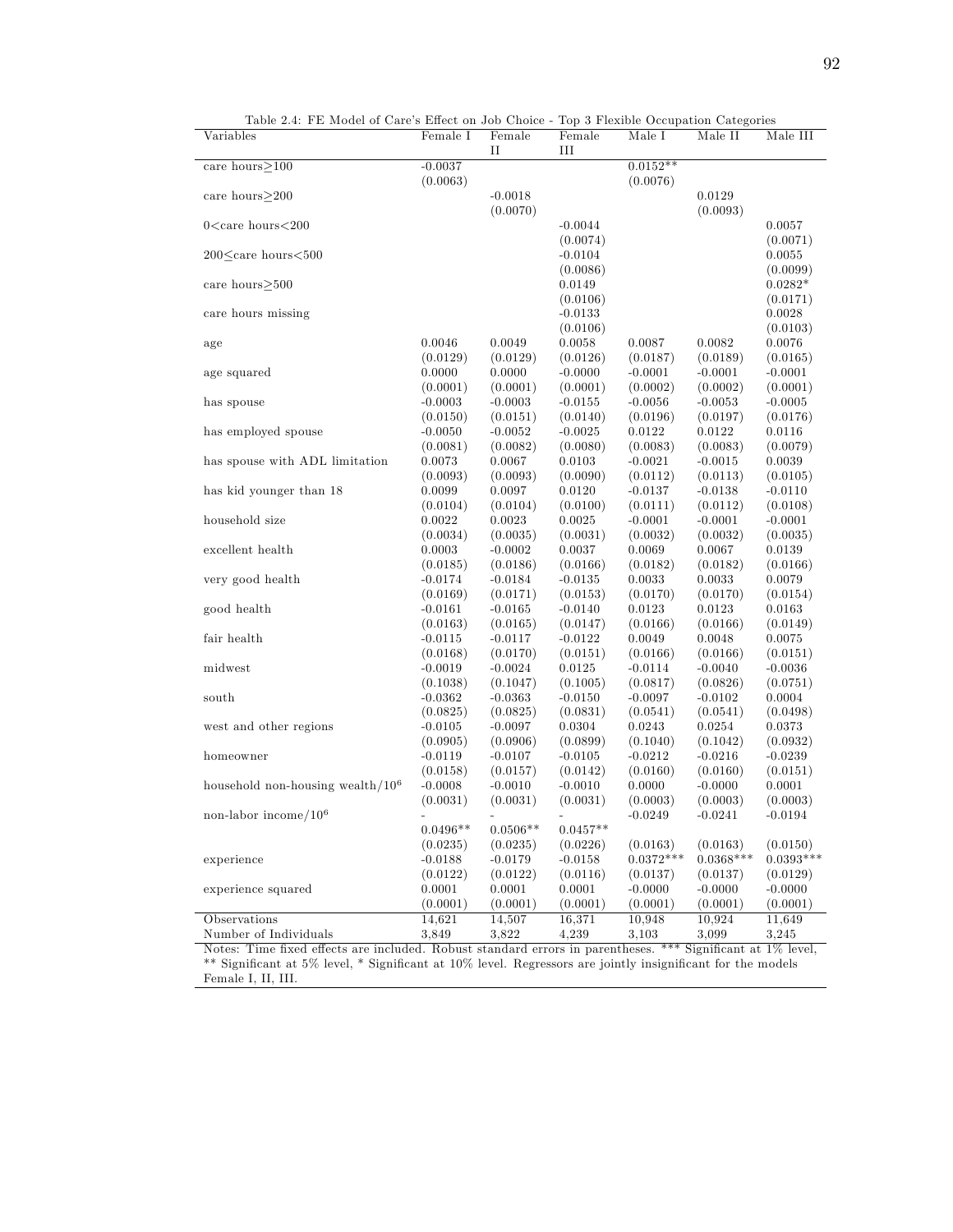| Variables                                                                                                                            | Female I    | Female II   | Female III              | $\sim$ $\sim$ $\sim$ $\sim$ $\sim$<br>Male I | Male II    | Male III              |
|--------------------------------------------------------------------------------------------------------------------------------------|-------------|-------------|-------------------------|----------------------------------------------|------------|-----------------------|
| care hours $\geq$ 100                                                                                                                | 0.0008      |             |                         | $-0.0048$                                    |            |                       |
|                                                                                                                                      | (0.0033)    |             |                         | (0.0051)                                     |            |                       |
| care hours $\geq$ 200                                                                                                                |             | 0.0003      |                         |                                              | $-0.0098$  |                       |
|                                                                                                                                      |             | (0.0033)    |                         |                                              | (0.0066)   |                       |
| $0$ <care hours<200<="" td=""><td></td><td></td><td><math>-0.0002</math></td><td></td><td></td><td><math>-0.0049</math></td></care>  |             |             | $-0.0002$               |                                              |            | $-0.0049$             |
|                                                                                                                                      |             |             | (0.0038)                |                                              |            | (0.0045)              |
| 200 <care hours<500<="" td=""><td></td><td></td><td><math>-0.0052</math></td><td></td><td></td><td><math>-0.0117*</math></td></care> |             |             | $-0.0052$               |                                              |            | $-0.0117*$            |
|                                                                                                                                      |             |             | (0.0044)                |                                              |            | (0.0068)              |
| care hours $>500$                                                                                                                    |             |             | 0.0028                  |                                              |            | $-0.0153$             |
|                                                                                                                                      |             |             | (0.0050)                |                                              |            | (0.0109)              |
| care hours missing                                                                                                                   |             |             | 0.0006                  |                                              |            | $-0.0047$             |
|                                                                                                                                      | 0.0043      | 0.0039      | (0.0062)<br>0.0055      | 0.0109                                       | 0.0098     | (0.0075)<br>0.0080    |
| age                                                                                                                                  | (0.0054)    | (0.0054)    |                         |                                              | (0.0114)   |                       |
|                                                                                                                                      | $-0.0001**$ | $-0.0001**$ | (0.0049)<br>$-0.0001**$ | (0.0114)<br>$-0.0000$                        | $-0.0000$  | (0.0116)<br>$-0.0000$ |
| age squared                                                                                                                          | (0.0000)    | (0.0000)    | (0.0000)                | (0.0001)                                     | (0.0001)   |                       |
| has spouse                                                                                                                           | 0.0066      | 0.0059      | 0.0100                  | 0.0112                                       | 0.0110     | (0.0001)<br>$0.0194*$ |
|                                                                                                                                      | (0.0078)    | (0.0079)    | (0.0071)                | (0.0105)                                     | (0.0105)   | (0.0109)              |
| has employed spouse                                                                                                                  | $-0.0033$   | $-0.0034$   | $-0.0027$               | $-0.0054$                                    | $-0.0055$  | $-0.0074$             |
|                                                                                                                                      | (0.0043)    | (0.0043)    | (0.0041)                | (0.0053)                                     | (0.0053)   | (0.0054)              |
| has spouse with ADL limitation                                                                                                       | $-0.0014$   | $-0.0013$   | $-0.0015$               | 0.0079                                       | 0.0080     | 0.0032                |
|                                                                                                                                      | (0.0043)    | (0.0044)    | (0.0039)                | (0.0096)                                     | (0.0096)   | (0.0099)              |
| has kid younger than 18                                                                                                              | $-0.0026$   | $-0.0025$   | $-0.0032$               | $-0.0109$                                    | $-0.0097$  | $-0.0108$             |
|                                                                                                                                      | (0.0058)    | (0.0059)    | (0.0051)                | (0.0081)                                     | (0.0080)   | (0.0076)              |
| household size                                                                                                                       | $-0.0013$   | $-0.0014$   | $-0.0012$               | $-0.0031$                                    | $-0.0034$  | $-0.0029$             |
|                                                                                                                                      | (0.0015)    | (0.0015)    | (0.0014)                | (0.0025)                                     | (0.0025)   | (0.0024)              |
| excellent health                                                                                                                     | $-0.0246**$ | $-0.0246**$ | $-0.0244***$            | $-0.0037$                                    | $-0.0039$  | $-0.0035$             |
|                                                                                                                                      | (0.0105)    | (0.0106)    | (0.0093)                | (0.0181)                                     | (0.0181)   | (0.0177)              |
| very good health                                                                                                                     | $-0.0174*$  | $-0.0173*$  | $-0.0179**$             | 0.0023                                       | 0.0017     | 0.0008                |
|                                                                                                                                      | (0.0097)    | (0.0098)    | (0.0085)                | (0.0177)                                     | (0.0177)   | (0.0174)              |
| good health                                                                                                                          | $-0.0134$   | $-0.0135$   | $-0.0136$               | $-0.0116$                                    | $-0.0118$  | $-0.0118$             |
|                                                                                                                                      | (0.0095)    | (0.0096)    | (0.0083)                | (0.0175)                                     | (0.0176)   | (0.0172)              |
| fair health                                                                                                                          | $-0.0186**$ | $-0.0187**$ | $-0.0152**$             | 0.0018                                       | 0.0019     | 0.0011                |
|                                                                                                                                      | (0.0089)    | (0.0089)    | (0.0077)                | (0.0179)                                     | (0.0180)   | (0.0176)              |
| midwest                                                                                                                              | 0.0030      | 0.0037      | 0.0017                  | 0.0314                                       | 0.0336     | 0.0179                |
|                                                                                                                                      | (0.0396)    | (0.0396)    | (0.0345)                | (0.0553)                                     | (0.0560)   | (0.0484)              |
| south                                                                                                                                | 0.0052      | 0.0051      | 0.0024                  | $-0.0137$                                    | $-0.0130$  | $-0.0248$             |
|                                                                                                                                      | (0.0407)    | (0.0407)    | (0.0349)                | (0.0418)                                     | (0.0419)   | (0.0358)              |
| west and other regions                                                                                                               | $-0.0109$   | $-0.0108$   | $-0.0099$               | 0.0004                                       | 0.0018     | $-0.0203$             |
|                                                                                                                                      | (0.0365)    | (0.0365)    | (0.0318)                | (0.0700)                                     | (0.0702)   | (0.0566)              |
| homeowner                                                                                                                            | 0.0102      | 0.0104      | 0.0109                  | $0.0172*$                                    | $0.0173*$  | $0.0156*$             |
|                                                                                                                                      | (0.0076)    | (0.0077)    | (0.0069)                | (0.0097)                                     | (0.0097)   | (0.0094)              |
| household non-housing wealth/ $106$                                                                                                  | 0.0010      | 0.0010      | 0.0010                  | $-0.0004$                                    | $-0.0004$  | $-0.0003$             |
|                                                                                                                                      | (0.0011)    | (0.0011)    | (0.0011)                | (0.0003)                                     | (0.0003)   | (0.0003)              |
| non-labor income/ $106$                                                                                                              | $-0.0056$   | $-0.0055$   | $-0.0077$               | $-0.0684*$                                   | $-0.0677*$ | $-0.0503**$           |
|                                                                                                                                      | (0.0064)    | (0.0064)    | (0.0070)                | (0.0350)                                     | (0.0347)   | (0.0228)              |
| experience                                                                                                                           | $0.0077*$   | 0.0073      | 0.0069                  | $-0.0028$                                    | $-0.0028$  | $-0.0001$             |
|                                                                                                                                      | (0.0046)    | (0.0045)    | (0.0042)                | (0.0090)                                     | (0.0090)   | (0.0082)              |
| experience squared                                                                                                                   | $-0.0000$   | $-0.0000$   | $-0.0000$               | 0.0000                                       | 0.0000     | 0.0000                |
|                                                                                                                                      | (0.0000)    | (0.0000)    | (0.0000)                | (0.0001)                                     | (0.0001)   | (0.0000)              |
| Observations                                                                                                                         | 14,621      | 14,507      | 16,371                  | 10,948                                       | 10,924     | 11,649                |
| Number of Individuals                                                                                                                | 3,849       | 3,822       | 4.239                   | 3,103                                        | 3,099      | 3.245                 |
| Notes: Time fixed effects are included. Robust standard errors in parentheses. *** Significant at 1% level,                          |             |             |                         |                                              |            |                       |

Table 2.5: FE Model of Care's Effect on Job Choice - Least Flexible Occupation Category

\*\* SigniÖcant at 5% level, \* SigniÖcant at 10% level. Regressors are jointly insigniÖcant for the model Male III.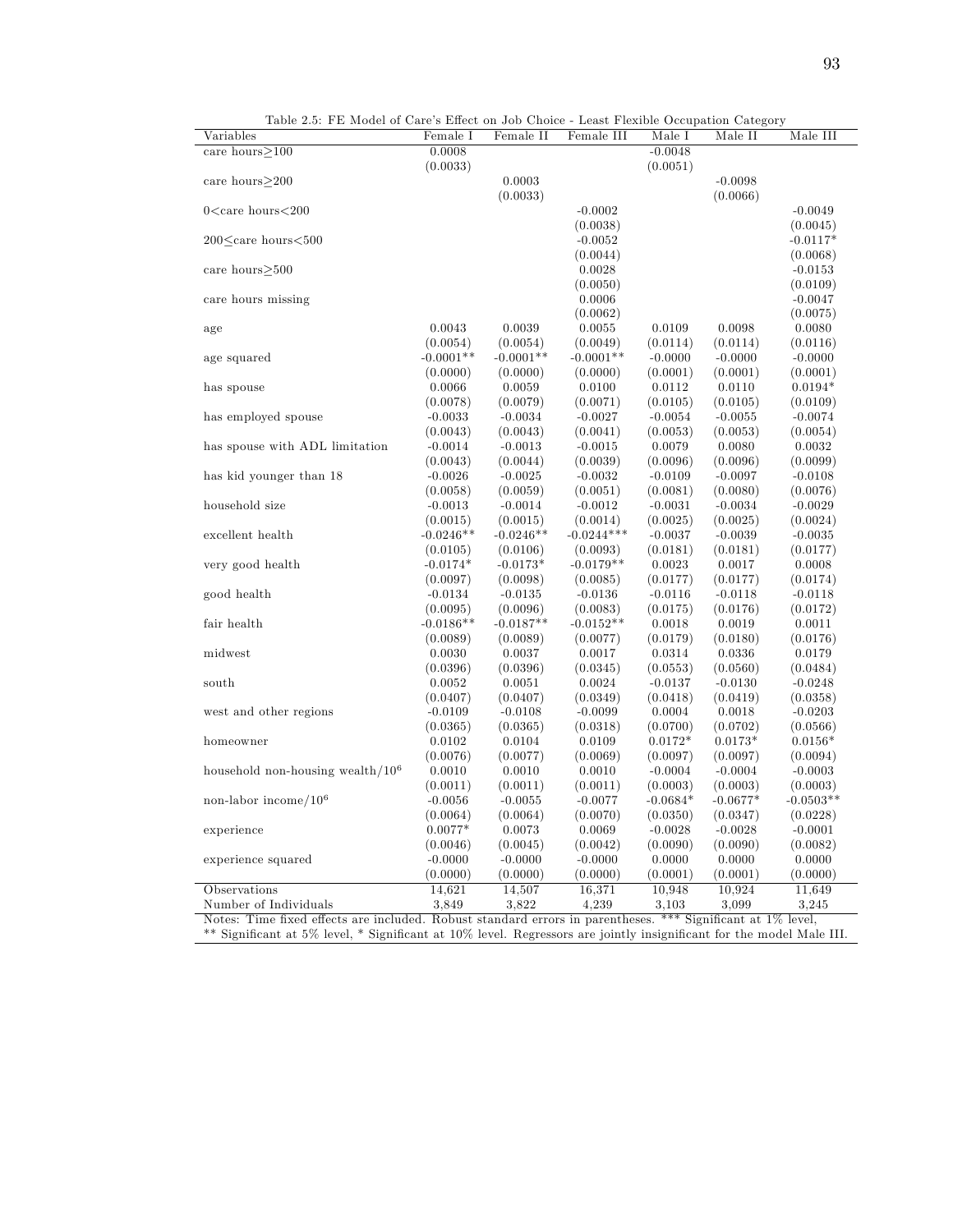|                                                                                                                   |          |                       |                       |           | TSPE 7.0: LED CHOROLO JOD CHOROLO SHIPS CHOROLO CHOROLO CHOROLO CHORAGE - DESENHE MODEL |           |                                      |            |
|-------------------------------------------------------------------------------------------------------------------|----------|-----------------------|-----------------------|-----------|-----------------------------------------------------------------------------------------|-----------|--------------------------------------|------------|
|                                                                                                                   |          | Flexible Schedule     |                       |           |                                                                                         |           | Top 3 Flexible Occupation Categories |            |
|                                                                                                                   | Female 1 |                       | Male I                |           | Female I                                                                                |           | $\text{Male } \mathbf{1}$            |            |
| Variables                                                                                                         |          |                       |                       |           | Pooled OLS FE Pooled OLS FE Pooled OLS FE Pooled OLS                                    |           |                                      | E<br>E     |
| care hours $\geq$ 100                                                                                             |          | $0.0040$ $0.0341**$   | $-0.0145$             | $-0.0232$ | 0.0153                                                                                  | $-0.0037$ | $-0.0232$                            | $0.0152**$ |
|                                                                                                                   |          | $(0.0116)$ $(0.0133)$ | $(0.0150)$ $(0.0162)$ |           | (0.0122)                                                                                | (0.0063)  | (0.0144)                             | (0.0076)   |
| Observations                                                                                                      | 4,229    |                       | 10,405                |           | (4.621)                                                                                 |           | 10,948                               |            |
| Number of Individuals                                                                                             | 3,840    |                       | 3,045                 |           | 3,849                                                                                   |           |                                      |            |
| Notes: Time fixed effects are included. Robust standard errors in parentheses. *** Significant at $1\%$ level, ** |          |                       |                       |           |                                                                                         |           |                                      |            |
| Significant at 5% level, * Significant at 10% level.                                                              |          |                       |                       |           |                                                                                         |           |                                      |            |

Table 2.6: Pooled OLS and FE for Care's Effects on Job Choice - Baseline Models Table 2.6: Pooled OLS and FE for Care's Effects on Job Choice - Baseline Models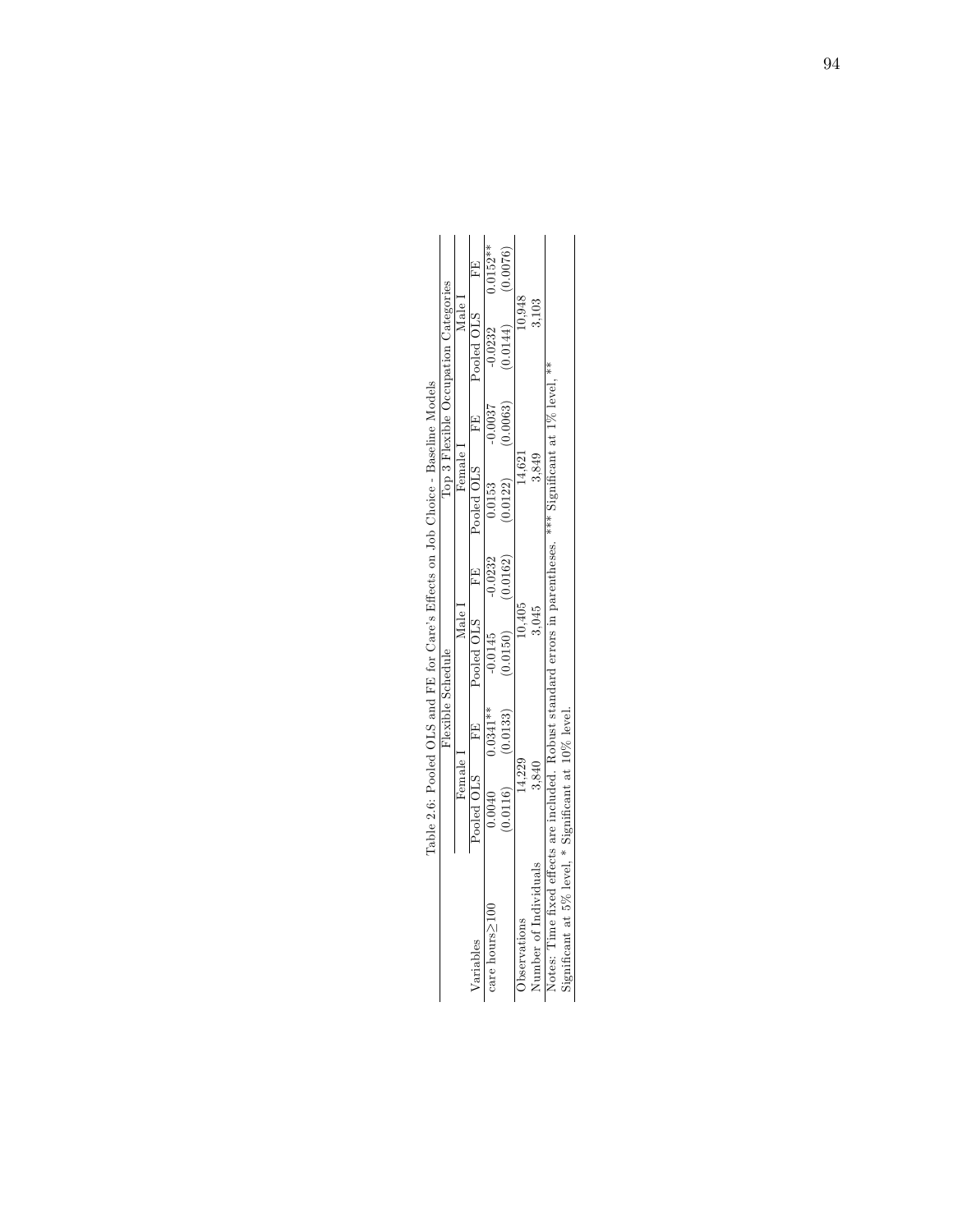| т п мючегог саге в писе он<br>Variables                                                                                               | Female I                 | Female II   | Female III  | I icaline believane (beleeved balliple)<br>Male I | Male II    | Male III   |
|---------------------------------------------------------------------------------------------------------------------------------------|--------------------------|-------------|-------------|---------------------------------------------------|------------|------------|
| care hours $>100$                                                                                                                     | 0.0242                   |             |             | $-0.0195$                                         |            |            |
|                                                                                                                                       | (0.0148)                 |             |             | (0.0177)                                          |            |            |
| care hours $>200$                                                                                                                     |                          | 0.0067      |             |                                                   | $-0.0034$  |            |
|                                                                                                                                       |                          | (0.0162)    |             |                                                   | (0.0210)   |            |
| $0$ <care hours<200<="" td=""><td></td><td></td><td><math>0.0417***</math></td><td></td><td></td><td><math>-0.0036</math></td></care> |                          |             | $0.0417***$ |                                                   |            | $-0.0036$  |
|                                                                                                                                       |                          |             | (0.0159)    |                                                   |            | (0.0182)   |
| 200 <care hours<500<="" td=""><td></td><td></td><td>0.0209</td><td></td><td></td><td>0.0069</td></care>                               |                          |             | 0.0209      |                                                   |            | 0.0069     |
|                                                                                                                                       |                          |             | (0.0204)    |                                                   |            | (0.0258)   |
|                                                                                                                                       |                          |             |             |                                                   |            |            |
| care hours $>500$                                                                                                                     |                          |             | 0.0267      |                                                   |            | $-0.0082$  |
|                                                                                                                                       |                          |             | (0.0228)    |                                                   |            | (0.0303)   |
| care hours missing                                                                                                                    |                          |             | $-0.0125$   |                                                   |            | $-0.0516$  |
|                                                                                                                                       |                          |             | (0.0281)    |                                                   |            | (0.0329)   |
| age                                                                                                                                   | $-0.0487*$               | $-0.0483*$  | $-0.0560**$ | $-0.0130$                                         | $-0.0123$  | $-0.0023$  |
|                                                                                                                                       | (0.0260)                 | (0.0261)    | (0.0247)    | (0.0349)                                          | (0.0351)   | (0.0345)   |
| age squared                                                                                                                           | $0.0004**$               | $0.0004**$  | $0.0005***$ | 0.0004                                            | 0.0003     | 0.0003     |
|                                                                                                                                       | (0.0002)                 | (0.0002)    | (0.0002)    | (0.0003)                                          | (0.0003)   | (0.0003)   |
| has spouse                                                                                                                            | 0.0319                   | 0.0266      | 0.0187      | $-0.0870*$                                        | $-0.0877*$ | $-0.0873*$ |
|                                                                                                                                       | (0.0368)                 | (0.0373)    | (0.0336)    | (0.0519)                                          | (0.0526)   | (0.0469)   |
| has employed spouse                                                                                                                   | 0.0246                   | 0.0264      | 0.0254      | $0.0463**$                                        | $0.0465**$ | $0.0398*$  |
|                                                                                                                                       | (0.0196)                 | (0.0197)    | (0.0191)    | (0.0214)                                          | (0.0215)   | (0.0208)   |
| has spouse with ADL limitation                                                                                                        | 0.0292                   | 0.0288      | 0.0306      | $-0.0445$                                         | $-0.0464$  | $-0.0445$  |
|                                                                                                                                       | (0.0257)                 | (0.0258)    | (0.0254)    | (0.0298)                                          | (0.0301)   | (0.0293)   |
| has kid younger than 18                                                                                                               | $0.0426*$                | $0.0422*$   | $0.0483**$  | 0.0271                                            | 0.0276     | 0.0248     |
|                                                                                                                                       | (0.0252)                 | (0.0253)    | (0.0235)    | (0.0277)                                          | (0.0277)   | (0.0264)   |
| household size                                                                                                                        | 0.0018                   | 0.0017      | 0.0045      | 0.0086                                            | 0.0085     | 0.0093     |
|                                                                                                                                       | (0.0082)                 | (0.0083)    | (0.0079)    | (0.0097)                                          | (0.0097)   | (0.0093)   |
| excellent health                                                                                                                      | $-0.0711$                | $-0.0718$   | $-0.0952*$  | $0.1002*$                                         | $0.1000*$  | $0.0943*$  |
|                                                                                                                                       | (0.0561)                 | (0.0570)    | (0.0539)    | (0.0564)                                          | (0.0566)   | (0.0535)   |
| very good health                                                                                                                      | $-0.0553$                | $-0.0561$   | $-0.0779$   | $0.0976*$                                         | $0.0963*$  | $0.0966*$  |
|                                                                                                                                       | (0.0537)                 | (0.0547)    | (0.0518)    | (0.0538)                                          | (0.0541)   | (0.0509)   |
| good health                                                                                                                           | $-0.0347$                | $-0.0354$   | $-0.0648$   | 0.0823                                            | 0.0804     | 0.0813     |
|                                                                                                                                       | (0.0521)                 | (0.0531)    | (0.0503)    | (0.0530)                                          | (0.0532)   | (0.0502)   |
| fair health                                                                                                                           | $-0.0162$                | $-0.0184$   | $-0.0392$   | 0.0745                                            | 0.0753     | 0.0652     |
|                                                                                                                                       | (0.0522)                 | (0.0531)    | (0.0504)    | (0.0520)                                          | (0.0524)   | (0.0489)   |
| midwest                                                                                                                               | 0.1397                   | $0.1901*$   | 0.1659      | $-0.0644$                                         | $-0.1036$  | $-0.0419$  |
|                                                                                                                                       | (0.1143)                 | (0.1114)    | (0.1089)    | (0.1517)                                          | (0.1520)   | (0.1476)   |
| south                                                                                                                                 | $0.2365**$               | $0.2687***$ | $0.2558***$ | $-0.0343$                                         | $-0.0277$  | $-0.0064$  |
|                                                                                                                                       | (0.0958)                 | (0.0927)    | (0.0902)    | (0.1055)                                          | (0.1061)   | (0.1061)   |
| west and other regions                                                                                                                | 0.1679                   | $0.1972*$   | $0.2414**$  | 0.0525                                            | 0.0440     | 0.0929     |
|                                                                                                                                       | (0.1127)                 | (0.1118)    | (0.1052)    | (0.1380)                                          | (0.1383)   | (0.1379)   |
| homeowner                                                                                                                             | $-0.0065$                | $-0.0079$   | $-0.0098$   | $-0.0268$                                         | $-0.0255$  | $-0.0190$  |
|                                                                                                                                       | (0.0324)                 | (0.0323)    | (0.0303)    | (0.0377)                                          | (0.0377)   | (0.0373)   |
| household non-housing wealth/ $106$                                                                                                   | $0.0214**$               | $0.0208*$   | $0.0222**$  | 0.0012                                            | 0.0014     | 0.0018     |
|                                                                                                                                       | (0.0109)                 | (0.0110)    | (0.0108)    | (0.0028)                                          | (0.0029)   | (0.0030)   |
| non-labor income/ $106$                                                                                                               | 0.1429                   | 0.1455      | 0.1389      | $0.1691**$                                        | $0.1659**$ | $0.1800**$ |
|                                                                                                                                       |                          | (0.1236)    | (0.1192)    |                                                   | (0.0820)   | (0.0891)   |
|                                                                                                                                       | (0.1216)<br>$-0.0482***$ | $-0.0434**$ | $-0.0399**$ | (0.0811)                                          |            |            |
| experience                                                                                                                            |                          |             |             | $-0.0489*$                                        | $-0.0497*$ | $-0.0352$  |
|                                                                                                                                       | (0.0175)                 | (0.0176)    | (0.0162)    | (0.0258)                                          | (0.0259)   | (0.0247)   |
| experience squared                                                                                                                    | $0.0002*$                | 0.0002      | 0.0001      | $-0.0002$                                         | $-0.0002$  | $-0.0003$  |
|                                                                                                                                       | (0.0001)                 | (0.0001)    | (0.0001)    | (0.0002)                                          | (0.0002)   | (0.0002)   |
| Observations                                                                                                                          | 9,024                    | 8,916       | 9.729       | 7,171                                             | 7,154      | 7,574      |
| Number of Individuals                                                                                                                 | 2,560                    | 2,531       | 2,729       | 2,197                                             | 2,195      | 2,291      |

Table 2.7: FE Model of Care's Effect on Job Choice - Flexible Schedule (Selected Sample)

Notes: Time fixed effects are included. Robust standard errors in parentheses. \*\*\* Significant at 1% level, \*\* Significant at 5% level, \* Significant at 10% level. The selected sample includes those individuals aged between 25 and 64 who are employed for at least two waves of the survey and have at least one alive parent/in-law in the current wave.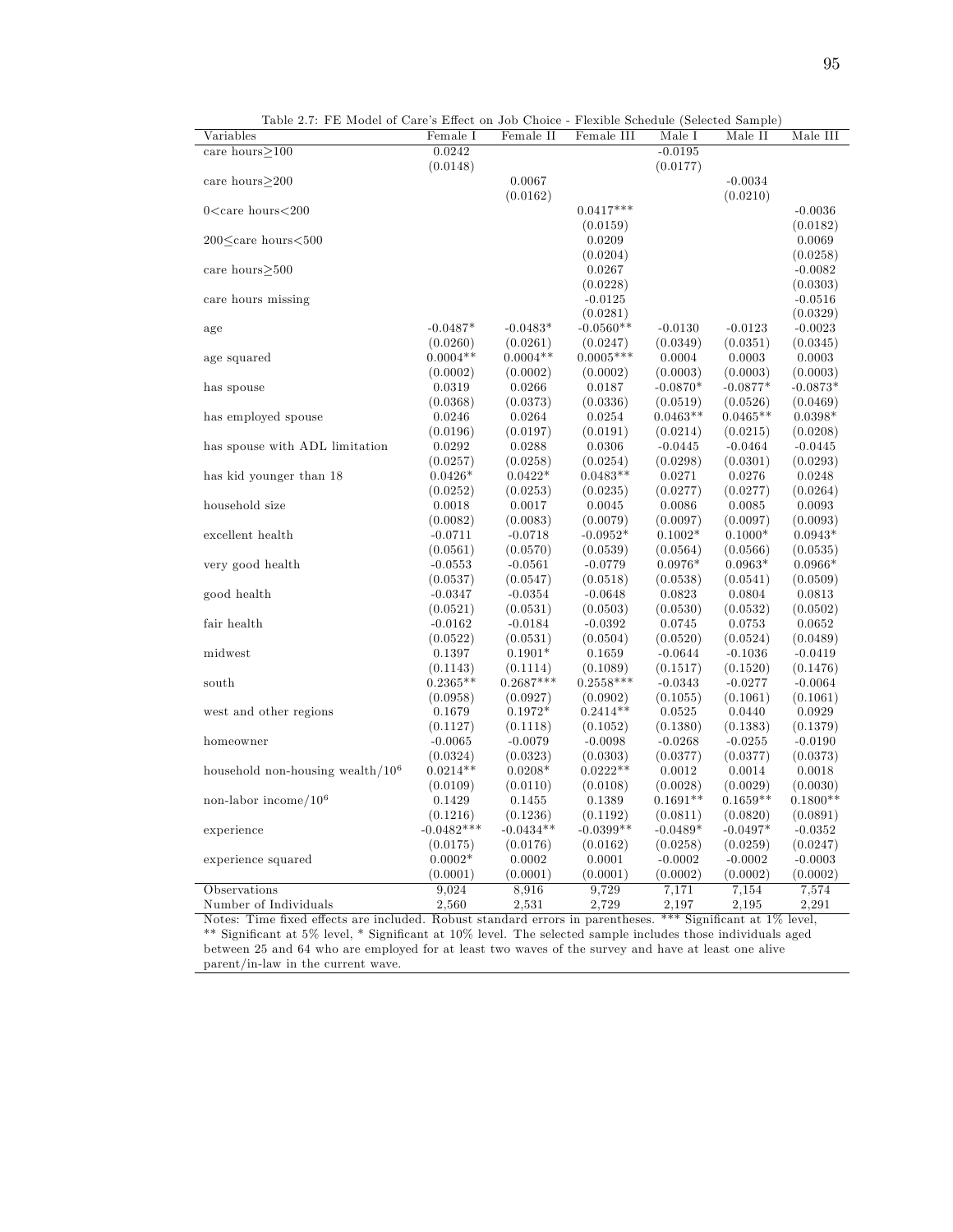| I<br>$_{II}$<br>III<br>III<br>$-0.0003$<br>0.0023<br>care hours>100<br>(0.0012)<br>(0.0016)<br>$-0.0004$<br>0.0027<br>care hours>200<br>(0.0012)<br>(0.0020)<br>$0$ <care hours<200<br="">0.0006<br/>0.0006<br/>(0.0013)<br/>(0.0016)<br/>200<care hours<500<br="">0.0003<br/>0.0018<br/>(0.0014)<br/>(0.0022)<br/>care hours<math>&gt;500</math><br/>0.0008<br/>0.0038<br/>(0.0018)<br/>(0.0036)<br/>0.0000<br/>0.0012<br/>care hours missing<br/>(0.0025)<br/>(0.0028)<br/>0.0015<br/>0.0018<br/>0.0011<br/>0.0049<br/>0.0050<br/>0.0058<br/>age<br/>(0.0025)<br/>(0.0025)<br/>(0.0025)<br/>(0.0051)<br/>(0.0051)<br/>(0.0046)<br/><math>-0.0000</math><br/><math>-0.0000</math><br/><math>-0.0000</math><br/><math>-0.0000</math><br/>age squared<br/><math>-0.0000</math><br/><math>-0.0000</math><br/>(0.0000)<br/>(0.0000)<br/>(0.0000)<br/>(0.0000)<br/>(0.0000)<br/>(0.0000)<br/><math>-0.0015</math><br/><math>-0.0010</math><br/><math>-0.0035</math><br/>0.0009<br/>0.0011<br/>0.0019<br/>has spouse<br/>(0.0031)<br/>(0.0055)<br/>(0.0055)<br/>(0.0056)<br/>(0.0032)<br/>(0.0033)<br/>0.0010<br/>has employed spouse<br/>0.0005<br/>0.0006<br/>0.0035<br/>0.0035<br/>0.0035<br/>(0.0016)<br/>(0.0016)<br/>(0.0016)<br/>(0.0023)<br/>(0.0023)<br/>(0.0022)<br/>has spouse with ADL limitation<br/>0.0025<br/>0.0024<br/>0.0025<br/><math>-0.0011</math><br/><math>-0.0011</math><br/><math>-0.0003</math><br/>(0.0020)<br/>(0.0020)<br/>(0.0020)<br/>(0.0029)<br/>(0.0029)<br/>(0.0029)<br/><math>0.0041*</math><br/><math>0.0041*</math><br/><math>0.0047**</math><br/>has kid younger than 18<br/><math>-0.0023</math><br/><math>-0.0024</math><br/><math>-0.0012</math><br/>(0.0021)<br/>(0.0021)<br/>(0.0020)<br/>(0.0029)<br/>(0.0029)<br/>(0.0028)<br/>0.0005<br/>household size<br/>0.0003<br/>0.0004<br/><math>-0.0001</math><br/><math>-0.0000</math><br/><math>-0.0003</math><br/>(0.0008)<br/>(0.0009)<br/>(0.0006)<br/>(0.0007)<br/>(0.0006)<br/>(0.0008)<br/>0.0047<br/><math>-0.0035</math><br/><math>-0.0036</math><br/><math>-0.0031</math><br/>excellent health<br/>0.0045<br/>0.0044<br/>(0.0039)<br/>(0.0039)<br/>(0.0037)<br/>(0.0060)<br/>(0.0060)<br/>(0.0057)<br/>0.0032<br/>0.0033<br/>very good health<br/>0.0034<br/><math>-0.0026</math><br/><math>-0.0026</math><br/><math>-0.0023</math><br/>(0.0035)<br/>(0.0036)<br/>(0.0037)<br/>(0.0058)<br/>(0.0059)<br/>(0.0055)<br/>0.0041<br/>0.0040<br/>0.0040<br/><math>-0.0005</math><br/><math>-0.0005</math><br/><math>-0.0005</math><br/>good health<br/>(0.0035)<br/>(0.0036)<br/>(0.0034)<br/>(0.0058)<br/>(0.0058)<br/>(0.0054)<br/>0.0051<br/>0.0051<br/>0.0044<br/><math>-0.0035</math><br/><math>-0.0036</math><br/><math>-0.0035</math><br/>fair health<br/>(0.0035)<br/>(0.0033)<br/>(0.0060)<br/>(0.0060)<br/>(0.0056)<br/>(0.0034)<br/><math>-0.0012</math><br/><math display="inline">\rm 0.0192</math><br/>midwest<br/><math>-0.0044</math><br/><math>-0.0024</math><br/>0.0216<br/>0.0176<br/>(0.0208)<br/>(0.0188)<br/>(0.0192)<br/>(0.0179)<br/>(0.0222)<br/>(0.0223)<br/><math>-0.0178</math><br/><math>-0.0146</math><br/>0.0055<br/>0.0050<br/>0.0045<br/>south<br/><math>-0.0177</math><br/>(0.0178)<br/>(0.0111)<br/>(0.0112)<br/>(0.0109)<br/>(0.0189)<br/>(0.0188)<br/><math>-0.0058</math><br/><math>-0.0028</math><br/><math>-0.0002</math><br/>west and other regions<br/><math>-0.0114</math><br/><math>-0.0107</math><br/><math>-0.0024</math><br/>(0.0176)<br/>(0.0171)<br/>(0.0118)<br/>(0.0114)<br/>(0.0176)<br/>(0.0120)<br/><math>-0.0033</math><br/><math>-0.0030</math><br/><math>-0.0034</math><br/>homeowner<br/><math>0.0094**</math><br/><math>0.0093**</math><br/><math>0.0094**</math><br/>(0.0042)<br/>(0.0041)<br/>(0.0035)<br/>(0.0032)<br/>(0.0042)<br/>(0.0035)<br/>household non-housing wealth/<math display="inline">10^6\,</math><br/><math>-0.0007</math><br/><math>-0.0007</math><br/><math>-0.0007</math><br/><math>-0.0001</math><br/><math>-0.0001</math><br/><math>-0.0001</math><br/>(0.0008)<br/>(0.0008)<br/>(0.0008)<br/>(0.0001)<br/>(0.0001)<br/>(0.0001)<br/>non-labor income/<math>106</math><br/><math display="inline">0.0006\,</math><br/><math>0.0219*</math><br/><math>0.0228**</math><br/>0.0005<br/>0.0001<br/><math>0.0219*</math><br/>(0.0049)<br/>(0.0048)<br/>(0.0048)<br/>(0.0118)<br/>(0.0117)<br/>(0.0102)<br/>0.0028<br/>experience<br/><math>-0.0031</math><br/><math>-0.0024</math><br/><math>-0.0037</math><br/>0.0027<br/>0.0026<br/>(0.0024)<br/>(0.0031)<br/>(0.0031)<br/>(0.0030)<br/>(0.0025)<br/>(0.0025)<br/>0.0000<br/>0.0000<br/>0.0000<br/>0.0000<br/>0.0000<br/>0.0000<br/>experience squared</care></care> | Variables | Female   | Female   | Female   | Male $I$ | Male II  | Male     |
|-----------------------------------------------------------------------------------------------------------------------------------------------------------------------------------------------------------------------------------------------------------------------------------------------------------------------------------------------------------------------------------------------------------------------------------------------------------------------------------------------------------------------------------------------------------------------------------------------------------------------------------------------------------------------------------------------------------------------------------------------------------------------------------------------------------------------------------------------------------------------------------------------------------------------------------------------------------------------------------------------------------------------------------------------------------------------------------------------------------------------------------------------------------------------------------------------------------------------------------------------------------------------------------------------------------------------------------------------------------------------------------------------------------------------------------------------------------------------------------------------------------------------------------------------------------------------------------------------------------------------------------------------------------------------------------------------------------------------------------------------------------------------------------------------------------------------------------------------------------------------------------------------------------------------------------------------------------------------------------------------------------------------------------------------------------------------------------------------------------------------------------------------------------------------------------------------------------------------------------------------------------------------------------------------------------------------------------------------------------------------------------------------------------------------------------------------------------------------------------------------------------------------------------------------------------------------------------------------------------------------------------------------------------------------------------------------------------------------------------------------------------------------------------------------------------------------------------------------------------------------------------------------------------------------------------------------------------------------------------------------------------------------------------------------------------------------------------------------------------------------------------------------------------------------------------------------------------------------------------------------------------------------------------------------------------------------------------------------------------------------------------------------------------------------------------------------------------------------------------------------------------------------------------------------------------------------------------------------------------------------------------------------------------------------------------------------------------------------------------------------------------------------------------------------------------------------------------------------------------------------------------------------------------------------------------------------------------------------------------------------------------------------------------------------------------------------------------------------------------------------------------------------------------------------------------------------------------------------------------------------------------------------------------------------------------------------------------------------------------------------------------------------------------------------------------------------------------------------------------------------------------------------------------------------------------------------------------------------------------------------------------------------------------------------------------------------|-----------|----------|----------|----------|----------|----------|----------|
|                                                                                                                                                                                                                                                                                                                                                                                                                                                                                                                                                                                                                                                                                                                                                                                                                                                                                                                                                                                                                                                                                                                                                                                                                                                                                                                                                                                                                                                                                                                                                                                                                                                                                                                                                                                                                                                                                                                                                                                                                                                                                                                                                                                                                                                                                                                                                                                                                                                                                                                                                                                                                                                                                                                                                                                                                                                                                                                                                                                                                                                                                                                                                                                                                                                                                                                                                                                                                                                                                                                                                                                                                                                                                                                                                                                                                                                                                                                                                                                                                                                                                                                                                                                                                                                                                                                                                                                                                                                                                                                                                                                                                                                                                               |           |          |          |          |          |          |          |
|                                                                                                                                                                                                                                                                                                                                                                                                                                                                                                                                                                                                                                                                                                                                                                                                                                                                                                                                                                                                                                                                                                                                                                                                                                                                                                                                                                                                                                                                                                                                                                                                                                                                                                                                                                                                                                                                                                                                                                                                                                                                                                                                                                                                                                                                                                                                                                                                                                                                                                                                                                                                                                                                                                                                                                                                                                                                                                                                                                                                                                                                                                                                                                                                                                                                                                                                                                                                                                                                                                                                                                                                                                                                                                                                                                                                                                                                                                                                                                                                                                                                                                                                                                                                                                                                                                                                                                                                                                                                                                                                                                                                                                                                                               |           |          |          |          |          |          |          |
|                                                                                                                                                                                                                                                                                                                                                                                                                                                                                                                                                                                                                                                                                                                                                                                                                                                                                                                                                                                                                                                                                                                                                                                                                                                                                                                                                                                                                                                                                                                                                                                                                                                                                                                                                                                                                                                                                                                                                                                                                                                                                                                                                                                                                                                                                                                                                                                                                                                                                                                                                                                                                                                                                                                                                                                                                                                                                                                                                                                                                                                                                                                                                                                                                                                                                                                                                                                                                                                                                                                                                                                                                                                                                                                                                                                                                                                                                                                                                                                                                                                                                                                                                                                                                                                                                                                                                                                                                                                                                                                                                                                                                                                                                               |           |          |          |          |          |          |          |
|                                                                                                                                                                                                                                                                                                                                                                                                                                                                                                                                                                                                                                                                                                                                                                                                                                                                                                                                                                                                                                                                                                                                                                                                                                                                                                                                                                                                                                                                                                                                                                                                                                                                                                                                                                                                                                                                                                                                                                                                                                                                                                                                                                                                                                                                                                                                                                                                                                                                                                                                                                                                                                                                                                                                                                                                                                                                                                                                                                                                                                                                                                                                                                                                                                                                                                                                                                                                                                                                                                                                                                                                                                                                                                                                                                                                                                                                                                                                                                                                                                                                                                                                                                                                                                                                                                                                                                                                                                                                                                                                                                                                                                                                                               |           |          |          |          |          |          |          |
|                                                                                                                                                                                                                                                                                                                                                                                                                                                                                                                                                                                                                                                                                                                                                                                                                                                                                                                                                                                                                                                                                                                                                                                                                                                                                                                                                                                                                                                                                                                                                                                                                                                                                                                                                                                                                                                                                                                                                                                                                                                                                                                                                                                                                                                                                                                                                                                                                                                                                                                                                                                                                                                                                                                                                                                                                                                                                                                                                                                                                                                                                                                                                                                                                                                                                                                                                                                                                                                                                                                                                                                                                                                                                                                                                                                                                                                                                                                                                                                                                                                                                                                                                                                                                                                                                                                                                                                                                                                                                                                                                                                                                                                                                               |           |          |          |          |          |          |          |
|                                                                                                                                                                                                                                                                                                                                                                                                                                                                                                                                                                                                                                                                                                                                                                                                                                                                                                                                                                                                                                                                                                                                                                                                                                                                                                                                                                                                                                                                                                                                                                                                                                                                                                                                                                                                                                                                                                                                                                                                                                                                                                                                                                                                                                                                                                                                                                                                                                                                                                                                                                                                                                                                                                                                                                                                                                                                                                                                                                                                                                                                                                                                                                                                                                                                                                                                                                                                                                                                                                                                                                                                                                                                                                                                                                                                                                                                                                                                                                                                                                                                                                                                                                                                                                                                                                                                                                                                                                                                                                                                                                                                                                                                                               |           |          |          |          |          |          |          |
|                                                                                                                                                                                                                                                                                                                                                                                                                                                                                                                                                                                                                                                                                                                                                                                                                                                                                                                                                                                                                                                                                                                                                                                                                                                                                                                                                                                                                                                                                                                                                                                                                                                                                                                                                                                                                                                                                                                                                                                                                                                                                                                                                                                                                                                                                                                                                                                                                                                                                                                                                                                                                                                                                                                                                                                                                                                                                                                                                                                                                                                                                                                                                                                                                                                                                                                                                                                                                                                                                                                                                                                                                                                                                                                                                                                                                                                                                                                                                                                                                                                                                                                                                                                                                                                                                                                                                                                                                                                                                                                                                                                                                                                                                               |           |          |          |          |          |          |          |
|                                                                                                                                                                                                                                                                                                                                                                                                                                                                                                                                                                                                                                                                                                                                                                                                                                                                                                                                                                                                                                                                                                                                                                                                                                                                                                                                                                                                                                                                                                                                                                                                                                                                                                                                                                                                                                                                                                                                                                                                                                                                                                                                                                                                                                                                                                                                                                                                                                                                                                                                                                                                                                                                                                                                                                                                                                                                                                                                                                                                                                                                                                                                                                                                                                                                                                                                                                                                                                                                                                                                                                                                                                                                                                                                                                                                                                                                                                                                                                                                                                                                                                                                                                                                                                                                                                                                                                                                                                                                                                                                                                                                                                                                                               |           |          |          |          |          |          |          |
|                                                                                                                                                                                                                                                                                                                                                                                                                                                                                                                                                                                                                                                                                                                                                                                                                                                                                                                                                                                                                                                                                                                                                                                                                                                                                                                                                                                                                                                                                                                                                                                                                                                                                                                                                                                                                                                                                                                                                                                                                                                                                                                                                                                                                                                                                                                                                                                                                                                                                                                                                                                                                                                                                                                                                                                                                                                                                                                                                                                                                                                                                                                                                                                                                                                                                                                                                                                                                                                                                                                                                                                                                                                                                                                                                                                                                                                                                                                                                                                                                                                                                                                                                                                                                                                                                                                                                                                                                                                                                                                                                                                                                                                                                               |           |          |          |          |          |          |          |
|                                                                                                                                                                                                                                                                                                                                                                                                                                                                                                                                                                                                                                                                                                                                                                                                                                                                                                                                                                                                                                                                                                                                                                                                                                                                                                                                                                                                                                                                                                                                                                                                                                                                                                                                                                                                                                                                                                                                                                                                                                                                                                                                                                                                                                                                                                                                                                                                                                                                                                                                                                                                                                                                                                                                                                                                                                                                                                                                                                                                                                                                                                                                                                                                                                                                                                                                                                                                                                                                                                                                                                                                                                                                                                                                                                                                                                                                                                                                                                                                                                                                                                                                                                                                                                                                                                                                                                                                                                                                                                                                                                                                                                                                                               |           |          |          |          |          |          |          |
|                                                                                                                                                                                                                                                                                                                                                                                                                                                                                                                                                                                                                                                                                                                                                                                                                                                                                                                                                                                                                                                                                                                                                                                                                                                                                                                                                                                                                                                                                                                                                                                                                                                                                                                                                                                                                                                                                                                                                                                                                                                                                                                                                                                                                                                                                                                                                                                                                                                                                                                                                                                                                                                                                                                                                                                                                                                                                                                                                                                                                                                                                                                                                                                                                                                                                                                                                                                                                                                                                                                                                                                                                                                                                                                                                                                                                                                                                                                                                                                                                                                                                                                                                                                                                                                                                                                                                                                                                                                                                                                                                                                                                                                                                               |           |          |          |          |          |          |          |
|                                                                                                                                                                                                                                                                                                                                                                                                                                                                                                                                                                                                                                                                                                                                                                                                                                                                                                                                                                                                                                                                                                                                                                                                                                                                                                                                                                                                                                                                                                                                                                                                                                                                                                                                                                                                                                                                                                                                                                                                                                                                                                                                                                                                                                                                                                                                                                                                                                                                                                                                                                                                                                                                                                                                                                                                                                                                                                                                                                                                                                                                                                                                                                                                                                                                                                                                                                                                                                                                                                                                                                                                                                                                                                                                                                                                                                                                                                                                                                                                                                                                                                                                                                                                                                                                                                                                                                                                                                                                                                                                                                                                                                                                                               |           |          |          |          |          |          |          |
|                                                                                                                                                                                                                                                                                                                                                                                                                                                                                                                                                                                                                                                                                                                                                                                                                                                                                                                                                                                                                                                                                                                                                                                                                                                                                                                                                                                                                                                                                                                                                                                                                                                                                                                                                                                                                                                                                                                                                                                                                                                                                                                                                                                                                                                                                                                                                                                                                                                                                                                                                                                                                                                                                                                                                                                                                                                                                                                                                                                                                                                                                                                                                                                                                                                                                                                                                                                                                                                                                                                                                                                                                                                                                                                                                                                                                                                                                                                                                                                                                                                                                                                                                                                                                                                                                                                                                                                                                                                                                                                                                                                                                                                                                               |           |          |          |          |          |          |          |
|                                                                                                                                                                                                                                                                                                                                                                                                                                                                                                                                                                                                                                                                                                                                                                                                                                                                                                                                                                                                                                                                                                                                                                                                                                                                                                                                                                                                                                                                                                                                                                                                                                                                                                                                                                                                                                                                                                                                                                                                                                                                                                                                                                                                                                                                                                                                                                                                                                                                                                                                                                                                                                                                                                                                                                                                                                                                                                                                                                                                                                                                                                                                                                                                                                                                                                                                                                                                                                                                                                                                                                                                                                                                                                                                                                                                                                                                                                                                                                                                                                                                                                                                                                                                                                                                                                                                                                                                                                                                                                                                                                                                                                                                                               |           |          |          |          |          |          |          |
|                                                                                                                                                                                                                                                                                                                                                                                                                                                                                                                                                                                                                                                                                                                                                                                                                                                                                                                                                                                                                                                                                                                                                                                                                                                                                                                                                                                                                                                                                                                                                                                                                                                                                                                                                                                                                                                                                                                                                                                                                                                                                                                                                                                                                                                                                                                                                                                                                                                                                                                                                                                                                                                                                                                                                                                                                                                                                                                                                                                                                                                                                                                                                                                                                                                                                                                                                                                                                                                                                                                                                                                                                                                                                                                                                                                                                                                                                                                                                                                                                                                                                                                                                                                                                                                                                                                                                                                                                                                                                                                                                                                                                                                                                               |           |          |          |          |          |          |          |
|                                                                                                                                                                                                                                                                                                                                                                                                                                                                                                                                                                                                                                                                                                                                                                                                                                                                                                                                                                                                                                                                                                                                                                                                                                                                                                                                                                                                                                                                                                                                                                                                                                                                                                                                                                                                                                                                                                                                                                                                                                                                                                                                                                                                                                                                                                                                                                                                                                                                                                                                                                                                                                                                                                                                                                                                                                                                                                                                                                                                                                                                                                                                                                                                                                                                                                                                                                                                                                                                                                                                                                                                                                                                                                                                                                                                                                                                                                                                                                                                                                                                                                                                                                                                                                                                                                                                                                                                                                                                                                                                                                                                                                                                                               |           |          |          |          |          |          |          |
|                                                                                                                                                                                                                                                                                                                                                                                                                                                                                                                                                                                                                                                                                                                                                                                                                                                                                                                                                                                                                                                                                                                                                                                                                                                                                                                                                                                                                                                                                                                                                                                                                                                                                                                                                                                                                                                                                                                                                                                                                                                                                                                                                                                                                                                                                                                                                                                                                                                                                                                                                                                                                                                                                                                                                                                                                                                                                                                                                                                                                                                                                                                                                                                                                                                                                                                                                                                                                                                                                                                                                                                                                                                                                                                                                                                                                                                                                                                                                                                                                                                                                                                                                                                                                                                                                                                                                                                                                                                                                                                                                                                                                                                                                               |           |          |          |          |          |          |          |
|                                                                                                                                                                                                                                                                                                                                                                                                                                                                                                                                                                                                                                                                                                                                                                                                                                                                                                                                                                                                                                                                                                                                                                                                                                                                                                                                                                                                                                                                                                                                                                                                                                                                                                                                                                                                                                                                                                                                                                                                                                                                                                                                                                                                                                                                                                                                                                                                                                                                                                                                                                                                                                                                                                                                                                                                                                                                                                                                                                                                                                                                                                                                                                                                                                                                                                                                                                                                                                                                                                                                                                                                                                                                                                                                                                                                                                                                                                                                                                                                                                                                                                                                                                                                                                                                                                                                                                                                                                                                                                                                                                                                                                                                                               |           |          |          |          |          |          |          |
|                                                                                                                                                                                                                                                                                                                                                                                                                                                                                                                                                                                                                                                                                                                                                                                                                                                                                                                                                                                                                                                                                                                                                                                                                                                                                                                                                                                                                                                                                                                                                                                                                                                                                                                                                                                                                                                                                                                                                                                                                                                                                                                                                                                                                                                                                                                                                                                                                                                                                                                                                                                                                                                                                                                                                                                                                                                                                                                                                                                                                                                                                                                                                                                                                                                                                                                                                                                                                                                                                                                                                                                                                                                                                                                                                                                                                                                                                                                                                                                                                                                                                                                                                                                                                                                                                                                                                                                                                                                                                                                                                                                                                                                                                               |           |          |          |          |          |          |          |
|                                                                                                                                                                                                                                                                                                                                                                                                                                                                                                                                                                                                                                                                                                                                                                                                                                                                                                                                                                                                                                                                                                                                                                                                                                                                                                                                                                                                                                                                                                                                                                                                                                                                                                                                                                                                                                                                                                                                                                                                                                                                                                                                                                                                                                                                                                                                                                                                                                                                                                                                                                                                                                                                                                                                                                                                                                                                                                                                                                                                                                                                                                                                                                                                                                                                                                                                                                                                                                                                                                                                                                                                                                                                                                                                                                                                                                                                                                                                                                                                                                                                                                                                                                                                                                                                                                                                                                                                                                                                                                                                                                                                                                                                                               |           |          |          |          |          |          |          |
|                                                                                                                                                                                                                                                                                                                                                                                                                                                                                                                                                                                                                                                                                                                                                                                                                                                                                                                                                                                                                                                                                                                                                                                                                                                                                                                                                                                                                                                                                                                                                                                                                                                                                                                                                                                                                                                                                                                                                                                                                                                                                                                                                                                                                                                                                                                                                                                                                                                                                                                                                                                                                                                                                                                                                                                                                                                                                                                                                                                                                                                                                                                                                                                                                                                                                                                                                                                                                                                                                                                                                                                                                                                                                                                                                                                                                                                                                                                                                                                                                                                                                                                                                                                                                                                                                                                                                                                                                                                                                                                                                                                                                                                                                               |           |          |          |          |          |          |          |
|                                                                                                                                                                                                                                                                                                                                                                                                                                                                                                                                                                                                                                                                                                                                                                                                                                                                                                                                                                                                                                                                                                                                                                                                                                                                                                                                                                                                                                                                                                                                                                                                                                                                                                                                                                                                                                                                                                                                                                                                                                                                                                                                                                                                                                                                                                                                                                                                                                                                                                                                                                                                                                                                                                                                                                                                                                                                                                                                                                                                                                                                                                                                                                                                                                                                                                                                                                                                                                                                                                                                                                                                                                                                                                                                                                                                                                                                                                                                                                                                                                                                                                                                                                                                                                                                                                                                                                                                                                                                                                                                                                                                                                                                                               |           |          |          |          |          |          |          |
|                                                                                                                                                                                                                                                                                                                                                                                                                                                                                                                                                                                                                                                                                                                                                                                                                                                                                                                                                                                                                                                                                                                                                                                                                                                                                                                                                                                                                                                                                                                                                                                                                                                                                                                                                                                                                                                                                                                                                                                                                                                                                                                                                                                                                                                                                                                                                                                                                                                                                                                                                                                                                                                                                                                                                                                                                                                                                                                                                                                                                                                                                                                                                                                                                                                                                                                                                                                                                                                                                                                                                                                                                                                                                                                                                                                                                                                                                                                                                                                                                                                                                                                                                                                                                                                                                                                                                                                                                                                                                                                                                                                                                                                                                               |           |          |          |          |          |          |          |
|                                                                                                                                                                                                                                                                                                                                                                                                                                                                                                                                                                                                                                                                                                                                                                                                                                                                                                                                                                                                                                                                                                                                                                                                                                                                                                                                                                                                                                                                                                                                                                                                                                                                                                                                                                                                                                                                                                                                                                                                                                                                                                                                                                                                                                                                                                                                                                                                                                                                                                                                                                                                                                                                                                                                                                                                                                                                                                                                                                                                                                                                                                                                                                                                                                                                                                                                                                                                                                                                                                                                                                                                                                                                                                                                                                                                                                                                                                                                                                                                                                                                                                                                                                                                                                                                                                                                                                                                                                                                                                                                                                                                                                                                                               |           |          |          |          |          |          |          |
|                                                                                                                                                                                                                                                                                                                                                                                                                                                                                                                                                                                                                                                                                                                                                                                                                                                                                                                                                                                                                                                                                                                                                                                                                                                                                                                                                                                                                                                                                                                                                                                                                                                                                                                                                                                                                                                                                                                                                                                                                                                                                                                                                                                                                                                                                                                                                                                                                                                                                                                                                                                                                                                                                                                                                                                                                                                                                                                                                                                                                                                                                                                                                                                                                                                                                                                                                                                                                                                                                                                                                                                                                                                                                                                                                                                                                                                                                                                                                                                                                                                                                                                                                                                                                                                                                                                                                                                                                                                                                                                                                                                                                                                                                               |           |          |          |          |          |          |          |
|                                                                                                                                                                                                                                                                                                                                                                                                                                                                                                                                                                                                                                                                                                                                                                                                                                                                                                                                                                                                                                                                                                                                                                                                                                                                                                                                                                                                                                                                                                                                                                                                                                                                                                                                                                                                                                                                                                                                                                                                                                                                                                                                                                                                                                                                                                                                                                                                                                                                                                                                                                                                                                                                                                                                                                                                                                                                                                                                                                                                                                                                                                                                                                                                                                                                                                                                                                                                                                                                                                                                                                                                                                                                                                                                                                                                                                                                                                                                                                                                                                                                                                                                                                                                                                                                                                                                                                                                                                                                                                                                                                                                                                                                                               |           |          |          |          |          |          |          |
|                                                                                                                                                                                                                                                                                                                                                                                                                                                                                                                                                                                                                                                                                                                                                                                                                                                                                                                                                                                                                                                                                                                                                                                                                                                                                                                                                                                                                                                                                                                                                                                                                                                                                                                                                                                                                                                                                                                                                                                                                                                                                                                                                                                                                                                                                                                                                                                                                                                                                                                                                                                                                                                                                                                                                                                                                                                                                                                                                                                                                                                                                                                                                                                                                                                                                                                                                                                                                                                                                                                                                                                                                                                                                                                                                                                                                                                                                                                                                                                                                                                                                                                                                                                                                                                                                                                                                                                                                                                                                                                                                                                                                                                                                               |           |          |          |          |          |          |          |
|                                                                                                                                                                                                                                                                                                                                                                                                                                                                                                                                                                                                                                                                                                                                                                                                                                                                                                                                                                                                                                                                                                                                                                                                                                                                                                                                                                                                                                                                                                                                                                                                                                                                                                                                                                                                                                                                                                                                                                                                                                                                                                                                                                                                                                                                                                                                                                                                                                                                                                                                                                                                                                                                                                                                                                                                                                                                                                                                                                                                                                                                                                                                                                                                                                                                                                                                                                                                                                                                                                                                                                                                                                                                                                                                                                                                                                                                                                                                                                                                                                                                                                                                                                                                                                                                                                                                                                                                                                                                                                                                                                                                                                                                                               |           |          |          |          |          |          |          |
|                                                                                                                                                                                                                                                                                                                                                                                                                                                                                                                                                                                                                                                                                                                                                                                                                                                                                                                                                                                                                                                                                                                                                                                                                                                                                                                                                                                                                                                                                                                                                                                                                                                                                                                                                                                                                                                                                                                                                                                                                                                                                                                                                                                                                                                                                                                                                                                                                                                                                                                                                                                                                                                                                                                                                                                                                                                                                                                                                                                                                                                                                                                                                                                                                                                                                                                                                                                                                                                                                                                                                                                                                                                                                                                                                                                                                                                                                                                                                                                                                                                                                                                                                                                                                                                                                                                                                                                                                                                                                                                                                                                                                                                                                               |           |          |          |          |          |          |          |
|                                                                                                                                                                                                                                                                                                                                                                                                                                                                                                                                                                                                                                                                                                                                                                                                                                                                                                                                                                                                                                                                                                                                                                                                                                                                                                                                                                                                                                                                                                                                                                                                                                                                                                                                                                                                                                                                                                                                                                                                                                                                                                                                                                                                                                                                                                                                                                                                                                                                                                                                                                                                                                                                                                                                                                                                                                                                                                                                                                                                                                                                                                                                                                                                                                                                                                                                                                                                                                                                                                                                                                                                                                                                                                                                                                                                                                                                                                                                                                                                                                                                                                                                                                                                                                                                                                                                                                                                                                                                                                                                                                                                                                                                                               |           |          |          |          |          |          |          |
|                                                                                                                                                                                                                                                                                                                                                                                                                                                                                                                                                                                                                                                                                                                                                                                                                                                                                                                                                                                                                                                                                                                                                                                                                                                                                                                                                                                                                                                                                                                                                                                                                                                                                                                                                                                                                                                                                                                                                                                                                                                                                                                                                                                                                                                                                                                                                                                                                                                                                                                                                                                                                                                                                                                                                                                                                                                                                                                                                                                                                                                                                                                                                                                                                                                                                                                                                                                                                                                                                                                                                                                                                                                                                                                                                                                                                                                                                                                                                                                                                                                                                                                                                                                                                                                                                                                                                                                                                                                                                                                                                                                                                                                                                               |           |          |          |          |          |          |          |
|                                                                                                                                                                                                                                                                                                                                                                                                                                                                                                                                                                                                                                                                                                                                                                                                                                                                                                                                                                                                                                                                                                                                                                                                                                                                                                                                                                                                                                                                                                                                                                                                                                                                                                                                                                                                                                                                                                                                                                                                                                                                                                                                                                                                                                                                                                                                                                                                                                                                                                                                                                                                                                                                                                                                                                                                                                                                                                                                                                                                                                                                                                                                                                                                                                                                                                                                                                                                                                                                                                                                                                                                                                                                                                                                                                                                                                                                                                                                                                                                                                                                                                                                                                                                                                                                                                                                                                                                                                                                                                                                                                                                                                                                                               |           |          |          |          |          |          |          |
|                                                                                                                                                                                                                                                                                                                                                                                                                                                                                                                                                                                                                                                                                                                                                                                                                                                                                                                                                                                                                                                                                                                                                                                                                                                                                                                                                                                                                                                                                                                                                                                                                                                                                                                                                                                                                                                                                                                                                                                                                                                                                                                                                                                                                                                                                                                                                                                                                                                                                                                                                                                                                                                                                                                                                                                                                                                                                                                                                                                                                                                                                                                                                                                                                                                                                                                                                                                                                                                                                                                                                                                                                                                                                                                                                                                                                                                                                                                                                                                                                                                                                                                                                                                                                                                                                                                                                                                                                                                                                                                                                                                                                                                                                               |           |          |          |          |          |          |          |
|                                                                                                                                                                                                                                                                                                                                                                                                                                                                                                                                                                                                                                                                                                                                                                                                                                                                                                                                                                                                                                                                                                                                                                                                                                                                                                                                                                                                                                                                                                                                                                                                                                                                                                                                                                                                                                                                                                                                                                                                                                                                                                                                                                                                                                                                                                                                                                                                                                                                                                                                                                                                                                                                                                                                                                                                                                                                                                                                                                                                                                                                                                                                                                                                                                                                                                                                                                                                                                                                                                                                                                                                                                                                                                                                                                                                                                                                                                                                                                                                                                                                                                                                                                                                                                                                                                                                                                                                                                                                                                                                                                                                                                                                                               |           |          |          |          |          |          |          |
|                                                                                                                                                                                                                                                                                                                                                                                                                                                                                                                                                                                                                                                                                                                                                                                                                                                                                                                                                                                                                                                                                                                                                                                                                                                                                                                                                                                                                                                                                                                                                                                                                                                                                                                                                                                                                                                                                                                                                                                                                                                                                                                                                                                                                                                                                                                                                                                                                                                                                                                                                                                                                                                                                                                                                                                                                                                                                                                                                                                                                                                                                                                                                                                                                                                                                                                                                                                                                                                                                                                                                                                                                                                                                                                                                                                                                                                                                                                                                                                                                                                                                                                                                                                                                                                                                                                                                                                                                                                                                                                                                                                                                                                                                               |           |          |          |          |          |          |          |
|                                                                                                                                                                                                                                                                                                                                                                                                                                                                                                                                                                                                                                                                                                                                                                                                                                                                                                                                                                                                                                                                                                                                                                                                                                                                                                                                                                                                                                                                                                                                                                                                                                                                                                                                                                                                                                                                                                                                                                                                                                                                                                                                                                                                                                                                                                                                                                                                                                                                                                                                                                                                                                                                                                                                                                                                                                                                                                                                                                                                                                                                                                                                                                                                                                                                                                                                                                                                                                                                                                                                                                                                                                                                                                                                                                                                                                                                                                                                                                                                                                                                                                                                                                                                                                                                                                                                                                                                                                                                                                                                                                                                                                                                                               |           |          |          |          |          |          |          |
|                                                                                                                                                                                                                                                                                                                                                                                                                                                                                                                                                                                                                                                                                                                                                                                                                                                                                                                                                                                                                                                                                                                                                                                                                                                                                                                                                                                                                                                                                                                                                                                                                                                                                                                                                                                                                                                                                                                                                                                                                                                                                                                                                                                                                                                                                                                                                                                                                                                                                                                                                                                                                                                                                                                                                                                                                                                                                                                                                                                                                                                                                                                                                                                                                                                                                                                                                                                                                                                                                                                                                                                                                                                                                                                                                                                                                                                                                                                                                                                                                                                                                                                                                                                                                                                                                                                                                                                                                                                                                                                                                                                                                                                                                               |           |          |          |          |          |          |          |
|                                                                                                                                                                                                                                                                                                                                                                                                                                                                                                                                                                                                                                                                                                                                                                                                                                                                                                                                                                                                                                                                                                                                                                                                                                                                                                                                                                                                                                                                                                                                                                                                                                                                                                                                                                                                                                                                                                                                                                                                                                                                                                                                                                                                                                                                                                                                                                                                                                                                                                                                                                                                                                                                                                                                                                                                                                                                                                                                                                                                                                                                                                                                                                                                                                                                                                                                                                                                                                                                                                                                                                                                                                                                                                                                                                                                                                                                                                                                                                                                                                                                                                                                                                                                                                                                                                                                                                                                                                                                                                                                                                                                                                                                                               |           |          |          |          |          |          |          |
|                                                                                                                                                                                                                                                                                                                                                                                                                                                                                                                                                                                                                                                                                                                                                                                                                                                                                                                                                                                                                                                                                                                                                                                                                                                                                                                                                                                                                                                                                                                                                                                                                                                                                                                                                                                                                                                                                                                                                                                                                                                                                                                                                                                                                                                                                                                                                                                                                                                                                                                                                                                                                                                                                                                                                                                                                                                                                                                                                                                                                                                                                                                                                                                                                                                                                                                                                                                                                                                                                                                                                                                                                                                                                                                                                                                                                                                                                                                                                                                                                                                                                                                                                                                                                                                                                                                                                                                                                                                                                                                                                                                                                                                                                               |           |          |          |          |          |          |          |
|                                                                                                                                                                                                                                                                                                                                                                                                                                                                                                                                                                                                                                                                                                                                                                                                                                                                                                                                                                                                                                                                                                                                                                                                                                                                                                                                                                                                                                                                                                                                                                                                                                                                                                                                                                                                                                                                                                                                                                                                                                                                                                                                                                                                                                                                                                                                                                                                                                                                                                                                                                                                                                                                                                                                                                                                                                                                                                                                                                                                                                                                                                                                                                                                                                                                                                                                                                                                                                                                                                                                                                                                                                                                                                                                                                                                                                                                                                                                                                                                                                                                                                                                                                                                                                                                                                                                                                                                                                                                                                                                                                                                                                                                                               |           |          |          |          |          |          |          |
|                                                                                                                                                                                                                                                                                                                                                                                                                                                                                                                                                                                                                                                                                                                                                                                                                                                                                                                                                                                                                                                                                                                                                                                                                                                                                                                                                                                                                                                                                                                                                                                                                                                                                                                                                                                                                                                                                                                                                                                                                                                                                                                                                                                                                                                                                                                                                                                                                                                                                                                                                                                                                                                                                                                                                                                                                                                                                                                                                                                                                                                                                                                                                                                                                                                                                                                                                                                                                                                                                                                                                                                                                                                                                                                                                                                                                                                                                                                                                                                                                                                                                                                                                                                                                                                                                                                                                                                                                                                                                                                                                                                                                                                                                               |           |          |          |          |          |          |          |
|                                                                                                                                                                                                                                                                                                                                                                                                                                                                                                                                                                                                                                                                                                                                                                                                                                                                                                                                                                                                                                                                                                                                                                                                                                                                                                                                                                                                                                                                                                                                                                                                                                                                                                                                                                                                                                                                                                                                                                                                                                                                                                                                                                                                                                                                                                                                                                                                                                                                                                                                                                                                                                                                                                                                                                                                                                                                                                                                                                                                                                                                                                                                                                                                                                                                                                                                                                                                                                                                                                                                                                                                                                                                                                                                                                                                                                                                                                                                                                                                                                                                                                                                                                                                                                                                                                                                                                                                                                                                                                                                                                                                                                                                                               |           |          |          |          |          |          |          |
|                                                                                                                                                                                                                                                                                                                                                                                                                                                                                                                                                                                                                                                                                                                                                                                                                                                                                                                                                                                                                                                                                                                                                                                                                                                                                                                                                                                                                                                                                                                                                                                                                                                                                                                                                                                                                                                                                                                                                                                                                                                                                                                                                                                                                                                                                                                                                                                                                                                                                                                                                                                                                                                                                                                                                                                                                                                                                                                                                                                                                                                                                                                                                                                                                                                                                                                                                                                                                                                                                                                                                                                                                                                                                                                                                                                                                                                                                                                                                                                                                                                                                                                                                                                                                                                                                                                                                                                                                                                                                                                                                                                                                                                                                               |           |          |          |          |          |          |          |
|                                                                                                                                                                                                                                                                                                                                                                                                                                                                                                                                                                                                                                                                                                                                                                                                                                                                                                                                                                                                                                                                                                                                                                                                                                                                                                                                                                                                                                                                                                                                                                                                                                                                                                                                                                                                                                                                                                                                                                                                                                                                                                                                                                                                                                                                                                                                                                                                                                                                                                                                                                                                                                                                                                                                                                                                                                                                                                                                                                                                                                                                                                                                                                                                                                                                                                                                                                                                                                                                                                                                                                                                                                                                                                                                                                                                                                                                                                                                                                                                                                                                                                                                                                                                                                                                                                                                                                                                                                                                                                                                                                                                                                                                                               |           |          |          |          |          |          |          |
|                                                                                                                                                                                                                                                                                                                                                                                                                                                                                                                                                                                                                                                                                                                                                                                                                                                                                                                                                                                                                                                                                                                                                                                                                                                                                                                                                                                                                                                                                                                                                                                                                                                                                                                                                                                                                                                                                                                                                                                                                                                                                                                                                                                                                                                                                                                                                                                                                                                                                                                                                                                                                                                                                                                                                                                                                                                                                                                                                                                                                                                                                                                                                                                                                                                                                                                                                                                                                                                                                                                                                                                                                                                                                                                                                                                                                                                                                                                                                                                                                                                                                                                                                                                                                                                                                                                                                                                                                                                                                                                                                                                                                                                                                               |           |          |          |          |          |          |          |
|                                                                                                                                                                                                                                                                                                                                                                                                                                                                                                                                                                                                                                                                                                                                                                                                                                                                                                                                                                                                                                                                                                                                                                                                                                                                                                                                                                                                                                                                                                                                                                                                                                                                                                                                                                                                                                                                                                                                                                                                                                                                                                                                                                                                                                                                                                                                                                                                                                                                                                                                                                                                                                                                                                                                                                                                                                                                                                                                                                                                                                                                                                                                                                                                                                                                                                                                                                                                                                                                                                                                                                                                                                                                                                                                                                                                                                                                                                                                                                                                                                                                                                                                                                                                                                                                                                                                                                                                                                                                                                                                                                                                                                                                                               |           |          |          |          |          |          |          |
|                                                                                                                                                                                                                                                                                                                                                                                                                                                                                                                                                                                                                                                                                                                                                                                                                                                                                                                                                                                                                                                                                                                                                                                                                                                                                                                                                                                                                                                                                                                                                                                                                                                                                                                                                                                                                                                                                                                                                                                                                                                                                                                                                                                                                                                                                                                                                                                                                                                                                                                                                                                                                                                                                                                                                                                                                                                                                                                                                                                                                                                                                                                                                                                                                                                                                                                                                                                                                                                                                                                                                                                                                                                                                                                                                                                                                                                                                                                                                                                                                                                                                                                                                                                                                                                                                                                                                                                                                                                                                                                                                                                                                                                                                               |           |          |          |          |          |          |          |
|                                                                                                                                                                                                                                                                                                                                                                                                                                                                                                                                                                                                                                                                                                                                                                                                                                                                                                                                                                                                                                                                                                                                                                                                                                                                                                                                                                                                                                                                                                                                                                                                                                                                                                                                                                                                                                                                                                                                                                                                                                                                                                                                                                                                                                                                                                                                                                                                                                                                                                                                                                                                                                                                                                                                                                                                                                                                                                                                                                                                                                                                                                                                                                                                                                                                                                                                                                                                                                                                                                                                                                                                                                                                                                                                                                                                                                                                                                                                                                                                                                                                                                                                                                                                                                                                                                                                                                                                                                                                                                                                                                                                                                                                                               |           |          |          |          |          |          |          |
|                                                                                                                                                                                                                                                                                                                                                                                                                                                                                                                                                                                                                                                                                                                                                                                                                                                                                                                                                                                                                                                                                                                                                                                                                                                                                                                                                                                                                                                                                                                                                                                                                                                                                                                                                                                                                                                                                                                                                                                                                                                                                                                                                                                                                                                                                                                                                                                                                                                                                                                                                                                                                                                                                                                                                                                                                                                                                                                                                                                                                                                                                                                                                                                                                                                                                                                                                                                                                                                                                                                                                                                                                                                                                                                                                                                                                                                                                                                                                                                                                                                                                                                                                                                                                                                                                                                                                                                                                                                                                                                                                                                                                                                                                               |           |          |          |          |          |          |          |
|                                                                                                                                                                                                                                                                                                                                                                                                                                                                                                                                                                                                                                                                                                                                                                                                                                                                                                                                                                                                                                                                                                                                                                                                                                                                                                                                                                                                                                                                                                                                                                                                                                                                                                                                                                                                                                                                                                                                                                                                                                                                                                                                                                                                                                                                                                                                                                                                                                                                                                                                                                                                                                                                                                                                                                                                                                                                                                                                                                                                                                                                                                                                                                                                                                                                                                                                                                                                                                                                                                                                                                                                                                                                                                                                                                                                                                                                                                                                                                                                                                                                                                                                                                                                                                                                                                                                                                                                                                                                                                                                                                                                                                                                                               |           |          |          |          |          |          |          |
|                                                                                                                                                                                                                                                                                                                                                                                                                                                                                                                                                                                                                                                                                                                                                                                                                                                                                                                                                                                                                                                                                                                                                                                                                                                                                                                                                                                                                                                                                                                                                                                                                                                                                                                                                                                                                                                                                                                                                                                                                                                                                                                                                                                                                                                                                                                                                                                                                                                                                                                                                                                                                                                                                                                                                                                                                                                                                                                                                                                                                                                                                                                                                                                                                                                                                                                                                                                                                                                                                                                                                                                                                                                                                                                                                                                                                                                                                                                                                                                                                                                                                                                                                                                                                                                                                                                                                                                                                                                                                                                                                                                                                                                                                               |           | (0.0000) | (0.0000) | (0.0000) | (0.0000) | (0.0000) | (0.0000) |

Table 2.8: FE Model of Care's Effect on Job Choice - Flexibility Index (Selected Sample)<br>bles Female - Female - Female - Male I - Male II - Male  $\overline{\phantom{a}}$  Male II

Notes: Time fixed effects are included. Robust standard errors in parentheses. \*\*\* Significant at  $1\%$ level, \*\* Significant at 5% level, \* Significant at 10% level. Regressors are jointly insignificant for the models Female I, II, III, and Male I, II, III. The selected sample includes those individuals aged between 25 and 64 who are employed for at least two waves of the survey and have at least one alive parent/in-law in the current wave.

Observations 9,277 9,169 10,013 7,540 7,519 7,945<br>Number of Individuals 2,575 2,547 2,747 2,244 2,241 2,332

 $\hbox{Number of Individuals}$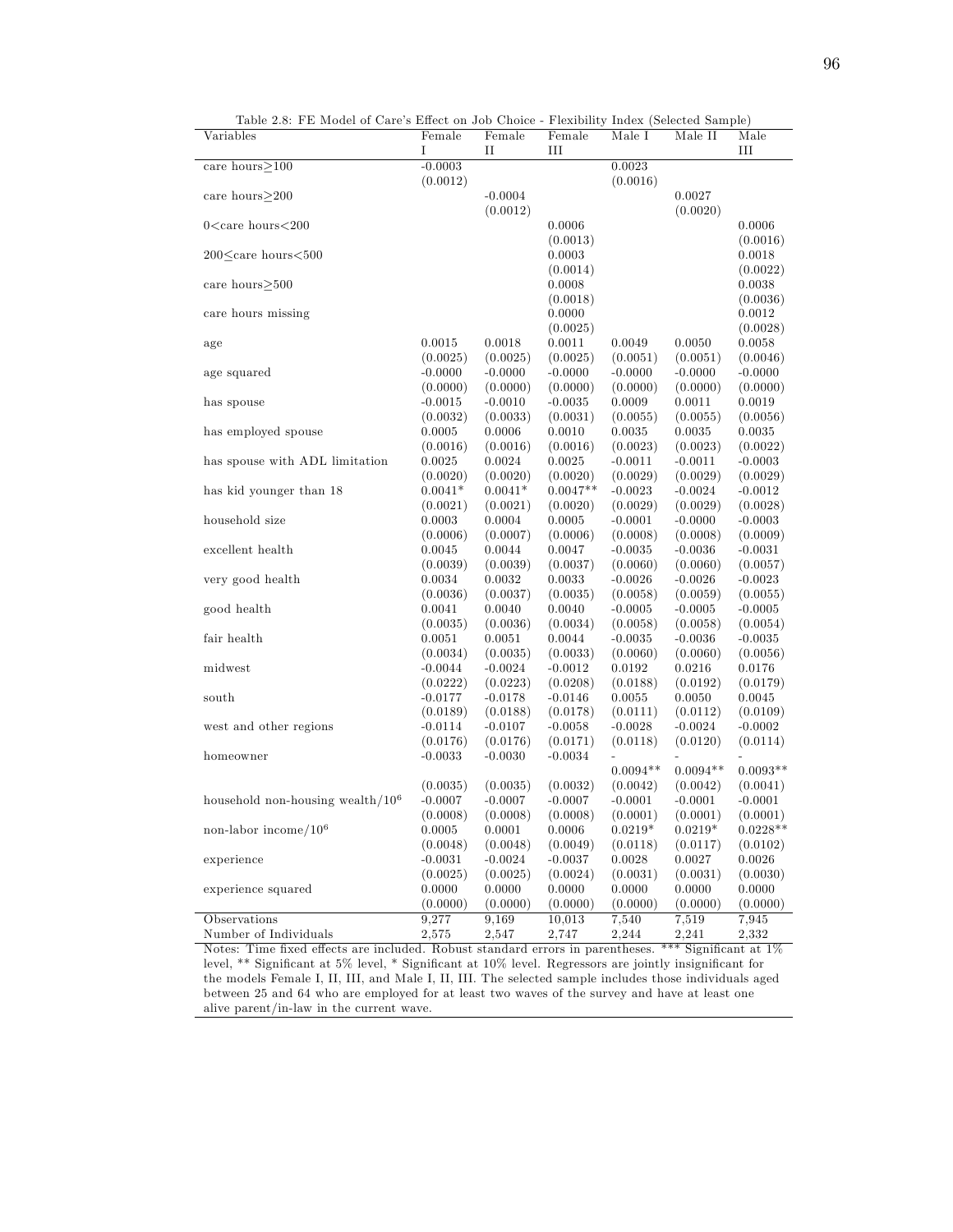| Table 2.9: FE Model of Care's Effect on Job Choice - Top 3 Flexible Occupation Categories (Selected Sample) |
|-------------------------------------------------------------------------------------------------------------|
|-------------------------------------------------------------------------------------------------------------|

| Variables                                                                                                             | Female I              | Female<br>П           | Female<br>$\rm III$   | Male I                | Male II               | Male III              |
|-----------------------------------------------------------------------------------------------------------------------|-----------------------|-----------------------|-----------------------|-----------------------|-----------------------|-----------------------|
| care hours $>100$                                                                                                     | $-0.0053$             |                       |                       | $0.0148*$             |                       |                       |
|                                                                                                                       | (0.0069)              |                       |                       | (0.0077)              |                       |                       |
| care hours $>200$                                                                                                     |                       | $-0.0056$             |                       |                       | 0.0136                |                       |
|                                                                                                                       |                       | (0.0076)              |                       |                       | (0.0092)              |                       |
| $0$ <care hours<200<="" td=""><td></td><td></td><td>0.0001</td><td></td><td></td><td>0.0059</td></care>               |                       |                       | 0.0001                |                       |                       | 0.0059                |
|                                                                                                                       |                       |                       | (0.0075)              |                       |                       | (0.0076)              |
| 200 <care hours<500<="" td=""><td></td><td></td><td><math>-0.0058</math></td><td></td><td></td><td>0.0062</td></care> |                       |                       | $-0.0058$             |                       |                       | 0.0062                |
|                                                                                                                       |                       |                       | (0.0091)              |                       |                       | (0.0106)              |
| care hours $\geq$ 500                                                                                                 |                       |                       | 0.0165                |                       |                       | 0.0239                |
|                                                                                                                       |                       |                       | (0.0112)              |                       |                       | (0.0176)              |
| care hours missing                                                                                                    |                       |                       | $-0.0110$             |                       |                       | 0.0073                |
|                                                                                                                       |                       |                       | (0.0140)              |                       |                       | (0.0135)              |
| age                                                                                                                   | 0.0114                | 0.0124                | 0.0094                | $0.0373*$             | $0.0365*$             | $0.0332*$             |
|                                                                                                                       | (0.0147)              | (0.0147)              | (0.0152)              | (0.0214)              | (0.0214)              | (0.0192)              |
| age squared                                                                                                           | $-0.0000$             | $-0.0000$             | $-0.0000$             | $-0.0003$             | $-0.0003$             | $-0.0002$             |
|                                                                                                                       | (0.0001)              | (0.0001)              | (0.0001)              | (0.0002)              | (0.0002)              | (0.0002)              |
| has spouse                                                                                                            | $-0.0226$             | $-0.0224$             | $-0.0317*$            | $-0.0058$             | $-0.0055$             | 0.0098                |
|                                                                                                                       | (0.0191)              | (0.0192)              | (0.0186)              | (0.0263)              | (0.0265)              | (0.0255)              |
| has employed spouse                                                                                                   | 0.0040                | $\,0.0037\,$          | 0.0075                | 0.0123                | 0.0119                | 0.0118                |
|                                                                                                                       | (0.0090)              | (0.0090)              | (0.0090)              | (0.0107)              | (0.0106)              | (0.0103)              |
| has spouse with ADL limitation                                                                                        | 0.0130                | 0.0119                | 0.0156                | 0.0011                | 0.0017                | 0.0081                |
|                                                                                                                       | (0.0119)              | (0.0119)              | (0.0117)              | (0.0135)              | (0.0137)              | (0.0131)              |
| has kid younger than 18                                                                                               | 0.0106                | 0.0100                | 0.0146                | $-0.0164$             | $-0.0167$             | $-0.0124$             |
|                                                                                                                       | (0.0118)              | (0.0118)              | (0.0114)              | (0.0129)              | (0.0129)              | (0.0124)              |
| household size                                                                                                        | 0.0054                | 0.0057                | 0.0050                | $-0.0014$             | $-0.0014$             | $-0.0024$             |
|                                                                                                                       | (0.0036)              | (0.0037)              | (0.0033)              | (0.0036)              | (0.0036)              | (0.0042)              |
| excellent health                                                                                                      | 0.0082                | 0.0074                | 0.0116                | $-0.0058$             | $-0.0063$             | 0.0028                |
|                                                                                                                       | (0.0211)              | (0.0215)              | (0.0203)              | (0.0226)              | (0.0226)              | (0.0208)              |
| very good health                                                                                                      | 0.0009                | $-0.0003$             | 0.0021                | $-0.0038$             | $-0.0039$             | 0.0036                |
|                                                                                                                       | (0.0196)              | (0.0200)              | (0.0189)              | (0.0218)              | (0.0218)              | (0.0200)              |
| good health                                                                                                           | 0.0065                | 0.0063                | 0.0092                | $-0.0008$             | $-0.0009$             | 0.0064                |
|                                                                                                                       | (0.0188)              | (0.0192)              | (0.0182)              | (0.0213)              | (0.0213)              | (0.0194)              |
| fair health                                                                                                           | 0.0163                | 0.0165                | 0.0117                | $-0.0050$             | $-0.0053$             | $-0.0007$             |
|                                                                                                                       | (0.0191)              | (0.0195)              | (0.0187)              | (0.0226)              | (0.0226)              | (0.0208)              |
| midwest                                                                                                               | 0.0777                | 0.0778                | 0.0916                | $-0.0032$             | 0.0103                | $-0.0109$             |
|                                                                                                                       | (0.1354)              | (0.1370)              | (0.1344)              | (0.0882)              | (0.0890)              | (0.0850)              |
| south                                                                                                                 | 0.0220                | 0.0223                | 0.0302                | $-0.0579$             | $-0.0592$             | $-0.0656$             |
|                                                                                                                       | (0.1049)              | (0.1048)              | (0.1098)              | (0.0674)              | (0.0673)              | (0.0657)              |
| west and other regions                                                                                                | 0.0822                | 0.0833                | 0.1122                | $-0.0572$             | $-0.0542$             | $-0.0446$             |
|                                                                                                                       | (0.1033)              | (0.1032)              | (0.1072)              | (0.0604)              | (0.0604)              | (0.0602)              |
| homeowner                                                                                                             | $-0.0102$             | $-0.0073$             | $-0.0120$             |                       |                       |                       |
|                                                                                                                       |                       |                       |                       | $0.0503**$            | $0.0506**$            | $0.0483**$            |
|                                                                                                                       | (0.0190)              | (0.0188)              | (0.0176)              | (0.0199)              | (0.0199)              | (0.0191)              |
| household non-housing wealth $/106$                                                                                   | $-0.0026$             | $-0.0027$             | $-0.0026$             | $-0.0001$             | $-0.0002$             | $-0.0001$             |
|                                                                                                                       |                       |                       |                       |                       |                       |                       |
| non-labor income/ $10^6$                                                                                              | (0.0038)              | (0.0038)              | (0.0038)              | (0.0004)              | (0.0004)              | (0.0004)              |
|                                                                                                                       | $-0.0138$<br>(0.0275) | $-0.0167$<br>(0.0279) | $-0.0138$<br>(0.0278) | $-0.0295$<br>(0.0193) | $-0.0283$<br>(0.0191) | $-0.0207$<br>(0.0173) |
|                                                                                                                       |                       |                       |                       | 0.0085                |                       |                       |
| experience                                                                                                            | $-0.0165$             | $-0.0145$             | $-0.0249$             |                       | 0.0079                | 0.0166<br>(0.0145)    |
|                                                                                                                       | (0.0163)              | (0.0165)              | (0.0157)              | (0.0152)              | (0.0150)<br>0.0001    |                       |
| experience squared                                                                                                    | 0.0001                | 0.0001                | 0.0000                | 0.0001                |                       | 0.0001                |
|                                                                                                                       | (0.0001)              | (0.0001)              | (0.0001)              | (0.0001)              | (0.0001)              | (0.0001)              |
| Observations                                                                                                          | 9.277                 | 9.169                 | 10,013                | 7,540                 | 7,519                 | 7,945                 |
| Number of Individuals                                                                                                 | 2,575                 | 2,547                 | 2,747                 | 2,244                 | 2,241                 | 2,332                 |

Notes: Time fixed effects are included. Robust standard errors in parentheses. \*\*\* Significant at 1% level, \*\* Significant at 5% level, \* Significant at 10% level. Regressors are jointly insignificant for the models Female I, II, III and Male II, III. The selected sample includes those individuals aged between 25 and 64 who are employed for at least two waves of the survey and have at least one alive parent/in-law in the current wave.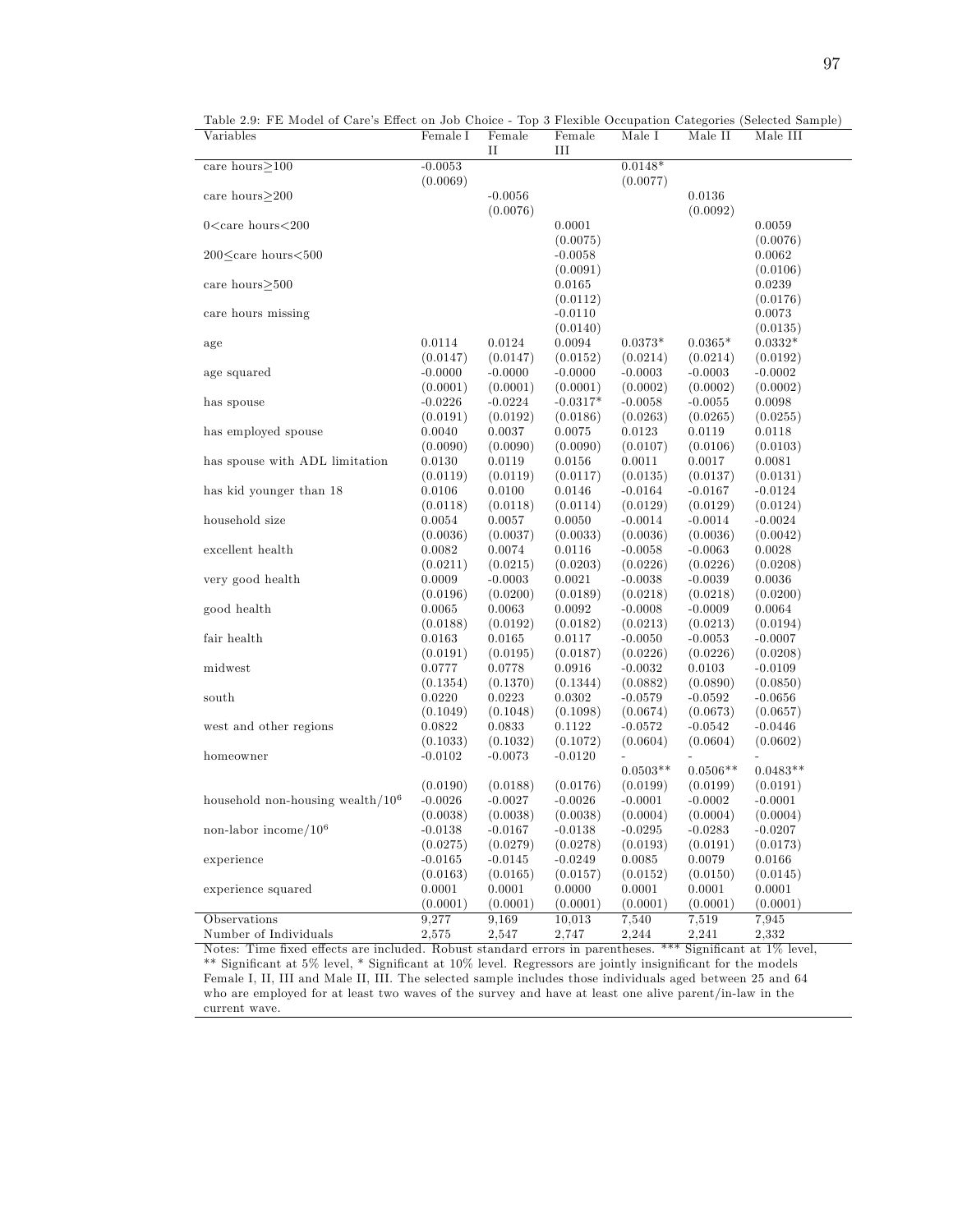|                                                                                                                                     |            | (әенестед әашріе) |                |                |             |             |
|-------------------------------------------------------------------------------------------------------------------------------------|------------|-------------------|----------------|----------------|-------------|-------------|
| Variables                                                                                                                           | Female     | Female            | Female         | Male I         | Male II     | Male III    |
|                                                                                                                                     | Ι          | П                 | Ш              |                |             |             |
| care hours $>100$                                                                                                                   | $-0.0011$  |                   |                | $-0.0063$      |             |             |
|                                                                                                                                     | (0.0035)   |                   |                | (0.0053)       |             |             |
| care hours $>200$                                                                                                                   |            | $-0.0023$         |                |                | $-0.0082$   |             |
|                                                                                                                                     |            | (0.0034)          |                |                | (0.0071)    |             |
|                                                                                                                                     |            |                   |                |                |             |             |
| $0$ <care hours<200<="" td=""><td></td><td></td><td><math>-0.0003</math></td><td></td><td></td><td><math>-0.0053</math></td></care> |            |                   | $-0.0003$      |                |             | $-0.0053$   |
|                                                                                                                                     |            |                   | (0.0040)       |                |             | (0.0046)    |
| $200 \leq$ care hours $< 500$                                                                                                       |            |                   | $-0.0058$      |                |             | $-0.0082$   |
|                                                                                                                                     |            |                   | (0.0041)       |                |             | (0.0071)    |
| care hours $\geq$ 500                                                                                                               |            |                   | 0.0047         |                |             | $-0.0152$   |
|                                                                                                                                     |            |                   | (0.0051)       |                |             | (0.0122)    |
| care hours missing                                                                                                                  |            |                   | $-0.0083$      |                |             | $-0.0012$   |
|                                                                                                                                     |            |                   |                |                |             |             |
|                                                                                                                                     |            |                   | (0.0082)       |                |             | (0.0096)    |
| age                                                                                                                                 | $-0.0012$  | $-0.0020$         | 0.0031         | 0.0156         | 0.0122      | 0.0087      |
|                                                                                                                                     | (0.0066)   | (0.0067)          | (0.0063)       | (0.0142)       | (0.0138)    | (0.0136)    |
| age squared                                                                                                                         | $-0.0000$  | $-0.0000$         | $-0.0000$      | $-0.0001$      | $-0.0000$   | $-0.0000$   |
|                                                                                                                                     | (0.0001)   | (0.0001)          | (0.0000)       | (0.0001)       | (0.0001)    | (0.0001)    |
| has spouse                                                                                                                          | $-0.0075$  | $-0.0095$         | $-0.0002$      | 0.0128         | 0.0126      | $0.0322*$   |
|                                                                                                                                     | (0.0096)   | (0.0097)          | (0.0098)       | (0.0132)       | (0.0133)    | (0.0166)    |
|                                                                                                                                     |            |                   |                |                |             |             |
| has employed spouse                                                                                                                 | $-0.0039$  | $-0.0041$         | $-0.0030$      | $-0.0045$      | $-0.0048$   | $-0.0065$   |
|                                                                                                                                     | (0.0046)   | (0.0047)          | (0.0046)       | (0.0063)       | (0.0063)    | (0.0063)    |
| has spouse with ADL limitation                                                                                                      | $-0.0038$  | $-0.0037$         | $-0.0034$      | $0.0187*$      | $0.0189*$   | 0.0175      |
|                                                                                                                                     | (0.0044)   | (0.0044)          | (0.0039)       | (0.0106)       | (0.0107)    | (0.0111)    |
| has kid younger than 18                                                                                                             | $-0.0089$  | $-0.0087$         | $\overline{a}$ | $-0.0058$      | $-0.0039$   | $-0.0089$   |
|                                                                                                                                     |            |                   | $0.0096*$      |                |             |             |
|                                                                                                                                     | (0.0057)   | (0.0057)          | (0.0051)       | (0.0088)       | (0.0086)    | (0.0083)    |
| household size                                                                                                                      | 0.0007     | 0.0005            | 0.0003         | $-0.0033$      | $-0.0037$   | $-0.0028$   |
|                                                                                                                                     |            |                   |                |                |             |             |
|                                                                                                                                     | (0.0021)   | (0.0021)          | (0.0018)       | (0.0030)       | (0.0030)    | (0.0029)    |
| excellent health                                                                                                                    |            |                   | $-0.0218$      | 0.0095         | 0.0098      | 0.0081      |
|                                                                                                                                     | $0.0237*$  | $0.0240*$         |                |                |             |             |
|                                                                                                                                     | (0.0142)   | (0.0145)          | (0.0133)       | (0.0237)       | (0.0238)    | (0.0241)    |
| very good health                                                                                                                    | $-0.0202$  | $-0.0204$         | $-0.0191$      | 0.0101         | 0.0097      | 0.0085      |
|                                                                                                                                     | (0.0137)   | (0.0139)          | (0.0127)       | (0.0234)       | (0.0235)    | (0.0239)    |
| good health                                                                                                                         | $-0.0192$  | $-0.0196$         | $-0.0179$      | $-0.0049$      | $-0.0048$   | $-0.0056$   |
|                                                                                                                                     |            |                   |                |                |             |             |
|                                                                                                                                     | (0.0136)   | (0.0139)          | (0.0126)       | (0.0232)       | (0.0233)    | (0.0237)    |
| fair health                                                                                                                         |            |                   |                | 0.0072         | 0.0072      | 0.0049      |
|                                                                                                                                     | $0.0270**$ | $0.0276**$        | $0.0250**$     |                |             |             |
|                                                                                                                                     | (0.0126)   | (0.0128)          | (0.0115)       | (0.0243)       | (0.0244)    | (0.0246)    |
| midwest                                                                                                                             | $-0.0167$  | $-0.0167$         | $-0.0136$      | 0.0270         | 0.0283      | 0.0188      |
|                                                                                                                                     | (0.0641)   | (0.0640)          | (0.0574)       | (0.0329)       | (0.0343)    | (0.0293)    |
| south                                                                                                                               | 0.0054     | 0.0050            | 0.0048         | 0.0040         | 0.0050      | $-0.0006$   |
|                                                                                                                                     | (0.0675)   | (0.0675)          | (0.0598)       | (0.0182)       | (0.0185)    | (0.0153)    |
|                                                                                                                                     |            |                   |                |                |             |             |
| west and other regions                                                                                                              | $-0.0301$  | $-0.0300$         | $-0.0235$      | 0.0589         | 0.0602      | 0.0422      |
|                                                                                                                                     | (0.0596)   | (0.0596)          | (0.0534)       | (0.0392)       | (0.0395)    | (0.0312)    |
| homeowner                                                                                                                           | 0.0161     | 0.0165            | 0.0147         | 0.0060         | 0.0061      | 0.0058      |
|                                                                                                                                     | (0.0106)   | (0.0107)          | (0.0099)       | (0.0087)       | (0.0087)    | (0.0082)    |
| household non-housing wealth/ $106$                                                                                                 | 0.0005     | 0.0006            | 0.0005         | 0.0000         | 0.0000      | $-0.0000$   |
|                                                                                                                                     | (0.0011)   | (0.0011)          | (0.0011)       | (0.0003)       | (0.0003)    | (0.0003)    |
| non-labor income/ $10^6$                                                                                                            | $-0.0081$  | $-0.0078$         | $-0.0110$      | $\overline{a}$ |             |             |
|                                                                                                                                     |            |                   |                |                | $0.0850***$ | $0.0586***$ |
|                                                                                                                                     |            |                   |                | $0.0855***$    |             |             |
|                                                                                                                                     | (0.0127)   | (0.0125)          | (0.0136)       | (0.0295)       | (0.0293)    | (0.0206)    |
| experience                                                                                                                          | 0.0058     | 0.0049            | 0.0046         | $-0.0043$      | $-0.0043$   | $-0.0039$   |
|                                                                                                                                     | (0.0063)   | (0.0061)          | (0.0058)       | (0.0087)       | (0.0088)    | (0.0081)    |
| experience squared                                                                                                                  | $-0.0000$  | $-0.0000$         | $-0.0000$      | 0.0000         | 0.0000      | 0.0000      |
|                                                                                                                                     | (0.0000)   | (0.0000)          | (0.0000)       | (0.0001)       | (0.0001)    | (0.0001)    |
| Observations                                                                                                                        | 9,277      | 9.169             | 10,013         | 7,540          | 7,519       | 7,945       |
|                                                                                                                                     |            |                   |                |                |             |             |
| Number of Individuals                                                                                                               | 2,575      | 2,547             | 2,747          | 2,244          | 2,241       | 2,332       |

Table 2.10: FE Model of Care's Effect on Job Choice - Least Flexible Occupation Category (Selected Sample)

Notes: Time fixed effects are included. Robust standard errors in parentheses. \*\*\* Significant at 1% level, \*\* Significant at 5% level, \* Significant at 10% level. Regressors are jointly insignificant for the models Female I, II, III. The selected sample includes those individuals aged between 25 and 64 who are employed for at least two waves of the survey and have at least one alive parent/in-law in the current wave.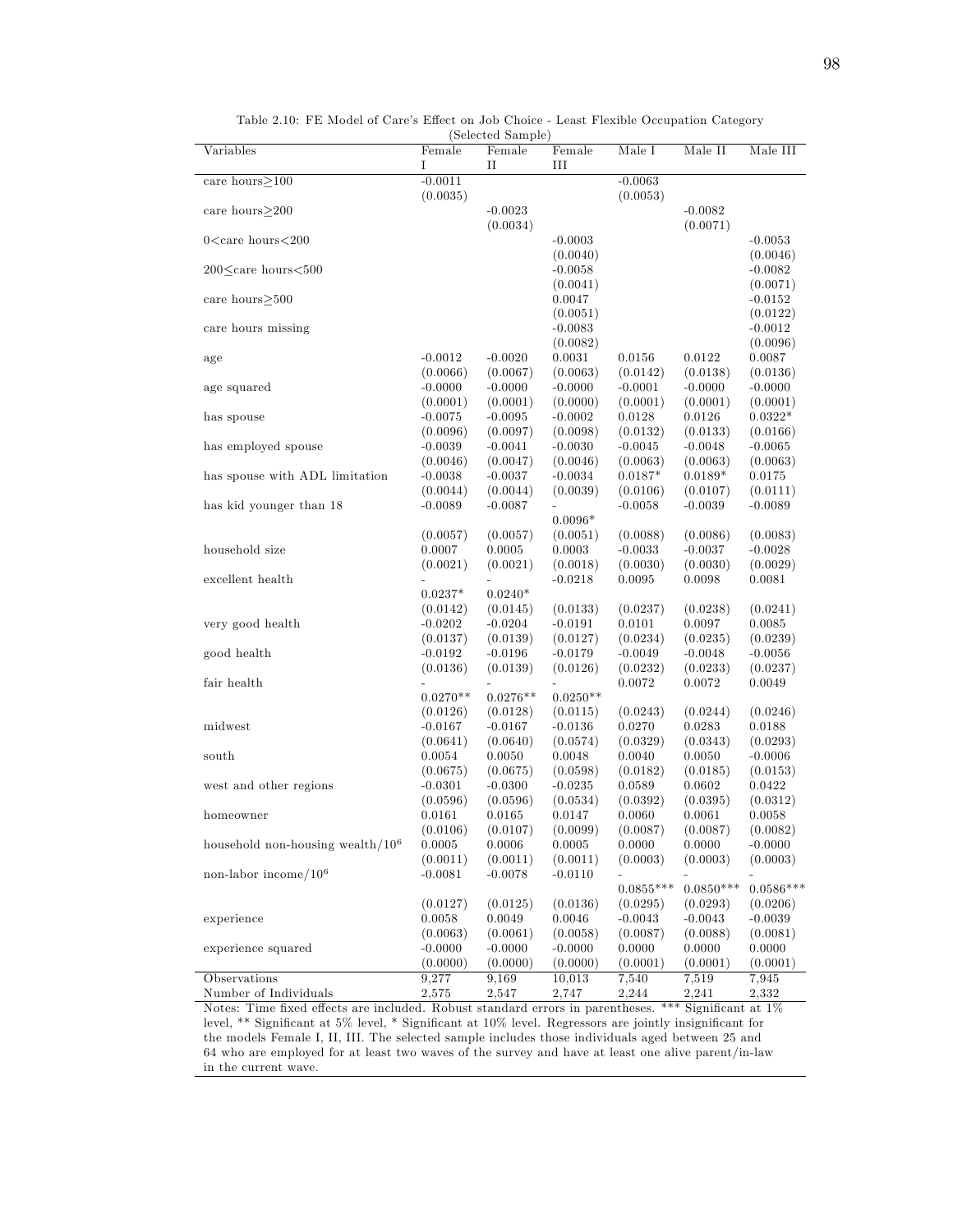|                                                                                                                  | Table 3.1: Summary Statistics |                  |         |          |                |         |                   |           |
|------------------------------------------------------------------------------------------------------------------|-------------------------------|------------------|---------|----------|----------------|---------|-------------------|-----------|
|                                                                                                                  |                               | Urban $(N=3235)$ |         |          |                |         | Rural ( $N=666$ ) |           |
| Variables                                                                                                        | Mean                          | S.D.             | Min     | Max      | Mean           | S.D.    | Min               | Max       |
| log of monthly income                                                                                            | 5.910                         | 0.993            | 2.303   | 10.003   | 5.178          | 0.831   | 2.708             | 9.297     |
| health index                                                                                                     | 2.368                         | 0.693            | 1.000   | 3.000    | 2.224          | 0.702   | 1.000             | 3.000     |
| excellent health                                                                                                 | 0.491                         | $0.500\,$        | 0.000   | 1.000    | 0.383          | 0.486   | 0.000             | 1.000     |
| good health                                                                                                      | 0.385                         | 0.487            | 0.000   | 1.000    | 0.458          | 0.499   | 0.000             | 1.000     |
| poor health                                                                                                      | 0.124                         | 0.329            | 0.000   | 1.000    | 0.159          | 0.366   | 0.000             | 1.000     |
| has health problem                                                                                               | 0.194                         | 0.396            | 0.000   | 1.000    | 0.194          | 0.395   | 0.000             | 1.000     |
| years of schooling                                                                                               | 8.325                         | 4.132            | 0.000   | 21.000   | 4.856          | 3.581   | 0.000             | 17.000    |
| starting age                                                                                                     | 15.001                        | 4.376            | 5.000   | 31.000   | 12.285         | 4.337   | 5.000             | 31.000    |
| age                                                                                                              | 32.511                        | 9.585            | 18.000  | 55.000   | 30.937         | 9.241   | 18.000            | 55.000    |
| age squared                                                                                                      | 1148.805 662.261              |                  | 324.000 | 3025.000 | 1042.369       | 628.206 | 324.000           | 3025.000  |
| male                                                                                                             | 0.571                         | 0.495            | 0.000   | 1.000    | 0.697          | 0.460   | 0.000             | 1.000     |
| white                                                                                                            | 0.486                         | 0.500            | 0.000   | 1.000    | 0.434          | 0.496   | 0.000             | 1.000     |
| black                                                                                                            | 0.068                         | 0.252            | 0.000   | 1.000    | 0.071          | 0.256   | 0.000             | 1.000     |
| other race                                                                                                       | 0.446                         | 0.497            | 0.000   | 1.000    | 0.495          | 0.500   | 0.000             | 1.000     |
| current GDP/capita                                                                                               | 5.908                         | 2.871            | 1.670   | 10.649   | 5.469          | 2.745   | 1.670             | 10.649    |
| father schooling missing                                                                                         | 0.289                         | 0.453            | 0.000   | 1.000    | 0.458          | 0.499   | 0.000             | 1.000     |
| father illiterate                                                                                                | 0.029                         | 0.168            | 0.000   | 1.000    | 0.063          | 0.243   | 0.000             | 1.000     |
| father lower primary                                                                                             | 0.466                         | 0.499            | 0.000   | 1.000    | 0.414          | 0.493   | 0.000             | 1.000     |
| father upper primary                                                                                             | 0.098                         | 0.297            | 0.000   | 1.000    | 0.029          | 0.167   | 0.000             | 1.000     |
| father highschool                                                                                                | 0.072                         | 0.258            | 0.000   | 1.000    | 0.023          | 0.148   | 0.000             | 1.000     |
| father college                                                                                                   | 0.047                         | 0.212            | 0.000   | 1.000    | 0.014          | 0.116   | 0.000             | 1.000     |
| mother schooling missing                                                                                         | 0.324                         | 0.468            | 0.000   | 1.000    | 0.514          | 0.500   | 0.000             | 1.000     |
| mother illiterate                                                                                                | 0.030                         | 0.171            | 0.000   | 1.000    | 0.062          | 0.241   | 0.000             | 1.000     |
| mother lower primary                                                                                             | 0.437                         | 0.496            | 0.000   | 1.000    | 0.353          | 0.478   | 0.000             | 1.000     |
| mother upper primary                                                                                             | 0.099                         | 0.298            | 0.000   | 1.000    | 0.036          | 0.187   | 0.000             | 1.000     |
| $% \left\vert \cdot \right\vert$ mother high<br>school                                                           | 0.086                         | 0.280            | 0.000   | 1.000    | 0.030          | 0.171   | 0.000             | 1.000     |
| mother college                                                                                                   |                               |                  | 0.000   | 1.000    | 0.006          | 0.077   | 0.000             | 1.000     |
|                                                                                                                  | 0.024<br>0.114                | 0.153<br>0.318   | 0.000   | 1.000    | 0.059          | 0.235   | 0.000             | 1.000     |
| father not work                                                                                                  |                               |                  | 0.000   | 1.000    |                |         | 0.000             |           |
| father employee                                                                                                  | 0.508<br>0.274                | 0.500            | 0.000   | 1.000    | 0.535<br>0.357 | 0.499   |                   | 1.000     |
| father self-employed                                                                                             |                               | 0.446            |         |          |                | 0.480   | 0.000             | 1.000     |
| father employer                                                                                                  | 0.054                         | 0.227            | 0.000   | 1.000    | 0.020          | 0.138   | 0.000             | 1.000     |
| father occupation missing                                                                                        | 0.050                         | 0.218            | 0.000   | 1.000    | 0.030          | 0.171   | 0.000             | 1.000     |
| mother not work                                                                                                  | 0.564                         | 0.496            | 0.000   | 1.000    | 0.506          | 0.500   | 0.000             | 1.000     |
| mother employee                                                                                                  | 0.249                         | 0.433            | 0.000   | 1.000    | 0.224          | 0.417   | 0.000             | 1.000     |
| mother self-employed                                                                                             | 0.122                         | 0.327            | 0.000   | 1.000    | 0.117          | 0.322   | 0.000             | 1.000     |
| mother employer                                                                                                  | 0.010                         | 0.099            | 0.000   | 1.000    | 0.002          | 0.039   | 0.000             | 1.000     |
| mother unsalaried                                                                                                | 0.043                         | 0.204            | 0.000   | 1.000    | 0.135          | 0.342   | 0.000             | 1.000     |
| mother occupation missing                                                                                        | 0.011                         | 0.106            | 0.000   | 1.000    | 0.017          | 0.128   | 0.000             | 1.000     |
| age12 gdp/capita                                                                                                 | 4.099                         | 3.204            | 0.333   | 12.983   | 4.042          | 2.967   | 0.440             | 12.983    |
| $age7 \_\text{teacher}/\text{school}$                                                                            | 5.271                         | 4.235            | 1.543   | 27.243   | 5.327          | 3.923   | 1.543             | 23.968    |
| age11 teacher/school                                                                                             | 6.060                         | 4.636            | 1.566   | 27.390   | 6.088          | 4.339   | 1.566             | 23.968    |
| age7 hospital/1000 residents                                                                                     | 0.039                         | 0.014            | 0.007   | 0.121    | 0.042          | 0.015   | 0.007             | 0.121     |
| age7 bed/1000 residents                                                                                          | 3.378                         | 1.733            | 0.107   | 7.868    | 3.407          | 1.677   | 0.335             | $7.295\,$ |
| $age7 \dotsc/1000$ residents                                                                                     | 0.809                         | 0.616            | 0.050   | 3.006    | 0.796          | 0.565   | 0.050             | 2.934     |
| Notes: There are only 2 individuals reporting father's occupation type as "unsalaried", thus I collapse the type |                               |                  |         |          |                |         |                   |           |
| "unsalaried" and "self-employed" for father's occupation.                                                        |                               |                  |         |          |                |         |                   |           |

Table 3.1: Summary Statistics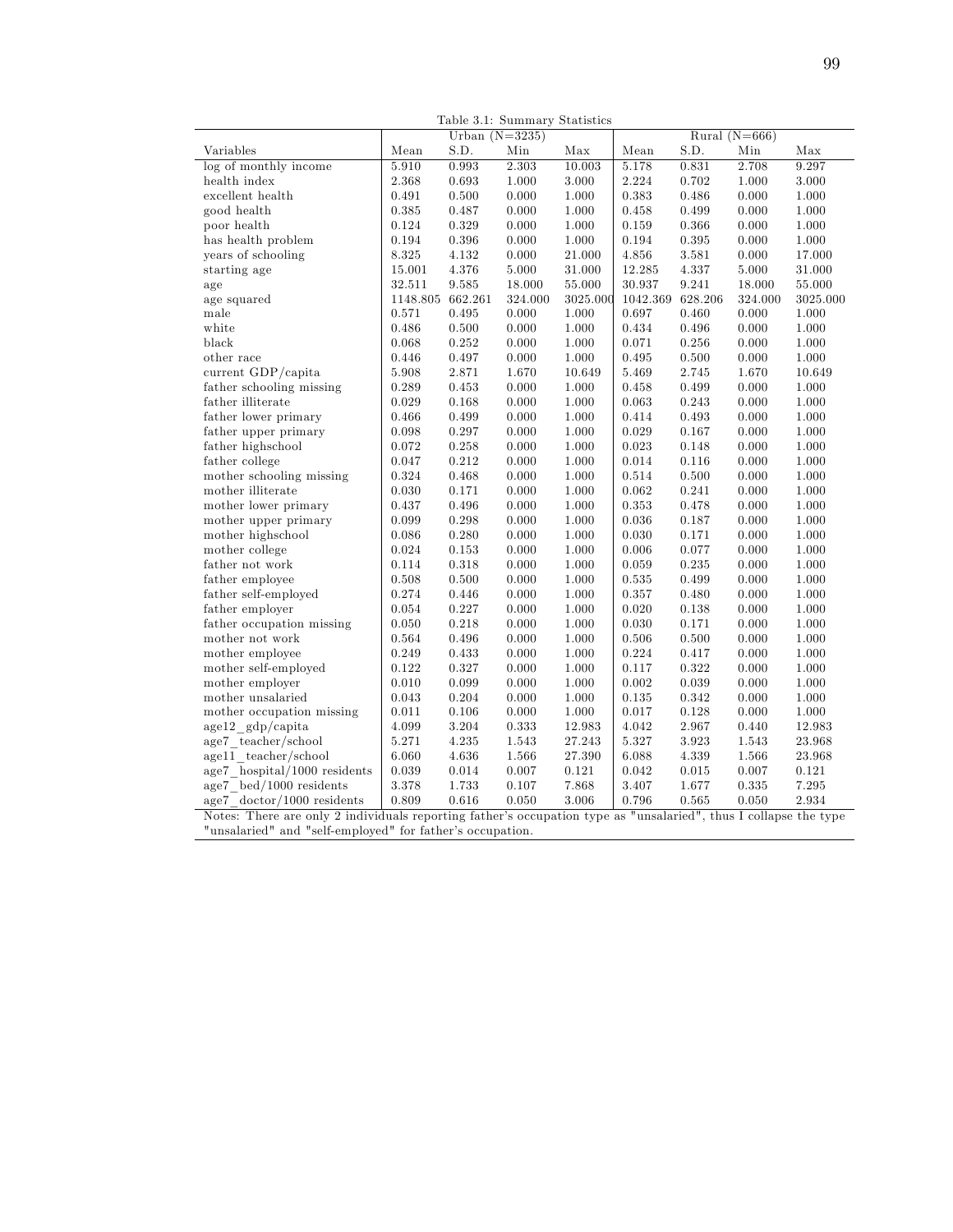|                          |             | Table 3.2: OLS of Income Model |
|--------------------------|-------------|--------------------------------|
| Variables                | Urban       | Rural                          |
| starting age             | $-0.002$    | 0.008                          |
|                          | (0.004)     | (0.007)                        |
| years of schooling       | $0.097***$  | $0.093***$                     |
|                          | (0.004)     | (0.012)                        |
| excellent health         | $0.189***$  | 0.094                          |
|                          | (0.042)     | (0.077)                        |
| good health              | $0.087**$   | 0.120                          |
|                          | (0.042)     | (0.084)                        |
| age                      | $0.096***$  | $0.074***$                     |
|                          | (0.010)     | (0.021)                        |
| age squared              | $-0.001***$ | $-0.001***$                    |
|                          | (0.000)     | (0.000)                        |
| male                     | $0.617***$  | $0.662***$                     |
|                          | (0.026)     | (0.062)                        |
| black                    | $-0.131***$ | $-0.014$                       |
|                          | (0.050)     | (0.123)                        |
| other race               | $-0.066**$  | 0.041                          |
|                          | (0.028)     | (0.060)                        |
| current GDP/capita       | $0.061***$  | $0.035***$                     |
|                          | (0.005)     | (0.011)                        |
| father schooling missing | $-0.069*$   | 0.014                          |
|                          | (0.036)     | (0.071)                        |
| father illiterate        | $-0.071$    | $-0.156$                       |
|                          | (0.066)     | (0.118)                        |
| father upper primary     | 0.021       | 0.151                          |
|                          | (0.048)     | (0.135)                        |
| father highschool        | $0.193***$  | 0.120                          |
|                          | (0.060)     | (0.258)                        |
| father college           | $0.330**$   | $0.639*$                       |
|                          | (0.077)     | (0.369)                        |
| mother schooling missing | 0.008       | $-0.070$                       |
|                          | (0.033)     | (0.065)                        |
| mother illiterate        | 0.066       | 0.052                          |
|                          | (0.067)     | (0.119)                        |
| mother upper primary     | 0.056       | $-0.121$                       |
|                          | (0.045)     | (0.140)                        |
| mother highschool        | $0.105*$    | $-0.087$                       |
|                          | (0.054)     | (0.281)                        |
| mother college           | 0.041       | $-0.014$                       |
|                          | (0.092)     | (0.543)                        |
| Constant                 | $2.227***$  | $2.430***$                     |
|                          | (0.179)     | (0.386)                        |
| Observations             | 3,235       | 666                            |
| R-squared                | 0.479       | 0.318                          |
| $\sim$ $\sim$ $\sim$     |             |                                |

Notes: Clustered robust standard errors are reported in parentheses.

\*\*\* Significant at  $1\%$  level\*\* Significant at  $5\%$  level, \* Significant at  $10\%$  level.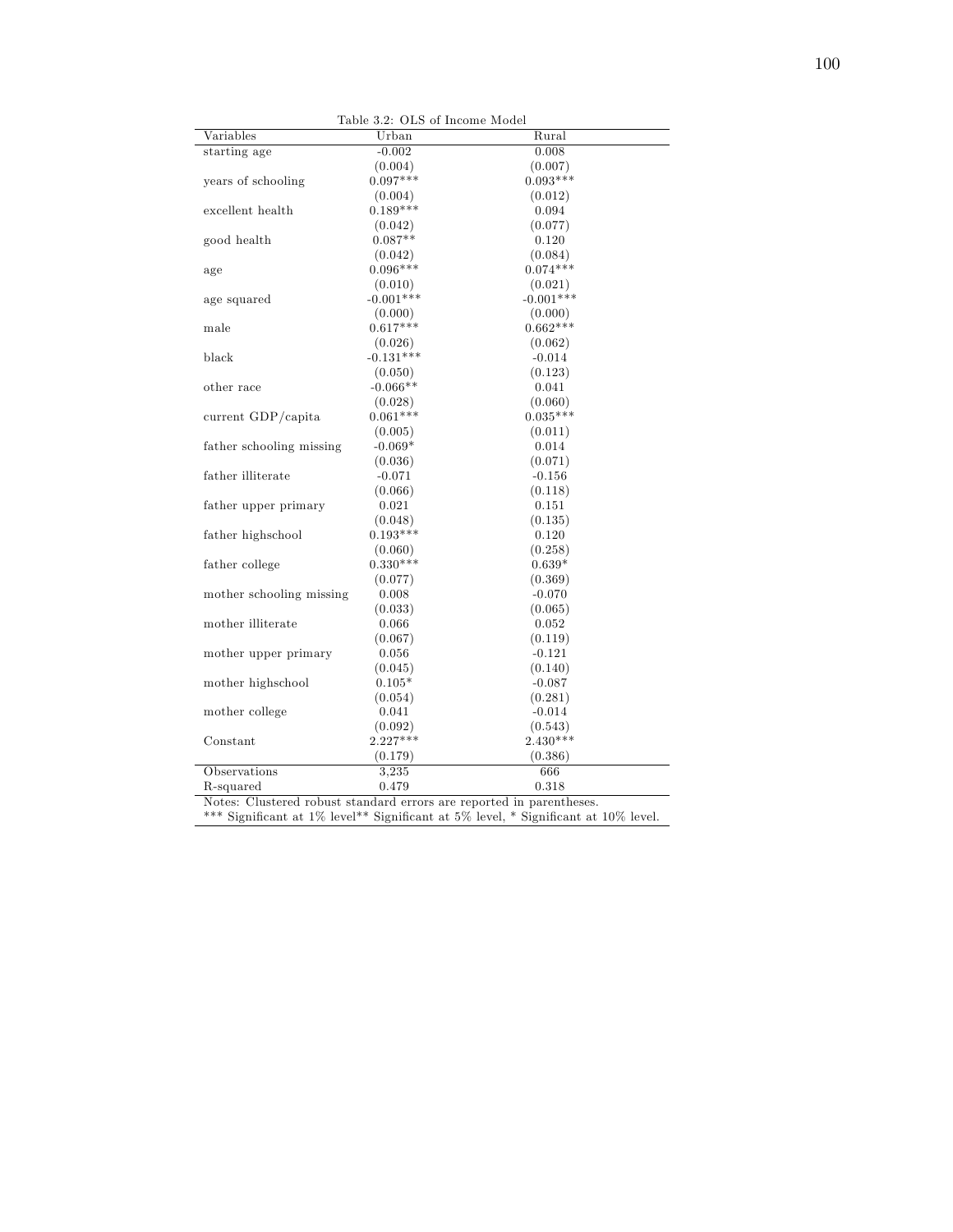|          | Table 3.3a: IV Estimates - First-stage Regression of Income Model for Urban |                       |      |  |
|----------|-----------------------------------------------------------------------------|-----------------------|------|--|
| riables. | Starting                                                                    | Schooling u Excellent | Good |  |

| Variables                                | Starting              | Schooling u           | Excellent            | Good       |
|------------------------------------------|-----------------------|-----------------------|----------------------|------------|
|                                          | age u                 |                       | health u             | health u   |
| age                                      | $0.337***$            | $0.505***$            | $-0.012$             | $0.021**$  |
|                                          | (0.085)               | (0.060)               | (0.011)              | (0.010)    |
| age squared                              | $-0.005***$           | $-0.006***$           | 0.000                | $-0.000*$  |
|                                          | (0.001)               | (0.001)               | (0.000)              | (0.000)    |
| male                                     | $-1.986***$           | $-0.877***$           | $0.057***$           | $-0.028*$  |
|                                          | (0.152)               | (0.116)               | (0.017)              | (0.017)    |
| black                                    | $-0.619**$            | $-1.128***$           | $-0.053$             | 0.054      |
|                                          | (0.248)               | (0.240)               | (0.036)              | (0.038)    |
| other race                               | $-0.433***$           | $-1.071***$           | $-0.029$             | 0.032      |
|                                          | (0.156)               | (0.129)               | (0.021)              | (0.022)    |
| current GDP/capita                       | $-0.215***$           | $-0.223***$           | 0.008                | $-0.002$   |
|                                          | (0.046)               | (0.040)               | (0.005)              | (0.005)    |
| father schooling missing                 | $-1.025***$           | $-1.183***$           | $-0.075***$          | $0.051**$  |
|                                          | (0.202)               | (0.174)               | (0.023)              | (0.024)    |
| father illiterate                        | $-1.254***$           | $-2.232***$           | $-0.052$             | 0.049      |
|                                          |                       |                       |                      |            |
|                                          | (0.455)               | (0.390)               | (0.051)              | (0.052)    |
| father upper primary                     | 0.396                 | $0.903***$            | 0.021                | $-0.002$   |
|                                          | (0.249)               | (0.208)               | (0.032)              | (0.031)    |
| ${\rm father}$ high<br>school            | $1.089***$            | $1.528***$            | 0.043                | $-0.031$   |
|                                          | (0.272)               | (0.251)               | (0.039)              | (0.036)    |
| father college                           | $1.695***$            | $2.572***$            | 0.077                | $-0.014$   |
|                                          | (0.343)               | (0.278)               | (0.048)              | (0.046)    |
| mother schooling missing                 | $-0.783***$           | $-2.049***$           | $-0.030$             | 0.004      |
|                                          | (0.179)               | (0.158)               | (0.022)              | (0.021)    |
| mother illiterate                        | $-1.136***$           | $-1.596***$           | $-0.103*$            | 0.037      |
|                                          | (0.437)               | (0.356)               | (0.053)              | (0.055)    |
| mother upper primary                     | $0.905***$            | $1.040***$            | 0.021                | $-0.006$   |
|                                          | (0.231)               | (0.208)               | (0.028)              | (0.029)    |
| mother highschool                        | $1.487***$            | $1.962***$            | 0.055                | $-0.017$   |
|                                          | (0.288)               | (0.198)               | (0.035)              | (0.033)    |
| mother college                           | $1.593***$            | $2.955***$            | $0.150**$            | $-0.122**$ |
|                                          | (0.515)               | (0.388)               | (0.060)              | (0.060)    |
| father occupation missing                | -0.178                | 0.082                 | 0.053                | $-0.053$   |
|                                          | (0.343)               | (0.287)               | (0.043)              | (0.042)    |
| father not work                          | $-0.710***$           | 0.273                 | $0.050*$             | $-0.036$   |
|                                          | (0.219)               | (0.204)               | (0.029)              | (0.028)    |
| father self-employed                     | $-0.399**$            | 0.016                 | 0.020                | $-0.027$   |
|                                          | (0.181)               | (0.154)               | (0.021)              | (0.021)    |
| father employer                          | $-0.190$              | $0.850***$            | 0.019                | $-0.019$   |
|                                          | (0.347)               | (0.260)               | (0.040)              | (0.039)    |
|                                          | 0.617                 | 0.599                 | 0.131                | $-0.121$   |
| mother occupation missing                |                       |                       |                      | (0.086)    |
| mother not work                          | (0.609)<br>$0.689***$ | (0.509)<br>$0.649***$ | (0.088)<br>$0.042**$ | $-0.010$   |
|                                          |                       |                       |                      |            |
|                                          | (0.161)               | (0.140)               | (0.020)              | (0.021)    |
| mother self-employed                     | $\,0.063\,$           | $0.504**$             | $0.066**$            | $-0.063**$ |
|                                          | (0.256)               | (0.205)               | (0.030)              | (0.030)    |
| mother employer                          | -0.348                | 0.479                 | $0.161**$            | $-0.070$   |
|                                          | (0.803)               | (0.543)               | (0.081)              | (0.073)    |
| mother unsalaried                        | $-1.651***$           | $-0.453$              | 0.033                | $-0.046$   |
|                                          | (0.448)               | (0.341)               | (0.046)              | (0.047)    |
| $age12$ gdp/capita                       | 0.079                 | $0.284***$            | 0.010                | $-0.012$   |
|                                          | (0.063)               | (0.048)               | (0.008)              | (0.007)    |
| age7 teacher/school                      | $-0.049$              | $-0.042$              | $-0.001$             | 0.001      |
|                                          | (0.051)               | (0.039)               | (0.008)              | (0.007)    |
| age11 teacher/school                     | $-0.017$              | $-0.075*$             | 0.003                | $-0.004$   |
|                                          | (0.047)               | (0.040)               | (0.005)              | (0.005)    |
| $age7$ hospital/1000 residents           | 8.895                 | 7.492                 | $-1.301$             | $2.300**$  |
|                                          | (9.075)               | (6.350)               | (1.103)              | (1.064)    |
| age7 bed/1000 residents                  | $-0.148$              | $-0.053$              | $0.026*$             | $-0.016$   |
|                                          | (0.138)               | (0.107)               | (0.015)              | (0.015)    |
| $age7 \cdot doctor/1000 \cdot residents$ | $1.267***$            | $0.641**$             | $-0.173***$          | $0.149***$ |
|                                          | (0.441)               | (0.279)               | (0.047)              | (0.042)    |
| Constant                                 | $11.146***$           | $-0.075$              | $0.792***$           | $-0.066$   |
|                                          | (1.660)               | (1.133)               | (0.205)              | (0.194)    |
| Observations                             | 3,235                 | 3,235                 | 3,235                | 3,235      |
| R-squared                                | 0.208                 | 0.378                 | 0.058                | 0.023      |
| Test of excluded                         | F(15, 457)            | F(15, 457)            | F(15, 457)           | F(15, 457) |
| instruments                              | 7.42                  | 5.82                  | 3.12                 | 3.48       |
| P-value                                  | 0.000                 | 0.000                 | 0.000                | 0.000      |

Notes: Clustered robust standard errors are reported in parentheses. \*\*\* Significant at 1% level, \*\* Significant at 5% level, \* Significant at 10% level.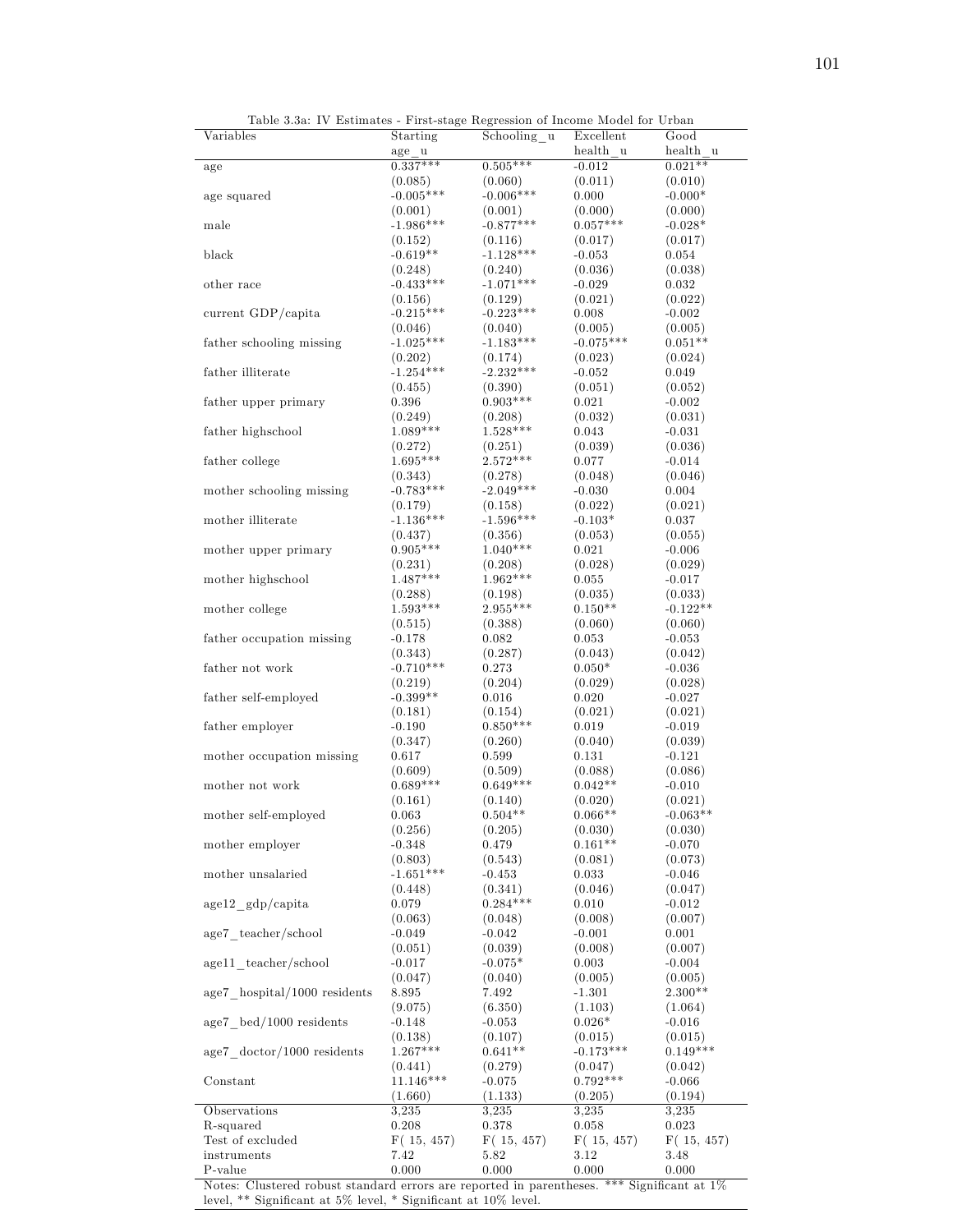| Variables                                 | Starting    | 1000<br>Schooling r | Excellent      | Good        |
|-------------------------------------------|-------------|---------------------|----------------|-------------|
|                                           | age r       |                     | health r       | health r    |
|                                           |             | $-0.157$            |                | $-0.012$    |
| age                                       | 0.224       |                     | 0.005          |             |
|                                           | (0.176)     | (0.133)             | (0.023)        | (0.023)     |
| age squared                               | $-0.003$    | 0.002               | $-0.000$       | 0.000       |
|                                           | (0.002)     | (0.002)             | (0.000)        | (0.000)     |
| male                                      | $-2.439***$ | $-0.989***$         | $0.104***$     | $-0.082*$   |
|                                           | (0.359)     | (0.259)             | (0.040)        | (0.046)     |
| black                                     | $-0.898$    | $-0.152$            | $-0.035$       | $-0.017$    |
|                                           | (0.577)     | (0.434)             | (0.075)        | (0.091)     |
| other race                                | $-0.607*$   | $-0.337$            | $-0.163***$    | $0.106**$   |
|                                           |             |                     |                |             |
|                                           | (0.356)     | (0.269)             | (0.042)        | (0.043)     |
| current GDP/capita                        | $-0.257$    | 0.039               | 0.024          | $-0.009$    |
|                                           | (0.157)     | (0.124)             | (0.019)        | (0.020)     |
| father schooling missing                  | $-0.530$    | $-0.934***$         | $-0.133***$    | $0.119***$  |
|                                           | (0.367)     | (0.285)             | (0.044)        | (0.044)     |
| father illiterate                         | 0.534       | $-1.446***$         | $-0.211**$     | $0.224***$  |
|                                           | (0.752)     | (0.451)             | (0.084)        | (0.082)     |
| father upper primary                      | $1.670**$   | $1.750***$          | $-0.041$       | $-0.011$    |
|                                           |             |                     |                |             |
|                                           | (0.780)     | (0.644)             | (0.127)        | (0.116)     |
| father highschool                         | $2.369**$   | $3.574***$          | $-0.131$       | 0.195       |
|                                           | (1.167)     | (0.579)             | (0.107)        | (0.142)     |
| father college                            | $3.361**$   | $4.864***$          | 0.127          | 0.033       |
|                                           | (1.537)     | (1.055)             | (0.170)        | (0.189)     |
| mother schooling missing                  | $-1.111***$ | $-1.907***$         | 0.025          | $-0.057$    |
|                                           |             | (0.276)             | (0.048)        |             |
|                                           | (0.385)     |                     |                | (0.050)     |
| mother illiterate                         | $-1.415**$  | $-2.263***$         | 0.088          | $-0.267***$ |
|                                           | (0.686)     | (0.489)             | (0.097)        | (0.092)     |
| mother upper primary                      | $2.003**$   | $1.304*$            | 0.016          | $-0.017$    |
|                                           | (0.841)     | (0.705)             | (0.110)        | (0.117)     |
| mother highschool                         | $2.777**$   | $1.632**$           | $0.192^{\ast}$ | $-0.291***$ |
|                                           | (1.168)     | (0.808)             | (0.113)        | (0.092)     |
| mother college                            | $-1.614$    | 0.313               | 0.207          | $-0.101$    |
|                                           | (2.441)     | (1.665)             | (0.245)        | (0.260)     |
| father occupation missing                 | $-0.194$    | $-0.287$            | 0.095          | $-0.034$    |
|                                           |             |                     |                |             |
|                                           | (1.032)     | (0.786)             | (0.115)        | (0.128)     |
| father not work                           | $-0.252$    | 0.352               | 0.072          | $-0.072$    |
|                                           | (0.574)     | (0.472)             | (0.076)        | (0.080)     |
| father self-employed                      | $-0.030$    | 0.380               | $-0.065$       | 0.029       |
|                                           | (0.358)     | (0.257)             | (0.050)        | (0.050)     |
| father employer                           | $-0.106$    | 0.957               | $-0.025$       | $-0.029$    |
|                                           | (0.897)     | (1.054)             | (0.138)        | (0.152)     |
| mother occupation missing                 | $-0.263$    | 0.437               | $-0.043$       | $-0.183$    |
|                                           |             | (0.745)             |                | (0.155)     |
|                                           | (0.892)     |                     | (0.126)        |             |
| mother not work                           | 0.138       | $0.631**$           | $0.090*$       | $-0.082$    |
|                                           | (0.427)     | (0.311)             | (0.050)        | (0.053)     |
| mother self-employed                      | 0.285       | $0.922**$           | $-0.036$       | $-0.084$    |
|                                           | (0.535)     | (0.461)             | (0.069)        | (0.072)     |
| mother employer                           | $-0.196$    | $-0.942**$          | $-0.242***$    | $0.392***$  |
|                                           | (0.606)     | (0.398)             | (0.078)        | (0.079)     |
| mother unsalaried                         | $-1.535**$  | $-0.422$            | $-0.048$       | 0.002       |
|                                           | (0.607)     | (0.372)             | (0.066)        | (0.072)     |
| $age12\_gdp/capita$                       |             | 0.072               |                |             |
|                                           | 0.175       |                     | $-0.017$       | 0.003       |
|                                           | (0.144)     | (0.129)             | (0.020)        | (0.022)     |
| age7 teacher/school                       | 0.123       | $-0.058$            | 0.012          | 0.001       |
|                                           | (0.096)     | (0.066)             | (0.012)        | (0.012)     |
| age11 teacher/school                      | $-0.010$    | 0.029               | $-0.028***$    | $0.023**$   |
|                                           | (0.098)     | (0.066)             | (0.011)        | (0.010)     |
| $age7$ hospital/1000 residents            | 4.582       | $-37.066**$         | $-1.813$       | $0.446\,$   |
|                                           | (17.658)    | (15.121)            | (2.274)        | (2.220)     |
| $age7 \text{ bed}/1000 \text{ residents}$ | $-0.446$    | $-0.242$            | 0.002          | 0.019       |
|                                           |             |                     |                |             |
|                                           | (0.318)     | (0.232)             | (0.039)        | (0.039)     |
| $age7 \cdot doctor/1000 \cdot residents$  | 0.445       | 0.192               | 0.134          | $-0.207**$  |
|                                           | (0.726)     | (0.575)             | (0.105)        | (0.105)     |
| Constant                                  | 12.076***   | $11.198***$         | 0.469          | 0.713       |
|                                           | (3.384)     | (2.655)             | (0.441)        | (0.438)     |
| Observations                              | 666         | 666                 | 666            | 666         |
| R-squared                                 | 0.276       | 0.413               | 0.117          | 0.065       |
| Test of excluded                          | F(15, 269)  | F(15, 269)          | F(15, 269)     | F(15, 269)  |
| instruments                               | 1.77        | 4.26                | 5.24           | 8.23        |
|                                           |             |                     |                |             |

Table 3.3b: IV Estimates - First-stage Regression of Income Model for Rural

Notes: Clustered robust standard errors are reported in parentheses. \*\*\* Significant at 1% level \*\* Significant at  $5\%$  level, \* Significant at  $10\%$  level.

 $P$ -value 0.039 0.000 0.000 0.000 0.000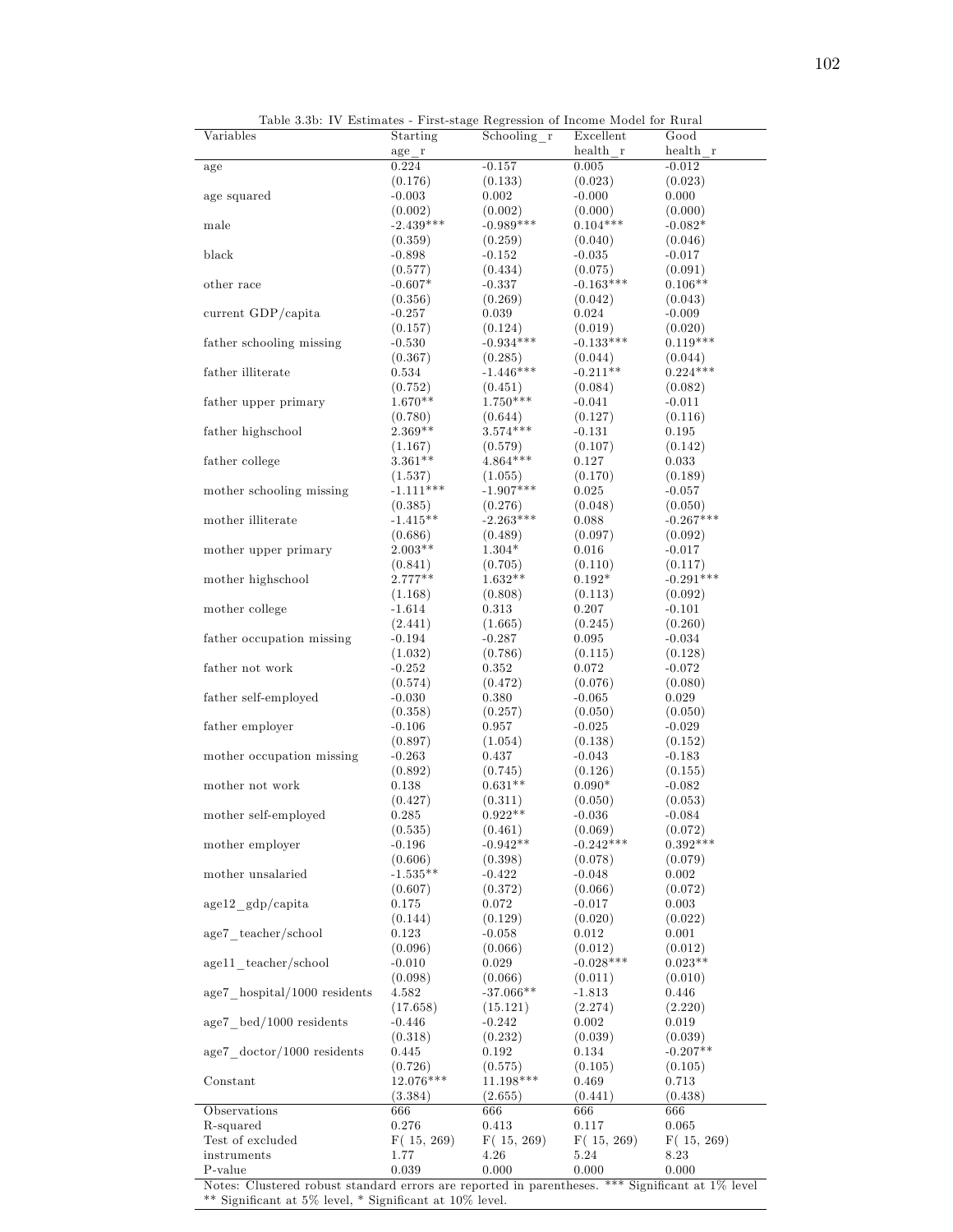| Variables                                                                     | Urban      | Rural      |  |  |  |
|-------------------------------------------------------------------------------|------------|------------|--|--|--|
| starting age                                                                  | 0.018      | $0.167**$  |  |  |  |
|                                                                               | (0.041)    | (0.071)    |  |  |  |
| years of schooling                                                            | $0.083*$   | $0.111*$   |  |  |  |
|                                                                               | (0.049)    | (0.064)    |  |  |  |
| excellent health                                                              | $1.640**$  | 0.591      |  |  |  |
|                                                                               | (0.812)    | (0.659)    |  |  |  |
| good health                                                                   | 0.219      | 0.895      |  |  |  |
|                                                                               | (0.839)    | (0.737)    |  |  |  |
| age                                                                           | $0.084***$ | 0.046      |  |  |  |
|                                                                               | (0.017)    | (0.033)    |  |  |  |
| age squared                                                                   | $-0.001**$ | $-0.000$   |  |  |  |
|                                                                               | (0.000)    | (0.000)    |  |  |  |
| male                                                                          | $0.567***$ | $1.089***$ |  |  |  |
|                                                                               | (0.078)    | (0.183)    |  |  |  |
| black                                                                         | $-0.033$   | 0.169      |  |  |  |
|                                                                               | (0.082)    | (0.151)    |  |  |  |
| other race                                                                    | $-0.018$   | 0.134      |  |  |  |
|                                                                               | (0.057)    | (0.103)    |  |  |  |
| current GDP/capita                                                            | $0.051***$ | $0.050**$  |  |  |  |
|                                                                               | (0.010)    | (0.020)    |  |  |  |
| father schooling missing                                                      | 0.025      | 0.118      |  |  |  |
|                                                                               | (0.065)    | (0.124)    |  |  |  |
| father illiterate                                                             | $-0.004$   | $-0.246$   |  |  |  |
|                                                                               | (0.123)    | (0.254)    |  |  |  |
| father upper primary                                                          | 0.010      | $-0.130$   |  |  |  |
|                                                                               | (0.071)    | (0.222)    |  |  |  |
| father highschool                                                             | 0.150      | $-0.476$   |  |  |  |
|                                                                               | (0.105)    | (0.387)    |  |  |  |
| father college                                                                | $0.231*$   | $-0.074$   |  |  |  |
|                                                                               | (0.126)    | (0.544)    |  |  |  |
| mother schooling missing                                                      | 0.034      | 0.167      |  |  |  |
|                                                                               | (0.089)    | (0.145)    |  |  |  |
| mother illiterate                                                             | $0.213*$   | $0.478*$   |  |  |  |
|                                                                               | (0.112)    | (0.272)    |  |  |  |
| mother upper primary                                                          | 0.037      | $-0.490**$ |  |  |  |
|                                                                               | (0.070)    | (0.234)    |  |  |  |
| mother highschool                                                             | 0.045      | $-0.475$   |  |  |  |
|                                                                               | (0.093)    | (0.405)    |  |  |  |
| mother college                                                                | $-0.118$   | 0.173      |  |  |  |
|                                                                               | (0.145)    | (0.684)    |  |  |  |
| Constant                                                                      | $1.325*$   | $-0.391$   |  |  |  |
|                                                                               | (0.698)    | (1.046)    |  |  |  |
| Observations                                                                  | 3.235      | 666        |  |  |  |
| R-squared                                                                     | 0.033      |            |  |  |  |
| Overidentification test of all instruments                                    |            |            |  |  |  |
| Hansen J-statistic                                                            | 6.703      | 15.300     |  |  |  |
| P-value                                                                       | 0.823      | 0.169      |  |  |  |
| $***$<br>Notes: Clustered robust standard errors are reported in parentheses. |            |            |  |  |  |

Table 3.4: IV Estimates - Second-stage Regression of Income Model

Significant at 1% level,  $**$  Significant at 5% level,  $*$  Significant at 10% level.

 $\mathbb{R}^2$  is not reported for the rural sample since it's negative.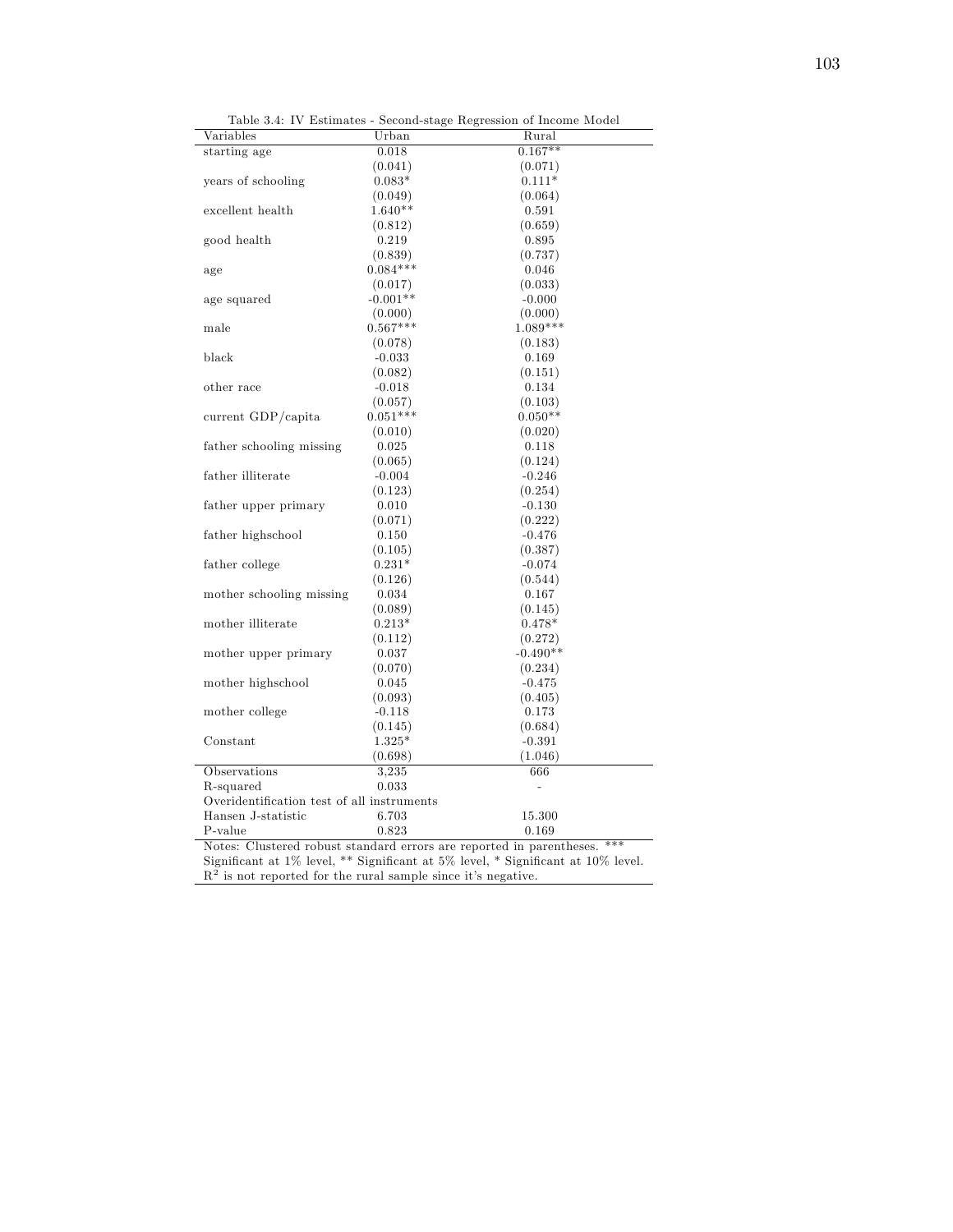Table 3.5: Ordered Probit Estimates of Health Model (3.2a)

| Variables                                 | Urban 1               | Urban<br>$\overline{2}$ | Urban 3                | Rural 1          | Rural 2          | $Rural$ 3           |
|-------------------------------------------|-----------------------|-------------------------|------------------------|------------------|------------------|---------------------|
| starting age                              | $-0.001$              | $-0.002$                | 0.003                  | $-0.005*$        | $-0.003*$        | $0.008*$            |
|                                           | (0.001)               | (0.001)                 | (0.002)                | (0.003)          | (0.002)          | (0.004)             |
| years of schooling                        | $-0.007***$           | $-0.008***$             | $0.015***$             | $-0.005$         | $-0.004$         | 0.009               |
|                                           | (0.001)               | (0.001)                 | (0.003)                | (0.003)          | (0.002)          | (0.006)             |
| age                                       | 0.006                 | 0.007                   | $-0.013$               | $-0.000$         | $-0.000$         | 0.000               |
|                                           | (0.004)               | (0.005)                 | (0.009)                | (0.011)          | (0.008)          | (0.019)             |
| age squared                               | $-0.000$              | $-0.000$                | 0.000                  | 0.000            | 0.000            | $-0.000$            |
|                                           | (0.000)               | (0.000)                 | (0.000)                | (0.000)          | (0.000)          | (0.000)             |
| male                                      | $-0.038***$           | $-0.041***$             | $0.079***$             | $-0.080***$      | $-0.044***$      | $0.124***$          |
|                                           | (0.008)               | (0.009)                 | (0.017)                | (0.024)          | (0.012)          | (0.034)             |
| black                                     | 0.010                 | 0.010                   | $-0.020$               | 0.031            | 0.018            | $-0.049$            |
|                                           | (0.016)               | (0.016)                 | (0.031)                | (0.051)          | (0.023)          | (0.074)             |
| other race                                | 0.003                 | 0.003                   | $-0.005$               | $0.077***$       | $0.053***$       | $-0.131***$         |
|                                           | (0.009)               | (0.010)                 | (0.020)                | (0.024)          | (0.018)          | (0.040)             |
| current GDP/capita                        | $-0.007***$           | $-0.008***$             | $0.015***$             | $-0.004$         | $-0.003$         | 0.007               |
|                                           | (0.002)               | (0.003)                 | (0.005)                | (0.007)          | (0.005)          | (0.012)             |
| father schooling missing                  | $0.020*$              | $0.021*$                | $-0.040*$              | $0.052**$        | $0.035**$        | $-0.087**$          |
|                                           | (0.011)               | (0.011)                 | (0.022)                | (0.025)          | (0.016)          | (0.040)             |
| father illiterate                         | 0.002                 | 0.002                   | $-0.003$               | 0.076            | $0.031***$       | $-0.107$            |
|                                           | (0.023)               | (0.025)                 | (0.049)                | (0.057)          | (0.012)          | (0.067)             |
| father upper primary                      | $-0.005$              | $-0.005$                | 0.010                  | 0.041            | 0.021            | $-0.062$            |
|                                           | (0.014)               | (0.017)                 | (0.031)                | (0.077)          | (0.027)          | (0.104)             |
| father highschool                         | $-0.006$              | $-0.007$                | 0.014                  | 0.061            | 0.027            | $-0.088$            |
|                                           | (0.018)               | (0.021)                 | (0.039)                | (0.088)          | (0.021)          | (0.108)             |
| father college                            | $-0.028$              | $-0.036$                | 0.064                  | $-0.068$         | $-0.079$         | 0.147               |
|                                           | (0.019)               | (0.029)                 | (0.047)                | (0.060)          | (0.111)          | (0.171)             |
| mother schooling missing                  | 0.001                 | 0.001                   | $-0.002$               | $-0.022$         | $-0.015$         | 0.037               |
|                                           | (0.011)               | (0.012)                 | (0.023)                | (0.027)          | (0.019)          | (0.046)             |
| mother illiterate                         | 0.046                 | $0.039**$               | $-0.085*$              | 0.013            | 0.008            | $-0.021$            |
|                                           | (0.029)               | (0.019)                 | (0.048)                | (0.055)          | (0.032)          | (0.088)             |
| mother upper primary                      | $-0.002$              | $-0.002$                | 0.004                  | $-0.023$         | $-0.019$         | 0.042               |
|                                           | (0.013)               | (0.015)                 | (0.028)                | (0.051)          | (0.049)          | (0.101)             |
| mother highschool                         | $-0.014$              | $-0.016$                | 0.030                  | $-0.020$         | $-0.016$         | 0.035               |
|                                           | (0.016)               | (0.020)                 | (0.035)                | (0.065)          | (0.060)          | (0.124)             |
| mother college                            | $-0.036$              | $-0.051$                | 0.087                  | $-0.085$         | $-0.116$         | 0.200               |
|                                           |                       |                         |                        |                  |                  |                     |
| age7 hospital/1000 residents              | (0.023)<br>0.389      | (0.041)<br>0.432        | (0.064)<br>$-0.821$    | (0.075)<br>0.420 | (0.181)<br>0.294 | (0.255)<br>$-0.714$ |
|                                           | (0.422)               | (0.472)                 | (0.894)                | (1.197)          | (0.836)          | (2.031)             |
|                                           | $-0.015**$            | $-0.016**$              | $0.031**$              | $-0.019$         | $-0.013$         | 0.032               |
| $age7 \text{ bed}/1000 \text{ residents}$ |                       |                         |                        |                  |                  |                     |
| $age7$ doctor/1000 residents              | (0.006)<br>$0.068***$ | (0.007)<br>$0.075***$   | (0.013)<br>$-0.142***$ | (0.021)<br>0.020 | (0.014)<br>0.014 | (0.035)<br>$-0.033$ |
|                                           |                       |                         |                        |                  | (0.032)          | (0.079)             |
|                                           | (0.015)               | (0.018)<br>3,235        | (0.033)                | (0.047)          | 666              |                     |
| Observations                              | 3,235                 |                         | 3.235                  | 666              |                  | 666                 |

Notes: Marginal effects rather than ordered probit estimates are reported. Clustered robust standard errors are reported in parentheses. \*\*\* Significant at 1% level, \*\* Significant at 5% level, \* Significant at 10% level. Column 1, 2 and 3 correspond to the marginal effects on the probability that the health index equals 1, 2, and 3 for urban residents, column 4, 5 and 6 correspond to the marginal effects for rural residents.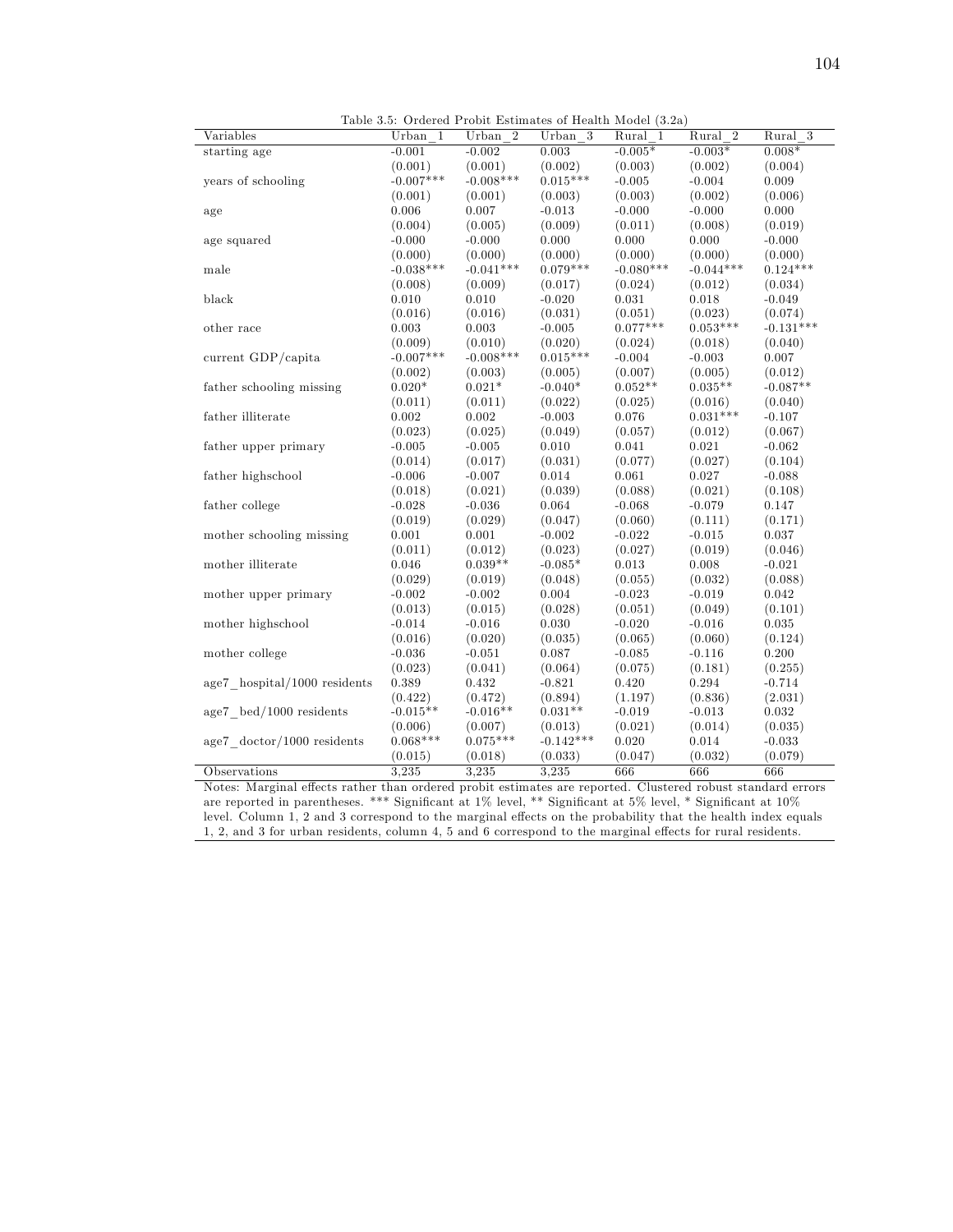| Table 5.0: TV Ordered Probit Estimates - Pirst-stage Regression of Health Model (5.2a) |                        |                        |                        |                        |
|----------------------------------------------------------------------------------------|------------------------|------------------------|------------------------|------------------------|
| Variables                                                                              | starting               | schooling u            | starting               | schooling r            |
|                                                                                        | age u<br>$0.341***$    | $0.495***$             | age r                  | $-0.159$               |
| age                                                                                    |                        |                        | 0.235                  |                        |
|                                                                                        | (0.086)<br>$-0.005***$ | (0.060)                | (0.180)                | (0.134)                |
| age squared                                                                            |                        | $-0.006***$            | $-0.003$               | 0.002                  |
|                                                                                        | (0.001)                | (0.001)                | (0.002)<br>$-2.461***$ | (0.002)                |
| male                                                                                   | $-1.986***$            | $-0.876***$            |                        | $-0.974***$            |
|                                                                                        | (0.151)                | (0.115)                | (0.350)                | (0.252)                |
| black                                                                                  | $-0.619**$             | $-1.127***$            | $-0.840$               | $-0.193$               |
| other race                                                                             | (0.247)<br>$-0.433***$ | (0.239)<br>$-1.070***$ | (0.567)<br>$-0.597*$   | (0.430)                |
|                                                                                        |                        |                        |                        | $-0.343$               |
| current GDP/capita                                                                     | (0.156)<br>$-0.216***$ | (0.129)<br>$-0.219***$ | (0.348)<br>$-0.199$    | (0.265)<br>$-0.002$    |
|                                                                                        |                        |                        |                        |                        |
| father schooling missing                                                               | (0.046)<br>$-1.021***$ | (0.040)<br>$-1.194***$ | (0.154)<br>$-0.551$    | (0.111)<br>$-0.920***$ |
|                                                                                        |                        |                        | (0.363)                | (0.276)                |
| father illiterate                                                                      | (0.202)<br>$-1.255***$ | (0.172)<br>$-2.229***$ | 0.517                  | $-1.433***$            |
|                                                                                        | (0.453)                | (0.388)                | (0.730)                | (0.443)                |
| father upper primary                                                                   | 0.396                  | $0.904***$             | $1.716**$              | $1.722***$             |
|                                                                                        | (0.248)                |                        | (0.760)                | (0.624)                |
| father highschool                                                                      | $1.089***$             | (0.207)<br>$1.529***$  | $2.453**$              | $3.512***$             |
|                                                                                        | (0.271)                | (0.250)                |                        |                        |
| father college                                                                         | 1.695***               | $2.572***$             | (1.129)<br>$3.581**$   | (0.565)<br>$4.708***$  |
|                                                                                        | (0.341)                | (0.277)                | (1.499)                | (1.027)                |
| mother schooling missing                                                               | $-0.781***$            | $-2.054***$            | $-1.061***$            | $-1.942***$            |
|                                                                                        | (0.177)                | (0.156)                | (0.377)                | (0.271)                |
| mother illiterate                                                                      | $-1.135***$            | $-1.600***$            | $-1.403**$             | $-2.271***$            |
|                                                                                        | (0.434)                | (0.355)                | (0.671)                | (0.473)                |
| mother upper primary                                                                   | $0.903***$             | $1.046***$             | $1.938**$              | $1.349*$               |
|                                                                                        | (0.230)                | (0.207)                | (0.806)                | (0.690)                |
| mother highschool                                                                      | $1.483***$             | $1.973***$             | $2.988**$              | $1.482*$               |
|                                                                                        | (0.288)                | (0.196)                | (1.174)                | (0.777)                |
| mother college                                                                         | $1.586***$             | $2.972***$             | $-1.513$               | 0.247                  |
|                                                                                        | (0.513)                | (0.383)                | (2.283)                | (1.695)                |
| $age7$ hospital/1000 residents                                                         | 8.983                  | 7.298                  | $-1.957$               | $-31.567**$            |
|                                                                                        | (9.036)                | (6.296)                | (18.744)               | (14.792)               |
| $age7 \text{ bed}/1000 \text{ residents}$                                              | $-0.149$               | $-0.050$               | $-0.368$               | $-0.307$               |
|                                                                                        | (0.137)                | (0.107)                | (0.332)                | (0.236)                |
| $age7 \cdot doctor/1000 \cdot residents$                                               | $1.289***$             | $0.581**$              | 0.920                  | $-0.131$               |
|                                                                                        | (0.446)                | (0.287)                | (0.709)                | (0.543)                |
| father occupation missing                                                              | $-0.200$               | 0.141                  | $-0.106$               | $-0.347$               |
|                                                                                        | (0.341)                | (0.287)                | (0.888)                | (0.658)                |
| father not work                                                                        | $-0.721***$            | 0.304                  | 0.159                  | 0.065                  |
|                                                                                        | (0.219)                | (0.193)                | (0.519)                | (0.418)                |
| father self-employed                                                                   | $-0.400**$             | 0.021                  | 0.098                  | 0.290                  |
|                                                                                        | (0.178)                | (0.150)                | (0.326)                | (0.247)                |
| father employer                                                                        | $-0.161$               | $0.775***$             | 0.459                  | 0.563                  |
|                                                                                        | (0.354)                | (0.263)                | (0.980)                | (0.916)                |
| mother occupation missing                                                              | 0.565                  | 0.737                  | $-0.153$               | 0.363                  |
|                                                                                        | (0.608)                | (0.518)                | (0.923)                | (0.637)                |
| mother not work                                                                        | $0.673***$             | $0.694***$             | $0.557*$               | 0.340                  |
|                                                                                        | (0.169)                | (0.130)                | (0.334)                | (0.335)                |
| mother self-employed                                                                   | 0.049                  | $0.541***$             | 0.538                  | 0.748                  |
|                                                                                        | (0.254)                | (0.194)                | (0.508)                | (0.478)                |
| mother employer                                                                        | $-0.458$               | 0.772                  | $-0.743*$              | $-0.554$               |
|                                                                                        | (0.823)                | (0.558)                | (0.447)                | (0.431)                |
| mother unsalaried                                                                      | $-1.659***$            | $-0.430$               | $-1.131*$              | $-0.703**$             |
|                                                                                        | (0.444)                | (0.336)                | (0.671)                | (0.335)                |
| $age12$ gdp/capita                                                                     | 0.085                  | $0.268***$             | 0.101                  | 0.125                  |
|                                                                                        | (0.066)                | (0.053)                | (0.147)                | (0.095)                |
| age7 teacher/school                                                                    | $-0.049$               | $-0.041$               | 0.056                  | $-0.011$               |
|                                                                                        | (0.051)                | (0.043)                | (0.105)                | (0.065)                |
| age11 teacher/school                                                                   | $-0.022$               | $-0.063$               | $-0.023$               | 0.039                  |
|                                                                                        | (0.049)                | (0.041)                | (0.078)                | (0.050)                |
| Constant                                                                               | $11.082***$            | 0.089                  | $11.750***$            | $11.306***$            |
|                                                                                        | (1.668)                | (1.136)                | (3.491)                | (2.704)                |
| Observations                                                                           | 3,235                  | 3,235                  | 666                    | 666                    |
| Test of excluded instruments                                                           |                        |                        |                        |                        |
| $\chi^2(12)$                                                                           | 78.48                  | 79.77                  | 35.47                  | 26.38                  |
| P-value                                                                                | 0.000                  | 0.000                  | 0.000                  | 0.010                  |
|                                                                                        |                        |                        |                        |                        |

Table 3.6: IV Ordered Probit Estimates - First-stage Regression of Health Model (3.2a)

Notes: Clustered robust standard errors are reported in parentheses. \*\*\* Significant at  $1\%$ level, \*\* Significant at 5% level, \* Significant at 10% level. The first two columns correspond to the first- stage estimates of the starting age and schooling equations for the urban sample, and the last two columns correspond to the rural sample.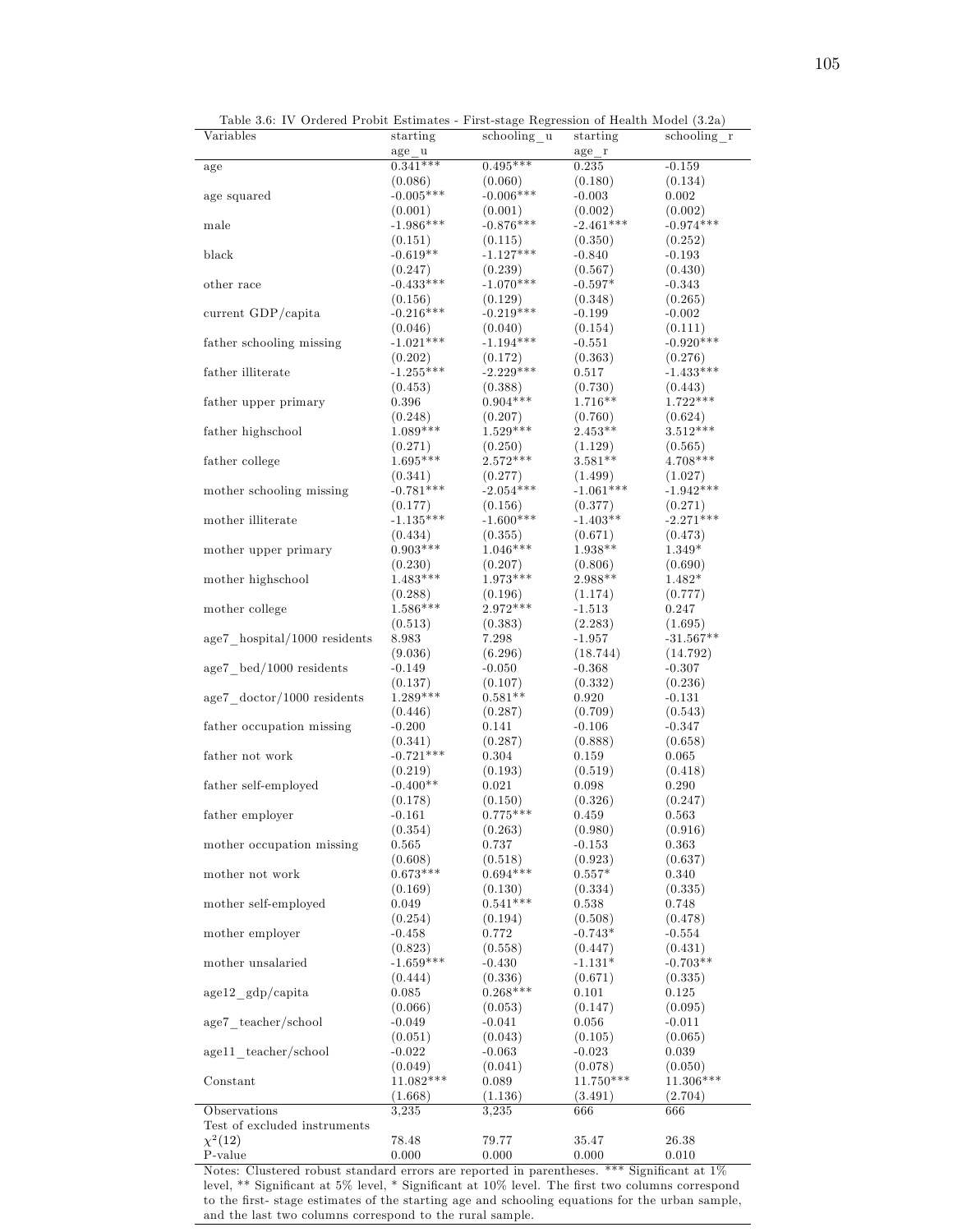| Table 9.1. IV OTGeTed I Toble Estimates - Second stage Itegression of Heatth Model (9.2a) |             |                      |             |             |                      |                      |
|-------------------------------------------------------------------------------------------|-------------|----------------------|-------------|-------------|----------------------|----------------------|
| Variables                                                                                 | Urban 1     | Urban $\overline{2}$ | Urban 3     | Rural 1     | Rural $\overline{2}$ | Rural $\overline{3}$ |
| starting age                                                                              | 0.010       | 0.009                | $-0.018$    | $-0.082***$ | $-0.003$             | $0.085***$           |
|                                                                                           | (0.011)     | (0.008)              | (0.019)     | (0.021)     | (0.007)              | (0.018)              |
| years of schooling                                                                        | $-0.032**$  | $-0.028***$          | $0.060***$  | $0.100***$  | 0.004                | $-0.105***$          |
|                                                                                           | (0.013)     | (0.006)              | (0.018)     | (0.033)     | (0.009)              | (0.029)              |
| age                                                                                       | $0.013**$   | $0.011**$            | $-0.024**$  | 0.035       | 0.001                | $-0.037*$            |
|                                                                                           | (0.006)     | (0.005)              | (0.011)     | (0.022)     | (0.003)              | (0.022)              |
| age squared                                                                               | $-0.000$    | $-0.000$             | 0.000       | $-0.000$    | $-0.000$             | 0.000                |
|                                                                                           | (0.000)     | (0.000)              | (0.000)     | (0.000)     | (0.000)              | (0.000)              |
| male                                                                                      | $-0.039**$  | $-0.033*$            | $0.073**$   | $-0.129$    | $-0.002$             | 0.131                |
|                                                                                           | (0.019)     | (0.018)              | (0.036)     | (0.083)     | (0.008)              | (0.084)              |
| black                                                                                     | $-0.013$    | $-0.012$             | 0.026       | $-0.032$    | $-0.002$             | 0.034                |
|                                                                                           | (0.019)     | (0.018)              | (0.037)     | (0.067)     | (0.005)              | (0.071)              |
| other race                                                                                | $-0.021$    | $-0.019*$            | 0.040       | 0.027       | 0.001                | $-0.028$             |
|                                                                                           | (0.015)     | (0.012)              | (0.027)     | (0.056)     | (0.004)              | (0.061)              |
| current GDP/capita                                                                        | $-0.009***$ | $-0.008***$          | $0.017***$  | $-0.022*$   | $-0.001$             | $0.023*$             |
|                                                                                           | (0.003)     | (0.003)              | (0.006)     | (0.012)     | (0.002)              | (0.013)              |
| father schooling missing                                                                  | 0.002       | 0.002                | $-0.004$    | 0.075       | 0.003                | $-0.078$             |
|                                                                                           | (0.017)     | (0.015)              | (0.033)     | (0.052)     | (0.007)              | (0.056)              |
| father illiterate                                                                         | $-0.037$    | $-0.041$             | 0.078       | $0.229***$  | $-0.013$             | $-0.217***$          |
|                                                                                           | (0.028)     | (0.034)              | (0.062)     | (0.072)     | (0.013)              | (0.061)              |
| father upper primary                                                                      | 0.013       | 0.011                | $-0.023$    | $-0.013$    | $-0.001$             | 0.014                |
|                                                                                           | (0.019)     | (0.014)              | (0.033)     | (0.106)     | (0.006)              | (0.111)              |
| father highschool                                                                         | 0.021       | 0.017                | $-0.038$    | $-0.129$    | $-0.015$             | 0.144                |
|                                                                                           | (0.028)     | (0.019)              | (0.046)     | (0.156)     | (0.032)              | (0.179)              |
| father college                                                                            | 0.016       | 0.013                | $-0.029$    | $-0.205$    | $-0.034$             | 0.239                |
|                                                                                           | (0.041)     | (0.029)              | (0.070)     | (0.145)     | (0.068)              | (0.192)              |
| mother schooling missing                                                                  | $-0.039*$   | $-0.038**$           | $0.077*$    | 0.109       | 0.005                | $-0.114$             |
|                                                                                           | (0.023)     | (0.019)              | (0.041)     | (0.081)     | (0.010)              | (0.083)              |
| mother illiterate                                                                         | 0.014       | 0.012                | $-0.026$    | 0.133       | $-0.002$             | $-0.131$             |
|                                                                                           | (0.034)     | (0.027)              | (0.062)     | (0.097)     | (0.008)              | (0.090)              |
| mother upper primary                                                                      | 0.014       | 0.012                | $-0.026$    | 0.019       | 0.001                | $-0.020$             |
|                                                                                           | (0.020)     | (0.015)              | (0.034)     | (0.105)     | (0.003)              | (0.107)              |
| mother highschool                                                                         | 0.017       | 0.014                | $-0.030$    | 0.083       | 0.000                | $-0.083$             |
|                                                                                           | (0.027)     | (0.019)              | (0.046)     | (0.133)     | (0.007)              | (0.128)              |
| mother college                                                                            | 0.006       | 0.005                | $-0.012$    | $-0.184$    | $-0.029$             | 0.212                |
|                                                                                           | (0.041)     | (0.033)              | (0.074)     | (0.143)     | (0.063)              | (0.191)              |
| $age7$ hospital/1000 residents                                                            | $0.258\,$   | 0.229                | $-0.487$    | $3.461\,$   | 0.147                | $-3.608$             |
|                                                                                           | (0.482)     | (0.441)              | (0.921)     | (2.432)     | (0.320)              | (2.486)              |
| $age7 \text{ bed}/1000 \text{ residents}$                                                 | $-0.012*$   | $-0.011$             | $0.023*$    | $-0.002$    | $-0.000$             | 0.002                |
|                                                                                           | (0.007)     | (0.007)              | (0.014)     | (0.033)     | (0.001)              | (0.034)              |
| $age7 \cdot doctor/1000 \cdot residents$                                                  | $0.065***$  | $0.058***$           | $-0.124***$ | 0.084       | 0.004                | $-0.088$             |
|                                                                                           | (0.019)     | (0.023)              | (0.040)     | (0.072)     | (0.008)              | (0.076)              |
| Observations                                                                              | 3.235       | 3.235                | 3.235       | 666         | 666                  | 666                  |

Table 3.7: IV Ordered Probit Estimates - Second-stage Regression of Health Model (3.2a)

Notes: Marginal effects are reported rather than probit coefficients. Clustered robust standard errors are reported in parentheses. \*\*\* Significant at 1% level, \*\* Significant at 5% level, \* Significant at 10% level. Column 1, 2 and 3 correspond to the marginal effects on the probability that the health index equals  $1, 2$ and 3 for the urban residents, and the column 4, 5 and 6 correspond to the marginal effects for the rural residents.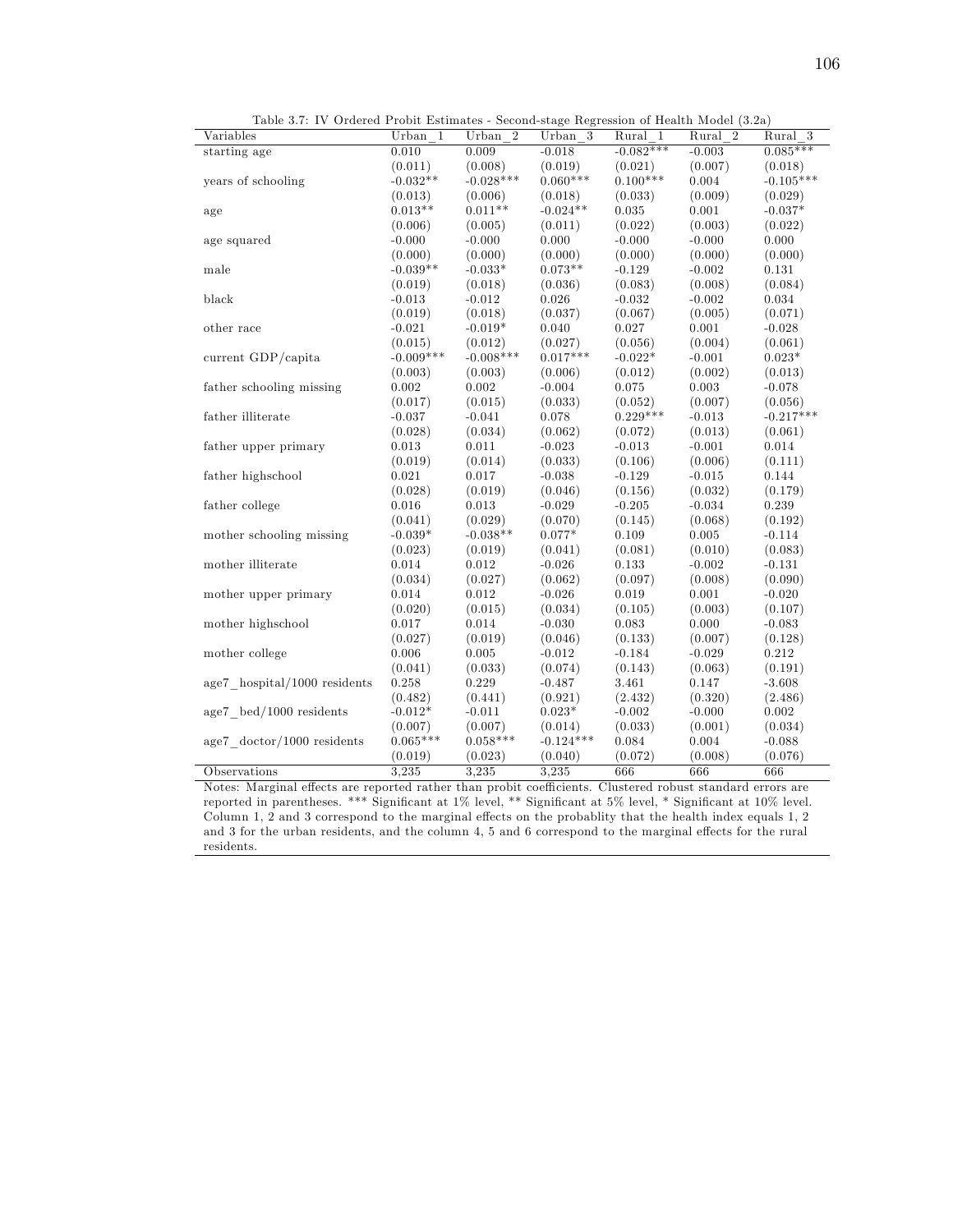| Table 3.8: Probit Estimates of Health Model (3.2b) |             |            |  |
|----------------------------------------------------|-------------|------------|--|
| Variables                                          | Urban       | Rural      |  |
| starting age                                       | $-0.005***$ | $-0.010**$ |  |
|                                                    | (0.002)     | (0.004)    |  |
| years of schooling                                 | 0.001       | 0.003      |  |
|                                                    | (0.002)     | (0.006)    |  |
| age                                                | $-0.003$    | 0.010      |  |
|                                                    | (0.007)     | (0.016)    |  |
| age squared                                        | 0.000       | $-0.000$   |  |
|                                                    | (0.000)     | (0.000)    |  |
| male                                               | $-0.039***$ | $-0.016$   |  |
|                                                    | (0.014)     | (0.036)    |  |
| black                                              | 0.016       | $-0.024$   |  |
|                                                    | (0.029)     | (0.050)    |  |
| other race                                         | $0.030*$    | $-0.012$   |  |
|                                                    | (0.017)     | (0.036)    |  |
| current GDP/capita                                 | $-0.017***$ | 0.002      |  |
|                                                    | (0.004)     | (0.010)    |  |
| father schooling missing                           | $-0.007$    | $0.090**$  |  |
|                                                    | (0.017)     | (0.039)    |  |
| father illiterate                                  | $0.087*$    | 0.127      |  |
|                                                    | (0.050)     | (0.097)    |  |
| father upper primary                               | $-0.037*$   | 0.141      |  |
|                                                    | (0.023)     | (0.141)    |  |
| father highschool                                  | $-0.011$    | 0.026      |  |
|                                                    | (0.030)     | (0.118)    |  |
| father college                                     | $-0.037$    | $-0.077$   |  |
|                                                    | (0.038)     | (0.106)    |  |
| mother schooling missing                           | $-0.029$    | 0.001      |  |
|                                                    | (0.018)     | (0.041)    |  |
| mother illiterate                                  | 0.027       | $-0.017$   |  |
|                                                    | (0.042)     | (0.069)    |  |
| mother upper primary                               | 0.028       | $-0.064$   |  |
|                                                    | (0.028)     | (0.084)    |  |
| mother highschool                                  | $-0.010$    | 0.052      |  |
|                                                    | (0.031)     | (0.112)    |  |
| mother college                                     | 0.013       | 0.069      |  |
|                                                    | (0.057)     | (0.229)    |  |
| $age7$ hospital/1000 residents                     | $-0.790$    | 1.268      |  |
|                                                    | (0.900)     | (1.628)    |  |
| $age7 \text{ bed}/1000 \text{ residents}$          | $-0.004$    | $-0.045$   |  |
|                                                    | (0.012)     | (0.028)    |  |
| $age7 \cdot doctor/1000 \cdot residents$           | $0.061**$   | 0.015      |  |
|                                                    | (0.030)     | (0.068)    |  |
| Observations                                       | 3,235       | 666        |  |

Notes: Marginal effects are reported rather than probit coefficients. Clustered robust standard errors are reported in parentheses. \*\*\* Significant at 1% level, \*\* Significant at 5% level, \* Significant at 10% level.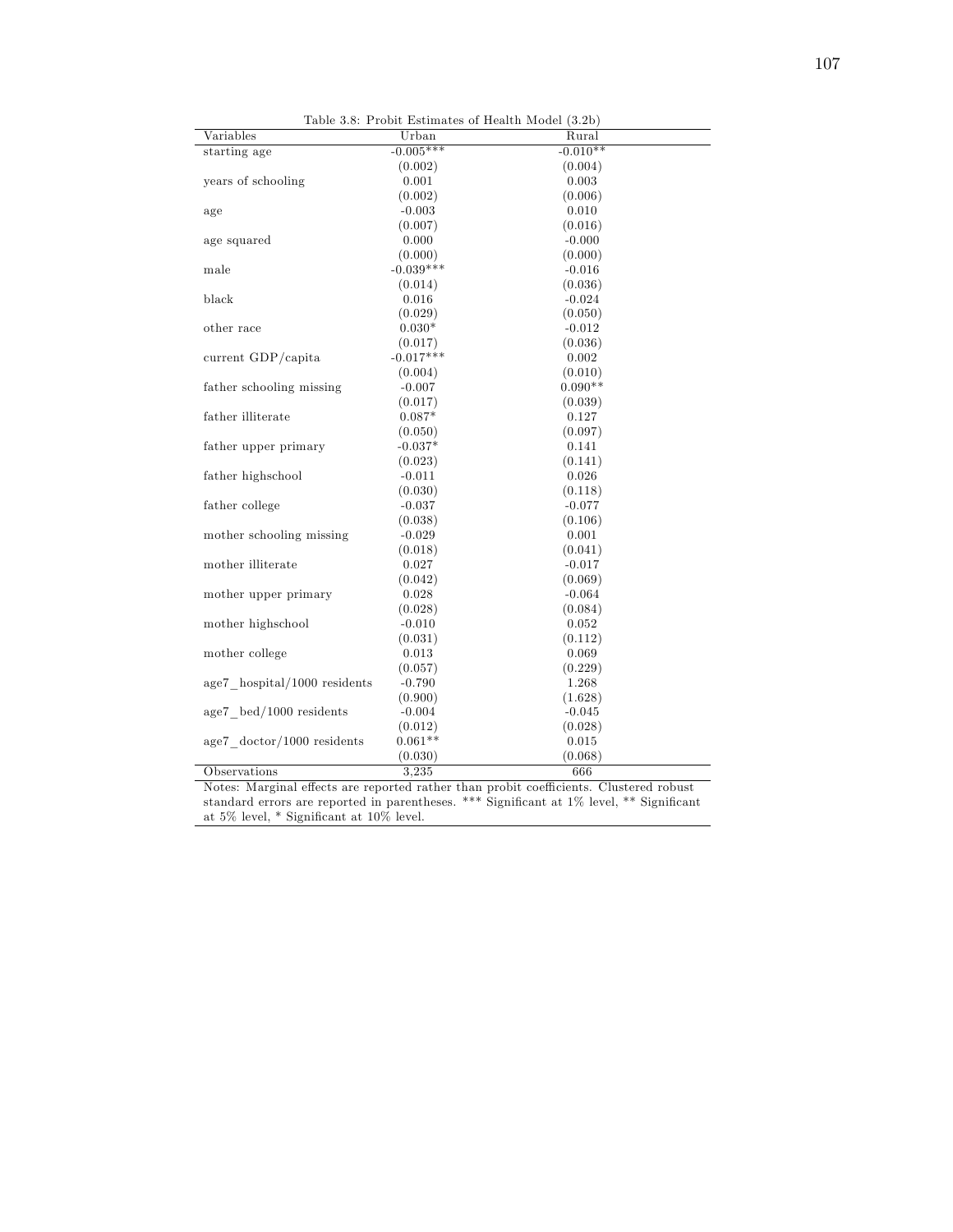| Variables                                                                                     | starting    | schooling u | starting    | schooling r |
|-----------------------------------------------------------------------------------------------|-------------|-------------|-------------|-------------|
|                                                                                               | age u       |             | age r       |             |
| age                                                                                           | $0.332***$  | $0.501***$  | 0.188       | $-0.138$    |
|                                                                                               | (0.085)     | (0.060)     | (0.332)     | (0.145)     |
| age squared                                                                                   | $-0.005***$ | $-0.006***$ | $-0.002$    | 0.002       |
|                                                                                               | (0.001)     | (0.001)     | (0.003)     | (0.002)     |
| male                                                                                          | $-1.985***$ | $-0.876***$ | $-2.427***$ | $-0.995*$   |
|                                                                                               | (0.151)     | (0.115)     | (0.511)     | (0.567)     |
| black                                                                                         | $-0.617**$  | $-1.126***$ | $-0.873$    | $-0.165$    |
|                                                                                               | (0.248)     | (0.237)     | (1.881)     | (1.981)     |
| other race                                                                                    | $-0.432***$ | $-1.070***$ | $-0.586*$   | $-0.348$    |
|                                                                                               | (0.155)     | (0.128)     | (0.338)     | (0.442)     |
| current GDP/capita                                                                            | $-0.215***$ | $-0.223***$ | $-0.180$    | $-0.002$    |
|                                                                                               | (0.046)     | (0.040)     | (0.445)     | (0.126)     |
| father schooling missing                                                                      | $-1.031***$ | $-1.187***$ | $-0.534$    | $-0.932***$ |
|                                                                                               | (0.202)     | (0.173)     | (0.760)     | (0.281)     |
| father illiterate                                                                             | $-1.255***$ | $-2.232***$ | 0.518       | $-1.437$    |
|                                                                                               | (0.449)     | (0.386)     | (1.749)     | (0.889)     |
| father upper primary                                                                          | 0.397       | $0.903***$  | $1.639*$    | $1.767***$  |
|                                                                                               | (0.248)     | (0.207)     | (0.869)     | (0.545)     |
| ${\rm father}$ high<br>school                                                                 | $1.093***$  | $1.531***$  | $2.472**$   | $3.520***$  |
|                                                                                               | (0.272)     | (0.252)     | (1.100)     | (0.996)     |
| father college                                                                                | $1.696***$  | $2.572***$  | $3.436**$   | $4.825***$  |
|                                                                                               | (0.340)     | (0.277)     | (1.457)     | (0.864)     |
| mother schooling missing                                                                      | $-0.787***$ | $-2.052***$ | $-1.084*$   | $-1.921***$ |
|                                                                                               | (0.179)     | (0.157)     | (0.601)     | (0.324)     |
| mother illiterate                                                                             | $-1.137***$ | $-1.597***$ | $-1.404$    | $-2.268***$ |
|                                                                                               | (0.433)     | (0.351)     | (1.689)     | (0.854)     |
| mother upper primary                                                                          | $0.910***$  | $1.044***$  | 1.983*      | 1.314       |
|                                                                                               | (0.230)     | (0.207)     | (1.167)     | (0.862)     |
| mother highschool                                                                             | $1.502***$  | $1.972***$  | 2.870       | 1.584       |
|                                                                                               | (0.288)     | (0.196)     | (4.285)     | (2.096)     |
| mother college                                                                                | $1.609***$  | $2.966***$  | $-1.634$    | 0.323       |
|                                                                                               | (0.514)     | (0.381)     | (2.534)     | (2.068)     |
| $age7$ hospital/1000 residents                                                                | 9.169       | 7.687       | $-0.979$    | $-34.170*$  |
|                                                                                               | (8.900)     | (6.308)     | (55.783)    | (18.965)    |
| $age7 \text{ bed}/1000 \text{ residents}$                                                     | $-0.152$    | $-0.056$    | $-0.407$    | $-0.262$    |
|                                                                                               | (0.135)     | (0.105)     | (0.352)     | (0.355)     |
| $age7 \cdot doctor/1000 \cdot residents$                                                      | $1.216***$  | $0.605**$   | $_{0.512}$  | $_{0.157}$  |
|                                                                                               | (0.430)     | (0.284)     | (1.252)     | (0.496)     |
| father occupation missing                                                                     | -0.145      | 0.106       | $-0.240$    | $-0.264$    |
|                                                                                               | (0.337)     | (0.282)     | (0.847)     | (0.932)     |
| father not work                                                                               | $-0.705***$ | 0.277       | 0.256       | 0.088       |
|                                                                                               | (0.218)     | (0.204)     | (0.742)     | (0.843)     |
| father self-employed                                                                          | $-0.390**$  | 0.022       | 0.141       | 0.291       |
|                                                                                               | (0.175)     | (0.150)     | (0.290)     | (0.226)     |
| father employer                                                                               | $-0.225$    | $0.825***$  | 0.270       | 0.762       |
|                                                                                               | (0.329)     | (0.254)     | (1.681)     | (1.329)     |
| mother occupation missing                                                                     | 0.702       | 0.659       | $-0.456$    | 0.537       |
|                                                                                               | (0.598)     | (0.494)     | (0.922)     | (1.950)     |
| mother not work                                                                               | $0.721***$  | $0.672***$  | 0.183       | 0.608       |
|                                                                                               | (0.160)     | (0.137)     | (0.478)     | (0.491)     |
| mother self-employed                                                                          | 0.100       | $0.530***$  | 0.371       | $0.878*$    |
|                                                                                               | (0.249)     | (0.198)     | (1.322)     | (0.468)     |
| mother employer                                                                               | $-0.351$    | 0.477       | $-2.356$    | 0.182       |
|                                                                                               | (0.777)     | (0.575)     | (2.415)     | (1.007)     |
| mother unsalaried                                                                             | $-1.597***$ | $-0.415$    | $-1.414$    | $-0.485$    |
|                                                                                               | (0.438)     | (0.338)     | (0.901)     | (1.011)     |
| $age12$ gdp/capita                                                                            | 0.075       | $0.280***$  | 0.070       | 0.126       |
|                                                                                               | (0.061)     | (0.049)     | (0.380)     | (0.208)     |
| age7 teacher/school                                                                           | $-0.050$    | $-0.043$    | $0.143*$    | $-0.069$    |
|                                                                                               | (0.049)     | (0.040)     | (0.081)     | (0.148)     |
| age11 teacher/school                                                                          | $-0.006$    | $-0.067*$   | $-0.025$    | 0.037       |
|                                                                                               | (0.046)     | (0.041)     | (0.092)     | (0.109)     |
| Constant                                                                                      | $11.212***$ | $-0.028$    | 12.743      | $10.850***$ |
|                                                                                               | (1.642)     | (1.130)     | (8.587)     | (3.754)     |
| Observations                                                                                  | 3,235       | 3,235       | 666         | 666         |
| Test of excluded instruments                                                                  |             |             |             |             |
| $\chi^2(12)$                                                                                  | $80.32\,$   | 77.10       | 91.63       | 33.47       |
| P-value                                                                                       | 0.000       | 0.000       | 0.000       | 0.010       |
| Notes: Clustered robust standard errors are reported in parentheses. *** Significant at $1\%$ |             |             |             |             |

Table 3.9: IV Probit Estimates - First-stage Regression of Health Model (3.2b)

Notes: Clustered robust standard errors are reported in parentheses. \*\*\* Significant at 1% level,  $**$  Significant at 5% level,  $*$  Significant at 10% level.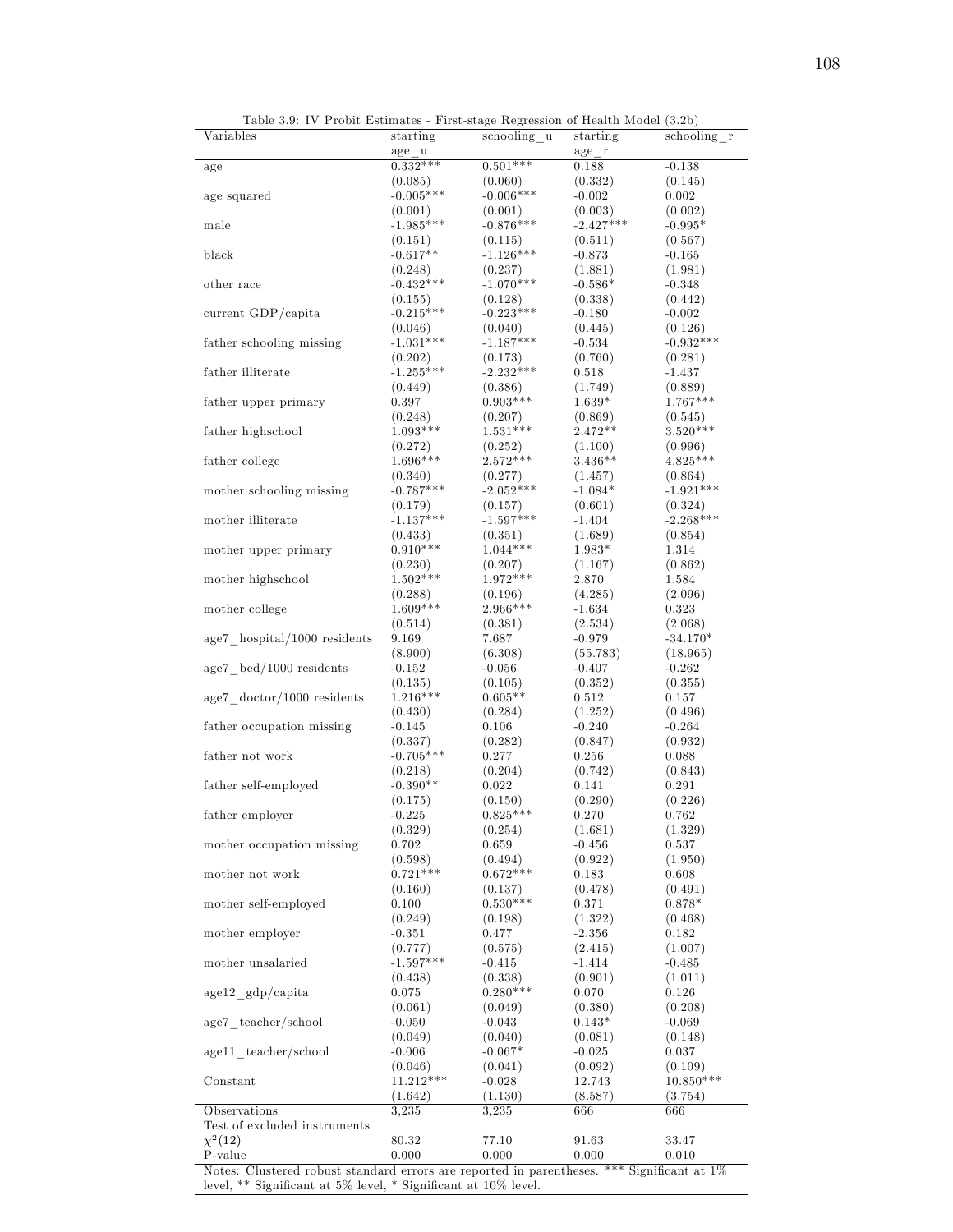| Variables                                | Urban                | Rural                |
|------------------------------------------|----------------------|----------------------|
| starting age                             | $-0.021***$          | $-0.091***$          |
|                                          | (0.008)              | (0.018)              |
| years of schooling                       | $-0.014$             | 0.094                |
|                                          | (0.013)              | (0.069)              |
| age                                      | 0.009                | 0.036                |
|                                          | (0.009)              | (0.023)              |
| age squared                              | $-0.000$             | $-0.000$             |
|                                          | (0.000)              | (0.000)              |
| male                                     | $-0.085***$          | $-0.128$             |
|                                          | (0.021)              | (0.112)              |
| black                                    | $-0.014$             | $-0.061$             |
|                                          | (0.029)              | (0.065)              |
| other race                               | 0.004                | $-0.024$             |
|                                          | (0.020)              | (0.035)              |
| current GDP/capita                       | $-0.022***$          | $-0.018$             |
|                                          | (0.004)              | (0.037)              |
| father schooling missing                 | $-0.043*$            | $0.072**$            |
|                                          | (0.022)              | (0.037)              |
| father illiterate                        | 0.020                | 0.230                |
|                                          | (0.052)              | (0.274)              |
| father upper primary                     | $-0.016$             | 0.042                |
|                                          | (0.027)              | (0.158)              |
| father highschool                        | 0.035                | $-0.095$             |
|                                          | (0.038)              | (0.232)              |
| father college                           | 0.035                | $-0.151$             |
|                                          | (0.055)              | (0.331)              |
| mother schooling missing                 | $-0.071**$           | 0.092                |
|                                          | (0.028)              | (0.210)              |
| mother illiterate                        | $-0.019$             | 0.084                |
|                                          | (0.042)              | (0.132)              |
| mother upper primary                     | $0.059*$             | 0.034                |
|                                          | (0.032)              | (0.149)              |
| mother highschool                        | 0.043                | 0.156                |
|                                          | (0.043)              | (0.424)              |
|                                          | 0.079                | $-0.120$             |
| mother college                           |                      |                      |
|                                          | (0.079)              | (0.110)              |
| age7_hospital/1000 residents             | $-0.601$             | 3.212                |
|                                          | (0.961)              | (6.224)              |
| age7 bed/1000 residents                  | $-0.006$             | $-0.017$             |
|                                          | (0.012)              | (0.050)              |
| $age7 \cdot doctor/1000 \cdot residents$ | $0.082**$            | 0.072                |
|                                          | (0.032)              | (0.073)              |
| Observations                             | 3,235                | 666                  |
| Overidentification test                  |                      |                      |
|                                          | $\chi^2(10) = 4.427$ | $\chi^2(9) = 4.9018$ |
| P-value                                  | 0.937                | 0.843                |

Table 3.10: IV Probit Estimates - Second-stage Regression of Health Model (3.2b)

Notes: Marginal effects are reported rather than probit coefficients. Clustered robust standard errors are reported in parentheses. \*\*\* Significant at 1% level, \*\* Significant at 5% level, \* Significant at  $10\%$  level. The Amemiya-Lee-Newey statistics for overidentification test of instruments are reported. The overidentification test statistic for the rural sample is distributed as  $\chi^2(9)$  since the instrument ìmother employerî predicts failure perfectly in the estimation process and is omitted.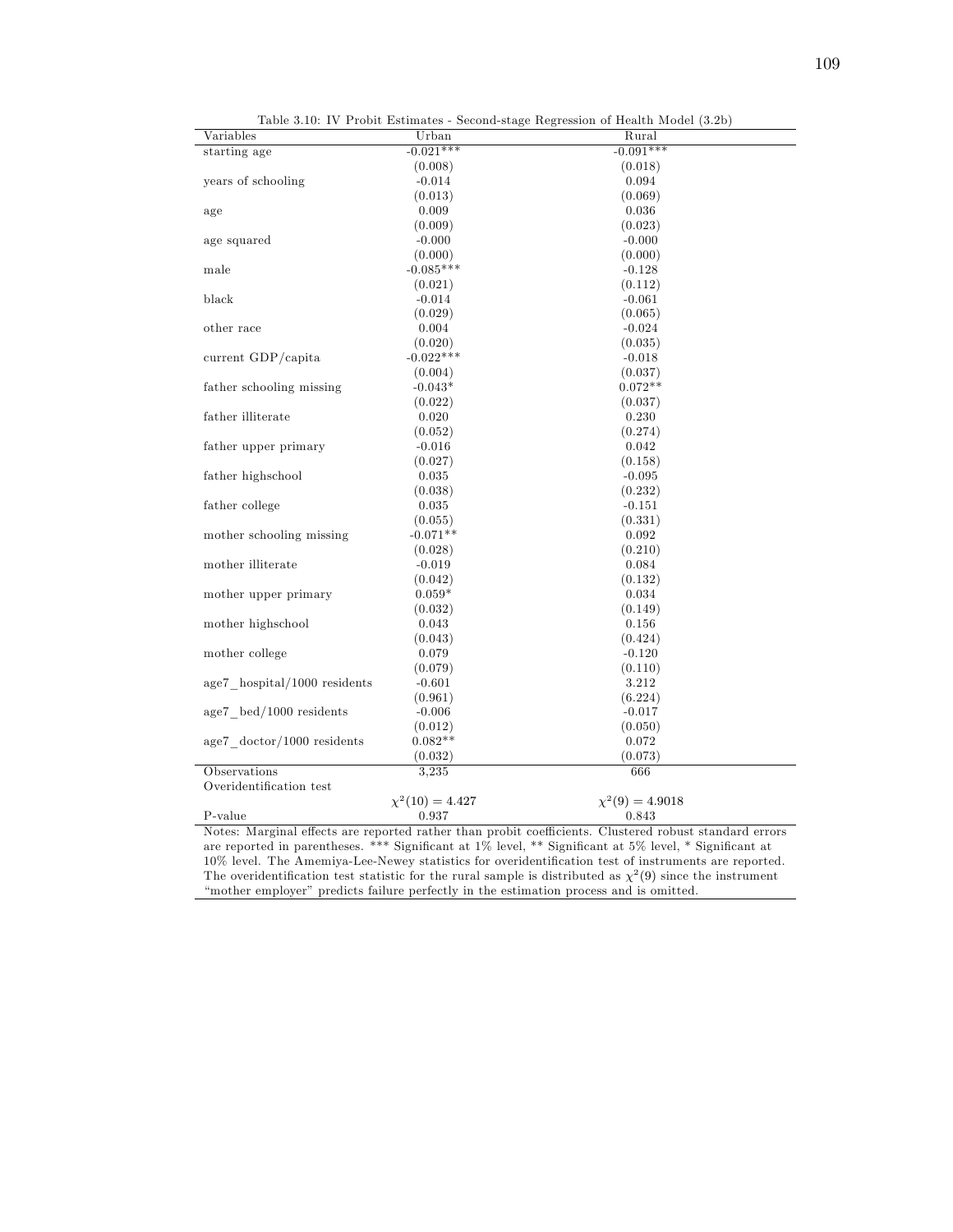|                                                                     | Table                        |                       | 3.11a: Quantile Regression Estimates of Schooling Model |                       |                              |                       | Urban Sample          |                        |                                                         |                       |
|---------------------------------------------------------------------|------------------------------|-----------------------|---------------------------------------------------------|-----------------------|------------------------------|-----------------------|-----------------------|------------------------|---------------------------------------------------------|-----------------------|
| Variables                                                           | $\overline{C}$               | $\frac{10}{1}$        |                                                         | $\frac{30}{5}$        | $\frac{1}{9}$                |                       | $\frac{1}{9}$         | 0 <sup>2</sup>         | q80                                                     | $_{\rm q90}$          |
| starting age                                                        | $\frac{0.227}{2}$            | $0.158***$            | $0.223***$                                              | $0.258***$            | $0.276***$                   | $0.284***$            | $0.254***$            |                        |                                                         |                       |
|                                                                     | $0.433***$<br>(0.015)        | (0.028)<br>0.143      | $0.318***$<br>(0.025)                                   | $0.319***$<br>(0.022) | $0.389**$<br>(0.022)         | $0.492***$<br>(0.021) | $0.594***$<br>(0.019) | $0.631***$<br>(0.017)  | $0.552***$<br>(0.019)                                   | $0.540***$<br>(0.025) |
| age                                                                 | (0.058)                      | (0.089)               | (0.072)                                                 | (0.072)               | (0.072)                      | (0.073)               | (0.072)               | (0.081)                | (0.087)                                                 | (0.091)               |
| age squared                                                         | $-0.005**$                   | $-0.002$              | $0.004**$                                               | $-0.004**$            | $-0.005**$                   | $-0.006**$            | $-0.007**$            | $-0.007**$             | $-0.006**$                                              | $-0.005***$           |
|                                                                     | (0.001)                      | (0.001)               | (0.001)                                                 | (0.001)               | (0.001)                      | (0.001)               | (0.001)               | (0.001)                | (0.001)                                                 | (0.001)               |
| $_{\rm male}$                                                       | $-0.432**$                   | $0.346**$             | $0.498***$                                              | $0.390$ **            | $0.534***$                   | $-0.456***$           | $0.443**$             | $0.509**$              | $0.543***$                                              | $-0.425**$            |
|                                                                     | (0.118)                      | (0.176)               | (0.150)                                                 | (0.143)               | (0.136)                      | (0.145)               | (0.144)               | (0.153)                | (0.179)                                                 | (0.177)               |
| black                                                               | $-1.065***$                  | $-0.523*$             | $0.727**$                                               | $0.948***$            | $0.916***$                   | $1.158***$            | $1.406***$            | $-1.143**$             | $-1.149***$                                             | $-1.343***$           |
|                                                                     | $-1.054***$<br>(0.234)       | (0.313)               | (0.331)                                                 | (0.309)               | (0.246)                      | $1.037***$<br>(0.266) | (0.303)               | $1.074**$<br>(0.378)   | (0.339)                                                 | (0.378)               |
| other race                                                          | (0.121)                      | $0.774***$<br>(0.220) | $0.818**$<br>(0.187)                                    | $1.041***$<br>(0.178) | $-1.000$<br>(0.172)          | (0.171)               | $1.036***$<br>(0.159) | (0.153)                | $1.123**$<br>(0.171)                                    | $1.277***$<br>(0.209) |
| current GDP/capita                                                  | $-0.189**$                   | $-0.002$              | $-0.047$                                                | $0.104**$             | $0.178***$                   | $-0.223***$           | $0.278**$             | $-0.310***$            | $-0.302***$                                             | $-0.219**$            |
|                                                                     | $(0.038)$<br>$-0.952***$     | (0.055)               | (0.052)                                                 | (0.044)               | (0.037)                      | (0.043)               | (0.049)               | (0.060)                | (0.072)                                                 | (0.091)               |
| father schooling missing                                            |                              | $0.807***$            | $0.728**$                                               | $1.030***$            | $0.901**$                    | $0.989***$            | $1.191***$            | $1.263**$              | $-0.914***$                                             | $-0.625**$            |
|                                                                     | (0.164)                      | $1.267**$<br>(0.226)  | $1.716**$<br>(0.228)                                    | $1.783***$<br>(0.223) | $1.995***$<br>(0.244)        | $1.951***$<br>(0.224) | $2.370**$<br>(0.204)  | $-2.227***$<br>(0.198) | $2.265***$<br>(0.230)                                   | $-1.561**$<br>(0.284) |
| father illiterate                                                   | $-2.026**$<br>(0.367)        | (0.534)               | (0.714)                                                 | (0.484)               | (0.423)                      | (0.435)               | (0.422)               | (0.445)                |                                                         | (0.776)               |
| father upper primary                                                | $0.864***$                   | $1.384***$            | $.217***$                                               | $0.959***$            | $0.860***$                   | $0.769***$            | $0.598**$             | $0.488*$               | $(0.723)$<br>$0.585**$                                  | 0.420                 |
|                                                                     | (0.204)                      | (0.382)               | (0.276)                                                 | (0.273)               | (0.245)                      | (0.203)               | (0.265)               | (0.272)                | (0.272)                                                 | (0.293)               |
| father highschool                                                   | $1.330***$                   | $1.496**$             | $.574***$                                               | $1.349***$            | $1.182***$                   | $1.100***$            | $0.940***$            | $1.183***$             | $1.114***$                                              | $0.899***$            |
|                                                                     | (0.243)                      | (0.738)               | (0.465)                                                 | (0.293)               | (0.245)                      | (0.252)               | (0.276)               | (0.337)                | (0.340)                                                 | (0.319)               |
| father college                                                      | $2.286***$                   | $2.790^{***}$         | $2.543***$                                              | $2.195***$            | $2.293***$                   | $2.001***$            | $.947***$             | $1.831***$             | $1.920***$                                              | $1.424***$            |
| mother schooling missing                                            | $* *$<br>(0.259)<br>$-1.871$ | $1.161***$<br>(0.549) | $600*$<br>(0.427)                                       | $2.068**$<br>(0.479)  | $2.511***$<br>(0.405)        | $2.476***$<br>(0.383) | $2.300**$<br>(0.314)  | $1.852***$<br>(0.356)  | $1.767**$<br>(0.320)                                    | $1.395***$<br>(0.332) |
|                                                                     | (0.158)                      | (0.226)               | (0.216)                                                 | (0.201)               | (0.236)                      | (0.246)               | (0.207)               | (0.210)                | (0.200)                                                 | (0.278)               |
| mother illiterate                                                   | $*$ $*$<br>$-1.342$          | $2.015***$            | $2.302***$                                              | $1.543**$             | $1.567***$                   | $1.409***$            | $-0.983**$            | $0.932**$              | $-0.646$                                                | $-0.696$              |
|                                                                     | (0.360)                      | (0.537)               | (0.788)                                                 | (0.661)               | (0.498)                      | (0.529)               | (0.490)               | (0.386)                | $(0.492)$<br>0.761**                                    | (0.588)               |
| mother upper primary                                                | $0.800***$                   | $567***$              | $.371***$                                               | $.069***$             | $0.627***$                   | $0.425*$              | 0.390                 | $0.746***$             |                                                         | $0.896***$            |
|                                                                     | (8)<br>(0.19)                | (0.532)               | (0.358)                                                 | (0.273)               | (0.237)                      | (0.226)               | (0.284)               | (0.257)                | (0.318)                                                 | (0.301)               |
| mother highschool                                                   | $1.550**$<br>(0.194)         | $3.187***$<br>(0.499) | $.422***$<br>(0.363)                                    | $***777$ .<br>(0.271) | $.311***$<br>(0.238)         | $.188***$<br>(0.229)  | $-008***$<br>(0.203)  | $-030**$<br>(0.292)    | $1.287***$<br>(0.310)                                   | $1.299***$<br>(0.353) |
| mother college                                                      | $2.318***$                   | $3.277***$            | $2.561***$                                              | $2.387***$            | $0.049***$                   | $.827***$             | $.963***$             | $2.257***$             | $2.358***$                                              | $2.024***$            |
|                                                                     | (0.344)                      | (0.564)               |                                                         | (0.687)               |                              | (0.485)               | (0.581)               | (0.624)                | (0.402)                                                 | (0.383)               |
| $a$ ge $12 \_ gdp/c$ apita                                          | $0.265***$                   | 0.082                 | $(0.615)$<br>0.133**                                    | $0.166***$            | $(0.515)$<br>0.186***        | $0.232***$            | $0.325***$            | $0.382***$             | $0.460***$                                              | $0.404***$            |
|                                                                     | (0.046)                      | (0.071)               | (0.061)                                                 | (0.055)               | (0.054)                      | (0.052)               | (0.054)               | (0.060)                | (0.075)                                                 | (0.099)               |
| teacher/school<br>age7                                              | $-0.030$                     | 0.005                 | $-0.048$                                                | $-0.015$              | $-0.057$                     | $-0.065$              | $-0.038$              | $-0.029$               | $-0.054$                                                | $-0.005$              |
|                                                                     | $\frac{8}{3}$<br>(0.03)      | (0.080)               | (0.058)                                                 | (0.052)               | (0.053)                      | (0.052)               | (0.043)               | (0.045)                | (0.055)                                                 | (0.067)               |
| age11_teacher/school                                                | (0.036)<br>$-0.06$           | (790.0)<br>$-0.072$   | (0.067)<br>$-0.060$                                     | (0.046)<br>$-0.053$   | $-0.028$<br>(0.051)          | $-0.023$<br>(0.041)   | (0.033)<br>$-0.051$   | $0.107***$<br>(0.036)  | $-0.084$<br>(0.051)                                     | (0.072)<br>$-0.045$   |
| age7_hospital/1000 residents                                        | 6.184                        | $-8.638$              | $-3.857$                                                | $-3.699$              | $-3.235$                     | 7.812                 | $0.009**$             | 21.556 **              | $15.379*$                                               | 81.903**              |
|                                                                     | (6.199)                      | (8.429)               | (9.289)                                                 | 10.074                | (8.339)                      | (9.507)               | (9.048)               | (6.636)                | (8.131)                                                 | (11.625)              |
| age7_bed/1000 residents                                             | $-0.017$                     | 0.154                 | 0.029                                                   | $-0.073$              | 0.035                        | $-0.017$              | $-0.047$              | $-0.049$               | $-0.061$                                                | $-0.230$              |
|                                                                     | (0.101)                      | (0.128)               | (0.131)                                                 | (0.144)               | (0.129)                      | (0.133)               | (0.132)               | (0.115)                | (0.140)                                                 | (0.176)               |
| $age7\_doctor/1000$ residents                                       | 0.332                        | 0.000                 | 0.321                                                   | 0.458                 | 0.536                        | 0.580                 | 0.394                 | $0.638*$               | 0.283                                                   | 0.076                 |
|                                                                     | (0.295)                      | (0.565)               | (0.439)                                                 | (0.410)               | (0.417)                      | (0.387)               | (0.361)               | (0.346)                | (0.414)                                                 | (0.451)               |
| Constant                                                            | $-2.177**$<br>(1.093)        | (1.615)<br>$-0.504$   | (1.443)<br>$-2.341$                                     | $-1.566$<br>1.407     | (1.455)<br>$-2.211$          | $3.686**$<br>(1.417)  | $4.552**$<br>(1.356)  | $4.659***$<br>(1.456)  | (1.602)<br>$-2.184$                                     | $-1.008$<br>1.770     |
|                                                                     | 3,235                        | 3.235                 | 3.235                                                   | 3,235                 | 3.235                        | $\frac{3.235}{ }$     | 3,235                 | 3,235                  | 3,235                                                   | 3,235                 |
| Observations                                                        |                              |                       |                                                         |                       |                              |                       |                       |                        |                                                         |                       |
| Note: Clustered robust standard errors are reported in parentheses. |                              |                       |                                                         |                       | *** Significant at 1% level, |                       |                       |                        | ** Significant at 5% level, * Significant at 10% level. |                       |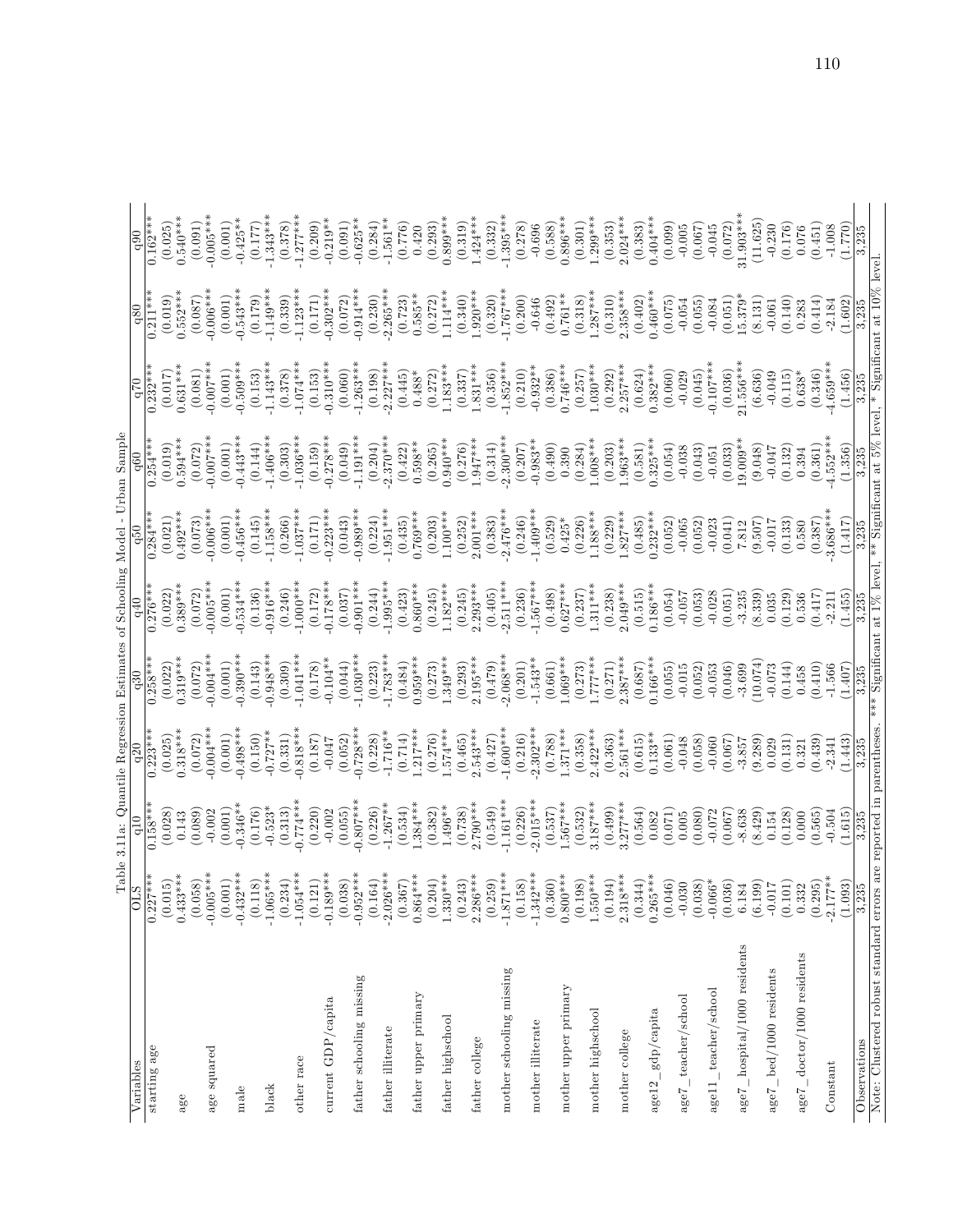|                                                                     |                                                                                               | Table 3.11b: Quantile Regression Estimates of Schooling Model  |                                                 |                          |                                                          |                                                          | - Rural Sample                                  |                                |                                                                                      |                                                 |
|---------------------------------------------------------------------|-----------------------------------------------------------------------------------------------|----------------------------------------------------------------|-------------------------------------------------|--------------------------|----------------------------------------------------------|----------------------------------------------------------|-------------------------------------------------|--------------------------------|--------------------------------------------------------------------------------------|-------------------------------------------------|
| Variables                                                           | $_{\rm sch}$                                                                                  | q10                                                            | q20                                             | $\frac{30}{2}$           |                                                          |                                                          |                                                 | $\frac{1}{2}$                  | q80                                                                                  | $_{q90}$                                        |
| starting age                                                        | $0.163**$                                                                                     | 0.046                                                          | $0.094**$                                       | $0.149**$                | $0.171**$                                                | $0.178**$                                                | $0.194**$                                       | $0.220*$                       | $0.203**$                                                                            | $0.167*$                                        |
|                                                                     | $(0.034)$<br>-0.207                                                                           | (0.033)                                                        | (0.039)                                         | (0.042)                  | (0.045)                                                  | (0.051)                                                  | (0.044)                                         | (0.043)                        | (0.057)                                                                              | (0.072)                                         |
| age                                                                 |                                                                                               | 0.056                                                          | 0.018                                           | $-0.248*$                | $-0.225*$                                                | $-0.181$                                                 | $-0.136$                                        | $-0.107$                       | $-0.271$                                                                             | $-0.546*$                                       |
|                                                                     | (0.131)                                                                                       | (0.144)                                                        | (0.159)                                         | (0.138)                  | (0.119)                                                  | (0.153)                                                  | (0.187)                                         | (0.202)                        | (0.231)                                                                              | (0.300)                                         |
| age squared                                                         |                                                                                               | $-0.001$                                                       | $-0.000$                                        | $0.003*$                 | $0.003*$                                                 | 0.002                                                    | $0.001\,$                                       | 0.001                          | 0.004                                                                                | $0.008*$                                        |
|                                                                     |                                                                                               | (0.002)                                                        | (0.002)                                         | (0.002)                  | (0.002)                                                  | (0.002)                                                  | (0.002)                                         | (0.003)                        | (0.003)                                                                              | (0.004)                                         |
| $_{\rm male}$                                                       | $\begin{array}{c} 0.003 \ 0.002) \ -0.598** \end{array}$                                      | $0.710**$                                                      | $-0.597**$                                      | $0.538**$                | $-0.467*$                                                | $-0.431$                                                 | $-0.507$                                        | $-0.485$                       | $-0.392$                                                                             | $-0.765$                                        |
|                                                                     |                                                                                               | (0.261)                                                        | (0.284)                                         | (0.252)                  | (0.267)                                                  | (0.361)                                                  | (0.376)                                         | (0.351)                        | (0.448)                                                                              | $\begin{array}{c} (0.597) \\ 0.041 \end{array}$ |
| black                                                               | $\begin{array}{c} (0.262) \\ -0.090 \\ (0.411) \end{array}$                                   | $-0.068$                                                       | $-0.090$                                        | 0.074                    | $-0.110$                                                 | $-0.120$                                                 | 0.088                                           | $-0.478$                       | $-0.922$                                                                             |                                                 |
|                                                                     |                                                                                               | (0.421)                                                        | (0.443)                                         | (0.438)                  | (0.463)                                                  | (0.468)                                                  | (0.440)                                         | (0.464)                        | (0.585)                                                                              | (1.169)                                         |
| other race                                                          |                                                                                               | $-0.449$                                                       | $-0.252$                                        | $-0.223$                 | $-0.377$                                                 | $-0.379$                                                 | $-0.012$                                        | $-0.107$                       | $-0.315$                                                                             | 0.161                                           |
|                                                                     |                                                                                               | (0.277)                                                        |                                                 | (0.343)                  | (0.326)                                                  | (0.353)                                                  | (0.335)                                         | (0.380)                        | (0.385)                                                                              | (0.568)                                         |
| current GDP/capita                                                  | $\begin{array}{c} -0.246 \\ (0.264) \\ 0.076 \\ 0.076 \\ (0.118) \\ -0.907^{***} \end{array}$ |                                                                | $\begin{array}{c} (0.318) \\ 0.051 \end{array}$ | 0.115                    | 0.095                                                    | 0.093                                                    | 0.149                                           | 0.068                          | $-0.005$                                                                             | 0.146                                           |
|                                                                     |                                                                                               |                                                                |                                                 |                          | (0.142)                                                  | (0.154)                                                  | (0.165)                                         | (0.161)                        | (0.177)                                                                              |                                                 |
| father schooling missing                                            |                                                                                               | $\begin{array}{c} 0.015 \\ (0.118) \\ 1.036^{***} \end{array}$ | $(0.111)$<br>$-1.263***$                        | $(0.135)$<br>-1.048***   | $1.034***$                                               | $0.763**$                                                | $-0.522$                                        | $-0.532$                       | $-0.662$                                                                             | (0.303)                                         |
|                                                                     |                                                                                               | (0.393)                                                        |                                                 | (0.263)                  | (0.270)                                                  | (0.323)                                                  | (0.341)                                         | (0.362)                        | (0.486)                                                                              | (0.605)                                         |
| father illiterate                                                   | $(0.279)$<br>-1.586***                                                                        | $1.687***$                                                     | $(0.379)$<br>$-2.254***$                        | $1.599**$                | $-1.175**$                                               | $1.261**$                                                | $-1.401**$                                      | $-1.419*$                      | $-1.076$                                                                             | $-1.170$                                        |
|                                                                     | $(0.431)$ $1.325**$                                                                           | (0.495)                                                        | (0.551)                                         | (0.648)                  |                                                          | (0.509)                                                  | (0.613)                                         | (0.761)                        | (0.947)                                                                              | (1.352)                                         |
| father upper primary                                                |                                                                                               | 1.577                                                          | 1.456                                           | 0.909                    | $\begin{array}{c} (0.565) \\ 1.500 \end{array}$          | $1.751*$                                                 | $1.540*$                                        | 0.976                          | 0.376                                                                                | $-0.064$                                        |
|                                                                     | $\begin{array}{c} (0.645) \\ 3.281*** \end{array}$                                            | (1.128)                                                        | (0.944)                                         | $(1.012)$<br>4.971***    | $(1.167)$<br>4.906***                                    |                                                          | (0.810)                                         |                                | (0.887)                                                                              | (1.262)                                         |
| father highschool                                                   |                                                                                               | $6.469***$                                                     | $5.365***$                                      |                          |                                                          | $(1.052)$<br>3.479***                                    | $2.442***$                                      | $\left(0.732\right)$ $2.331**$ | 1.730                                                                                | 1.483                                           |
|                                                                     | (0.607)                                                                                       | (1.511)                                                        | (1.302)                                         | (1.226)                  |                                                          |                                                          | (0.924)                                         | (1.072)                        | (1.300)                                                                              | (1.613)                                         |
| father college                                                      | $4.171***$                                                                                    | $5.126***$                                                     | $3.195***$                                      | $5.641***$               | $(1.163)$<br>5.067***                                    | $\frac{(1.082)}{2.736}$                                  | $1.124***$                                      | $3.389**$                      | $3.384***$                                                                           | $3.032*$                                        |
|                                                                     | (0.906)                                                                                       | (1.912)                                                        |                                                 | (1.754)                  |                                                          | (1.763)                                                  |                                                 | (1.391)                        | (1.261)                                                                              | (1.584)                                         |
| mother schooling missing                                            | $-1.841***$                                                                                   | $-0.663$                                                       | $(1.745)$<br>0.867***                           | $0.935***$               | $(1.908)$<br>0.927***                                    | $1.458***$                                               | $(1.536)$<br>2.289***                           | $2.869**$                      | $3.159***$                                                                           | $3.673***$                                      |
|                                                                     |                                                                                               |                                                                |                                                 |                          | (0.319)                                                  |                                                          | (0.469)                                         | (0.459)                        | (0.536)                                                                              | (0.721)                                         |
| mother illiterate                                                   | $(0.266)$<br>-2.087***                                                                        | $(0.415)$<br>-1.272**                                          | $(0.320)$<br>1.612***                           | $(0.261)$<br>$(2.029***$ | $-1.420**$                                               | $(0.363)$<br>-1.841***                                   | $-2.403***$                                     | $-2.606***$                    | $-3.041***$                                                                          | $-3.763**$                                      |
|                                                                     | (0.482)                                                                                       | (0.505)                                                        |                                                 | (0.650)                  | (0.692)                                                  | (0.630)                                                  | (0.708)                                         | (0.785)                        | (0.956)                                                                              | (1.701)                                         |
| mother upper primary                                                | 1.050                                                                                         | $-0.633$                                                       | $\begin{array}{c} (0.475) \\ 0.819 \end{array}$ | 0.769                    |                                                          |                                                          | 1.142                                           | $1.592*$                       | 0.822                                                                                | 0.688                                           |
|                                                                     | (0.647)                                                                                       | (1.305)                                                        |                                                 | (1.186)                  |                                                          |                                                          | (1.171)                                         | (0.931)                        | (0.823)                                                                              | (1.533)                                         |
| mother highschool                                                   |                                                                                               | 1.291                                                          | $(1.193)$<br>0.451                              | 0.528                    | $\begin{array}{c} 0.670 \\ (1.236) \\ 0.802 \end{array}$ | $\begin{array}{c} 1.288 \\ (1.264) \\ 2.009 \end{array}$ | 1.767                                           | 0.901                          | 0.200                                                                                | $-0.520$                                        |
|                                                                     |                                                                                               | (1.541)                                                        | (1.479)                                         | (1.593)                  |                                                          |                                                          |                                                 | (0.810)                        | (0.704)                                                                              |                                                 |
| mother college                                                      | $\begin{array}{c} 0.961 \\ 0.717) \\ 0.514 \\ 0.660) \end{array}$                             | 0.308                                                          | $-0.695$                                        | 0.759                    | $(1.703)$<br>0.553                                       | $\left(1.414\right)$ $1.949$                             | $(1.107)$<br>1.949                              | 0.675                          | 2.921                                                                                | $(1.124) \\ 1.688$                              |
|                                                                     |                                                                                               | (2.127)                                                        | (2.125)                                         | (2.417)                  | (2.672)                                                  | (2.706)                                                  | (2.690)                                         | (2.955)                        | (3.073)                                                                              | (3.662)                                         |
| $a$ ge $12$ gdp/capita                                              | 0.049                                                                                         | 0.078                                                          | $-0.026$                                        | $-0.049$                 | $-0.067$                                                 | $-0.019$                                                 | $-0.029$                                        | 0.098                          | 0.200                                                                                | 0.110                                           |
|                                                                     | (0.125)                                                                                       | (0.147)                                                        | (0.136)                                         | (0.147)                  | (0.158)                                                  | (0.188)                                                  | (0.199)                                         | (0.183)                        | (0.183)                                                                              | (0.291)                                         |
| age7_teacher/school                                                 | $-0.055$                                                                                      | $-0.054$                                                       | $-0.041$                                        | $-0.047$                 | $-0.090$                                                 | $-0.061$                                                 | $-0.043$                                        | $-0.090$                       | $-0.095$                                                                             | $-0.048$                                        |
|                                                                     | $\begin{array}{c} (0.062) \\ 0.024 \end{array}$                                               | (0.084)                                                        | $\begin{array}{c} (0.067) \\ 0.001 \end{array}$ | (0.061)                  | (0.071)                                                  | (0.100)                                                  | (0.112)                                         | (0.106)                        | $\left(0.132\right)$ $\left(0.085\right)$                                            | (0.151)                                         |
| age11_teacher/school                                                |                                                                                               | 0.019                                                          |                                                 | 0.036                    | $-0.000$                                                 | 0.010                                                    | 0.049                                           | 0.036                          |                                                                                      | 0.079                                           |
|                                                                     | (0.066)                                                                                       | (0.053)                                                        | (0.061)                                         | (0.068)                  | (0.066)                                                  | (0.093)                                                  | (0.111)                                         | (0.117)                        | (0.128)                                                                              | (0.145)                                         |
| age7_hospital/1000 residents                                        | $-40.534***$<br>(14.243)                                                                      | $-8.684$                                                       | $-6.555$                                        | $-26.266$                | $-31.472*$                                               | $35.516*$                                                | $42.604**$                                      | $-29.642$                      | $-36.080*$                                                                           | $49.910*$                                       |
|                                                                     |                                                                                               | 14.654                                                         | (15.826)                                        | 16.192                   | (17.694)                                                 | 20.156)                                                  | (21.206)                                        | 20.082                         | (19.314)                                                                             | (27.315)                                        |
| age7_bed/1000 residents                                             | $-0.181$                                                                                      | $-0.162$                                                       | $-0.215$                                        | $-0.030$                 | $-0.010$                                                 | $-0.168$                                                 | $-0.263$                                        | $-0.305$                       | $-0.276$                                                                             | $-0.089$                                        |
|                                                                     |                                                                                               | (0.233)                                                        | (0.238)                                         | (0.226)                  | (0.247)                                                  | (0.307)                                                  | $\begin{array}{c} (0.312) \\ 0.115 \end{array}$ | (0.272)                        | (0.298)                                                                              | (0.457)                                         |
| $age7\_doctor/1000$ residents                                       |                                                                                               | 0.772                                                          | 1.001                                           | 0.142                    | 0.445                                                    | 0.117                                                    |                                                 | 0.138                          | $-0.401$                                                                             | $-1.668$                                        |
|                                                                     | $(0.229)$<br>0.018<br>$(0.579)$<br>10.290***                                                  | (0.670)                                                        | (0.677)                                         | (0.609)                  | $(0.614)$<br>$3.555***$                                  | (0.660)                                                  | (0.704)                                         | (0.647)                        | (0.822)                                                                              | (1.312)                                         |
| Constant                                                            |                                                                                               |                                                                |                                                 | $7.778**$                |                                                          | $0.142***$                                               | $9.304**$                                       | $9.318**$                      | $3.672**$                                                                            | $20.274**$                                      |
|                                                                     | (2.525)                                                                                       | (2.905)                                                        | (3.101)                                         | (2.917)                  | (2.664)                                                  | (3.321)                                                  | (3.768)                                         | (3.918)                        | (4.542)                                                                              | (5.789)                                         |
| Observations                                                        | 666                                                                                           | 666                                                            |                                                 | 666                      | 666                                                      | 666                                                      | 666                                             | 666                            | 666                                                                                  | 666                                             |
| Note: Clustered robust standard errors are reported in parentheses. |                                                                                               |                                                                |                                                 |                          |                                                          |                                                          |                                                 |                                | *** Significant at 1% level, ** Significant at 5% level, * Significant at 10% level. |                                                 |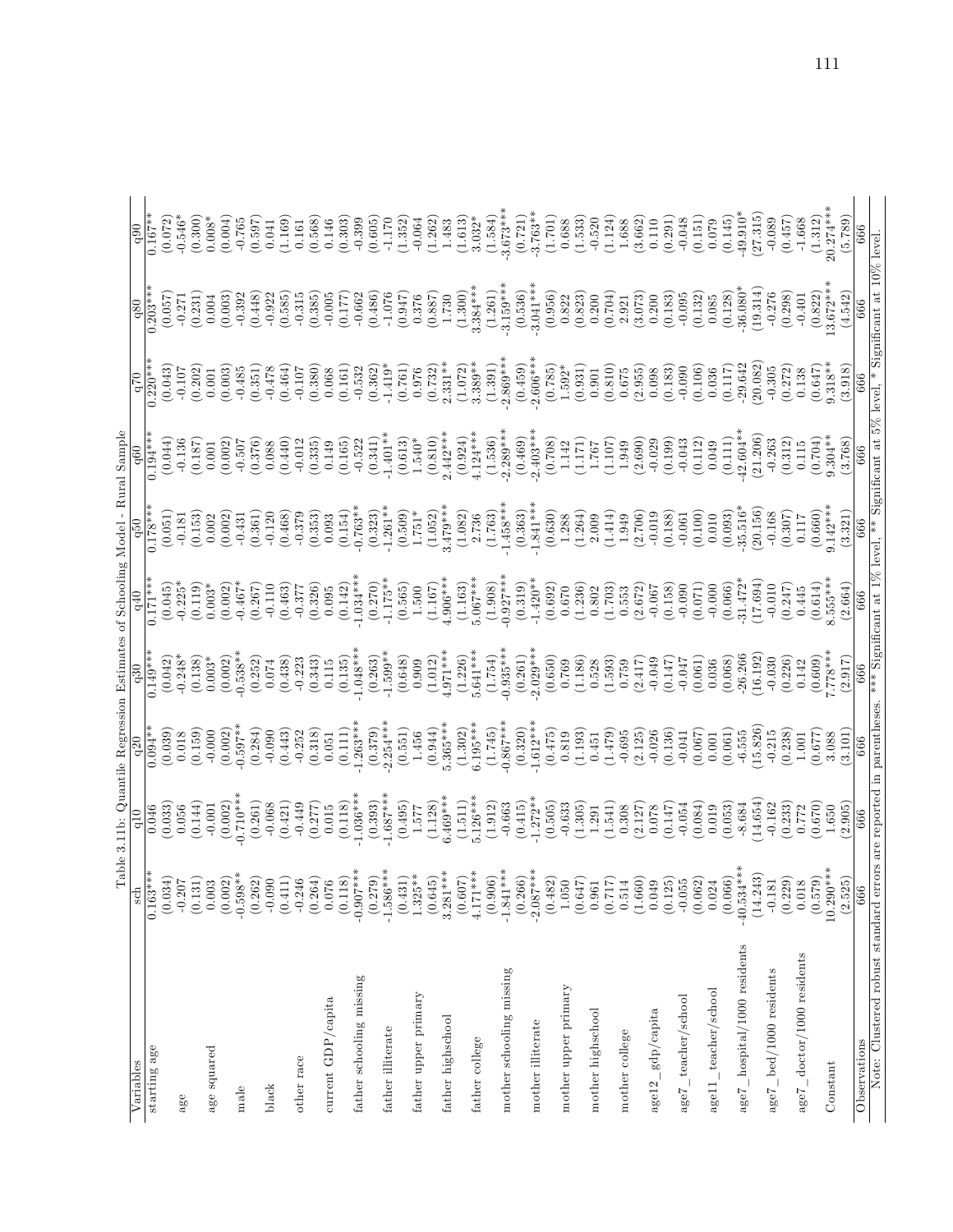| Variables                                | Urban 1                | Urban $2$              | Urban 3                | $Rural$ 1        | Rural 2          | pecond plage regression of frequent moder (9.2a) with Fun pampic<br>Rural 3 |
|------------------------------------------|------------------------|------------------------|------------------------|------------------|------------------|-----------------------------------------------------------------------------|
| starting age                             | $-0.005$               | $-0.003$               | 0.009                  | $-0.032$         | $-0.007***$      | $0.039*$                                                                    |
|                                          |                        |                        |                        |                  |                  |                                                                             |
|                                          | (0.007)<br>$-0.028***$ | (0.004)<br>$-0.018***$ | (0.011)<br>$0.046***$  | (0.020)          | (0.003)          | (0.023)                                                                     |
| years of schooling                       |                        |                        |                        | 0.017            | 0.004            | $-0.021$                                                                    |
|                                          | (0.010)                | (0.005)                | (0.015)                | (0.051)          | (0.010)          | (0.061)                                                                     |
| age                                      | $0.013***$             | $0.009***$             | $-0.022***$            | $-0.002$         | $-0.000$         | $\rm 0.002$                                                                 |
|                                          | (0.005)                | (0.003)                | (0.007)                | (0.009)          | (0.002)          | (0.011)                                                                     |
| age squared                              | $-0.000$               | $-0.000*$              | 0.000                  | 0.000            | 0.000            | $-0.000$                                                                    |
|                                          | (0.000)                | (0.000)                | (0.000)                | (0.000)          | (0.000)          | (0.000)                                                                     |
| male                                     | $-0.068***$            | $-0.043***$            | $0.111***$             | $-0.144***$      | $-0.025***$      | $0.169***$                                                                  |
|                                          | (0.012)                | (0.009)                | (0.020)                | (0.028)          | (0.009)          | (0.028)                                                                     |
| black                                    | $-0.011$               | $-0.007$               | 0.018                  | 0.043            | $0.006*$         | $-0.049$                                                                    |
|                                          | (0.015)                | (0.010)                | (0.025)                | (0.047)          | (0.003)          | (0.049)                                                                     |
| other race                               | 0.000                  | 0.000                  | $-0.001$               | $0.049*$         | $0.011**$        | $-0.060**$                                                                  |
|                                          | (0.012)                | (0.008)                | (0.020)                | (0.025)          | (0.005)          | (0.029)                                                                     |
| current GDP/capita                       | $-0.008***$            | $-0.005***$            | $0.014***$             | $-0.025***$      | $-0.006***$      | $0.031***$                                                                  |
|                                          | (0.002)                | (0.001)                | (0.003)                | (0.008)          | (0.002)          | (0.009)                                                                     |
| father schooling missing                 | $-0.014$               | $-0.009$               | $0.023\,$              | 0.040            | $0.009\,$        | $-0.048$                                                                    |
|                                          | (0.015)                | (0.009)                | (0.024)                | (0.049)          | (0.009)          | (0.058)                                                                     |
| father illiterate                        | $-0.021$               | $-0.015$               | 0.035                  | 0.054            | $0.007***$       | $-0.061$                                                                    |
|                                          | (0.022)                | (0.017)                | (0.039)                | (0.086)          | (0.002)          | (0.088)                                                                     |
| father upper primary                     | 0.003                  | $0.002\,$              | $-0.005$               | $-0.006$         | $-0.001$         | $\rm 0.008$                                                                 |
|                                          | (0.014)                | (0.008)                | (0.022)                | (0.080)          | (0.020)          | (0.100)                                                                     |
| father highschool                        | 0.020                  | 0.011                  | $-0.031$               | 0.021            | 0.004            | $-0.025$                                                                    |
|                                          | (0.024)                | (0.012)                | (0.036)                | (0.144)          | (0.020)          | (0.164)                                                                     |
| father college                           | 0.007                  | 0.004                  | $-0.012$               | $-0.108$         | $-0.061$         | 0.170                                                                       |
|                                          | (0.033)                | (0.019)                | (0.052)                | (0.137)          | (0.127)          | (0.264)                                                                     |
| mother schooling missing                 | $-0.032*$              | $-0.021**$             | $0.053*$               | 0.034            | 0.008            | $-0.042$                                                                    |
|                                          | (0.017)                | (0.011)                | (0.028)                | (0.075)          | (0.015)          | (0.091)                                                                     |
| mother illiterate                        | $-0.018$               | $-0.013$               | 0.031                  | $-0.000$         | $-0.000$         | 0.000                                                                       |
|                                          | (0.024)                | (0.018)                | (0.041)                | (0.075)          | (0.017)          | (0.092)                                                                     |
| mother upper primary                     | $0.030*$               | $0.017**$              | $-0.047*$              | $-0.028$         | $-0.008$         | 0.037                                                                       |
|                                          | (0.018)                | (0.008)                | (0.026)                | (0.055)          | (0.020)          | (0.074)                                                                     |
| mother highschool                        | $0.046*$               | $0.023***$             | $-0.070**$             | 0.058            | $0.006**$        | $-0.064$                                                                    |
|                                          | (0.026)                | (0.009)                | (0.034)                | (0.112)          | (0.003)          | (0.112)                                                                     |
| mother college                           | 0.021                  | 0.012                  | $-0.033$               | $-0.116$         | $-0.070$         | 0.186                                                                       |
|                                          | (0.036)                | (0.017)                | (0.054)                | (0.132)          | (0.132)          | (0.265)                                                                     |
| $age7$ hospital/1000 residents           | 0.374                  | 0.238                  | $-0.612$               | $-1.575$         | $-0.354$         | 1.930                                                                       |
|                                          | (0.331)                | (0.215)                |                        |                  |                  | (1.655)                                                                     |
|                                          | $-0.016***$            | $-0.010***$            | (0.545)<br>$0.026***$  | (1.308)<br>0.019 | (0.372)<br>0.004 | $-0.023$                                                                    |
| $age7$ bed/1000 residents                | (0.005)                | (0.004)                |                        | (0.016)          | (0.003)          | (0.020)                                                                     |
|                                          | $0.067***$             | $0.043***$             | (0.009)<br>$-0.110***$ |                  |                  |                                                                             |
| $age7 \cdot doctor/1000 \cdot residents$ |                        |                        |                        | $-0.006$         | $-0.001$         | 0.008                                                                       |
|                                          | (0.014)                | (0.011)                | (0.024)                | (0.034)          | (0.008)          | (0.042)                                                                     |
| Observations                             | 6.439                  | 6,439                  | 6,439                  | 1,573            | 1,573            | 1,573                                                                       |

Table 3.12: IV Ordered Probit Estimates - Second-stage Regression of Health Model (3.2a) with Full Sample

# reported in parentheses. \*\*\* Significant at  $1\%$  level, \*\* Significant at  $5\%$  level, \* Significant at  $10\%$  level.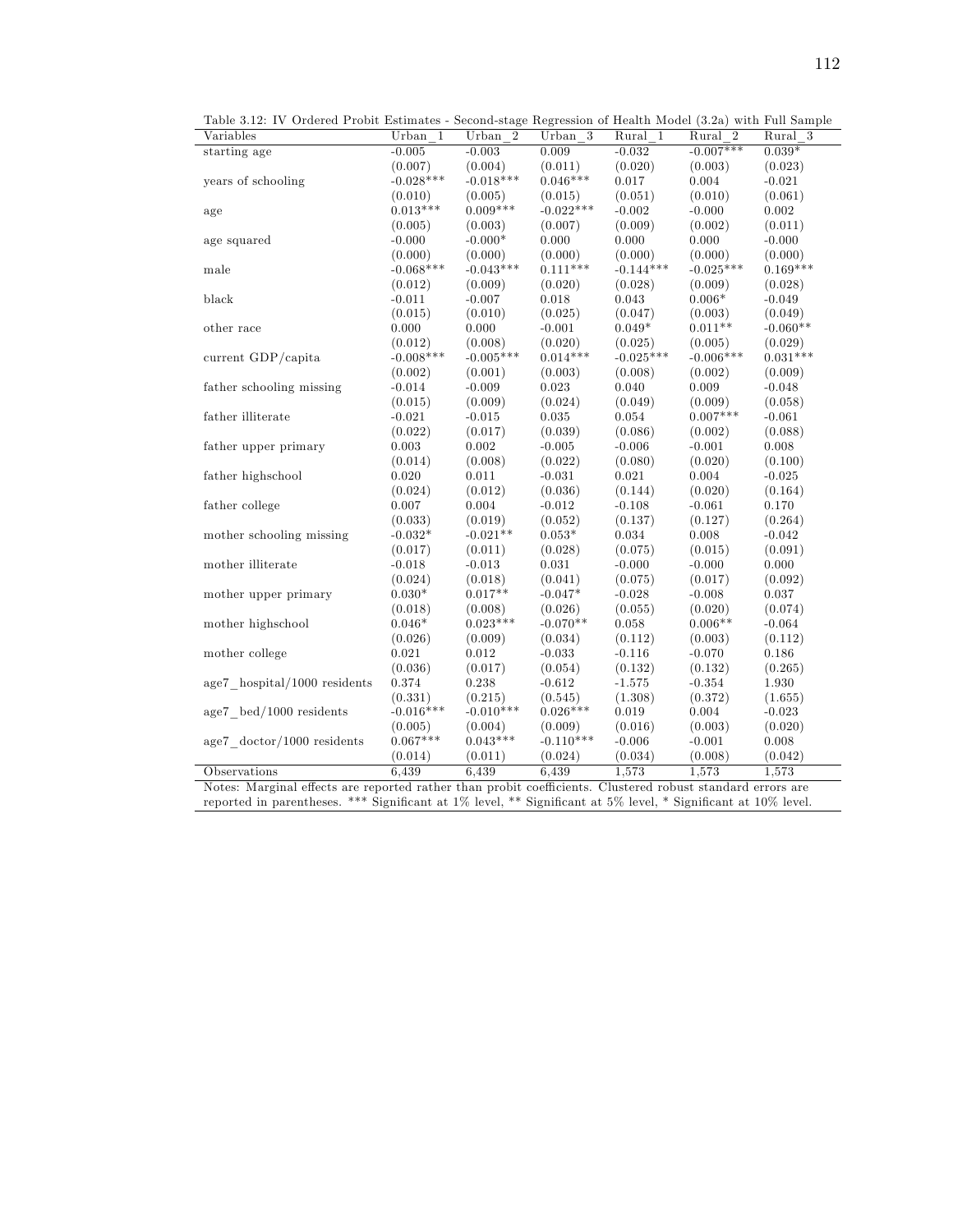| Variables                                 | Urban                | Table 3.13: IV Probit estimates - Second-stage Regression of Health Model (3.2b) with Full Sample<br>Rural |
|-------------------------------------------|----------------------|------------------------------------------------------------------------------------------------------------|
| starting age                              | $-0.019***$          | $-0.057***$                                                                                                |
|                                           | (0.006)              | (0.006)                                                                                                    |
| years of schooling                        | $-0.019*$            | $0.035***$                                                                                                 |
|                                           | (0.011)              | (0.013)                                                                                                    |
| age                                       | $0.015**$            | 0.011                                                                                                      |
|                                           | (0.006)              | (0.011)                                                                                                    |
| age squared                               | $-0.000*$            | $-0.000$                                                                                                   |
|                                           | (0.000)              | (0.000)                                                                                                    |
| male                                      | $-0.087***$          | $-0.122***$                                                                                                |
|                                           | (0.014)              | (0.026)                                                                                                    |
| black                                     | $-0.021$             | 0.012                                                                                                      |
|                                           | (0.023)              | (0.041)                                                                                                    |
| other race                                | 0.017                | $-0.000$                                                                                                   |
|                                           | (0.016)              | (0.025)                                                                                                    |
| current GDP/capita                        | $-0.018***$          | $-0.013$                                                                                                   |
|                                           | (0.003)              | (0.008)                                                                                                    |
| father schooling missing                  | $-0.032*$            | 0.046                                                                                                      |
|                                           | (0.018)              | (0.028)                                                                                                    |
| father illiterate                         | $-0.021$             | 0.081                                                                                                      |
|                                           | (0.034)              | (0.056)                                                                                                    |
| father upper primary                      | 0.020                | 0.038                                                                                                      |
|                                           | (0.020)              | (0.093)                                                                                                    |
| father highschool                         | 0.033                | $-0.040$                                                                                                   |
|                                           | (0.032)              | (0.089)                                                                                                    |
| father college                            | 0.051                | $-0.028$                                                                                                   |
|                                           | (0.047)              | (0.129)                                                                                                    |
| mother schooling missing                  | $-0.061***$          | 0.024                                                                                                      |
|                                           | (0.020)              | (0.034)                                                                                                    |
| mother illiterate                         | $-0.015$             | 0.023                                                                                                      |
|                                           | (0.031)              | (0.049)                                                                                                    |
| mother upper primary                      | $0.063**$            | $-0.005$                                                                                                   |
|                                           | (0.025)              | (0.070)                                                                                                    |
| mother highschool                         | $0.096***$           | 0.121                                                                                                      |
|                                           | (0.037)              | (0.090)                                                                                                    |
| mother college                            | $0.155**$            | $-0.085$                                                                                                   |
|                                           | (0.061)              | (0.110)                                                                                                    |
| age7 hospital/1000 residents              | 0.502                | 0.731                                                                                                      |
|                                           | (0.559)              | (1.167)                                                                                                    |
| $age7 \text{ bed}/1000 \text{ residents}$ | $-0.015*$            | $-0.021$                                                                                                   |
|                                           | (0.009)              | (0.017)                                                                                                    |
| $age7 \cdot doctor/1000 \cdot residents$  | $0.075***$           | $-0.014$                                                                                                   |
|                                           | (0.024)              | (0.045)                                                                                                    |
| Observations                              | 6.439                | 1,573                                                                                                      |
| Overidentification test                   |                      |                                                                                                            |
|                                           | $\chi^2(10) = 7.143$ | $\chi^2(10) = 13.690$                                                                                      |
|                                           |                      |                                                                                                            |

Table 3.13: IV Probit estimates - Second-stage Regression of Health Model (3.2b) with Full Sample

Notes: Marginal effects are reported rather than probit coefficients. Clustered robust standard errors are reported in parentheses. \*\*\* SigniÖcant at 1% level, \*\* SigniÖcant at 5% level, \* SigniÖcant at 10% level. The Amemiya-Lee-Newey statistics for overidentification test of instruments are reported.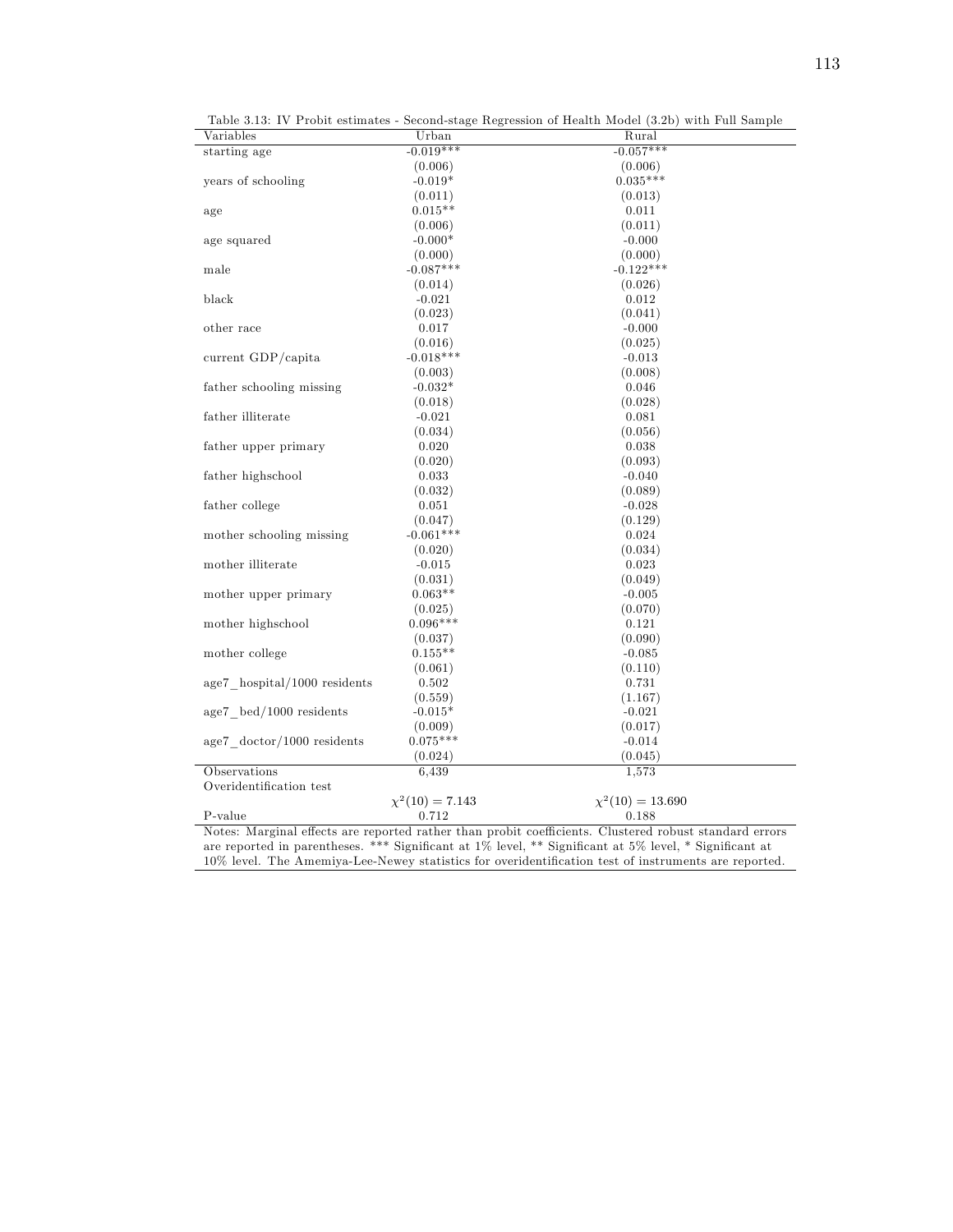|                                                                                                  |                                                                                                                                                                            |                       | Table 3.14a: Quantile Regression Estimates of Schooling Model-Urban Full Sample |                         |                              |                        |                            |                       |                       |                       |
|--------------------------------------------------------------------------------------------------|----------------------------------------------------------------------------------------------------------------------------------------------------------------------------|-----------------------|---------------------------------------------------------------------------------|-------------------------|------------------------------|------------------------|----------------------------|-----------------------|-----------------------|-----------------------|
| Variables                                                                                        | $\frac{0LS}{0.222***}$                                                                                                                                                     | $\frac{10}{10}$       | q20                                                                             | q30                     | q40                          | dgb                    | q60                        | 0ZD                   | q80                   | q90                   |
| starting age                                                                                     |                                                                                                                                                                            | $0.142**$             | $0.187***$                                                                      | $0.235***$              | $0.257***$                   | $0.280***$             | $0.256**$                  | $0.242***$            | $0.222***$            | $\frac{1}{0.219***}$  |
|                                                                                                  | $(0.011)$<br>$0.385***$                                                                                                                                                    | (0.013)               | (0.017)                                                                         | (0.015)                 | (0.017)                      | (0.015)                | (0.016)                    | (0.014)               | (0.016)               | (0.018)               |
| age                                                                                              |                                                                                                                                                                            | $0.141***$            | $0.194***$                                                                      | $0.303***$              | $0.367***$                   | $0.430***$             | $0.460***$                 | $0.528**$             | $0.486***$            | $0.505***$            |
|                                                                                                  | $(0.038)$<br>$-0.005$ ***                                                                                                                                                  | (0.048)               | (0.054)                                                                         | (0.046)                 | (0.055)                      | (0.054)                | (0.056)                    | (0.055)               | (0.064)               | (0.074)               |
| age squared                                                                                      |                                                                                                                                                                            | $0.002**$             | $0.003**$                                                                       | $0.004**$               | $0.005**$                    | $0.006**$              | $-0.006***$                | $-0.007$ **           | $-0.006**$            | $-0.005***$           |
|                                                                                                  | $\left(0.000\right)$ $\left(0.040\right)$                                                                                                                                  | (0.001)               | (0.001)                                                                         | (0.001)                 | (0.001)                      | (0.001)                | (0.001)                    | (0.001)               | (0.001)               | (0.001)               |
| $_{\rm male}$                                                                                    |                                                                                                                                                                            | $-0.115$              | 0.011                                                                           | 0.043                   | 0.024                        | 0.063                  | 0.068                      | 0.101                 | $0.001\,$             | 0.021                 |
|                                                                                                  | $(0.085)$<br>-0.946***                                                                                                                                                     | (0.091)               | $0.628***$<br>(0.094)                                                           | $-0.982***$<br>(0.091)  | $0.830***$<br>(0.101)        | $0.820**$<br>(0.106)   | (0.116)                    | (0.111)               | (0.129)               | (0.145)               |
| black                                                                                            |                                                                                                                                                                            | $-0.268$              |                                                                                 |                         |                              |                        | $1.019**$                  | $-0.928***$           | $0.902***$            | $-1.190***$           |
|                                                                                                  | $(0.170)$<br>-0.968***                                                                                                                                                     | $-0.709**$<br>(0.229) | $-0.888***$<br>(0.213)                                                          | $0.977**$<br>(0.249)    | (0.245)                      | $0.930***$<br>(0.219)  | $-0.899**$<br>(0.217)      | (0.284)               | $-0.961**$<br>(0.233) | $-0.999**$<br>(0.335) |
| other race                                                                                       |                                                                                                                                                                            |                       |                                                                                 |                         | $-0.935***$                  |                        |                            | $0.902**$             |                       |                       |
|                                                                                                  | (0.091)                                                                                                                                                                    | (0.112)               | (0.113)                                                                         | (0.105)                 | (0.125)                      | (0.121)                | (0.122)                    | (0.112)               | (0.122)               | (0.153)               |
| current GDP/capita                                                                               | $-0.107***$                                                                                                                                                                | 0.014                 | $-0.028$                                                                        | $-0.065**$              | $0.100***$                   | $0.117***$             | $0.134***$                 | $0.151***$            | $0.149***$            | $-0.142*$             |
|                                                                                                  | $(0.024)$<br>-1.122***                                                                                                                                                     | (0.028)               | (0.027)                                                                         | (0.029)                 | (0.027)                      | (0.028)                | (0.027)                    | (0.032)               | (0.040)               | (0.073)               |
| father schooling missing                                                                         |                                                                                                                                                                            | $-0.934***$           | $0.754***$                                                                      | $0.995***$              | $1.117***$                   | $1.306***$             | $1.423***$                 | $1.329***$            | $1.296***$            | $-1.064***$           |
|                                                                                                  | $(0.104)$<br>-1.488***                                                                                                                                                     | (0.125)               | (0.124)                                                                         | (0.118)                 | (0.142)                      | $(0.150)$<br>-1.840*** | $(0.162)$<br>1.772***      | (0.155)               | (0.163)               | (0.165)               |
| father illiterate                                                                                |                                                                                                                                                                            | $1.183***$            | $1.385***$                                                                      | $1.182***$              | $1.310***$                   |                        |                            | $-1.805***$           | $-1.548***$           | $-1.006*$             |
| father upper primary                                                                             |                                                                                                                                                                            | $0.869***$<br>(0.199) | $1.060***$<br>(0.407)                                                           | $0.985***$<br>(0.331)   | $0.748***$<br>(0.274)        | $0.658***$<br>(0.346)  | $0.623**$<br>(0.358)       | $0.618***$<br>(0.343) | $0.637***$<br>(0.565) | $0.754***$<br>(0.560) |
|                                                                                                  |                                                                                                                                                                            | (0.240)               | (0.211)                                                                         | (0.207)                 | (0.205)                      | (0.183)                | (0.174)                    | (0.199)               | (0.183)               | (0.253)               |
| father highschool                                                                                |                                                                                                                                                                            | $1.851***$            | $1.958***$                                                                      | $1.922***$              | $1.574***$                   | $-214***$              | $1.327***$                 | $1.392***$            | $1.287***$            | $1.043***$            |
|                                                                                                  |                                                                                                                                                                            |                       |                                                                                 |                         | (0.225)                      | (0.226)                | (0.197)                    |                       |                       | (0.243)               |
| father college                                                                                   | $\begin{array}{c} (0.262) \\ 0.778^{***} \\ (0.145) \\ 1.561^{***} \\ (0.177) \\ (0.177) \\ (0.177) \\ 2.483^{***} \end{array}$                                            | $(0.376)$<br>2.708*** | $(0.349)$<br>2.694***                                                           | $(0.277)$<br>$2.836***$ | $2.683***$                   | $2.423***$             | $2.477***$                 | $(0.228)$<br>2.364*** | $(0.260)$<br>1.963*** | $1.573***$            |
|                                                                                                  |                                                                                                                                                                            | (0.335)               | (0.371)                                                                         | (0.319)                 | (0.345)                      | (0.284)                | (0.268)                    | (0.248)               | (0.228)               | (0.263)               |
| mother schooling missing                                                                         | $(0.202)$<br>-1.665***                                                                                                                                                     | $1.062***$            | $1.051***$                                                                      | $1.373***$              | $1.834***$                   | $2.104***$             | $2.223***$                 | $2.158***$            | $1.727***$            | $-1.548***$           |
|                                                                                                  | $(0.110)$<br>-1.461***                                                                                                                                                     | (0.121)               | (0.121)                                                                         | (0.115)                 | (0.151)                      | (0.160)                | (0.157)                    | (0.154)               | (0.169)               | (0.186)               |
| mother illiterate                                                                                |                                                                                                                                                                            | $1.950***$            | $1.481***$                                                                      | $1.513***$              | $1.648***$                   | $1.686***$             | $1.424***$                 | $1.310***$            | $0.891**$             | $-0.725***$           |
|                                                                                                  |                                                                                                                                                                            | $(0.276)$<br>1.036*** | $1.466***$<br>(0.449)                                                           | (0.270)                 | (0.398)                      | $0.814***$<br>(0.383)  | (0.345)                    | (0.350)               | (0.405)               | $0.876***$<br>(0.348) |
| mother upper primary                                                                             |                                                                                                                                                                            |                       |                                                                                 | $1.168***$              | $1.006***$                   |                        | $0.553***$                 | $0.519**$             | $0.736***$            |                       |
| mother highschool                                                                                | $\begin{smallmatrix} (0.253) \\ 0.917 {^*}{^*}{^*}\\ (0.158) \\ (0.158) \\ 1.823{^*}{^*}\\ (0.145) \\ (0.145) \\ 2.465{^*}{^*}{^*}\\ (0.276) \\ (0.276) \end{smallmatrix}$ | $3.156***$<br>(0.254) | $2.956***$<br>(0.220)                                                           | $2.286***$<br>(0.198)   | $1.894***$<br>(0.194)        | $.580***$<br>(0.180)   | $.288***$<br>(0.205)       | $1.230***$<br>(0.205) | $.322***$<br>(0.236)  | $.315***$<br>(0.263)  |
|                                                                                                  |                                                                                                                                                                            | (0.297)               | (0.300)                                                                         | (0.214)                 |                              | (0.182)                | (0.171)                    | (0.214)               | (0.210)               | (0.265)               |
| mother college                                                                                   |                                                                                                                                                                            | $3.292***$            | $3.054***$                                                                      | $2.754***$              | $(0.196)$<br>2.317***        | $2.308***$             | $2.139***$                 | $1.995***$            | $2.092***$            | $-1.989**$            |
|                                                                                                  |                                                                                                                                                                            | (0.350)               | (0.451)                                                                         | (0.406)                 | (0.455)                      | (0.392)                | (0.349)                    | (0.326)               | (0.307)               | (0.362)               |
| $a$ ge $12$ gdp/capita                                                                           |                                                                                                                                                                            | $0.091**$             | 0.075                                                                           | $0.138***$              | $0.180***$                   | $0.185***$             | $0.211***$                 | $0.218***$            | $0.292***$            | $0.313***$            |
|                                                                                                  | $(0.033)$<br>-0.011                                                                                                                                                        | (0.044)               | (0.046)                                                                         | (0.046)                 | (0.044)                      | (0.043)                | (0.039)                    | (0.042)               | (0.049)               | (0.069)               |
| $age7 \_teacher/school$                                                                          |                                                                                                                                                                            | 0.054                 | 0.028                                                                           | $-0.010$                | $-0.013$                     | $-0.025$               | $-0.034$                   | $-0.010$              | $-0.041$              | $-0.015$              |
|                                                                                                  |                                                                                                                                                                            | (0.046)               | (0.042)                                                                         | (0.042)                 | (0.043)                      | (0.043)                | (0.038)                    | (0.038)               | (0.042)               | (0.042)               |
| age11_teacher/school                                                                             |                                                                                                                                                                            | $-0.076*$             | $-0.050$                                                                        | $-0.063$                | $-0.059$                     | $-0.040$               | $-0.053*$                  | $-0.053*$             | $-0.075*$             | $-0.037$              |
|                                                                                                  |                                                                                                                                                                            | (0.045)               | (0.048)                                                                         | (0.049)                 | (0.043)                      | (0.040)                | (0.030)                    | (0.028)               | (0.039)               | (0.046)               |
| $\text{age7}\_\text{hospital}/\text{1000}$ residents                                             |                                                                                                                                                                            | $-0.782$              | $-8.921*$                                                                       | $-4.737$                | $-3.043$                     | 3.691                  | 2.471                      | 7.158                 | 8.674                 | 14.318*               |
|                                                                                                  | $\begin{array}{c} (0.031) \\ -0.060^* \\ (0.031) \\ 1.899 \\ (4.229) \\ 0.055 \end{array}$                                                                                 | (4.550)               | (5.044)                                                                         | (5.364)                 | (6.334)                      | (5.391)                | (5.732)                    | (6.639)               | (6.147)               | (7.811)               |
| age <sub>7</sub> bed/1000 residents                                                              |                                                                                                                                                                            | $0.153**$             | $0.153*$                                                                        | $0.132*$                | 0.059                        | 0.014                  | 0.061                      | 0.025                 | 0.039                 | $-0.085$              |
|                                                                                                  | (0.067)                                                                                                                                                                    | (0.074)               | (0.080)                                                                         | (0.073)                 | (0.095)                      | (0.086)                | (0.083)                    | (0.095)               | (0.107)               | (0.119)               |
| $age7\_doctor/1000$ residents                                                                    | 0.003                                                                                                                                                                      | $-0.441$              | $-0.271$                                                                        | $-0.102$                | 0.133                        | 0.116                  | 0.079                      | 0.063                 | 180.0                 | $-0.100$              |
|                                                                                                  | (0.205)                                                                                                                                                                    | (0.289)               | (0.281)                                                                         | (0.281)                 | (0.295)                      | (0.270)                | (0.235)                    | (0.268)               | (0.289)               | (0.377)               |
| Constant                                                                                         | $-1.643**$<br>(0.750)                                                                                                                                                      | (0.936)<br>$-0.619$   | $-0.559$<br>(1.056)                                                             | $1.875**$<br>(0.906)    | $2.473**$                    | $2.916***$<br>(1.034)  | $2.268**$<br>(1.074)       | $-2.707**$<br>(1.068) | $-1.353$<br>(1.197)   | (1.430)<br>$-0.954$   |
|                                                                                                  |                                                                                                                                                                            |                       |                                                                                 |                         | (1.077)                      |                        |                            |                       |                       |                       |
| Observations                                                                                     | 6,451                                                                                                                                                                      | 6,451                 | 6,451                                                                           | 6,451                   | 6,451                        | 6,451                  | 6,451                      | 6,451                 | 6,451                 | 6,451                 |
| Note: Clustered robust standard errors are reported in parentheses $*$ Significant at 10% level. |                                                                                                                                                                            |                       |                                                                                 |                         | *** Significant at 1% level, |                        | ** Significant at 5% level |                       |                       |                       |

114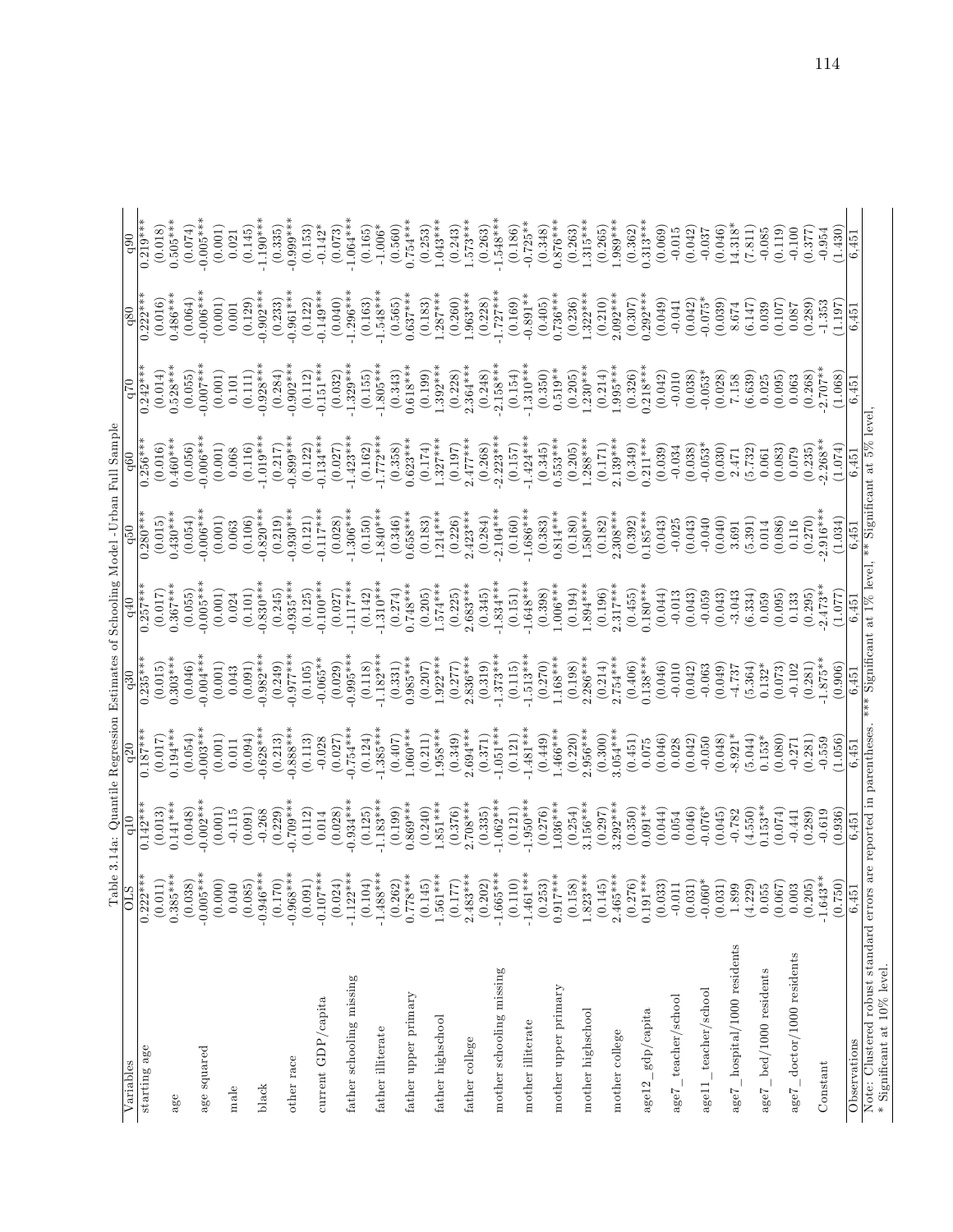|                                                                                                   |                                                                            | Table 3.14b: Quantile Regressi<br>OLS                q10                   q20 |                       | in Estimates                                                              | Schooling                                                                     | Model-Rura                 | Full Sample                                                  |                                                                           |                                                 |                                                             |
|---------------------------------------------------------------------------------------------------|----------------------------------------------------------------------------|--------------------------------------------------------------------------------|-----------------------|---------------------------------------------------------------------------|-------------------------------------------------------------------------------|----------------------------|--------------------------------------------------------------|---------------------------------------------------------------------------|-------------------------------------------------|-------------------------------------------------------------|
| Variables                                                                                         |                                                                            |                                                                                |                       |                                                                           |                                                                               |                            |                                                              | 0 <sub>b</sub>                                                            | q80                                             | q90                                                         |
| starting age                                                                                      | $0.153***$                                                                 | (0.022)<br>0.021                                                               | (0.025)<br>$0.053*$   | $0.097**$<br>(0.022)                                                      | $0.121**$<br>(0.020)                                                          | (0.023)<br>$0.127**$       | (0.036)<br>$0.150*$                                          | $0.195**$<br>(0.034)                                                      | $0.220**$<br>(0.036)                            | $0.244**$<br>(0.044)                                        |
| $\mathbf{a}\mathbf{g}\mathbf{e}$                                                                  | $\left(0.020\right)$ $0.004$                                               | 0.024                                                                          | 0.039                 | $-0.107$                                                                  | $-0.056$                                                                      | $-0.004$                   | 0.023                                                        | 0.050                                                                     | 0.022                                           | $-0.015$                                                    |
|                                                                                                   | (0.074)<br>$-0.000$                                                        | (0.065)<br>$-0.000$                                                            | (0.072)<br>$-0.001$   | (0.082)<br>0.001                                                          | (0.066)<br>0.000                                                              | (0.057)<br>$-0.000$        | (0.081)<br>$-0.001$                                          | (0.094)<br>$-0.001$                                                       | (0.108)<br>$-0.000$                             | (0.152)<br>0.000                                            |
| age squared                                                                                       |                                                                            | (0.001)                                                                        | (0.001)               | (0.001)                                                                   | (0.001)                                                                       | (0.001)                    | (0.001)                                                      | (0.001)                                                                   | (0.001)                                         |                                                             |
| $_{\rm male}$                                                                                     |                                                                            | $-0.183$                                                                       | $-0.302**$            | $-0.338**$                                                                | $-0.039$                                                                      | 0.037                      | 0.029                                                        | $-0.011$                                                                  | $-0.077$                                        | $(0.002)$<br>-0.111                                         |
|                                                                                                   | $(0.001)$<br>$-0.088$<br>$(0.130)$<br>$(0.130)$                            | $(0.148)$<br>-0.530**                                                          | $-0.624*$<br>(0.147)  | (0.150)                                                                   | (0.131)                                                                       | (0.130)<br>$-0.442$        | (0.178)<br>$-0.165$                                          | $\left( 0.191\right)$ $-0.311$                                            | $(0.206)$<br>$-0.489$                           | $\begin{array}{c} (0.310) \\ -0.537 \\ (0.712) \end{array}$ |
| black                                                                                             | (89)<br>(0.2)                                                              | (0.250)                                                                        | (0.278)               | $-0.616$<br>(0.376)                                                       | $-0.456*$<br>(0.253)                                                          | (0.277)                    | (0.352)                                                      | (0.329)                                                                   | (0.397)                                         |                                                             |
| other race                                                                                        | $21*$<br>$-0.3$                                                            | $-0.396**$                                                                     | $-0.296$              | $-0.298*$                                                                 | $-0.283*$                                                                     | $-0.346**$                 | $-0.334*$                                                    | $-0.144$                                                                  | $-0.060$                                        | $-0.064$                                                    |
|                                                                                                   |                                                                            | (0.181)                                                                        | (0.181)               | (0.176)                                                                   | (0.170)                                                                       | (0.145)                    | (0.200)                                                      | $\begin{array}{c} (0.206) \\ 0.035 \end{array}$                           | $(0.253)$<br>-0.007                             | $(0.351)$<br>-0.140                                         |
| current GDP/capita                                                                                |                                                                            | $0.115*$                                                                       | $0.186***$            | $0.190**$                                                                 | $0.139*$                                                                      | 0.102                      | 0.083                                                        |                                                                           |                                                 |                                                             |
| father schooling missing                                                                          | $\begin{array}{c} (0.168) \\ 0.020 \\ (0.071) \\ (-1.054***) \end{array}$  | $(0.065)$<br>$-0.661***$                                                       | $0.889**$<br>(0.068)  | $0.966**$<br>(0.086)                                                      | $(0.072)$<br>0.941***                                                         | $-0.848**$<br>(0.068)      | $0.903**$<br>(0.088)                                         | $(0.080)$<br>0.785***                                                     | $1.280**$<br>(0.079)                            | $-1.113**$<br>(0.139)                                       |
|                                                                                                   |                                                                            | (0.192)                                                                        | (0.190)               | (0.166)                                                                   | (0.135)                                                                       | (0.125)                    | (0.184)                                                      | (0.211)                                                                   | (0.317)                                         | (0.458)                                                     |
| father illiterate                                                                                 |                                                                            | $0.794***$                                                                     | $1.158***$            | $-1.599***$                                                               | $-1.286***$                                                                   | $-1.066***$                | $1.247**$                                                    | $1.259**$                                                                 | $-1.074*$                                       | $-1.130*$                                                   |
| father upper primary                                                                              | $\begin{array}{c} (0.155) \\ -1.424*** \\ (0.275) \\ (1.404** \end{array}$ | $\left( 0.249\right)$ $0.700$                                                  | (0.250)<br>0.665      | $\begin{array}{c} (0.346) \\ 1.129 \\ (0.753) \\ 3.353^{***} \end{array}$ | $(0.332) \\ 1.453^{*}$                                                        | $(0.302) \\ 1.539^{*}$     | $\begin{array}{c} (0.387) \\ 1.347 \end{array}$              | $\begin{array}{c} (0.439) \\ 1.402 \\ (0.956) \\ 2.516^{***} \end{array}$ | $\begin{array}{c} (0.575) \\ 1.114 \end{array}$ | $2.419**$<br>(0.627)                                        |
|                                                                                                   | $(0.563)$<br>2.789***                                                      | $(0.559)$<br>4.468***                                                          | $(0.783)$<br>4.176*** |                                                                           | $(0.763)$<br>3.021***                                                         | $(0.818)$<br>3.054***      | $(0.877)$<br>2.404**<br>(0.991)                              |                                                                           | (1.048)                                         | $\begin{array}{c} (1.017) \\ 2.798^* \end{array}$           |
| father highschool                                                                                 | (0.591)                                                                    | (1.541)                                                                        | (0.954)               | (1.095)                                                                   |                                                                               | (0.993)                    |                                                              | (0.799)                                                                   | $1.960*$<br>(1.024)                             | (1.458)                                                     |
| father college                                                                                    | $4.042**$                                                                  | $7.607***$                                                                     | $5.128***$            | $4.139**$                                                                 | $\begin{array}{l} (1.092) \\ 4.122^{**} \\ (1.647) \\ 0.887^{**} \end{array}$ | $4.175**$                  | $4.296***$                                                   | $3.855***$                                                                | $3.268**$                                       | 1.974                                                       |
|                                                                                                   | $(0.932)$<br>1.617***                                                      | $(2.249)$<br>1.313***                                                          | $(1.830)$<br>1.211*** | $(1.653)$<br>$0.992***$                                                   |                                                                               | $(1.622)$<br>$0.944***$    | $(1.649)$<br>1.122***                                        | $(1.449)$<br>$-2.040***$                                                  | $(1.498)$<br>$-2.408***$                        | $(1.878)$<br>$-2.570***$                                    |
| mother schooling missing                                                                          | $-1.61$                                                                    |                                                                                |                       |                                                                           |                                                                               |                            |                                                              |                                                                           |                                                 |                                                             |
| mother illiterate                                                                                 | $(0.158)$<br>-1.498**                                                      | $(0.203)$<br>1.468***                                                          | $(0.168)$<br>1.533*** | $(0.173)$<br>$-1.246**$                                                   | $(0.146)$<br>1.055***                                                         | $-0.819**$<br>(0.130)      | $(0.228)$<br>-0.799**                                        | $\begin{array}{c} (0.312) \\ -1.566^{***} \\ (0.451) \end{array}$         | $(0.387)$<br>-1.885***                          | $(0.494)$<br>$-2.331***$                                    |
|                                                                                                   | (0.283)                                                                    |                                                                                | (0.297)               | (0.431)                                                                   | $\begin{array}{c} (0.397) \\ 0.751 \end{array}$                               | (0.335)                    | $(0.386)$<br>1.999**                                         |                                                                           | (0.526)                                         |                                                             |
| mother upper primary                                                                              | $0.906**$                                                                  |                                                                                | 0.364                 | 0.806                                                                     |                                                                               | $1.821**$                  |                                                              |                                                                           | $1.395**$                                       | 0.629                                                       |
| mother highschool                                                                                 | $(0.456)$<br>1.905***                                                      | $\begin{array}{c} (0.243) \\ 0.639 \\ (0.675) \\ 0.960 \end{array}$            | (0.454)<br>$2.552*$   | $(0.559)$<br>2.668**                                                      | $(0.820)$<br>2.909**                                                          | $(0.900)$<br>$2.806**$     | $(0.878)$<br>2.955***                                        | $\begin{array}{c} 1.310 \\ (0.931) \\ 1.628^{*} \end{array}$              | $\begin{array}{c} (0.634) \\ 0.939 \end{array}$ | (0.813)<br>0.180                                            |
|                                                                                                   |                                                                            | $(1.824)$<br>-0.408                                                            | $(1.457)$<br>2.789    |                                                                           |                                                                               | $\big(1.164\big) \\ 4.212$ |                                                              | $(0.844)$<br>5.004 **                                                     | (0.721)                                         | $(0.913)$<br>4.869*                                         |
| mother college                                                                                    |                                                                            |                                                                                |                       | $\begin{array}{c} (1.307) \\ 2.571 \\ (3.212) \end{array}$                |                                                                               |                            | $\begin{array}{c} (1.047) \\ 4.919^* \\ (2.725) \end{array}$ |                                                                           | $4.017*$                                        |                                                             |
|                                                                                                   | $\begin{array}{c} (0.614) \\ 3.309^* \\ (1.813) \\ 0.105 \end{array}$      | (2.936)<br>0.040                                                               | (3.121)<br>0.035      | $-0.052$                                                                  | $\begin{array}{c} (1.248) \\ 4.751 \\ (2.994) \\ -0.019 \end{array}$          | (2.738)<br>$-0.001$        | 0.044                                                        | (2.466)<br>0.132                                                          | $0.203*$<br>(2.402)                             | $0.280*$<br>(2.487)                                         |
| $a$ ge $12-gdp/c$ apita                                                                           |                                                                            | (0.070)                                                                        | (0.071)               | (0.086)                                                                   | (0.079)                                                                       | (0.079)                    | (0.097)                                                      |                                                                           | (0.106)                                         |                                                             |
| age7_teacher/school                                                                               |                                                                            | 0.036                                                                          | 0.034                 | $-0.003$                                                                  | $-0.031$                                                                      | 0.009                      | 0.019                                                        | $(0.105)$<br>$0.056$                                                      | $-0.039$                                        | $(0.156)$<br>-0.129                                         |
|                                                                                                   | $\begin{array}{c} (0.078) \\ 0.001 \\ (0.058) \\ (0.058) \end{array}$      | (0.049)                                                                        | (0.047)               | (0.053)                                                                   | (0.055)                                                                       | (0.066)                    | (0.084)                                                      | $(0.103)$<br>-0.017                                                       | (0.129)                                         | $(0.160)$<br>$0.236$                                        |
| age11_teacher/school                                                                              | (0.047)                                                                    | (0.030)                                                                        | $-0.028$              | 0.002                                                                     | 0.011                                                                         | $-0.017$                   | (0.056)<br>$-0.012$                                          |                                                                           | 0.104                                           |                                                             |
| $age7\_hospital/1000$ residents                                                                   |                                                                            | 0.762                                                                          | (0.040)<br>9.146      | (0.045)<br>1.441                                                          | (0.034)<br>$-1.636$                                                           | (0.039)<br>0.309           | $-1.991$                                                     | (0.091)<br>$-7.254$                                                       | (0.117)<br>$-1.123$                             | $-13.619$<br>(0.146)                                        |
|                                                                                                   | $-7.311$<br>(8.860)                                                        | (7.975)                                                                        | (7.947)               | (9.584)                                                                   | (8.982)                                                                       | (8.409)                    | $(11.198)$<br>-0.227                                         | (11.392)                                                                  | (11.467                                         | (15.675)                                                    |
| age7_bed/1000 residents                                                                           | $-0.202$                                                                   | $-0.097$                                                                       | $-0.255*$             | $-0.085$                                                                  | $-0.096$                                                                      | $-0.203*$                  |                                                              | $-0.317**$                                                                | $-0.334**$                                      | $-0.163$                                                    |
|                                                                                                   | $\begin{array}{c} (0.128) \\ -0.275 \\ (0.310) \\ 4.830^{***} \end{array}$ | (0.150)                                                                        | (0.136)               | (0.141)                                                                   | (0.123)                                                                       | (0.111)                    | (0.142)                                                      | $(0.142)$<br>$-0.174$                                                     | (0.159)                                         | (0.229)                                                     |
| $age7 \_\ndoctor/1000$ residents                                                                  |                                                                            | 0.188                                                                          | 0.381                 | $-0.100$                                                                  | 0.088                                                                         | 0.223                      | 0.002                                                        |                                                                           | $-0.407$                                        | $-1.200*$                                                   |
|                                                                                                   |                                                                            | $(0.375)$<br>1.511                                                             | (0.401)<br>1.613      | $4.946***$<br>(0.328)                                                     | $1.234***$<br>(0.316)                                                         | $3.934***$<br>(0.303)      | $4.158**$<br>(0.344)                                         | $(0.426)$<br>4.793**                                                      | $5.958***$<br>(0.455)                           | $8.335***$<br>(0.633)                                       |
| Constant                                                                                          | (1.471)                                                                    | (1.338)                                                                        |                       | (1.690)                                                                   | (1.413)                                                                       | (1.198)                    |                                                              |                                                                           | (2.236)                                         | (2.980)                                                     |
| Observations                                                                                      | $\frac{1,578}{ }$                                                          | .578                                                                           |                       | 1,578                                                                     | 1,578                                                                         | 1,578                      | 1,578                                                        | 1,578                                                                     | 1,578                                           | $\frac{1}{578}$                                             |
| Note: Clustered robust standard errors are reported in parentheses<br>* Significant at 10% level. |                                                                            |                                                                                |                       |                                                                           | *** Significant at 1% level,                                                  |                            | ** Significant at 5% level                                   |                                                                           |                                                 |                                                             |

115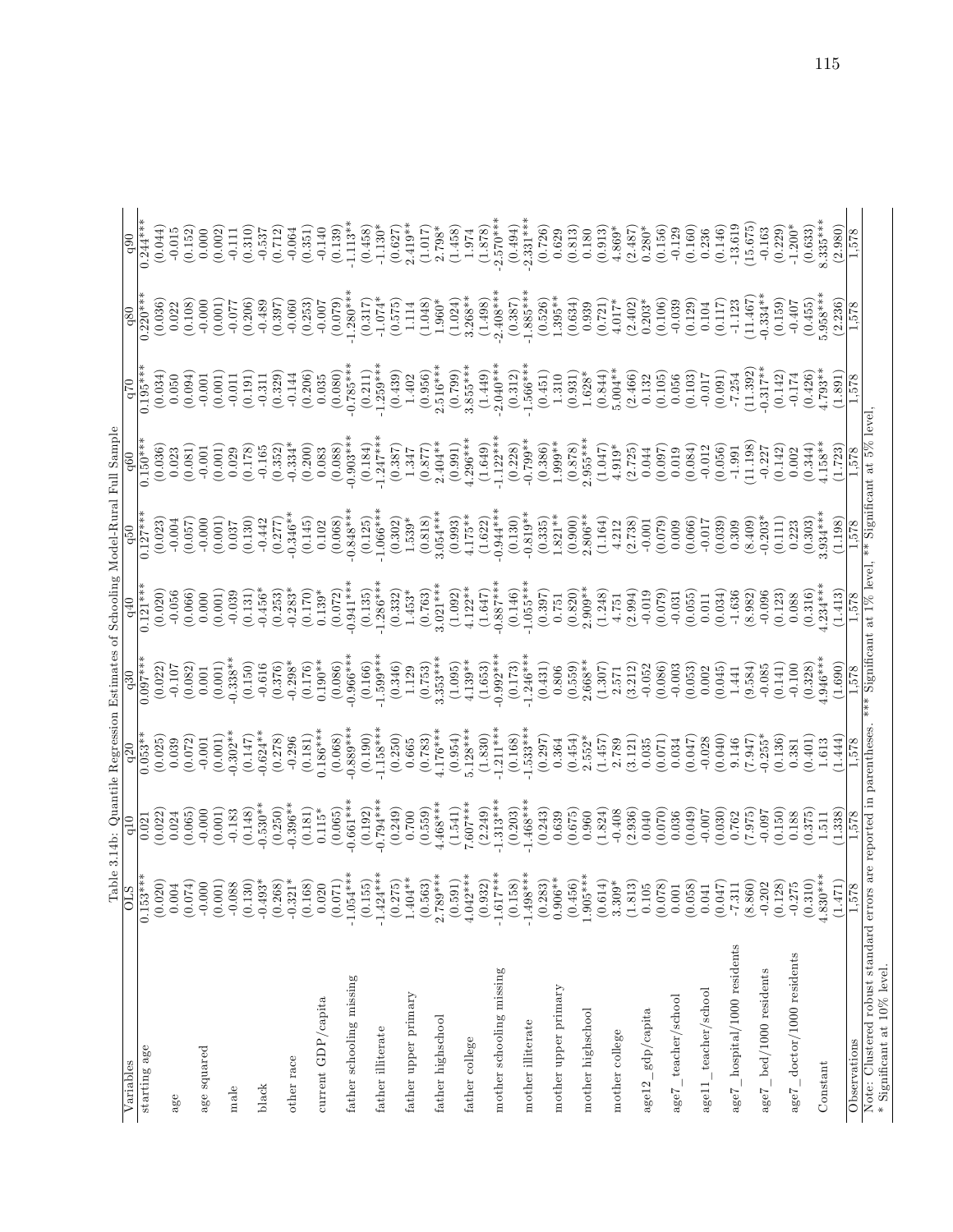

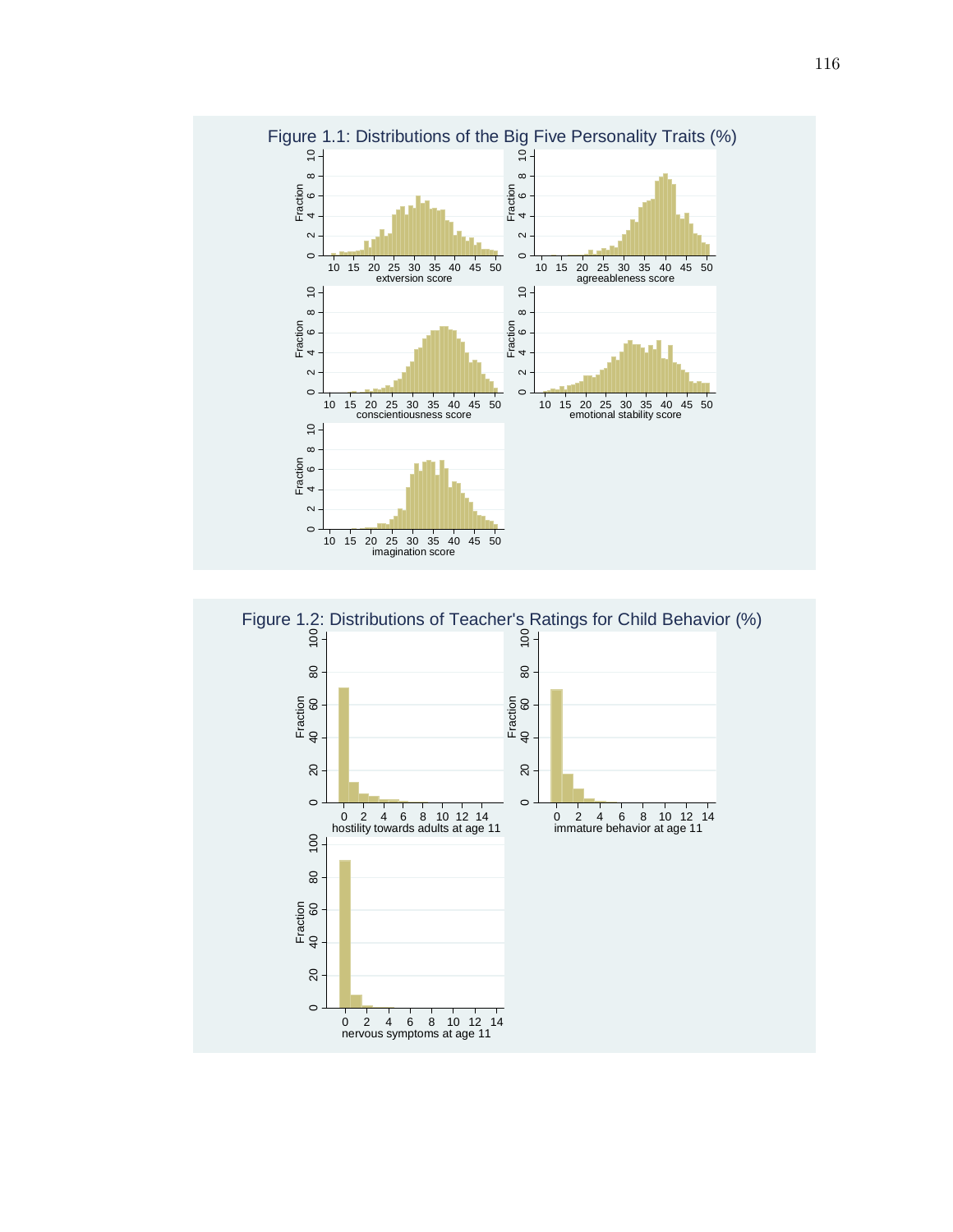

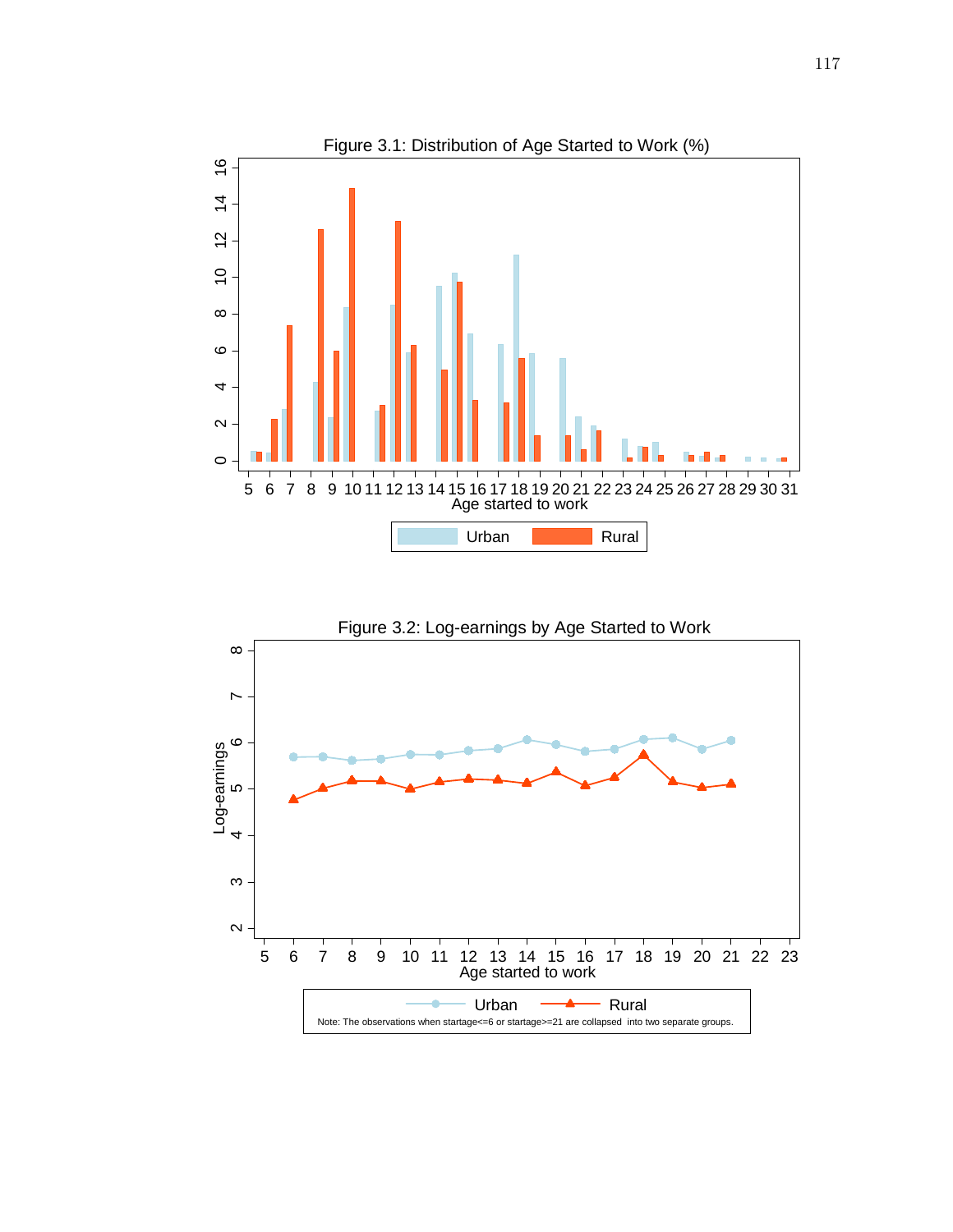

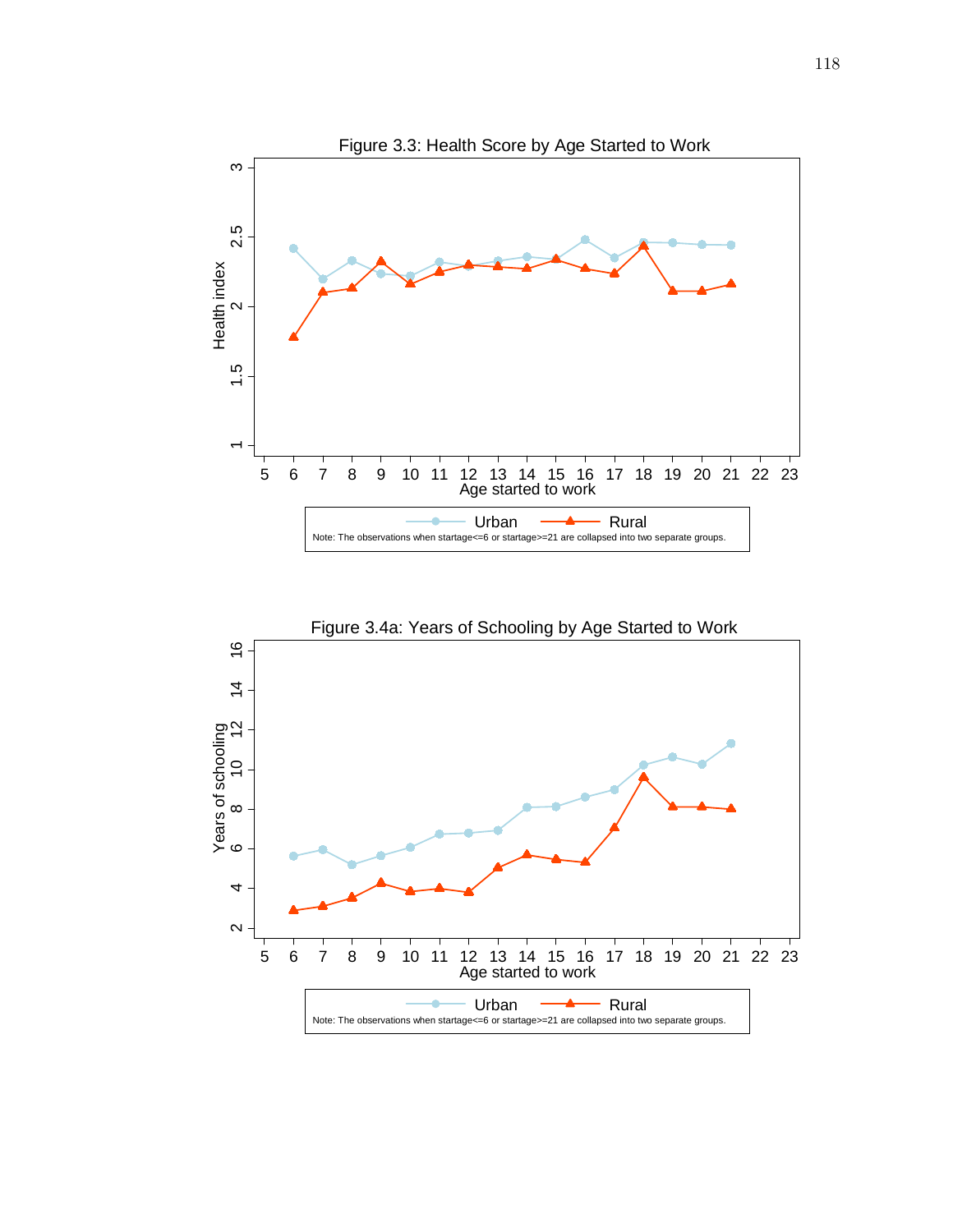

119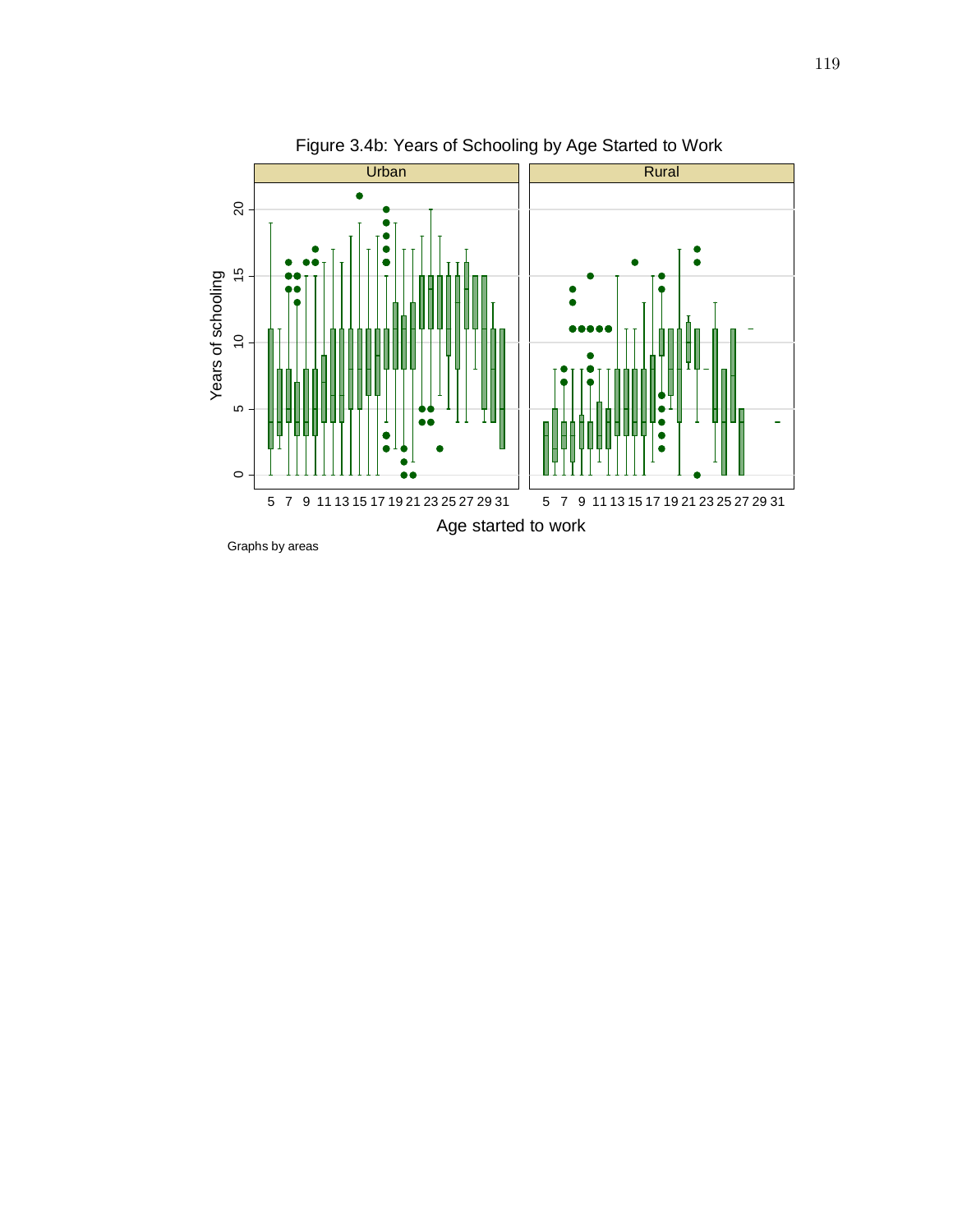## Appendix

|                           | Table A.1.1 Descriptions of Occupations                |                                            |
|---------------------------|--------------------------------------------------------|--------------------------------------------|
| Occupation Categories     | Socioeconomic group                                    | Examples                                   |
| Abbreviations in bold)    |                                                        |                                            |
| Managerial occupation     | Managers in central and local government, industry,    | Marketing and sales manager                |
| $category (occupation=1)$ | commerce, etc. - large establishments                  | research manager, office manager           |
|                           | Employers in industry, commerce, etc.                  | Hotel and accommodation manager,           |
|                           | -small establishments                                  | transport and distribution manager         |
|                           | Managers in industry, commerce, etc.                   | Leisure and sports manager,                |
|                           | -small establishments                                  | customer care manager                      |
|                           | Farmers: employers & managers                          | Farm manager                               |
| Non-manual and technical  | Intermediate non-manual: Ancillary workers and artists | Artist, author, arts officer               |
| occupation category       | Junior non-manual workers                              | Draughts person, photographer              |
| $(occupation=2)$          | Intermediate non-manual: Foremen and supervisors       | Fire service officer, database assistant   |
|                           | Farmers: own account                                   | Farmer                                     |
| Professional occupation   | Professional workers: Self-employed                    | Mechanical engineer, judge, lawyer         |
| $category (occupation=3)$ | Professional workers: Employees                        | Psychologist, actuary                      |
| Manual occupation         | Foremen & supervisors: manual                          | Van driver, paramedic                      |
| $category (occupation=4)$ | Skilled manual workers                                 | Pipe fitter, printer, baker, butcher       |
|                           | Own account workers: non-professionals                 | Barber, plasterer                          |
|                           | Personal service workers                               | Kitchen and catering assistants, bar staff |
|                           | Semi-skilled manual workers                            | Rail construction and maintenance          |
|                           | Agricultural workers                                   | Farm worker, forestry worker               |
|                           | Unskilled manual workers                               | Road sweeper                               |

|  |  |  | Table A.1.2 The Big Five Personality Traits |  |
|--|--|--|---------------------------------------------|--|
|  |  |  |                                             |  |

| Extraversion                                             | Agreeableness                                   |
|----------------------------------------------------------|-------------------------------------------------|
| I don't talk a lot.                                      | I feel little concern for others.               |
| I keep in the background.                                | I insult people.                                |
| I have little to say.                                    | I am not interested in other people's problems. |
| I don't like to draw attention to myself.                | I am not really interested in others.           |
| I am quiet around strangers.                             | I am interested in people.                      |
| I am the life of the party.                              | I sympathize with others' feelings.             |
| I feel comfortable around people.                        | I have a soft heart.                            |
| I start conversations.                                   | I take time out for others.                     |
| I talk to a lot of different people at parties.          | I feel others' emotions.                        |
| I don't mind being the center of attention.              | I make people feel at ease.                     |
| Conscientiousness                                        | Emotional Stability                             |
| I leave my belongings around.                            | I get stressed out easily.                      |
| I make a mess of things.                                 | I worry about things.                           |
| I often forget to put things back in their proper place. | I am easily disturbed.                          |
| I shirk my duties.                                       | I get upset easily.                             |
| I am always prepared.                                    | I change my mood a lot.                         |
| I pay attention to details.                              | I have frequent mood swings.                    |
| I get chores done right away.                            | I get irritated easily.                         |
| I like order.                                            | I often feel blue.                              |
| I follow a schedule.                                     | I am relaxed most of the time.                  |
| I am exacting in my work.                                | I seldom feel blue.                             |
| Imagination                                              |                                                 |
| I have difficulty understanding abstract ideas.          |                                                 |
| I am not interested in abstract ideas.                   |                                                 |
| I do not have a good imagination.                        |                                                 |
| I have a rich vocabulary.                                |                                                 |
| I have a vivid imagination.                              |                                                 |
| I have excellent ideas.                                  |                                                 |
| I am quick to understand things.                         |                                                 |
| I use difficult words.                                   |                                                 |
| I spend time reflecting on things.                       |                                                 |
| I am full of ideas.                                      |                                                 |

#### Table A.1.3 Correlations am ong the Big Five

|                     | extraversion | agreeableness | conscientiousness | emotional stability | imagination |
|---------------------|--------------|---------------|-------------------|---------------------|-------------|
| extraversion        | 1.0000       |               |                   |                     |             |
| agreeableness       | $_{0.3651}$  | 1.0000        |                   |                     |             |
| conscientiousness   | 0.1323       | 0.2406        | 1.0000            |                     |             |
| emotional stability | 0.2750       | 0.1518        | 0.2293            | 1.0000              |             |
| imagination         | 0.3842       | 0.3371        | 0.2263            | 0.1244              | 1.0000      |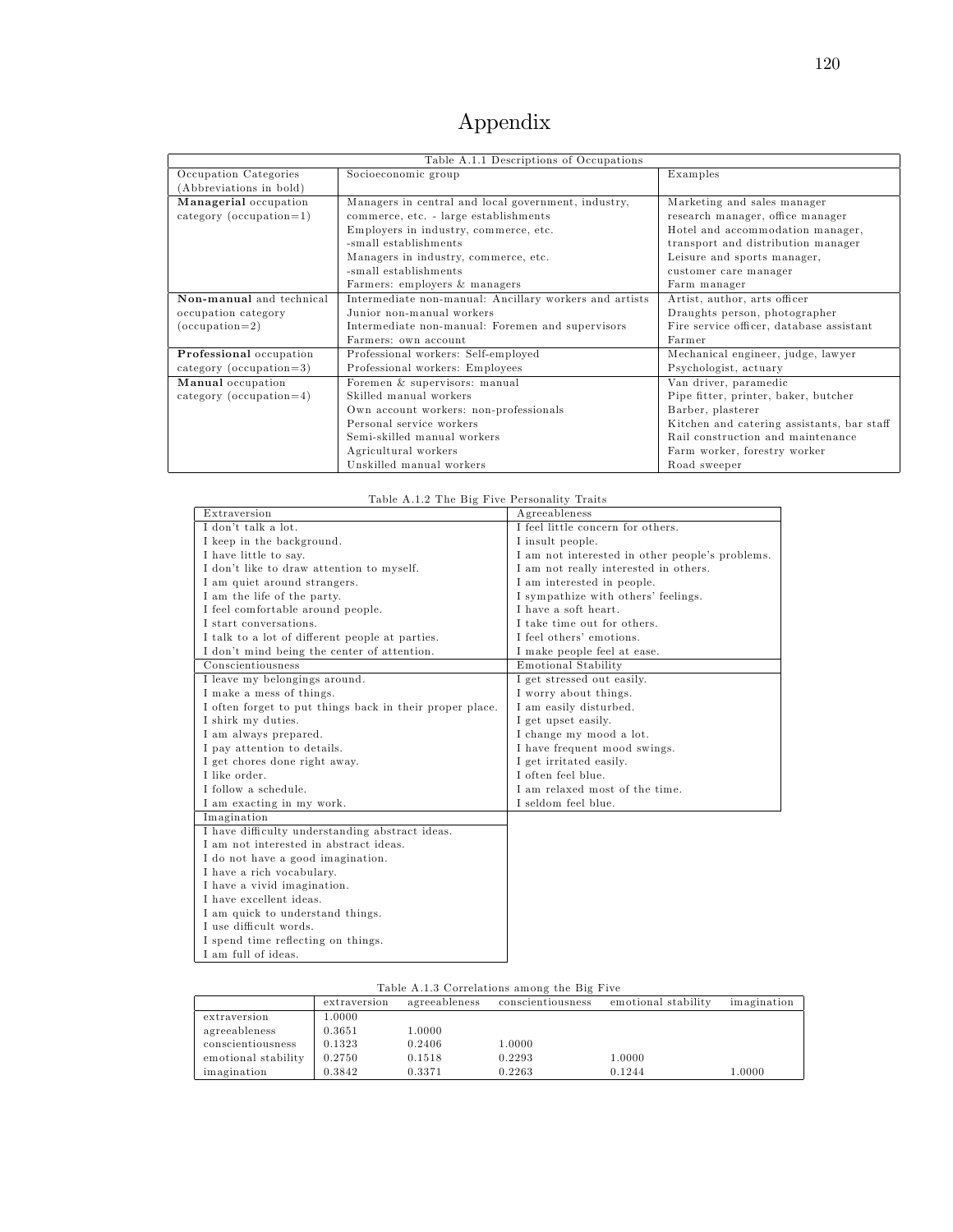| Table A.3.1: Ordered Probit Estimates of Health Model (2a) with Full Sample |             |             |             |             |             |            |
|-----------------------------------------------------------------------------|-------------|-------------|-------------|-------------|-------------|------------|
| Variables                                                                   | Urban 1     | Urban 2     | Urban 3     | Rural 1     | Rural 2     | $Rural$ 3  |
| starting age                                                                | $-0.002***$ | $-0.002***$ | $0.004***$  | $-0.006***$ | $-0.002***$ | $0.008***$ |
|                                                                             | (0.001)     | (0.001)     | (0.001)     | (0.002)     | (0.001)     | (0.003)    |
| years of schooling                                                          | $-0.008***$ | $-0.006***$ | $0.014***$  | $-0.009***$ | $-0.002***$ | $0.012***$ |
|                                                                             | (0.001)     | (0.001)     | (0.002)     | (0.003)     | (0.001)     | (0.004)    |
| age                                                                         | 0.005       | 0.004       | $-0.009$    | $-0.005$    | $-0.001$    | 0.007      |
|                                                                             | (0.003)     | (0.002)     | (0.006)     | (0.008)     | (0.002)     | (0.011)    |
| age squared                                                                 | 0.000       | 0.000       | $-0.000$    | 0.000       | 0.000       | $-0.000$   |
|                                                                             | (0.000)     | (0.000)     | (0.000)     | (0.000)     | (0.000)     | (0.000)    |
| male                                                                        | $-0.056***$ | $-0.040***$ | $0.096***$  | $-0.103***$ | $-0.023***$ | $0.125***$ |
|                                                                             | (0.007)     | (0.005)     | (0.011)     | (0.017)     | (0.005)     | (0.020)    |
| black                                                                       | 0.011       | 0.007       | $-0.019$    | 0.042       | $0.007**$   | $-0.050$   |
|                                                                             | (0.013)     | (0.008)     | (0.022)     | (0.038)     | (0.003)     | (0.041)    |
| other race                                                                  | $0.021***$  | $0.015***$  | $-0.036***$ | $0.045**$   | $0.012**$   | $-0.056**$ |
|                                                                             | (0.008)     | (0.005)     | (0.013)     | (0.020)     | (0.006)     | (0.025)    |
| current GDP/capita                                                          | $-0.006***$ | $-0.004***$ | $0.011***$  | $-0.020***$ | $-0.005***$ | $0.025***$ |
|                                                                             | (0.002)     | (0.001)     | (0.003)     | (0.006)     | (0.002)     | (0.008)    |
| father schooling missing                                                    | $0.016*$    | $0.011*$    | $-0.027*$   | 0.031       | 0.008       | $-0.040$   |
|                                                                             | (0.009)     | (0.006)     | (0.015)     | (0.019)     | (0.005)     | (0.024)    |
| father illiterate                                                           | 0.018       | 0.011       | $-0.029$    | 0.012       | 0.003       | $-0.015$   |
|                                                                             | (0.020)     | (0.012)     | (0.031)     | (0.035)     | (0.007)     | (0.043)    |
| father upper primary                                                        | $-0.015$    | $-0.012$    | 0.027       | 0.003       | 0.001       | $-0.004$   |
|                                                                             | (0.011)     | (0.009)     | (0.021)     | (0.052)     | (0.013)     | (0.064)    |
| father highschool                                                           | $-0.022$    | $-0.017$    | 0.039       | 0.035       | 0.006       | $-0.041$   |
|                                                                             | (0.014)     | (0.013)     | (0.027)     | (0.077)     | (0.007)     | (0.084)    |
| father college                                                              | $-0.050***$ | $-0.047**$  | $0.097***$  | $-0.088$    | $-0.051$    | 0.138      |
|                                                                             | (0.015)     | (0.019)     | (0.034)     | (0.079)     | (0.078)     | (0.157)    |
| mother schooling missing                                                    | 0.008       | 0.006       | $-0.014$    | 0.007       | 0.002       | $-0.009$   |
|                                                                             | (0.009)     | (0.006)     | (0.015)     | (0.021)     | (0.005)     | (0.026)    |
| mother illiterate                                                           | 0.018       | 0.012       | $-0.030$    | $-0.014$    | $-0.004$    | 0.018      |
|                                                                             | (0.022)     | (0.013)     | (0.035)     | (0.038)     | (0.013)     | (0.051)    |
| mother upper primary                                                        | 0.006       | 0.004       | $-0.011$    | $-0.040$    | $-0.015$    | 0.056      |
|                                                                             | (0.013)     | (0.008)     | (0.021)     | (0.046)     | (0.024)     | (0.069)    |
| mother highschool                                                           | $-0.003$    | $-0.002$    | 0.005       | 0.016       | 0.004       | $-0.020$   |
|                                                                             | (0.015)     | (0.011)     | (0.025)     | (0.073)     | (0.013)     | (0.087)    |
| mother college                                                              | $-0.036$    | $-0.031$    | 0.067       | $-0.062$    | $-0.029$    | 0.090      |
|                                                                             | (0.022)     | (0.024)     | (0.046)     | (0.109)     | (0.077)     | (0.186)    |
| age7 hospital/1000 residents                                                | 0.392       | 0.279       | $-0.670$    | $-1.421$    | $-0.374$    | 1.796      |
|                                                                             | (0.312)     | (0.223)     | (0.535)     | (1.040)     | (0.289)     | (1.323)    |
| age7 bed/1000 residents                                                     | $-0.018***$ | $-0.013***$ | $0.031***$  | 0.011       | 0.003       | $-0.014$   |
|                                                                             | (0.005)     | (0.003)     | (0.008)     | (0.015)     | (0.004)     | (0.019)    |
| age7 doctor/1000 residents                                                  | $0.065***$  | $0.046***$  | $-0.112***$ | $-0.010$    | $-0.003$    | 0.013      |

Observations 6,439 6,439 6,439 1,573 1,573 1,573 Notes: Marginal effects rather than ordered probit estimates are reported. Clustered robust standard errors are reported in parentheses. \*\*\* Significant at 1% level, \*\* Significant at 5% level, \* Significant at 10% level.

 $(0.012)$   $(0.009)$   $(0.020)$   $(0.033)$   $(0.009)$   $(0.042)$ 

121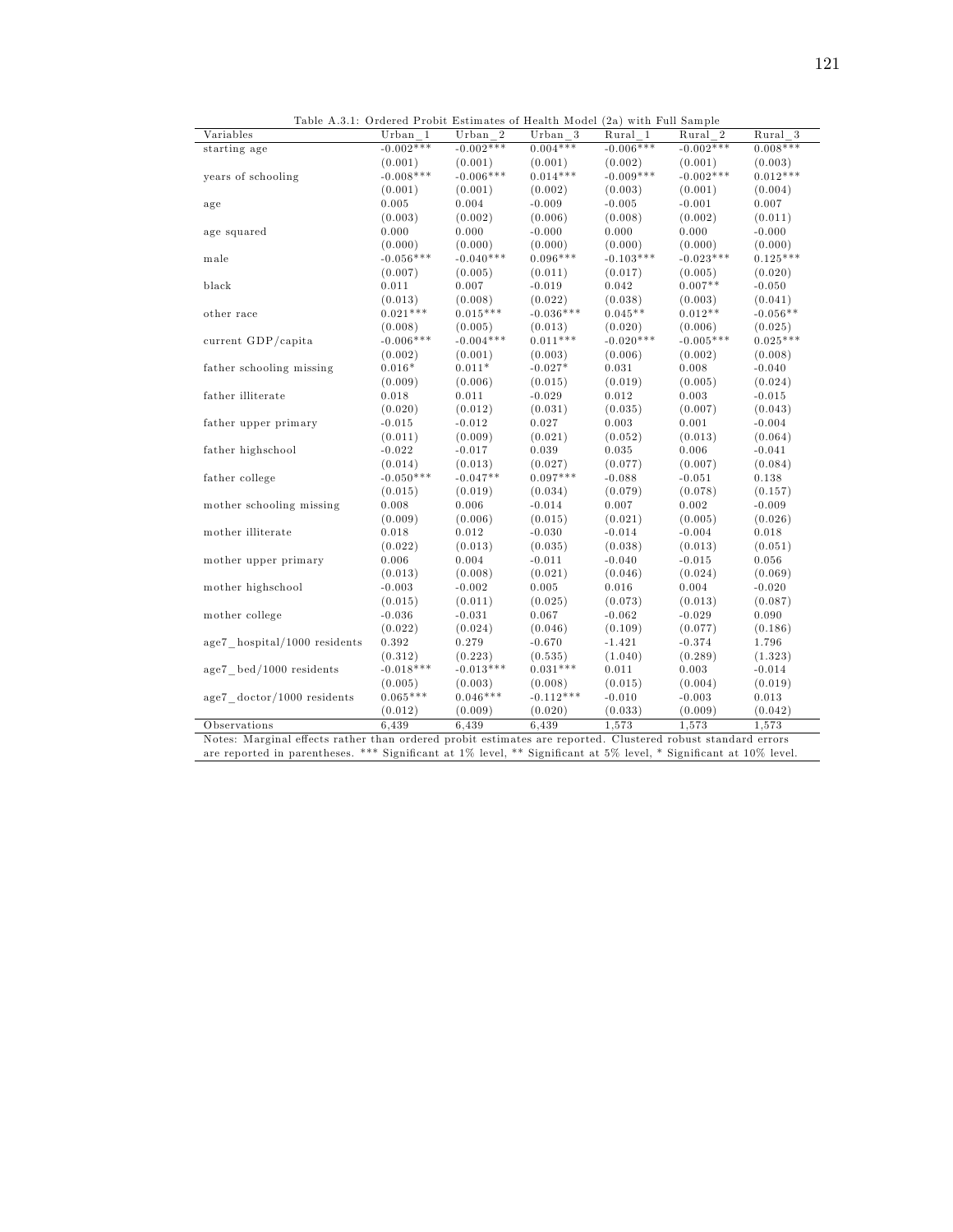| Variables                                 | starting                             | schooling u            | starting         | Table A.3.2: IV Ordered Probit Estimates - First-stage Regression of Health Model (2a) with Full Sample<br>schooling r |
|-------------------------------------------|--------------------------------------|------------------------|------------------|------------------------------------------------------------------------------------------------------------------------|
| age                                       | $\text{age}\_\text{u}$<br>$0.247***$ | $0.434***$             | $age_r$<br>0.164 | $_{0.031}$                                                                                                             |
|                                           |                                      |                        |                  |                                                                                                                        |
|                                           | (0.060)                              | (0.040)<br>$-0.006***$ | (0.102)          | (0.074)                                                                                                                |
| age squared                               | $-0.004***$                          |                        | $-0.002*$        | $-0.001$                                                                                                               |
|                                           | (0.001)                              | (0.001)                | (0.001)          | (0.001)                                                                                                                |
| male                                      | $-1.775***$                          | $-0.351***$            | $-2.136***$      | $-0.493***$                                                                                                            |
|                                           | (0.113)                              | (0.082)                | (0.220)          | (0.128)                                                                                                                |
| black                                     | $-0.487**$                           | $-0.953***$            | $-0.760*$        | $-0.538**$                                                                                                             |
|                                           | (0.203)                              | (0.171)                | (0.397)          | (0.275)                                                                                                                |
| other race                                | $-0.253**$                           | $-0.931***$            | $-0.306$         | $-0.352**$                                                                                                             |
|                                           | (0.118)                              | (0.093)                | (0.219)          | (0.177)                                                                                                                |
| current GDP/capita                        | $-0.167***$                          | $-0.131***$            | $-0.259***$      | $-0.014$                                                                                                               |
|                                           | (0.032)                              | (0.025)                | (0.090)          | (0.070)                                                                                                                |
| father schooling missing                  | $-0.903***$                          | $-1.296***$            | $-0.700***$      | $-1.077***$                                                                                                            |
|                                           |                                      |                        |                  |                                                                                                                        |
|                                           | (0.146)                              | (0.107)                | (0.234)          | (0.160)                                                                                                                |
| father illiterate                         | $-1.133***$                          | $-1.700***$            | 0.302            | $-1.324***$                                                                                                            |
|                                           | (0.319)                              | (0.277)                | (0.360)          | (0.284)                                                                                                                |
| father upper primary                      | $0.439**$                            | $0.868***$             | $1.315**$        | $1.683***$                                                                                                             |
|                                           | (0.187)                              | (0.145)                | (0.660)          | (0.562)                                                                                                                |
| father highschool                         | $1.316***$                           | $1.827***$             | $2.459***$       | $3.023***$                                                                                                             |
|                                           | (0.194)                              | (0.182)                | (0.890)          | (0.586)                                                                                                                |
| father college                            | $1.750***$                           | $2.753***$             | $3.101**$        | $4.422***$                                                                                                             |
|                                           | (0.271)                              | (0.215)                | (1.440)          | (0.967)                                                                                                                |
|                                           | $-0.984***$                          | $-1.871***$            | $-0.617***$      | $-1.669***$                                                                                                            |
| mother schooling missing                  |                                      |                        |                  |                                                                                                                        |
|                                           | (0.129)                              | (0.110)                | (0.228)          | (0.161)                                                                                                                |
| mother illiterate                         | $-0.917***$                          | $-1.660***$            | $-0.977***$      | $-1.642***$                                                                                                            |
|                                           | (0.290)                              | (0.254)                | (0.361)          | (0.285)                                                                                                                |
| mother upper primary                      | $0.648***$                           | $1.073***$             | 1.210            | $0.997**$                                                                                                              |
|                                           | (0.182)                              | (0.164)                | (0.749)          | (0.490)                                                                                                                |
| mother highschool                         | $1.570***$                           | $2.208***$             | $3.733***$       | $2.702***$                                                                                                             |
|                                           | (0.204)                              | (0.153)                | (0.890)          | (0.636)                                                                                                                |
| mother college                            | $1.782***$                           | $3.163***$             | 0.067            | $3.590*$                                                                                                               |
|                                           | (0.377)                              | (0.309)                | (1.669)          | (1.896)                                                                                                                |
|                                           |                                      |                        |                  |                                                                                                                        |
| age7 hospital/1000 residents              | 3.295                                | 2.758                  | $-15.228$        | $-8.149$                                                                                                               |
|                                           | (6.290)                              | (4.077)                | (11.207)         | (9.305)                                                                                                                |
| $age7 \text{ bed}/1000 \text{ residents}$ | $-0.087$                             | $_{0.035}$             | 0.009            | $-0.218*$                                                                                                              |
|                                           | (0.101)                              | (0.071)                | (0.189)          | (0.132)                                                                                                                |
| age7 doctor/1000 residents                | $0.769**$                            | 0.193                  | $-0.110$         | $-0.307$                                                                                                               |
|                                           | (0.352)                              | (0.214)                | (0.465)          | (0.351)                                                                                                                |
| father occupation missing                 | 0.072                                | 0.215                  | 0.046            | $-0.100$                                                                                                               |
|                                           | (0.270)                              | (0.202)                | (0.760)          | (0.483)                                                                                                                |
| father not work                           | $-0.444***$                          | 0.125                  | $-0.180$         | $-0.196$                                                                                                               |
|                                           |                                      |                        |                  |                                                                                                                        |
|                                           | (0.169)                              | (0.137)                | (0.361)          | (0.256)                                                                                                                |
| father self-employed                      | $-0.717***$                          | $-0.040$               | $-0.556**$       | 0.106                                                                                                                  |
|                                           | (0.139)                              | (0.103)                | (0.257)          | (0.152)                                                                                                                |
| father employer                           | $-0.416*$                            | $0.890***$             | 0.232            | $0.841*$                                                                                                               |
|                                           | (0.250)                              | (0.226)                | (0.733)          | (0.451)                                                                                                                |
| mother occupation missing                 | 0.383                                | $0.827**$              | $-0.335$         | $1.470**$                                                                                                              |
|                                           | (0.532)                              | (0.388)                | (0.884)          | (0.591)                                                                                                                |
| mother not work                           | $0.857***$                           | $0.743***$             | 0.437            | $0.687**$                                                                                                              |
|                                           | (0.109)                              | (0.101)                | (0.349)          | (0.331)                                                                                                                |
| mother self-employed                      | $-0.007$                             | $0.505***$             |                  | $0.842***$                                                                                                             |
|                                           |                                      |                        | 0.188            |                                                                                                                        |
|                                           | (0.167)                              | (0.129)                | (0.400)          | (0.299)                                                                                                                |
| mother employer                           | $-0.067$                             | $1.135***$             | $-0.185$         | $3.604*$                                                                                                               |
|                                           | (0.495)                              | (0.439)                | (1.021)          | (2.042)                                                                                                                |
| mother unsalaried                         | $-1.536***$                          | $-0.344$               | $-1.453***$      | $-0.173$                                                                                                               |
|                                           | (0.259)                              | (0.220)                | (0.401)          | (0.317)                                                                                                                |
| $age12$ gdp/capita                        | $-0.007$                             | $0.187***$             | $0.200**$        | $0.147**$                                                                                                              |
|                                           | (0.049)                              | (0.035)                | (0.097)          | (0.074)                                                                                                                |
| age7 teacher/school                       | $-0.022$                             | $-0.025$               | $0.163**$        | 0.014                                                                                                                  |
|                                           |                                      |                        |                  |                                                                                                                        |
|                                           | (0.037)                              | (0.033)                | (0.077)          | (0.061)                                                                                                                |
| age11 teacher/school                      | 0.018                                | $-0.053$               | $-0.147***$      | 0.028                                                                                                                  |
|                                           | (0.038)                              | (0.034)                | (0.055)          | (0.054)                                                                                                                |
| Constant                                  | 12.492***                            | 0.659                  | 12.790***        | $6.146***$                                                                                                             |
|                                           | (1.195)                              | (0.759)                | (2.090)          | (1.533)                                                                                                                |
|                                           |                                      |                        | 1,573            |                                                                                                                        |

Notes: Clustered robust standard errors are reported in parentheses. \*\*\* Significant at 1% level, Significant at  $5\%$  level,  $*$  Significant at  $10\%$  level.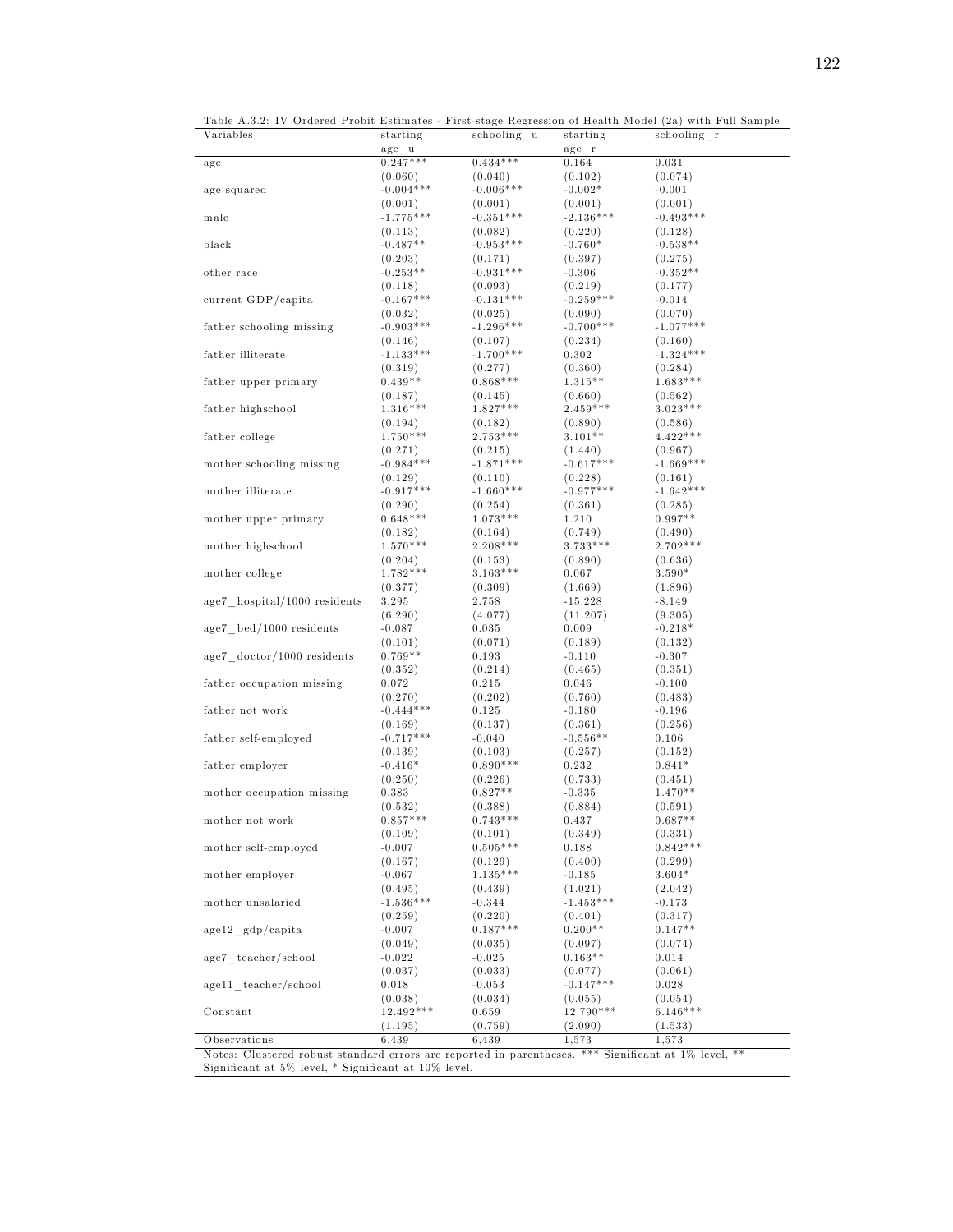| Table A.3.3: Probit Estimates of Health Model(2b) with Full Sample |  |  |  |  |  |
|--------------------------------------------------------------------|--|--|--|--|--|
|                                                                    |  |  |  |  |  |

| Variables                    | Urban               | Table A.3.3: Probit Estimates of Health Model(2b) with Full Sample<br>Rural |
|------------------------------|---------------------|-----------------------------------------------------------------------------|
| starting age                 | $-0.005***$         | $-0.005*$                                                                   |
|                              | (0.001)             | (0.003)                                                                     |
| years of schooling           | $-0.001$            | $-0.008**$                                                                  |
|                              | (0.002)             | (0.004)                                                                     |
| age                          | 0.005               | 0.006                                                                       |
|                              | (0.005)             | (0.011)                                                                     |
| age squared                  | $-0.000$            | $-0.000$                                                                    |
|                              | (0.000)             | (0.000)                                                                     |
| male                         | $-0.059***$         | $-0.034$                                                                    |
|                              | (0.010)             | (0.021)                                                                     |
| black                        | 0.003               | 0.015                                                                       |
|                              | (0.022)             | (0.042)                                                                     |
| other race                   | $0.039***$          | $-0.009$                                                                    |
|                              | (0.012)             | (0.025)                                                                     |
| current GDP/capita           | $-0.015***$         | $-0.003$                                                                    |
|                              | (0.003)             | (0.008)                                                                     |
| father schooling missing     | 0.004               | $0.047*$                                                                    |
|                              | (0.013)             | (0.026)                                                                     |
| father illiterate            | 0.028               | 0.013                                                                       |
|                              | (0.034)             | (0.044)                                                                     |
| father upper primary         | $-0.004$            | 0.045                                                                       |
|                              |                     | (0.100)                                                                     |
| father highschool            | (0.018)<br>$-0.023$ | $-0.053$                                                                    |
|                              |                     |                                                                             |
|                              | (0.024)             | (0.081)                                                                     |
| father college               | $-0.031$            | $-0.020$                                                                    |
|                              | (0.031)             | (0.127)                                                                     |
| mother schooling missing     | $-0.016$            | $-0.014$                                                                    |
|                              | (0.013)             | (0.027)                                                                     |
| mother illiterate            | 0.029               | 0.015                                                                       |
|                              | (0.031)             | (0.046)                                                                     |
| mother upper primary         | $0.035*$            | $-0.051$                                                                    |
|                              | (0.021)             | (0.065)                                                                     |
| mother highschool            | 0.033               | 0.003                                                                       |
|                              | (0.026)             | (0.092)                                                                     |
| mother college               | 0.074               | 0.035                                                                       |
|                              | (0.046)             | (0.206)                                                                     |
| age7 hospital/1000 residents | 0.453               | 1.507                                                                       |
|                              | (0.547)             | (1.224)                                                                     |
| age7 bed/1000 residents      | $-0.017**$          | $-0.042**$                                                                  |
|                              | (0.008)             | (0.018)                                                                     |
| age7 doctor/1000 residents   | $0.066***$          | $-0.015$                                                                    |
|                              | (0.023)             | (0.046)                                                                     |
| Observations                 | 6,439               | 1,573                                                                       |

Notes: Marginal effects are reported rather than probit coefficients. Clustered robust standard errors are reported in parentheses. \*\*\* Significant at 1% level, \*\* Significant at 5% level, \* Significant at 10% level.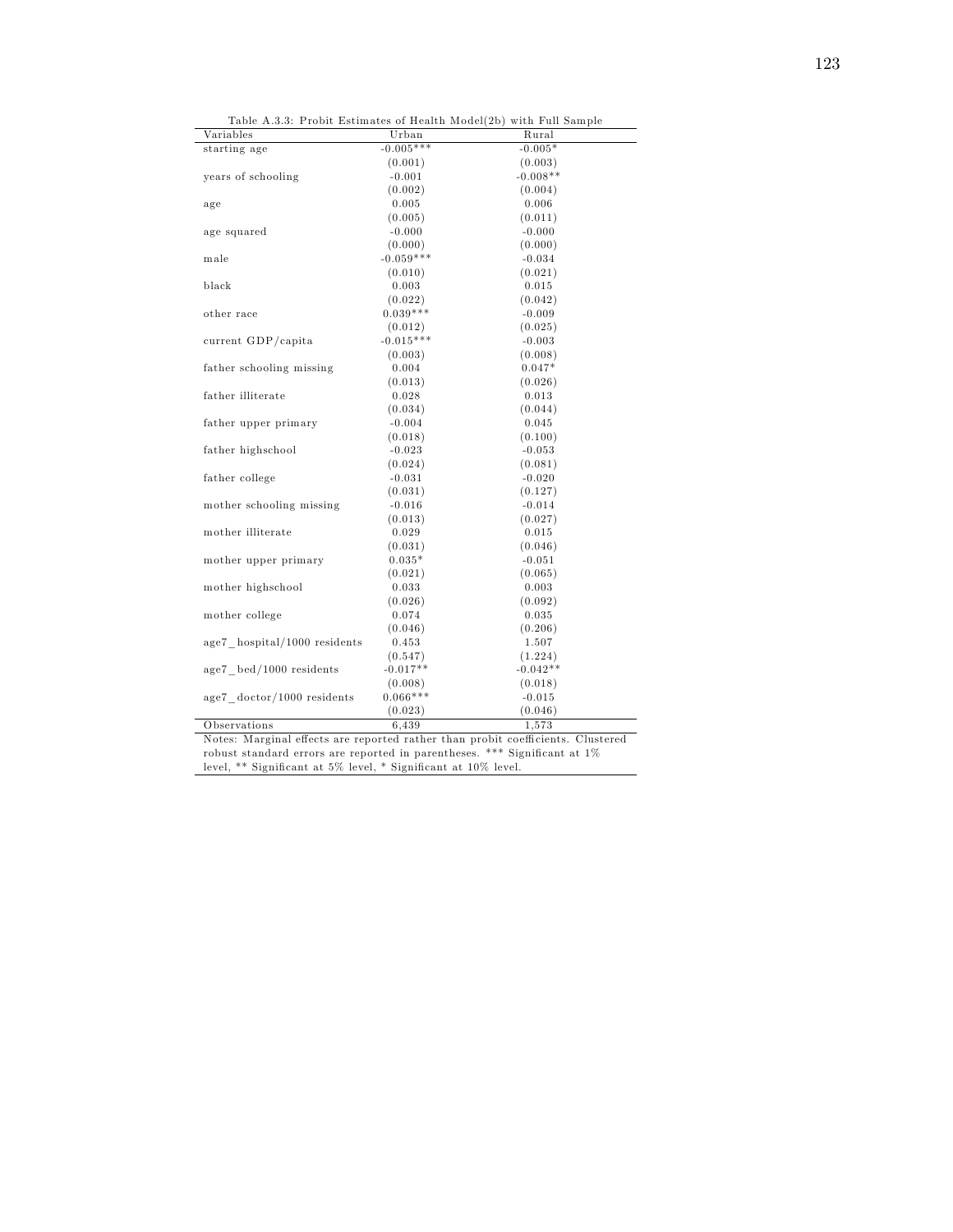| Table A.3.4: IV Probit Estimates - first-stage Regression of Health Model (2b) with Full Sample |  |  |  |  |
|-------------------------------------------------------------------------------------------------|--|--|--|--|
|                                                                                                 |  |  |  |  |

| rable A.J.4. Iv I fould Estimates - mist-stage regression of freatur model (20) with Full Jampie<br>Variables |                             |             |               |             |
|---------------------------------------------------------------------------------------------------------------|-----------------------------|-------------|---------------|-------------|
|                                                                                                               | starting age<br>$\mathbf u$ | sching u    | sarting age r | schooling r |
| age                                                                                                           | $0.250***$                  | $0.439***$  | 0.146         | 0.036       |
|                                                                                                               | (0.060)                     | (0.040)     | (0.099)       | (0.073)     |
| age squared                                                                                                   | $-0.004***$                 | $-0.006***$ | $-0.002$      | $-0.001$    |
|                                                                                                               | (0.001)                     | (0.001)     | (0.001)       | (0.001)     |
| male                                                                                                          | $-1.775***$                 | $-0.350***$ | $-2.137***$   | $-0.494***$ |
|                                                                                                               | (0.112)                     | (0.082)     | (0.216)       | (0.125)     |
| black                                                                                                         | $-0.485**$                  | $-0.953***$ | $-0.737*$     | $-0.543**$  |
|                                                                                                               |                             |             |               |             |
|                                                                                                               | (0.200)                     | (0.170)     | (0.381)       | (0.263)     |
| other race                                                                                                    | $-0.253**$                  | $-0.931***$ | $-0.291$      | $-0.355**$  |
|                                                                                                               | (0.117)                     | (0.093)     | (0.211)       | (0.172)     |
| current GDP/capita                                                                                            | $-0.171***$                 | $-0.135***$ | $-0.233***$   | $-0.020$    |
|                                                                                                               | (0.032)                     | (0.025)     | (0.085)       | (0.069)     |
| father schooling missing                                                                                      | $-0.898***$                 | $-1.289***$ | $-0.691***$   | $-1.078***$ |
|                                                                                                               | (0.145)                     | (0.107)     | (0.227)       | (0.154)     |
| father illiterate                                                                                             | $-1.132***$                 | $-1.698***$ | 0.314         | $-1.329***$ |
|                                                                                                               |                             |             |               |             |
|                                                                                                               | (0.320)                     | (0.279)     | (0.344)       | (0.279)     |
| father upper primary                                                                                          | $0.440**$                   | $0.868***$  | $1.273**$     | 1.696***    |
|                                                                                                               | (0.187)                     | (0.145)     | (0.625)       | (0.590)     |
| father highschool                                                                                             | $1.319***$                  | $1.828***$  | $2.459***$    | $3.025***$  |
|                                                                                                               | (0.193)                     | (0.183)     | (0.869)       | (0.561)     |
| father college                                                                                                | $1.752***$                  | $2.756***$  | $3.013**$     | $4.452***$  |
|                                                                                                               |                             |             |               |             |
|                                                                                                               | (0.267)                     | (0.214)     | (1.375)       | (0.917)     |
| mother schooling missing                                                                                      | $-0.985***$                 | $-1.869***$ | $-0.627***$   | $-1.666***$ |
|                                                                                                               | (0.128)                     | (0.110)     | (0.221)       | (0.160)     |
| mother illiterate                                                                                             | $-0.913***$                 | $-1.656***$ | $-0.988***$   | $-1.639***$ |
|                                                                                                               | (0.286)                     | (0.254)     | (0.342)       | (0.275)     |
| mother upper primary                                                                                          | $0.646***$                  | $1.068***$  | 1.187         | $1.002**$   |
|                                                                                                               | (0.181)                     | (0.164)     | (0.768)       | (0.488)     |
|                                                                                                               | $1.562***$                  | $2.192***$  | $3.702***$    | $2.718***$  |
| mother highschool                                                                                             |                             |             |               |             |
|                                                                                                               | (0.199)                     | (0.153)     | (0.889)       | (0.616)     |
| mother college                                                                                                | $1.767***$                  | $3.140***$  | 0.009         | $3.616**$   |
|                                                                                                               | (0.379)                     | (0.309)     | (1.438)       | (1.740)     |
| age7 hospital/1000 residents                                                                                  | 3.537                       | 3.071       | $-11.209$     | $-9.498$    |
|                                                                                                               | (6.208)                     | (4.069)     | (10.933)      | (9.015)     |
| age7 bed/1000 residents                                                                                       | $-0.090$                    | 0.030       | $-0.074$      | $-0.193$    |
|                                                                                                               | (0.101)                     | (0.071)     | (0.182)       | (0.130)     |
|                                                                                                               | $0.766**$                   |             |               |             |
| age7 doctor/1000 residents                                                                                    |                             | 0.195       | $-0.426$      | $-0.207$    |
|                                                                                                               | (0.341)                     | (0.214)     | (0.455)       | (0.336)     |
| father occupation missing                                                                                     | 0.055                       | 0.191       | $-0.040$      | $-0.084$    |
|                                                                                                               | (0.259)                     | (0.209)     | (0.647)       | (0.499)     |
| father not work                                                                                               | $-0.496***$                 | 0.057       | $-0.024$      | $-0.229$    |
|                                                                                                               | (0.162)                     | (0.140)     | (0.362)       | (0.246)     |
| father self-employed                                                                                          | $-0.710***$                 | $-0.049$    | $-0.356$      | 0.053       |
|                                                                                                               |                             |             |               |             |
|                                                                                                               | (0.135)                     | (0.103)     | (0.235)       | (0.155)     |
| father employer                                                                                               | $-0.399$                    | $0.927***$  | 0.409         | $0.800*$    |
|                                                                                                               | (0.248)                     | (0.225)     | (0.670)       | (0.439)     |
| mother occupation missing                                                                                     | 0.433                       | $0.782**$   | $-0.014$      | $1.350**$   |
|                                                                                                               | (0.502)                     | (0.399)     | (0.707)       | (0.587)     |
| mother not work                                                                                               | $0.834***$                  | $0.705***$  | 0.236         | $0.766***$  |
|                                                                                                               | (0.105)                     | (0.102)     | (0.266)       | (0.188)     |
| mother self-employed                                                                                          | $-0.035$                    | $0.481***$  | 0.003         | $0.897***$  |
|                                                                                                               |                             |             |               |             |
|                                                                                                               | (0.163)                     | (0.134)     | (0.355)       | (0.284)     |
| mother employer                                                                                               | $-0.152$                    | $1.042**$   | $-0.554$      | $3.764***$  |
|                                                                                                               | (0.471)                     | (0.454)     | (0.819)       | (1.456)     |
| mother unsalaried                                                                                             | $-1.577***$                 | $-0.401*$   | $-1.652***$   | $-0.099$    |
|                                                                                                               | (0.256)                     | (0.220)     | (0.298)       | (0.212)     |
| age12 gdp/capita                                                                                              | 0.000                       | $0.196***$  | $0.146*$      | $0.161**$   |
|                                                                                                               | (0.049)                     | (0.035)     | (0.089)       | (0.077)     |
| age7 teacher/school                                                                                           | $-0.021$                    | $-0.022$    | $0.235***$    | $-0.006$    |
|                                                                                                               |                             |             | (0.070)       | (0.062)     |
|                                                                                                               | (0.036)                     | (0.031)     |               |             |
| age11 teacher/school                                                                                          | 0.016                       | $-0.058*$   | $-0.115**$    | 0.015       |
|                                                                                                               | (0.036)                     | (0.033)     | (0.054)       | (0.046)     |
| Constant                                                                                                      | $12.453***$                 | 0.604       | $13.049***$   | $6.064***$  |
|                                                                                                               | (1.191)                     | (0.762)     | (2.001)       | (1.508)     |
| Observations                                                                                                  | 6,439                       | 6,439       | 1,573         | 1,573       |
| Test of excluded instruments                                                                                  |                             |             |               |             |
| $\chi^{2}(12)$                                                                                                | 206.06                      | 120.52      | 142.27        | 56.36       |
|                                                                                                               |                             |             |               |             |
| P-value                                                                                                       | 0.000                       | 0.000       | 0.000         | 0.000       |
| Notes: Clustered robust standard errors are reported in parentheses. *** Significant at 1%                    |                             |             |               |             |

level, \*\* Significant at 5% level, \* Significant at 10% level.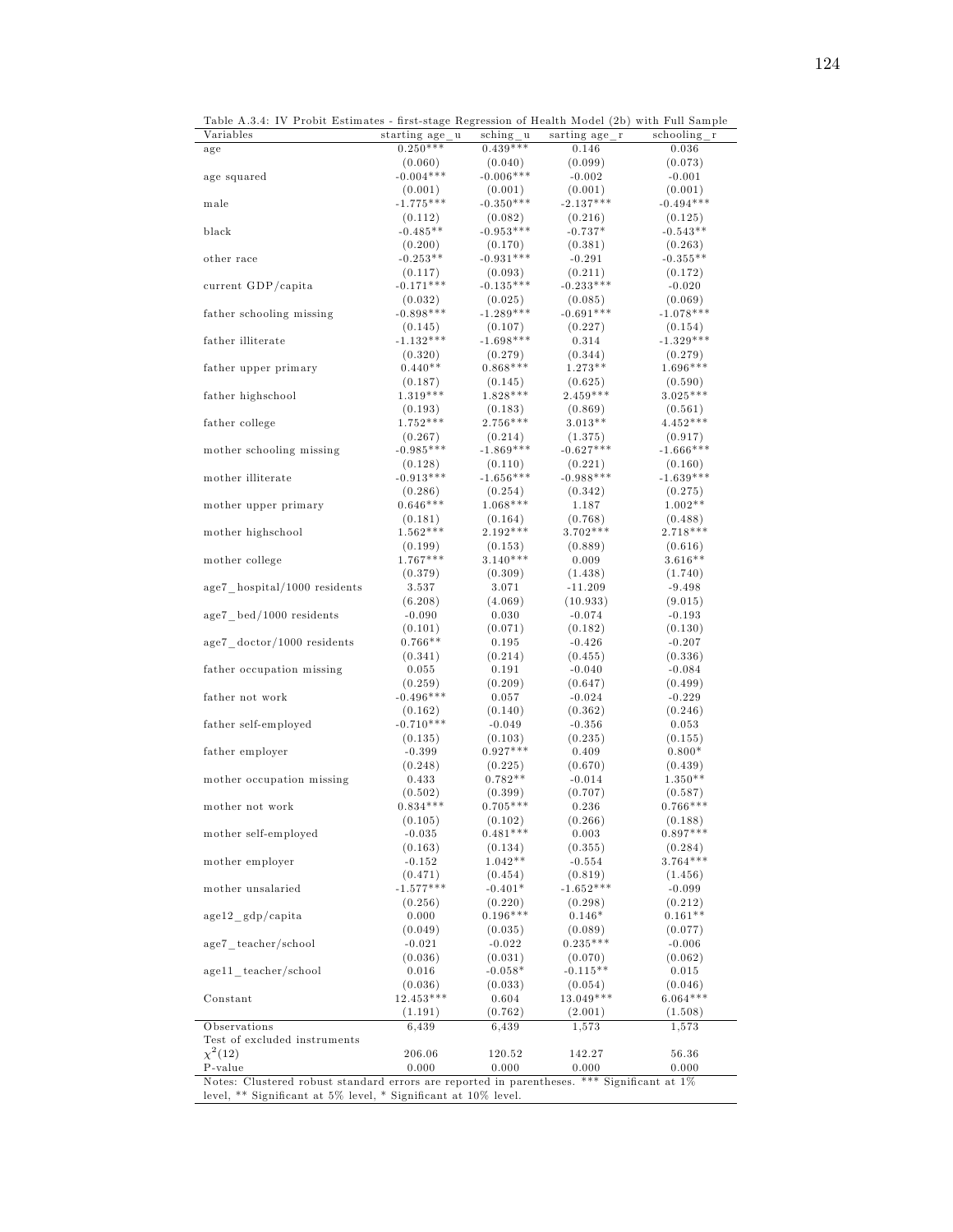#### References

Almlund, M., A. L. Duckworth, J. J. Heckman, and T. Kautz (2011). Personality Psychology and Economics. In Eric A. Hanushek, Stephen Machin and Ludger Woessmann (Eds.), Handbook of the Economics of Education, Vol. 4 (pp. 1-181). Amsterdam: Elsevier.

Assaad, R., D. Levison, and N. Zibani (2001). The Effect of Child Work on School Enrollment in Egypt. Economic Research Forum, Working Papers No.111.

Barrick, M.R., M.K. Mount, and R. Gupta (2003). Meta-Analysis of the Relationship between the Five-Factor-Model of Personality and Holland's Occupational Types. Personnel Psychology 56, 45-74.

Bedi, A. S. and J. H. Y. Edwards (2002). The Impact of School Quality on Earnings and Educational Returns–Evidence from a Low-income Country. Journal of Development Economics 68, 157-185.

Beegle, K., R. Dehejia, and R. Gatti (2005). Why should We Care about Child Labor? The Education, Labor Market, and Health Consequences of Child Labor. World Bank Policy Research Working Paper 3479.

Berecki-Gisolf, J., J. Lucke, R. Hockey, and A. Dobson (2008). Transitions into Informal Caregiving and Out of Paid Employment of Women in Their 50s. Social Science and Medicine 67, 122-127.

Bertrand, M. and S. Mullainathan (2001). Do People Mean What They Say? Implications for Subjective Survey Data. American Economic Review 91, 67-72.

Bittman, M., T. Hill and C. Thomson (2007). The Impact of Caring on Informal Carersí Employment, Income and Earnings: a Longitudinal Approach. Australian Journal of Social Issues 42, 255-272.

Boaz, R. F. and C. F. Muller (1992). Paid Work and Unpaid Help by Caregivers of the Disabled and Frail Elders. *Medical Care 30(2)*, 149-158.

Bolin, K., B. Lindgren, and P. Lundborg (2008). Your Next of Kin or Your Own Career? Caring and Working among the 50+ of Europe. Journal of Health Economics 27, 718-738.

Boozer, M. A. and T. K. Suri (2001). Child Labor and Schooling Decisions in Ghana. Working Paper, Yale University.

Bouchard, T. J. and J. C. Loehlin (2001). Genes, evolution, and personality. Behavior Genetics 31(3), 243-273.

Bound, J., D. A. Jaeger and R. Baker (1995). Problems with Instrumental Variables Estimation When the Correlation between the Instruments and the Endogenous Explanatory Variable is Weak. Journal of the American Statistical Association 90(430), 443-450.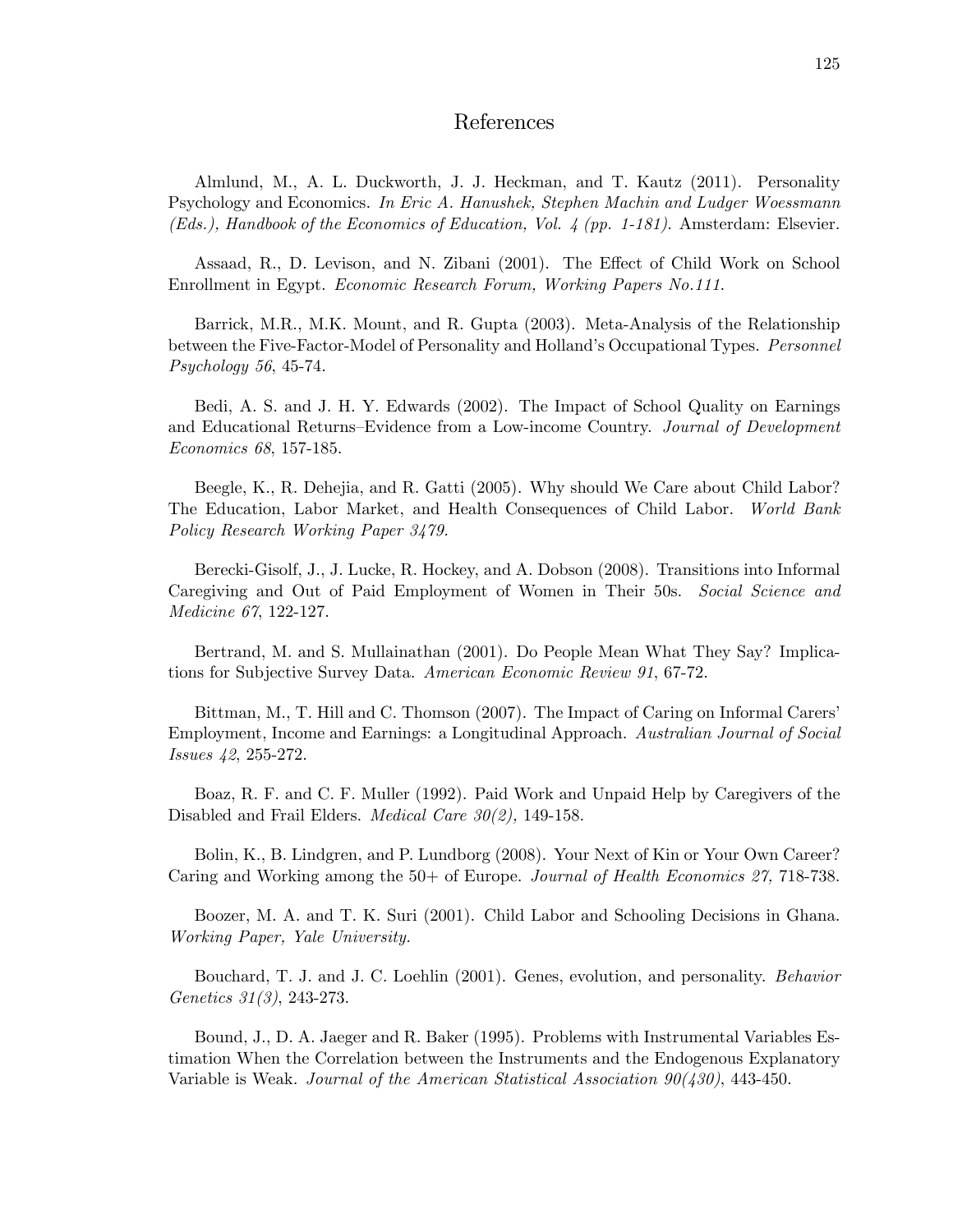Butler, J. S., R. V. Burkhauser, J. M. Mitchell, and T. P. Pincus (1987). Measurement Error in Self-Reported Health Variables. The Review of Economics and Statistics 4, 644- 650.

Campbell, R. J. (2004). Campbellís Psychiatric Dictionary. New York: Oxford University Press.

Carneiro, P., C. Crawford and A. Goodman (2007). The Impact of Early Cognitive and Non-Cognitive Skills on Later Outcomes. CEE DP 92, Centre for the Economics of Education, London School of Economics, London, UK.

Caspi, A. (2000). The Child is Father of the Man: Personality Continuities from Childhood to Adulthood. Journal of Personality and Social Psychology 78(1), 158-172.

Costa, P. T. and R. R. McCrae (1992a). Four Ways Five Factors are Basic. Personality and Individual Differences  $13(6)$ , 653-665.

Costa, P. T. and R. R. McCrae (1992b). NEO Personality Inventory Professional Manual. Odessa, FL: Psychological Assessment Resources.

Costa, P. T. and R. R. McCrae (1994). Set Like Plaster? Evidence for the Stability of Adult Personality. In Todd F. Heatherton and Joel Lee Weinberger (Eds.), Can Personality Change? (pp. 21-40). Washington, DC: American Psychological Association.

Couch, K. A., M. C. Daly and D. A. Wolf (1999). Time? Money? Both? The Allocation of Resources to Older Parents. Demography 36, 219-232.

Do, Y. K. (2008). The Effect of Informal Caregiving on Labor Market Outcomes in South Korea. Asia Health Policy Program Working Paper  $\#1$ , Shorenstein Asia-Pacific Research Center, Stanford University.

Doty, P., M. E. Jackson, and W. Crown (1998). The Impact of Female Caregivers' Employment Status on Patterns of Formal and Informal Eldercare. The Gerontologist 38(3), 331-341.

Drago, F. (2011). Self-esteem and Earnings. Journal of Economic Psychology 32, 480-488.

Duncan, G. J. and R. Dunifon (1998). Soft-skills and Long-run Labor Market Success. Research in Labor Economics 17, 123-149.

Emerson, P. M. and A. P. Souza (2007). Is Child Labor Harmful? The Impact of Working Earlier in Life on Adult Earnings. IZA Discussion Paper No. 3027.

Engquist, G., C. Johnson, A. Lind and L.P. Barnette (2010). Medicaid-funded Longterm Care: Toward More Home- and Community-Based Options. Center for Health care Strategies, Inc.

Epstein, C. F., C. Seron, B. Oglensky, and R. Saute (1999). The Part-Time Paradox: Time Norms, Professional Life, Family and Gender. New York: Routledge.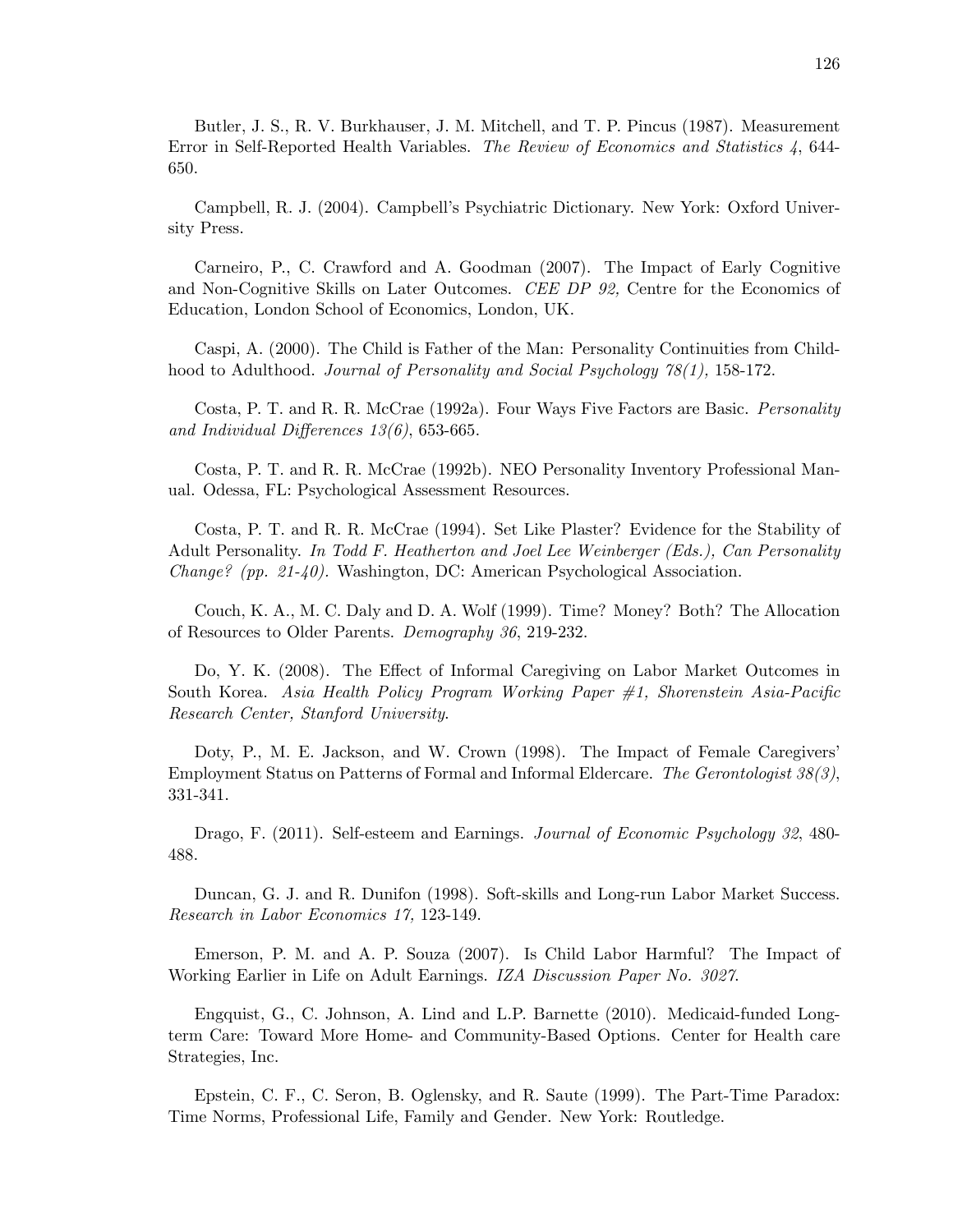Ettner, S. L. (1995). The Impact of "Parent Care" on Female Labor Supply Decisions. Demography 32(1), 63-80.

Ettner, S. L. (1996). The Opportunity Costs of Elder Care. Journal of Human Resources  $31(1)$ , 189-205.

Fassa, A. G., L. A. Facchini, M. M. D. Agnol, and D. Christiani (2000). Child Labor and Health: Problems and Perspectives. International Journal of Occupational and Environmental Health  $6(1)$ , 55-62.

Ferreira, E. S. (2001). Trabalho Infantil: Historia Situacao Atual. Canoas: ULBRA.

Fletcher, J. M. (2012). The Effects of Personality Traits on Adult Labor Market Outcomes: Evidence from Siblings. IZA Discussion Paper No. 6391.

Fronstin, P., D. H. Greenberg, and P. K. Robins (2005). The Labor Market Consequences of Childhood Maladjustment. Social Science Quarterly, Supplement to Vol. 86, 1170-1195.

Georgetown University Law Center (2010). Flexible Work Arrangements: A Definition and Examples. Workplace Flexibility 2010, Georgetown University Law Center.

Ghodsian, M. (1977). Childrenís Behaviour and the BSAG: Some Theoretical and Statistical Considerations. British Journal of Social and Clinical Psychology 16(1), 23-28.

Goldberg, L. R. (1993). The Structure of Phenotypic Personality Traits. American Psychologist 48(1), 26-34.

Goldberg, L. R. (1999). A Broad-bandwidth, Public Domain, Personality Inventory Measuring the Lower Level Facets of Several Five-factor Models. In I. Mervielde, I. Deary, F. De Fruyt and F. Ostendorf (Eds.), Personality Psychology in Europe, Vol. 7 (pp. 7-28). Tilburg, The Netherlands: Tilburg University Press.

Gottschalk, P. (2005). Can Work Alter Welfare Recipients' Reliefs? Journal of Policy Analysis and Management  $24(3)$ , 485-498.

Graitcer, P. and L. Lerer (2000). The Impact of Child Labor on Health. Report of a Field Investigation in Egypt, Washington DC, World Bank.

Groves, M. O. (2005). How Important is Your Personality? Labor Market Returns to Personality for Women in the US and UK. Journal of Economic Psychology 26, 827-841.

Gunnarsson, V., P. F. Orazem, and M. A. Sánchez (2006). Child Labor and School Achievement in Latin America. The World Bank Economic Review 20(1), 31-54.

Halpern, D. F. (2005). How Time-áexible Work Policies can Reduce Stress, Improve Health and Save Money. Stress and Health 21, 157-168.

Ham, R., P. N. R. Junankar, and R. Wells (2009). Antagonistic Managers, Careless Workers and Extraverted Salespeople: An Examination of Personality in Occupational Choice. IZA Discussion Paper 4193.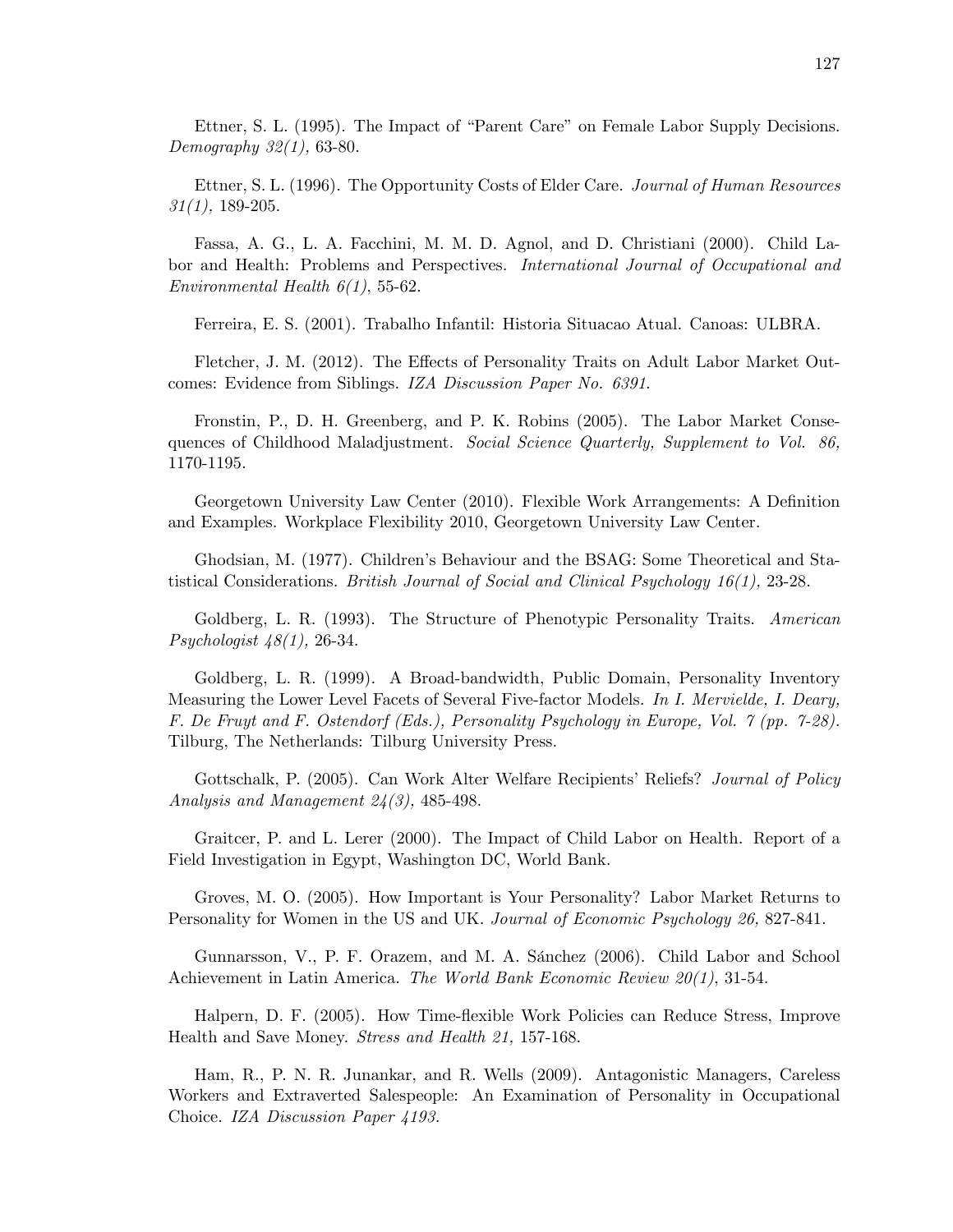Heady, C. (2003). The Effect of Child Labor on Learning Achievement. World Development 31(2), 385?98.

Heckman, J. J., L. Malofeeva, R. Pinto, and P. A. Savelyev (2010). Understanding the Mechanisms through Which an Influential Early Childhood Program Boosted Adult Outcomes. Unpublished manuscript. Department of Economics, University of Chicago.

Heckman, J. J., S. H. Moon, R. Pinto, P. Savelyev, and A. Yavitz (2010). Analyzing Social Experiments as Implemented: A Reexamination of the Evidence from the Highscope Perry Preschool Program. Quantitative Economics 1(1), 1-46.

Heckman, J. J., J. Stixrud, and S. Urzua (2006). The Effects of Cognitive and Noncognitive Abilities on Labor Market Outcomes and Social Behavior. Journal of Labor Economics  $24(3)$ , 411-482.

Heineck, G. and S. Anger (2010). The Returns to Cognitive Abilities and Personality Traits in Germany. Labour Economics 17, 535-546.

Heitmueller, A. (2007). The Chicken or the Egg? Endogeneity in Labour Market Participation of Informal Carers in England. Journal of Health Economics 26, 536-559.

Heitmueller, A. and K. Inglis (2007). The Earnings of Informal Carers: Wage Differentials and Opportunity Costs. Journal of Health Economics 26, 821-841.

Helson, R., C. Jones, and V. S. Y. Kwan (2002). Personality Change over 40 years of Adulthood: Hierarchical Linear Modeling Analyses of Two Longitudinal Samples. Journal of Personality and Social Psychology 83(3), 752-766.

Heywood, J. S., W. S. Sieberty, and X. Weiz (2007). The Implicit Wage Costs of Family Friendly Work Practices. Oxford Economic Papers 59, 275-300.

Hill, E. J., A. J. Hawkins, M. Ferris, and M. Weitzman (2001). Finding an Extra Day a Week: The Positive Influence of Perceived Job Flexibility on Work and Family Life Balance. Family Relations  $50(1)$ , 49-58.

IBGE (2007). Child labor 2001. Instituto Brasileiro de Geografia e Estatistica.

IBGE, DPE, and DEPIS (1997). Interviewer manual. Living Standards Measurement Study Survey. Instituto Brasileiro de Geografia e Estatistica, Diretoria De Pesqiisas and Departamento De Populacao E Indicadores Sociais.

ICFTU (2004). Internationally Recognised Core Labour Standands in Brazil. Report for the WTO General Council Review of the Trade Policies of Brazil, International Confederation of Free Trade Unions, 2004.

Ilahi, N., P. F. Orazem, and G. Sedlacek (2001). The Implications of Child Labor for Adult Wages, Income and Poverty: Retrospective Evidence from Brazil. World Bank, unpublished working paper.

International Labour Organisation (2010). Accelerating Action against Child Labour. Report of the Director-General, International Labour Conference, 99th session.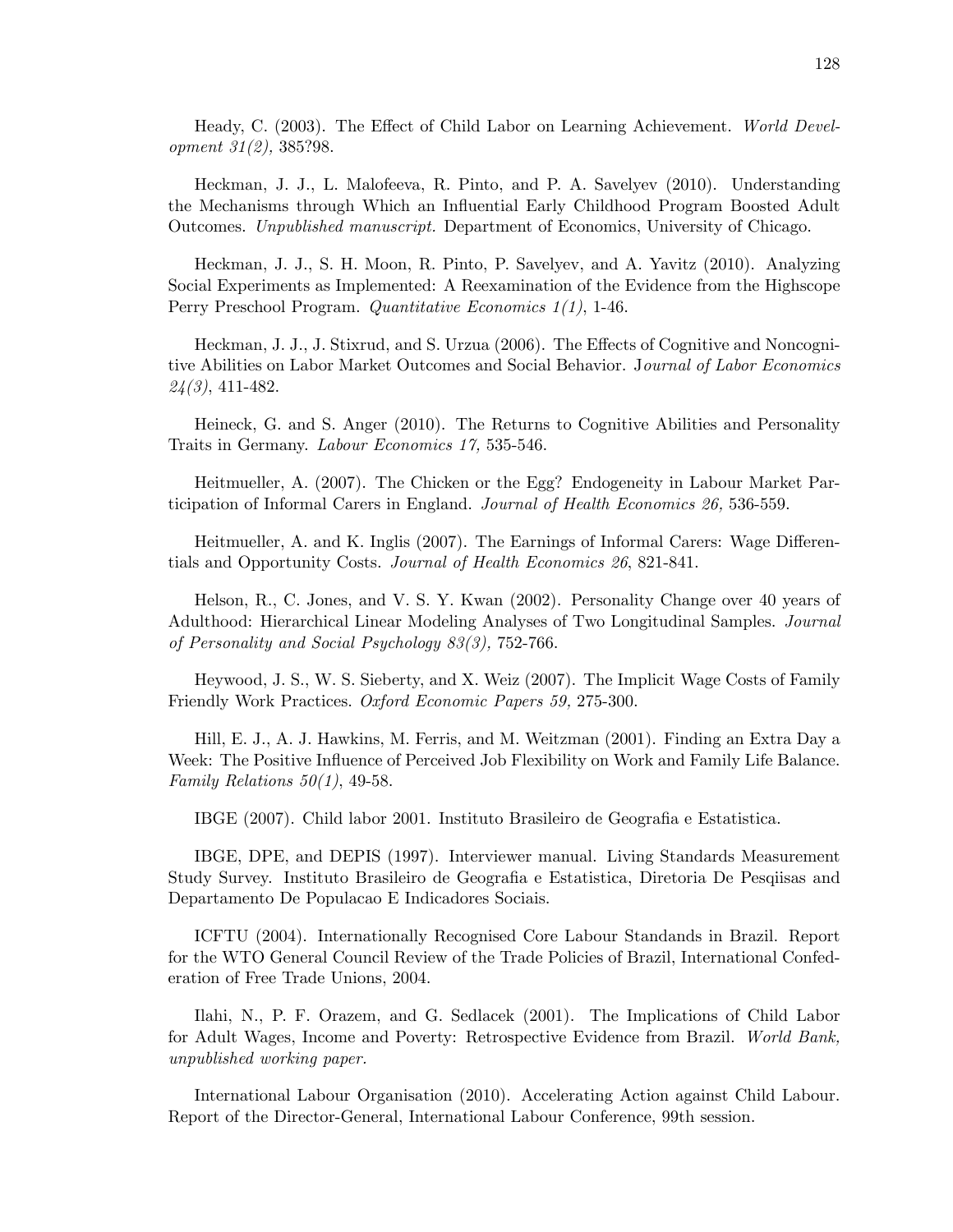Jackson, M. (2006). Personality Traits and Occupational Attainment. European Sociological Review 22(2), 187-199.

John, O. P. and S. Srivastava (1999). The Big Five Trait Taxonomy: History, Measurement and Theoretical Perspectives. In L. A. Pervin and Oliver P. John (Eds.), Handbook of Personality: Theory and Research (2nd ed., pp. 102-139). New York: Guilford Press.

Johnson, J. A. (1983). Criminality, Creativity, and Craziness: Structural Similarities in Three Types of Nonconformity. In William Slaufer and James M Day (Eds.), Personality Theory, Moral Developments and Criminal Behavior (pp. 81-105). New York: Lexington.

Judge, T. A., C. A. Higgins, C. J. Thoresen, and M. R. Barrick (1999). The Big Five Personality Traits, General Mental Ability, and Career Success across the Life Span. Personnel Psychology 52, 621-652.

Kalpan, G. A. and T. Camacho (1983). Perceived Health and Mortality: A Nine Year Follow-up on the Human Population Laboratory Cohort. American Journal of Epidemiology 117, 292-298.

Kassouf, A. L., M. Mckee, and E. Mossialos (2001). Early Entrance to the Job Market and Its Effect on Adult Health: Evidence from Brazil. Health Policy and Planning  $16(1)$ , 21-28.

Kossek, E. E. and C. Ozeki (1999). Bridging the Work-Family Policy and Productivity Gap: A Literature Review. Community, Work and Family 2(1), 7-32.

Latif, E. (2006). Labour supply effects of informal caregiving in Canada. Canadian Public Policy 32: 413-429.

Lee, C. and P. F. Orazem (2010). Lifetime Health Consequences of Child Labor in Brazil. In Randall K.Q. Akee, Eric V. Edmonds, Konstantinos Tatsiramos (ed.) Child Labor and the Transition between School and Work (Research in Labor Economics, Volume 31, pp. 99-133). Emerald Group Publishing Limited.

Liu, L., X. Dong and X. Zheng (2010). Parental Care and Married Women's Labor Supply in Urban China. Feminist Economics 16(3), 169-192.

McCrae, R. R. and P. T. Costa (1994). The Stability of Personality: Observation and Evaluations. Current Directions in Psychological Science 3(6), 173-175.

McCrate, E. (2005). Flexible Hours, Workplace Authority, and Compensating Wage Differentials in the US. Feminist Economics  $11(1)$ , 11-39.

McGee, D. L., Y. Liao, G. Cao, and R. S. Cooper (1999). Self-reported Health Status and Mortality in a Multiethnic US Cohort. American Journal of Epidemiology  $149(1)$ , 41-46.

Michaud, P. C., A. Heitmueller, and Z. Nazarov (2010). A Dynamic Analysis of Informal Care and Employment in England. Labour Economics 17, 455-465.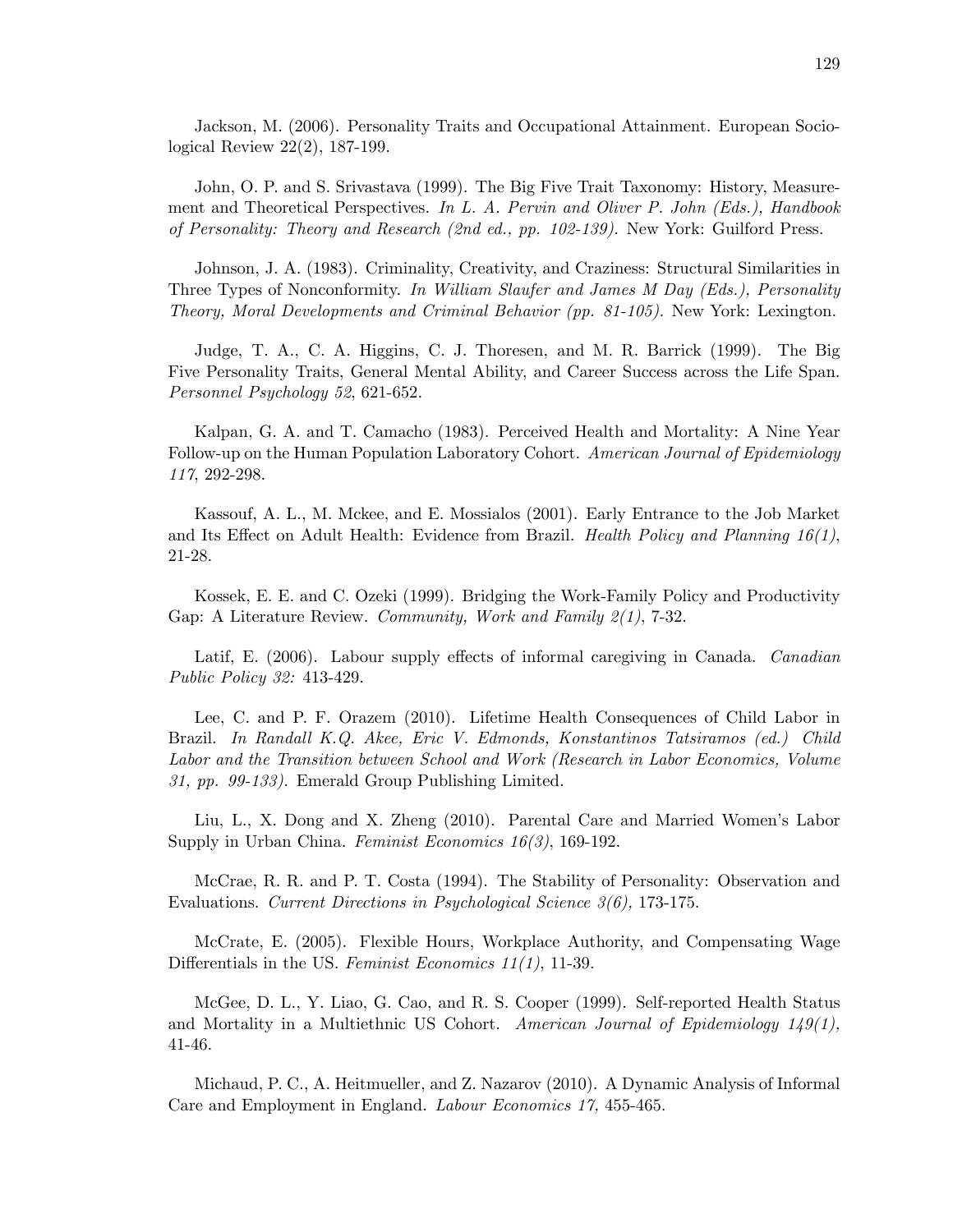Miilunpalo, S., I. Vuori, P. Oja, M. Pasanen, and H. Urponen (1997). Self-rated Health Status as a Health Measure: The Predictive Value of Self-reported Health Status on the Use of Physician Services and on Mortality in the Working-age Population. Journal of Clinical Epidemiology  $50(5)$ , 517-528.

Milcent, C., J. Huguenin, and D. C. Machado (2005). Children in Brazil: Health, Education and Work. Anais do XXXIII Encontro Nacional de Economia [Proceedings of the 33th Brazilian Economics Meeting], ANPEC, No. 173.

Moura, Esmeralda Blanco B. de. (1982). Mulheres e menores no trabalho industrial: os fatores sexo e idade na dinamica do capital. Petropolis: Vozes.

Moutafi, J., A. Furnham, and J. Crump (2003). Demographic and Personality Predictors of Intelligence: A Study Using the Neo Personality Inventory and the Myers-briggs Type Indicator. European Journal of Personality 17, 79-94.

Moutafi, J., A. Furnham, and L. Paltiel (2004). Why is Conscientiousness Negatively Correlated with Intelligence? Personality and Individual Differences 37, 1013-1022.

Mueller, G. and E. J. Plug (2006). Estimating the Effect of Personality on Male and Female Earnings. Industrial and Labor Relations Review 60(1), 3-22.

Nandi, A. and C. Nicoletti (2009). Explaining Personality Pay Gaps in the UK. ISER working paper No. 2009-22, provided by Institute for Social and Economic Research.

Nolte, M. A. and M. A. Servais (2010). Occupation and Industry Coding in HRS/AHEAD. Health and Retirement Study Documentation Report DR-021.

Nyhus, E. K. and E. Pons (2005). The Effects of Personality on Earnings. *Journal of* Economic Psychology 26, 363-384.

O'Donnell, O., F. C. Rosati and E. Doorslaer (2005). Health Effects of Child Work: Evidence from Rural Vietnam. Journal of Population Economics 18: 437-467.

Ozer, D. J. and S. P. Reise (1994). Personality Assessment. Annual Review of Psychology 45, 357-388.

Parikh, A. and E. Sadoulet (2005). The Effect of Parents' Occupation on Child Labor and School Attendance in Brazil. UC Berkeley: Department of Agricultural and Resource Economics, UCB. CUDARE Working Paper No. 1000.

Pavalko, E. K. and K. A. Henderson (2006). Combining Care Work and Paid Work Do Workplace Policies Make a Difference? Research on Aging  $28(3)$ , 359-374.

Powdthavee, N., C. J. Boyce, and A. M. Wood (2011). Can Money Change Who We Are? Estimating the Effects of Unearned Income on Measures of Incentive-enhancing Personality Traits. IZA Discussion Paper No. 6131.

Psacharopoulos, G. (1997). Child Labor Versus Educational Attainment: Some Evidence from Latin America. Journal of Population Economics 10(4), 377-386.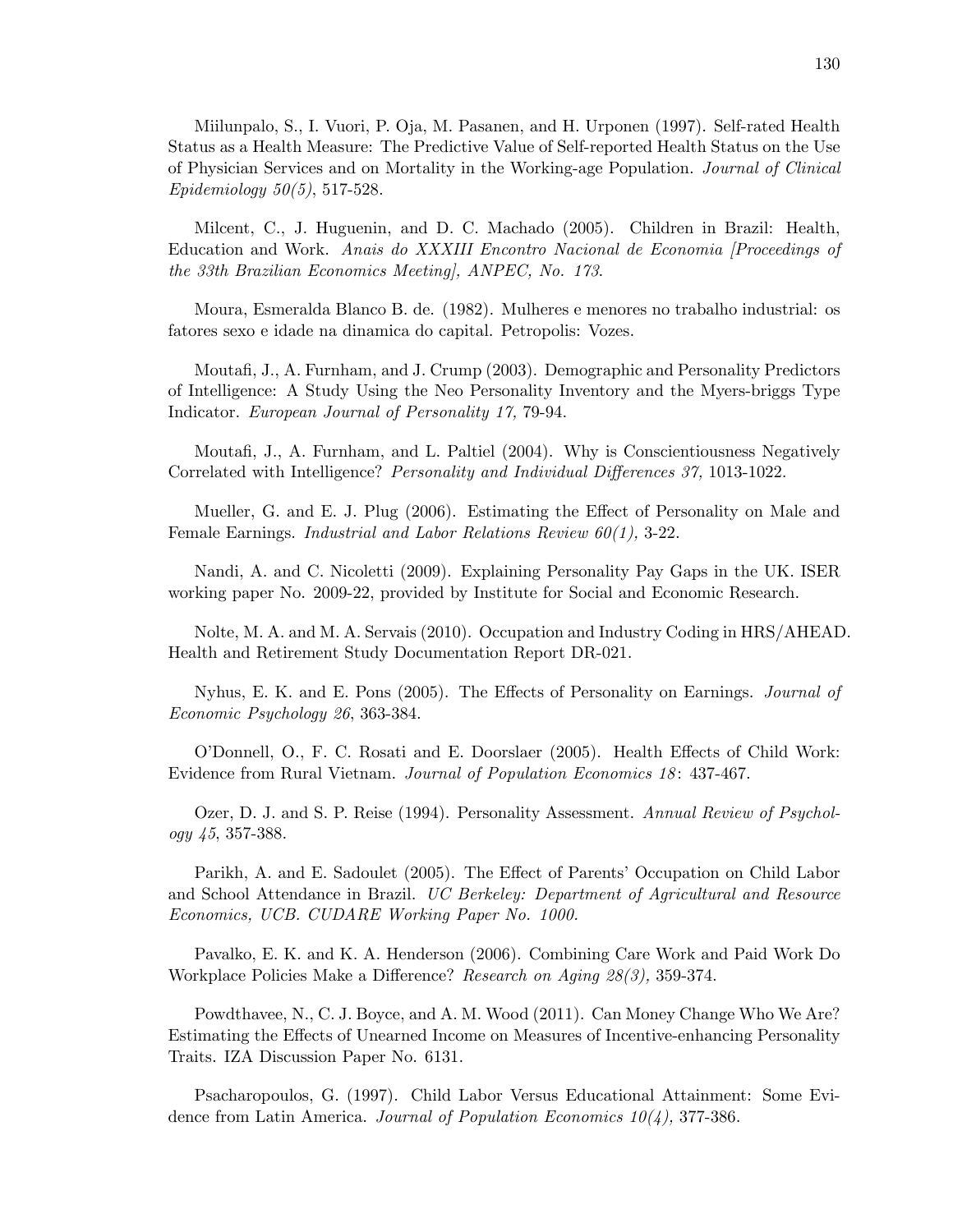Ray, R. and G. Lancaster (2005). The Impact of Children's Work on Schooling: Multi-Country Evidence Based on SIMPOC Data. International Labour Review 144(2), 189-210.

Rhoads, S. E. (1993). Incomparable Worth: Pay Equity Meets the Market. Cambridge: Cambridge University Press.

Roberts, B. W., K. E. Walton, and W. Viechtbauer (2006). Patterns of Mean-level Change in Personality Traits across the Life Course: A Meta-analysis of Longitudinal Studies. Psychological Bulletin 132(1), 1-25.

Rotter, J. B. (1966). Generalized Expectancies for Internal Versus External Control of Reinforcement. Psychological Monographs: General and Applied 80(1), 1-28.

Semykina, A. and S. J. Linz (2007). Gender Differences in Personality and Earnings: Evidence from Russia. Journal of Economic Psychology 28, 387-410.

Srivastava, S., O. P. John, S. D. Gosling, and J. Potter (2003). Development of Personality in Early and Middle Adulthood: Set like Plaster or Persistent Change? Journal of Personality and Social Psychology 84(5), 1041-1053.

Sutin, A. R., P. T. C. Jr., R. Miech, and W. W. Eaton (2009). Personality and career success: Concurrent and longitudinal relations. European Journal of Personality 23, 71-84.

University of London, Institute of Education, Center for Longitudinal Studies (2008). National Child Development Study: Childhood Data, Sweeps 0-3, 1958-1974 [Computer File. 2nd Edition. Colchester, Essex: UK Data Archive [distributor]. National Birthday Trust Fund, National Childrenís Bureau, [original data producer(s)]. SN: 5565.

University of London, Institute of Education, Center for Longitudinal Studies (2010). National Child Development Study: Sweep 8, 2008-2009: First Deposit [Computer File]. 2nd Edition. Colchester, Essex: UK Data Archive [distributor]. SN: 6137.

U.S. Department of Health and Human Services (1997). Active Aging: A Shift in the Paradigm. Washington, DC: U.S. Department of Health and Human Services, Assistant Secretary for Planning and Evaluation, Office of Disability, Aging and Long-Term Care Policy.

U.S. Department of Health and Human Services (2011). A Profile of Older Americans: 2011. Washington, DC: U.S. Department of Health and Human Services, Administration on Aging.

Van Houtven, C. H., N. B. Coe, and M. Skira (2010). Effect of Informal Care on Work, Wages and Wealth. Working Papers, Center for Retirement Research at Boston College wp2010-22, Center for Retirement Research, revised Dec 2010.

Wakabayashi, C. and K. M. Donato (2006). Does Caregiving Increase Poverty among Women in Later Life? Evidence from the Health and Retirement Survey. Journal of Health and Social Behavior  $\frac{1}{4}\frac{\gamma(3)}{3}$ , 258-274.